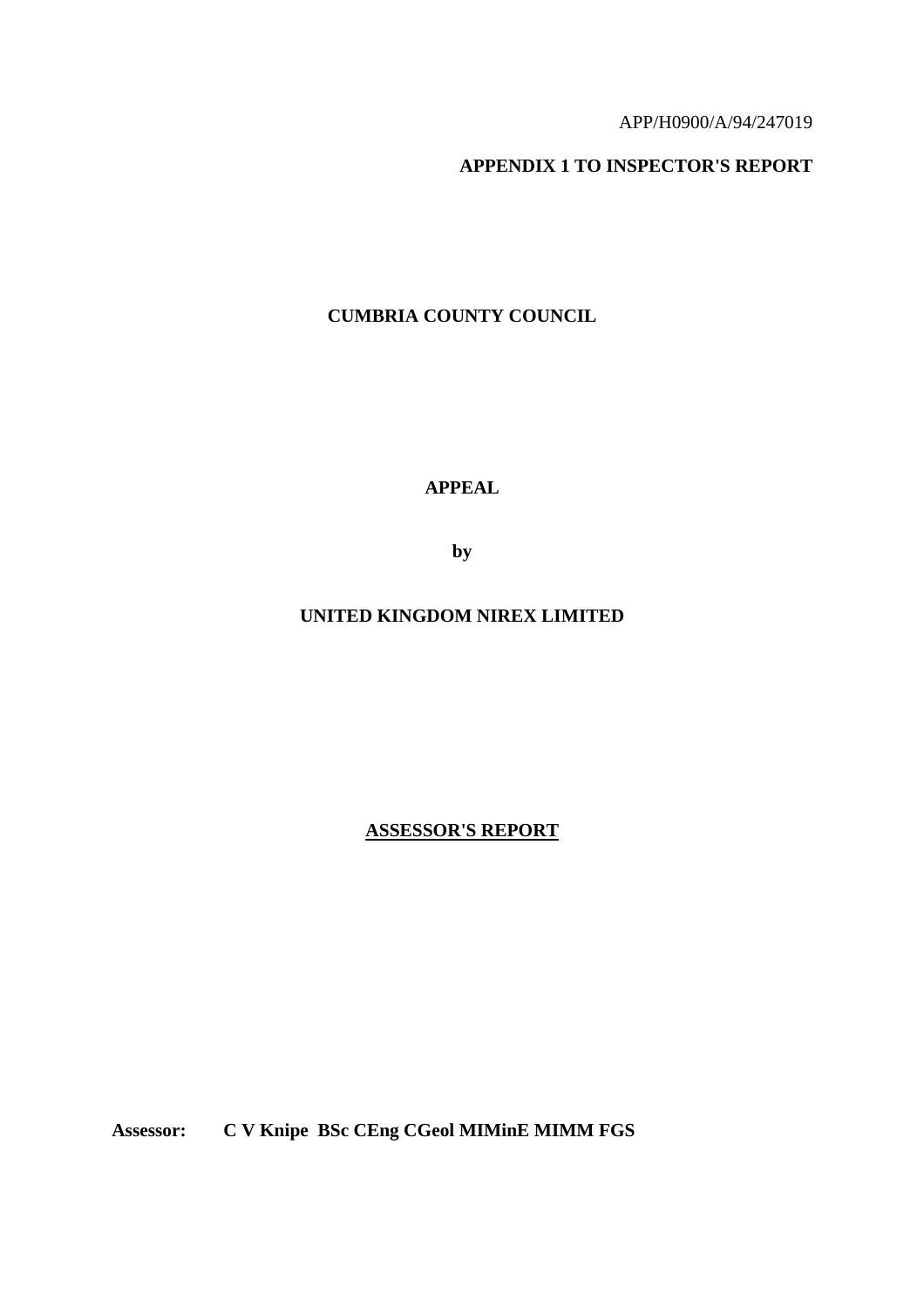# **CONTENTS**

| <b>Chapter</b>                                               | Page         |
|--------------------------------------------------------------|--------------|
| Introduction                                                 |              |
| A. Basic Criteria for Repository - Geological & Radiological | $\mathbf{1}$ |
| <b>B.</b> Site Selection Criteria                            | 15           |
| C. Science & Technical Programmes                            | 36           |
| D. Model Development                                         | 68           |
| E. Radiological Protection & Safety Assessment               | 83           |
| F. Further Work Programme & Role of the RCF                  | 106          |
| G. Promise of the PRZ                                        | 125          |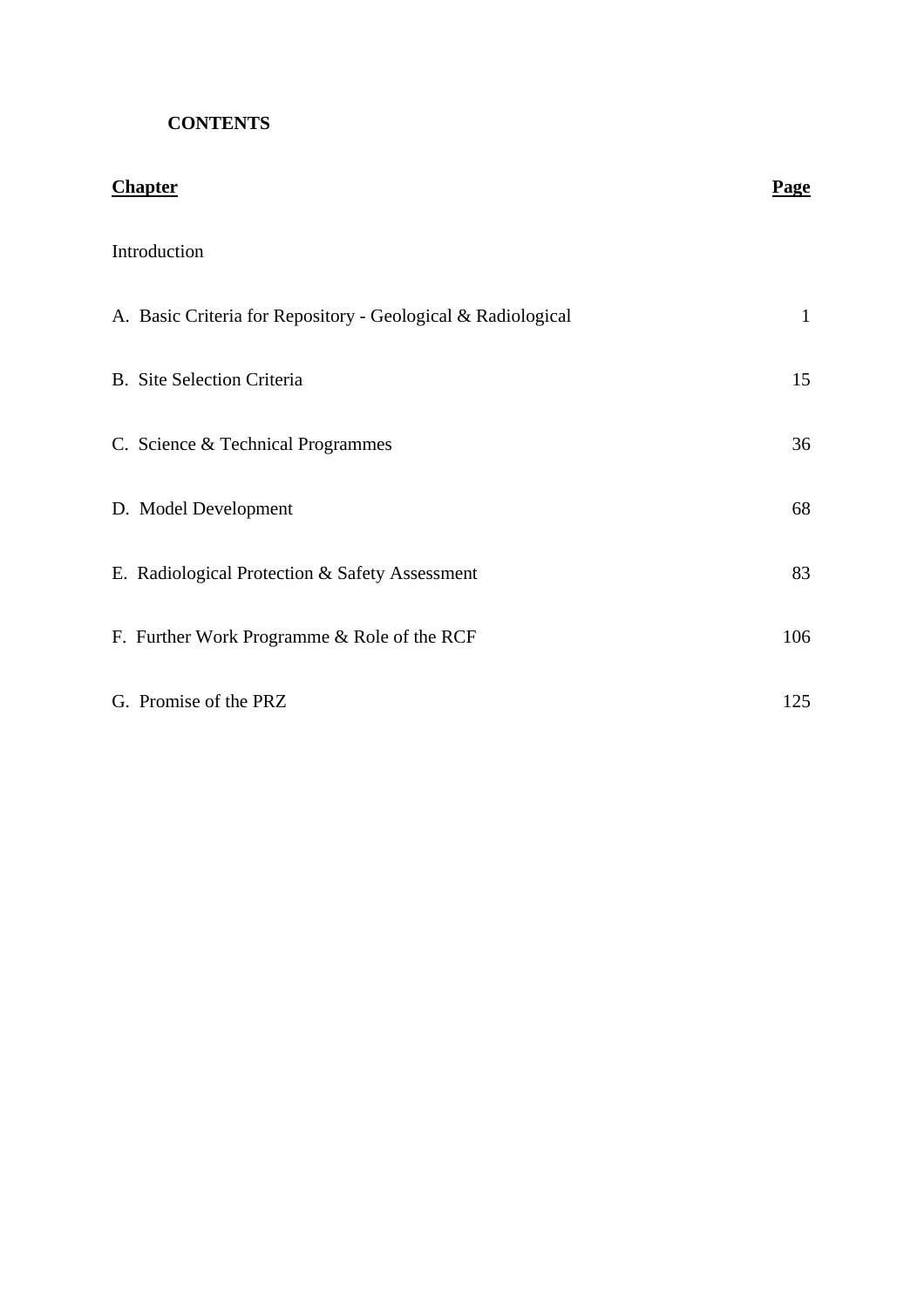Johnson Poole & Bloomer Copthall House New Road Stourbridge West Midlands DY8 1PH

12 November 1996

To Mr C S McDonald MA DMA LMRTPI Solicitor **Inspector** 

Sir -

1. It was my honour to be appointed Assessor to advise you in considering matters relating to geology and hydrogeology raised in connection with the appeal by United Kingdom Nirex Limited into refusal of planning permission for the construction of a Rock Characterisation Facility at Longlands Farm, Gosforth, Cumbria. I am now pleased to present to you my report.

2. I sat with yourself and the Assistant Inspector during the greater part of the Inquiry, during which the technical and scientific issues concerning the RCF proposal and related deep radioactive waste repository were presented and examined. I have considered the oral evidence together with the very numerous inquiry documents and written representations relevant to my area of interest.

3. The Secretary of State had previously indicated a number of matters on which he particularly wished to be informed in considering the appeal, of which Matter 6 concerned 'The results available so far from studies and surveys of the geology and hydrogeology of the area; the additional information that might become available from the RCF, if developed; and the benefits to be gained from obtaining that additional information, if any, weighed against the possible impact the RCF might have on the site and surrounding area'. My appointment was intended to advise you on the results, additional information, and benefits in question, and any related scientific and technical matters.

4. The arrangement of this report reflects the matters on which you specifically asked me to advise. The observations and opinions are, of course, entirely my own. Very many interesting and important scientific and technical issues were raised during the inquiry and generated a large amount of evidence. I trust that I have given adequate explanation and comment on those that are particularly relevant to the decision on the planning merits of the current development proposal and within my field of expertise.

5. The task has been interesting and stimulating. I thank you and the Assistant Inspector for your help and encouragement during the inquiry and subsequently.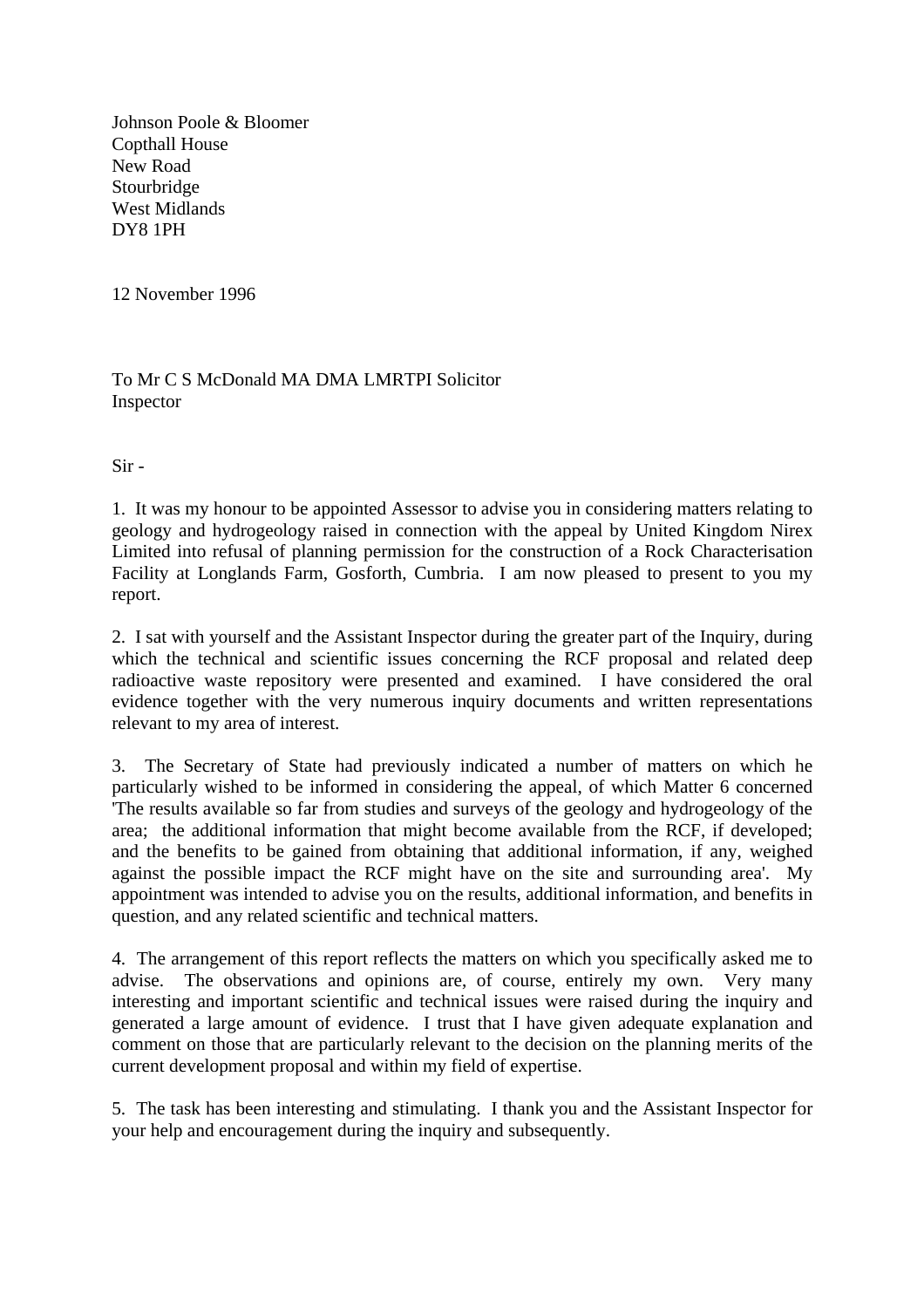# **ABBREVIATIONS AND ACRONYMS**

# **Parties**

| <b>Construction Workers</b> |                  | <b>Cumbria Construction Workers</b><br>$=$                                                           |
|-----------------------------|------------------|------------------------------------------------------------------------------------------------------|
| Copeland                    | $=$              | Copeland Borough Council, the district planning authority                                            |
| <b>CORE</b>                 | $=$              | <b>Cumbrians Opposed to a Radioactive Environment</b>                                                |
| Cumbria                     | $=$<br>authority | Cumbria County Council, the respondent planning                                                      |
| <b>FOE</b>                  | $=$              | <b>Friends of the Earth Ltd</b>                                                                      |
| FOE Cumbria                 | $=$              | Cumbrian Groups of Friends of the Earth                                                              |
| <b>FOLD</b>                 | $=$              | Friends of the Lake District, the local branch of the<br>Council for the Protection of Rural England |
| <b>GAG</b>                  | $=$              | <b>Gosforth Action Group</b>                                                                         |
| Gosforth                    | $=$              | Gosforth Parish Council, the parish council                                                          |
| Greenpeace                  | $=$              | Greenpeace Ltd                                                                                       |
| <b>HMIP</b>                 | $=$              | Her Majesty's Inspectorate of Pollution                                                              |
| <b>Nirex</b>                | $=$              | United Kingdom Nirex Ltd, the appellant company                                                      |
| <b>NSCNFLA</b>              | $=$              | National Steering Committee of Nuclear Free Local<br><b>Authorities</b>                              |
| <b>Shop Stewards</b>        | $=$              | Windscale & Calder Joint Shop Stewards Committee                                                     |
| <b>SCC</b>                  | $=$              | South Cumbria Citizens, a coalition of interested persons                                            |

# **Other Acronyms & Technical Terms**

**(NB** Orders of magnitude are generally expressed according to the normal scientific convention, eg:-  $10^8$  = a hundred million &  $10^{-6}$  = a millionth or one in a million)

| <b>ACSNI</b> | $=$ | Advisory Committee on Safety of Nuclear Installations |
|--------------|-----|-------------------------------------------------------|
| <b>ALARA</b> | $=$ | as low as reasonably achievable                       |
| aOD          | $=$ | above Ordnance Datum                                  |
| <b>BGS</b>   | $=$ | <b>British Geological Survey</b>                      |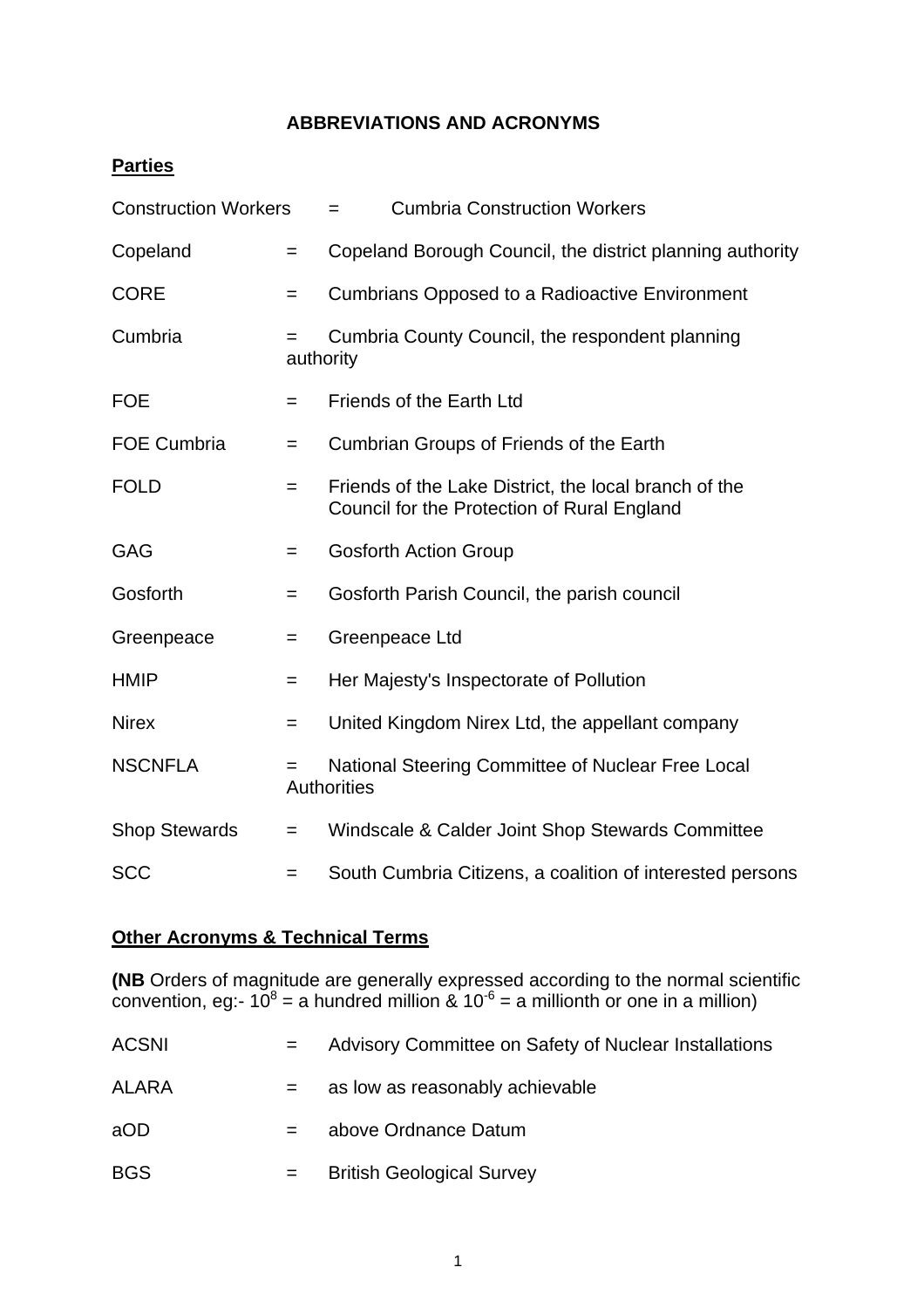| BH                                                             | =     | borehole                                                                                         |
|----------------------------------------------------------------|-------|--------------------------------------------------------------------------------------------------|
| <b>BNFL</b>                                                    | $=$   | <b>British Nuclear Fuels plc</b>                                                                 |
| bOD                                                            | $=$   | below Ordnance Datum                                                                             |
| <b>BPEO</b>                                                    | $=$   | best practicable environmental option                                                            |
| Bq                                                             | $=$   | becquerel(s)                                                                                     |
| <b>BUSC</b>                                                    | $=$   | basement (rock) under sedimentary cover                                                          |
| <b>BVG</b>                                                     | $=$   | Borrowdale Volcanic Group (of rocks)                                                             |
| <b>CDF</b>                                                     | $=$   | <b>Cumulative Density (Distribution) Function</b>                                                |
| cm                                                             | $=$   | centimetre(s)                                                                                    |
| <b>COMARE</b>                                                  | $=$   | Committee on Medical Aspects of Radiation in<br>Environment                                      |
| <b>CU</b>                                                      | =     | cubic                                                                                            |
| <b>DSA</b>                                                     | =     | <b>Detailed Safety Assessment</b>                                                                |
| <b>DWR</b>                                                     | $=$   | deep waste repository                                                                            |
| <b>ECJ</b>                                                     | $=$   | <b>European Court of Justice</b>                                                                 |
| ES                                                             | $=$   | <b>Environmental Statement</b>                                                                   |
| <b>FHFZ</b>                                                    | $=$   | <b>Fleming Hall Fault Zone</b>                                                                   |
| F <no.< td=""><td></td><td>Fault <number></number></td></no.<> |       | Fault <number></number>                                                                          |
| Green Book                                                     | Level | Disposal Facilities on Land for Low & Intermediate-                                              |
|                                                                |       | Radioactive Wastes: Principles for the Protection<br>of the Human Environment 1984 [Doc.GOV/302] |
| g                                                              | =     | gram(s)                                                                                          |
| ha                                                             | $=$   | hectare(s)                                                                                       |
| <b>HLW</b>                                                     | $=$   | high-level, or heat-generating, (radiaoctive) wastes                                             |
| <b>IAEA</b>                                                    | =     | <b>International Atomic Energy Agency</b>                                                        |
| <b>ICRP</b>                                                    | $=$   | International Commission on Radiological Protection                                              |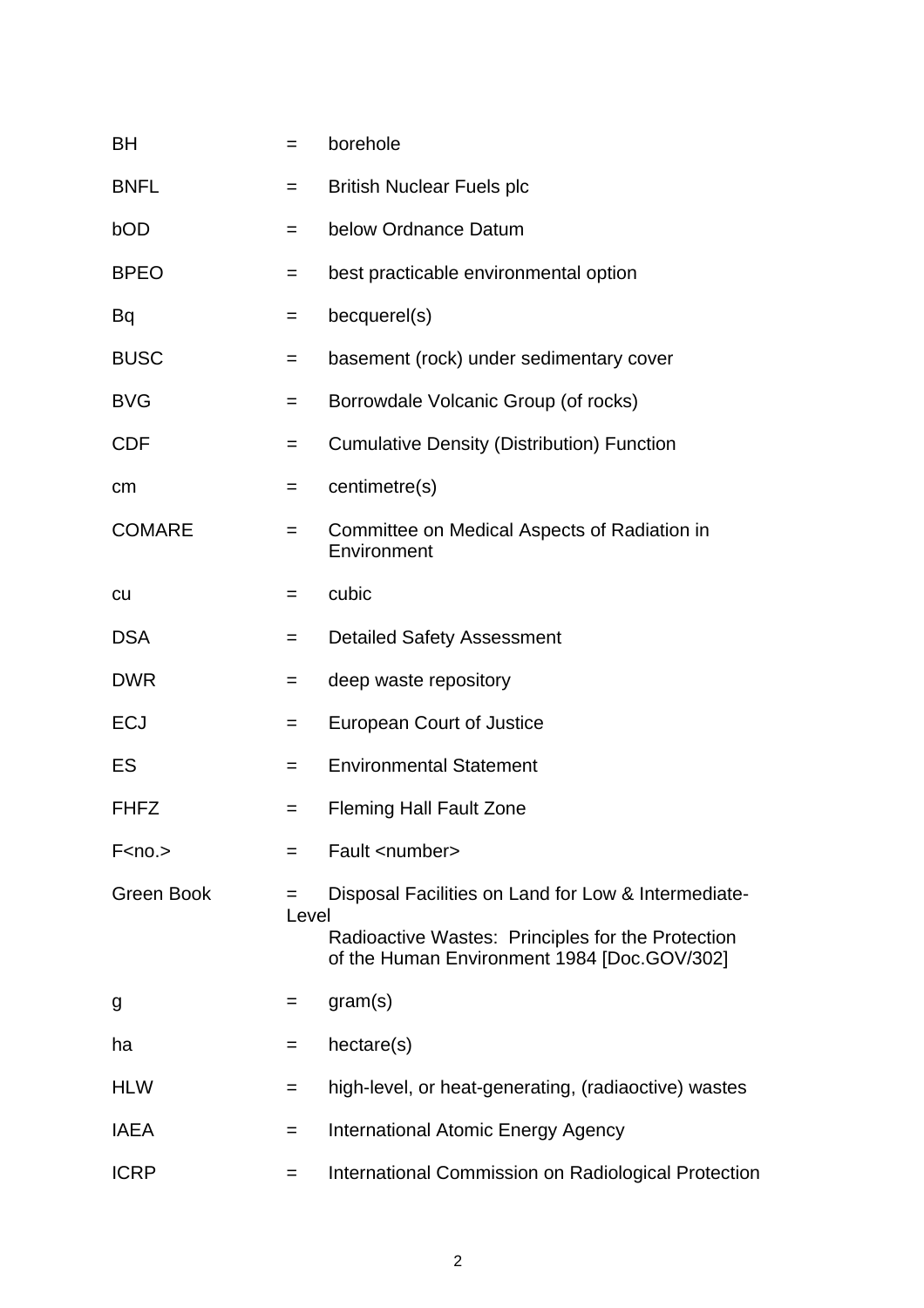| <b>ILW</b>    | $=$ | intermediate-level (radioactive) wastes                                                      |
|---------------|-----|----------------------------------------------------------------------------------------------|
| $\mathsf k$   | $=$ | kilo                                                                                         |
| <b>LDBFZ</b>  | $=$ | Lake District Boundary Fault Zone                                                            |
| <b>LLW</b>    | $=$ | low-level (radioactive) wastes                                                               |
| <b>LP</b>     | $=$ | Copeland Local Plan, deposit version as recommended<br>to be modified                        |
| M             | $=$ | million(s)                                                                                   |
| m             | $=$ | metre(s), or as first letter in compound abbreviations $=$<br>milli-                         |
| <b>MADA</b>   | $=$ | multi-attribute decision analysis                                                            |
| <b>MASCOT</b> | $=$ | program of suite of sub-models to quantify radionuclide<br>flow from repository to biosphere |
| <b>NAMMU</b>  | $=$ | groundwater modelling program of the continuum porous<br>medium type                         |
| <b>NAPSAC</b> | $=$ | groundwater modelling program of the fracture network<br>type                                |
| <b>NEA</b>    | $=$ | Nuclear Energy Agency (of the OECD)                                                          |
| <b>NII</b>    | $=$ | <b>Nuclear Installations Inspectorate</b>                                                    |
| <b>NRPB</b>   | $=$ | <b>National Radiological Protection Board</b>                                                |
| <b>NRVB</b>   | $=$ | Nirex Reference Vault Backfill                                                               |
| <b>NSARP</b>  | $=$ | Nirex Safety Assessment Research Programme                                                   |
| <b>OECD</b>   | $=$ | Organisation for Economic Co-operation & Development                                         |
| pa            | $=$ | per annum [and see /y below]                                                                 |
| <b>PCPA</b>   | $=$ | <b>Post Closure Performance Assessment</b>                                                   |
| <b>PCRA</b>   | $=$ | <b>Post Closure Risk Assessment</b>                                                          |
| <b>PCSA</b>   | $=$ | <b>Post Closure Safety Assessment</b>                                                        |
| <b>PCSR</b>   | $=$ | <b>Pre-Construction Safety Report</b>                                                        |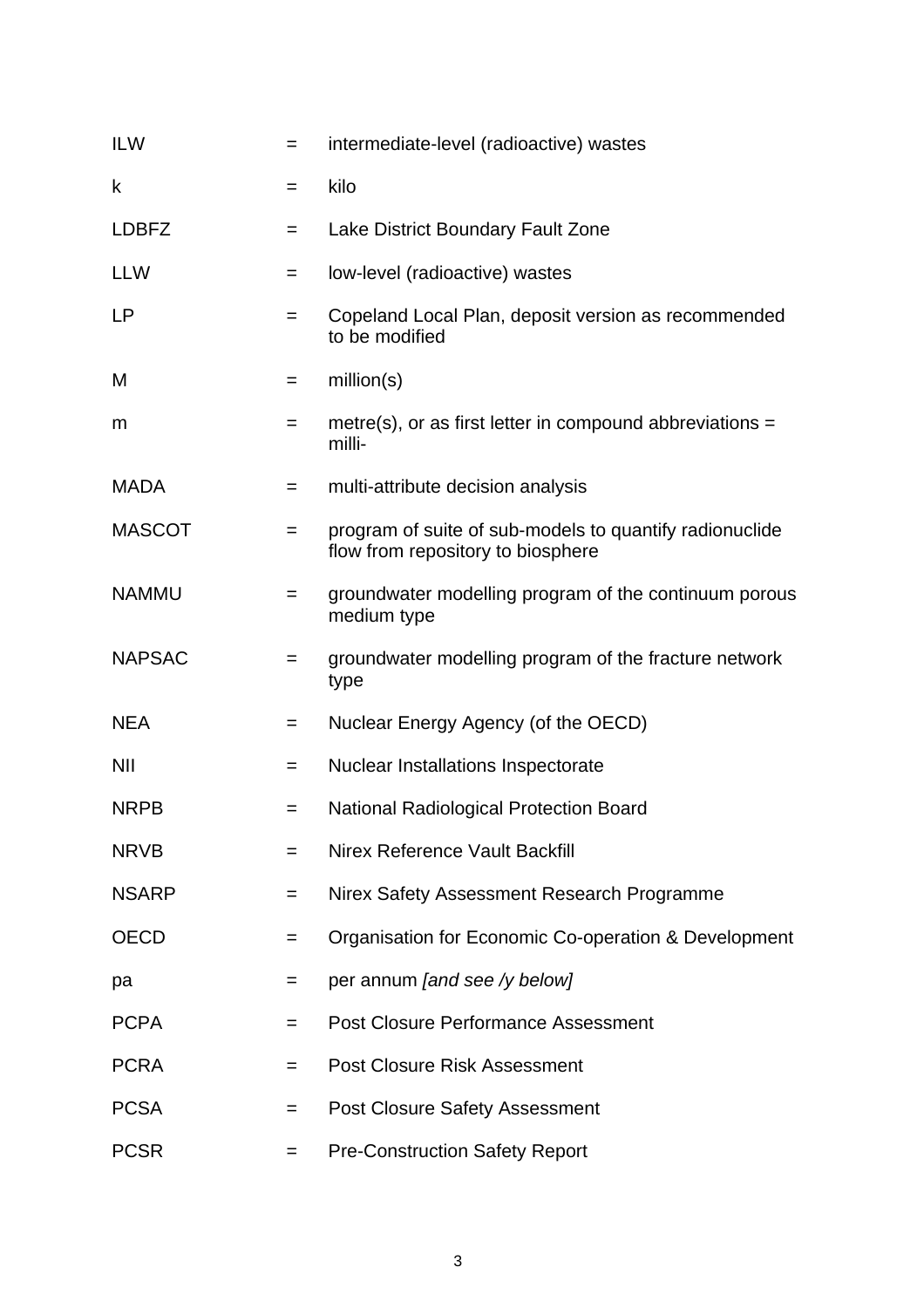| <b>PDF</b>     | $=$ | <b>Probability Density or Distribution Function</b>                                                  |
|----------------|-----|------------------------------------------------------------------------------------------------------|
| <b>PERA</b>    | $=$ | <b>Preliminary Environmental &amp; Radiological Assessment</b><br>[Doc.COR/501 - Nirex Report No.71] |
| <b>PRZ</b>     | $=$ | potential repository zone, the main part of the appeal site                                          |
| <b>PSA</b>     | $=$ | <b>Probabilistic Safety or Systems Assessment</b>                                                    |
| <b>RADWASS</b> | $=$ | (IAEA's) Radioactive Waste Safety Standards Programme                                                |
| <b>RCF</b>     | $=$ | rock characterisation facility                                                                       |
| <b>RCM</b>     | $=$ | rock characterisation monitoring (boreholes)                                                         |
| <b>REV</b>     | $=$ | representative elemental or elementary volume (of rock)                                              |
| <b>RSA</b>     | $=$ | <b>Repository Safety Assessment</b>                                                                  |
| <b>RWMAC</b>   | $=$ | Radioactive Waste Management Committee                                                               |
| /sec           | $=$ | per second                                                                                           |
| <b>SFZ</b>     | $=$ | <b>Seascale Fault Zone</b>                                                                           |
| <b>SP</b>      | $=$ | Cumbria & Lake District Joint Structure Plan 1991-2006,<br>adopted July 1995                         |
| <b>SSG</b>     | $=$ | <b>Sherwood Sandstone Group</b>                                                                      |
| <b>STZ</b>     | $=$ | <b>Saline Transition Zone</b>                                                                        |
| Sv             | $=$ | sievert(s)                                                                                           |
| t              | $=$ | tonne(s)                                                                                             |
| TBq            | $=$ | Tera-becquerel (a million million - $10^{12}$ - becquerels)                                          |
| <b>TOR</b>     | $=$ | <b>Tolerability of Risk</b>                                                                          |
| <b>URL</b>     | $=$ | Underground Rock Laboratory (Canadian or Swiss)                                                      |
| <b>VEM</b>     | $=$ | <b>Visual Envelope Map</b>                                                                           |
| /y             | $=$ | per year                                                                                             |
| <b>ZLEC</b>    | $=$ | zone of locally enhanced conductivity                                                                |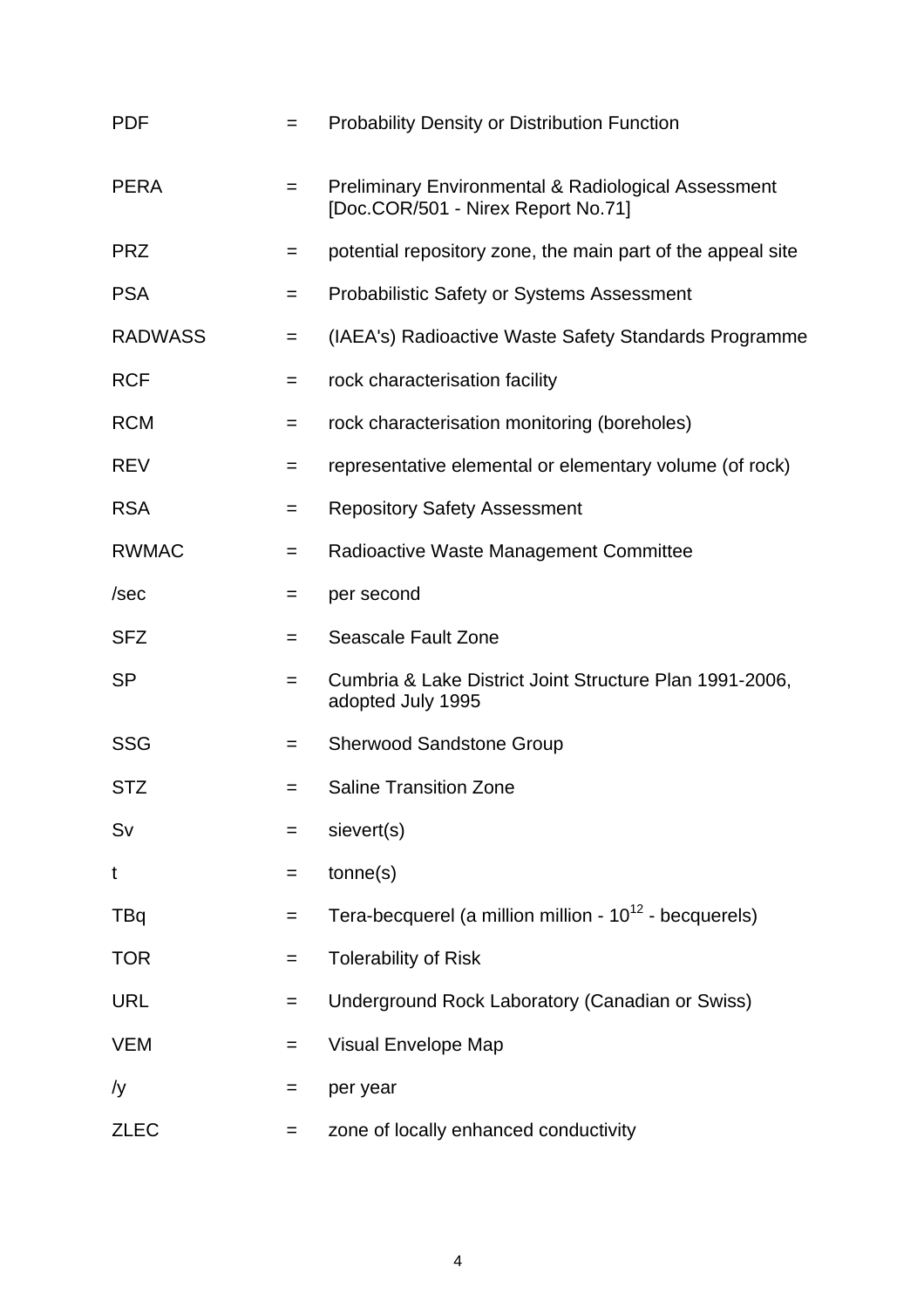# **A BASIC CRITERIA FOR REPOSITORY - GEOLOGICAL & RADIOLOGICAL**

## **Preliminary**

A.1 Over the past two decades or so, policy statements and technical, scientific and planning criteria have been developed at international, European and UK levels that are applicable when considering the selection and suitability of potential radioactive waste repository geological environments and specific sites in and deep below the ground.

A.2 Criteria can be prescriptive if they specify quantitative values that must be complied with, actions to be taken, procedures required to be followed, or systems that must be put in place. Conversely indicative criteria may lay down quantitative values or ranges that experience has shown to be generally appropriate in various circumstances, and actions, methodologies and systems that, if adopted, are likely to ensure a satisfactory outcome. This may include compliance with prescribed standards,

A.3 The legislative and regulatory framework prevailing in the UK is prescriptive in the general sense but its requirements may be more qualitative and of a general nature than specifically quantitative. Similarly guideline documents and codes of practice, whether national or international, can vary from general advice relating to model situations and therefore open to interpretation, variation or alternative approaches, to positive advice that would be applicable in most circumstances and which, whilst not having legal force, would be deemed to represent the best technical or professional practice and which would be strongly expected to be followed.

A.4 The evidence presented at the inquiry shows that, except for a few key radiological protection requirements, the legal requirements are expressed in relatively general terms but that the guidance documents issued by regulatory and advisory organisations contain detailed advice that a repository developer would be expected to follow.

#### **Geological and Hydrogeological Criteria**

A.5 About 20 years ago the Institute of Geological Sciences (now BGS) developed hydrogeological and hydrological criteria for deep burial options as part of the UK research programme into the feasibility of geological disposal of HLW [COR/615]. From the creation of Nirex in 1982 the organisation appears to have worked closely with BGS in its research into finding appropriate geological environments.

A.6 Most recently there has been the RWMAC/ACSNI report [GOV/409] on Site Selection for Radioactive Waste Facilities and the Protection of Human Health, published in March 1995. Although it is not appropriate to assess Nirex's previous site selection procedure against the report's recommendations in specific detail, aspects of the report concerning geological criteria to be used in site selection are discussed in paras.A.35-38 below.

A.7 There are also numerous international and European guidance documents relevant to the siting of deep radioactive waste repositories. A common thread can be seen in the key criteria expressed in the various guidance documents, and a number of other factors are frequently mentioned but given less emphasis.

A.8 Although each site must be considered on its own merits, and some factors and processes may be highly site specific and interactive, the documents take the view that it is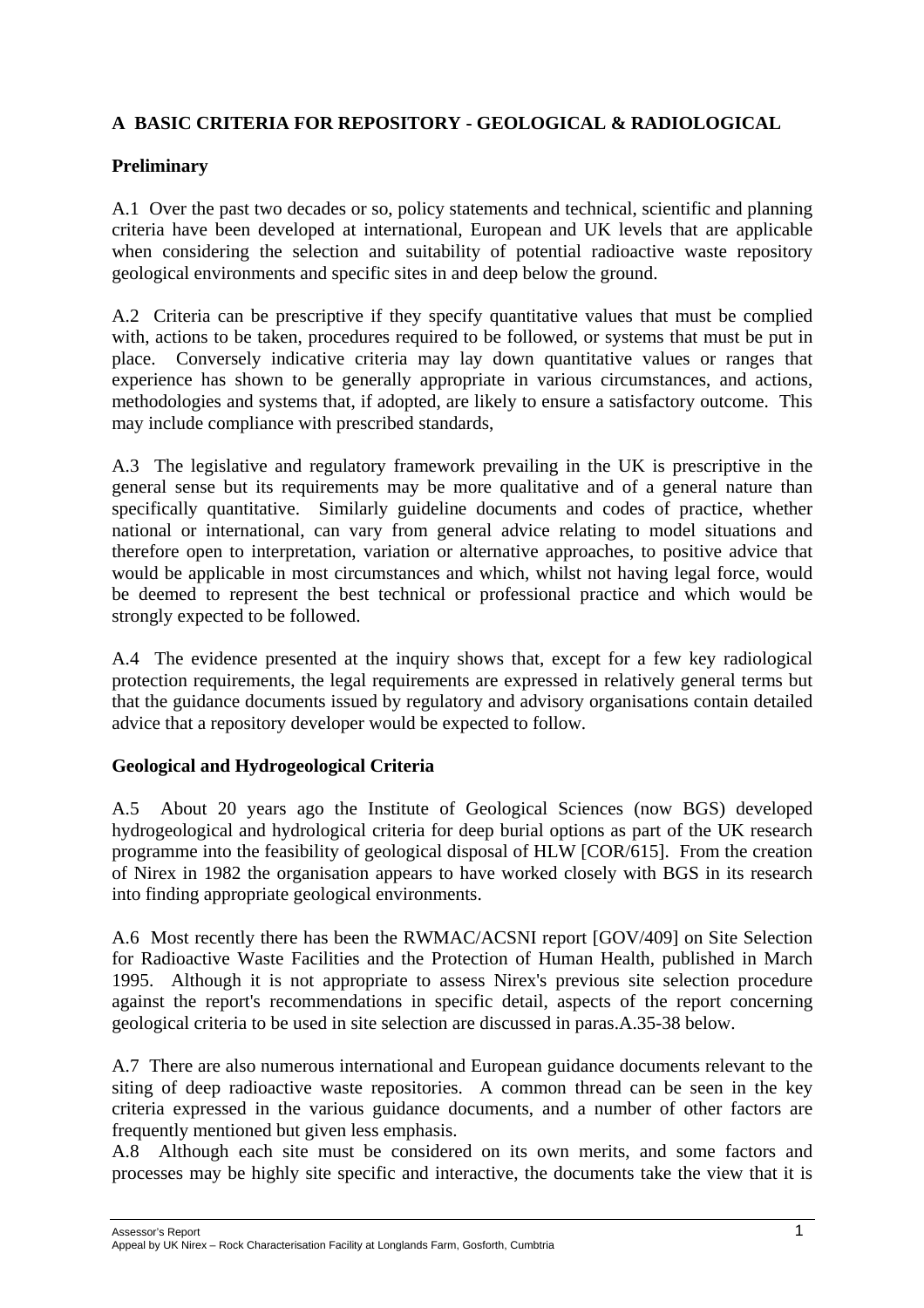possible to itemise general factors governing the suitability of a repository location. [GOV/501, s.6; GOV/507, para.401] However they caution that although the geological environment should have appropriate features, a common view is that it should not be considered in isolation, on the grounds that appropriate engineered features could permit sites which satisfy certain minimum requirements to be developed to accept a wide range of wastes. [GOV/502, s.5.1] The international approach to deep geological disposal is based on the multi-barrier concept in which the safety of a disposal system does not rely on one single component or barrier but on the combined performance of several barriers. Nevertheless the principle underlying a policy of deep, as opposed to shallow, underground disposal must be that the geological barrier is expected to play a leading role in the radiological safety performance.

A.9 Adequate size of site: What might be regarded as a self-evident truth is that the depth and dimensions of the host rock should be sufficient for hosting the repository [GOV/507, para.405] as well as providing an adequate subsurface buffer volume and an appropriate surface exclusion area [GOV/502, s.5.1.1]. The appropriate dimensions of the host rock will depend on the option, the waste to be disposed of, the repository capacity and the geological settings. The formation should have a sufficient depth and be large enough to provide an efficient isolation of the repository from the biosphere. The depth of the repository should be sufficient to take into account erosion of the ground surface, and there should be no possibility that the wastes could be exposed to the biosphere until the radionuclides have decayed to insignificant levels [GOV/501, p.22].

A.10 There is no specific definition of the term 'deep'. It is merely intended to emphasise the distinction between mine-like disposal facilities and those for near surface disposal [GOV/507, para.110]. On the other hand there are practical limitations to depth: Nirex has identified mining and geotechnical, waste storage and chemical reactivity problems of going too deep, as a result of increasing temperatures and confining rock stresses

A.11 Characterisability/predictability: A criterion expressed in every guidance document, usually ranked first or second in running order, is an expression of the need for or advantage of being able to characterise the geology and predict the behaviour of the geological and hydrogeological system.

A.12 As early as 1976 the Institute of Geological Sciences' report on relevant geological criteria for deep underground disposal of HLW in the UK advised that the hydrogeological conditions should be simple and determinable, so that forecasts of possible routes from the burial site to the surface and acceptable predictions of transfer times can be made. [COR/615, criterion 3.2] This requirement was explained in the introduction to that section of the report: once solid waste material is buried or released beneath the ground it is circulating groundwater that presents the greatest risk of transporting derived wastes from the burial site back to the biosphere, so the disposal area should have characteristics that prevent such migration. Although written in the context of HLW I would say that the link between simple and determinable geology and confidence in prediction of flowpaths and travel times would also be relevant to any site proposed to house significant quantities of long-lived radioactive waste (which would include the IL/LL waste inventory considered at the RCF inquiry).

A.13 A 1983 IAEA document expressed the strong advice that it should be possible to characterise the properties of the host rock in the vicinity of the repository to such an extent that the performance of the repository can be effectively predicted [GOV/501, p.22 suitability factor (a)]. The 1994 IAEA report on repository siting [GOV/507, paras.404/5] said that the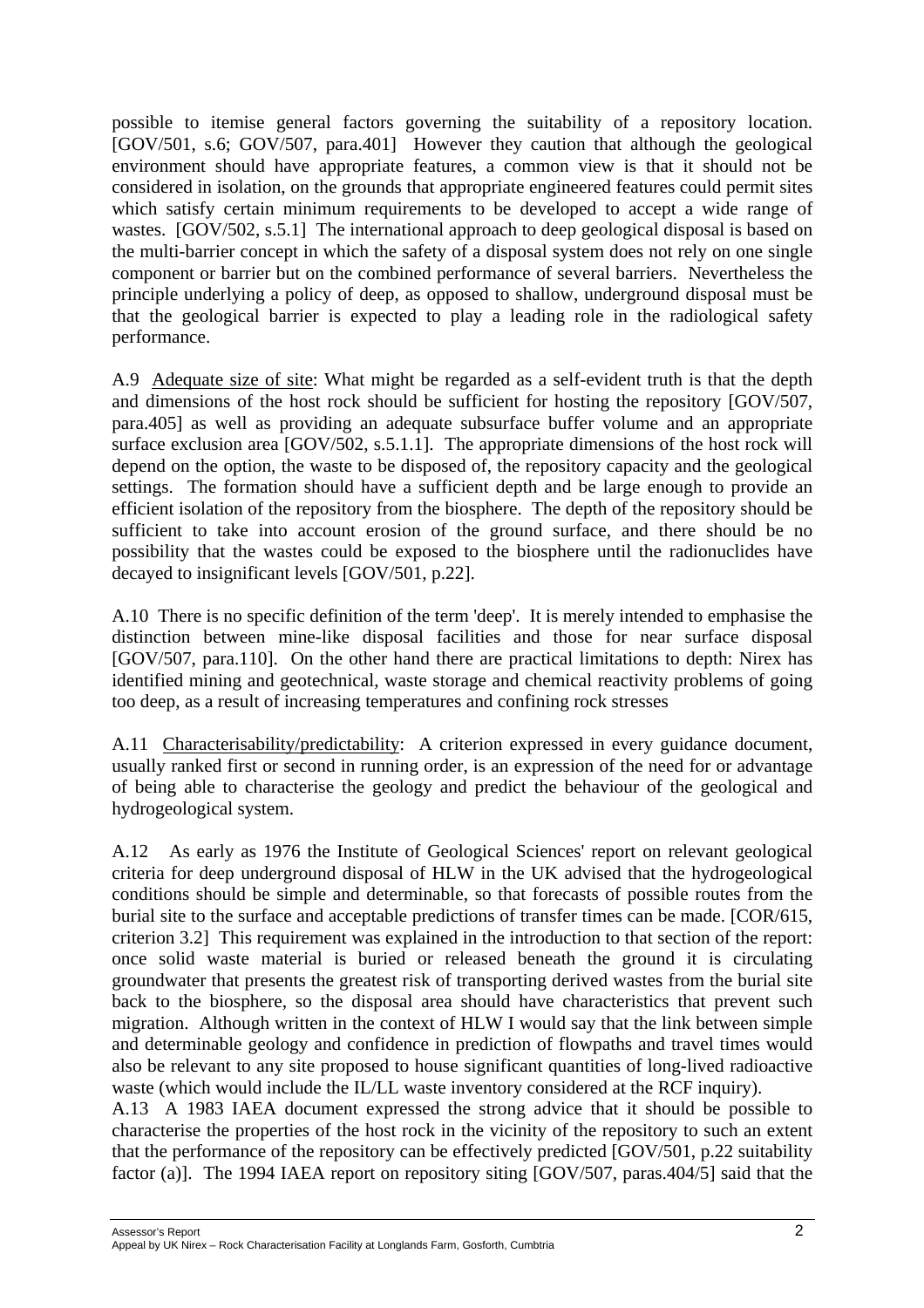geological setting of a repository should be amenable to overall characterisation and have geometrical, physical and chemical characteristics that combine to inhibit the movement of radionuclides from the repository to the environment during the time periods of concern. Uniform rock formations in comparatively simple geological settings are preferred because they are likely to be more easily characterised and their properties more predictable. Similarly, formations with few major structural features or potential transport pathways whose impact on performance can be readily assessed are also preferred. The EC Euradwaste guidance document 1992 [NRX/14/2, s.III.1 - Hydrogeology] likewise stated that preference should be given to formations having high homogeneity and continuity and more generally showing simple patterns.

A.14 Hydrogeological characteristics of the rocks: The requirement for favourable hydrogeology is given similar emphasis in all guidance documents to that of geological characterisability.

A.15 The IAEA 1983 documents state that the hydrogeological characteristics of the geological environment should tend to restrict groundwater flow within the repository and, on a wider scale, that the hydrogeological characteristics of the host rock and the groundwater regime of the surrounding geological environment should favour waste isolation. [GOV/502, s.5.1.3; GOV/501, p.22 factor (b)] The 1992 EC Euradwaste and 1994 IAEA guides amplify the aspect of timescale by stating that the hydrogeological characteristics and setting of the geological environment should support safe waste isolation over the required time periods [GOV/507, para.412]; and ensure negligible radiological consequences on the site and at regional level under both normal and altered evolution scenarios. [NRX/14/2, s.III.1 - Hydrogeology]

A.16 Some of the more recent guidance documents mention diluting effects of groundwater. The 1992 EC document [NRX/14/2, ibid.] suggests that because water is the most effective natural carrier of radioactivity out of the repository, low ground water flow and/or appropriate dilution capabilities are essential requirements, together with appropriate characteristics of the underground waters. Similarly the IAEA guidelines on deep geological disposal [GOV/507, para.413] say that the dilution capacity of the hydrogeological system may also be important and should be evaluated (although this is qualified by saying that siting should favour long and slow moving groundwater pathways from the repository to the environment). I return to dilution in paras.A.33 & 34 below.

A.17 Gas: The 1994 IAEA guidelines [GOV/507, para.406] advise that depending on the potential for gas generation by the disposal system, the gas transport properties of the geological barrier should also be considered.

A.18 Avoidance of 'short circuit' pathways: 1983 IAEA guidelines [GOV/502, s.5.1.1] say that it is desirable that lithological contacts or mechanical discontinuities within the rock mass that serve as direct pathways or short circuits to the biosphere, should be far enough from the repository to permit the natural rock and engineered features effectively to impede the transport of radionuclides to these contacts, whereas the 1994 guidance [GOV/507, para.405] is that the depth and dimensions of the host rock should provide sufficient distance from geological discontinuities that could provide a rapid pathway for radionuclide transport. In either case the guidelines clearly envisage a substantial thickness of undisturbed host rock between the repository and the nearest geological features that represent significantly preferential pathways towards the biosphere.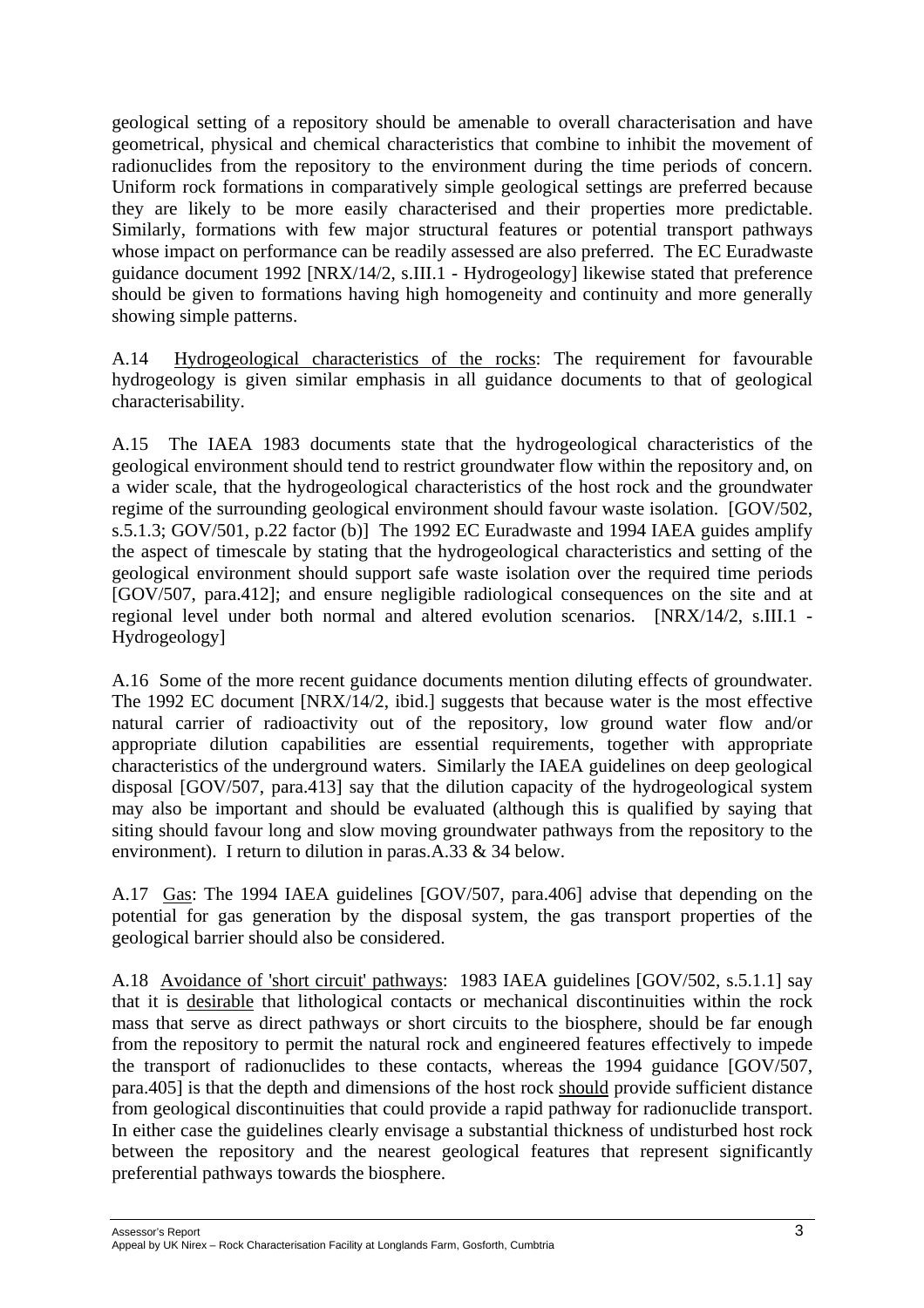A.19 Types of Host Rocks: The host rock and geological formations surrounding an underground repository represent the natural barriers within the multibarrier system. Their role is particularly important in relation to disposal of wastes containing long-lived radioelements. Although no one rock type is favoured, IAEA and EC reports describe international research as showing that salt deposits, clay sediments and granite formations are expected to offer adequate containment capabilities, and mention also igneous and metamorphic rocks in general, including tuffs, as being considered. [NRX/14/2 s.III.1; GOV/501 s.3.4; GOV/502 para.5.1.2] The IAEA general guidance is simply that a repository should be located in a geological medium with a lithology and depth appropriate for the categories and quantities of waste to be disposed of. [GOV/502, ibid.]

A.20 Geochemical factors: The principal IAEA and EC guidance documents each indicate that the physico-chemical and geochemical characteristics of the geological environment in general and of the host rock in particular should tend to limit the transport of radionuclides by favouring their retention.  $[GOV/501 p.22$  factor (c);  $GOV/502 s.5.1.4$ ;  $GOV/507 para.416$ ; NRX/14/2, s.III.1 - Hydrogeol.] The choice of a host rock or a surrounding geological environment which has suitable retardation properties for the most radiotoxic and long-lived radionuclides is particularly important in the disposal of long-lived wastes. In formations where groundwater movement through fissures and pores occurs, retardation by minerals both within the rock matrix and on the fracture walls will be important to ensure satisfactory long-term performance of the repository system [GOV/502, ibid.].

A.21 The 1994 IAEA document on site selection [GOV/507, para.416] adds that the hydrogeological, as well as geological, environment should tend to limit the release of radionuclides from the disposal facility to the accessible environment, and is thus recognising the influence of hydrochemical reactions between repository porewater or leachate and groundwater.

A.22 Mechanical behaviour of the rocks: The mechanical properties of the host rock should be favourable for the safe construction, operation and closure of the disposal facility and for ensuring the long term stability of the geological barrier [GOV/507, para.406]. It may also be necessary for the rock to have appropriate thermal properties to ensure that any heat released by the waste is appropriately dispersed without impairing the confinement properties of the formation or induce undue heating of the overlying sediments and waters [NRX/14/2, s.III.1]. Disturbance of the site due to excavation of the repository should not impair its performance [NRX/14/2, ibid.] and the repository should be constructed so as not to endanger the hydrogeological isolation of the wastes [GOV/501, p.22 factor (e)]. In addition the mechanical behaviour of the rock should ensure that an appropriate sealing of the various repository areas and shafts can be achieved [NRX/14/2, ibid.].

A.23 Lack of resource potential: There is a need to minimise the risk of human intrusion, deliberate or inadvertent, into repository, particularly during the long period after closure. The siting of a disposal facility should be made with consideration of actual and potential human activities at or near the site. The most likely circumstance giving rise to such intrusion is considered to be the pursuit of mineral resources. Preference should therefore be given to geological formations having no great scarcity or economic value [GOV/501 p.22 factor (f); GOV/502 s.5.1.7; GOV/507 para.420], and specifically the EC guidelines [NRX/14/2, s.III.1] say that the formation should be located far enough from either ore deposits or minerals scarce enough to be considered as a possible object of future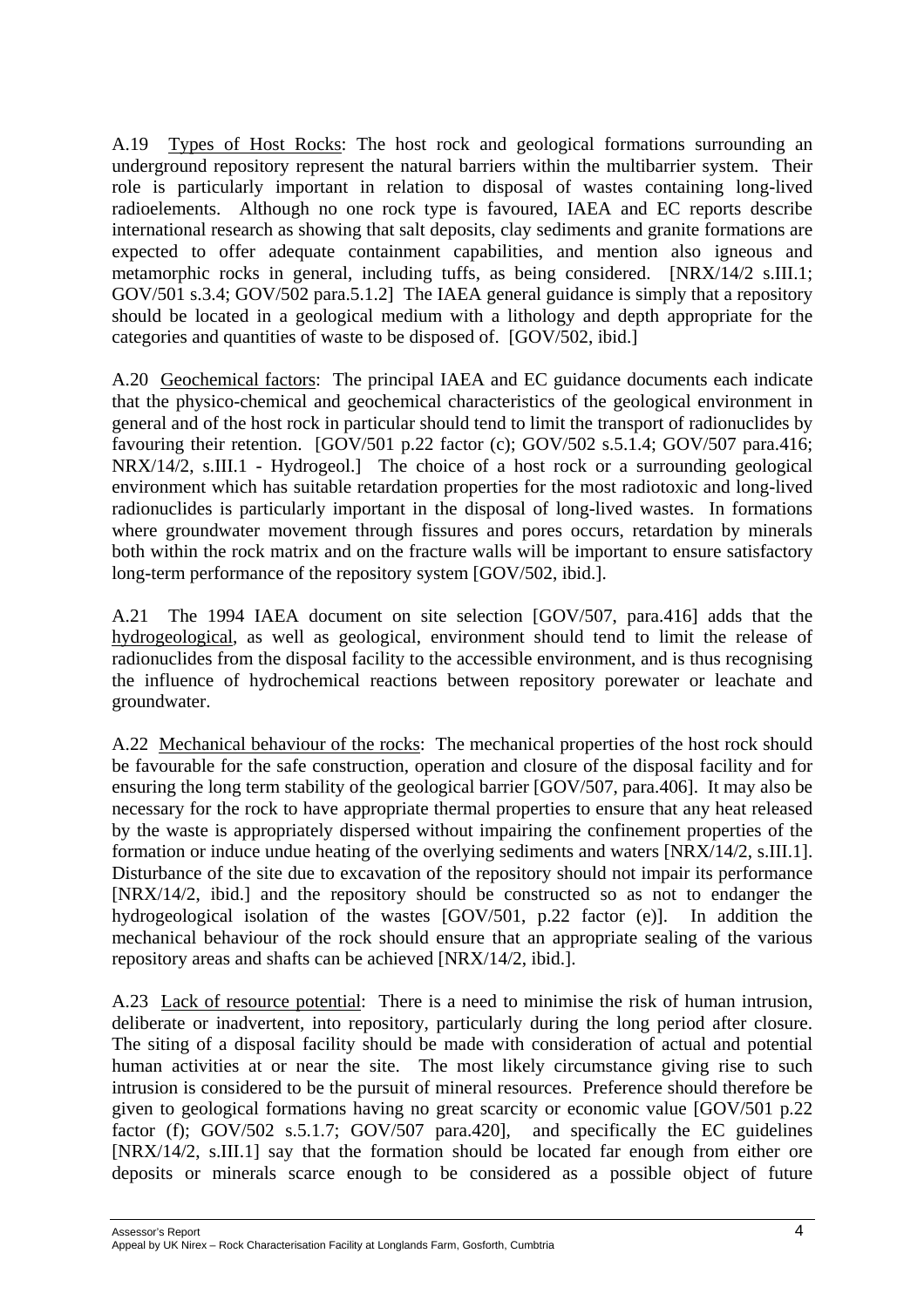exploitation. Clearly with increasing depth, the risk of human intervention decreases, but metalliferous minerals, coal and evaporites are frequently mined at depths well in excess of say 1000m.

A.24 Geodynamic stability: It is common to all the guidance documents, and given a high priority, that a repository should be sited in a host rock and general locality that are not liable to be affected by future geodynamic phenomena (climatic changes, neotectonics, seismicity, volcanism, diapirism) to such an extent that these could unacceptably impair the isolation capability of the overall disposal system. [GOV/507, para 408]. The IAEA [GOV/502, s.3.2.2] says that confidence that disposal in deep geological formations is appropriate for HLW and alpha-bearing wastes (which would include long-lived ILW) is based on evidence that geological settings exist which have not undergone significant changes for major periods of geological time.

A.25 The factors of greatest concern are earth movements (tectonic activity) and seismicity, the latter being one consequence of the former, but less common incidents such as meteorite impact need to be considered. The EC guidance [NRX/14/2, s.III.1] requires that the risks due to catastrophic natural events which could, in a foreseeable future, deeply modify the present site conditions shall be analysed and shown to have a low probability of occurrence.

A.26 Early guidance was that areas devoid of major seismic activity will generally be acceptable even though they may be undergoing broad, regional uplift or subsidence, and that even areas affected by earthquakes may be acceptable provided the probability of an earthquake adversely affecting the rate of release of radionuclides can be shown to be acceptably small [GOV/502, s.5.1.5]. However the 1992 EC document Euradwaste 6 [NRX/14/2, s.III.1] gives more specific guidance than previously concerning tectonic movement, seismicity and volcanicity:

(a) It requires the site to present a high degree of stability, such that tectonic movement should not be expected to occur (or to induce significant phenomena) before, eg 10,000 years, evaluated at regional levels and forecasted from present trends and evidences of events in the past. More generally, the site should be deemed to be stable as long as necessary according to the safety assessment.

(b) Seismicity shall be low. Its acceptable level depends on the option and the site, but it shall be shown that tectonic movements are not expected to reach Level 7 of the Richter scale (or an intensity of IX-X in the modified Mercalli scale).

(c) The site shall be far enough, for example some tens of km, from geothermal anomalies or volcanic evidences.

A.27 Other stability factors: The location of the repository should avoid man-made and natural features, such as mine workings, caves and landslips, that could generate structural instability [GOV/502, s.5.1.6].

#### **Utility of Geological Criteria**

A.28 For the most part I do not disagree with the geological, geomorpholological and hydrogeological criteria that have emerged by international consensus to assist in the identification of areas and specific sites for deep radioactive waste repositories. Whilst some of the guidance documents principally concern high level wastes they associate these with other long-lived wastes and with alpha-bearing wastes. Since the UK ILW inventory being considered for deep disposal contains significant proportions of long-lived and ∀-generating wastes then the recommendations in such documents are clearly relevant in the present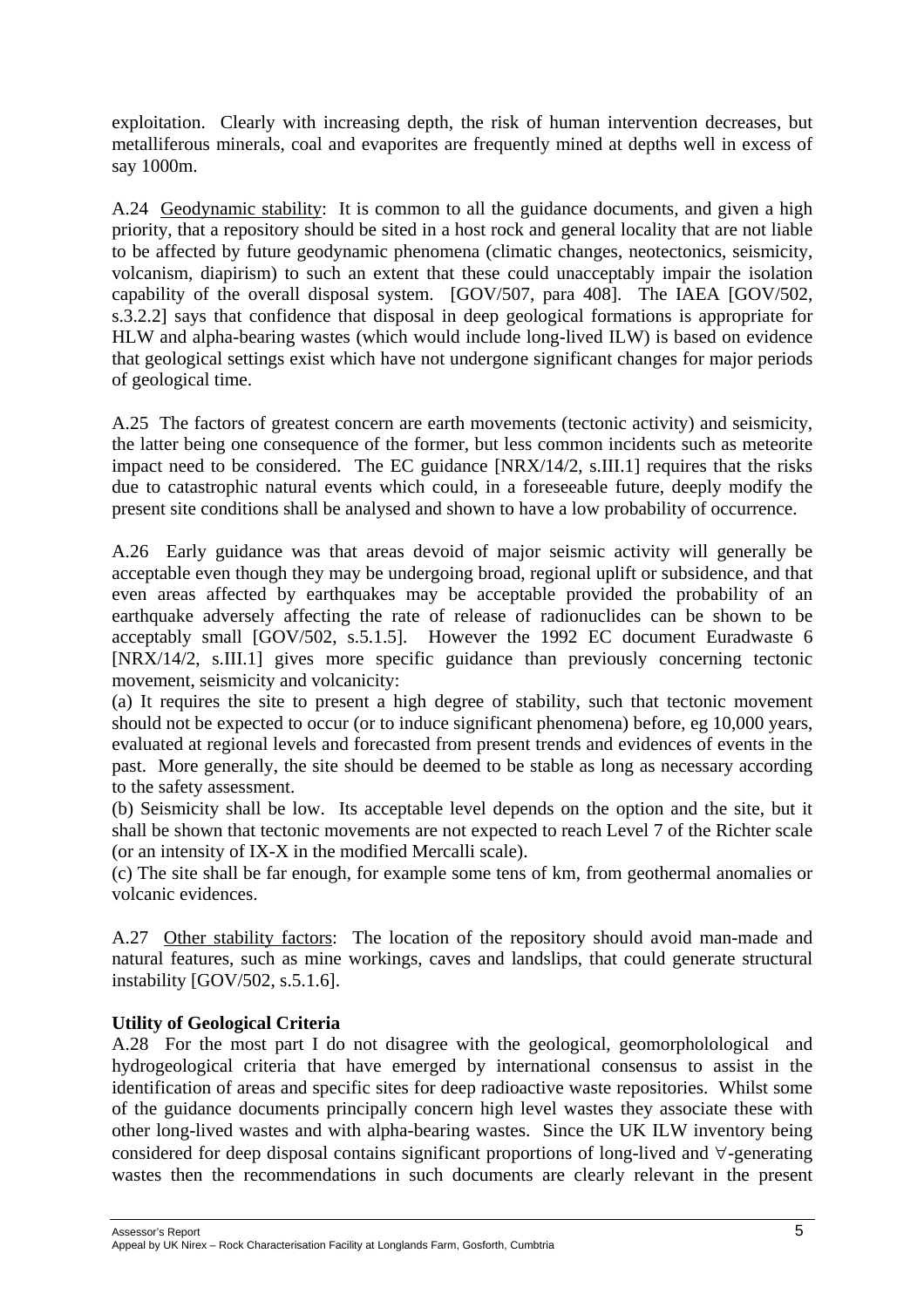context. However, of all the criteria I consider that two principles are of overriding value: firstly that the site should be in a region of low hydraulic gradients, the corollary of which is that there should be slow-moving and long groundwater pathways; and secondly that the geology (and hence the hydrogeology) of the site and its surrounding district should be sufficiently uncomplicated as to be readily characterisable and predictable.

A.29 Since hydraulic gradients commonly reflect surface topography, low hydraulic gradients are likely to be associated with areas of low topographic relief. The less the driving force the lower will be the rate and amount of flow through the strata, so that the specific characteristics of the body of rocks and geological complexity have less influence on the behaviour of the groundwater system and are therefore less crucial. In such circumstances, diffusion and geothermal effects are likely to be more important factors than regional groundwater flow.

A.30 Relative simplicity or uniformity of the target geological environment is of great advantage because it would be expected to:

(a) lead to more confident selection of target areas at the desk study stages of site selection;

(b) lend itself to easier, less expensive field investigation, so reconnaissance investigations might be made at several straightforward localities for an equivalent cost and effort to that for a single geologically complex locality;

(c) there should be fewer lithological or structural or hydrogeological features to characterise and assign numerical values to, which in turn may lead to simpler models with fewer significant variables; and

(d) the physical, hydrogeological and chemical behaviour of the system should be more predictable.

The overall effect should be increased confidence in the data, increased confidence that all material parameters have been taken into account, and hence increased confidence in the eventual results.

A.31 As regards the quantitative criteria recently defined by the EC for geological stability of a repository site (see A.26 above), it is noteworthy that a period of 10,000 years is very short in relation to the half-lives of numerous radionuclides in the UK ILW/LLW inventory and in relation to the natural geological and climatic processes that have been considered during the inquiry. Similarly, although the requirement is that seismicity shall be 'low' these EC guideline figures would generally be regarded as equating to large earthquakes and severe surface effects. However the IAEA considers that in general, underground structures are less susceptible to seismic disturbance than surface structures and so waste will normally be safer underground than on the surface. [GOV/502, s.5.1.5]. I consider the timescale aspect to be unreasonably short and discuss it further in paras.E.71-85 below.

A.32 In fact the emphasis to be placed on any of the factors within the general heading of Geodynamic Stability is related to the timescale under consideration. Processes such as erosion and uplift, faulting and seismicity, climate change, and extreme events such as meteorite impact, assume much greater significance when considered over periods of tens or hundreds of thousands of years rather than merely hundreds and thousands, and even more so if a timescale of a million years or more is considered relevant. Having regard to the long-lived nature of a significant proportion of the wastes to be disposed of, a time horizon well beyond 100,000 years would appear to be appropriate wherever the potential repository site under consideration, and therefore close attention should be given to the probability of catastrophic and disturbing events and to the effects of gradual changes over such extended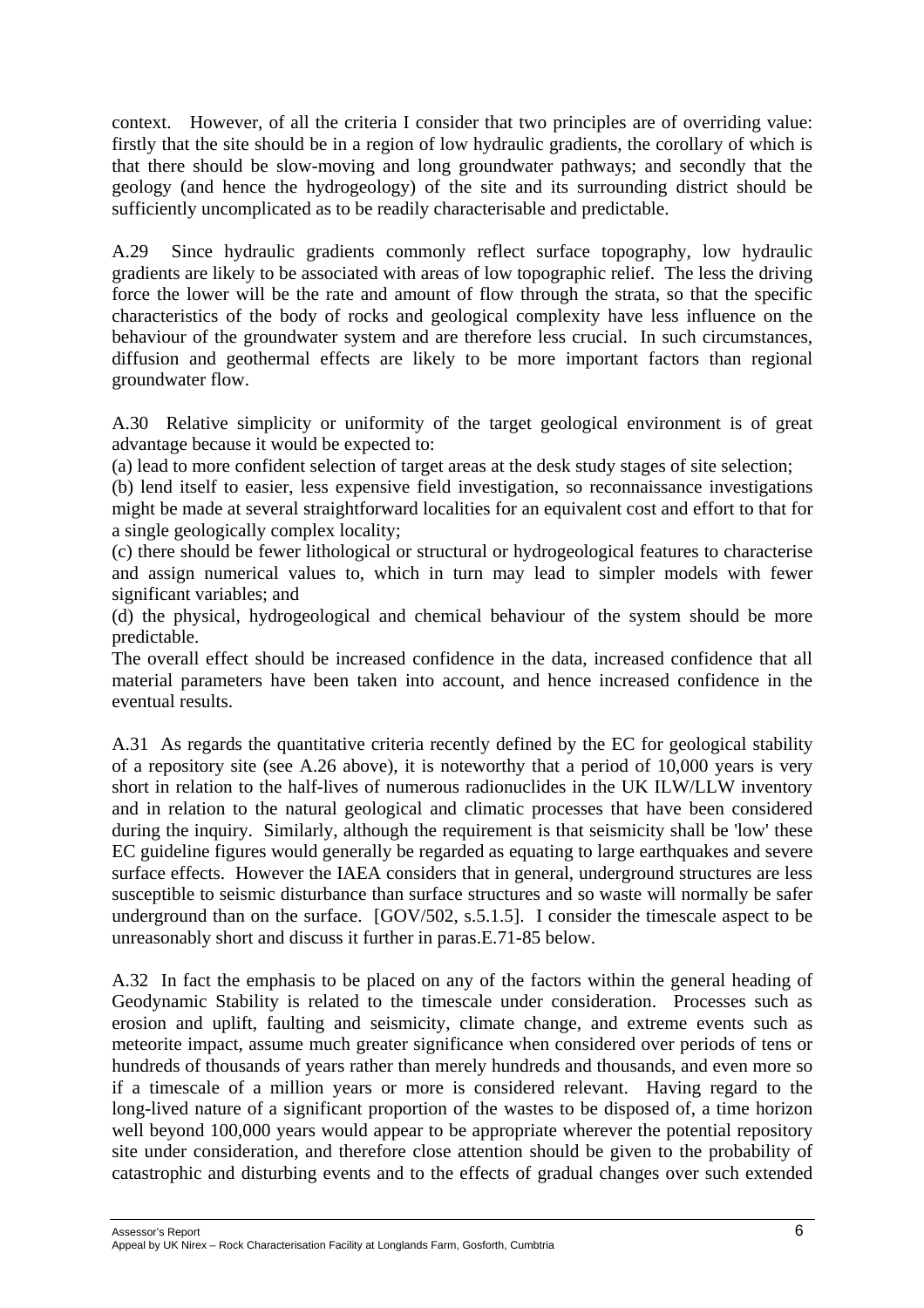periods.

A.33 Recent EC and IAEA documents [NRX/14/2 & GOV/507] introduced into their Hydrogeological criteria the concept of dilution of radioactive contaminants in groundwater. This is a new concept compared with earlier guidelines and is relied on heavily by Nirex in the context of Sellafield. In particular Nirex acknowledges that in the long term some releases of long-lived radionuclides will inevitably occur and for mobile and long-lived radionuclides which do not appear to interact strongly with the host rock, such as chlorine-36 and iodine-129, dilution would be the most important process in reducing their radiological impacts. I find it somewhat surprising that dilution now finds some favour when, in the field of waste disposal generally, the 'dilute-and-disperse' principle has been superseded by that of containment.

A.34 In stressing the importance of dilution, Nirex claimed that similar conclusions have been reached in the NAGRA programme to develop a high-level waste repository in Northern Switzerland [citing NRX/13/3, p81]. However the geological setting is very different and the publication referred to says that large surface and near-surface water fluxes from the Alps and Black Forest can be relied on. In my view there is no useful comparison to be made with the Sellafield case.

A.35 The March 1995 RWMAC/ACSNI report [GOV/409] considered that it was possible and desirable to go beyond the adoption of simple qualitative geological and hydrogeological criteria; a more quantitative approach should be adopted to assist in discriminating between potential areas and sites. The study group advised that simply setting a performance criterion for a multi-barrier repository system as a whole lacks clarity and transparency about the performance expected of the component barriers, and concluded that public confidence would be greatly increased if performance indicators could be clearly established (separately and jointly) for each of the component barriers before the start of the site selection process. In particular the study group felt that quantitative performance indicators of the geological barrier of potential sites would be helpful. It noted that the approach to site selection to date had been based on qualitative considerations, firstly of rock types and then of potentially suitable hydrogeological environments. It contended that given the large amounts of information available on the geology and hydrogeology of the UK, alternative quantitative approaches to potential site performance would be feasible.

A.36 The report developed the idea of a groundwater return index (GRI) that could be used as a site selection tool. The initial exercise would identify regions with the highest GRI, and only then would disqualifying criteria be applied, such as areas of exceptional landscape, wildlife or amenity value, concentrations of population, old mining, etc. The GRI would be a relative measure of groundwater travel time from a hypothetical repository to the point where the groundwater enters the human environment and takes account of porosity, flow path length, hydraulic conductivity and groundwater head loss.

A.37 The whole concept and usefulness of the GRI was reviewed and severely criticised by BGS in its subsequent report for Nirex [NRX/14/5]. The BGS pointed to various computational difficulties but, more fundamentally, claimed there are serious deficiencies in the availability of the requisite geological and hydrogeological information. In particular it notes that in many parts of the UK there is considerable uncertainty as to the geological formations present at depths typical of those considered for deep disposal of radioactive wastes; that the properties of such formations are poorly known, especially non-aquifer rocks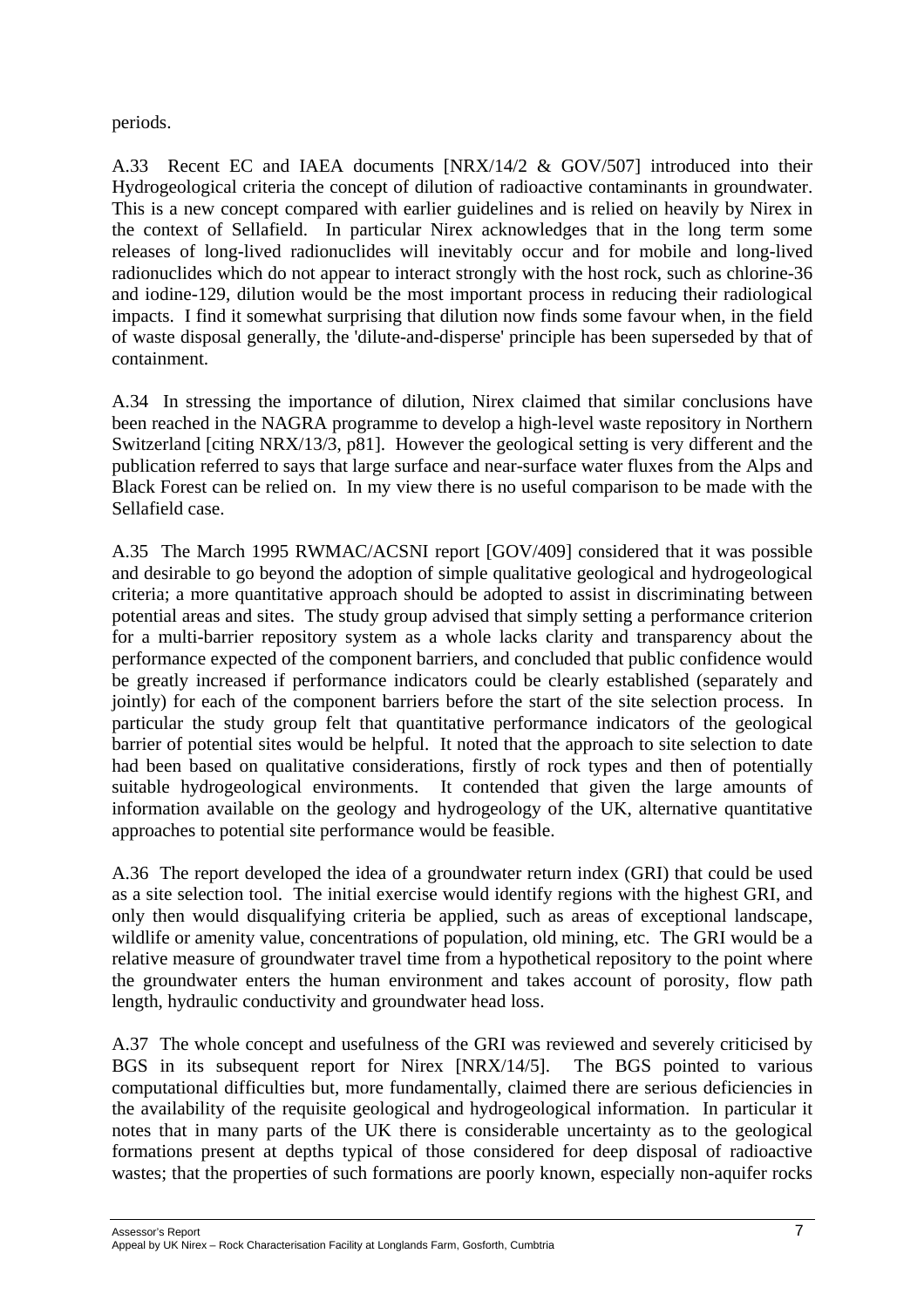of the types normally considered for radioactive waste isolation; that it can be very misleading to apply values based on 'generic' hydraulic conductivity data obtained from alternative, apparently geologically similar formations; and that very little is known about vertical hydraulic gradients or groundwater salinity/density variations at depth in the UK.

A.38 I consider that the BGS assessment of the RWMAC/ACSNI study group's suggested use of quantitative indicative criteria is broadly justified and is largely a reflection of the reservations BGS has about the scope and usefulness of available relevant geological data, in its own archives or elsewhere. An important conclusion of the May 1995 BGS report - which will effectively represent the current position - was that the sparsity of hydrogeological data for deep geological formations in the UK is such that considerable subjectivity would be involved in determining index values for the vast majority of potential sites and that there is no certainty that contoured maps of GRI would be more objective as tools for site selection than maps showing the distribution of generic hydrogeological environments. I consider that the factors highlighted by BGS also give some indication of the difficulty of making even preliminary safety assessments at the early stages of site selection for localities representative of the main generic hydrogeological environments. I return to this in paras. B.40-46.

#### **Nirex approach to geological criteria**

A.39 From the outset and during the site selection procedure up to the time of the MADA exercise, Nirex appears to have fully embraced the validity and usefulness of these qualitative criteria in guiding the selection process. However, with the specialist aid of the British Geological Survey, it translated the guidelines into a document that particularly recognised those factors that I consider to have special significance, namely the prime importance of hydrogeological environments and the importance of lack of geological complexity. The paper by Chapman, McEwen & Beale, 1986 [COR/614], which was published by IAEA, developed what was considered to be a novel concept of hydrogeological environments for deep ILW disposal, departing from earlier guidelines for HLW repository site selection by placing increased emphasis on the regional groundwater regime in the vicinity of the potential host formation, rather than simply considering the properties of the host rock itself. Indeed it stated that it was necessary for the site selection process to be based primarily on defining what are considered to be suitable large scale hydrogeological environments.

A.40 Although stressing that the well understood guidelines still needed to be followed, the new approach was that it is the 'requisite features' of the geological environment that needed to be considered, namely:

- predictable groundwater flow paths, preferably long and resulting in progressive mixing with older, deeper waters or leading to discharge at sea;

- very slow local and regional groundwater movements in an area with low regional hydraulic gradients;

- ease of construction to allow for economic repository design;

- meeting the many accepted caveats regarding seismicity, depth, etc.

These factors were endorsed by Nirex in the PERA document [COR/501].

A.41 On this basis the five generic environments considered to be most suitable for deep disposal of long-lived wastes in the UK were defined, with the aim of producing a shortlist of potential repository sites for thorough investigation and intercomparison. I judge the most significant features of these 5 environments to be:

(a) Inland Basinal Environments - mixed sediments with a high proportion of low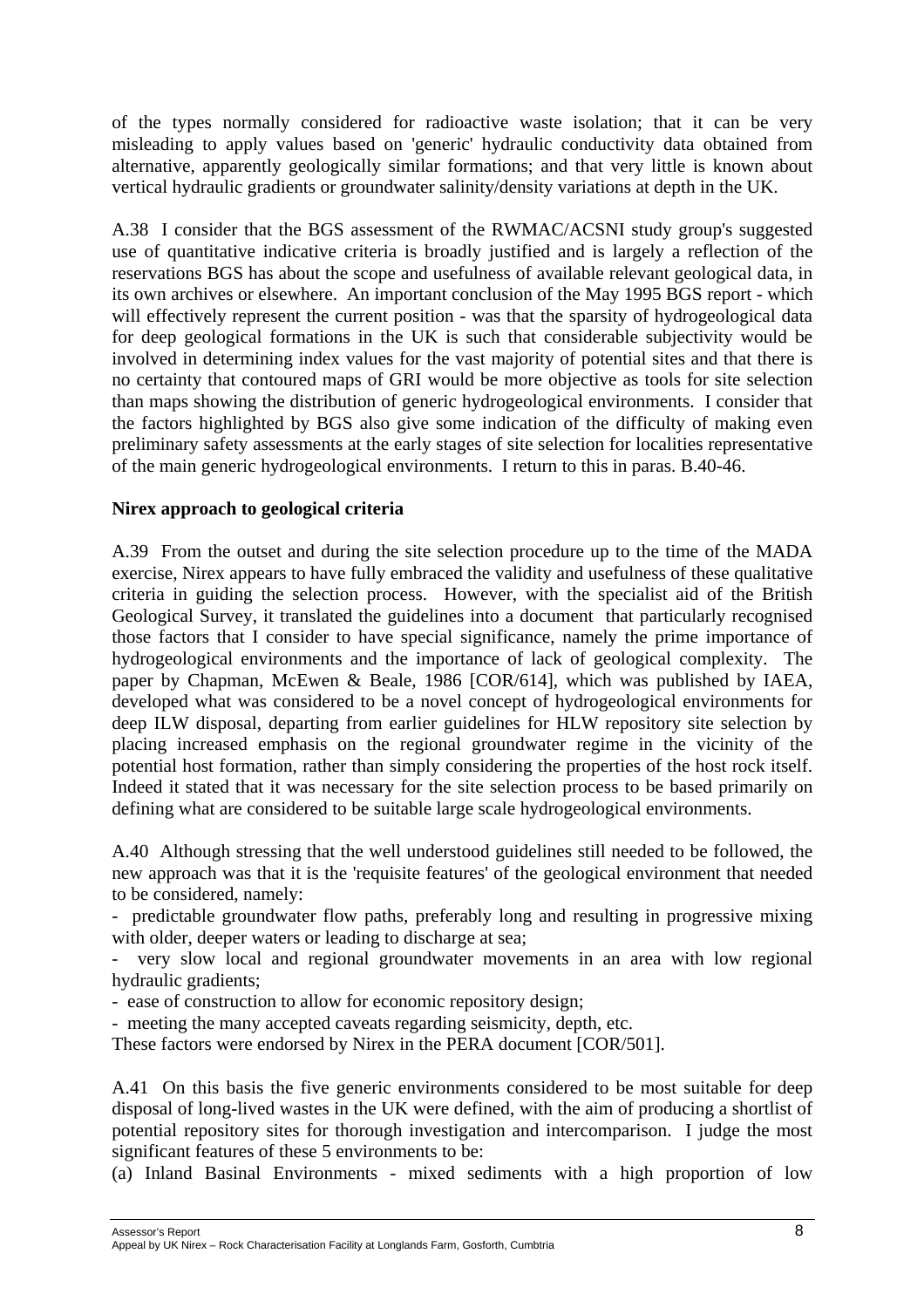permeability formations; regional groundwater movement would be mainly confined to higher permeability units and would tend to follow the dip of the strata towards the centre of the deep basin. Near stagnant conditions would be expected in the centre of the basin and mixing of waters from one formation to another would only be by diffusion or very slow vertical advection. By locating a repository on the flank of the basin, in one of the low permeability units, groundwater flowpaths would be downward and long, and migration times would be maximised.

(b) Seaward Dipping and Offshore Sediments - this requires a similar mixture of sedimentary strata; groundwater movements would be towards and under the coast and very slow, becoming almost zero at depth in sub-seabed formations.

(c) Low Permeability Basement under Sedimentary Cover (BUSC) - this assumes basement rocks that are hard and of low intrinsic permeability, below more recent sedimentary cover. The thickness, nature and permeability of the cover are not stated but by analogy with the preceding 2 environments it would be appropriate for the cover to be thick, with mixed sediments including a high proportion of lower permeability formations. This would be compatible with the description that groundwater movement will dominantly occur in the cover, with little anticipated connection to the basement rocks. (If the cover sediments were all of higher permeability then the former would still be true but the latter might not.)

(d) Hard Rocks in Low Relief Terrain - the emphasis is on low relief environments which have little driving potential for groundwater movement. The stated preference for a coastal location, with onshore access to an offshore repository, emphasises the point.

(e) Small Islands - the surrounding sea reduces the tendency for groundwater flow but below the seawater/freshwater interface the groundwater should be essentially stagnant. The permeability of the host rock becomes much less significant in such a situation. The massive dilution potential of the sea is also cited as an advantage.

A.42 It is relevant to note the dimensions on the notional diagrams illustrating the five generic geological environments envisaged by Nirex [COR/614, Figs.1a-e]:

(a) Inland Basinal Environments - the diagram shows a basin 2-5km deep, some 20km from the centre to the margin, and with a repository about half way down the flank;

(b) Seaward dipping & offshore sediments - the regional system is shown as about 20km wide by 2km deep, with a repository located about 8km from the nearest surface outcrops or recharge areas of the water-bearing strata;

(c) Low permeability basement under sedimentary cover (BUSC) - the diagram shows a repository at about 1.5km depth in a system with over 1km of sedimentary cover in a region at least 20km wide, so the repository would be 10km or more from the margins of the system; (d) Hard rocks in low relief terrain - the diagram shows a coastal location with very low relief (less than 100m) in a system 10km wide, but the repository is shown at about 500m depth and 1km offshore;

(e) Small islands - the illustration shows a repository at 1km depth below an island perhaps 2km wide.

Thus, with the exception of those locations where the repository would be directly below the sea, the hydrogeological system is foreseen as being not less than about 20km wide and the nearest zone of recharge perhaps 10km from a potential repository.

A.43 Nirex describes the Sellafield BVG site (either at the location first anticipated in 1989 or in the present PRZ) as being of the BUSC type or a BUSC variant. Cumbria says that no Sellafield BVG site exhibits the geological and hydrogeological 'requisite features' nor matches the BUSC characteristics, nor indeed conforms to Nirex's five preferred generic types. It contends that the BUSC concept originated with a paper by Bredehoeft & Maini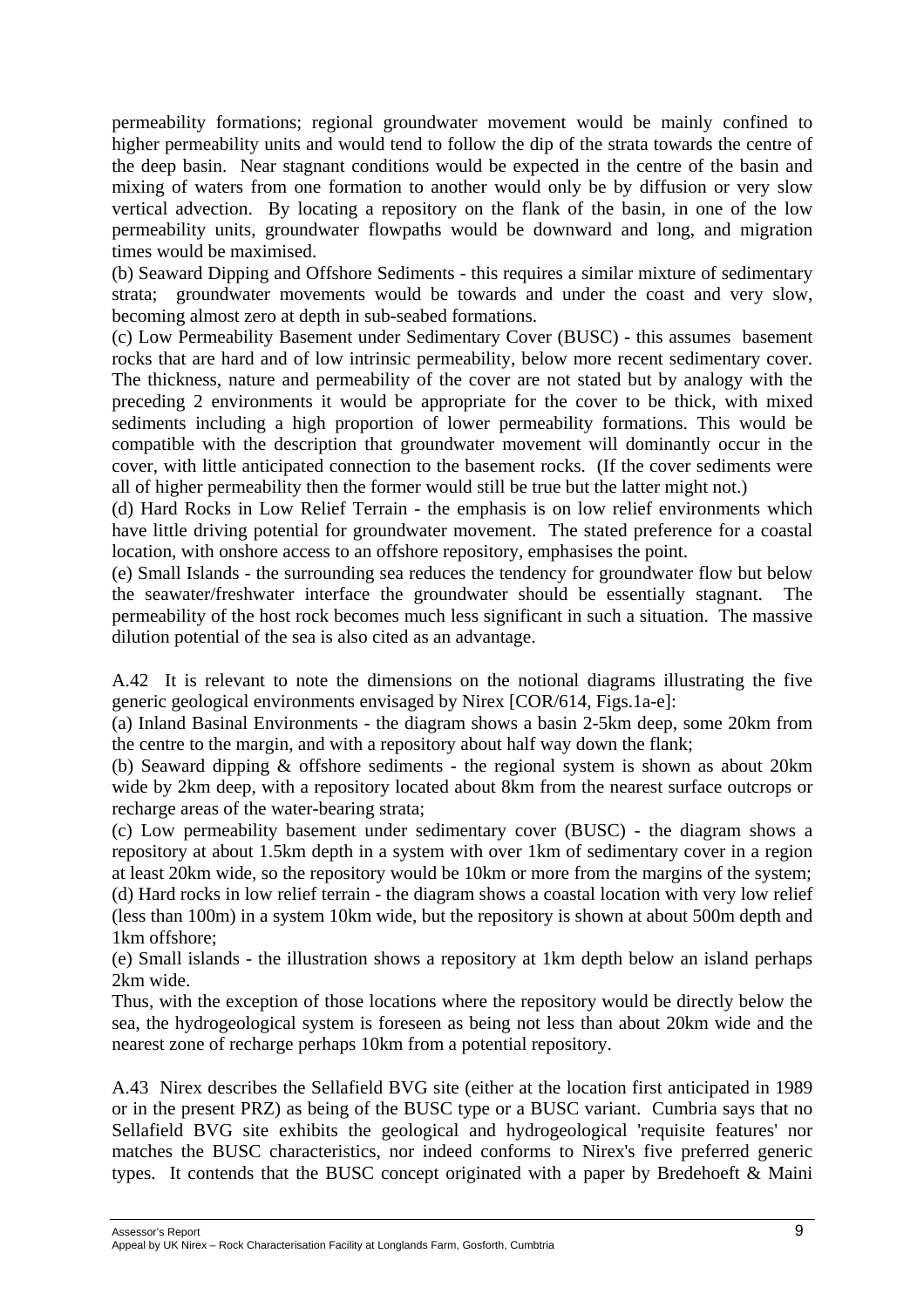1981 [CCC/4/1] describing a strategy for radioactive waste disposal in crystalline rocks. Nirex disputes this but avers that in any event the Sellafield PRZ does meet the authors' criteria.

A.44 The authors' essential components were a repository in a hard and stable, preferably low permeability, rock mass beneath a blanket of sedimentary rocks whose groundwater flow characteristics are well understood and can be investigated and modelled by conventional, well-understood theory and technology. Preferred features were that the flow system should operate as an active barrier, so that a long migration path and extremely low flow rate to the biosphere can be assured; that the groundwater is non-potable to minimise the possibility of future human intrusion; and that the repository depth is perhaps 1km, where the rock would be relatively unfractured and low in permeability. The emphasis was on low regional topographic differences to minimise differences in hydraulic head and on the advantage of having a layered sedimentary system with relatively higher permeability aquifer layers underlying lower permeability confining layers, to damp out still further even these head differences in the basement at depth.

A.45 These criteria certainly match the BUSC concept but the dimensions of the examples quoted reflect the scale of continental USA and could not be matched in the British Isles: the Maryland example is at a depth of 900m, about 55 km from the surface exposure of the basement strata, and the maximum topography across a region 200 km wide is only 30-60m; the Colorado-Kansas example is about 480km wide with a fall in topography of no more than about 900m, less than 2m per km. It is evident that in BUSC environments there is great advantage in having very subdued surface relief, and relatively thick sedimentary sequences with extensive horizontal uniformity and with significant low permeability layers that restrict vertical flow.

# **Radiological Criteria**

A.46 The fundamental principle of radiological protection is that the risks associated with practices involving the radiation exposure of humans should be kept to acceptable levels, by which I understand the risks to individuals, whether workers or members of the public, should be low and comparing favourably with other risks in normal life. This forms the basis for the ICRP system of dose limitation, incorporated in the IAEA Basic Safety Standards and accepted by many national authorities. Radiological protection in the UK is based on recommendations of the ICRP. The principal current document is the '1990 Recommendations of the International Commission on Radiological Protection' (ICRP 60) [GOV/506]. These recommendations are incorporated in the basic safety standards established under the Euratom Treaty and are binding on EU Member States. The 1995 White Paper [GOV/508, para.56] notes that the Euratom Basic Standards are being revised to takes account of changes in radiological protection criteria recommended by ICRP 60.

A.47 ICRP recommendations distinguish between circumstances where control can be applied to exposure and those where it cannot. These principles are carried forward in HMIP's draft Guidance [HMP/1/1]. During the operational period of a facility, before control is withdrawn, the radiological impact is to be assessed on the basis of source-related and site-related dose constraints. After withdrawal of control, that is to say, the post-operational phase extending into the distant future, radiological protection will be assessed on the basis of risk criteria. It is the latter with which we are principally concerned when considering site selection criteria for deep underground repositories.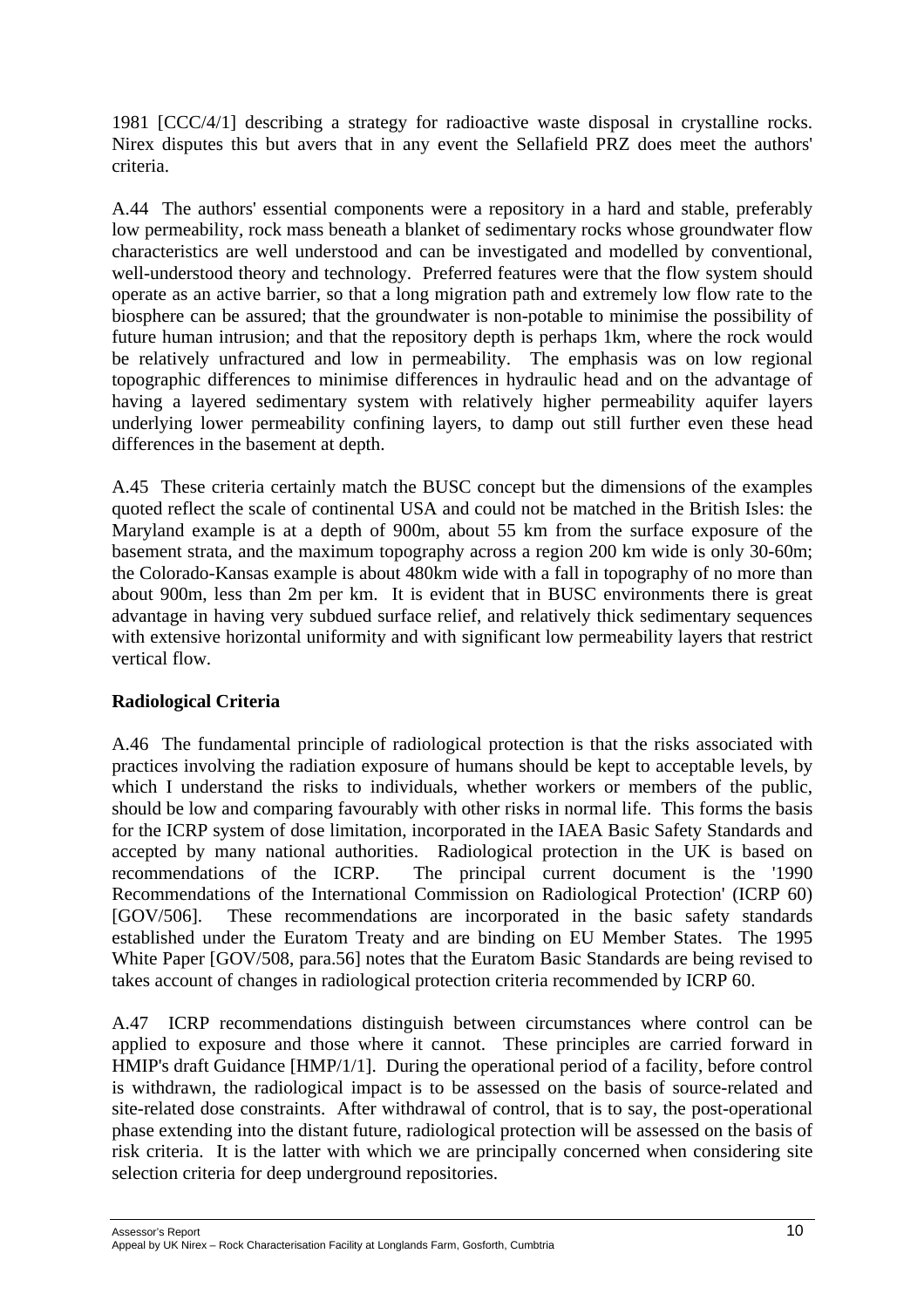A.48 The draft guidelines [HMP/1/1, paras.6.18-6.20] require, in addition to the design target and best practicable means, that it be shown as unlikely for radionuclides from the disposal facility to lead at any time to significant increases in the levels of radioactivity in the accessible environment. This is to restrict the probability of significant local accumulations of such (i.e. artificial) radionuclides. The significance or not of an increase would depend, according to the draft, on more than one factor, notably the comparative radiotoxicity of different radionuclides and ambient variation of levels in local environmental media. Nirex, on the other hand, wishes the emphasis to be on overall levels of radioactivity, which would seem to me to be somewhat counter to the purpose of restricting accumulations of artificial radionuclides. Also, in some places natural radiation levels are of course relatively but consistently high: but I note that the regulators anticipate that this additional requirement would come into play for periods of non-habitation or for the very long term.

### Period of control:

A.49 During the period before control is withdrawn, ICRP 60 recommended a dose limit of 1 mSV/y exposure to members of the public but the UK has been operating a target of 0.5 mSv/y in respect of assessed dose arising from radioactive waste discharges from any single nuclear site, and in the White Paper the Government accepts NRPB advice that a maximum constraint value of 0.3 mSv/y should replace this target when determining applications for discharge authorisations from a single new source. A dose constraint of 0.3 mSv/y represents an upper bound on optimisation and implies a maximum level of risk of about  $10^{-5}/y$ .

A.50 The Government proposes also a lower bound for risk optimisation, similar to the area of broadly acceptable risk recognised in the HSE's Tolerability of Risk concept (TOR), namely an annual risk of death not exceeding  $10^{-6}$ . This broadly equates to a lifetime individual dose of 0.03 mSv/y but the Government has decided to set a more cautious threshold value of 0.02 mSv/y. If exposures are calculated to be below this figure, the regulators should not seek further reductions provided they are satisfied the operator is using the best practicable means to limit discharge.

# Long term requirements:

A.51 The current basic standard on long term radiological protection of humans and the environment is the IAEA RADWASS Safety Fundamentals document of September 1995 [GOV/504]. The White Paper [GOV/208, para.81] endorses the proposition set out in the Fundamentals Document that radioactive waste should be managed in such a way that predicted impacts on the health of future generations will not be greater than relevant levels of impact that are acceptable today. This was more recently confirmed by the Collective Opinion of the NEA Radioactive Waste Management Committee on 'The Environmental and Ethical Basis of the Geological Disposal of Long-lived Radioactive Waste', 1995 [FOE/1/4]. This added that geological disposal should ensure that residual radioactive substances reaching the biosphere will be at concentrations that are insignificant compared, for example, with the natural background levels of radioactivity [ibid., p.16]. A similar regard to limit the radiological detriment to any individual in the future has applied since at least 1983 [GOV/502, s.4.2.3.3].

A.52 The NRPB has suggested that site-specific risk calculations may be made with some confidence up to 10,000 years and thereafter hypothetical reference models of critical groups and the biosphere should be used to calculate the risks, although a risk constraint should still apply up to about 1 million years. Beyond that time qualitative arguments should be used to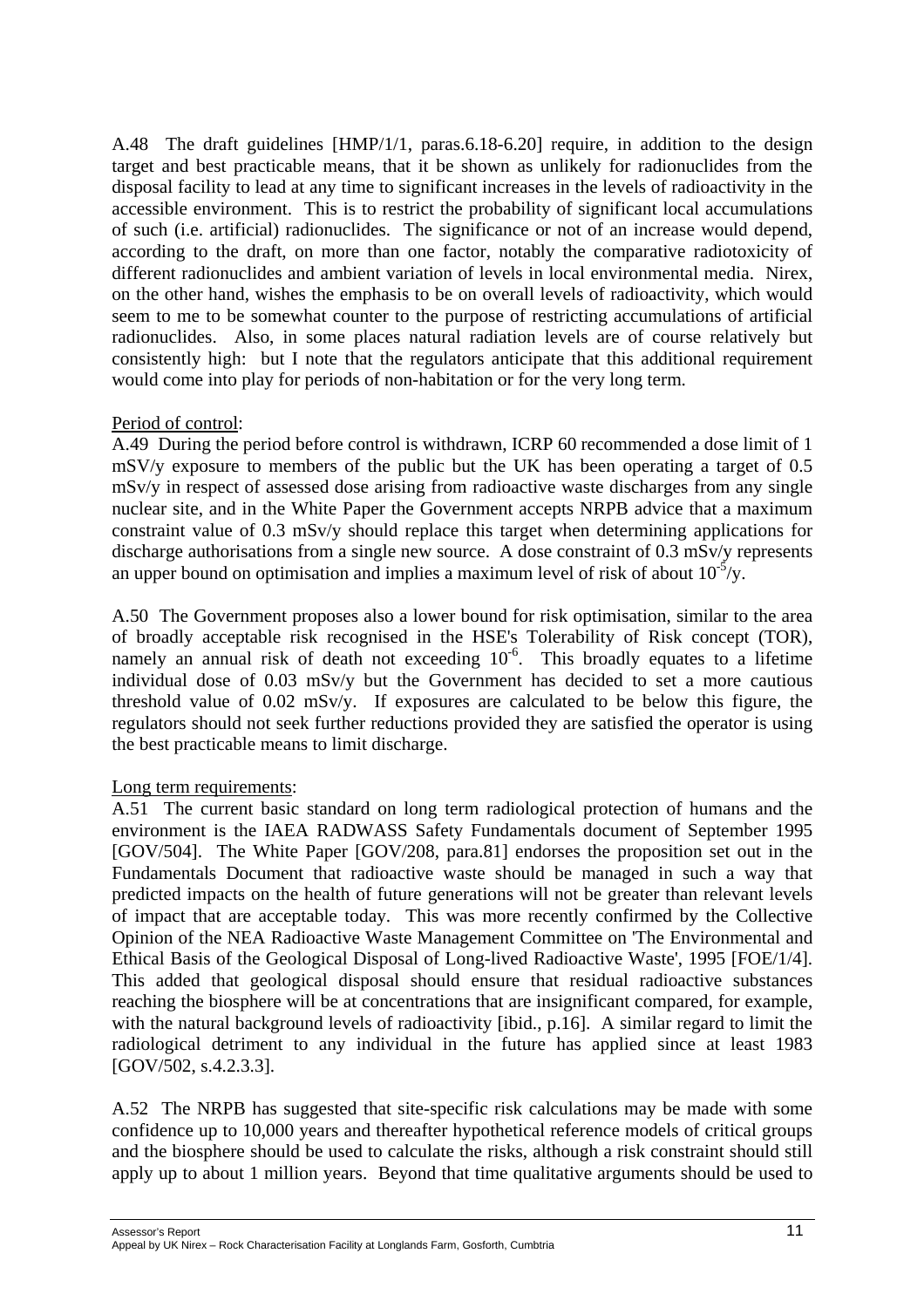show that the likelihood of any sudden, significant increases in risk is low [GOV/208, para.80 & GOV/409, para.3.31]. The recent RWMAC/ACSNI report [GOV/409, para.3.42] expresses the view that for times beyond about 10,000 years after repository closure, the uncertainty in the possible biosphere conditions and in human behaviour is too great for estimates of risk to be meaningful.

A.53 The White Paper [para.78] defines the quantitative objective for repository design as an individual risk target of  $10^{-6}/y$  of developing either a fatal cancer or a serious hereditary defect (in contrast to the  $10^{-6}$  risk of death set as the optimisation lower bound for discharges). HMIP's draft guidelines [HMP/1/1, para.8.21] additionally require a developer to support his safety case with indicators of collective radiological impact as a measure of how widespread any significant elevation of risk may be as a result of radioactivity from the disposal facility. RWMAC has said that collective dose is a useful comparative measure of the global scale of a radiation source  $(GOV/411)$  para.2.20(ii) &  $GOV/406$  p.51]. Nirex has reservations that attempts to calculate doses to large numbers of people over very long periods of time can be misleading. It considers that collective dose estimates based on declared population and behaviour assumptions over limited timeframes may be a useful comparative indicator of design options, but will only be supportive to the main arguments advanced in the safety case. I am in general agreement that estimates over a period of up to say 100,000 years after repository closure may be useful but thereafter the validity of such calculations becomes questionable. HMIP's consultation draft [HMP/1/1, para.6.14] agrees that at times longer than those for which conditions can be modelled, scoping calculations or qualitative arguments may be used.

### Optimisation of Radiological Risk:

A.54 Nirex maintains there is no requirement to select a site providing a level of risk even lower than what it considers to be its  $10^{-6}$  repository design. There appears to be no basic requirement in international guidelines or national regulations or guidelines for the principle of radiological risk optimisation to be applied at the site selection stage when more than one site is under consideration and being compared. It is, for example, a general requirement of the 1983 IAEA radiological protection guidelines relating to underground radioactive waste disposal [GOV/502, para.4.2.1 & Annex I] that 'All radiation exposures, during both operational and post-operational periods, shall be kept as low as reasonably achievable, (ALARA), economic and social factors being taken into account'. However it is clear that in this context the ALARA principle applies only to the specific site put forward for approval or actually in operation, and is not directly applicable to the site selection process. (This may be compared with a 'Basic Requirement' elsewhere in the same document [ibid., para.4.3] that 'Siting, design, construction, operation and post-operation of the repository shall be optimised to ensure that adverse effects on the environment and natural resources now and in the future are kept as low as reasonably achievable'. Thus optimisation of siting is required under the heading of Environmental and natural resources protection but not under that of Radiological protection.)

A.55 The 1984 Green Book [GOV/302, s.5.4] stated that the authorising Departments would "require to be satisfied that in selecting his preferred site, the developer has not ignored a clearly better option for limiting radiological risks". Although the document explained that a developer "will not be expected to show that his proposal represents the best choice from all conceivably possible sites" and envisaged that factors other than radiological ones may influence the choice of site, I would say that it arguably required Nirex to give preference to radiologically better shortlisted sites. However the Green Book is now specifically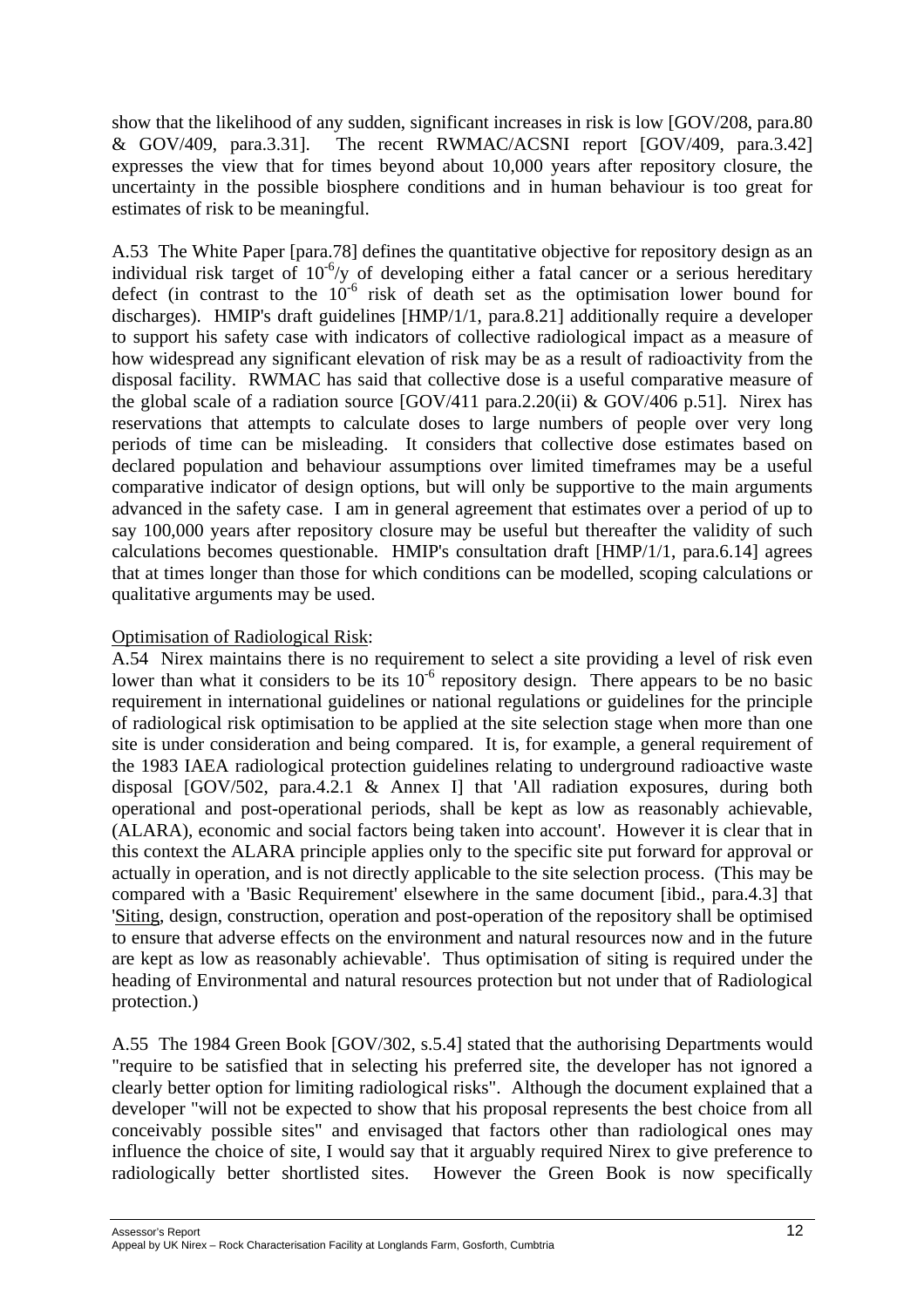superseded by the recent White paper in terms of policy.

A.56 The HMIP draft guidelines [HMP/1/1, para.6.9] require that if the estimated risk of a fatal cancer or a serious hereditary defect is above the annual  $10^{-6}$  target, the Inspectorates will need to be satisfied that an 'appropriate' level of safety is assured but do not define what might be 'appropriate'. No specific upper bound is proposed and the document is silent as to whether the Tolerability of Risk (TOR) principle would be applicable. In contrast the 1984 Green Book [GOV/302, para.3.8] expressly reduced the target dose from one equivalent to a risk of  $10^{-5}$  to one of about  $10^{-6}$  to allow for uncertainties in exposure pathways and health effects and possible new exposure sources. Similarly the RWMAC/ACSNI group [GOV/409, para.4.35] recommended that an allowance should be made for geological uncertainty. It recommended that site selection should identify perhaps 10 to 12 areas "with inherent characteristics likely to be favourable and each expected to meet the overall safety criteria more than adequately..".

A.57 The parties opposing Nirex on the basis that background radiation should be a criterion of repository site selection seem to be troubled mainly by uncertainties concerning the additive, promotional and cumulative effects of artificial radionuclides in the environment. The draft regulatory guidelines do address the probability of accumulations of such radionuclides in the environment (see para.A.48 above). This is not essentially a geological or hydrogeological issue but I would comment that there does seem to be some tendency to overlook the positive function of the Sievert as a qualitative measure of the harmfulness of ionising radiation [see eg GOV/306, para.14].

### Comparison with Background Radiation

A.58 Radon and its progeny amount typically to the source of roughly half the average radiation dose of a current inhabitant of the UK [GOV/416, s.2.4 & tables 2 & 35]. Radon gas derives from the radioactive decay mainly of uranium but also of thorium, which occur naturally in UK soils and rocks. The areas primarily affected are parts of Cornwall, Devon, Somerset, Northamptonshire and Derbyshire [ibid., figs.7 & 8]. Positive protection measures in the UK relate to 'Action Levels' and 'Affected Areas'. An Affected Area has 1% or more of present or future homes potentially above the Action Level of  $200Bq/m<sup>3</sup>$ . Cumbria as a whole is shown in the category having 0.3-1% of such homes above the Action Level [ibid., fig.2], below the threshold for Affected Area status. I am not aware of any sub-division of the County in respect of radon affected houses, unfavourable to West Cumbria or otherwise.

A.59 A 1995 NRPB study for the French Institut de Protection et de Sûreté Nucléaire suggests there is no lower threshold for health risk from radiation exposure [GNP/1/3]. The report was a detailed review of data available for assessing the risk of radiation-induced cancer with particular emphasis on assessing risks at low doses and low dose rates. It concluded that its studies of low-LET [linear energy transfer] exposure are consistent with a linear trend in cancer risks at low doses without threshold although it did recognise that there is a practical limit to the lowest doses at which excess risks have been detected in epidemiological studies.

A.60 It follows therefore that any ultimate escape of radionuclides from a repository into a populated biosphere, no matter how slight, will result in some deaths and serious health effects. However the principal criterion for repository design - the  $10^{-6}$  risk target equating roughly to an individual receiving a dose of 0.03 mSv/y for a lifetime - is set well below the risk implied by exposure to natural background radiation in the UK, which varies from about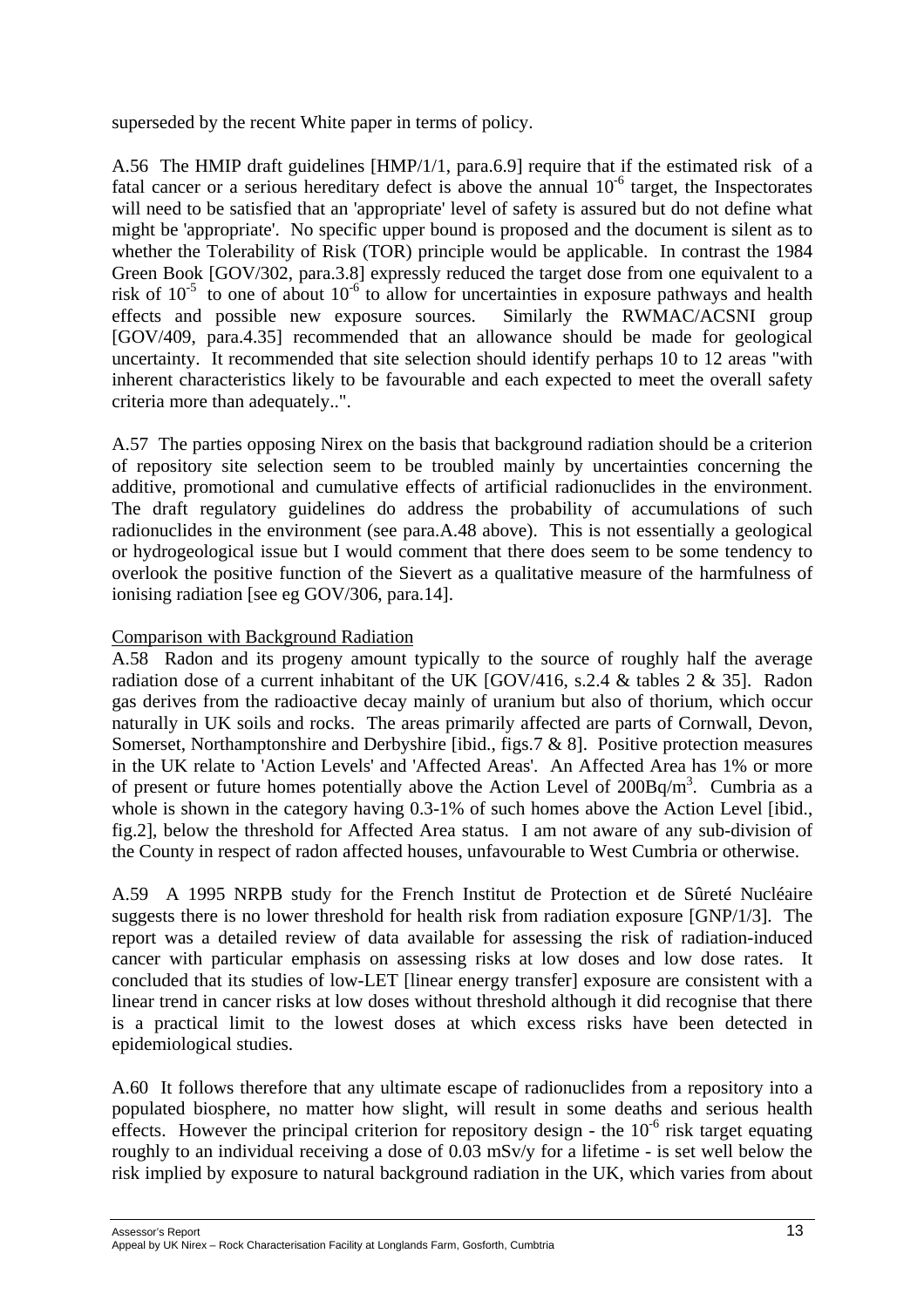1 in 10,000 per year to more than 1 in 1,000 per year [HMP/1/1, para.6.20]. Even an exposure of  $0.3$  mSv/y and health risk of  $10^{-5}$ , equating to the upper end of the Tolerability of Risk zone that might be applied by the regulators, falls well below typical natural exposures and risks.

#### **Conclusions on basic criteria for repository**

A.61 Although international and national guidelines emphasise that in judging a specific repository it is the total system that must be taken into consideration and the geological environment should not be considered in isolation, I consider that during the site selection stage in reducing the target areas to a small number, priority should be given to those qualitative geological and hydrogeological factors that are most likely to lead to a robust and demonstrable safety case: a preference for regions of low hydraulic gradients; a preference for uniform rock formations in comparatively simple geological settings with few major structural features or potential transport pathways since such environments are likely to be more readily characterisable and predictable; and a preference for regions that are relatively stable in terms of earth movements and other long term geodynamic effects.

A.62 Insofar as I understand the radiological arguments, I do not consider that the levels of background radiation from natural or artificial sources should normally have much influence in the selection of a potential repository site compared with the radiological protection properties of the host geological and hydrogeological environment.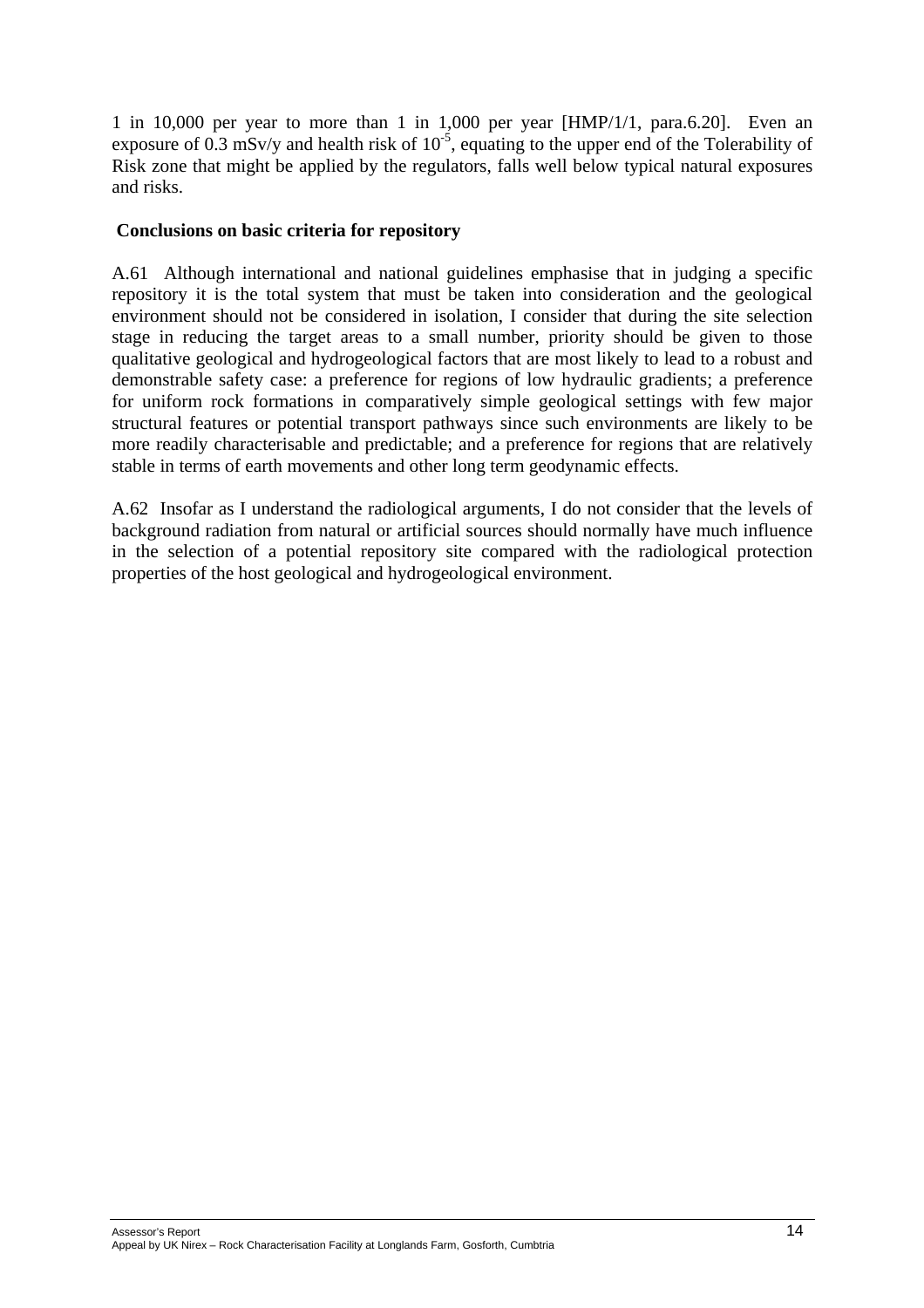# **B SITE SELECTION CRITERIA**

#### **Appropriate site selection methodology**

B.1 A favourable geological environment is crucial to the selection of an appropriate, safe, underground disposal site for the types of radioactive wastes with which we are concerned, firstly because it is expected to act as the principal barrier in confining the radioactivity (and indeed any other harmful substances or effects) and secondly it should have satisfactory geotechnical characteristics for implementing the necessary engineering works. A methodical approach to site selection is therefore most likely to result in the successful identification of suitable sites and the ultimate choice of a preferred location fitting closely the relevant physical and safety criteria.

B.2 Nirex says it has followed the site selection methodology recommended by the IAEA in its 1983 guidelines [GOV/501]. This recognises a number of typical stages: a preparatory stage of planning and general studies; a stage of regional evaluation, to select potential repository regions; then a site identification stage, homing in on specific potential sites; finally site confirmation, to confirm the acceptability of one or more identified sites.

B.3 The comparable IAEA guidelines for HLW/∀-waste disposal [GOV/507, 1994] suggest that suitable disposal sites may be identified either by systematically narrowing in from large regions to specific sites, or alternatively by objectively evaluating one or more designated potential sites identified at the outset as worthy of special consideration. (Examples given of the latter category were existing nuclear sites or land adjoining existing nuclear facilities, because of the potential benefits of such co-location, particularly in relation to reducing waste transportation requirements.) However it seems to me that the latter approach is unlikely to be productive in the UK because of the great variations in its geology and topography over such a relatively compact landmass and the number of geological factors that need to be considered in detail before any potential site could conceivably be designated.

B.4 The preparatory stage of planning and general studies is envisaged as including repository performance requirements, the establishment of area and site selection guidelines, the identification of potential host rock types, and repository conceptual design.

B.5 The objective of the regional evaluation stage described by IAEA 1983 [GOV/501] is to select areas with favourable characteristics for a repository and reduce them to a few preferred areas for further study, done largely by desk and remote sensing studies, supported by some laboratory work and reconnaissance geological and hydrological fieldwork. Additional activities during this regional stage might include selection of potential host rock types and appropriate conceptual repository designs for each; preliminary safety analyses for different systems of natural and engineered barriers; the establishment of factors for preliminary site selection; and site investigation to obtain regional geological properties important for site selection.

B.6 Having narrowed the search to promising areas the IAEA's Site identification stage aims to identify specific potential repository sites. Particular host rocks would be selected for investigation; preliminary sites would be 'characterised' (which presumably would require some physical investigation to obtain site-specific data); preliminary repository designs would be developed, and preliminary safety analyses carried out for specific systems of natural and engineered barriers.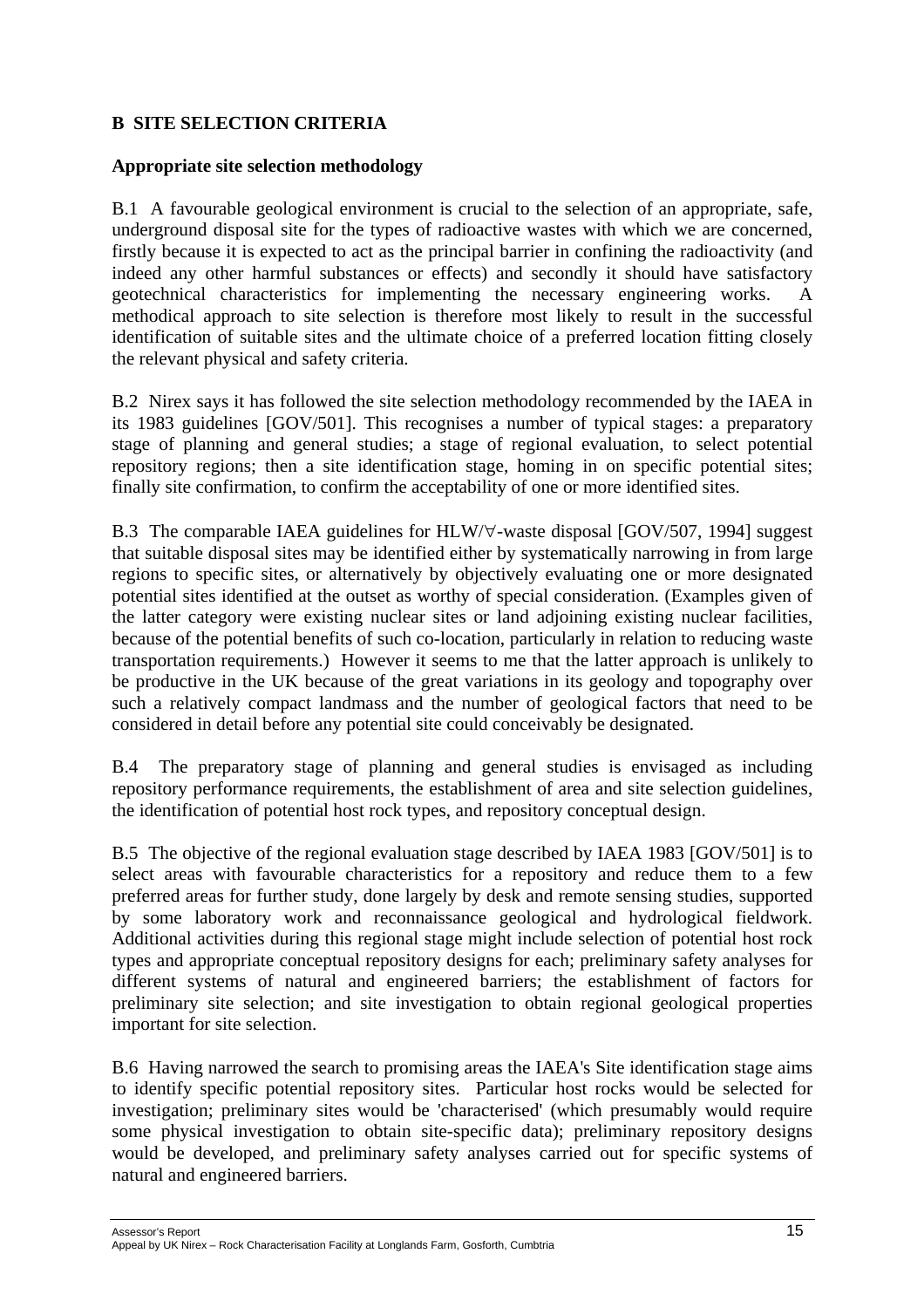B.7 The 1994 IAEA guidelines on the siting process for HLW/∀-bearing wastes [GOV/507] combine the Regional Evaluation and Site Identification stages into a single Area Survey stage but still distinguish a Regional Mapping phase, starting with large regions containing land having favourable geological, hydrogeological and geographical features then focussing on successively smaller and increasingly more suitable areas, followed by a Potential Site Screening phase in which possible sites are identified within the selected suitable small areas and then reduced to one or several potential sites for further study.

B.8 It is the Site Confirmation Stage that is expected to culminate in the selection of one, but possibly more, favourable sites and lead to specific repository design, construction and commissioning. The acceptability of the identified sites would be confirmed on the basis of criteria established during the previous stage.

### **Site selection up to the MADA exercise**

### Definition of original areas of search

B.9 The starting point for Nirex was the work of Chapman, McEwen & Beale, 1986 [COR/614] who took the basic international criteria and translated them into a generic concept for use in NW Europe and specifically in the UK. They defined what they considered to be the five most generically suitable geological environments for deep disposal of long-lived ILWs (the essential characteristics of which were described in A.41 above):

- (a) inland basinal environments
- (b) seaward dipping and offshore sediments
- (c) low permeability basement under sedimentary cover (BUSC)
- (d) hard rocks in low relief terrain
- (e) small islands.

B.10 On the basis of desk study they identified 'quite precisely' all the broad regions and sub-regions of England, Scotland and Wales conforming to these geological environments.

B.11 For Types (a) and (b) - inland basins and seaward dipping/offshore sediments - they identified the Kimmeridge Clay, Oxford Clay, Lias clays, Mercia Mudstones, and general Permian strata as potentially favourable, being mainly clay-based or evaporitic, at depths between 200 and 1000 metres and of certain minimum thicknesses, and limited by the presence of major fault zones and zones of structural complexity. Much of southern and eastern England was considered to have potentially suitable environments, especially the 'Eastern England Shelf' where the geological complexity is minimised by the absence of significant folding and faulting. The basins between Devon and Dover and the Worcester Basin were considered to be structurally rather complex and the Cleveland Basin to be affected by numerous large faults. Thick Mercia Mudstones are particularly well developed in the Cheshire Basin and there are sedimentary sequences along the West Lancashire and Lake District coast that thicken rapidly offshore into the Irish Sea Basin. It was noted that most of these areas are licensed for oil and gas exploration and production; and that the Eastern England Shelf, the Cleveland, Worcester and Cheshire basins, and parts of the Wessex Basin are considered to be potential geothermal fields.

B.12 As for Type (c) BUSC environments, Precambrian and Palaeozoic basement rocks are present at relatively shallow depth below much of central and eastern England, with a cover of Mesozoic (Permian and newer) sedimentary rocks. Potentially suitable formations are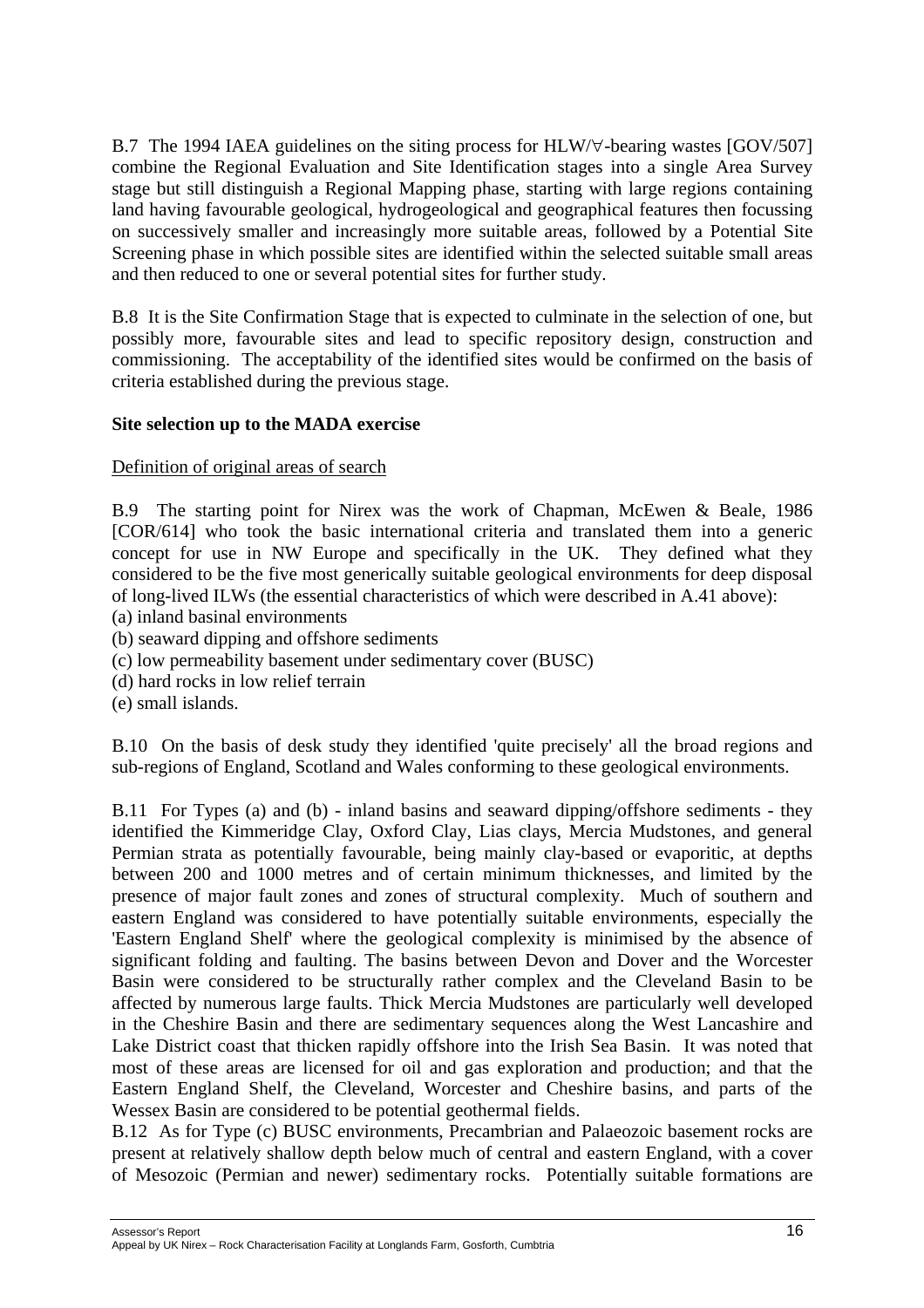present over large areas and include Tremadoc shales, siltstones and sandstones, and a variety of Cambrian and Pre-Cambrian rock types, mainly metamorphosed tuffs and sandstones. Areas overlain by Carboniferous limestones and coarse Devonian sediments, relatively limited in extent, were recommended to be avoided and doubts expressed over some igneous intrusive rocks. All areas of basement shallower than 800m below OD were considered. Areas overlain by Carboniferous Coal Measures were excluded as were some adjacent areas of the south Midlands where gas in the basement rocks is thought to have a Coal Measures source. The authors also excluded extensive eastern areas where the cover rocks included the Lower Greensand or Chalk, two major aquifers, and areas to the west having a cover of Sherwood Sandstones, also major water-bearing strata, but a later reassessment by Nirex and BGS led to the reinstatement of the Greensand and Chalk areas. [compare COR/614 fig.9 with  $COR/501$  fig.6.2]

B.13 Relatively limited areas of potentially suitable hard rocks in low-relief terrain, Type (d), were identified, mainly in coastal areas of northeastern Scotland and parts of the Outer Hebrides. A wide variety of rock types were considered including Lewisian (Precambrian) gneiss in Northern Lewis, granites intruded into Moine metasediments in Caithness and Sutherland, granites and Dalradian metasediments in coastal areas north of Aberdeen, and the Caithness Flags (Devonian) of Caithness and around the Dornoch Firth. Also identified were Precambrian igneous intrusive and metamorphic rocks of Anglesey and the Lleyn Peninsula in Wales. It was considered that smaller sub-areas of interest would need to be defined using major faults and discontinuities as boundaries.

B.14 87 potentially suitable small islands larger than 0.5  $km^2$ , without extreme topography, and sufficiently far from the mainland to be hydrogeologically independent were identified, the majority off the west coast of Scotland, or in the Orkneys and Shetlands, with just a few around the coasts of England and Wales.

B.15 It seems to me that the principles followed by Chapman and others up to this point in defining geologically suitable environments and the criteria used to define depths, boundaries and other limits for host rocks were sound. The geographical areas that emerged appear to have been as comprehensive and soundly based as the available geological data would permit. Nirex then amended these areas of search before the process of specific site identification and elimination.

#### Reduced Areas of Search

nature conservation.

B.16 The first step was to restrict consideration to the environments of 'hard rocks in low relief terrain', 'seaward-dipping sediments' and 'small islands' because of the greater understanding of the properties of the geological formations and assurance with which the groundwater regimes could be characterised, but a re-evaluation of the 'basement under sedimentary cover', BUSC, environment soon lead to its re-inclusion. This meant that inland basin environments were given low preference, and indeed I would expect these to be frequently associated with coalfields, salt or evaporite fields and onshore oil and gas fields. B.17 The PERA document [COR/501, Fig 6.4] shows that two filtering operations were then applied, one on the basis of population density and the other considering landscape and

B.18 Comparison of COR/501 Figures 6.2 and 6.3 shows how the initially identified potential regions and areas of generically suitable type were reduced in extent, without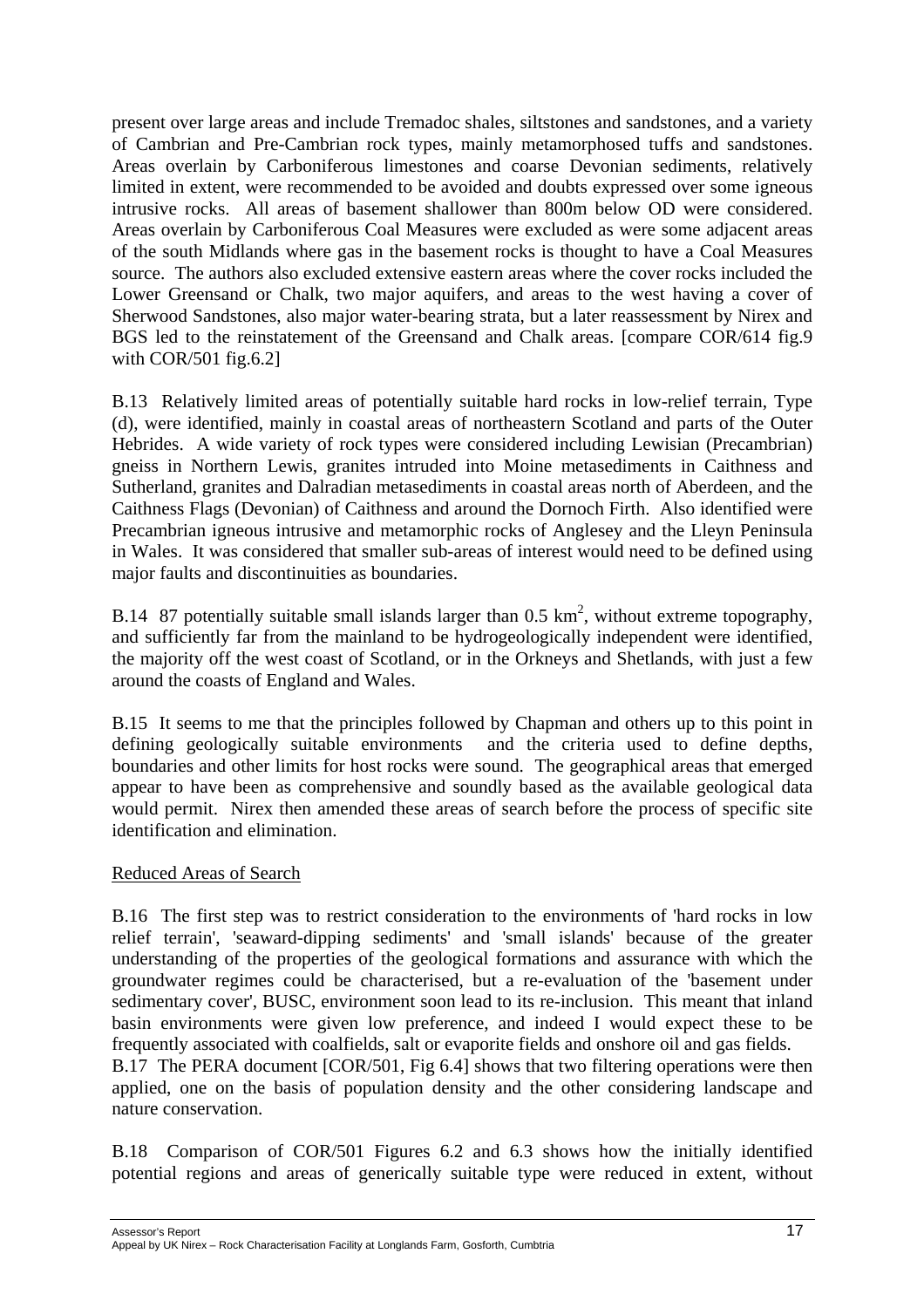distinguishing between the results of the different tests of population density, landscape and nature conservation considerations, or low preference to inland basins, or any other criteria. However this stage of reducing the broad areas of search eliminated about two-thirds of all potentially suitable sedimentary environments, including Cleveland, the Cheshire Basin, extensive areas of the South Midlands, the southern counties and the northern parts of East Anglia. The BUSC areas also show considerable reductions but predominantly in the heavily populated areas of the home counties. Changes in the areas of low relief/hard rock were described as being due principally to geological reappraisals. The elimination of such a high proportion of all potentially suitable sedimentary formations at this stage is striking, and especially the complete exclusion of inland basins even allowing for their low preference.

#### The selection and elimination of sites

B.19 From the reduced, but still very extensive, areas of search, the exercise led to the identification of sites - nearly 500 of them - with a potential for repository location. The original identifications were made with the advice of the BGS and planning consultants and taking ownership factors into account. Some sites outside the areas of search were added if they seemed to have potentially favourable features such as both extent and isolation: but of course they also had to have a 'satisfactory' geology, and it is not surprising that none went through to the final stages of selection.

B.20 I note that in limiting the areas of search offshore (for an under-sea-bed repository with offshore access), practical constraints of water depth and avoidance of areas licensed for hydrocarbon exploration were applied. Those seem to me to be reasonable criteria to apply.

B.21 The major reduction in the list of potential sites took place at the very next step, when nearly 500 were reduced to about 200 site showing 'real potential'. This was done on the basis of (a) a preliminary evaluation of their specific geological setting and (b) further environmental impact and planning factors. Geology therefore had some influence but it was not the sole criterion.

B.22 A reduction then from about 200 to about 160 sites was made on the basis of a closer review of site ownership. The following step, from about 160 to 120 sites, was on the basis of size of available parcels of land, with defined target sizes for inland and coastal sites but said to be applied flexibly where other attributes were favourable or there was a reasonable prospect of assembling sufficient land in a locality. Hence these two steps of reduction, from 200 to 120 sites, were predominantly non-geological.

B.23 The next critical step was the reduction from about 120 to 39 sites. This was on the basis of their geological potential to host a deep repository: the available data for all 120 remaining sites were re-examined in further detail by BGS. A geological profile of each site was prepared, so that likely hydrogeological characteristics could be assessed: and the selected candidates were those likely to perform best in hydrogeological terms.

B.24 I view this step, from 120 to 39, as having been a very important stage since the assessment and selection was made entirely on grounds of geological suitability of the locality and host environment, and its intention was to select not merely adequate sites but the best in terms of performance of the geosphere system. It was after this stage that, according to Nirex's correction of PERA, the Sellafield B site (Site 10) was added.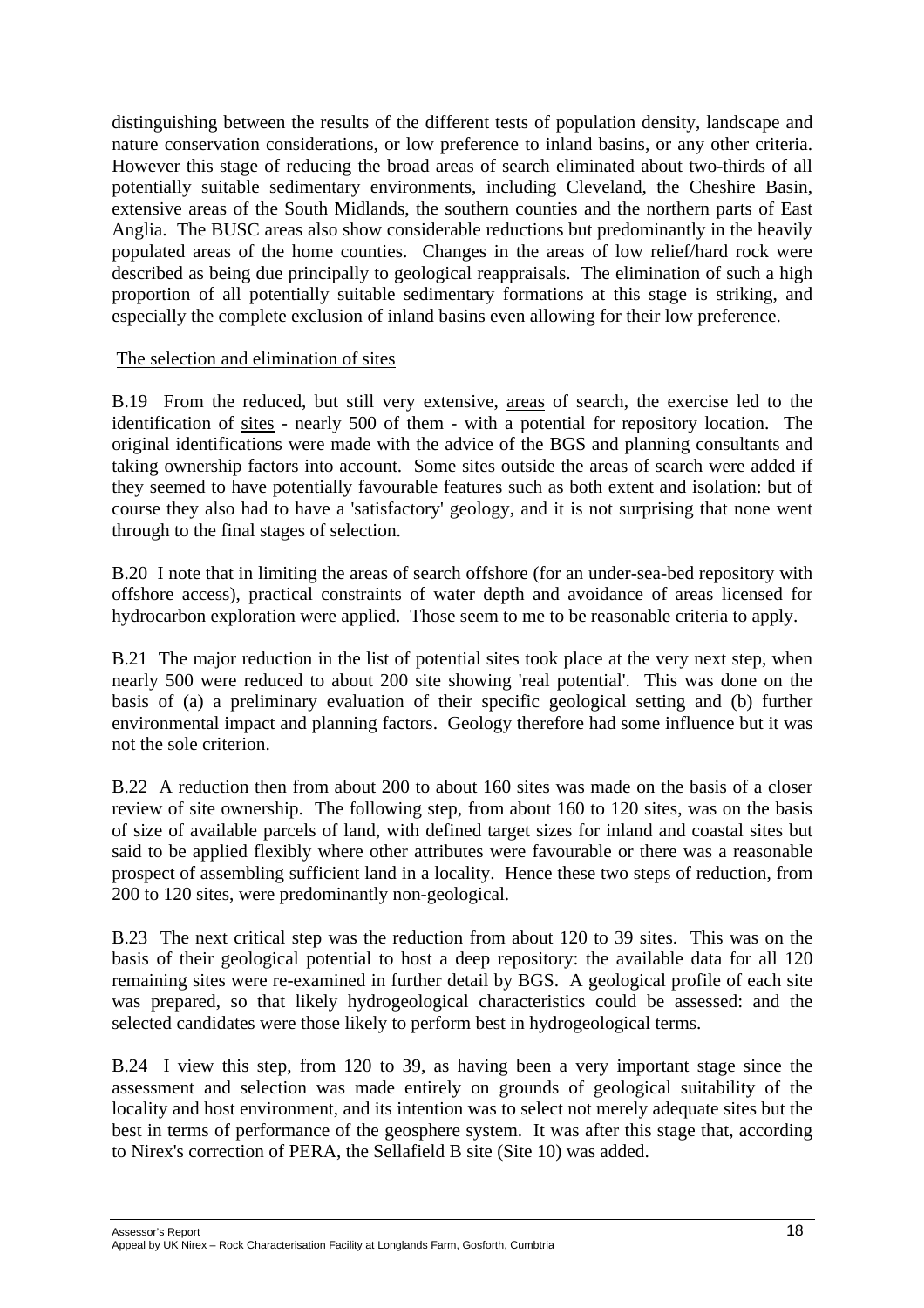B.25 The reduction from 39 sites to 19 - two offshore and 17 land-based - was made on the basis of likely site availability and a progressive evaluation of 'specific sites' taking account of a detailed appraisal of radiological safety, geology, socio-economic and environmental issues, repository design concepts and transport. Thus some additional account was taken of geology at this stage but the post closure radiological safety assessments were still being made on a generic basis.

B.26 The final step prior to the MADA exercise was the reduction from 19 to 12 sites. All factors are said to have been reviewed: socio-economic, land-use planning and environmental, preliminary costs and designs, and geological. The BGS considered uncertainties associated with the geological data and how better data could be obtained by ground investigations.

B.27 In nominating the selected 12 there was a conscious intent to keep options open by including sites from each of the four rock environments and from offshore hard rock and sedimentary rock locations. Because of the difficulty of comparing and ranking locations from different geological categories and to minimise the risk of a promising location being discarded, sites additional to the leading candidate in each land-based category were included for further consideration. Thus the final 12 were: Sellafield B; BUSC, 3 sites; inland hard rock, 1; and coastal hard rock/low relief (Dounreay), 1; islands, 2; seaward dipping sediments, 2; offshore, 2 sites (sub-divided for some purposes into 3, and unspecified as to whether sedimentary or hard rock type).

#### The late introduction of Sellafield B (Site 10)

B.28 Sellafield A (Site 9) was one of the two seaward dipping sites in the final 12. The repository would have been in anhydrite deposits within the thick sediments. This was originally conceived as offshore but accessed from land, but by the time of the MADA exercise the repository would have been directly below the Sellafield Works. It is somewhat surprising that Sellafield A reached this stage of shortlisting having regard to the fact that the anhydrite host rock has a history of being mined nearby and the general presumption against choosing sites with exploitable minerals in order to minimise risk of future intrusion.

B.29 However at an early stage in the sensitivity analysis of the shortlisted 12 it emerged that seaward dipping sediments performed consistently less well than other environments when all attributes were taken into account (BUSC concepts having been identified as giving the best overall post-closure radiological safety for land-based repositories).

B.30 Sellafield B had clearly been treated in a different manner to the initial 500 sites and had not been through the same steps of geological selection, review and sieving. There had been a primary consideration of geological environment in compiling the initial pool of nearly 500 and a further consideration of geology in reducing the list to about 200. The major reduction from 120 to 39 sites was made solely on the basis of geological suitability and the identification of sites likely to perform best. A site inland of Sellafield in the BVG basement is not claimed to have gone through that step. However at each subsequent reduction, a review of geological factors was made in parallel with assessment of the numerous non-geological criteria.

B.31 In the Nirex and BGS studies to define areas of search, the coastal zone of west Cumbria was identified as 'seaward dipping sediments' but no BUSC areas were mapped in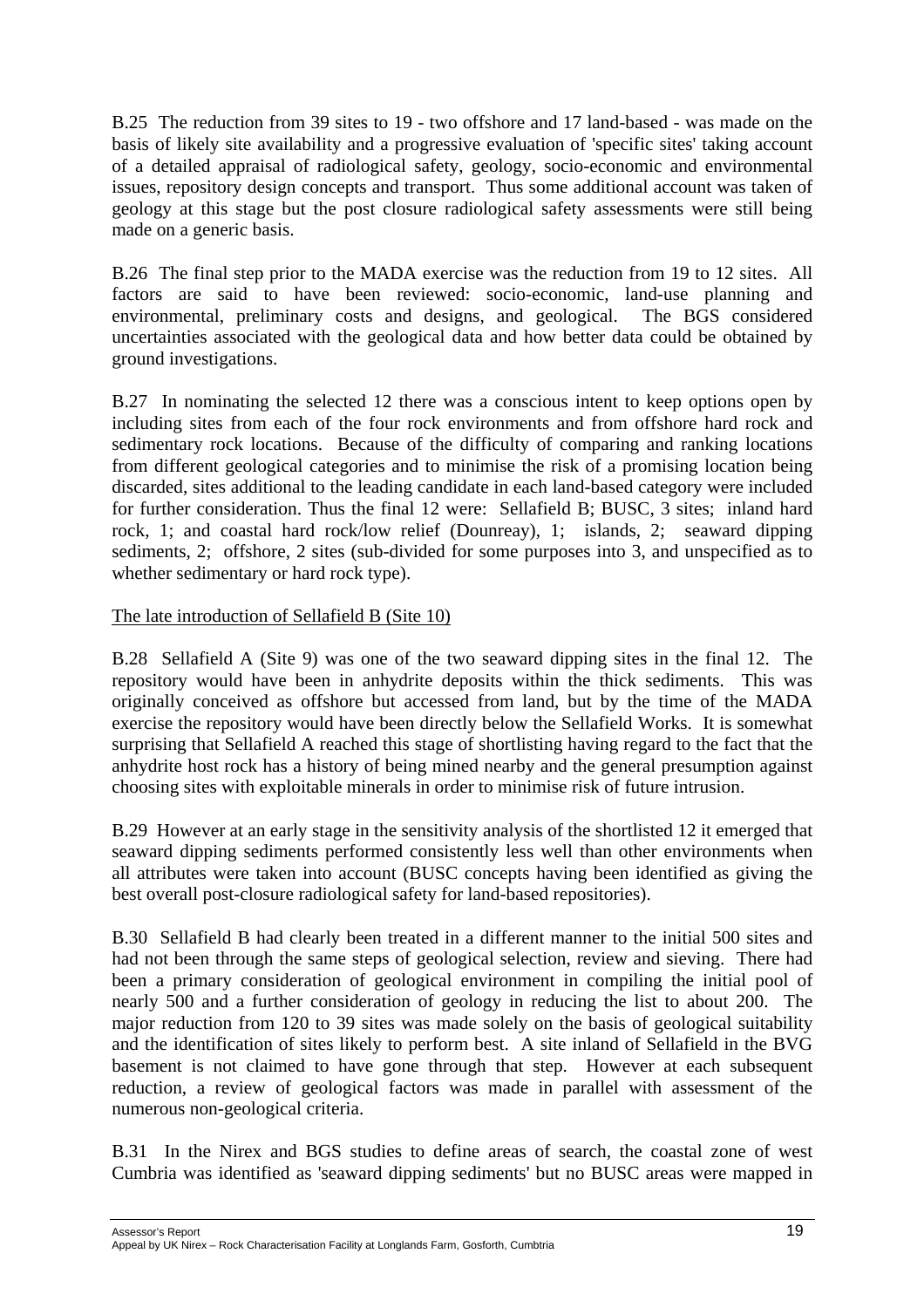the district. Nirex nevertheless now insists that Sellafield B can properly be called a BUSC site because it has what it says are the two essential elements: low permeability of the basement rock, and groundwater movement dominantly in the overlying sedimentary cover. However the generic environments were defined on the basis of requisite features that included very slow local and regional groundwater movements in an area of low regional hydraulic gradients, and predictable groundwater flow paths, preferably long and resulting in progressive mixing with older, deeper waters or leading to discharge at sea.

B.32 On the contrary, the topography and geological situation of the Sellafield area do not suggest low regional hydraulic gradients nor long flow paths. From the groundwater recharge area of BVG at outcrop just inland of Longlands Farm, Sellafield to the discharge zone at the sea's edge the distance is barely 6 or 7km and the fall in elevation is over 125-150 metres. Moreover the Sellafield concept envisages the primary mixing of groundwater with newer, shallower water in the sedimentary cover rather than progressively with older, deeper waters or the sea, albeit there that could well be an ultimate discharge to the sea. Furthermore, and also contrary to the preferred features described by Bredehoeft & Maini [see A.43 & .44 above], the groundwater at Sellafield is potable and the local SSG is classified as a major aquifer by the NRA.

B.33 There are a number of other features about the geological setting of the Sellafield district that make the late inclusion of the Sellafield Basement site seem surprising:

(a) The Sellafield district, regardless of the precise site, lies along the boundary between major geological structural provinces, the Irish Sea Basin and the Lake District Dome, where a degree of structural complexity might be expected, even if it was not thought to be a tectonically active zone.

(b) The basement rocks in which a repository would be constructed - the Borrowdale Volcanic Group - are a thick sequence whose hydrogeological characteristics were almost unknown but whose lithological variations and stratigraphical relationships are well exposed at outcrop and relatively well understood though known to be complex and open to alternative interpretations. In choosing the BVG, an eruptive volcanic sequence, there could have been no reasonable expectation of vertical and lateral consistency of lithology over any great distances, even neglecting considerations of faulting, and this could be expected to make the geology relatively difficult to characterise and might make the hydrogeological regime more variable and difficult to investigate.

(c) The Sellafield Basement site considered in PERA and Site 10 of the MADA exercise was in the Pelham House School Estate, which Nirex knew to be in an area where Carboniferous limestones were present above the basement rocks and below the Triassic sandstones. [COR/501 Fig.8.2 & Table 8.1] This is somewhat surprising because it might reasonably have been suspected that the limestones contained 'karstic' solution features such as eroded joints and bedding planes or even cavities, either associated with the period of haematite mineralisation in the district or with changed groundwater flows in more recent glacial and periglacial times. Indeed Chapman & others, in defining the BUSC areas of the UK [COR/614], had recommended that areas where Carboniferous limestones were present should be avoided. (In that case they were thinking of parts of the south Midlands.)

B.34 Thus the Sellafield Basement site introduced at a late stage did not comfortably meet what were earlier seen as requisite features. Nor did it comfortably fit into one of the previously adopted generic types of target geology. Nirex introduced a site that might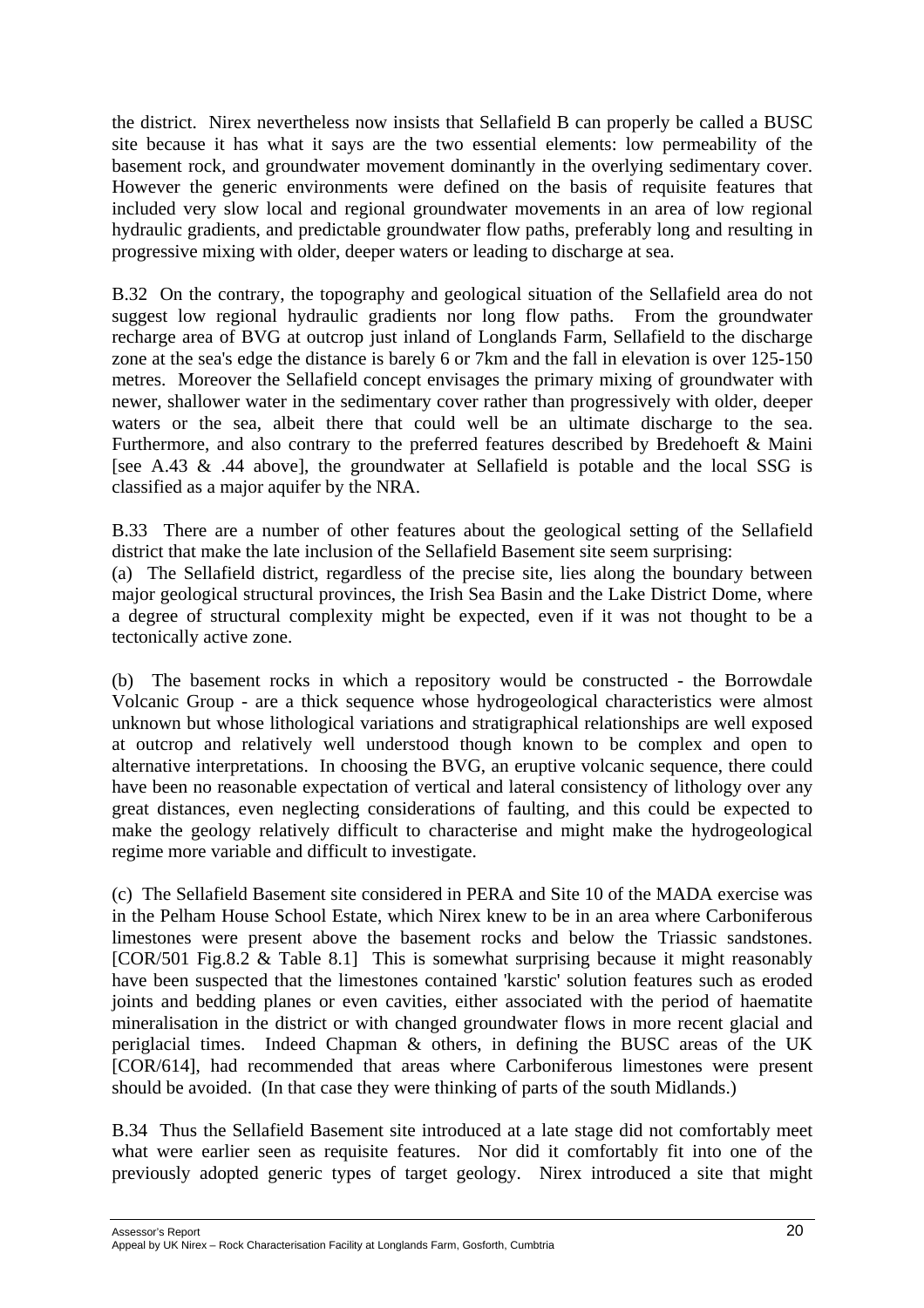reasonably have been expected to be difficult to investigate and characterise. If the Sellafield B site had been included in the original pool of nearly 500 potential repository locations and had passed through the same qualitative geological sieving process as the others then I would have expected it to have been excluded on comparative geological and hydrogeological grounds at a relatively early stage.

B.35 The preliminary post closure radiological performance assessment for a repository located near the Seascale Fault Zone, as assumed in Nirex 95, was not as good as Nirex expects now that the preferred location has been moved towards the NE corner of the PRZ. This suggests that for Sellafield the safety case is sensitive to the precise location of the DWR within a limited area of PRZ. This might not have been the case if a site had been selected that more obviously conformed to one of the five preferred generic types since the geology and hydrogeology would be expected to have sufficient lateral consistency that the exact plan position of the repository should not be so significant.

### Overall site selection down to the MADA exercise

B.36 IAEA guidelines envisage ideally a stepwise process of screening starting with regions of interest, then selecting and focussing in on suitable small areas, followed by the identification of potential sites within those areas. Although claiming to have broadly followed this process, Nirex is now also emphasising the reference in the guidelines to the need to take local conditions into account, and to the dependency of the host rock's suitability on individual circumstances.

B.37 Chapman & others [COR/614], having defined the original broad generic areas of search, considered that the next step must be more detailed desk appraisals to define sub-areas with greater potential, but thought that for many areas this would require the acquisition or re-analysis of detailed seismic and deep borehole data. Only in simpler areas did they consider it feasible to begin assessing specific sub-areas or even specific sites nominated on non-geological grounds, and expressly stated that the east coastal and contiguous inland area of England defined by the Eastern England Shelf to the Cleveland Basin, appears to be one of the least complex, most predictable regions in which to target the initial search for specific sites for more detailed assessment.

B.38 The decision to include the leading candidate and at least one other in each category because of the difficulty of comparing sites from different geological environments indicates that the importance of geology in the performance of a site was recognised, yet the selection and sieving process which arrived at that point does not appear to have systematically identified the geologically and hydrogeologically most promising and favourable general locations before applying non-geological factors. On the other hand the process might have been expected to eliminate Sellafield B, for the reasons given in paras. B.33-34.

B.39 The selection process started with 500 sites, all in generic environments considered likely to give high radiological safety because of their gross geological characteristics, and four out of five of those generic types were checked with a preliminary PCRA. At the important 120 to 39 sieving stage those sites likely to perform best hydrogeologically were identified and retained, so the 39 should have been among the remaining ones most likely to be able to meet a  $10^{-6}$  risk target. Although non-geological criteria may have removed potentially safer sites from the initial list of nearly 500, it would have been a poor selection process that, by the time the numbers had reduced to 39 or fewer, had not produced sites that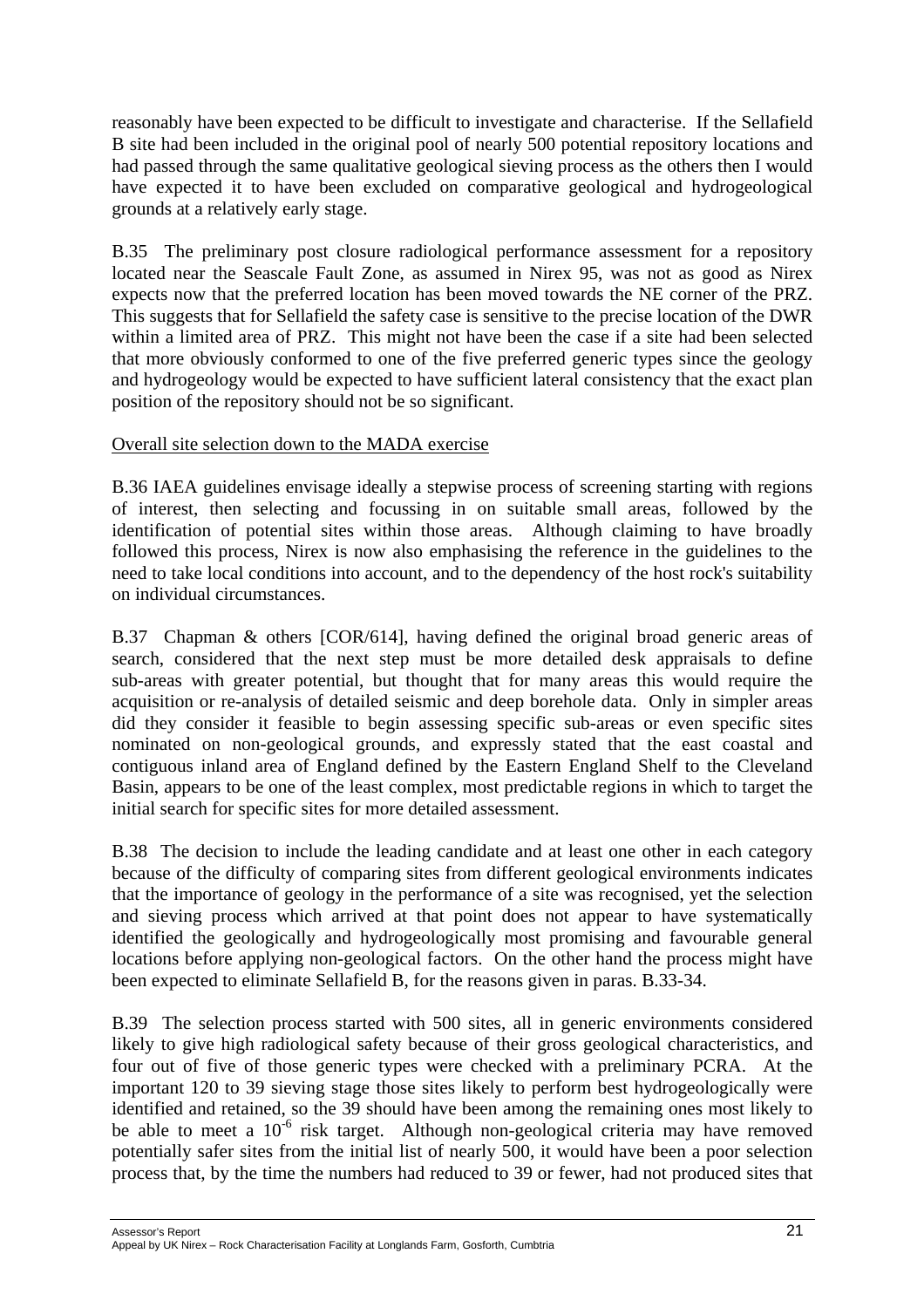not only met broad land use considerations but were also very likely to meet 10-6 or near.

# **The MADA Exercise**

### Quality of geological profiles available to the MADA team

B.40 It is appropriate that the British Geological Survey should have been closely involved with the process of site selection since BGS, as our national mapping agency, holds an enormous body of geological information and expertise accumulated over more than a century and a half. This includes primary geological mapping data and compiled maps not only of the land surface but also of the UK continental shelf; details of the large numbers of boreholes, shafts and wells together with reference collections of rock core and many other geological specimens; national and regional geophysical and hydrogeological mapping; records of mineral workings and mineral resources; plus the results of a large body of applied geological research from micropalaeontology to engineering geology. A proportion of the records are held on a 'commercial in confidence' basis, especially those associated with more modern mineral and energy resource explorations, but even so it is often possible to make use of abstracted key data.

B.41 Yet despite this great mass of data there is relatively sporadic information on the deep geology of the UK mainland and coastal margins at the depths and in the general territories that may be appropriate for siting a deep underground repository for ILW. Areas of mineral potential, especially coal and oil have been explored to great depths by direct investigations and geophysical methods; other minerals (metallic and evaporites) and major aquifers explored to intermediate depths. It therefore follows that areas meeting the criterion of unlikelihood of human intervention (i.e. no mineral resources nor aquifers) are likely to be least explored and characterised.

B.42 A paper describing the role of fossil evidence in understanding the broad (early Palaeozoic) basement geology of eastern England [NRX/14/4] reviews the available deep borehole data over a very wide area within that region. It gives a good indication of how relatively few physical investigations have reached the buried older rocks and how limited the investigations have been in them. The paper identifies and gives some details of approximately 70 boreholes in the large block of country from Lincolnshire to the South Midlands to North Kent, and taking in East Anglia. It notes that a further about 30 boreholes in an area of approximately 600 sq.km between Warwick and Rugby also encountered early Palaeozoic rocks beneath more recent sedimentary cover. Many of these holes penetrated just a few metres into the basement and fewer than 10 appear to have penetrated more than 100m into the older strata. In most cases though it has been possible to identify that part of the geological succession to which the basement rocks belong, the palaeo-environment in which they were formed, and a general indication of the inclination of the strata and effects such as weathering and cleavage. This gives some indication of the broad geological structure and history of the region but little indication of local variability.

B.43 A similar relatively sparse and uneven distribution of deep holes would be expected elsewhere in Britain, including the Sellafield district where, up to the start of Nirex drilling in 1989, most previous boreholes known to have penetrated the sedimentary cover had not been drilled far enough into the Borrowdale volcanics to be very useful. The British Geological Survey has acknowledged the following shortcomings in the available data relevant to deep waste repositories [NRX/14/5]: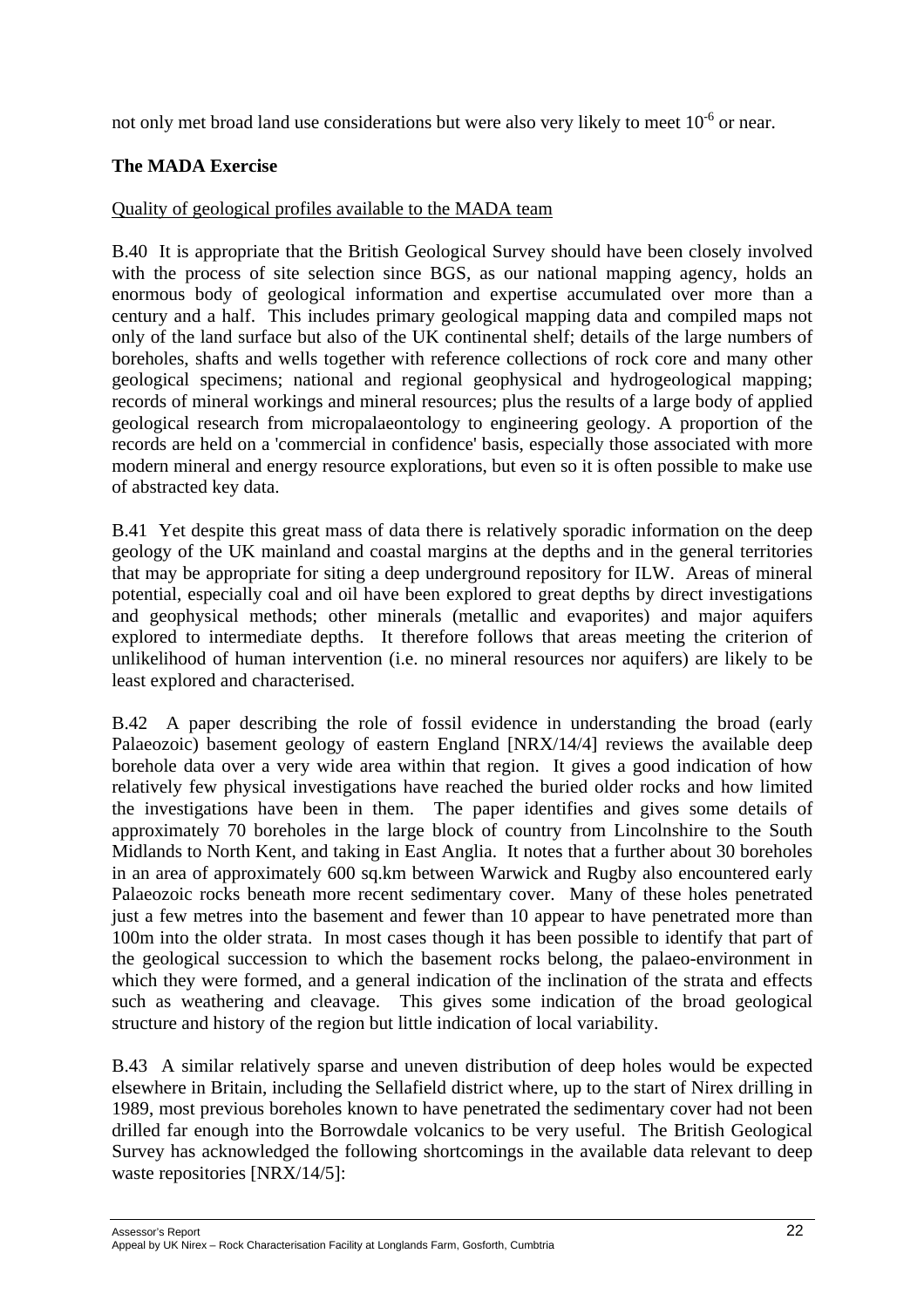- in many parts of the UK there is considerable uncertainty as to the geological formations present at depths typical of those considered for deep disposal of radioactive wastes (say 200-1000 m below ground)

- the availability of reliable hydrogeological data for deep formations in the UK is extremely patchy. Reliance has to be placed on estimates but there are large uncertainties associated with inferred values based on sparse data

- much hydrogeological information (including estimates of hydraulic conductivity) exists for the main UK aquifers but the properties of non-aquifer rocks (including all the rock types normally considered for radioactive waste isolation) are by comparison much more poorly known.

- very little is known about vertical hydraulic gradients in the UK at the relevant depths, likewise for groundwater salinity and density variations except perhaps in some inland sedimentary basins.

I would say that regional hydrogeological conditions and groundwater heads are least well mapped and understood in zones of significant topographic relief such as the margins of the Lake District.

B.44 The primary geological information available to the MADA team on the final dozen sites was essentially the same as available from the outset, except that the level of geological and hydrogeological interpretation had increased.

B.45 In addition to knowledge of the basic geology and groundwater regime of a locality, the 1983 IAEA guidelines recommended that at an early stage in the siting process a preliminary assessment is made of the predictability and effects over appropriate time periods of future geodynamic phenomena, including tectonics, seismicity, volcanism and climate changes. The search should be directed at finding geological host environments and geographical settings where geodynamic processes or events are unlikely to impair the isolation capability of the overall disposal system and lead to unacceptable radionuclide release. Nirex and BGS will have had available to them good evidence on a broad (global and regional) scale concerning such matters but less good at the more local level needed to discriminate between sites.

B.46 Thus there would have been an uneven quality of data in the geological profiles available to the MADA team when they came to consider the final 12 sites. Supporting material such as geophysical, hydrogeological, geochemical and hydrochemical data, and basic physical properties of the rocks could have been quite widely variable from site to site.

#### Geological aspects of the MADA exercise

B.47 The MADA Group constructed a hierarchy of attributes that they considered relevant to the comparison of sites. 30 attributes were chosen, grouped under the major nodes of costs, robustness, safety and environment. [NRX/18/6 table 1 & fig.1] Geological and hydrogeological aspects of repository siting and performance were reflected to a greater or lesser extent in one-third of all the attributes but explicitly in only 2 out of the 30.

B.48 Under the Robustness node, Repository subdivision, are two measures of 'geological certainty': Attribute 12 - geological predictability (also called geological certainty), and described as a measure of known lack of discontinuities and of possible but as yet unknown features; and Attribute 13 - repository investigability, described as the likelihood that investigations will provide good data, and a measure of the required scale of investigations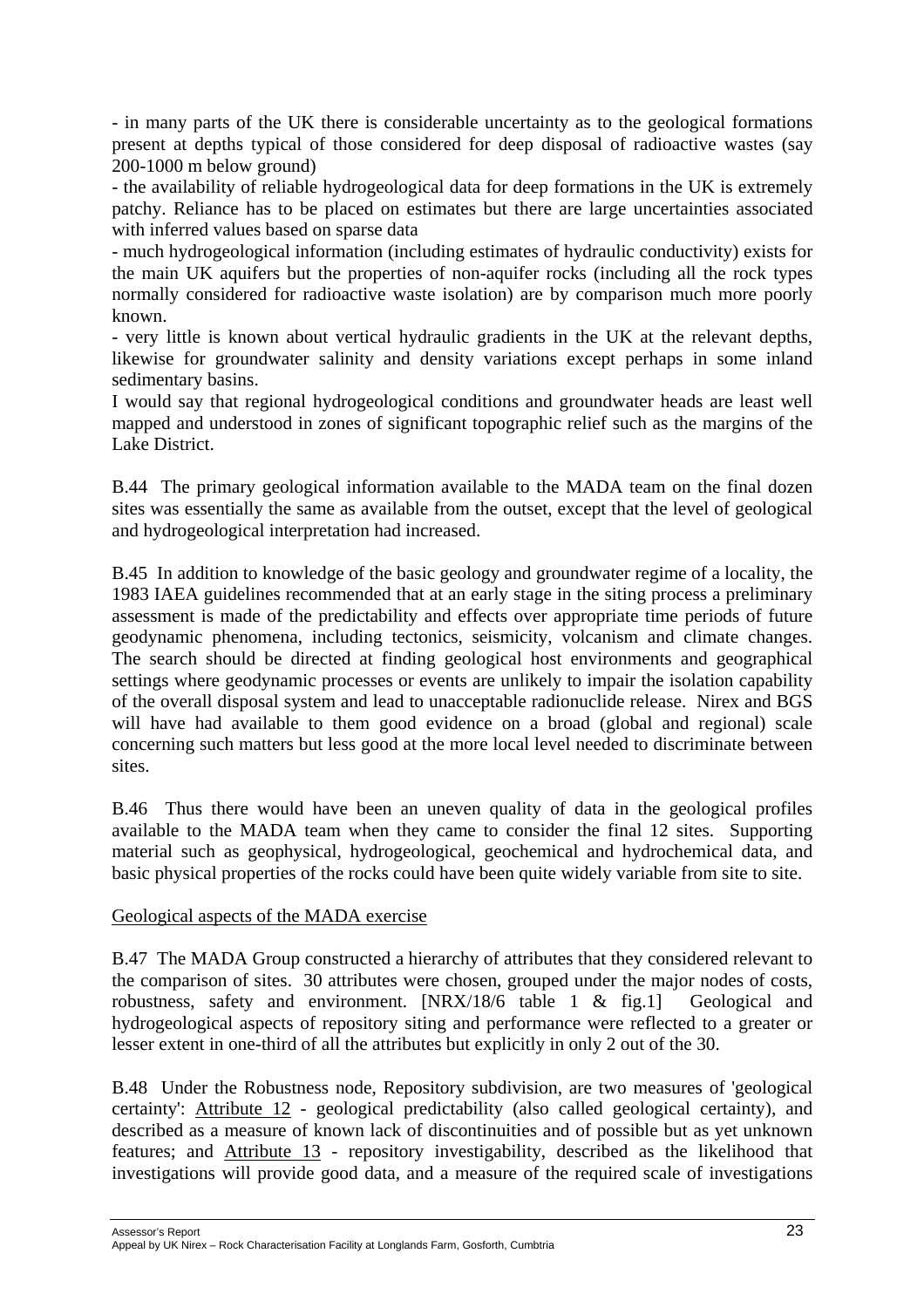and availability of techniques to carry it out. In the base case, these attributes are given a weighting of 3.27 and 0.82, a total of 4.09 out of 100 [NRX/18/6 table 4].

B.49 For both attributes, sites were scored against a rating model: different features of the sites gained points that were weighted and summed to give an overall rating on an interval scale, then converted linearly to preference scores. The preference scores would ordinarily go from zero (least preferred) to 100 (most preferred). In the case of Investigability (Attribute 13), Sites 11 & 12 (Offshore West Shallow and Deep) scored Zero and minus 22 respectively, and Site 13 (Offshore East) also scored poorly. To have achieved such poor scores Offshore West must be almost uninvestigable, but if a repository site is not capable practically of being geologically investigated from the surface it would appear impossible to make out a safety case for it, or to establish even the principles of engineering design, or to monitor baseline conditions and the effects on the geosphere of repository construction and operation. It is therefore hard to see how such a site came through to the final dozen.

B.50 As for geological Predictability (Attribute 12), Site 9 (Sellafield A in anhydrites 1300m below Sellafield Works) was judged to be the least good, with a score of Zero, and Site 10 (Sellafield B in the volcanic basement rocks) the second worst, with a score of 34. All other sites had a rating of 63 or above. The low scores at Sellafield do not necessarily mean that those sites were considered to be seriously unpredictable, but that relative to the other sites in the MADA pool they were recognised as being distinctly less good in that regard. On the other hand I find the poor ratings unsurprising in the light of my conclusions in paras. B.28-35 above.

B.51 Three other geologically related attributes appear under the Robustness of repository nodes: Attribute 8 - known engineering, appears to reflect past geotechnical, mining and construction engineering experience in similar strata at similar depths and in similar geological circumstances, and had a weighting of 4.08 (the highest weight after the 4 attributes of repository and transport operating and capital costs);

Attribute 9 - flexibility, is described [NRX/18/6 table 1] as the potential to accommodate design variations, explained in evidence as primarily representing the ability or otherwise to site a repository at varying depths. This was given a base case weight of 1.63;

Attribute 11 - invulnerability, is described as the potential for losing the repository as a result of catastrophic events, which would include natural events such as meteorite strike and severe earthquake, but also human actions such as bombing, sabotage and air crashes. It was also given a weight of 1.63.

Together these 3 attributes carried a base-case weighting of 7.34 and, added to the figure for the two 'geological certainty' attributes, give a total weight of 11.43 for these predominantly geological factors, or over 95% of the weight given to Repository robustness.

B.52 Each of the Offshore sites (sites 11-13) rated poorly on a preference scale under Attribute 8, Known Engineering, presumably in the main because of anticipated difficulties and lack of experience of shaft sinking from offshore structures [COR/501 s4.3], and the Offshore West concepts (sites 11  $\&$  12) rated badly in terms of Attribute 11, Invulnerability, presumably because of the risk of damage to gravity platforms founded on the seabed.

B.53 Attribute 9, Flexibility, was assessed against a rating model. Sellafield A (site 9) scored Zero. Site 5, the other seaward dipping sediments environment, also scored badly as did Site 13, Offshore East, in each case presumably because of local geography. What is surprising is that the remaining sites all scored 100, implying that they were all equally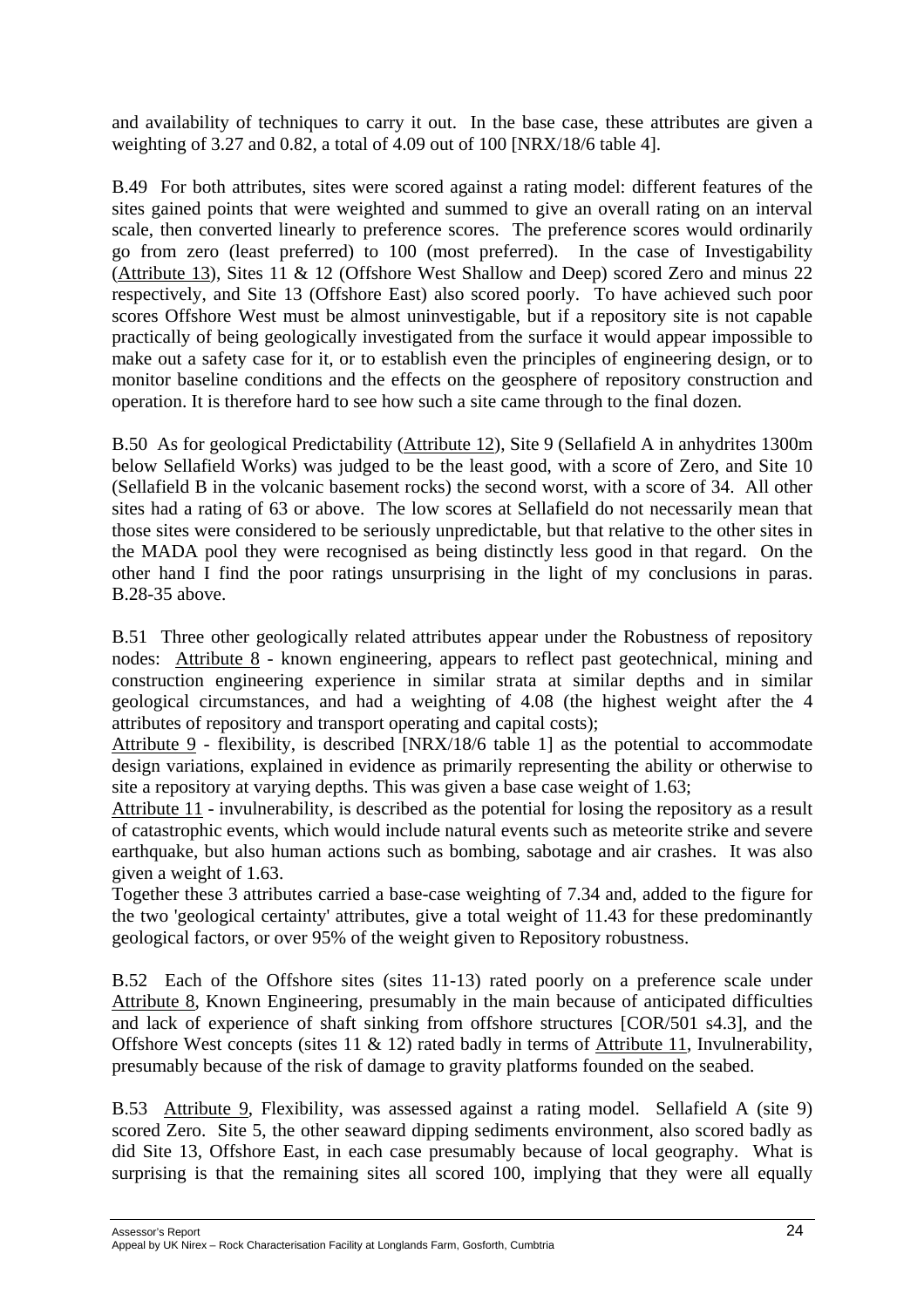unconstrained by the thickness and depth of the host rocks, their vertical and horizontal variations in lithology and geotechnical characteristics, the absence of major faults and the like, despite the differing conceptual repository designs and widely varying numbers and dimensions of vaults and means of access appropriate to the various preferred geological environments [COR/501 chap.4]. No discrimination was made on the basis of this attribute between the 10 sites that were each given a score of 100.

B.54 Attribute 27, Economic Resource Sterilisation under the node of 'Impacts - Environment', is a measure of the number and value of resources forgone. Values were assigned against a simple rating scale but the attribute was given a base case weighting of only 0.26. Economic resources might include deeper minerals and groundwater as well as surface potential such as forestry and fisheries, but in general I would have expected significant aquifers or areas with deeper mineral resources to have been weeded out during the site sieving process (to minimise risk of human intrusion or radiological contamination of groundwater).

B.55 The four Post Closure Safety attributes, regarded by many objectors as the attributes that ought to carry the greatest weight in the MADA exercise, each have a significant geological basis. Attributes 18-20 represent radiological risk to future populations: safety of most exposed individuals; collective risk to society over the short term  $(10<sup>5</sup>$  years); risk to society over the long term  $(10^5 \text{ to } 10^8 \text{ years})$ . Attribute 21 is post closure repository integrity.

B.56 Attribute 21, Post-closure integrity, is the chance that the facility will be disturbed by human intrusion. Risk assessment calculations have put the probability for the various sites in the range  $10^{-6}$  to  $10^{-9}$  but the risks appear to be polarised towards one end of the range or the other. (Two had preference scores of zero, Sellafield A had 80, and the rest 100.) Since the greatest post-closure risk of intrusion into a deep under-land repository appears to be associated with drilling explorations and mining operations there would appear to be some duplication between this attribute and Attribute 27, Economic Resource Sterilisation.

B.57 Attribute 21 was given the relatively high weighting of 3.18 although it has little discriminating power except perhaps to help eliminate Sites 13 and 5. The combined weight of all three Post-closure Radiological Safety attributes (18-20) was only slightly more, at 3.59 (with values of 3.18, 0.03  $&$  0.38 respectively).

B.58 Attributes 18 to 20 represent the calculated performance of an engineered repository system as a whole and as such encapsulate all the assumptions made about the composition and behaviour of the waste, the engineered barrier, the geological and hydrogeological system, and the distribution of radionuclides in the biosphere and shallow geosphere, together with assumptions about climate state and sea levels. Geology and hydrogeology are a major element but depend on the availability of relevant information and its interpretation.

B.59 Attribute 18, Post-closure - safety to individual, is based on estimates for the annual dose that the most exposed individual will receive from a naturally evolving repository. Figures were provided by UKAEA members of the MADA group but Nirex acknowledges that considerable uncertainty attended the assessments of annual dose at most of the sites. The group expressed 90 per cent intervals of confidence around an initial best estimate of individual dose caused by each site. Base case dose estimates, together with equivalent preference scores, are given in NRX/18/4. The preference scores were based on a non-linear value curve, which I discuss in paras. B.64-69 below.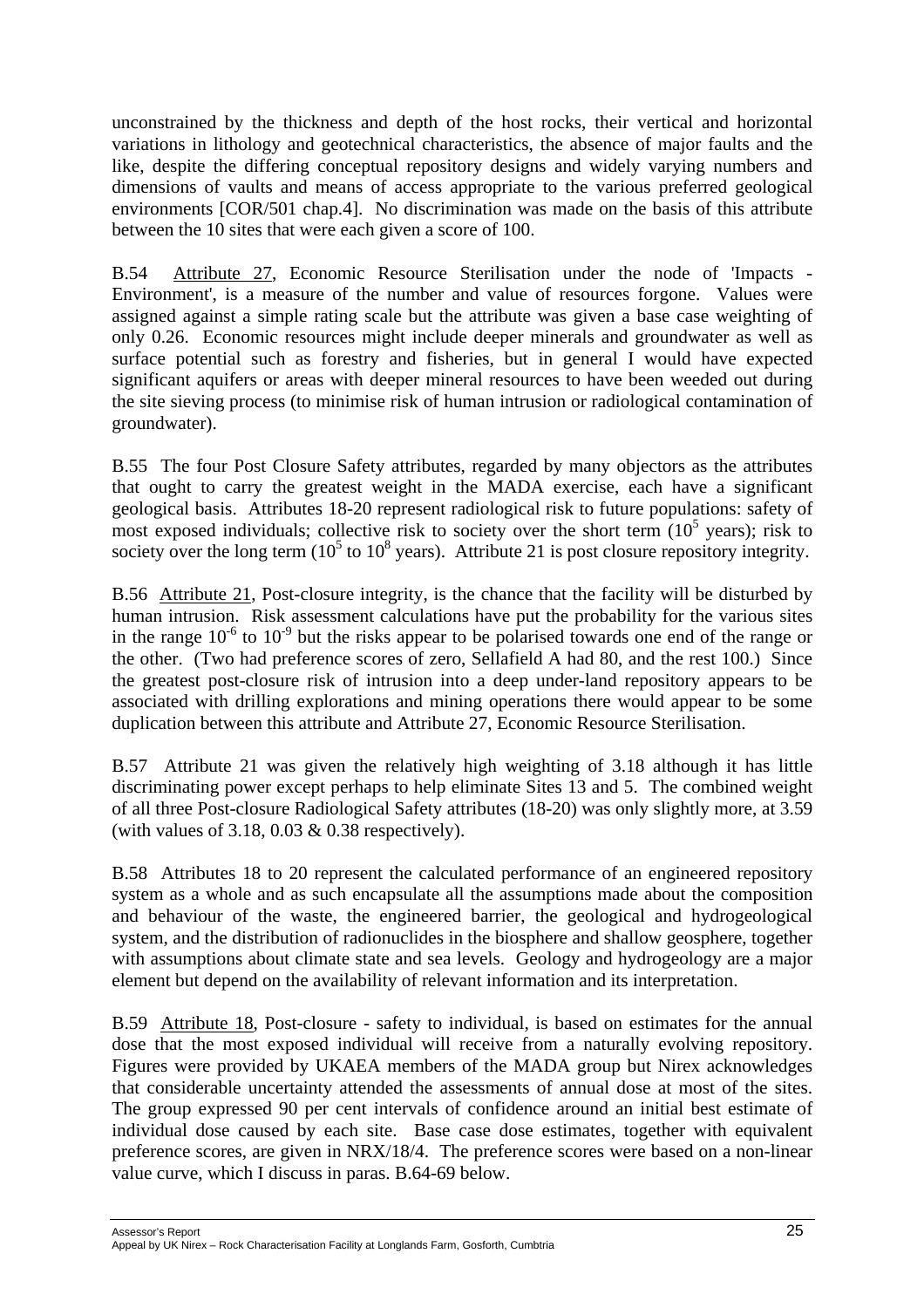B.60 Attribute 19 is Post-closure Safety to Society in the period to 100,000 ( $10<sup>5</sup>$ ) years. The preference scores were based on Collective dose received by the population but as only one site was estimated to produce any significant dose at all in the period, every site was given a preference score of 100 except No.13, Offshore East which had a score of nil. When that site was eventually dropped the weight on Attribute 19 became irrelevant. However I do not disagree with the principle on which it was applied and weight assessed in the first instance.

B.61 The CASCADE study of the shortlisted 12 sites carried out by Nirex/UKAEA produced estimates of collective dose over  $10^5$  years ranging from 2 man-Sv for BUSC sites, to 40 man-Sv for Sellafield B, to 700 man-Sv for a small island environment, [COR/501 table 5.2]. Nirex, quoting RWMAC annual reports [GOV/411 para.2.20(ii) & GOV/406 p.51], suggests these can usefully be compared with a collective dose from natural background radiation to the world population in the same period of over  $10^{12}$  man-Sv. Even compared against a local population each receiving a typical UK natural background dose of 2.2mSv/y these collective doses are exceedingly small.

B.62 Attribute 20 is the long-term Post-closure Safety to Society over the period 100,000 to 100 million  $(10^5 \text{-} 10^8)$  years. The preference score is based on the supposed collective dose received by the designated population over that period. However its estimation involves so many uncertainties and major assumptions that it is questionable whether realistic quantitative calculations can be made for such extreme future times. I would agree with the MADA team in assigning a low weight to this attribute. In any event if compared against natural background radiation dose, all long term collective dose estimates associated with the 12 repository options are very small.

B.63 If the geological criteria used in the site selection process had been applied rigorously and consistently in reducing the initial nearly 500 potential sites to the final 12 then it should have been thought with some confidence that all the shortlisted sites would have relatively favourable geology contributing to promising radiological safety estimates. On that basis I am of the opinion that the geologically related attributes specified by the MADA team were chosen in a realistic and constructive way, and that the relative weights as between them were not unreasonable at the time. Although a favourable geological setting is vitally important to the suitability of a potential repository site, the weightings were not intended to indicate the absolute importance of a particular attribute but instead represent the relative importance of a difference in one compared with a difference in another. I do not believe there was a need for a geological node in its own right, nor that specific geological criteria such as structural simplicity or seismicity should have been recognised as relevant attributes in this particular MADA, because such matters should have been used as discriminators or eliminators during the previous stages of the process. On the other hand it is vital to understand that the base case weightings were not dealing fully with the underlying uncertainties.

Attribute 18 safety value curve and weight given to 'safer' sites

B.64 It is conventionally assumed that at the low, gradual environmental dose rates that might be involved with leakage of radionuclides from a repository there is a simple linear relationship between exposure to dose and incidence of death or serious health effect. [HMP/1/1 & GNP/1/3].

B.65 It might therefore be thought that the weighting factor should reflect this. However the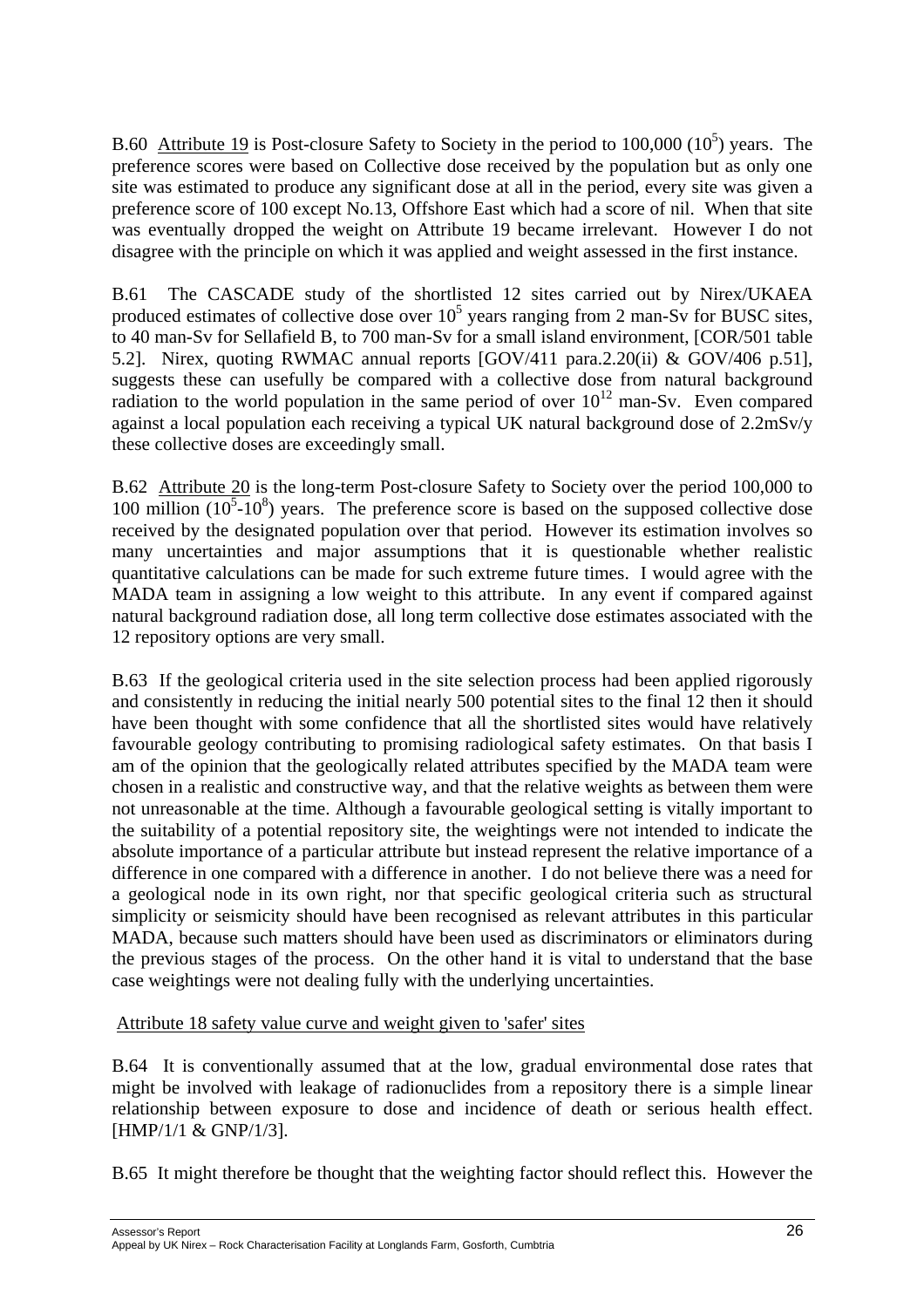possible dose rates under consideration cover numerous orders of magnitude and involve some very small numbers. A simple straight line graph covering the expected range and plotted against natural axes would give little useful discriminating power at lower dose/risk levels. On the other hand, a straight line plotted against the logarithm of dose (a simple log-linear graph) would give a disproportionate variation in weighting to low dose/risk values. In principle therefore, I accept the general form of the curve adopted by Nirex for risks lower than the  $10^{-6}$  target [NRX/18/6 fig.2], which is a compromise between the two, based on professional judgment.

B.66 However I would say that it was not logical to assign a preference value of zero to the dose thought to correspond to the  $10^{-6}$  post closure radiological risk target, and for all higher doses also to rate a score of zero. The precise shape of the graph adopted by the MADA team creates a large difference between a site that just meets  $10^{-6}$  and one that is only slightly better in terms of calculated risk: a site just meeting the target would rate a preference score of nil whereas one estimated to cause half the dose and pose half the risk would receive a preference rating of about 35 out of 100. (A dose and risk of one tenth would score 75 and one hundredth would score 99.) By imposing a cutoff at  $10^{-6}$  the scale precludes testing of the sensitivity of this attribute or the use of its discriminatory power for sites whose estimated dose effects fall into what is now called the Tolerability of Risk zone  $(10^{-6} - 10^{-5})$ .

B.67 In fact sites did fall into this zone on the MADA group's estimates. At the time of this exercise an individual risk (of death) of  $10^{-6}/v$  was thought to correspond to an annual individual dose of  $0.1 \text{mSv}$  ( $10^{-4} \text{Sv}$ ). Even on base case assumptions, site 13 was estimated to give a maximum annual individual dose of 2 x  $10^{-4}$ mSv [NRX/18/4], equivalent to a risk of 2  $x 10^{-6}$  and therefore not meeting the target. Under pessimistic assumptions it would appear that only 3 sites out of the then remaining 9 being considered by the MADA team - Nos.6, 7 and 12 but not Sellafield - met the risk target. For consistency with the treatment of other attributes, the preference scores and the curve of the graph should at the very least have covered the full range of estimated dose values, although it would have been appropriate for the slope of the graph to be rather flat for doses values above the target.

B.68 The Attribute 18 value curve was used to assign preference scores based on the estimated dose values associated with each site. However because of uncertainty over those values and in particular whether the leading contender in one category could be directly compared against the leader in another, the MADA group chose to keep in play at least two leading contenders in each promising category (except small islands). The attributes of 'known engineering' and 'geological certainty' may have partially addressed the underlying causes of this uncertainty but the only way in which it could be resolved would be to actually investigate sites from each of the leading geological categories and obtain more reliable factual data. If it had not been the intention to do so then the uncertainty should have been addressed by shortlisting only sites that even on a pessimistic or conservative view of the available data would comfortably meet the risk target.

B.69 I note that it was principally the relative uncertainty over the geologically based attributes 12, 13 and 18 - 'geological certainty', repository investigability' and 'post-closure safety to the individual' - that in the MADA overall pessimistic base case pushed the Sellafield B site from 1st to 5th place.

#### **The MADA Group's use of geological factors in their final recommendations**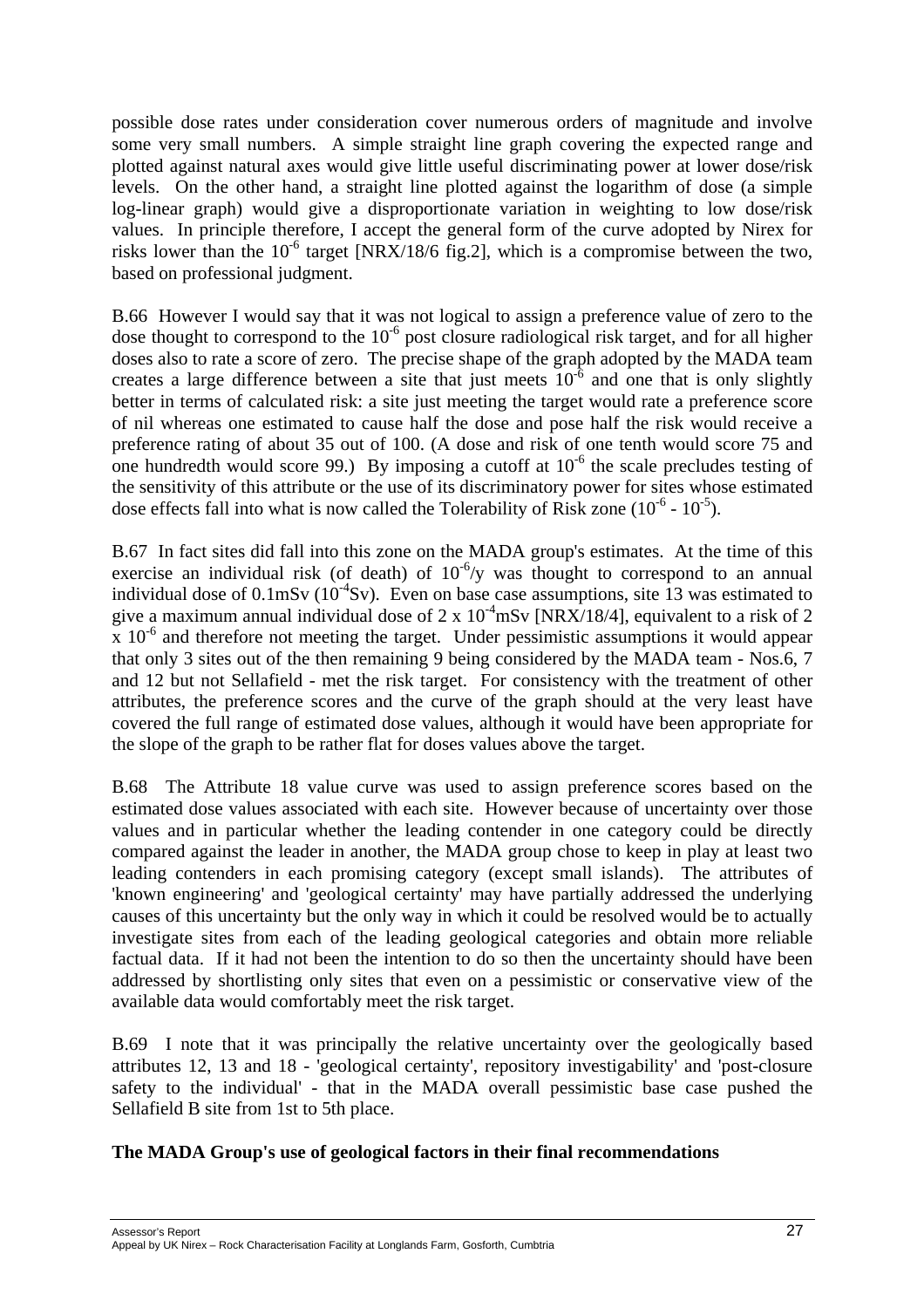B.70 No special significance was attached to the geology of sites during most of the MADA exercise but the link between the assessment results and geology was reintroduced by the team in drawing up its recommendations. Geology was used as a discriminating factor. Thus the team recommended that although Sites 6 and 7 are both relatively good, with only a marginal difference in overall preference, there is no need to investigate both because they are geologically similar, whereas Dounreay and Site 2, also relatively good and close in scoring, should preferably both be investigated because they are geologically different.

B.71 The MADA team recommended that at least 3 sites be investigated and offered shortlists from which 3, 4 and 5 sites could be chosen. These were drawn from Sellafield-B, sites 6 or 7 (both BUSC), Dounreay and/or Site 2 (coastal and inland hard rock respectively), and Site 3 (a small island) in various combinations which consciously aimed at carrying forward locations from differing geological environments. Otherwise, on a straightforward representation of the preference scores the shortlists would perhaps have been drawn from Sellafield B, the three BUSC sites (Nos.6,7 & 8) and small island Site 3.

B.72 Pairing of sites was done, not only in making the final recommendations but at a late stage in the analytical work. This is a reasonable approach if the pairings are from similar geologies and the intention is to keep a variety of geological environments in play. The objective would be defeated if the sites actually selected for investigation did not reflect that variety. It would also be reasonable to expect that if a first choice site became unavailable or after early investigations was clearly unlikely to prove geologically satisfactory then attention would revert to the reserve site.

B.73 In each of the recommended shortlists, BUSC Site 7 was paired with Site 6 but suggested as the second choice because it scored slightly less well. However the third BUSC site, Site 8, was itself kept in reserve as a surrogate for Site 7 because of similar scoring and was therefore not carried into the final pool. Hence the three well-scoring BUSC sites were condensed into one. Likewise Site 4 was kept in reserve for Site 3, the other small island, being so similar in almost all scores and sensitivity analyses. It too was not considered in the final list. Dounreay and Site 2, both in the broad category of hard rock locations, were considered as alternatives unless investigations could extend to 5 sites, in which case the geological differences would warrant examination of both.

B.74 On completion of the MADA sifting process the Nirex Board chose 3 sites. The combination chosen was not drawn from the MADA group's suggested list if only 3 sites were to be investigated, but all 3 were in the recommended list for an investigation of 5 sites. The MADA group's suggestion for 3 sites would have been Sellafield B, plus one of a pair of BUSC sites, plus one of a pair of hard rock sites. The Nirex Board actually selected Sellafield B and both of the hard rock sites - Dounreay and Site 2 - but no BUSC site.

B.75 Soon afterwards, Site 2 was dropped as a location for early investigation due to proposed designation as a SSSI. However because it had been paired with Dounreay there was then no logical reserve site to fall back on. Nirex did not pursue the investigation of differing geological environments by substituting a site from another category.

B.76 Greenpeace argues that the introduction by the MADA group of geological discriminators at the very last stage of their work instead of feeding revised weightings back into the full process undermined the whole exercise. This highlights the difficulties of reconciling the discrimination-between-differences approach on the one hand with both the

Assessor's Report 28 Appeal by UK Nirex – Rock Characterisation Facility at Longlands Farm, Gosforth, Cumbtria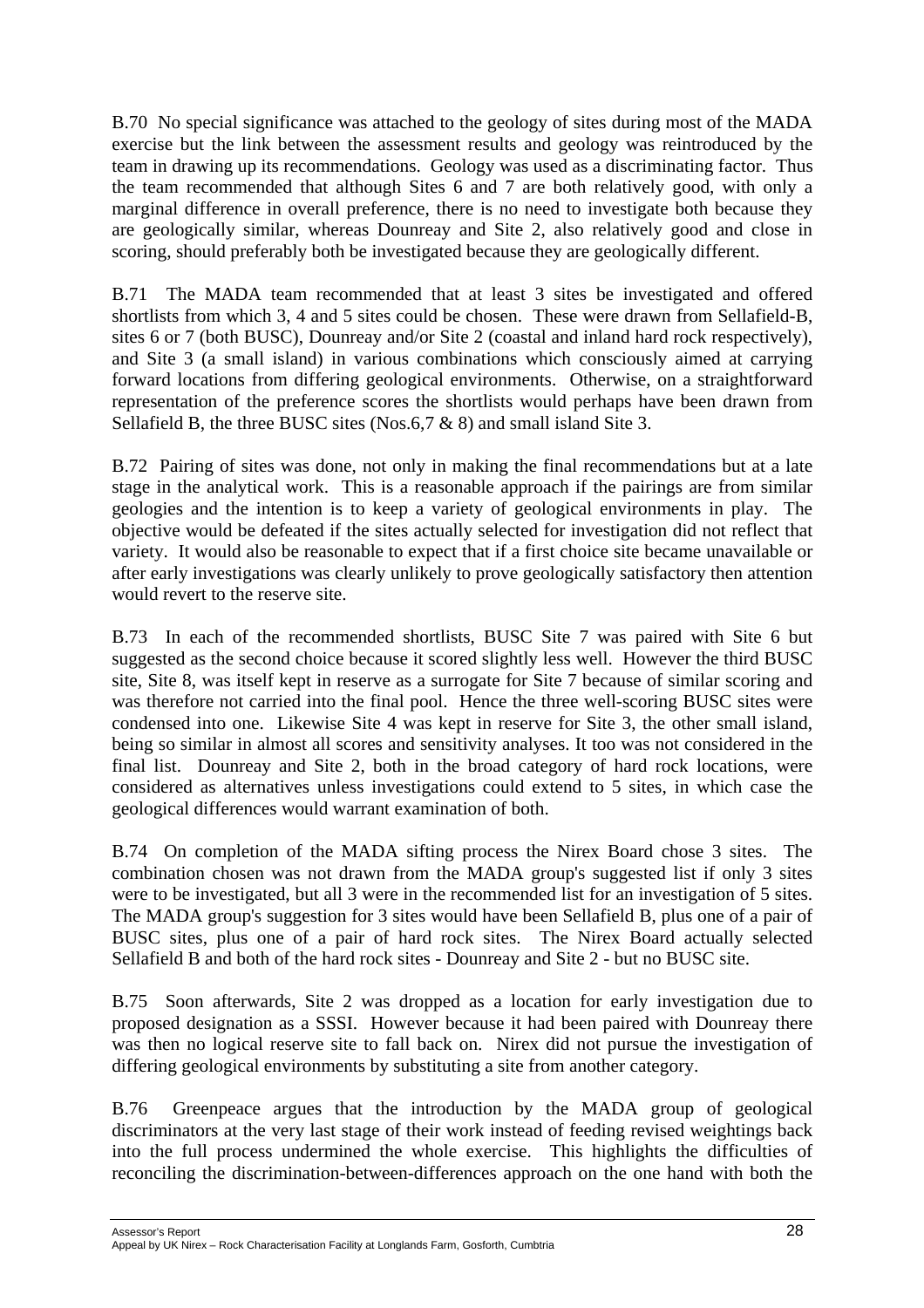fundamental importance of geology to the safety case and the underlying uncertainties on the other.

B.77 In compiling the specific list of 12 sites to be considered in detail by the MADA team Nirex consciously kept different environments in play because of the difficulty of comparing and ranking locations from different geological categories and to minimise the risk that a promising site might be discarded. This same consideration appears to me to be no less valid at the end of MADA and would justify the MADA team's compiling a shortlist drawing on sites from different environments, but the logical next step would be the investigation of at least the leading candidate from the most promising two or three environments. It is true that the figures used by the MADA team were revised shortly afterwards as a result of the CASCADE appraisal but no new site-specific information was being sought to address limitations in the underlying geological data and it has not been argued by Nirex that the new figures had eliminated the difficulty of comparing one generic geological setting with another.

B.78 I regard it as a significant shortcoming of the final selection of sites to be physically investigated that no representative of the BUSC category was included, the one geological environment shown consistently to score well on a multi-attribute approach and appearing to be intrinsically good in terms of radiological safety, and that no direct ground investigation of a BUSC site has been carried out for comparative purposes, if only to the same limited extent as at Dounreay.

B.79 Specifically, since geology was used as a discriminator in the final recommended shortlists, it would have been appropriate for the MADA group to have placed Site 6 above Sellafield B in each of the lists. On the base case, the main factors in Sellafield's favour were transport costs, repository operating costs, local experience and transport capital cost but Site 6 scored best on all but one of those attributes that have a close relationship with geology: known engineering, geological predictability, investigability, and post-closure individual safety. (It scored a little less well on resource sterilisation.)

B.80 There is a strong case for the selection of a BUSC site for detailed investigation. At the MADA stage, and even after the CASCADE revision of the figures, the BUSC sites appeared to be more than an order of magnitude safer than Sellafield B.

B.81 In relation to the dispute between Nirex and Cumbria over the promise of BUSC sites in central or eastern England, a paper quoted by Nirex in support of its view [NRX/14/4] describes evidence for a stable Midlands 'microcraton' (a fragment of continental crustal block) underlying the triangular area between Swansea, Derby and the Thames Estuary, and a probable concealed fold belt east of the microcraton. The microcraton was an area of stable deposition and one that has remained structurally stable over a major period of geological time since the Cambrian. The information in this paper suggests to me that there are areas on the microcraton where the basement rocks are of favourable types, at accessible depths and not severely folded or faulted, and where the overlying sedimentary strata are similarly lithologically and structurally favourable for a repository location.

# **Revised dose estimates following the MADA exercise**

B.82 The scoring of post-closure radiological safety attributes 18-20 in the MADA exercise was based on individual and collective dose estimates said by Nirex to represent the best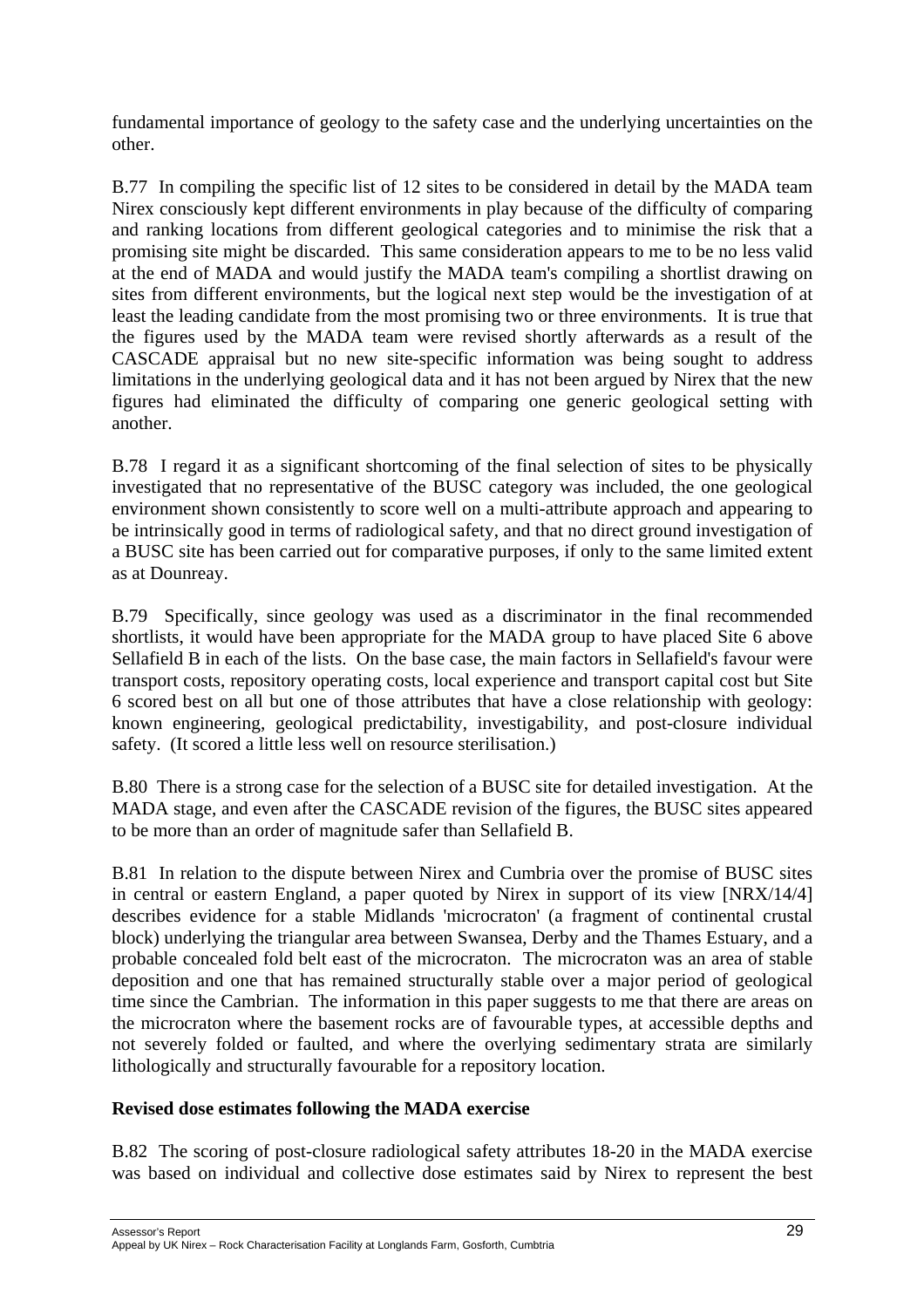currently available information from the preliminary post-closure performance assessment work undertaken for the various repository concepts. However subsequent to the MADA recommendations and prior to publication of the PERA report [COR/501] further post-closure risk assessment calculations became available. New concept-specific assessments had been made for the small island and 'offshore hard rock deep' options and risk estimates for all other options were revised. The estimated annual individual doses resulting from hard rock environments (Dounreay & Site 2) were revised slightly downward, otherwise small island values were revised upward by about 3-fold, BUSC sites upward two-fold, and Offshore West (Sites 11  $\&$  12) also upward. The remaining four sites, including both Sellafield options, remained unchanged. [NRX/12/14 table 1, summarising NRX/18/4 (MADA) & COR/501 table 5.2 (PERA).] Nirex has explained that the relatively large changes in the small island and offshore hard rock/deep water option occurred because the MADA inputs for these options had been based upon judgments rather than calculations, and changes to the calculated dose for the BUSC and low-relief/hard rock options were a consequence of detailed corrections to the numerical modelling in finalising the CASCADE exercise [NRX/12/14].

B.83 The estimated annual individual dose for Sellafield B (Site 10) stayed at 0.02mSv (2 x  $10^{-5}$ Sv) between MADA and publication of PERA. However, as shown by PERA Table 5.2, the original peak annual individual dose calculated for Sellafield B using MASCOT was only 0.0003mSv. This was revised upward almost 70-fold to 0.02mSv for use in the MADA calculations to allow for site specific uncertainties and 'other processes' not included in the MASCOT models. The equivalent figure for the seaward dipping sediments generic type was similarly revised upward by a factor of 20, from 0.001 to 0.02mSv.

B.84 Despite the revisions to dose estimates shortly after the MADA exercise was completed, the effect of the changes on the MADA scoring and ranking would have been minor. Individual site preference in terms of Attribute 18 remained virtually unchanged except that sites 3 and 4, the small islands, dropped from joint 8th (penultimate) place to joint 11th (last) place. Sellafield B remained in joint 5th and Dounreay in joint 8th places on post-closure radiological safety to the individual. [NRX/12/14 table 1] In terms of overall MADA site preference, although some individual site scores would have altered by a single percentage point the overall site ranking would have remained unchanged. [NRX/12/18 table 5.3]

B.85 What has been highlighted is that not only have dose estimates been revised for individual sites but the recognised dose-to-risk conversion factor has also been revised and has a much more dramatic effect on all the results. At the time of MADA all sites supposedly met the  $10^{-6}$  target for risk of death under best-estimate conditions except Site 13, Offshore East, which was twice the limit; now, the majority of shortlisted sites would no longer meet the  $10^{-6}$  risk target for deaths and serious hereditary effect. Following the recommendations of ICRP 60, HMIP's Draft Guidance [HMP/1/1, para.6.10] defines a risk factor of 0.06 per sievert for the induction of fatal cancers and serious hereditary effects. If the revised dose figures published in PERA are converted to peak individual risk on the basis of the 0.06 factor, the following figures emerge:

Site 12  $3.6x10^{-8}$  ) meet target Sites 6,7 & 8  $1.2x10^{-7}$  ) Sites  $5.9 \& 10$   $1.2 \times 10^{-6}$  )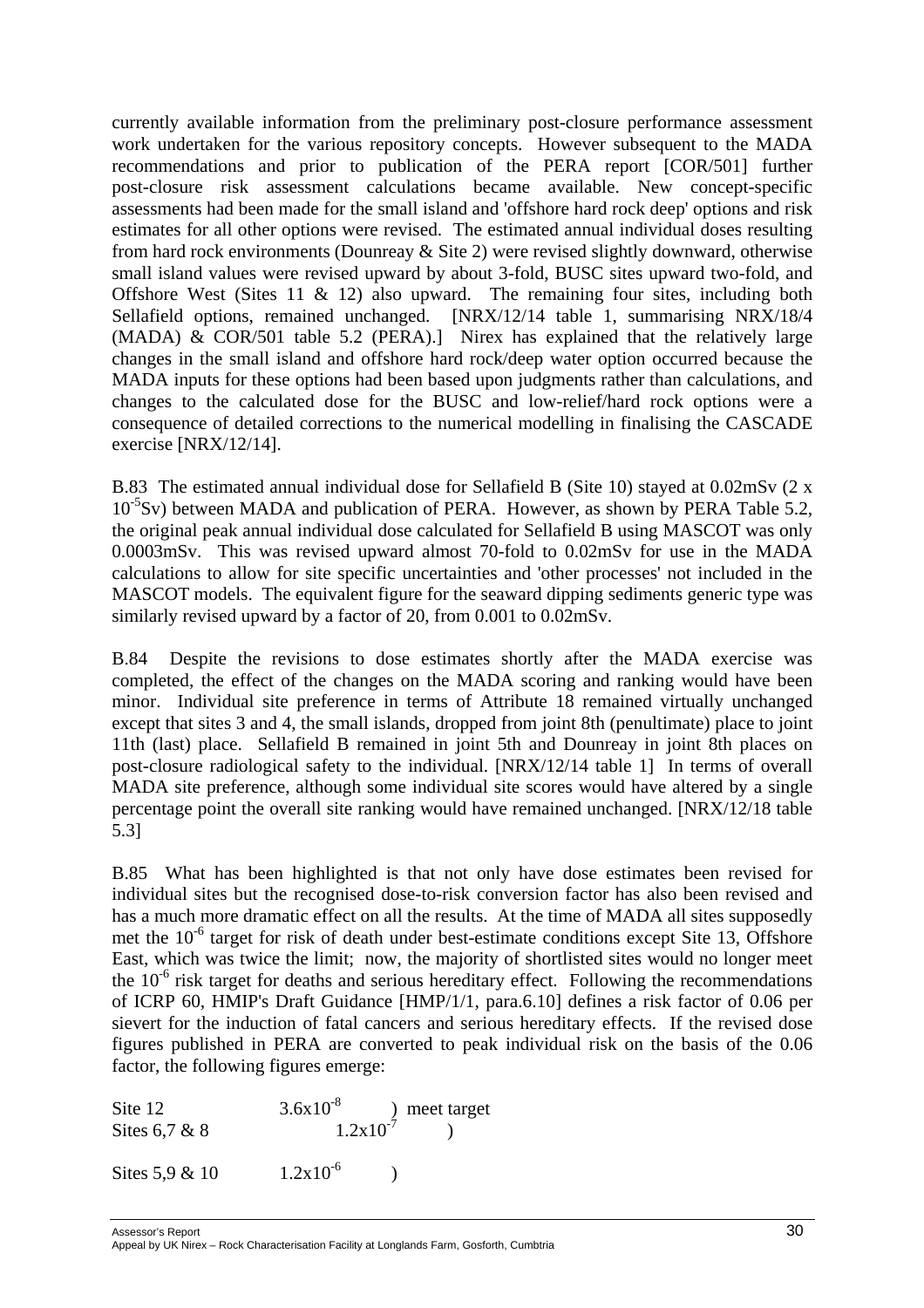| Sites $1 & 2$     | $3.6x10^{-6}$ | ) fail target |
|-------------------|---------------|---------------|
| Site 11           | $6.0x10^{-6}$ |               |
| Sites $3.4 \& 13$ | $1.2x10^{-5}$ |               |

B.86 Thus, using current criteria, it can be said that both Dounreay and Sellafield B (Sites 1 and 10) would have been judged not to meet the risk target; that Offshore West Deep (site 12) and the three BUSC sites  $(6.7 \& 8)$  all comfortably meet the target; and that the BUSC sites are estimated to be an order of magnitude safer than Sellafield B in terms of peak dose and post-closure radiological risk to the individual.

B.87 It is understandable that there should have been some adjustment to the dose calculations. This is a continuous process that would be expected each time new and better data become available. However the biggest change has been in the implications of the dose/risk factor. If the new guideline figure had prevailed at the time of site selection and sieving prior to MADA it may well have influenced the selection of sites for shortlisting. If taken into account in the MADA exercise it is likely to have resulted in greater weighting being given to Attribute 18 and possibly also Nos.19 & 20, and there would have been a different value curve giving greater emphasis to figures meeting the new dose target.

## **Switch from Sellafield B site to the present PRZ**

B.88 The Sellafield B site as first selected and considered in the MADA exercise was the Pelham House School Estate near Calder Bridge, about 3km inland. The repository would have been in the BVG basement [NRX/12/11A]. The geology of the neighbourhood was known from previous boreholes, mostly associated with iron ore exploration. Below a thin cover of glacial deposits there are Permo-Triassic rocks to 530m depth, then 25m of Carboniferous Limestone to 555m, overlying the Borrowdale Volcanics [COR/501 table 8.1 & fig.8.2]. Subsequent drilling and geophysical investigations by Nirex have confirmed this picture [eg see 'Site' maps in COR/518 vol.1].

B.89 Nirex has explained [NRX/12/11A] that for the purpose of preliminary risk assessment in 1988 the Carboniferous Limestone was assumed to have a hydraulic conductivity higher than the BVG but lower than the Triassic sandstones so its properties would not have significantly influenced the results, but that subsequent geological advice began to suggest that the Carboniferous Limestone was potentially karstic (i.e. contained solution features) and could offer a hydraulic connection to present day pumping of mineworkings to the north. The search area was therefore shifted south of the areas thought to be underlain by the limestones.

B.90 I am surprised by the initial choice of a site where the limestone is present. The karstic dissolution features of Carboniferous Limestone had led the 1986 study by Chapman & others to caution against siting a repository in basement rocks below these limestones [COR/614 & B.33(c) above] and the karstic nature of the West Cumbrian and Furness Carboniferous Limestones was well known to geologists before 1988. Nirex now also rightly says that the Carboniferous Limestone should be avoided because the general presence of iron ore bodies in the district increases the risk of future human intrusion. I do not consider that the tentative detailed conclusions of COR/522, v.1, s.5.4 about local cavities and hydrogeological units detract from these basic points.

B.91 Attention began to shift to the locality of Borehole 2 later in 1989, and by 1992 the current PRZ had been substantially defined [COR/504 fig.4]. Except for the presence of the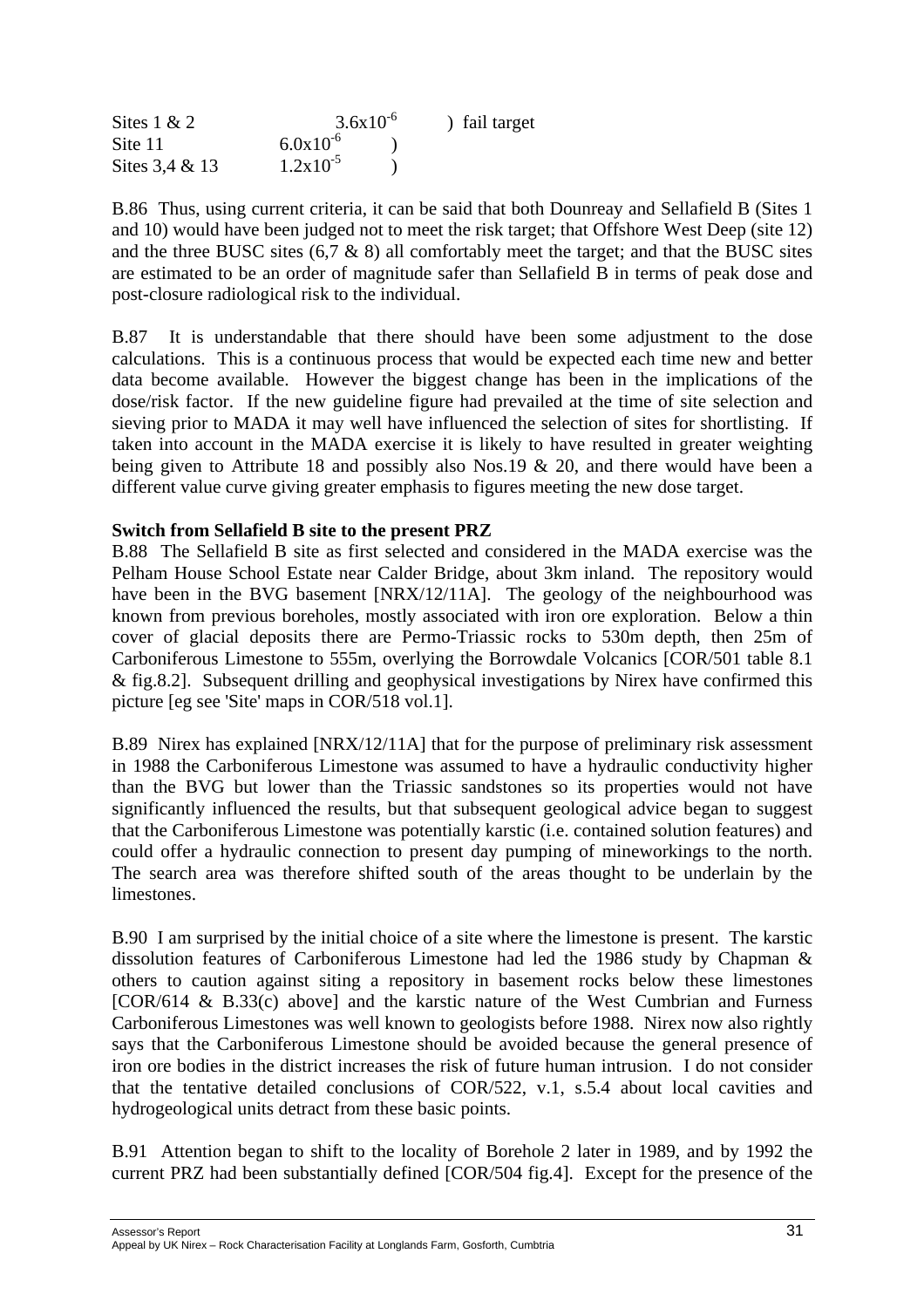limestones, the general geology of the Pelham House and PRZ areas are quite similar: a typical depth to the BVG is 555m at the former and about 525m near the proposed RCF shafts; both sites have similar geological complexity, with 6 or 7 significant faults (of 50-75m downthrow) cutting the strata in the Pelham House estate compared with a similar number (though often with larger throw) in the PRZ. However the presence of the limestone could have made a substantial difference to the Sellafield B risk calculations. The 1988 PERA calculations assumed a Carboniferous Limestone hydraulic conductivity of  $1x10^{-8}$  m/s [COR/501 table 8.2] but Nirex 95 modelling suggests a figure for the rock mass in the immediate vicinity of a mine of about 1 x  $10^{-6}$ m/s  $[COR/522 \text{ vol.2}]$ , table 5.4. reasonable to assume that if the earlier calculations had made some allowance for enhanced limestone conductivity then higher values of calculated risk would have emerged.

## **Scope for varying the repository location within the PRZ**

B.92 The boundaries of the PRZ as now defined reflect current land ownership but were drawn essentially on geological and hydrogeological grounds. General limits to the siting of an actual deep waste repository are set by the gross geological structure. Within those there would be additional constraints imposed by detailed geology and hydrogeology and the presence of excavations and perhaps also drillholes associated with the RCF. In 1991 a possible repository site was assumed for transport assessment purposes to be in the PRZ just east of Fleming Hall Farm [NRX/12/11A, attached briefing note]; and then Nirex 95 assumed the notional repository to be rather further to the east [COR/522, v.3, Fig.6.1].

B.93 The overall limits within which a repository could be sited in the vicinity of the PRZ are quite tightly constrained:

(a) the BVG is the potential repository host rock but the rule of thumb adopted by Nirex is that there should be a minimum of 200m of BVG cover above a repository (the uppermost 100m of the BVG being thought to have somewhat elevated hydraulic conductivity), so the practical upper limit would be a surface 200m below the top of the volcanics. The overall dip of the strata is towards the south-west so this nominal upper surface falls in the same direction, from what I calculate to be about 525m below OD at the northeastern edge of the PRZ (a depth of about 625m from the surface), to about 675m bOD at the southwestern edge (say 710m depth), and 725m bOD (a depth of perhaps 765m) below the southernmost corner. (These may be compared with the preferred RCF depth of 650m bOD.)

(b) The lower limit has been taken as a depth of 1000m below ground level, below which rock stresses and temperatures, and consequential excavation disturbance, are considered to become too severe for practical and economic repository construction. This depth approximates to a level of 900m bOD.

(c) In terms of plan position the northwestern limit is defined by the presence of Carboniferous Limestone immediately overlying the BVG, between it and the general cover of sandstones. The need to avoid the limestones is due to the intrusion risk and to their anticipated enhanced hydraulic conductivity along fractures because of solution processes. The limestones extend to within about 150m of the NW side of the PRZ.

(d) the southwestern limit is the Fleming Hall Fault, a persistent NW-SE trending structure that downthrows the BVG rocks and overlying strata towards the southwest by as much as 355 metres. It is more usually referred to as a 'fault zone' because of the numerous subordinate faults branching from it or running sub-parallel. The main fault (at the depth of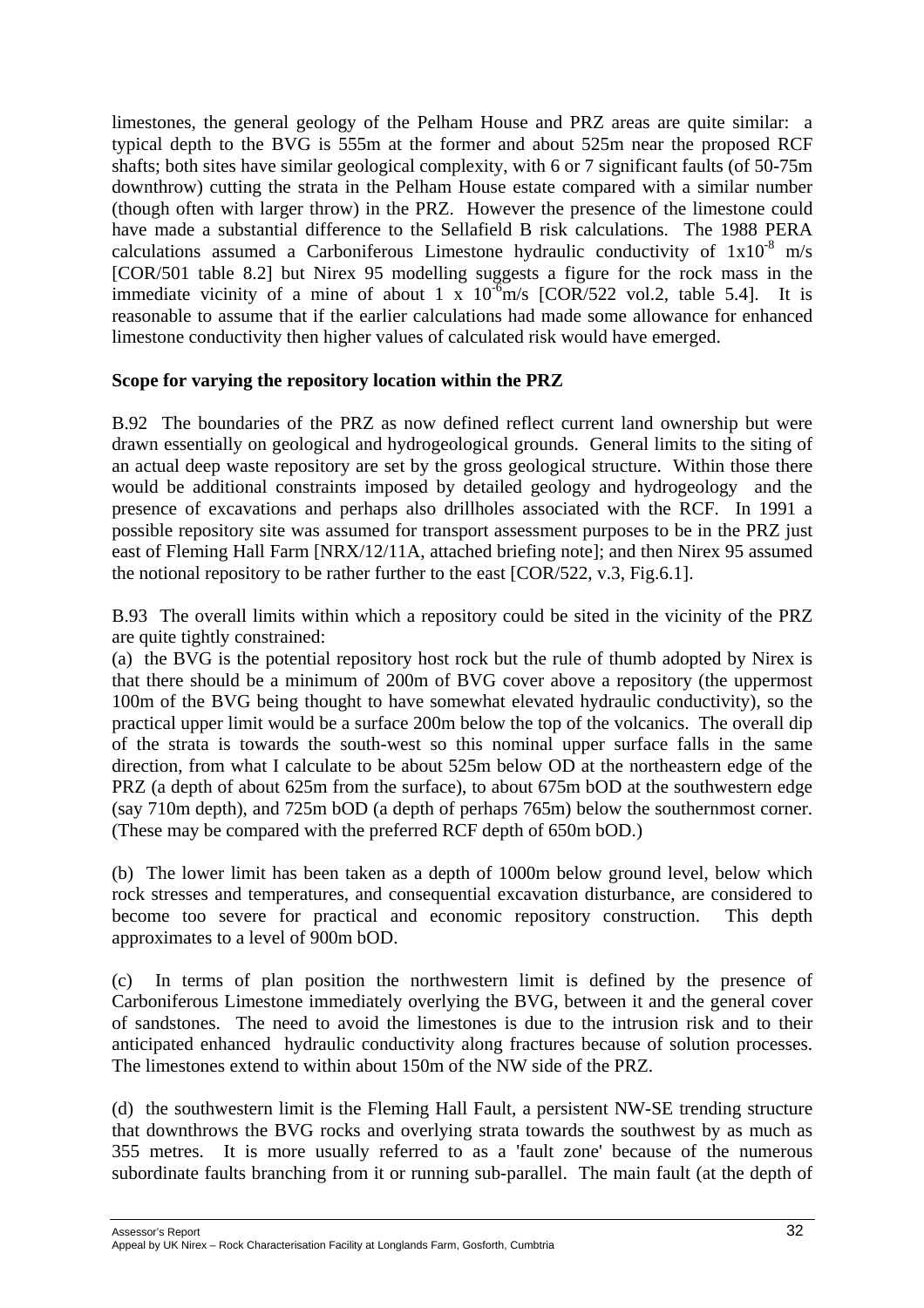the BVG) lies 400-600m beyond the southwestern margin of the PRZ and more or less parallel to it. Not only is the BVG much deeper and less accessible west of the fault zone but the Carboniferous Limestone is present and, for the reasons just stated, is also to be avoided;

(e) similarly the southeastern limit is the Seascale Fault Zone, a major WSW-ENE trending structure comprising a number of individual faults which cumulatively displace the Borrowdale Volcanics and overlying strata southward by over 350 metres. The closest significant fault within the fault zone (at the depth of the BVG) is 400m or so southeast of the PRZ.

(f) the northeastern limit for a potential repository has been taken as the National Park boundary, but in any event in that direction the depth to the BVG and thickness of the sedimentary cover reduce steadily towards the BVG outcrop only 2½km away. The nearer the outcrop the more direct will be the groundwater recharge.

B.94 In summary then the geological constraints recognised by Nirex in defining a maximum repository zone in the vicinity of Longlands Farm are the Fleming Hall Fault Zone to the southwest, Carboniferous Limestone to the northwest, lack of sedimentary cover to the northeast, and the Seascale Fault Zone to the southeast. I agree that these are all logical boundaries. They define an area about 2400m NW/SE by 1500m SW/NE, and between a nominal highest level of 650m bOD and nominal lowest level of 900m bOD. However within that area there are further constraining features:

B.95 Current hydrogeological modelling assumes that the Fleming Hall and Seascale Fault Zones are significant hydrogeological features with associated enhanced hydraulic conductivity (primary structures designated as Type III features in the Nirex classification system). In consequence Nirex assumes that a repository should avoid both these fault zones.

B.96 However even the supposedly secondary faults have characteristics that make me think that any prudent repository developer would wish to avoid them in his repository design. Some of these faults, whilst not having a great longitudinal extent, have considerable local vertical displacement in the vicinity of the PRZ. An indication of the current understanding of the magnitude of the vertical displacement (or 'throw') of the various faults as they affect the BVG rocks can be obtained from the structure contour maps in the Nirex report on the 3-D Geological Structure of the PRZ [COR/530].

B.97 It can be seen that, on current understanding, faults 2, 3, 205 and 207 locally have throws well in excess of 100m and a number of other faults have displacements approaching 100m, figures that are not much less than the major Fleming Hall and Seascale faults. Indeed Fault 2 not only has a significant downthrow but appears to meet the criteria to be defined as a Type III feature, having a trace length in excess of 5km.

B.98 A large vertical displacement on a fault means there is a likelihood that at any particular depth the rocks on opposing sides of the fault plane will belong to different 'members' of the BVG and of quite different lithologies and perhaps also hydrogeological characteristics. The fault zone itself may have adverse hydrogeological properties. On the basis of the relatively small number of Type II and Type III fault intersections in the boreholes to date, Nirex has found no direct relationship between the magnitude (displacement and/or length) of a fault and its hydraulic properties but a prudent assumption would be that the larger the throw and the more sinuous the fault plane the more likely it is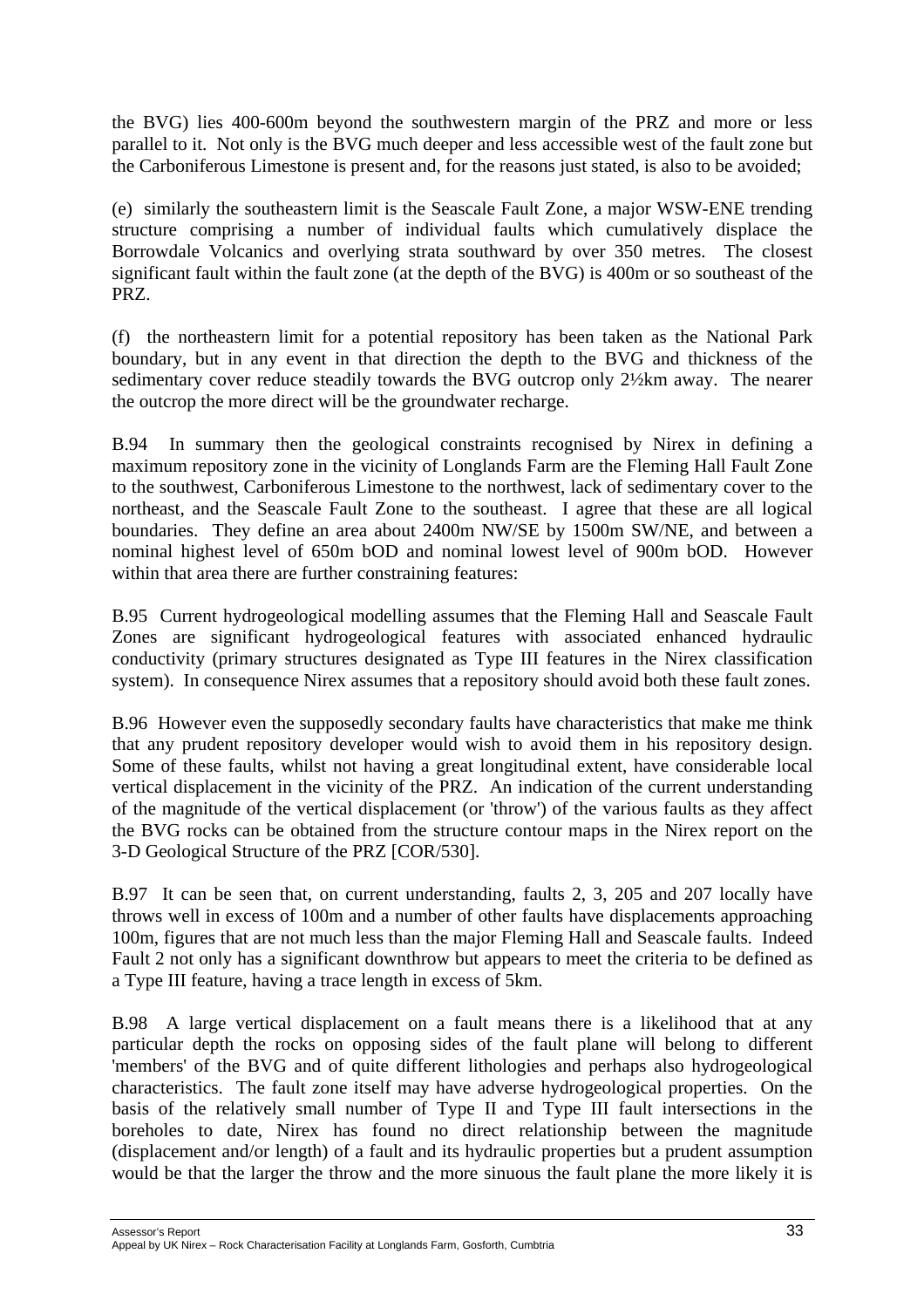that there are at least portions of the fault-disturbed zone with higher hydraulic conductivities.

B.99 On the basis of present knowledge about the hydrogeology of the faults, if consent were to be sought for a repository in the PRZ, I can see no reason why Fault 2 should be treated differently from the Fleming Hall and Seascale fault zones and as such it would be logical for Nirex to seek to avoid it. It would also be desirable to avoid each of the other larger-throw faults. However these larger-throw faults form a complex three-dimensional pattern. Whilst they appear to broadly trend NW-SE and incline towards the northeast, the fault planes seem clearly to intersect and diverge and sometimes die out within the PRZ. The blocks of rock between these larger faults must therefore be variable in width. In the BVG the maximum width between significant faults seems to be less than about 650m and typically only 200-500m. [See for example COR/501 drg.010054, structure on the Top Basement.]

B.100 The notional repository layouts in the BVG adopted by Nirex for the purpose of hydrogeological modelling have assumed vaults of over 500m in length [eg COR/522 vol.3 fig.6.1]. If Type III structures and larger-throw faults currently classified as Type II features are to be avoided, they would significantly affect the layout and orientation of repository tunnels and vaults. It would be difficult to find any block of rock in the target BVG volume where 500m long parallel galleries could be driven in NE-SW directions (the preferred orientation for stability and hydrogeological reasons) without cutting across one or more of these faults. However, although the notional repository layouts comprise neatly geometrical arrangements of galleries in a particular orientation, in practice there would be plenty of scope for variation, as is commonly done in mining operations to suit geotechnical conditions. Although to have irregular layouts would make the computer modelling of the system for the purpose of PCSAs that much more difficult, the target volume of the BVG in the PRZ is sufficiently large that I consider it would be possible to find one or more sufficiently large fault-bounded blocks that the requisite number and volume of vaults could be fitted in somehow.

B.101 Groundwater and radionuclide transport modelling by Nirex has shown that the safety case for the Sellafield PRZ is sensitive to variation in the precise repository location. Nirex has indicated therefore that its first objective would be to optimise the location and layout of the repository within the 3-D space of the BVG in the PRZ having regard to the faulting, and the variations in physical, hydrogeological and other relevant characteristics of the rocks. There appears to be a relationship between the various members and formations in the BVG and the occurrence of flow zones, so for example in the vicinity of the proposed shafts parts of the Longlands Farm Member, which is the preferred host for the RCF, have relatively more flowing features and the Town End Farm Member almost none. There is also an apparent reduction in flow zone hydraulic conductivity with depth.

B.102 The presence and location of the RCF will have some constraining effect on the available volume in the PRZ for a repository. However in principle I do not agree with FOE that the RCF damage zone and stable base conditions area represent very serious constraints, provided the design and execution of the RCF operations expressly take account of possible repository construction close by. Indeed, to be useful the RCF needs to be close enough to the eventual repository location to have characterised the same general units of rock.

B.103 Nirex has deliberately sited the RCF in the north-eastern sector of the PRZ and claims that this would have specific advantages for utilisation by the repository, for drainage, and in connection with ventilation and emergency access. The excavation, probing and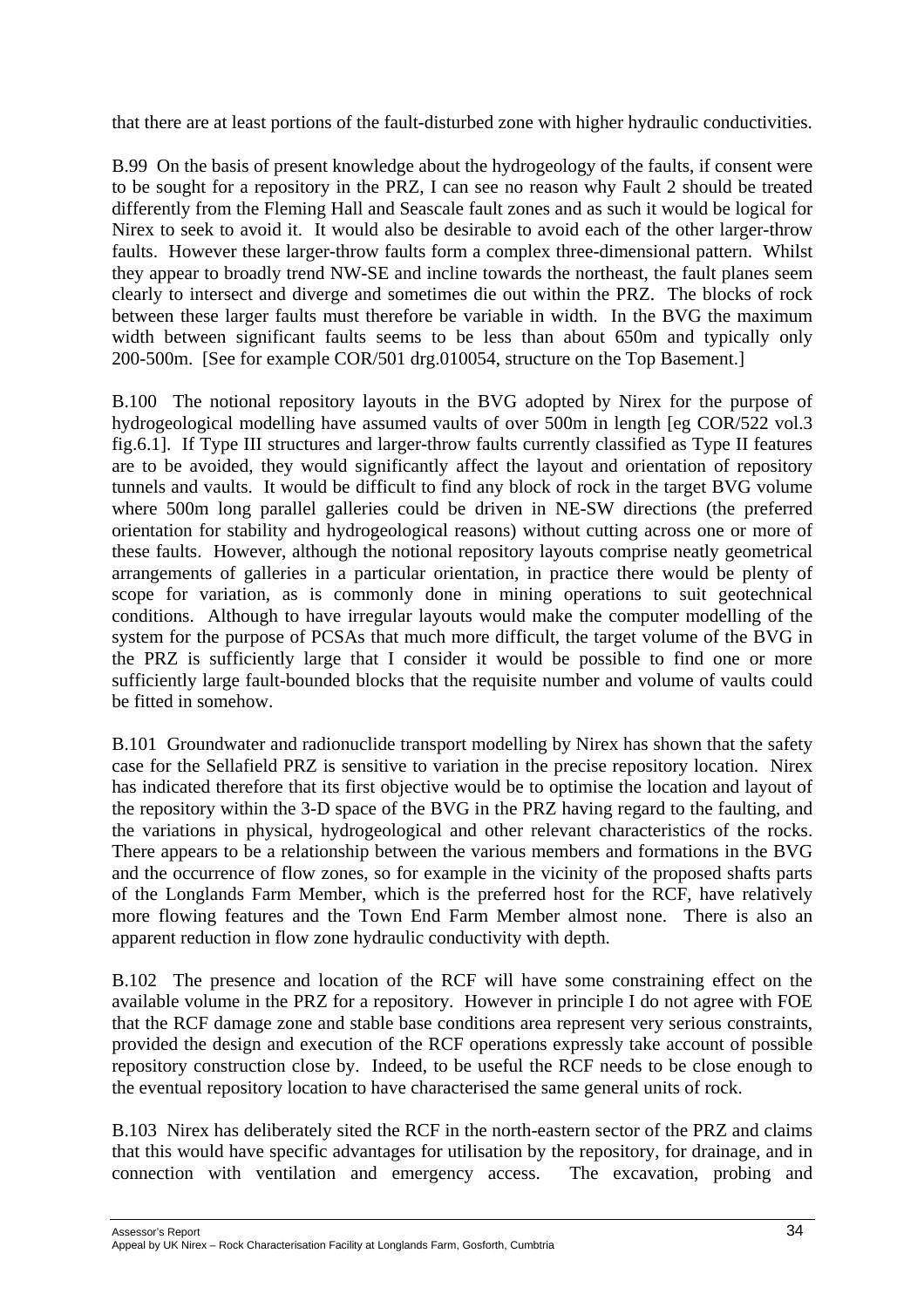experimentation would be predominantly in the same member of the Fleming Hall Formation of the BVG so that the scientific and technical information gained would be most appropriately applied to a repository in the one group of rocks. The map of the strata at the level of 650m bOD [COR/530, drg.010067] indicates that the preferred Longlands Farm group of rocks are relatively extensively distributed across the southeastern quadrant of the PRZ at that level and therefore it ought to be possible to find enough space within which to construct both an RCF and a repository in that area if that depth and stratigraphical member were thought to be the most appropriate combination. However on the basis of borehole testing to date, Nirex has established that other, deeper parts of the BVG sequence appear to show better hydrogeological characteristics.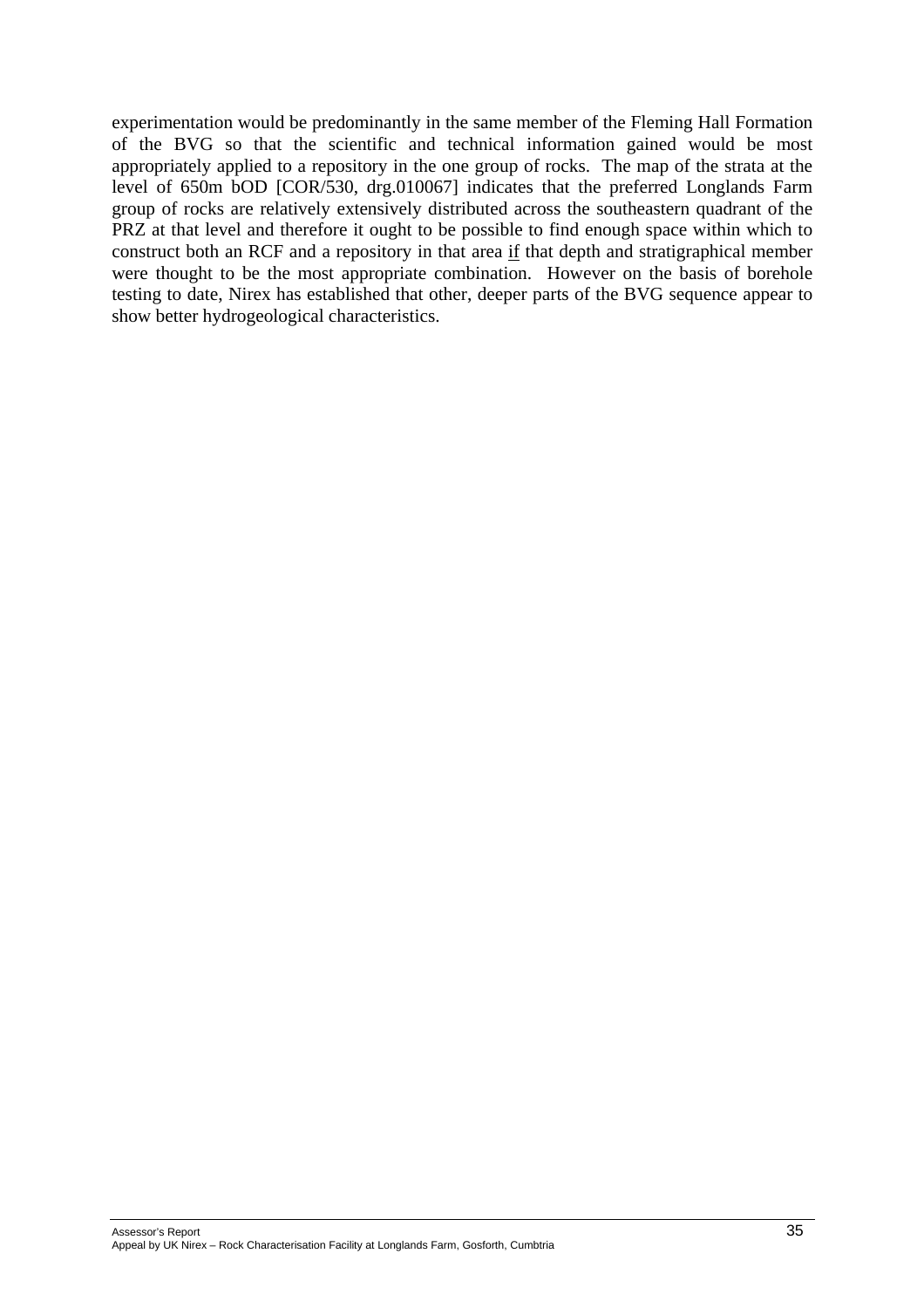# **C SCIENCE & TECHNICAL PROGRAMMES**

#### **Main components of programmes to date**

C.1 I note that from mid 1991 the Nirex Science Programme has been directed at establishing the suitability or otherwise of the Sellafield site to host the deep repository [eg NRX/11/1 p4] and to support a detailed post-closure performance assessment has involved two broad areas of work: firstly the Site Characterisation Programme to investigate the surface and subsurface characteristics of the potential site; and secondly the Nirex Safety Assessment Research Programme (NSARP) which includes research on fundamental physical, chemical and biological processes affecting the safety performance; plus modelling and methodological development [eg COR/526, Introduction].

C.2 The multibarrier concept of the possible repository means that parallel lines of research and assessment are required relating to the waste and the engineered systems, the geosphere, and the biosphere. The volume and multi-faceted nature of the work means that Nirex makes extensive use of specialist external contractors and agencies and the reports are commonly the product of collaborative, multi-disciplinary teams.

C.3 Earlier work concerning possible shallow repository sites at Elstow, Bradwell, Fulbeck and Killingholme, and a disused mine site at Billingham [NRX/11/1 'November Note' s.2] is of little practical relevance to the Sellafield area and a deep waste repository concept in undisturbed deep hard rock. The Dounreay investigation [described in COR/506], although terminated after only two drillholes and some geophysical surveys, will undoubtedly have assisted in the development of techniques and assessment methods.

C.4 It is evident that the duration, intensity and breadth of the Nirex scientific and technical programme, concentrated on Sellafield alone, has expanded enormously compared with what Nirex envisaged after the first few drillholes and 2-D geophysical surveys had been completed [NRX/12/2 Nirex letter to Cumbria Chief Exec., 21.1.92, paras.4,6,7]. It seems to me that in almost every important aspect the task has proved to be bigger and more involved than had at first been envisaged, and that a greater depth of knowledge and understanding has been required to carry out the necessary assessment and modelling. Much work has needed to be done to appraise the basic stratigraphy and geological structure of the district, and the hydrogeology, geochemistry and hydrochemistry: the long timescales appropriate to the types of waste to be disposed of has meant the need for greater attention to long term climatic and geological processes: studies commissioned by the regulators to develop methodologies for dealing with eventual repository applications have highlighted differences of approach: and weaknesses have been identified by bodies such as the Nirex Review Panel and the Royal Society in the scope of research that have been addressed.

#### Site Characterisation Work

C.5 The site characterisation programme at Sellafield has comprised studies to characterise the geology, hydrogeology and geochemistry by means of surface geological survey and geophysics, by borehole surveys and down-hole measurement, and by sampling and laboratory analysis. Because understanding of groundwater flows in what are essentially fractured rocks is crucial to a repository safety case, much effort has been directed toward establishing the location, orientation and connectivity of faults and the three-dimensional geometry of joint systems, attempting to relate the pattern of conductivity to the rock sequence and to the faults and joints that cut it, and generally characterising the groundwater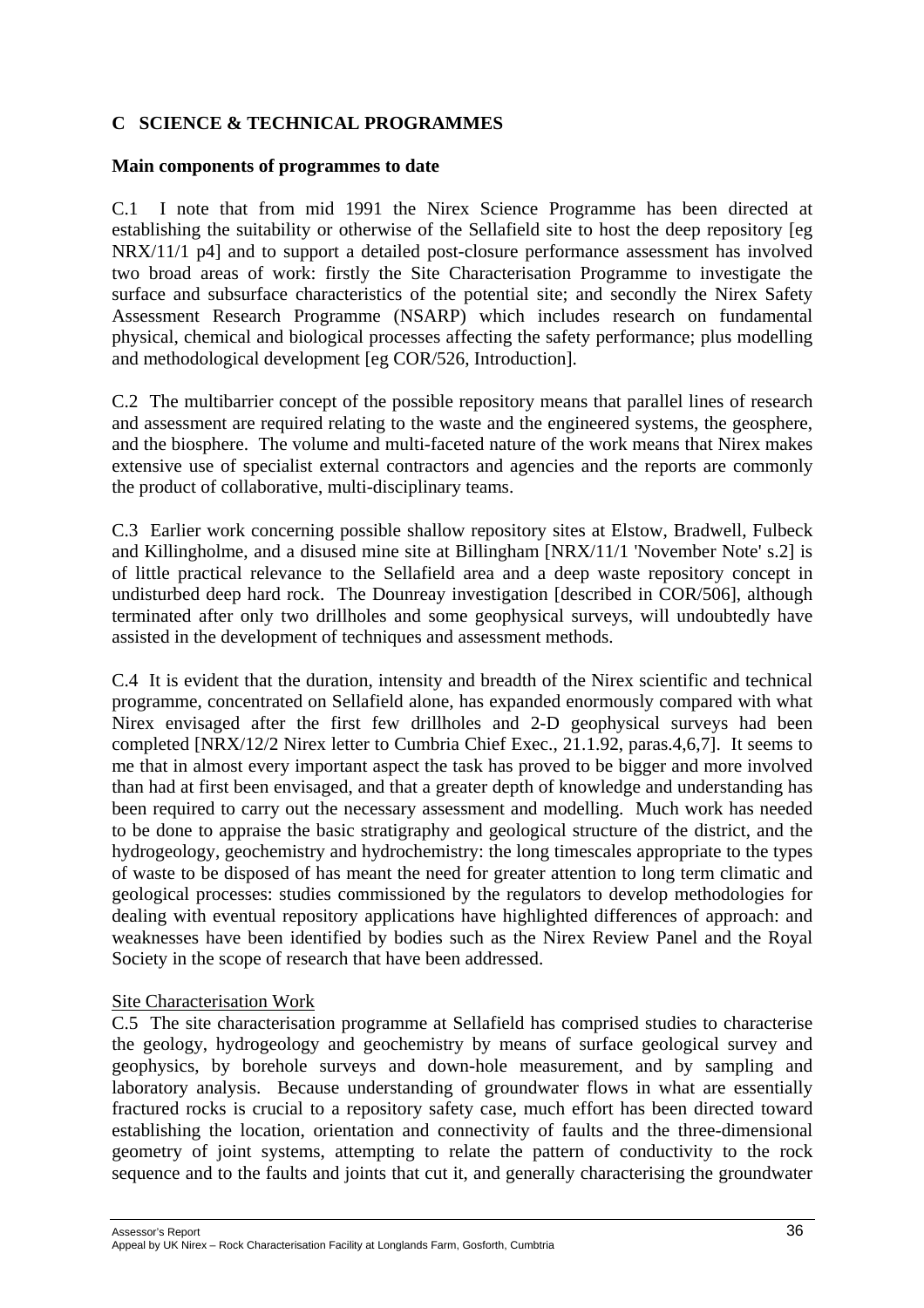#### system.

C.6 Nirex has made studies over areas much wider than the PRZ, at scales designated as Site (about 50 sq.km), District (600 sq.km) and Region (about 4000 sq.km). Although the Region may seem very large it is necessarily so having regard to the influence of factors such as present and future groundwater flows, and tectonic movement and seismicity. Regional surveys have been made of the bedrock geology and superficial cover (mostly Quaternary glacial, marine and lake deposits) by re-mapping of surface exposures, re-interpretation of available sub-surface data (mine plans, borehole and geophysical data), and shallow boreholes and pits. The mapping of the Quaternary deposits has been significantly more detailed than previously.

C.7 An impressive range of geophysical surveys and studies have been carried out on a regional and local scale [NRX/14/13, s.A.2.1 & Table A.1, & COR/605 s6.3], many commissioned by Nirex but on the wider scale including BGS and commercial surveys, particularly offshore. In general there have been closer spaced traverses or point observations in the vicinity of the PRZ [COR/518, v.1, Section 2 drawings]. Most of the geophysical techniques, supplemented by aerial photography and imaging, are fairly conventional but a number of less conventional methods have been tried, including various electromagnetic techniques, which I believe are more appropriately thought of as research methods rather than practical survey tools.

C.8 An important area of work has been a 3-D seismic reflection trial survey across the greater part of the PRZ [COR/518, v.1, drg.010011]. The method uses more closely spaced survey lines than conventional 2-D traverses and gives higher resolution interpretation of geological structure at depth. [NRX/14/13, s.A.2]

C.9 Nirex has carried out deep drilling at 22 localities in the Sellafield district, of which 12 holes are in the PRZ. I note a general objective to identify the geology and hydrogeology in a NE-SW direction through the PRZ, following the broad dip of the strata, and secondarily in a NW-SE direction through the PRZ along the strike of the rocks. The stated purpose of the individual holes [NRX/14/13, Table A.3] indicates a logical progression of the investigation: firstly a general reconnaissance in the neighbourhood of Sellafield Works and Longlands Farm (holes  $1/1A$ , 2, 3 & 4), then a wider pattern to obtain a better understanding of the geology and hydrogeology in the intervening area (holes 5, 10A, 10B, 10C & 12A) and northwestward across the River Calder where the Carboniferous limestones are of significance (7A, 7B  $\&$  14A). The Works-PRZ line was extended to investigate the groundwater recharge area to the northeast (nos.8A, 8B & 9A). A hole to the southeast of the PRZ (11A) and holes to the southwest (13A  $\&$  B) were sunk to investigate areas of anticipated thick Permo-Triassic cover. The later holes of the PRZ, RCF and RCM series represent a closing-in on the target area for the RCF and preferred repository location with the objective of proving the three-dimensional geology, characterising the main geological formations and investigating faults, of carrying out groundwater monitoring, sampling and testing, and carrying out cross-hole testing of various types. A number of the holes, particularly the later ones, have been angled or deviated from the vertical to provide better information on faults and sub-vertical fractures. [NRX/14/13, s.A.4.2].

C.10 The rock core has been closely logged and subjected to a wide range of physical, mechanical, petrographic and geochemical testing, much of it conventional but intensive and to a high standard, so that the maximum information has been squeezed out of the available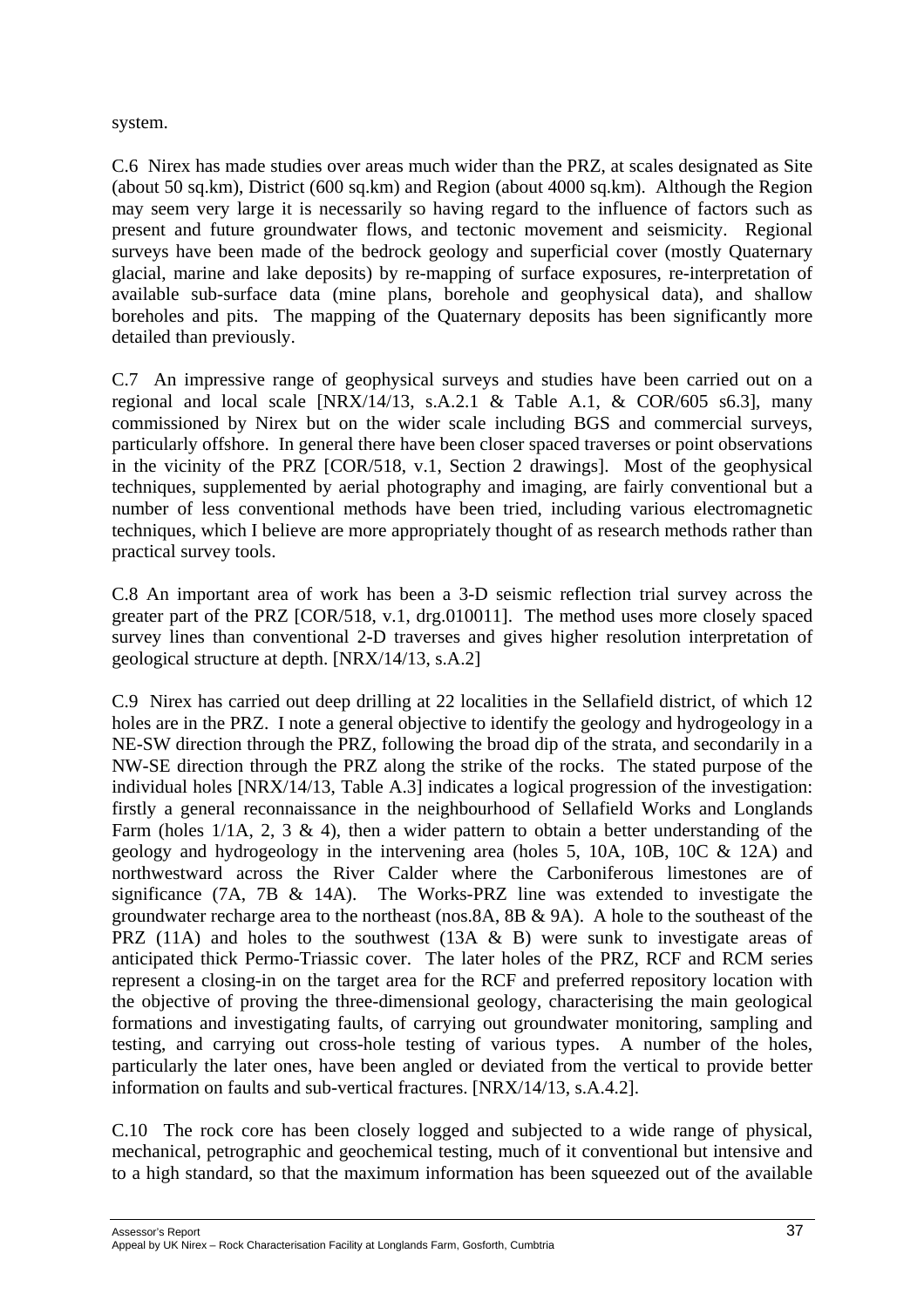material [NRX/14/13, Table A.4]. The boreholes have also been subjected to detailed downhole geophysical logging using a wide variety of wireline logging tools as an aid to determining general rock types and properties, discontinuities, groundwater inflows and various basic parameters [ibid., Table A.6]. Some of the techniques are long-established and standard but the range of tests and the equipment used seems to me to represent the highest quality available in the petroleum and metalliferous mineral exploration industry. There are no obvious omissions in the range of techniques that have been applied.

C.11 Seismic surveys have been made within and between boreholes. Particularly interesting have been the detailed cross-hole ('seismic tomography') surveys that have been tried on an experimental basis between 6 pairs of holes within the PRZ [NRX/14/13, s.A.6.3-5]. These permit an interpretation of geological reflective features in a 2-D slice of rocks between the holes to a vertical accuracy of perhaps 10m or so and augment the vertical seismic profiling where seismic waves generated at the surface are detected by receivers progressively lowered down each hole.

C.12 It is necessary to consider the surface hydrology and shallow hydrogeology on a regional basis in order to understand and model the regional water balance. Nirex has studied the surface and groundwater catchments of the Rivers Calder and Bleng, extended northward to the mining areas of Beckermet and Egremont where there is heavy groundwater abstraction and southward to an area of thick glacial deposits [approximately defined on COR/521 figs.3.6 & 4.12 except that the Bleng catchment needs to be estimated]. It has been collecting the usual relevant data by monitoring watercourse and spring flow and water chemistry; and collating records of existing boreholes [NRX/14/13, s.A.3 & NRX/5/1] and groundwater abstractions [COR/521 p4-14].

C.13 Reliable groundwater head records are essential to groundwater flow modelling, and to establishing baseline conditions against which the hydrogeological impact of RCF construction can be assessed. Borehole monitoring data over an extended period are available for only a small proportion of all the holes in the district and wider area of West Cumbria, but the numbers are large enough to be useful, a total of about 100 holes in West Cumbria with more than 5 years records, of which there are 16 boreholes in the Sellafield district with data from 1974. However monitoring has been predominantly in the sandstones and glacial drift deposits with sparse information on the limestones and only recent Nirex data on the BVG [COR/501 4.4.1-5].

C.14 Groundwater samples from the deep boreholes, springs, rivers and surface rainwater have been analysed for a wide range of fairly standard chemical parameters [NRX/14/13, A.8.1 & Table A.9], including representative major and trace ions, various naturally occurring isotopes both stable and radiogenic, various reactive and inert gases, and pH, Eh, alkalinity and electrical conductivity. A rigorous quality assurance system appears to be in place for this and all other Nirex chemical analytical work.

C.15 The Eh (the 'redox' or reduction-oxidation potential) of the groundwater is important because of the control it exerts over chemical reactions within the water system, and reactions or equilibrium between groundwater and rock surfaces, waste or repository barrier materials with which the water comes in contact. However the reliable determination in the laboratory of the Eh of borehole water samples taken at great depth is very difficult because of the presence of drilling fluids and the steel of the drill rods and core barrel.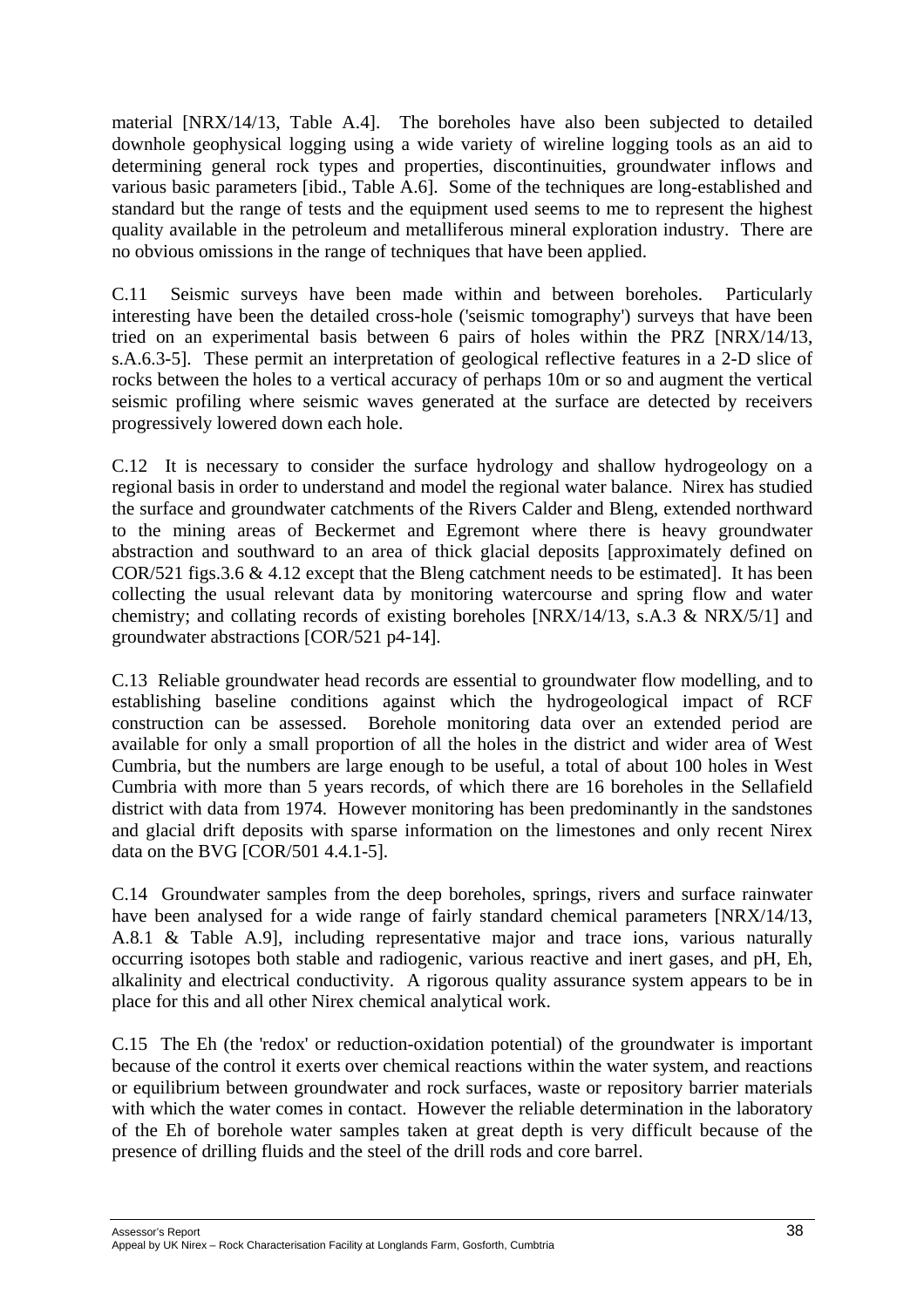C.16 The use of chemical tracers in the drilling fluids has allowed corrections to be made for contamination of groundwater samples by those fluids. Although contamination had been reduced to less than 1% in a significant, and increasing, proportion of samples, even better chemical sampling will be needed to resolve some of the uncertainties of geochemistry in the BVG.

C.17 The isotope and inert gas studies are particularly relevant to estimations of the residence time (the 'age') of the groundwater. A number of time-dependent indicators have been considered: stable isotope ratios for oxygen and hydrogen ( $*^2H$  and  $*^{18}O$ ); noble gas recharge temperatures; tritium levels; carbon-14 results; chlorine-36 ratios; and helium levels.

## Safety Programme Work

C.18 Numerous areas of work can be included under this heading, often involving the application of generic research to the Sellafield circumstance. These include, for example, climate change, radionuclide transport and uptake in the biosphere, near field evolution, aspects of gas generation and migration, and the development of conceptual and numerical models and methodologies for probabilistic safety assessment. I do not dwell on those that are not primarily related to geology and hydrogeology. Others such as aspects of Near Field Research into the engineered and chemical barriers are commented on later in this chapter.

C.19 Research is carried out by Nirex into tectonics and seismicity as part of its post-closure performance assessment in the areas of human intrusion and natural disruptive events. The work has involved monitoring of current seismic events, assembly of data on historical earthquakes, and by means of mineralogy and studies of stratigraphy and structural geology, attempting to create a chronology for earth movements over geological time, particularly episodes of faulting (with its associated seismicity). I comment on this in more detail in para.C.122ff.

C.20 Other long term processes being considered are future climate states and landform evolution. The two are inter-related. Within a time frame of say 100,000 to 1 million years the greatest landform changes are likely to be climatically induced, that is to say, sea level rises (relatively small) or falls (potentially large) marking fluctuations between global warming and major glaciations, and the direct effects of glacial ice advance and retreat. Sea level changes will obviously alter the coastlines and the respective extent of terrestrial and marine biospheres as well as affecting groundwater gradients and discharge locations. Ice advances can strip away and redeposit superficial materials and weak bedrock, changing the topography and altering the rate of infiltration of meteoric water into the rocks. Climate changes will affect amounts and seasonal patterns of precipitation and evaporation and also vegetation cover, in turn affecting runoff and groundwater flow. They will alter the natural animal and plant life as well as human habitability and patterns of settlement, agriculture and way of life. Additional comments on climate research are made at para.C.132 below.

C.21 The Safety Programme makes extensive use of models in its evaluation of post-closure safety performance, requiring much field and laboratory data in their development and application. Validation of the models requires additional independent field and experimental data against which model predictions can be systematically compared. Modelling is discussed in the next chapter.

## **International cooperation and input to Nirex domestic programmes**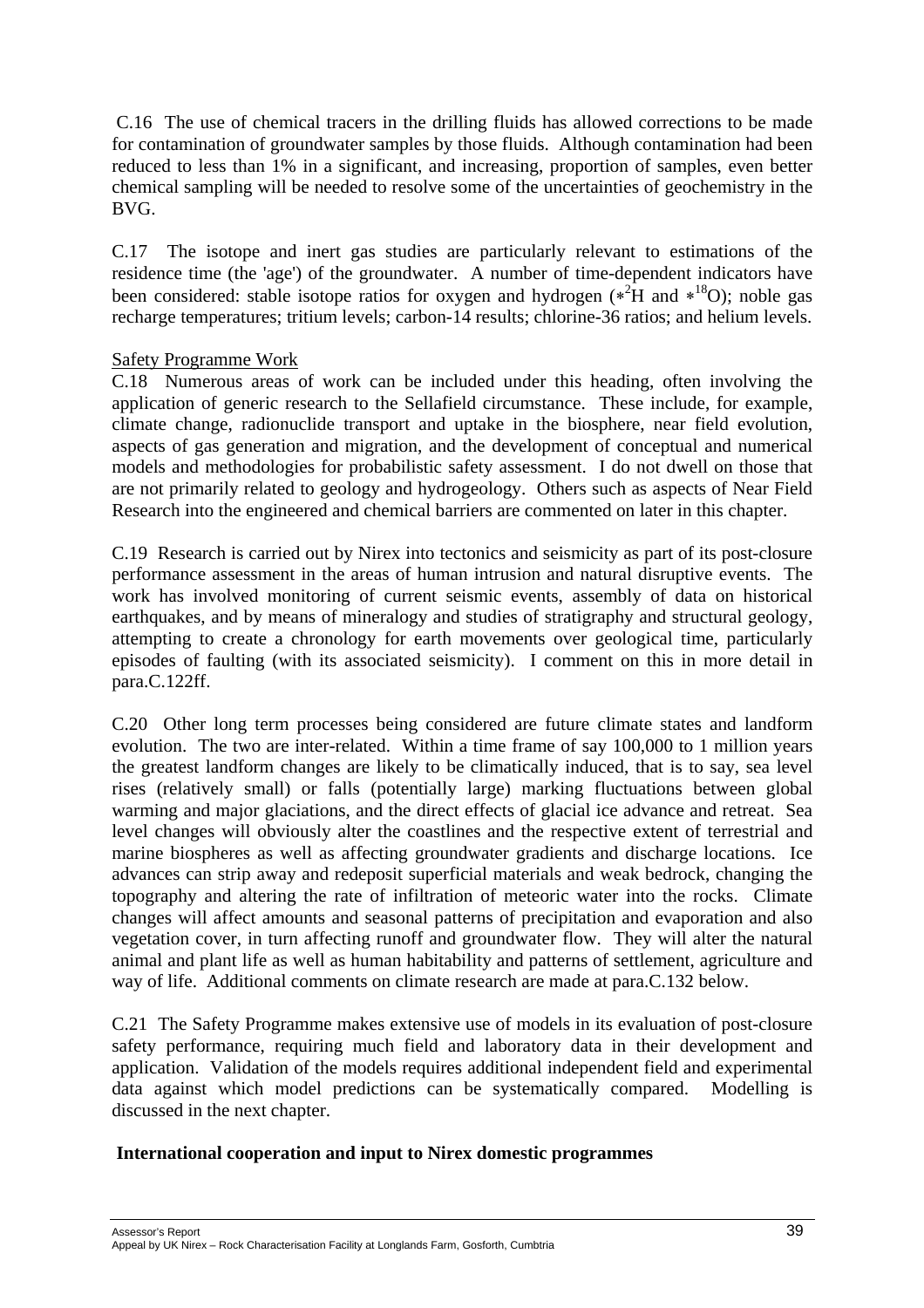C.22 Nirex plays a leading part in international research into aspects of radioactive waste disposal. Of the various underground research facilities in which it has been a participant Nirex considers that the Swedish and Canadian rock laboratories have the greatest application in the UK. However I share the view expressed in the Royal Society report [COR/605, s.4.4] and by the principal objectors at the inquiry that none of the sites in other countries is very similar in geological setting to Sellafield. Nirex itself says that although the results of these generic experiments have been of considerable value they are inadequate for a full characterisation of the rock volume under consideration at Sellafield and there is no substitute for actual testing in a RCF.

C.23 Nonetheless work in all these facilities provides valuable experience in the development of investigation methodologies, equipment and experimental techniques, and much comparative data on rock properties and responses. Lessons can usefully be learned even from experiments and tests that have given poor or unexpected results. The Stripa work for example is generally agreed to have contributed much to the development of new methods for investigating and testing fractured hard rock and to new modelling approaches that could be applied to further work in other rock laboratories [FOE/6/15, pS.29 last para. & GNP/4/10, s.3.1]. Experiments at Äspö include comparison of rock disturbance produced by tunnel boring with that by drilling and blasting; characterisation of the zone of excavation disturbance (ZEDEX); multiple well tracer tests (MWT); and investigation of the effect of mine air on the geochemistry of the surrounding rock [COR/605, 4.3.1-4].

C.24 In addition to the direct underground work, I regard also as important and useful the associated mathematical modelling, and laboratory and other surface experimental work and testing, much of it related to fundamental chemistry, geochechemistry and hydrochemistry. These include international research projects on migration of radionuclides through the geosphere (MIRAGE), the basic validation of geochemical codes (CHEMVAL), those on colloids and complexes (CoCo), and on gas generation and migration from underground storage facilities (PEGASUS), and of particular importance the development of coupled thermo-hydromechanical models (DECOVALEX).

C.25 The international collaborative studies on natural analogues are useful in shedding some light on processes relevant to the underground storage of radioactive waste, particularly of geochemical systems and mineralogy, over geological timescales.

# **Data availability and elicitation**

C.26 Data elicitation has been used by Nirex to define PDFs (or CDFs) for many of the parameters used in the numerical modelling of the preliminary safety case, in fact for the 21 elements considered to be of greatest interest [COR/529, p.69]. Within each 'element' it is evident that there may be many PDFs requiring to be defined. Although these have mostly been elicited by a team of specialists following a formal methodology, I note for example that many near-field sorption distribution (Rd) ratios for radionuclides and geological units were derived directly by the judgement of one or two individuals [no change from COR/605, s.8.4.1]

C.27 A good example of the variable quality of data faced by Nirex and the need to address uncertainty by the use of formal assessment to arrive at 'best estimate' values is given for the solubility of various key radionuclides [COR/529, s.3.2.1 & Box 13]. It also shows how different values can be obtained under different experimental conditions.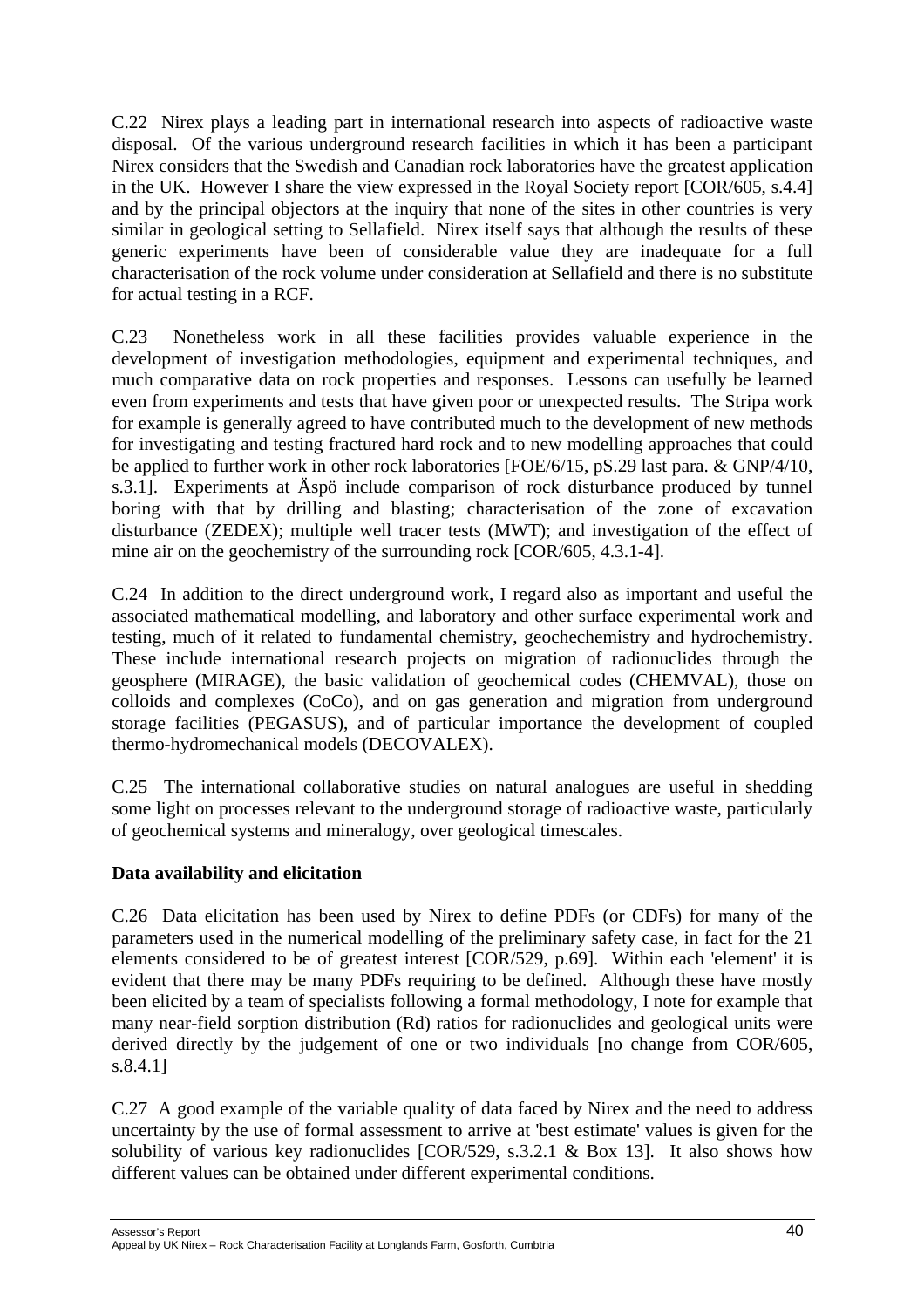C.28 Nirex considers the elicitation process to be a structured and appropriate response to dealing with uncertainties in field data. It seems to me that the use of elicitation has been and is proper and appropriate, and I broadly agree that it was the only practical way of carrying out a preliminary safety assessment like Nirex 95. The PCPAs are based on numerical values for a large number of parameters (physical, chemical and expressive of human and natural behaviour), relating to the waste inventory, the engineered and chemical containment barriers, the geosphere and the biosphere. Some may be narrowly constrained but others, no matter how much data have been collected, may reflect a wide spread of values or considerable uncertainty. It is evident that much new data have been acquired even since the information on which Nirex 95 was based and Nirex and its contractors continue to acquire data from site based studies and from laboratory or other experimental work. As more and better field and laboratory data come in so it would be expected that many PDFs might be expressed within narrower confidence limits. Nevertheless the site data are limited by the practical constraints of sampling and testing in deep, small diameter, relatively widely separated boreholes. Much more data would become available if measurements could be made at close quarters on the exposed rock faces of a facility like the RCF and by probing outward from it.

## **Transparency, peer review and quality**

C.29 The Nirex basic and site-related scientific and technical programmes have been large in scale and wide in scope and have generated many reports, papers and presentations. Nirex indicates that it has so far published more than 500 scientific reports and papers and has made available a further 1600 reports for reference. Those numerous papers published in academic journals will have undergone the usual independent scrutiny of the refereeing process. A general indication of the scale and range of Nirex's safety assessment research programme up to that date can be gained from the Nirex Bibliography 1994 [NRX/12/7] which lists over 400 publications said to represent over 1200 experiments. Much of this work involves basic chemistry of radionuclides, research into the special conditions created by cementitious repository near-field conditions, and modelling studies: very little relates specifically to the Sellafield area.

C.30 Until the run-up to the Inquiry it appears to me that the principal information specific to the Sellafield area was a series of Nirex reports published in December 1993, of which Reports 524 [COR/517, Interim Assessment on Geology & Hydrogeology of the Sellafield Area] and 525 [COR/505, Scientific Update 1993] were put forward by Nirex as examples of openness. The latter was evidently widely distributed but the former report, and supporting detailed geological reports 515-521 [listed in COR/517, v.1, pp.50-51] appear to have been available only for consultation or on loan for research. However the outline of all this geological work was presented publicly at a special meeting of the Yorkshire Geological Society in October 1993, the proceedings of which were published 12 months later [eg FOE/3/8]

C.31 I am aware that a further significant seminar, organised by Nirex and concentrating on the hydrogeology of the Sellafield area, took place in London in May 1994 under the auspices of the Geological Society although the proceedings had not been published by the close of the inquiry. A further conference (for paying delegates) was held in London in May 1995, at which Nirex presented up-to-date review papers on the geology, hydrogeology and hydrochemistry of the PRZ and wider Sellafield area [COR/601-604], and waste packaging [GNP/3/2], but papers were also presented by independent researchers [eg GNP/3/6].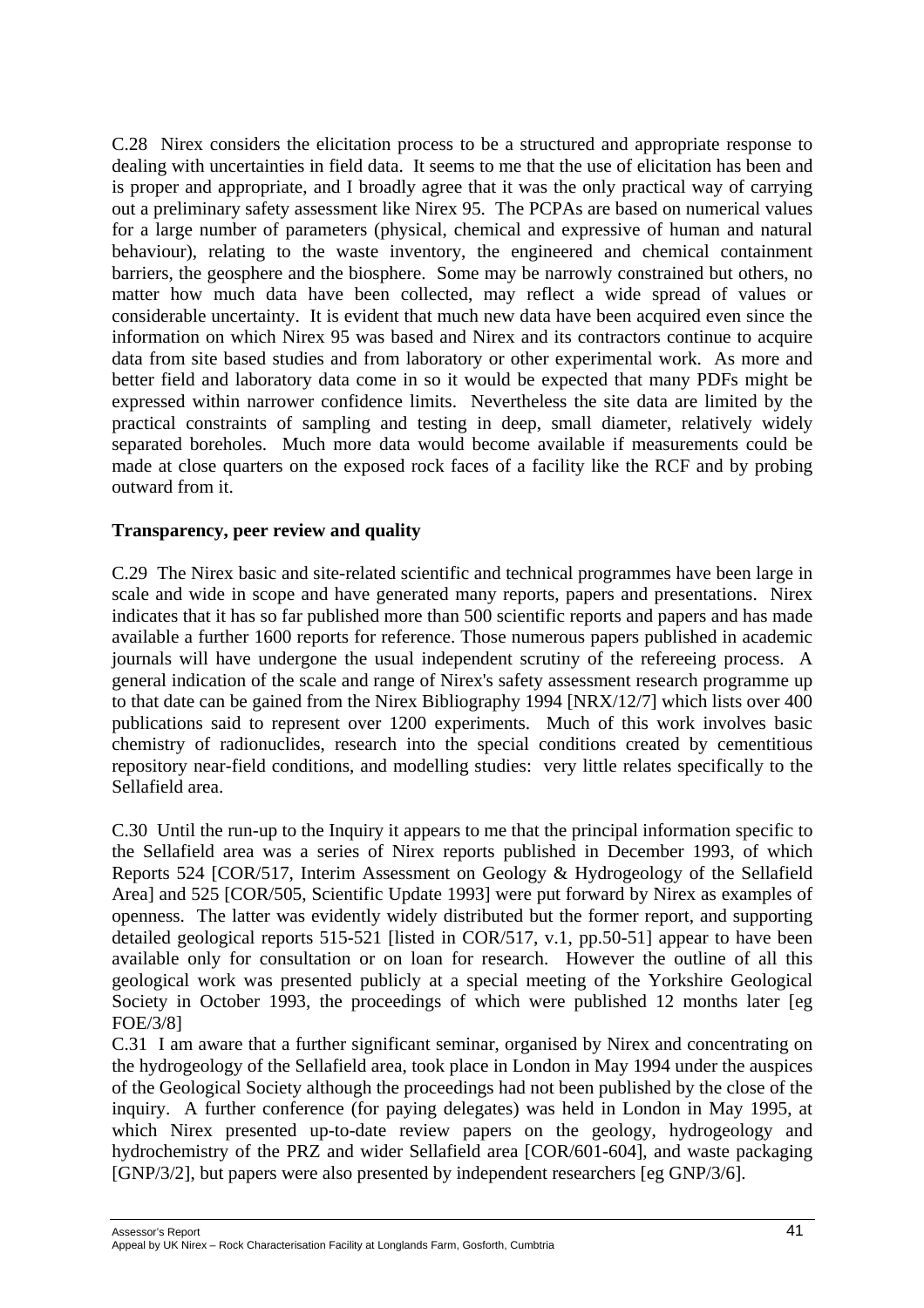C.32 Much new information has been brought forward since the publication of the Royal Society report [COR/605]. Indeed it appears to me that the Inquiry - and the public at large has had available to it much more information than the study group or other observers such as RWMAC, not only the 'Core' documents but the supporting documents available in the Greengarth library of Nirex.

C.33 With the publication of the S/94 series [COR/507-514] and in particular Nirex 95 and the S/95 series of reports [COR/518, 518A, & 522-530] Nirex has made a notable advance in starting to pull together all the individual pieces and areas of research so that a more integrated and coherent story is emerging. These reports, and similar contributions by Nirex personnel and contractors to conferences and journals, seem to me to exhibit a good degree of openness in the best scientific and engineering tradition, in general setting out the underlying data and assumptions, identifying weaknesses, uncertainties and difficulties as well as areas of success and promise, and identifying matters requiring further investigation. The quality of presentation of documents is generally excellent.

C.34 A factor contributing to the delay in publishing results has been the rigorous application of quality assurance procedures by Nirex. It is evident that reports go through a number of draft and interim stages before they are approved for release to the academic community or public. Documents are classified as Commercial in Confidence until they have been through quality checks and review although only a small proportion of the work and results appear to have what would usually be thought of as commercial value (an example being the details of the Nirex Reference Vault Backfill for which a patent has been applied). Although QA procedures can slow the pace of publication, I consider this is a small penalty to pay if it leads to quality, accuracy and completeness of interpretive reports. However it seems to me that the release of factual data from site investigations and laboratory work has often been delayed for similar reasons, awaiting presentation in a polished report. I welcome Nirex's assurance that preliminary site results from the proposed RCF science programme would be released almost as soon as they are obtained.

C.35 Much of the Nirex work can properly be described as erudite scientific and technical research so it is natural and proper that the results have tended to be disseminated through the channels of learned societies and professional institutions, thereby reaching the international community. Nirex says it does not seek to sustain academic debate for its own sake, limiting independent review of work critical to radiological safety to scrutiny by experts not directly involved with the piece of work concerned. However it could be argued that by involving so many outside parties, including the BGS, numerous university departments, leading independent consultancies, international agencies and parallel overseas organisations, the Nirex programmes are being subjected to continuous wide scrutiny and are bringing the best and most varied thinking to bear on the problems. For example, COR/517 [Interim Assessment of the Geology and Hydrogeology of the Sellafield Area] represents the combined efforts of eight organisations external to Nirex, including five private sector consulting firms. It seems to me that Nirex has been relatively good at publishing the results of individual pieces of research and exposing detailed aspects of its work to independent scrutiny, however it is not evident that it has exposed its overall scientific and technical strategy to peer review or wider public scrutiny.

C.36 Taken overall I share the view expressed by the Royal Society and Nirex itself that the Sellafield investigation has involved one of the most comprehensive and technically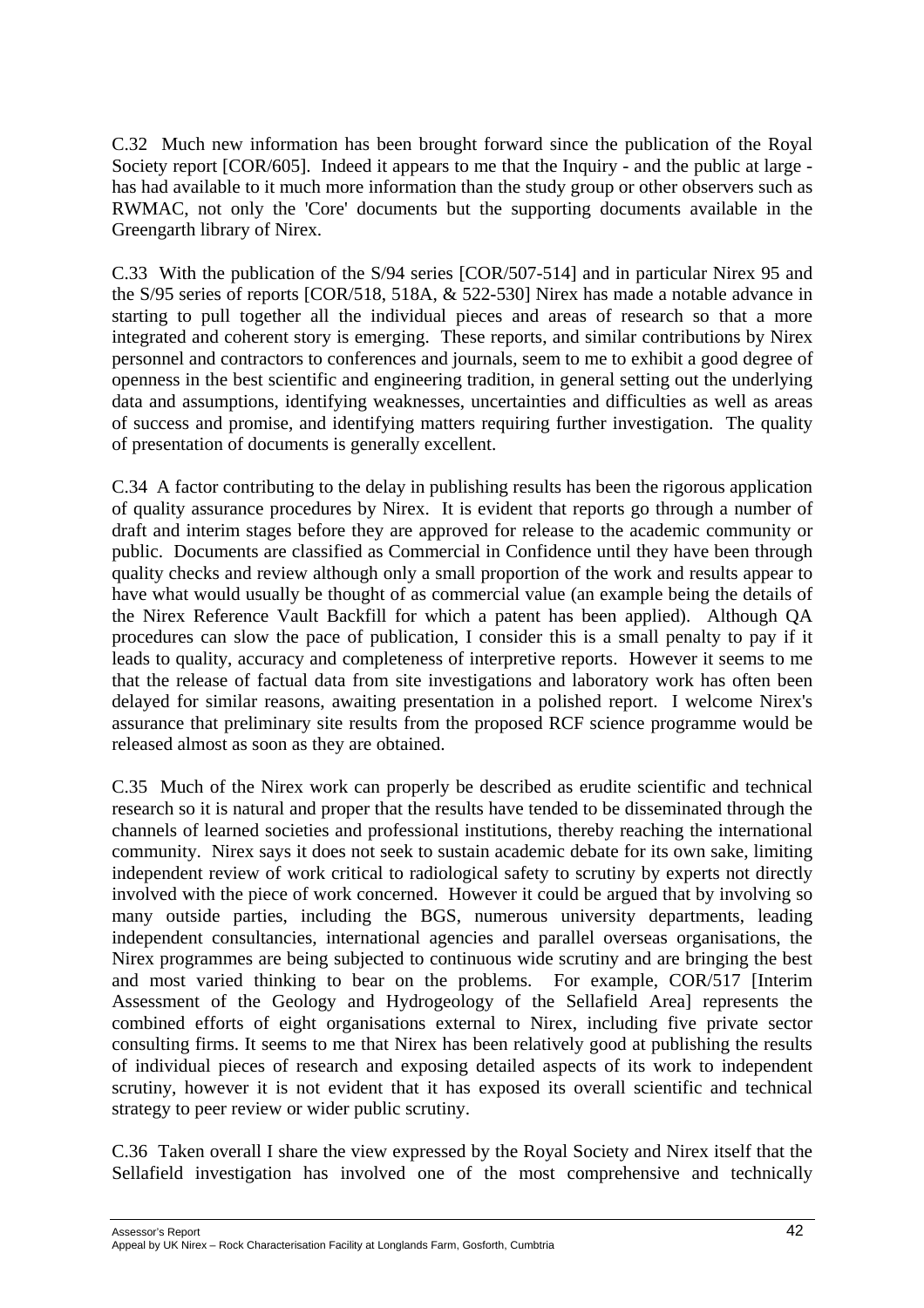sophisticated pieces of geological characterisation ever carried out in the UK and that the individual items of research and investigation are of high quality. I agree that Nirex is at the forefront of science for much of the geological and repository near-field research: however it needs to be because of the scientific and technical challenges that it faces both with the disposal of long-lived intermediate and low level radioactive wastes in general, and with the Sellafield site in particular.

# **Current understanding of scientific and technical issues**

# Groundwater Flows and Hydrochemistry

C.37 Heads and Flows: Nirex has been considering the geology and hydrogeology at a Site, District and Regional scale [COR/518, v.1, drg.010006 & paras. C.6 & 12 above]. Reliable water levels and pressure head data are available for only a small proportion of the many boreholes and wells constructed in the region over more than a century [para. C.13]. To develop a fair understanding of the present groundwater flows as they affect the PRZ it might be sufficient to consider little more than the area of the surface catchment and a relatively short distance offshore. However in order to consider the effects of the foreseeable long-term changes in climate and topography, including glaciations and sea-level fluctuations, it is necessary to look more widely. I concur with HMIP's suggestion at the inquiry that it would be appropriate to consider recharge conditions and flows up to tens of kilometres from the proposed repository. Such an area is comparable with Nirex's 'Region'.

C.38 It is not necessary to have a uniform scatter of boreholes and other data points across the whole area of interest but enough reliable points are needed to be able to create and calibrate groundwater flow models and define boundary conditions. The Nirex programme of drilling and monitoring has been designed to give the best array of data in a 5 or 6km long NE-SW direction through the PRZ and secondarily on a similar axis NW-SE through the PRZ. It is not obvious to me that there is yet an adequate number and distribution of data points to have a good fix on groundwater heads and flows over the Site area (though Nirex itself is seeking planning permission for more boreholes) and certainly not over the District. At the Regional scale I consider it would never be possible to develop anything other than the most sketchy groundwater model because of its irregular topography and rapid changes in geology.

C.39 Monitoring of boreholes by Nirex and others has been carried out over a long enough period to establish patterns of fluctuations in head. The general data appear to support Nirex's claims to have a good understanding of the seasonal and synoptic (i.e. cyclical periodic) head variations observed in many of the holes, and to recognise trends in effective rainfall from year to year. Nirex says that once the boreholes have settled down after the disturbance of drilling, water heads in the deep BVG show only diurnal and semi-diurnal effects. I consider the monitoring period has not been long enough to show slow trends in the deep BVG, but in any event I consider it was premature of Nirex's independent hydrogeologist to declare [NRX/14/3] on the basis of data up to April 1995 that baseline conditions had effectively been restored in the PRZ boreholes when subsequent monitoring has shown continued slow drift of values in some of the holes [eg COR/518A, Borehole 8A probe P5, & Borehole RCM2 probe P2].

C.40 'Environmental heads' represent the measured groundwater heads in the boreholes taking density variations into account and show the potential for flow in a vertical direction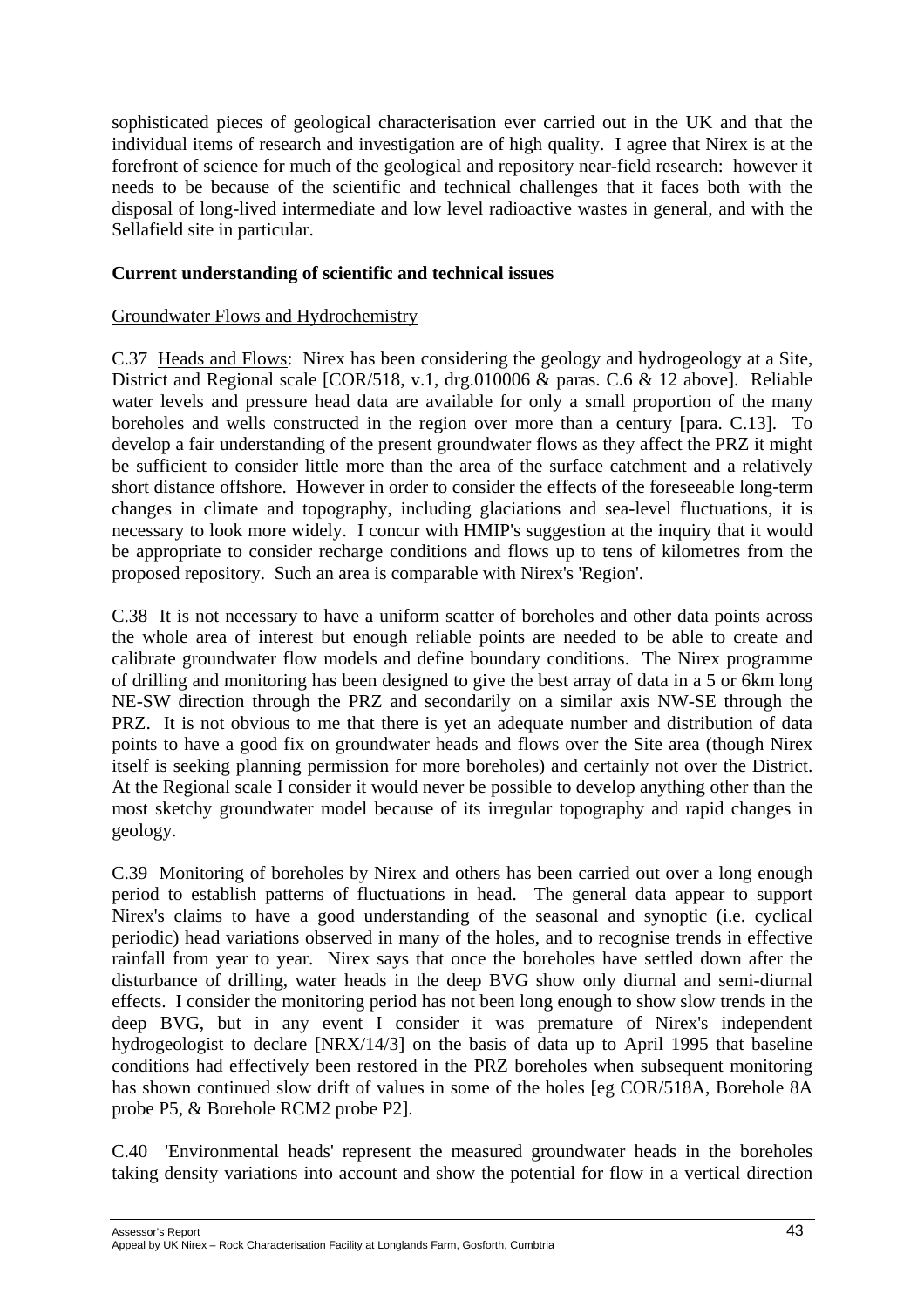only. 'Freshwater heads' represent the translation of those density (and salinity) variations to an equivalent single density system expressed as head above a common datum. Freshwater heads show the tendency of water to flow horizontally. Head contours and values are shown on COR/517, v.3, figs.4.2-4.6 & 4.8-4.10, but I consider that the diagrams simplify the picture compared with actual conditions in the ground: the relatively smooth contours represent interpretation between quite widely spaced boreholes, and where holes are much closer, as between pairs in the PRZ, the contours become more irregular.

C.41 The freshwater head contours on ibid., fig.4.3, show a very slight tendency for flow inland at depth in the Irish Sea brine zone, otherwise there is a marked tendency for horizontal flow towards the coast in the fresh and saline waters of the Coastal Plain and Hills & Basement regimes. Nirex suggests that the pattern of head gradients towards the coast is topographically related and consistent regardless of the stratigraphy but some features suggest there could be some confining effect of dipping strata of varying permeability. There is no disagreement that there are relatively rapid groundwater flows in the Sherwood Sandstones, especially the upper 150-200 metres, based on the head data, water chemistry, observed discharges, and aquifer pumping tests. It is the flow in the deeper rocks, particularly the BVG, that is most disputed.

C.42 Environmental head contours on COR/517, v.3, fig.4.4, show a general upward component of gradient in the Hills & Basement and Coastal Plain waters, though downward at shallower depths inland of the PRZ. In plan view Nirex interprets this transition between downward and upward head gradients as occurring below the northeastern edge of the PRZ [ibid., fig.4.10].

C.43 Nirex claims it is now possible, from monitoring environmental heads in six of its boreholes in the vicinity of the RCF, to recognise a three-layer groundwater pattern with depth [summarised in NRX/14/12, fig. 6.8]: (i) an upward though predominantly coastward flow of freshwater in the upper 150-200 metres of the SSG in and west of the PRZ; (ii) a zone in the upper 400m or so of the BVG and variably up to the top of the Brockram or into the lower part of the SSG with little or no vertical gradient; (iii) a deeper zone in the BVG, perhaps below 750-900 metres bOD in the PRZ, with upward environmental head gradients. I am not convinced that the pattern is as simple as this. Although some of the local variations in environmental pressure measurements made soon after drilling have become more subdued with time, nevertheless there are still clear irregularities in the vertical pattern in, for example, holes 2, 4 and 5, and contrasts between trends and values at similar depths in nearby holes, eg between PRZ3 & hole 5, or between RCF2 (which shows a slight general downward head gradient in the BVG) & RCM1/RCM2 (with a slight upward trend). [Compare top right diagrams on drgs 010111-010131, COR/518A.] There is no disagreement that there is poor match between the observed environmental heads and what has been calculated in Nirex modelling using base case parameters. It is true, as Nirex stresses, that head differences do not indicate actual flow, but it would be surprising if there were none.

C.44 The Sellafield district and wider Lake District margin are extensively faulted. Faults may have little influence on groundwater flows, or may act as barriers, or conversely as zones of enhanced flow. Nirex has assumed in its numerical modelling that the major faults are flowing features. On the head diagrams in COR/517, v.3, the faults are mostly interpreted as having no influence on the head contours but the two faults just left (NW) of BH11A on figures 4.5 & 4.6 are shown as acting as a significant barrier in the deeper rocks. Although I know that geophysical data give some assistance, it seems to me that there is a considerable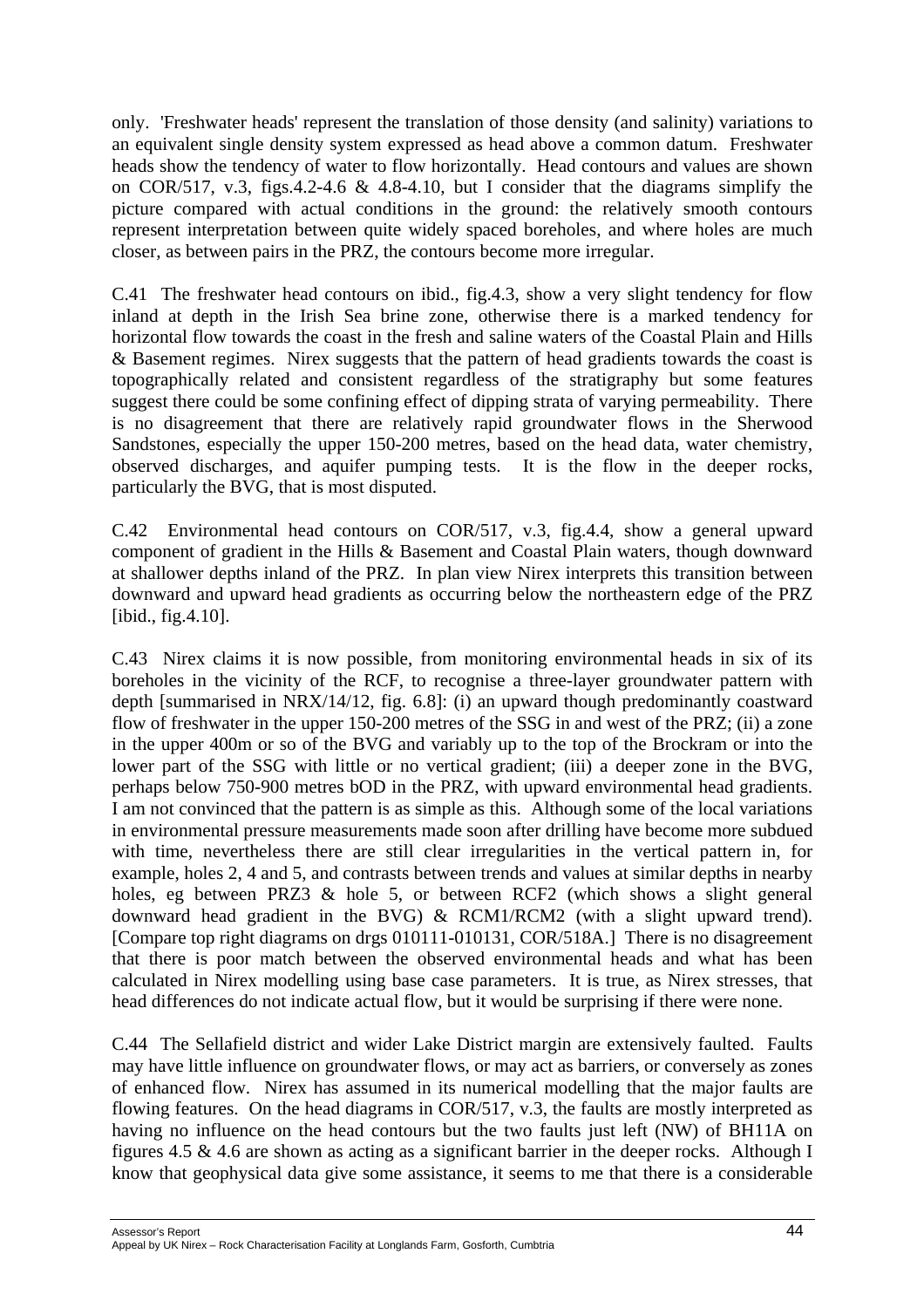amount of speculation in such diagrams. At present I believe there are insufficient boreholes well enough located in relation to the faults for much to be known about head (or density or water chemistry) differences, small or large, across any of the faults.

C.45 As seen in plan view over the Site area, Greenpeace considers that groundwater flow from the fells converges on the PRZ, showing that the PRZ is positioned directly on the main subsurface axis of potential flow from the Lake District towards the coast. However, on a broad scale and in the sandstones at least, the data support the Nirex view that the flow off the hills tends to diverge in response to the topography: north of the PRZ it is predominantly westward and south of the PRZ is more southwesterly [eg COR/517, v.3, fig.4.8]. Modelling by Nirex [ibid., fig.6.2] and by HMIP [GNP/3/16, p.57 last para.] matches this pattern. Greenpeace also says that due to control of these subsurface flow paths by fault blocks, any increased regional flows during future glaciations can be expected to take identical pathways. I would not agree that this argument follows and consider it most unlikely.

C.46 The presence of the wedge of dense Irish Sea Basin brine under the coastal plain means that the main flows in the sandstones will be forced upward to discharge near the present coastline, and that any coastward flows in the BVG basement rocks will also have an upward component. Groundwater modelling should be able to match the location of groundwater discharges. The simple two dimensional picture on a NE-SW section through the PRZ suggests the predominant discharge from the sandstones and Quaternary deposits is very close to the coast and a short distance offshore. Indeed Nirex has demonstrated freshwater spring discharges on the foreshore by sampling and remote sensing, and considers that the 300-400m thickness of fresh and brackish water in boreholes 3 and 13A close to the shore implies that a fair proportion of the fresher waters moving in the upper part of the sandstones discharges offshore. A detailed hydrogeological investigation by BGS (formerly IGS) in the vicinity of Sellafield Works [CCC/4/3] also showed that beach groundwater appeared to be welling up directly from the Triassic sandstones or possibly the base of the glacial deposits. However this same study estimated that rather less than half the water entering the sandstones discharges along the 10.5 km front to the sea, the majority contributing to the base-flows of surface streams. Nirex's own modelling predicts substantial discharges from the sandstones directly into watercourses and shallow glacial deposits along the valleys well inland [COR/517, v.3, fig.6.3]. I am of the opinion that insufficient is yet known about just where the fresher groundwater is discharging.

C.47 Groundwater salinity and density: The relatively simple picture presented by Nirex that there are three main groundwater regimes each with distinct hydrochemical signatures, and that all the gross water compositions can be explained by mixing of the three end members [COR/602, Fig.8], appears to be a reasonable interpretation. However groundwater in the PRZ basement rocks is thought to be a mixture of all three groundwater types - basinal brine (a little), basement saline groundwater, and fresh water [COR/602, p.5 middle para. & Fig.4] - a general indication of the dynamic changes that will have affected the groundwater regimes over geological time and highlighting the potential repository's location close to the junction between the three regimes.

C.48 The Saline Transition Zone (STZ) in the Sellafield area represents the boundary between the fresh waters of the Coastal Plain Regime present in the shallower strata and the deeper saline waters of the Hills & Basement Regime inland or the Irish Sea Regime brines present below the sea and at depth below the coastal plain. A sharp transition might imply little mixing between saline and fresh water whereas a more gradual change might indicate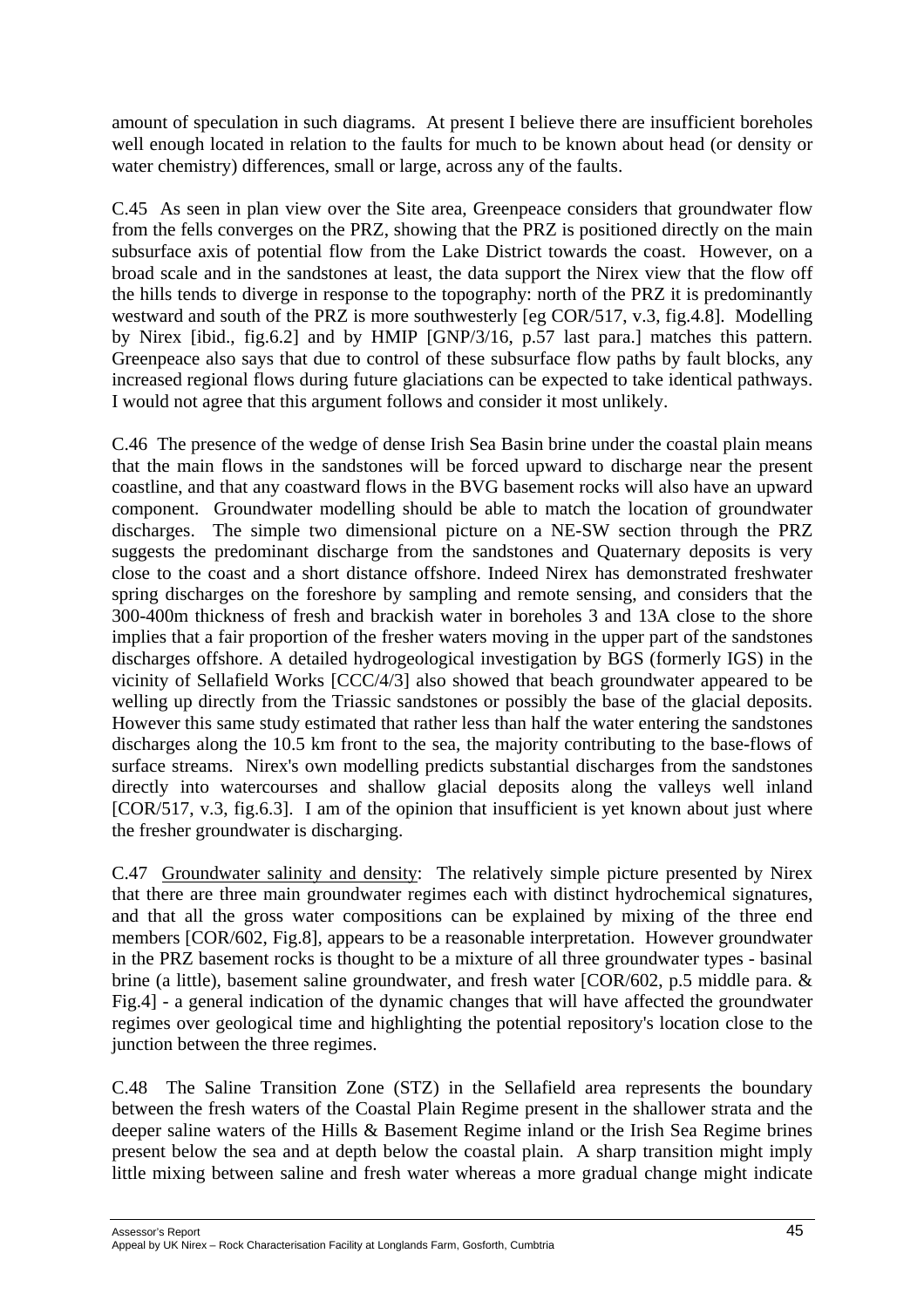upward flow of saline waters from the BVG into the overlying sandstones.

C.49 The PRZ is located in the Hills & Basement zone so the nature of the contact between the freshwater and the saline waters in that area is of most interest. Partly for convenience of graphical presentation, Nirex takes the STZ to be the depth range over which electrical conductivity of the groundwater changes from less than 10 to over 17 milliSiemens/cm (at 20ΕC) [COR/525, para.3.2], approximately equivalent to 3.5-6 g/l chloride [ibid., para.3.5] or say 5-10 mg/l dissolved solids. However this corresponds to only part of the range represented by brackish water and certainly not the full range from fresh water to saline water or brine [ibid., Glossary p.G2]. [Note that there are typographical errors in the Glossary. 'Brackish' water is defined as having between 1 & 10 g/l total dissolved solids (TDS). The lower table should show 1 g/l TDS = approx. 0.6 g/l Cl = approx. 3 mS/cm conductivity, and 10 g/l TDS = approx. 6 g/l Cl = approx. 17 mS/cm EC. 'Brines', have over 100 g/l TDS and the table should show 100 g/l TDS = approx. 60 g/l Cl = approx. 123 mS/cm.] Typical deep BVG water in the Hills & Basement zone has over 20 g/l (20,000 mg/l) TDS.

C.50 The vertical salinity (chloride) profiles of the PRZ boreholes do indeed show a relatively sharp transition in that locality, though over a vertical distance of 200m or more [summarised on COR/525, Fig.3.1, but better seen on the individual profiles in Appendix C]. Water density also reflects its salinity. The logs of groundwater monitoring in boreholes [COR/518A] show the density profile for each hole. These are somewhat diagrammatic but all holes in the PRZ display a rapid jump in density over a vertical distance of less than 100-200m [eg Holes 2 & RCF1, ibid. drgs 010111 & 010123] whereas nearby holes 7, 11A and 12A show a transition (indicative of mixing) over a vertical distance of 500-600m [drgs 010114, -119 & -120].

C.51 Inland of the Irish Sea Basin brines the pattern is not as simple as a freshwater (Coastal Plain) regime confined to the sedimentary cover and a saline (Hills & Basement) regime in the BVG. Holes RCF1 & RCF2 in the PRZ and Hole 11A south of the Seascale Fault Zone show high salinities in the lower part of the SSG, suggestive of at least local upward flow of saline water from the BVG. In each hole the chloride concentration in the Brockram is about 10,000 mg/l, reducing upward in the sandstones, in the case of Hole 11A over a vertical interval of perhaps 500m [see COR/518, v.2, drgs 010141 & -189, -145 & -193, -146 & -194].

C.52 The evidence suggests that the boundaries between the hydrogeological regimes are not straightforward. A single 2-dimensional WSW-ENE section though the PRZ shows a salinity distribution and location of the STZ corresponding moderately closely to the idealised conceptual model  $[COR/525$  figs.1.1 & 2.2b] but other dip sections  $[figs.2.2c \& d]$ , a strike section [fig.2.2a], and the STZ contour map [fig.2.3] show a more irregular pattern. The margin of the Irish Sea brine mass is not a simple geometric feature roughly parallel to the coast but is sinuous and irregular, and the vertical distance over which there is a transition from fresh water in the SSG to full salinity groundwater in the BVG in the Hills & Basement zone is up to 200m or more. It is therefore not surprising that modelling discloses differences between calculated and observed salinities [COR/522, v.3, s.7.2].

C.53 It seems to me that the 3-D pattern of salinity distribution over the full Site area is not well constrained. There are insufficient boreholes away from the PRZ, especially to define the sloping front of the brine mass and the zone where fresh waters rise over it to emerge in the vicinity of the present coastline. However general experience suggests the probability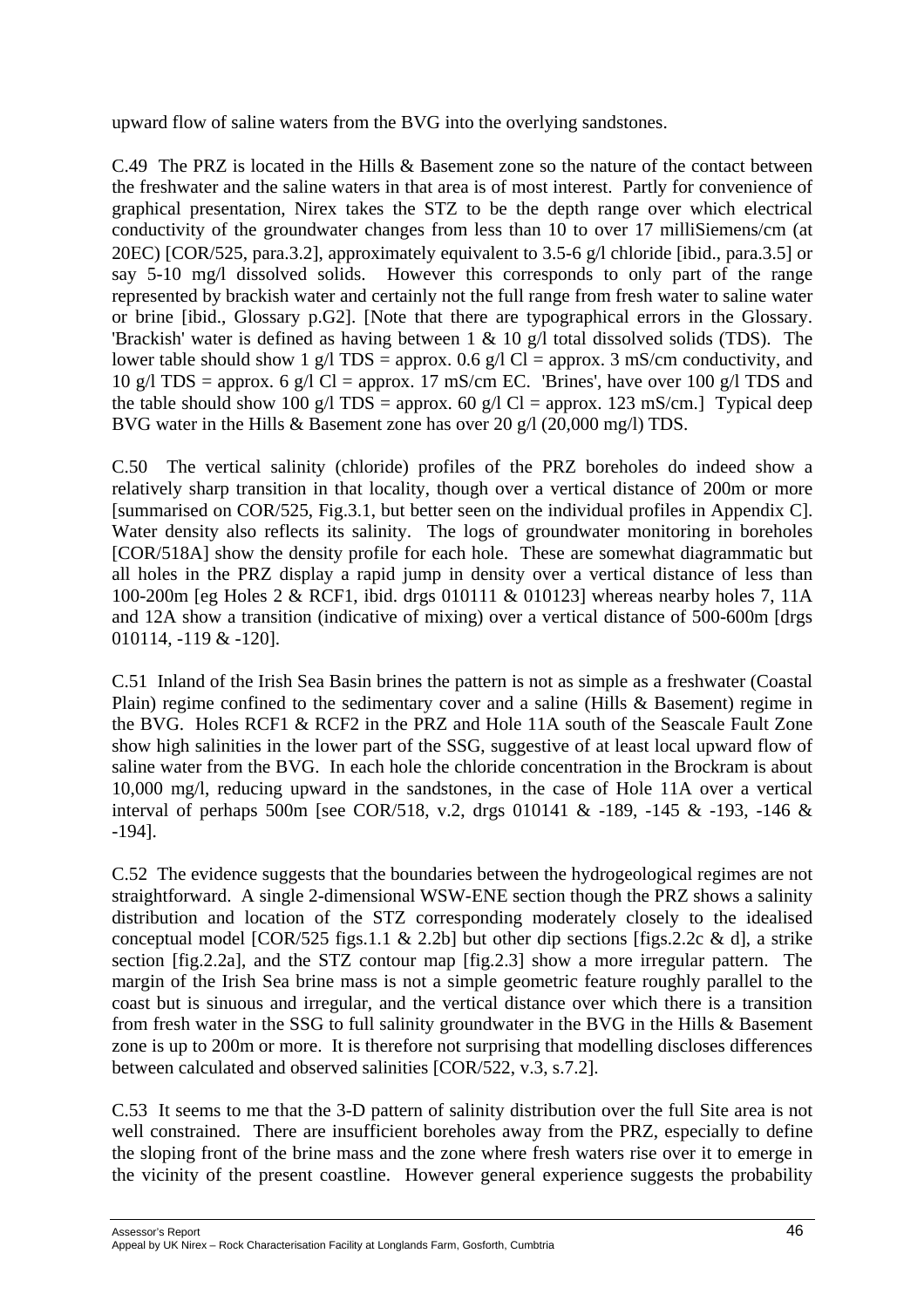that with data from more boreholes the irregularity of pattern will be confirmed and accentuated.

C.54 Groundwater Eh, pH & ionic strength: There is disagreement between Greenpeace and Nirex as to whether the groundwater in the BVG in and around the PRZ is oxidising or reducing, i.e. what is its Eh or redox potential. Greenpeace believes the former, Nirex the latter. Eh affects the speciation (i.e. oxidation state and compounds formed), and hence the solubility and sorption behaviour of redox-sensitive elements in aqueous systems. Nirex anticipates that corrosion of iron and steel will produce a reducing environment in the repository and thereby significantly lower the solubilities of several key radionuclides, including uranium and plutonium. [NRX/15/10, p.iii. 1st para.; p.1 2nd para.; & s.2.1]. It believes the iron/uranium buffering system will remain effective for up to 7 million years at present estimates of groundwater throughflow [ibid., s.4.4], even under a wide range of redox potentials of inflowing groundwater [ibid., p.19], but with numerous assumptions including uniform distribution of materials and solutes along vaults and uniform throughflow [ibid., s.4.4 & 4.5]. Greenpeace believes inflowing oxidising groundwater will have more effect, and will become more important after the buffering influence of the vault containers and backfill wanes.

C.55 It is accepted that measurement of in situ Eh is extremely difficult. Limited determinations on borehole samples suggest oxidising groundwater conditions in the sedimentary rocks, and only slightly oxidising to mildly reducing in the BVG. The alternative approach is to estimate Eh from computer simulations of the equilibrium between the various ions present in a groundwater sample. Nirex uses what I regard as the conventional methodology. It calculates Eh on the basis of equilibrium between ionic pairs, eg sulphate/hydrogen sulphide and sulphate/iron sulphide (pyrite), to arrive at a distinctly reducing figure (Eh about -250 millivolts) for BVG groundwater [COR/525, p.33]. Greenpeace, though, has calculated for a simulated mix of ions with decoupled ion pairs to arrive at the conclusion that the PRZ groundwater may be oxidising. However both parties believe the concentrations of elements in the groundwater could be in general chemical equilibrium with the minerals lining the BVG fracture surfaces. The evidence for the latter conclusion does not seem strong, and I note that BGS, who carried out detailed thermodynamic modelling for Nirex to assess whether water samples from Borehole 2 are in equilibrium with their host rocks, concluded that the groundwater in the vicinity of the BVG of the PRZ is apparently not fully in equilibrium although it may be partially so [CCC/4/7, Summary, 2nd page].

C.56 Greenpeace considers that the fracture mineralogy supports its argument for oxidising conditions: Nirex assumes that pyrite (iron sulphide,  $FeS<sub>2</sub>$ ) buffers the groundwater to a reducing Eh but this mineral is rarely mentioned in borehole logs or is present only as a secondary mineral whereas the iron oxide haematite  $(Fe<sub>2</sub>O<sub>3</sub>)$ , generally indicative of an oxidising Eh, is more pervasive. Greenpeace has inspected the Nirex borehole logs and plotted in diagrammatic form where material amounts of pyrite are recorded on fracture surfaces [GNP/3/28, Fig 3.8]. There does appear to be a distinct pattern, with pyrite generally present at depth below a 'redox transition line', but largely absent above. The transition is within the BVG and everywhere deeper than the preferred RCF or DWR, but becomes increasingly deep westward. Greenpeace says this implies oxidising groundwater at shallower depths, in which pyrite would be geochemically unstable, and more reducing conditions below, in which pyrite is stable, although it accepts that the line cannot be precisely defined because metastable iron compounds can survive in slightly 'wrong' redox conditions. Nirex points out that haematite can persist in somewhat reducing conditions,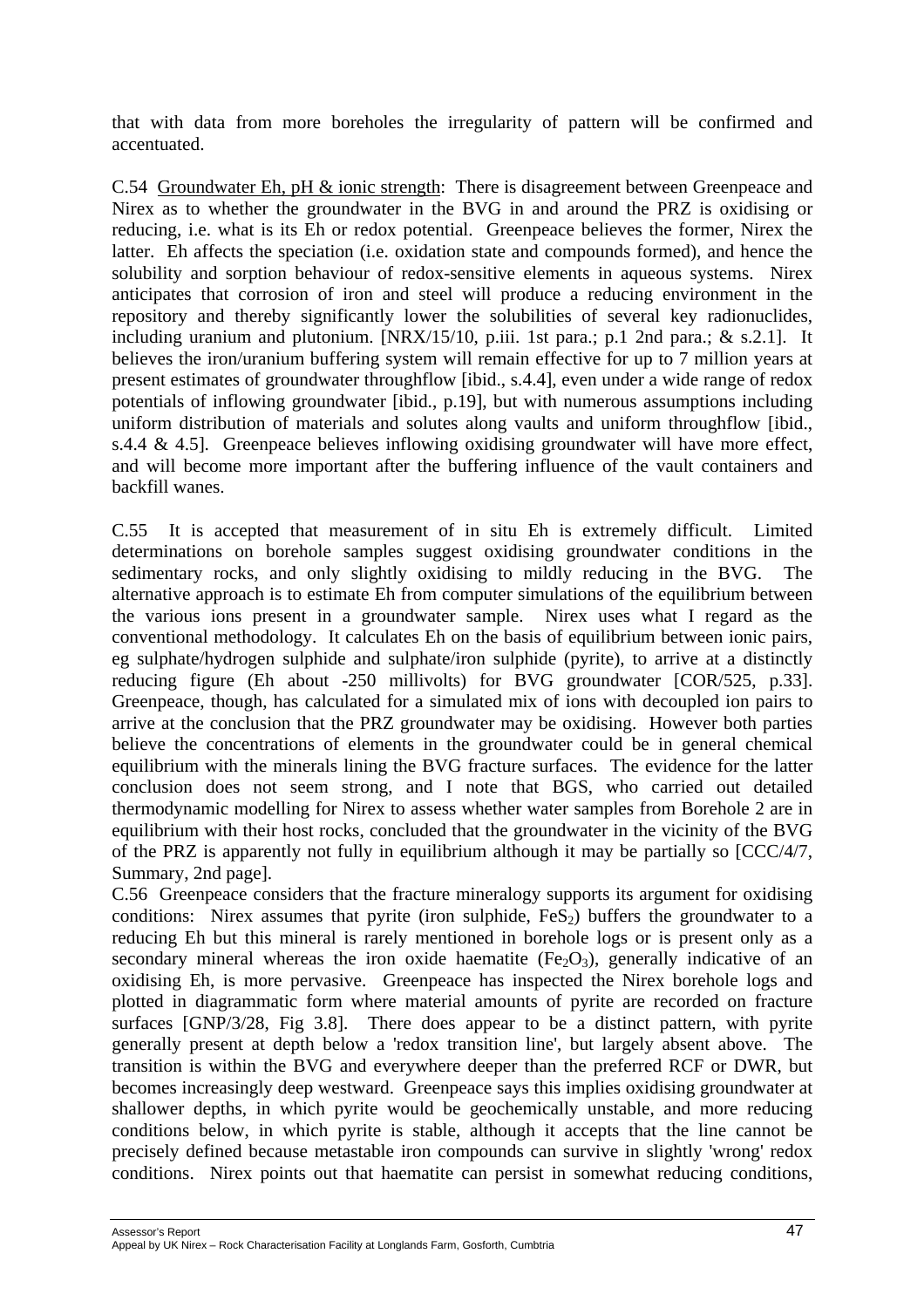particularly at higher pHs, and that pure pyrite is less likely to survive in oxidising conditions [NRX/15/43, fig.7.1] but a more detailed review paper satisfies me that, although the mechanism is uncertain, iron sulphides have a relatively wide persistency field in oxidising conditions [GNP/3/21, fig.11 & text p.3145 & 3146 first sentence].

C.57 Although the mineral pattern described by Greenpeace does indeed appear real, it might be a reflection of geochemical history rather than present day conditions. It does not for example appear to bear any particular similarity to the distribution of salinity or supposed groundwater flow patterns. The pattern may possibly have been imposed millions of years ago: alternatively it might support FOE's contention that there could be significant changes in fluid flow over say  $10^5$  years and that zoned calcite crystals found in the BVG indicate (more frequent) changes in the groundwater redox state over time. I believe the conclusion reached by the BGS in 1994 is still valid, that current groundwater Eh, together with in situ pH, temperature and groundwater composition, is uncertain [CCC/4/7, last 2 paras].

C.58 I consider that an adequate working knowledge of redox conditions, pH and ionic composition of groundwater is to be expected as part of the requisite generic understanding of the PRZ and the Site. The RCF should of course provide more information relating to such matters, but I doubt whether Nirex's current understanding of the geochemistry of the groundwater of the Site is yet fit for the purpose of predicting the geochemical effects of RCF perturbation. As for the proposed repository, the current Nirex assessment is that groundwater chemistry will have a secondary role in the evolution of the near field and escape of radionuclides because of the overwhelming and prolonged effect of the chemical barrier but I believe there is much more work to be done, for example on the effects of inhomogeneities in the near field [eg COR/529, s.5.2.2], before it can be said with confidence that the chemistry of inflowing BVG groundwater is of little significance. Eh, pH and ionic concentrations could also matter in the far field, and may be particularly relevant to deeper pathways [see C.115]. Nirex claims that ionic strength of groundwater is not a major factor in geochemical calculations because, in considering a typical flow pathline from repository to offshore discharge location for the Nirex 95 base case, the maximum ionic strength is actually in the vicinity of the repository and declines downstream [NRX/15/30]. However this seems to me to ignore dispersion and diffusion away from the notional pathline [compare say COR/522, v.3, figs.2.7 & 2.11] and variant cases in which flowpaths may be deeper or longer [compare say ibid. figs.  $2.7 \& 7.19$ ].

C.59 Palaeohydrogeology: An important area of geochemical research, and one that could have great implications for a repository safety case, has been the measurement of various solutes in the groundwater that may be indicators of the residence time or 'age' of the water. A short residence time is likely to indicate a fast rate of flow through the system, a long residence time a slower rate. All the significant available methods have been applied: measurement of stable isotopes (oxygen and hydrogen), noble gases, carbon-14, chlorine-36 and helium-4. Parallel work has attempted to date some of the solid minerals that line flowing fractures.

C.60 The deep groundwaters in the PRZ, corrected for drilling fluid contamination, appear to contain no significant tritium (hydrogen isotope  ${}^{3}H$ ) and therefore cannot contain any modern (post 1953) water [NRX/17/1, 5.4]. Similarly the least contaminated PRZ basement samples appear to contain no Carbon-14  $\binom{14}{1}$  [ibid., 5.5], pointing to a period of over 30,000 years since recharge.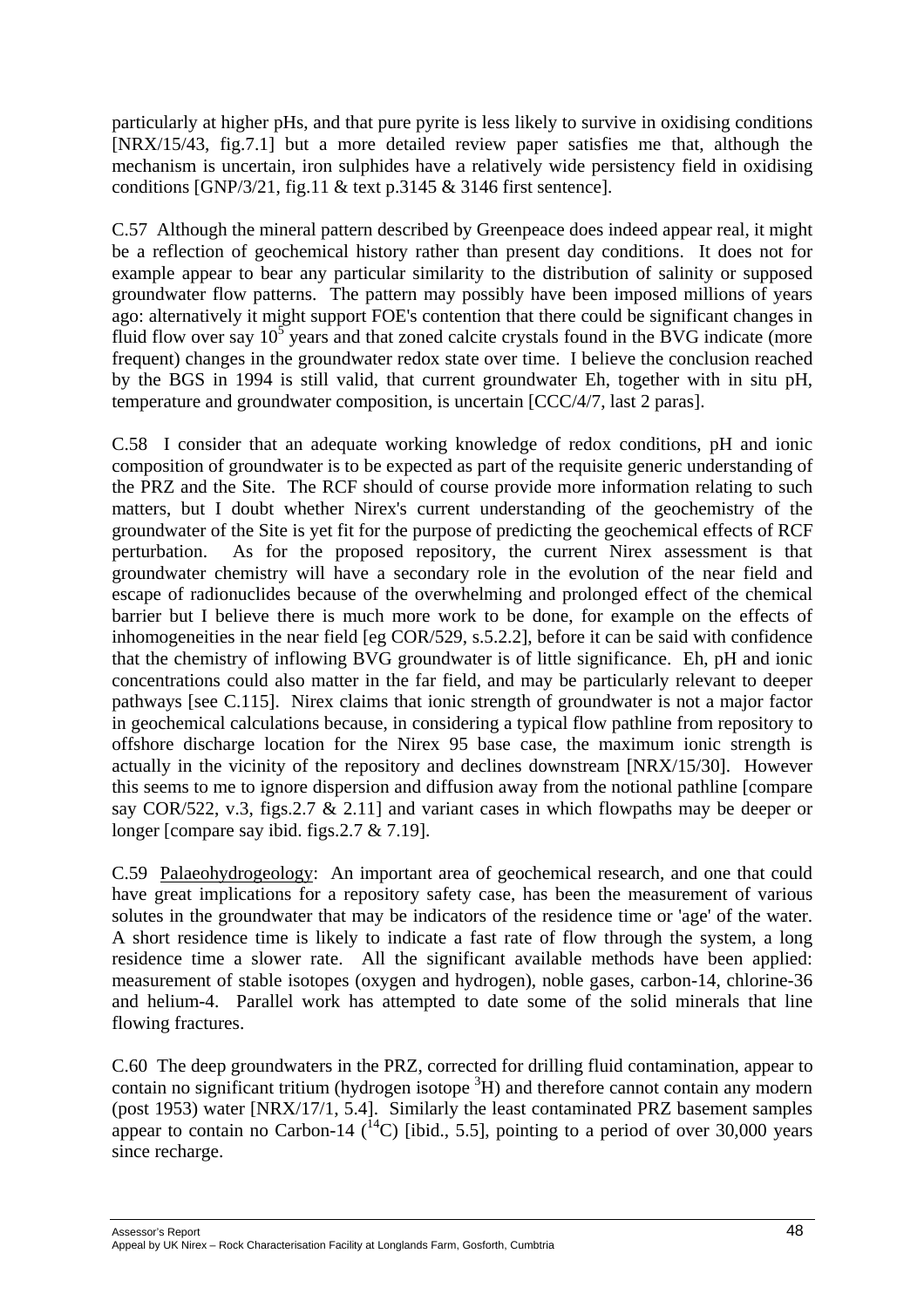C.61 However there is divergence of view over the interpretation of stable isotope and noble gas ratios. These are likely to reflect the temperature of precipitation at the time the water entered the ground. The deuterium  $(^{2}H)$  and heavy oxygen  $(^{18}O)$  isotope ratios for groundwater in the deep BVG of the PRZ and lower part of the Permo-Triassic sandstones west of the PRZ are lighter than present day rainfall and lighter than water in the overlying sandstones and therefore reflect a lower recharge temperature. Nirex ascribes this to the colder climatic conditions that prevailed during the Pleistocene whereas Cumbria considers the differences can be simply explained by different altitudes of the respective recharge areas. I would say that the evidence tends to point in the Nirex direction: altitude differences would not easily explain the different ratios recognised in different parts of the Triassic sandstones; the catchment area likely to have recharged the Sellafield BVG has an average elevation distinctly less than 600m higher than the Sellafield coastal area; and there is good evidence elsewhere in Britain from isotope studies of recharge of Triassic sandstone aquifers associated with the last glacial maximum advance [NRX/17/1, para.5.9]. Similar arguments apply to noble gas ratios which may also reflect climatic and/or altitude effects.

C.62 Uncertainties also exist over the measurement and interpretation of Chlorine-36  $(^{36}Cl)$ and Helium-4 ( ${}^{4}$ He) abundances. Although  ${}^{36}$ Cl/Cl ratios and  ${}^{4}$ He abundance in BVG water in Borehole 2 suggest a residence time in excess of 1.3 million years, and  ${}^{4}$ He data suggest similarly old water in Hole 12, results from other holes suggest significantly shorter residence times. There is no dispute as to the difficulties and uncertainties in making the calculations but I agree with Cumbria that no simple and consistent overall picture has emerged.

C.63 I note that the majority of samples analysed for groundwater residence indicators are taken from well testing in the boreholes and, from the evidence presented, I accept that in the BVG these samples will be dominated by flow from the fracture system with relatively insignificant contribution from the pore volume. Thus the apparent water residence times, insofar as they can be relied on, are likely to be fairly indicative of water contained in joints and fractures. The pore waters cannot be younger, but could be older.

C.64 There is no doubt that different explanations are possible for the isotope and noble gas data if the parameters are considered one by one, and the picture is by no means as clear as suggested by Nirex. Nevertheless there are a number of indicators that each point in the same direction and are strongly suggestive of long residence time for the BVG groundwater in the Hills & Basement regime. The case is a long way from being proved and many more determinations are needed over a wider territory but if the data continue to be consistent with a long residence time then that would be a strong factor in assessing regional groundwater flow rates.

C.65 I consider the case is not proven but if the meteoric recharge component of the saline Hills & Basement groundwater can be shown to date from over 10,000 years ago and to reflect climatic conditions during the Pleistocene then there must be a distinct possibility that a similar flushing out of existing groundwaters and recharging with new could take place during the next glacial cycle(s), which could come within a few tens of thousands of years [eg COR/527 p23].

C.66 Specific groundwater impacts of the RCF: No document was submitted to the inquiry by Nirex that quantifies the anticipated impact of the proposed RCF on baseline hydrogeological conditions nor on the long-term repository safety case. Nirex Report 560 (1994) was introduced by FOE [FOE/5/19] and is concerned with these issues but can be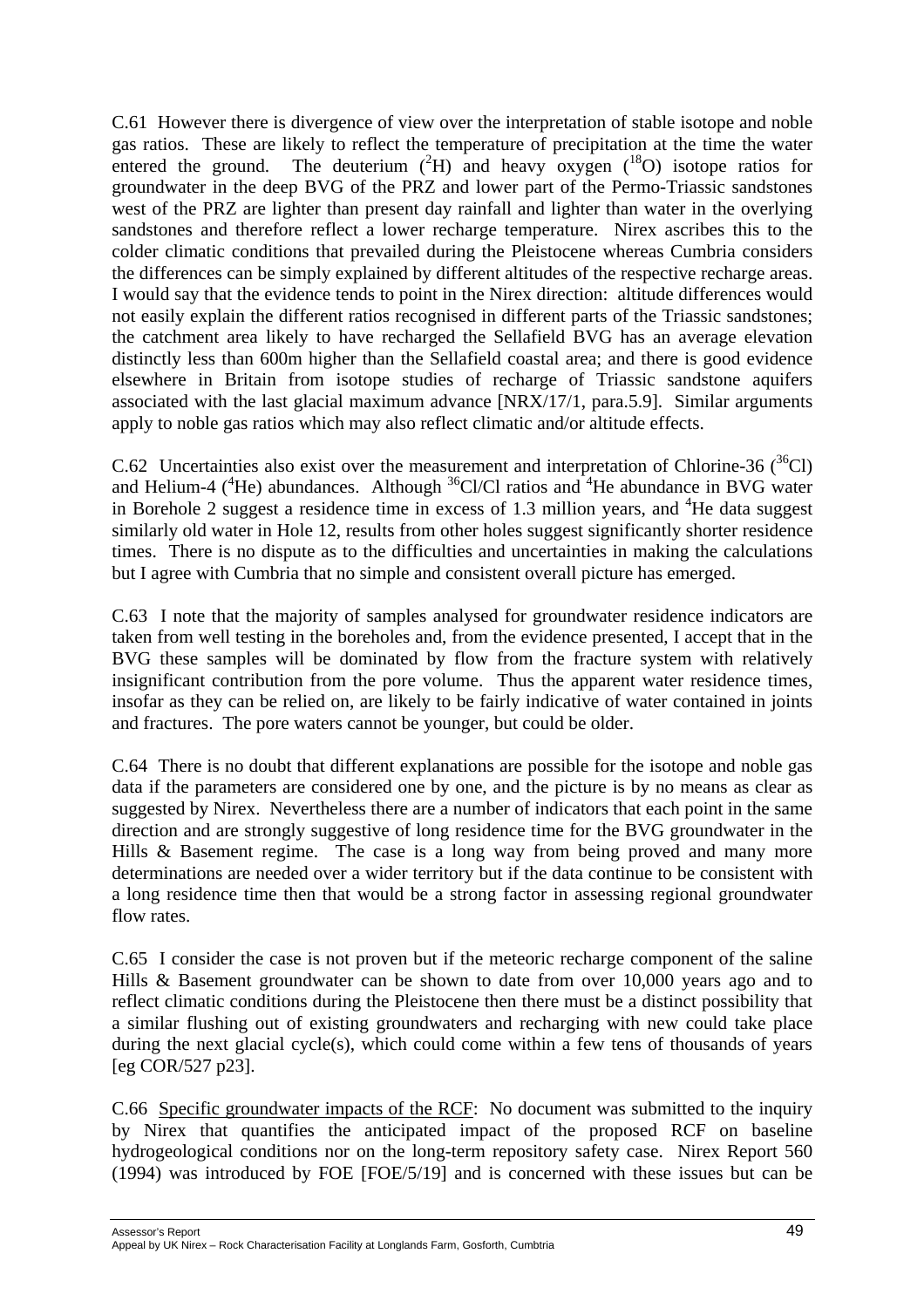regarded as a preliminary scoping study, and is described as such by Nirex. Although no detailed assessment of the direct or indirect effects of the RCF on the groundwater has been presented, this is partly a circular matter because a prime purpose of the RCF is to observe drawdown caused by shaft sinking as a means of validating water flow models, by comparing the effects against predictions not yet made.

C.67 Report 560 is criticised by FOE for using so many modelling approaches that it was difficult for the authors to develop definitive overall conclusions, but I would say it was reasonable at that preliminary stage. Numerous methods were indeed applied in making groundwater inflow and drawdown estimates, including simple porous medium models for flow to a RCF shaft and gallery; a simple resistance model of flow into a gallery from overlying aquifers via a single or interconnected zones of locally enhanced conductivity (ZLECs); a simple 1-D model to estimate vertical flow in the damaged zone behind the shaft lining during the RCF operational phase; a NAPSAC fracture network model of shaft and gallery inflows through zones of enhanced conductivity; and a coarse NAMMU 3-D porous medium model to examine the effects of the shafts on regional heads and flows.

C.68 The report's calculations, making use of much elicited, inferred and judged parameters [ibid s.A3.2  $\&$  Table A7], were made for an earlier though similar RCF design than that now proposed: in particular the galleries were of rather smaller cross section and less extensive. It was assumed that the shafts would be fully lined through the superficial strata and sandstones but no other steps taken to restrict water inflow. Seepage of water into the shafts, almost all from the BVG, was estimated of the order of tens to something over  $100m<sup>3</sup>/day$ depending on frequency of intersections with ZLECs [ibid., pp25/26 & table 2.14] and seepage into the galleries of the RCF, on a supposedly pessimistic calculation, of the order of 100m3 /day, with a slight possibility that it could be into the low thousands [ibid., p.76 & table 2.6]. Heads in the BVG were predicted to fall by over 400m adjacent to the open shaft and some reduction in heads was estimated in the BVG for at least 1km radius around the shafts. Clearly such changes would be significant: a head reduction of this magnitude maintained over a period of years (during the operation of the RCF) would draw in groundwater from a distance and probably would draw in water of different geochemistry from that now present in the immediate locality. It would certainly alter the baseline conditions.

C.69 The indirect effects of the RCF arise because of its proximity or even, as assumed in Nirex Report 560 [ibid.], its physical interconnection with the potential DWR. The report notes that flow through the sealed shafts, roadways and drifts could cause higher groundwater fluxes through the repository vaults and shorter travel times between the repository and the biosphere. It also estimated that several ZLECs will intersect the RCF, and calculated a 1 in 10 probability of a ZLEC connection between the RCF and the Brockram or equivalent. The report actually made fracture network calculations for groundwater flow through an explicit representation of a waste repository that included the RCF and its shafts [ibid., p.A.12, last para.] using a methodology similar to that subsequently adopted in Nirex 95. Figures for flux, travel time and dispersion length were fed into MASCOT radionuclide transport model calculations. Calculations for the modelled cases showed, inter alia, that variations in the permeability of shaft and drift backfill could dramatically alter the time of peak annual risk from radionuclides reaching the biosphere [ibid., p.64, table 3.1]. It would be fair to infer from the preliminary calculations in this report that by introducing additional hydraulic conductivity into the hydrogeological regime the RCF could potentially damage the repository safety case.

## Potential of the Natural Geosphere Barrier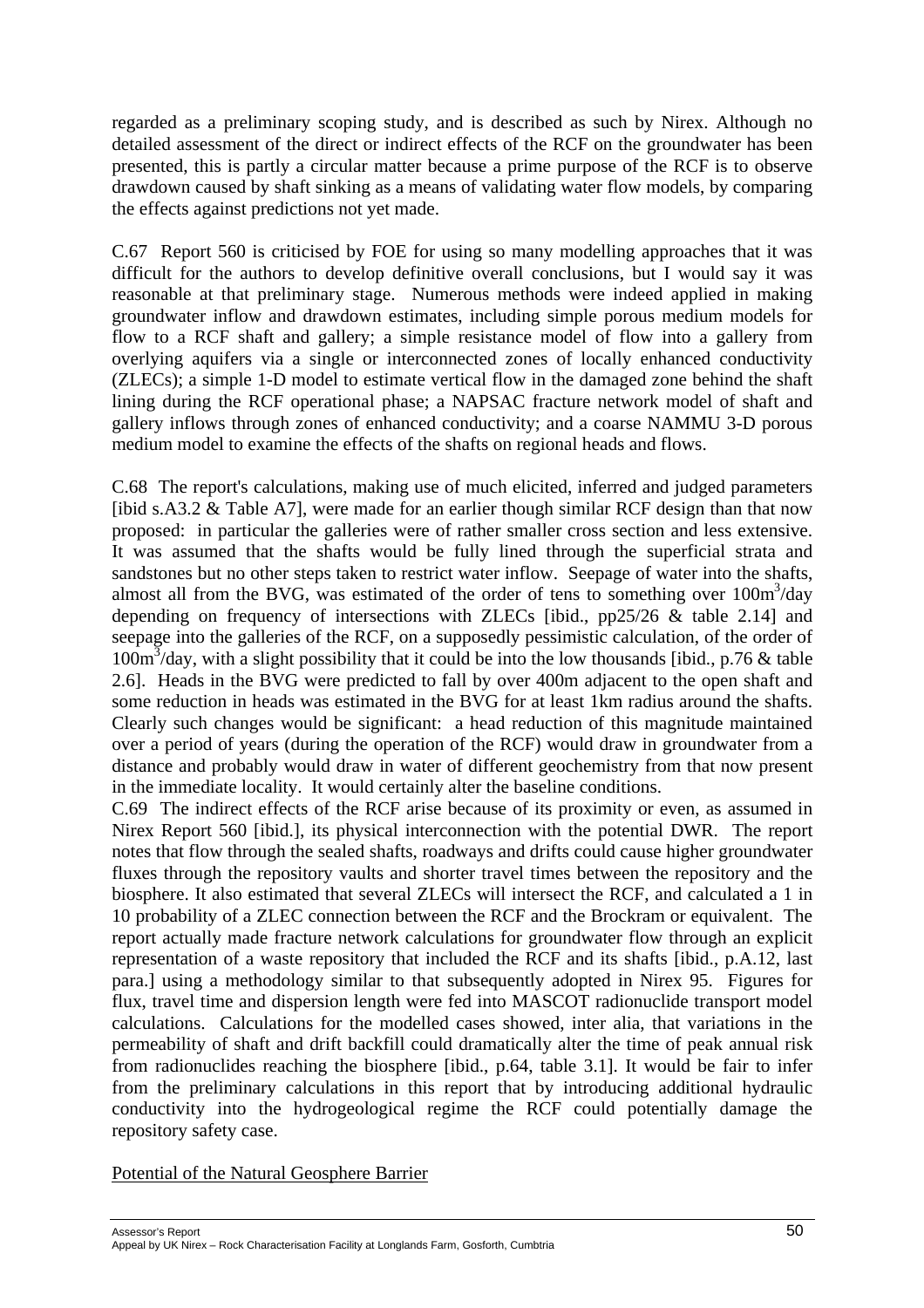C.70 The extent to which the rocks of the geosphere may retard or arrest radionuclide transport from the repository depends on numerous factors including the overall geological structure and stratigraphy; the effective permeability of the rocks, which depends on the porosity or fracture pattern and connectivity; water flow paths and travel times, which reflect the foregoing as well as topography, recharge and discharge and are arrived at principally by modelling; and geochemical and hydrochemical interactions, including sorption processes. These aspects are considered below.

C.71 Geological structure & stratigraphy: Nirex claims that the geological structure and locations of faults are now robustly defined, but the maps and sections of the PRZ presented at the inquiry are largely new interpretations, significantly revised from relatively recent previous versions, eg compare the interpreted fault pattern and structure contours across the PRZ on drawings 010053 & 010054 [COR/518, v.1], the former being the same as at December 1993 in COR/517, v.2, the latter dated June 1995.

C.72 As discussed earlier, groundwater heads and flows and the hydrochemical regimes are best understood in a general NE-SW zone through the PRZ and relatively well in a NW-SE direction, reflecting the pattern of deep drillholes, but I consider that the bedrock geology is rather better known in 3 dimensions, at least at the coarse scale, because of the greater coverage of geophysical surveys of various types, and at a rather finer scale in the vicinity of the RCF shafts because of closer boreholes and more seismic tomography.

C.73 Deep drillholes can make few intersections with steeply dipping faults and provide little information on their frequency and orientation so the picture of fault locations has been derived predominantly from interpretation of seismic surveys, but the BVG rocks are more difficult to characterise seismically than the overlying layered sedimentary strata because they have relatively few reflective surfaces.

C.74 The variability of throw, pattern and characteristics of the faults has already been mentioned [at paras. B.96-99 above], but an impression of the distribution and variability of the faulting in just a small area of the PRZ can be obtained by comparing structure contour maps for three horizons in the BVG, namely COR/530, drg.010054 with figs. 3.4 & 3.5. (Note the slightly larger scale of the latter.)

C.75 I am struck by the example given by FOE of how difficult it is to identify fault F2, probably the most significant fault traversing the PRZ, even in seismic tomograms. This fault, together with F1, F3 and F202, is a main structural controlling feature of large throw and claimed to be robustly defined. F2 is said to be identified on the tomogram BH5-RCF3 [COR/530 para.3.4] but Nirex advances a number of distinctly different alternative interpretations of the geology between the two holes [COR/513 figs 10-13]. The preferred version [ibid. fig. 14] shows feature 'A'(= fault F2) cutting borehole RCF3 at 605 metres below rotary table (mbRT) whereas the summary log of RCF3 [COR/518, v.1, drg. 010147] shows fault F2 as several strands between about 525 and 600 mbRT, and a different fault, F201, intersecting at 605m depth. This coincides with the interpretation elsewhere, which suggests the shallowest of the strands is the main F2 fault plane [COR/524, fig.3.1]. The 'fault' is clearly a complicated structure.

C.76 By choosing a potential repository location in volcanic rocks, and specifically the Borrowdale Volcanics, Nirex has created greater difficulties and work for itself than seems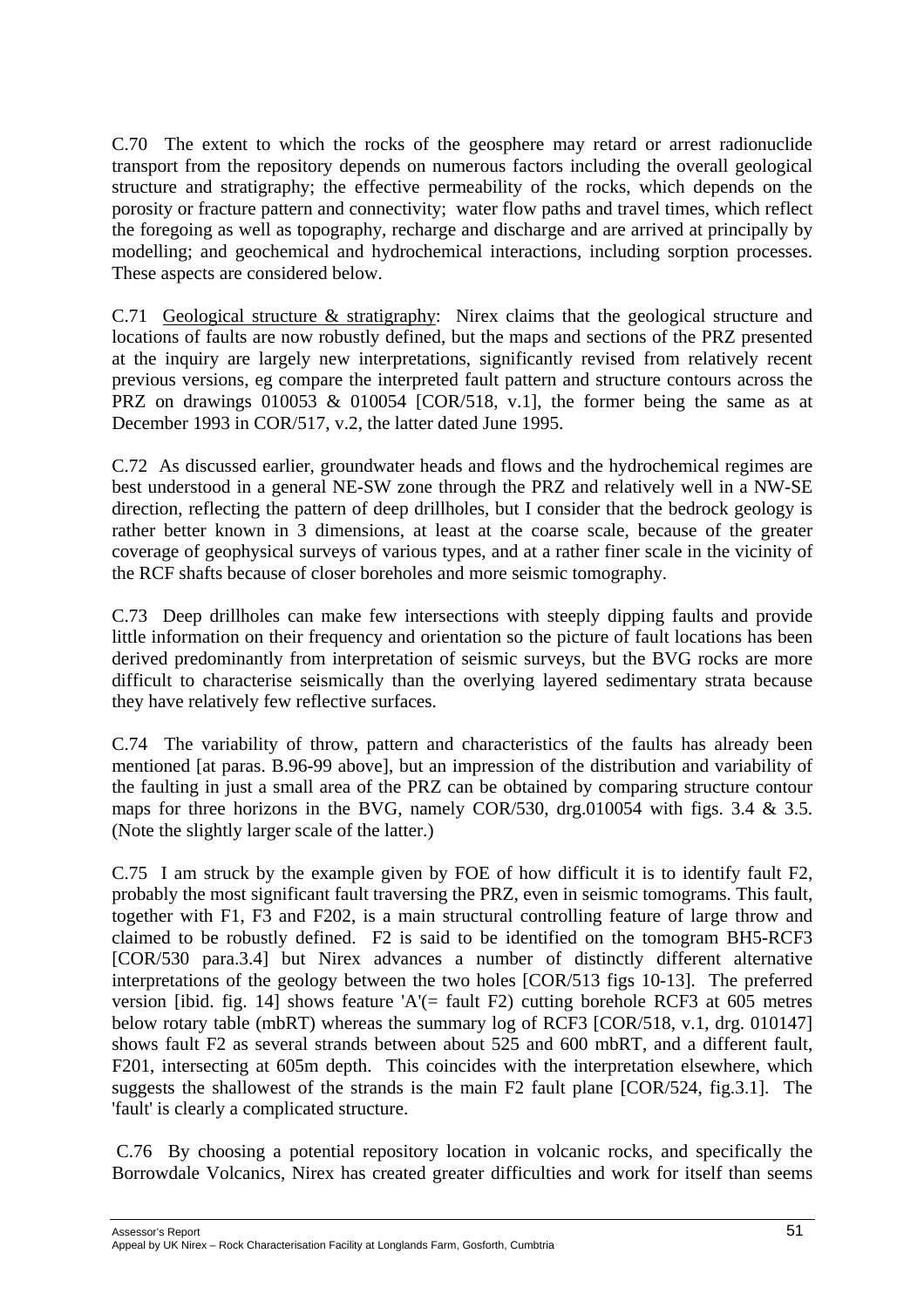likely in some other potential types of host rocks. The mode of formation of the BVG, with its ash falls, lava flows, reworked deposits and intruded sills and dykes, makes it inherently variable, but the additional effects of faulting, slumping and deformation caused by caldera collapse add to the complexity. The evidence is strongly in favour of FOE's contention that the BVG of the Sellafield district was the product of and disturbed by a Lake District-wide piecemeal caldera. BGS research for Nirex [FOE/2/3, Summary & s.4] describes in some detail how the thick volcanic sequence of the Sellafield district may best be interpreted as the infill of a caldera system or systems, and [ibid., s.4.1] how rapid lateral variations in thickness, abrupt facies changes and steeply inclined contacts are consistent with volcanotectonic faulting. FOE/2/2, fig.17 illustrates in diagrammatic form the complicated sequence of events, with volcanic eruptions, the activation and reactivation of faults, etc.

C.77 Whilst the BGS has been able to establish a broad stratigraphy based on average whole-rock chemical composition which can be correlated around the PRZ and perhaps eastward for some kilometres, it has not been able to correlate the stratigraphy west and northwestward from the PRZ as far as boreholes 3, 7A and 14A [FOE/2/3, p.27 2nd para. & section 2]. More importantly, there is no doubt that there are very great vertical and horizontal lithological variations over distances of only tens of metres [eg COR/530, fig. 2.2]. Indeed COR/524, para.5.1 says just that, but in respect of both the BVG and Permo-Triassic rocks in the vicinity of the RCF south shaft. The Permo-Trias of West Cumbria did have a more varied depositional history than most comparable strata elsewhere in Britain, being much influenced by proximity to the Lake District massif [see diagrams COR/517, v.1, figs.5.4], but I would still not equate the lateral variability of the SSG with that of the Borrowdale Volcanics.

C.78 The difficulty of correlation over even short distances in the BVG is well demonstrated by the need to consider alternative and preferred models for the local geology [ibid., fig.5.1] and by the supposed repetition of the Longlands Farm Member at the base of RCF2 [COR/530, fig.2.2], accepted as caused by a volcanotectonic fault [ibid., para.3.14, which cites FOE/2/2]. Nirex says these problems relate to just one small part of the site and that there is no difficulty in correlating elsewhere, but this is the part of the site that has been explored in most detail and the evidence suggests to me that any similarly sized volume of BVG elsewhere in the PRZ or beyond will be just as variable.

C.79 I accept too the FOE evidence that the BVG, particularly the ignimbrites, would be expected to exhibit cooling-contraction joints but whose distribution and style are likely to be very unpredictable. Ignimbrites predominate in the PRZ rocks but the Nirex reports do not appear to recognise cooling-contraction jointing.

C.80 The Nirex 95 modelling simply divided the volcanic rocks in the vicinity of the site into those within 400m of the top surface of the BVG and those deeper. Nirex understates the stratigraphic complexities of the BVG and the difficulties of expressing the variations in 3 dimensions yet accepts there are general relationships between the main stratigraphic divisions (the named members and formations) and the hydrogeological properties of the rocks, the rock quality, structural domains and fracture frequency. I consider that those stratigraphical variations are very relevant to RCF and DWR siting, design and modelling, they are a long way from being resolved, and for these purposes Nirex will need to develop a much better understanding of the 3 dimensional geology over a wider area than at present.

C.81 Flow characteristics and conductivity of the rocks: Nirex has carried out an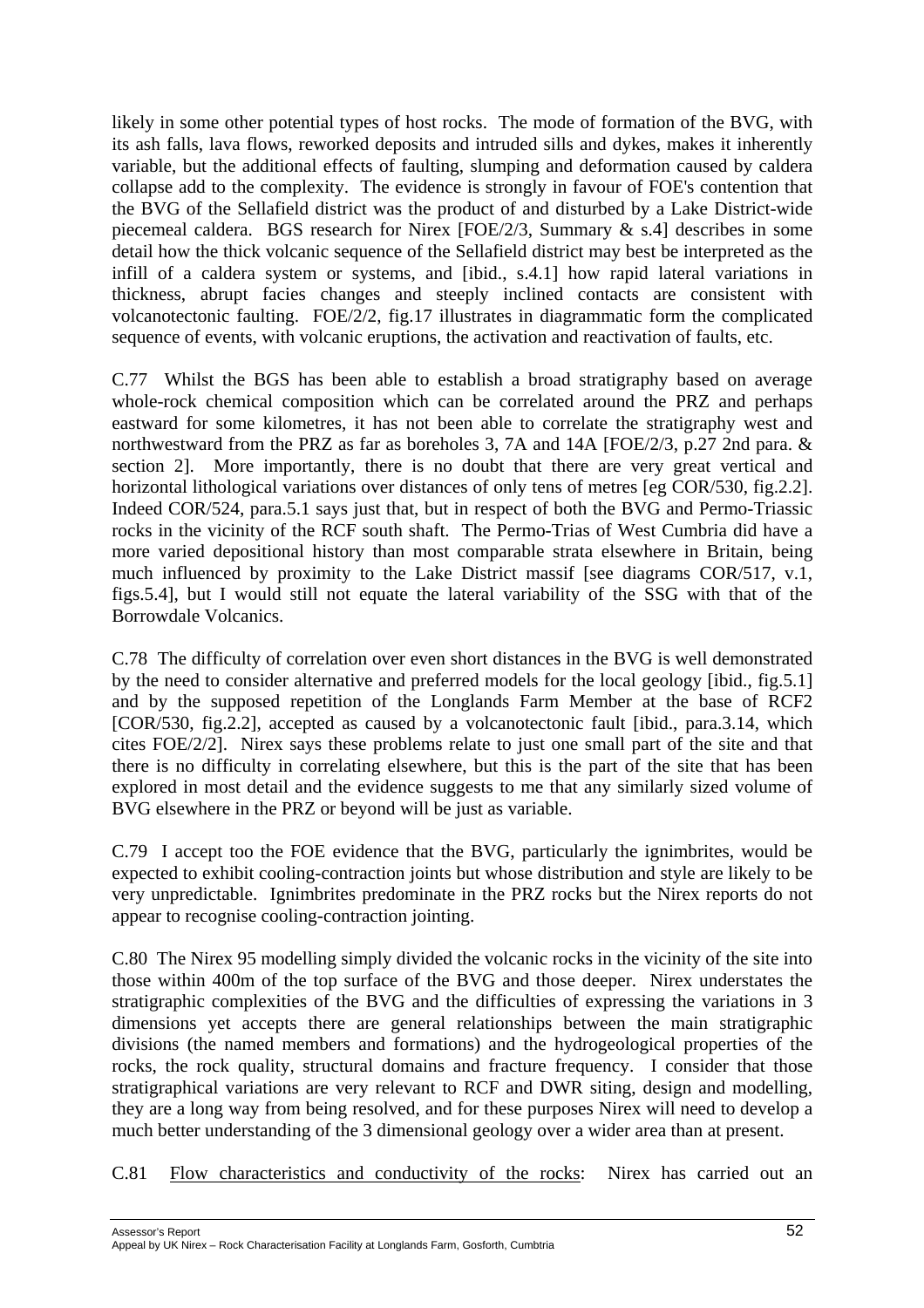appropriately wide range of in situ hydrogeological testing and monitoring within the constraints of a borehole-based investigation, in an attempt to develop an understanding of the flow characteristics and conductivity of the rocks, in particular the associations between flow and discontinuities in the BVG and the degree of hydraulic connection between the basement rocks and sedimentary cover. The work has included full sector tests and environmental pressure measurements over long sections of borehole, and fracture network tests, discrete extraction tests and short interval hydraulic tests at progressively smaller borehole lengths [eg COR/524, s.7.6], with monitoring to see what effects if any are caused in surrounding holes. Additional cross-hole hydraulic testing and a Borehole RCF3 Pump Test have been carried out.

C.82 The environmental heads in Boreholes 2, 4 and 5 each showed a downward gradient in the BVG between about 600 or 700m and 800m bOD, associated with a fault or fracture zone. The heads at depth were very similar to those in the shallow Sherwood Sandstones, implying that there may be a direct hydraulic connection between the two. [See environmental head graphs on COR/518A, drgs. 010111, -112 & -113.] This has important implications for the safety case and modelling of the groundwater flow system and was remarked on in RWMAC's 13th & 14th annual reports [GOV/405, para.4.20 & GOV/406, para.3.27]. Nirex was sufficiently concerned that it sank two extra holes (PRZ1 to investigate BH2 effects and PRZ3 to investigate BH5) and carried out BH2-BH4 cross-hole hydraulic testing. The cross-hole testing, between boreholes 120m apart, produced extremely small responses in Hole 4 to pumping in Hole 2 and no obvious association with faults between the two [NRX/14/12, fig.6.6]. However Hole PRZ3 confirmed an environmental head pattern similar to Hole 5, and RCF2 also showed a slight downward gradient in the BVG [COR/518A, drgs.010129 & -124].

C.83 Other cross-hole hydraulic responses suggest definite connections between the basal 75m or so of the SSG (the North Head Member), the Brockram and the BVG [COR/524, para.7.29] though none of the monitoring and testing has shown clear connections between the main body of the sandstones and the BVG.

C.84 The RCF3 Pump Test, in which water was pumped in turn from test lengths of the borehole in the St Bees Sandstone, Brockram and BVG for periods of days to months and then allowed to recover whilst pressure gauges were monitored in that and other boreholes, ought to be a better guide than other, shorter duration types of test. [See COR/518A for graphs of monitored heads; NRX/14/12, fig.4.3 for borehole locations; and ibid. fig.6.7 for a more clearly annotated copy of the hole RCF3 data.] I have some reservations about the shortness of the drawdown periods, particularly of the Brockram Test, because heads were still falling in some of the gauges when pumping was stopped, and similarly about the recovery periods when some heads were still rising at the time the next period of pumping started. Nevertheless the results do appear to support the provisional Nirex conclusion that in the central part of the PRZ at least there is little connection between the BVG and the overlying sandstones.

C.85 In Hole RCF3 itself pumping caused a response only in gauges in or a little above the pumped section (in the Brockram test, gauges P9 & P10; in the sandstone only P11 & P13; and in the BVG gauges P3 & P4 and to a lesser extent P5 & P6 above). Similar responses were observed in nearby boreholes in the monitoring network: BVG pumping in RCF3 appears to have affected only the BVG in the neighbouring RCF and RCM holes, and the Brockram test appears to have produced a response only in the Brockram and upper BVG in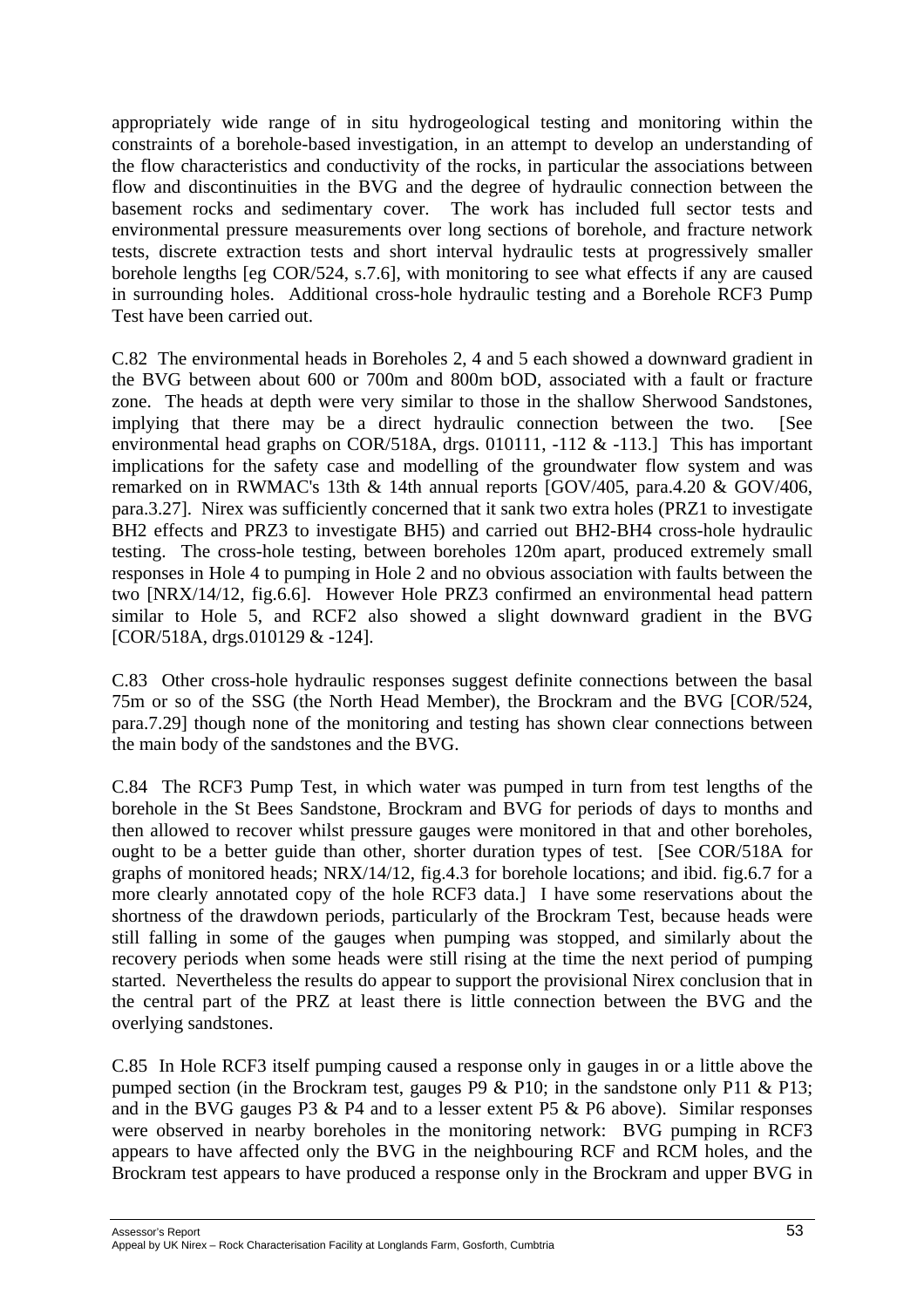the same boreholes plus Boonwood. The sandstone tests caused responses more widely, with small effects in hole 5 to the west and the group of holes 2, 4 & PRZ2 to the south. In most cases drawdown was confined to the sandstones and perhaps slightly in the Brockram. Curiously though the graphs suggest to me that the RCF3 sandstone pumping tests produced a slight response in the BVG in Holes 2 and 4 some 500m away.

C.86 The Nirex evidence that the RCF3 sandstone test was conducted just above the Saline Transition Zone but the pumped water remained fresh throughout, and that the Brockram test was conducted immediately below the STZ and the pumped water remained saline also support the principle of little vertical connectivity in the vicinity of RCF3, although again I have some reservations over the duration of the periods of pumping.

C.87 The degree of heterogeneity of environmental heads within individual boreholes is, as Nirex says, a characteristic of fractured rock masses and does suggest that connectivity cannot be too great. Nevertheless the broader patterns of environmental head gradient in some of the boreholes could suggest local fairly direct hydraulic connections between the BVG basement and overlying sandstones. This possibility has not yet been adequately confirmed or discounted. Similar testing in more boreholes would go some way towards resolving the matter but the much greater scale and duration of constructing the RCF shafts and galleries would be a powerful indicator of the nature and extent of any connections.

C.88 As for identifying and characterising the flow zones, the general nature of flow in the sedimentary cover appears to be quite well established: largely matrix flow with some contribution from bedding plane fractures in the Sherwood Sandstones and a combination of matrix flow and fracture flow in the Brockram. In the BVG, flow is undoubtedly principally through fractures but has been demonstrated to occur through only a small proportion. No direct and consistent association has been found between flow zones and any single geological characteristic, leading Nirex to conclude that partial correlations exist between many factors [COR/523, paras.7.2 & 7.10].

C.89 The current assessment of those partial correlations is summarised in COR/523, section 6 and appears plausible, although the supposed associations with mineralisation episodes is a level of detail that is not easy to assess simply from summary documents. The strong relationship with the latest (ME9) phase of mineralisation is not unexpected but does not of itself directly indicate the age of the flowing fractures. More important could be the association with the ME6 phase of mineralisation, which would suggest that many of the fractures carrying flow today are essentially the same as those formed as long ago as 200 million years. The finding that 20% of the BVG flow zones occur within fault rock and 47% within 5 metres of a fault might be thought as a good reason why considerably more information is required on the locations and characteristics of the fault systems of the locality [see COR/523, ss.4.18 & 4.19].

C.90 Nirex claims that the hydraulic conductivity of flow zones in the RCF South Shaft area shows an apparent 'linear' decrease with depth, but the plotted test results [at upper left on all COR/518A drawings] show much more variable values, though generally higher in the top say 200m of the volcanics. In any event the frequency of flow zones is variable and shows some association with particular stratigraphical divisions, notably more at intervals in the Longlands Farm Member and at a level in the Sides Farm Member, but generally absent in the Town End Farm Member.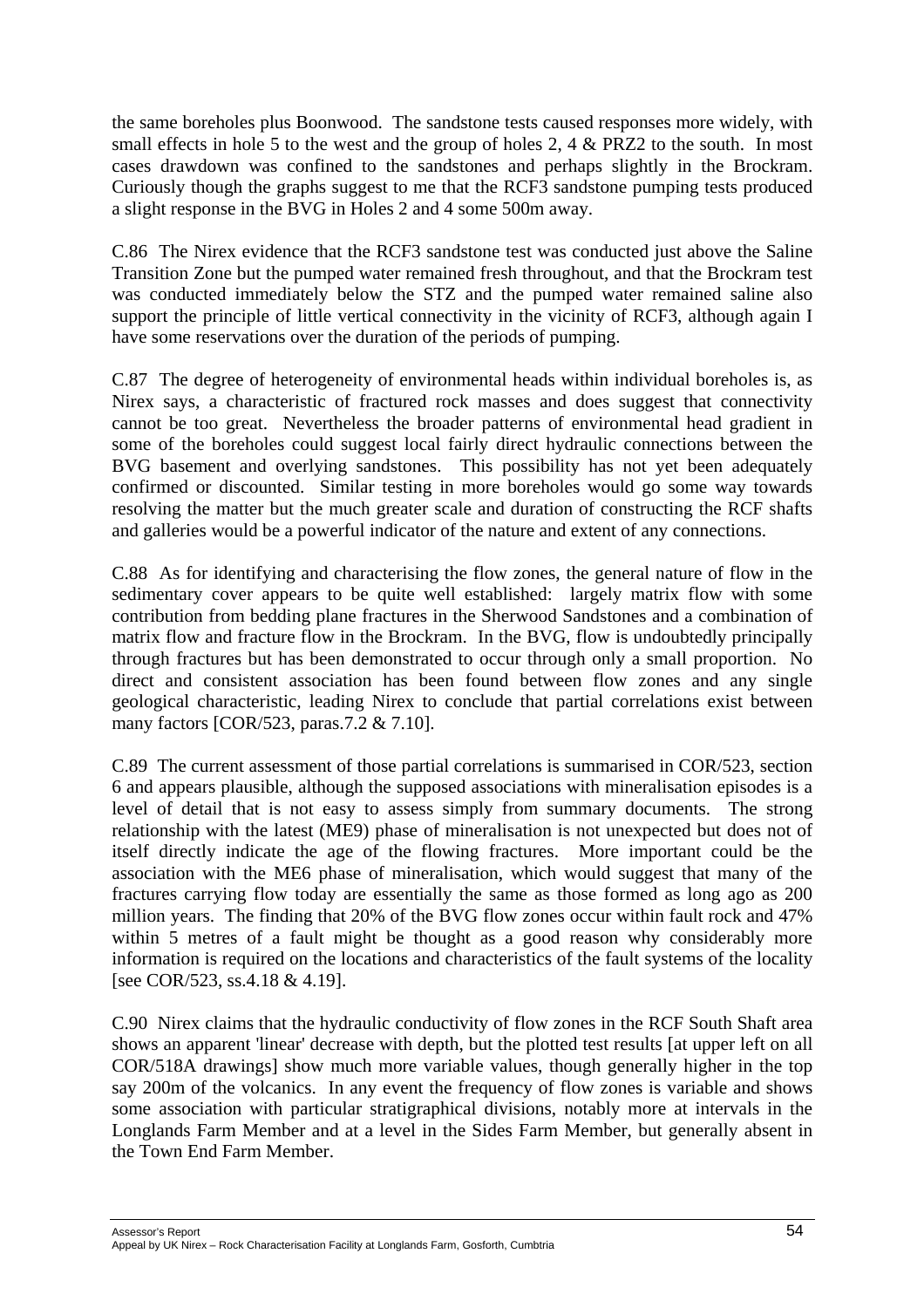C.91 Sorption studies: Sorption of radionuclides in the geosphere is potentially important in determining post-closure performance of a deep repository although Nirex says its work is not crucially dependent on sorption since dilution and spreading will also be effective controls. Sorption processes are those chemical and electrostatic interactions by which substances, in this case radionuclides, dissolved in the groundwater (or perhaps carried along as colloids or gas) become temporarily or permanently transferred to the rock or soil. There are numerous sorption mechanisms [see COR/529, p24 Box 11] and many variables. Sorption coefficient  $(K_d)$  values are needed in performance modelling but are different for the various radioelements and may vary with pH, ionic strength, temperature, available surface sites, and concentrations of the sorbing element and competing sorbing species [COR/529, p.25 Box 12]. For particularly unreactive radioelements such as chlorine and iodine, sorption is not as relevant as groundwater travel time.

C.92 Thus sorption behaviour is recognised as being very complicated. A starting point is a knowledge and understanding of the chemistry of the groundwater, the solubility and reactivity of radionuclides, and of the relevant mineral surface chemistry.

C.93 The overall composition and patterns of groundwater are now relatively well understood but there remain uncertainties over local variations (representing the degree of mixing of waters from different regimes) and the important factors of Eh and pH which will not only influence sorption in the geosphere and biosphere but also (long term) repository reactions. Similarly there are uncertainties over solubilities and thermodynamic data for individual radionuclides, especially in the somewhat extreme conditions of the repository near-field and near-geosphere but also in the low ionic concentrations of general groundwater in the host rocks; the extent to which organic degradation products will affect solubility and compete with sorption; colloid populations, radionuclide/colloid associations and the potential for colloid transport through pores and fractures in different rock types.

C.94 Sorption and sorption processes are extremely difficult to measure in the field because of practical difficulties of sampling and the changes that occur whilst samples are being returned to the laboratory though techniques are being developed [GOV/630, pp.200-203]. The majority of the work has therefore been laboratory based, but the programme of research has been relatively short for the BVG and other rock types relevant to Sellafield. Reaction experiments with intact rocks, particularly through-diffusion, are extremely slow so 'batch' experiments using crushed rock have been used predominantly [COR/529, pp.28 & 29]. Such experiments themselves take months, but the timescales of all laboratory experimentation are extremely short compared with those of geological processes and the required period of repository safety.

C.95 Reactions on the freshly exposed surfaces of crushed rock used in batch experiments may not be representative of those with the natural, mature surfaces of fractures and pores. Laboratory experiments have been made using materials 'aged' by rapid hydrothermal alteration at elevated temperatures, and whilst they may produce secondary surface minerals similar to centuries of natural weathering [FOE/8/17, Abstract  $\&$  p.111 top right] it is not certain that they can reproduce natural mineral assemblages and at best such experiments can only inform about ageing processes, as acknowledged by Nirex at the inquiry.

C.96 Such secondary minerals could reduce the ability of the host rocks to sorb radionuclides, but close to the repository excavations the plume of alkaline water could additionally precipitate metastable calcium silicate hydrate minerals in pores and fractures. It

Assessor's Report 55 Appeal by UK Nirex – Rock Characterisation Facility at Longlands Farm, Gosforth, Cumbtria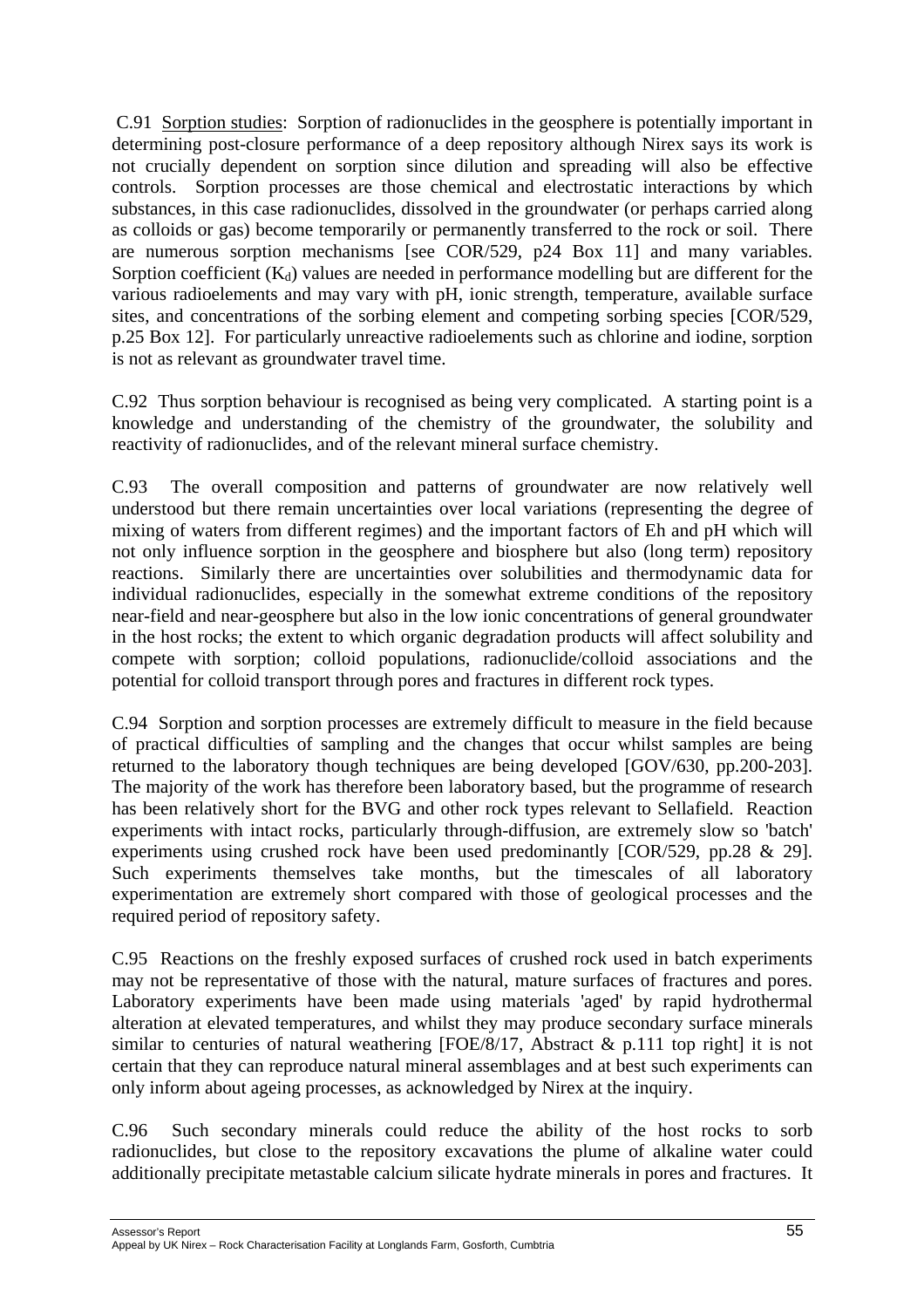is not clear whether, in converting to more stable minerals, their retardation potential will be reduced or whether they may lock in some radionuclides. Similarly the oxygenated conditions of the repository during its active life may lead to the precipitation of iron oxides and hydroxides in the excavation disturbed zone of rocks, with consequent enhanced radionuclide sorption. I do not believe the experimental results are yet clear enough to be confident just how the sorptive capacity of the host rocks, especially of the BVG, will evolve under the effects of the plume of alkaline leachate that it will generate.

C.97 In addition to sorption processes, radionuclide transport may be considerably retarded by diffusion of dissolved radionclides into immobile water in the rock matrix. Experimental work on determining diffusion coefficients and accessible porosity of Sellafield rock types appears to have made good progress in the laboratory but uncertainties remain in scaling up results to represent field behaviour. In situ tracer studies in the RCF would help but again the timescale and extent over which they could be conducted would be small in comparison with geological processes.

C.98 The experimental work by Nirex and equivalent foreign agencies have shown that there is a wide variability in measured sorption coefficients for broad groups of rocks and many unknowns [FOE/8/21 tables A2-A4]. Databases for values of  $K_d$  obtained using the isotherm approach are being discarded for values based on thermodynamic modelling [FOE/8/34, pp.86-88,93 & s.5.5.1], however Nirex now favours measured data specific to the relevant Cumbrian rocks for use in PDFs (as with solubility data). At the time of the recent Royal Society report, sorption PDFs for the majority of radionuclides were provided by 'trained expert' and just a few were derived by formal group elicitation [COR/605, p.140]. Thus Nirex 95 modelling used elicited PDFs for sorption based on data from batch experiments obtained over laboratory timescales, with an additional multiplier to allow for organic complexants [COR/522, v.3, s.4.3], so there must be many uncertainties.

## Proposed chemical and engineered barriers - properties and interactions

C.99 There has been a considerable programme of research into the performance of steel and to a lesser extent concrete under conditions that might indicate the resistance of waste containers under repository conditions, particularly corrosion rates and mechanisms [COR/529, s.2.2.1]. These are areas where Nirex was able to build on an immense body of knowledge in the fields of metallurgy and concrete technology. I believe there should be good confidence in this aspect of the work.

C.100 The processes by which corrosion and degradation of the waste and its packaging are expected to lead to anaerobic, reducing conditions and the liberation of gases once the vaults become re-saturated appear to be fairly well understood although I note that Nirex is reviewing whether radiolytic reactions (due to irradiation of water) may be more significant than previously thought. Such reactions produce oxidising species and may affect gas generation rates and local Eh which in turn may affect radionuclide solubility and transport. [COR/528, p.12]

C.101 In excavating the DWR it is intended to reduce significant water inflows by pressure grouting of the rocks, and prior to repository closure, high integrity seals will be installed at appropriate locations in access tunnels and shafts (perhaps also at intermediate points in vaults). Thus there is undoubtedly a need for sealing and grouting experiments, but to be meaningful these must be done in the intended host rocks under conditions comparable with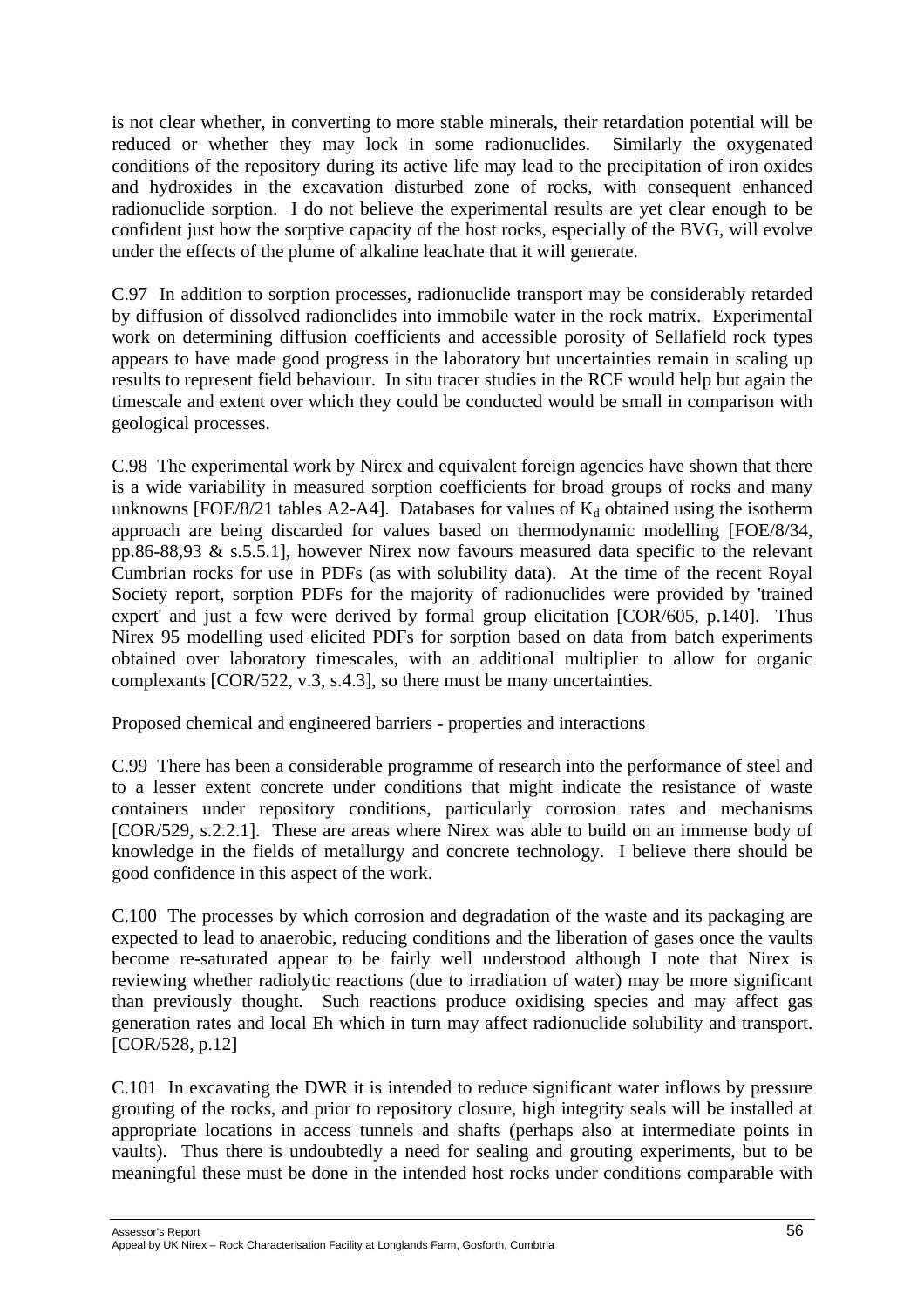that of a DWR. Work in overseas underground research facilities has shown the practical difficulties in carrying out such work, for example sealing experiments in the Canadian URL suffered leakage at the concrete/rock interface [FOE/6/29, p.6] and experimental injection of water into boreholes gave unexpected results [ibid., Figs.12,13; p8 col.1 penult para]. Similarly at Stripa grouting appeared to be fairly ineffective in reducing water inflow [FOE/7/20, p133 last para; p134 last para; p135 penult para; fig 4.44; p197 4th & last paras; p199 middle] although Nirex claims the objective was only to divert flow.

C.102 There is a need for better understanding of the short-term physical and handling characteristics of the NRVB material, including pumpability and methods of placement, excavability, and in situ strength and permeability. Most of this experimentation could be done at the surface or in any other suitable cavity although Nirex is considering trials in the RCF of placement and breaking out.

C.103 The chemical behaviour of NRVB is of crucial importance, how its chemical properties may evolve, how it will condition and control the repository porewater chemistry, and for how long it will retain its buffering effect. Chemical changes may also affect its physical properties, by blocking pores or opening cracks for example. The use of porous cementitious grouts to permit gas to escape and relieve pressure build-up is contemplated at the Swedish Final Repository [NRX/15/9, p.84 middle], and in Switzerland in a LLW/short-lived ILW repository at Wellenberg and the long-lived ILW section of a deep repository [COR/605, s.4.1.2 3rd & penult. paras.] but it is not evident that these grouts are intended also to produce the same chemical buffering effects hoped for with NRVB, and the fact that Nirex has applied for a patent on NRVB is an indication of the novelty of the material. Intensive laboratory work on the chemical containment of radioactive wastes by such a barrier has been and can be done. The maintenance of a high pH over a long period is considered essential but laboratory work can never replicate such a slow evolution of the cementitious backfill. This can only be estimated on the basis of theoretical chemical evolution.

C.104 Nirex has predicted the maximum rise in repository temperature and its subsequent decline. Estimates of the rate of heat dissipation will rely on knowledge of the thermal conductivity under dry then saturated conditions of the grouted backfill and the surrounding rock. It seems to me that this work does not require in situ experimentation and the assessments already have a good foundation. It is appropriate therefore that Nirex has been carrying out a range of laboratory experimentation at temperatures up to at least the maximum anticipated in a repository. Further work recognised as being needed into the effects of elevated temperatures includes the dispersal of gas from accelerated corrosion reactions and the survival and activity of microbes.

C.105 Slow recrystallisation and other ageing processes will affect the ability of the NRVB to retard or immobilise radionuclides but experiments that attempt to accelerate ageing effects require elevated temperatures and produce minerals that may not be created under natural circumstances [COR/528, s.3.2.2(b) & COR/529, p.19]. Laboratory experiments cannot be run long enough to resolve such questions but natural analogue studies such as that at Maqarin in Jordan provide useful pointers.

C.106 The formation of cracks within the backfill and the properties of reaction layers expected to be formed in them by contact with the groundwater are being studied. They could significantly alter the buffering performance of the NRVB and rates of migration of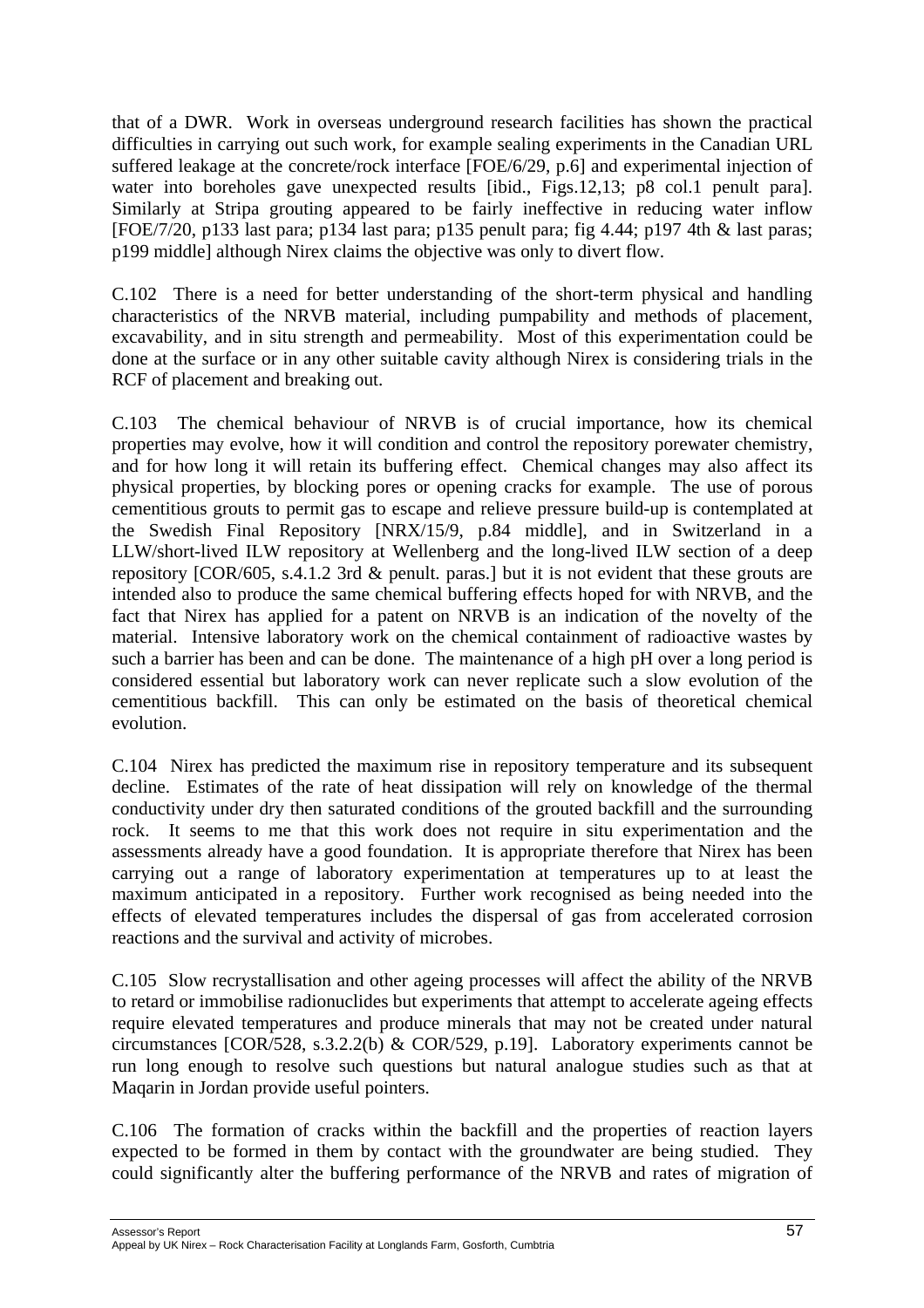dissolved radionuclides but wide variations in effect have been found between layers of different composition [COR/529, p.19 rt col.].

C.107 The important task is to understand and model the processes by which radionuclides may be carried through or arrested by the chemical barrier. The progress that Nirex is making in obtaining adequate thermodynamic data to model the release of radionuclides by solution into and sorption from near-field pore water is discussed at C.114-116; the process of colloid formation and stability in the cementitious grout and backfill and whether the possible colloid types could affect repository performance at C.117-119 [& COR/528, s.3.2.3]; and how gas may flow through the NRVB and whether gas bubbles can carry radioactive colloidal particles in the following paragraphs [& ibid.].

# Gas Generation and Migration

C.108 The cementitious vault backfill (NRVB) has been designed to permit the escape of the substantial volumes of gases that will inevitably be generated by corrosion of containers and degradation and decomposition of the wastes. Research is needed into the physical aspects of gas migration, firstly on how gas enters the water-saturated fracture network to aid prediction of gas pressures and their potential to induce repository or rock fracturing, and secondly into the mechanisms, pathways and travel rates of gas migration through the excavation disturbance zone (EDZ) and geosphere. This would include the potential for coupled gas-water flow and also possible blocking effects on groundwater flow once gases have entered narrow fractures or pores. Such work requires in situ observation and testing although to date appears chiefly to have been confined to mathematical modelling [COR/509, section 3]. Research is also needed into the chemical consequences of gas migration, for example interactions with the host rock or repository backfill, especially if carbon dioxide is not wholly absorbed by the cementitious backfill, and on the ability of gas bubbles to increase the mobility of radionuclides by attracting colloids and other small particles [COR/528, s.3.2.3 p14].

C.109 There appears to be a good understanding of the mechanisms of gas generation and the likely volumes and rates of production and of composition, but greater uncertainty over the physical influence of gas generation on groundwater flows and its chemical influence on near field and geosphere reactions and radionuclide transport. Moreover the simple existence of an air-filled operational repository for several decades (and an RCF) would be expected to have some effect on the surrounding rocks. Nirex says that much of the required information on the possible significance of gas-water interactions on radionuclide transport is now available but it appears to be awaiting peer review and publication.

C.110 Nirex participates in international work on gas migration through rock and its effects [COR/605, 8.2.6], which will certainly assist in the development of modelling, and has been carrying out its own experimental programme at Reskajeage Quarry in Cornwall, but I consider this is an area of research for which there is no substitute for practical in situ experimentation and investigation in the intended host rocks.

## Potential Excavation Disturbance from RCF and DWR

C.111 A knowledge of the geotechnical properties of the rocks and superficial strata is important in assessing the ease or difficulty of construction of the shafts and galleries of the RCF and potential repository, and their optimum orientation and layout for stability. I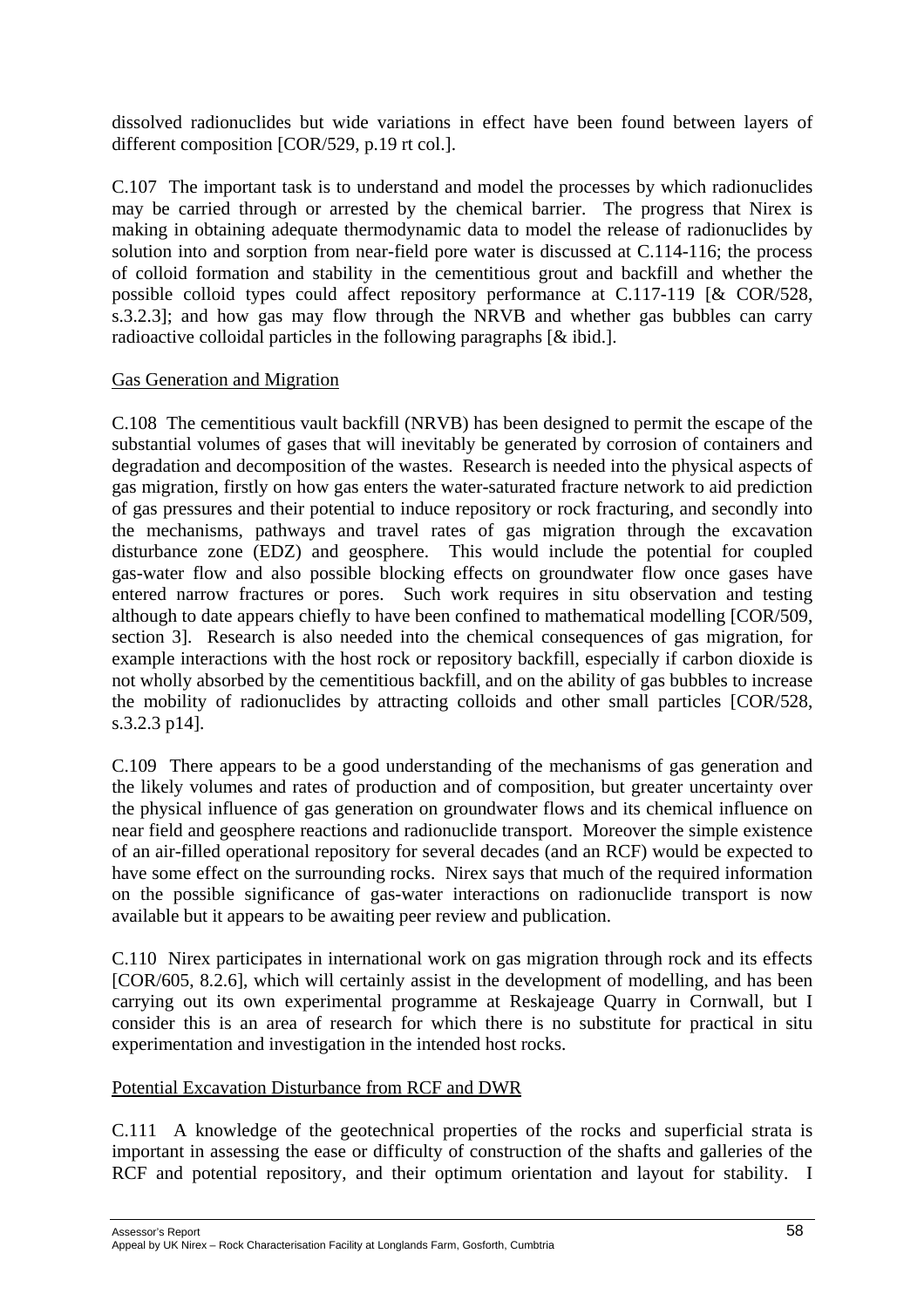believe Nirex now has a good understanding of the basic mechanical properties of the Sellafield rocks, adequate to make preliminary excavation designs, but there are numerous uncertainties about the likely extent and behaviour of zones of excavation disturbance associated with full size repository vaults, tunnels and shafts at depth. Such uncertainties could only be explored by observing the rocks at close quarters in excavations of the sort planned for the RCF.

C.112 The work on measuring in situ rock stresses by hydrofracture methods, borehole breakout studies and overcoring is relevant not only to the excavation engineering but also to understanding the tectonic history of the locality and the stress regime in relation to earthquake susceptibility and effects. It seems to me that the vertical stresses and directions of maximum horizontal stress are now known with some confidence [NRX/14/13, Table A.13]. The quoted best preliminary estimate of the maximum horizontal stress direction of N165E (approximately NNW-SSE) is consistent with published data for NW England and Western Europe and in my view supports the Nirex perception of the tectonic stress regime as discussed below in the context of seismicity.

C.113 The erratic or unexpected experimental results referred to by FOE from Stripa, the Canadian URL, etc are not really surprising. Whilst there is a wealth of mining and civil engineering experience on mechanical strains caused by excavation, and such effects are usually fairly predictable, there is much less data on the changes induced to groundwater flow and the effects are much more variable. The conclusions of the URL tunnel experiment [FOE/6/29, p.9] are pertinent, that the excavation disturbance zone is very site specific and in the URL depends on the shape and orientation of the excavation, physical characteristics of the rock mass and the stress field. Nevertheless I would say that the effects of stress changes on conductivity typically extend only small distances into the rock behind the tunnel surfaces - as little as 0.26m at the URL [ibid.p.8]. This contrasts with the assumption made by Nirex in repository modelling that excavation disturbance could increase hydraulic conductivity parallel to the excavation walls by up to two orders of magnitude for a distance of up to twice the excavation diameter.

# Physical and Chemical Properties of Individual Radionuclides

C.114 Solubility and reactions at high pH: Nirex has been carrying out an extensive programme of experiments into the solubility of numerous radioelements at the high pH values characteristic of the planned repository, but the intended high pH, high free alkalis and low Eh of the engineered repository and anticipated period of raised temperatures lead to areas of complicated chemistry and greatly affect the solubility and reactivity of individual radionuclides, often beyond the range of conditions for which there is much previous research data.

C.115 Discrepancies between predicted solubility and experimental results, and inadequate data on equilibrium relationships at different temperatures and ionic strengths, as asserted in particular by FOE, seem to be borne out by the references cited. However it is true that in performance assessments Nirex does not directly use these chemical models but instead uses laboratory measured data to construct PDFs from which values are sampled: the experimental results are used as inputs supported by chemical equilibrium modelling, not the other way round. It seems to me though that in addition to research on reactions in the highly alkaline environment it is relevant for Nirex to have an understanding of reactions in brine groundwaters because there could be a case for siting the repository deeper and more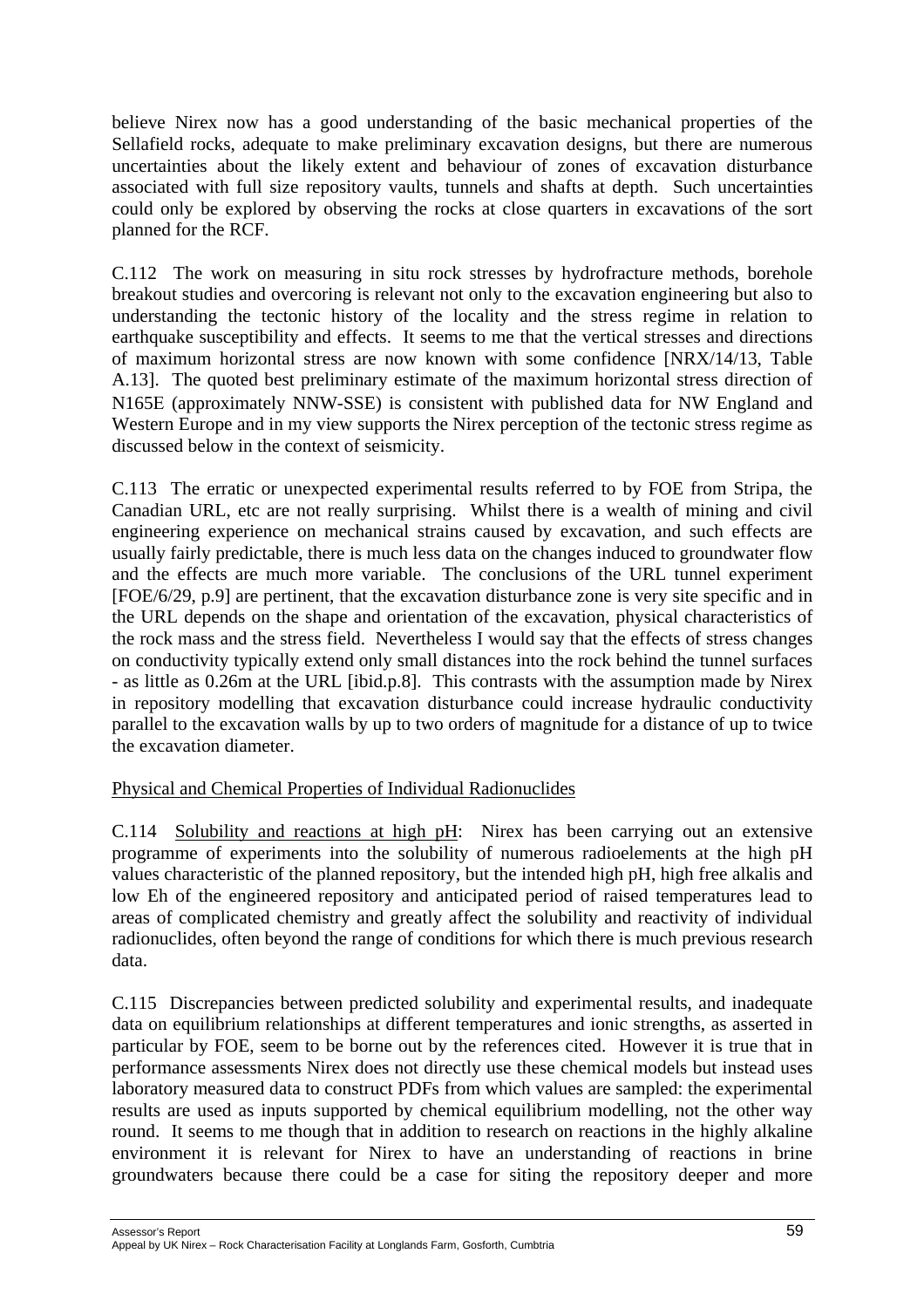westward in the BVG. It is also relevant to understand reactions across all the salinity variations in the Hills & Basement groundwater flow regime.

C.116 The body of evidence presented suggests to me, as a geologist, that there is still relative uncertainty over the solubility of many radioelements even at fairly standard conditions of pH, Eh and temperature; that there is yet greater uncertainty in extending the results to more extreme conditions; and that the databases expressing thermodynamic equilibria with major anions are likely to be subject to significant further adjustment. There appears still to be a lack of experimental data over a wide range of conditions relevant to a DWR for numerous radioactive elements.

C.117 Colloids: Research into natural colloids and colloids formed in the waste and cementitious backfill, their behaviour in the near field and geosphere, and the ability of radionuclides to become sorbed and transported by colloids is less well advanced than many other lines of study. There are so many possible colloidal combinations and so many factors, chemical, electrochemical and physical, affecting their stability and mobility but the maintenance of highly alkaline, high ionic strength near field porewater is likely to be important. Nirex appears to be concentrating in the first instance on the generation of cementitious colloids associated with vault backfill and their behaviour in the varying water chemistry of the near field and geosphere boundary [COR/529, s.4.2.3] but has identified broader areas needing to be investigated [ibid., s.4.1.3].

C.118 HMIP said in evidence that oxides or metal particles may be transported as well as colloids though HMIP commissioned research papers [listed in HMP/1/2] deal only with true colloids. The objector Mrs M Higham also expressed great concern about the behaviour of plutonium dioxide particles released from a repository. Although she does not regard  $PuO<sub>2</sub>$ as a colloid she maintains it behaves in a similar manner to a stable colloid and therefore can be transported readily through the geosphere with the flow of groundwater. I agree from the evidence of the parties that substantially more research is needed on colloids and other fine particulates, regardless of the precise technical distinction between them.

C.119 Most of the work on colloids is laboratory based and necessarily so in exploring the behaviour of wastes and repository engineering materials. There is a need to understand the presence and behaviour of colloids in the natural geological system but it is difficult to sample groundwater colloids, especially in boreholes at depth, as also experienced in natural analogue studies [GOV/630, p.247 1st para.]. The proposed RCF would afford closer access to the relevant groundwater and I would have expected the chances of obtaining representative samples to be improved, though in evidence Nirex accepted that it may experience the same sampling difficulties in short boreholes from the RCF as in deep holes from the surface.

C.120 Reactions with organic matter: Organic matter in the waste will produce degradation products, some of which have been shown to increase the solubility or reduce the sorption of radionuclides. A significant programme of research has been started, particularly into cellulose degradation and its effects, and into plutonium solubility and complexation with organic compounds [COR/529, s.4.2.1] but it is a wide field and much of the work seems to be novel. It would not be practicable to look at the individual effect of each of the many organic species in the waste leachate so Nirex has been concentrating on what it hopes are key compounds and fractions and expects future research to focus on achieving a better understanding of the underlying mechanisms [ibid. p.76, (iii)]. Research on the influence of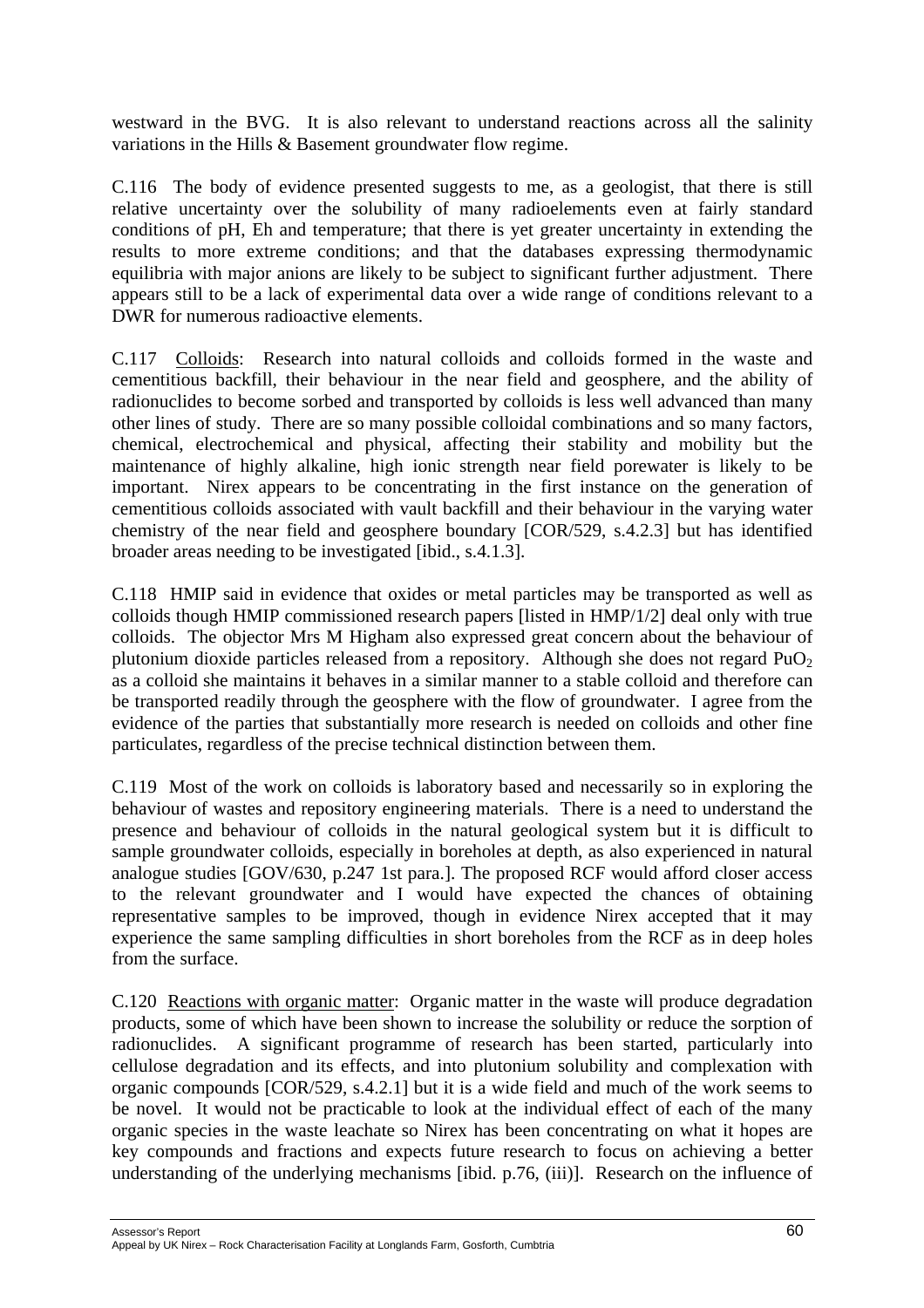organic matter would be necessary regardless of the location of the repository.

# Longer Term Geological Processes - Climate and Tectonics

C.121 It is necessary to consider long term natural processes and events that might affect the repository performance, either by direct physical disruption or by changing the geological or hydrogeological characteristics of the geosphere. The principal considerations are tectonic movement, particularly earthquake hazard, and climate change, and their influence on groundwater flow and indirectly on the geochemical environment. The possibility of meteorite damage to a deep repository is calculated to be extremely slight (leaving aside the obvious direct consequences of any sizeable surface impact) and other processes such as volcanism do not appear to be relevant to this corner of Northwest Europe in a timescale of at least some millions of years. Nirex's main approach has been the conventional one of studying past geological and climatic changes and effects as a guide to what might happen in the future.

C.122 Tectonics & seismicity: Research into tectonic activity and risk over geological timescales must consider earth movements on a regional and wider scale but site characterisation studies can assist with the dating of episodes of activity. The evidence for dates is somewhat confusing and contradictory. Greenpeace suggest that the Lake District Boundary Fault zone has been active within the last 60 million years, based on contours of estimated regional uplift but I consider this evidence is weak and I take Nirex's points as to the paucity of data points and limitations of the method of dating using mineral fission tracks. (NB:- the scientific abbreviation Ma = million years is used in some reference documents.)

C.123 The small number of radiometric age determinations on fault rock minerals have given ages well in excess of 100 million years, lending support to the Nirex belief that the last major episode of faulting in West Cumbria occurred over 100 million years ago, but a single sample gave an estimated age of 60 million years. Nirex ascribes this date not to faulting but to an episode of geothermal warming even though it falls within a period around the Cretaceous-Tertiary boundary which Nirex itself recognises was one of regional and wider uplift and which may have been accompanied by active faulting. An age of 100 million years also contrasts with the assessment by HMIP's contractors [GOV/613, p.79] that regional tectonic evidence suggests the most recent phase of compressional and strike-slip deformation may have been in the Oligocene, 40-30 million years Before Present. (Faulting is not explicitly mentioned but significant deformation in this particular district might be expected to result in reactivation of faults.)

C.124 Features that might indicate geologically recent earth movements, such as earthquake-induced faulting or slumping of glacial deposits, are difficult to identify and investigate but there appears to me to be no significant evidence for the existence of neotectonic features onshore in the Sellafield region and the indications offshore are weak and open to alternative explanations.

C.125 Thus although direct methods aimed at dating the most recent period of faulting point to a considerable age - perhaps 60 million years - there remains doubt and it seems to me that the Sellafield site is located in a zone where one might suspect the possibility of more recent tectonic activity: it is located along a major structural boundary between the Irish Sea Basin and the Lake District block; the granite masses under the Lake District represent a gravity 'low' so there may be a tendency for uplift; erosion of the Lakeland fells may induce uplift and sedimentation in the Irish Sea Basin may induce downwarp; and it lies in one of the more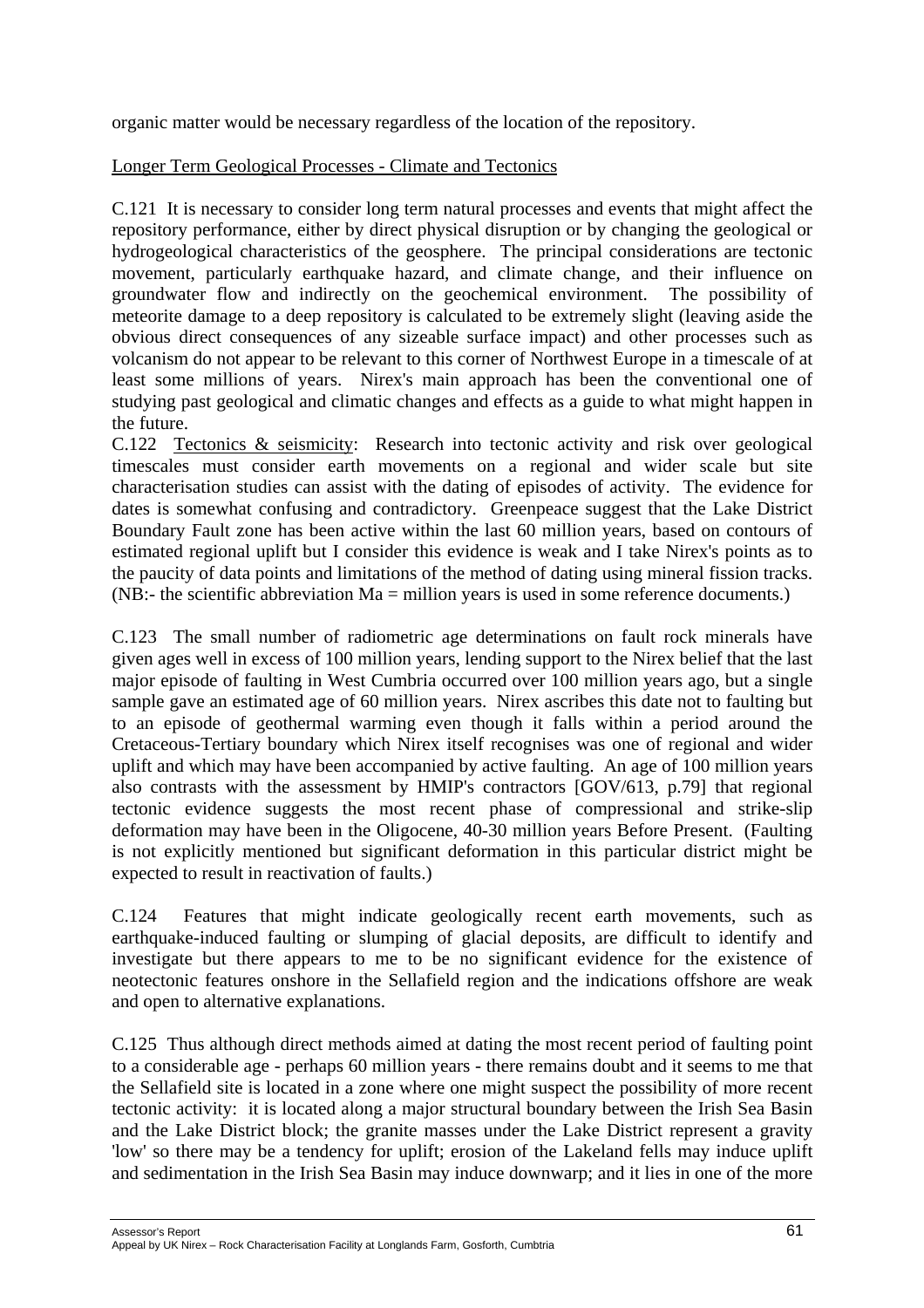seismically active regions of Britain.

C.126 Further research can be done on the dating of faults and the evolution of the fracture systems, for example by studying mineral fission tracks and fluid inclusions, but require sampling of fault and fracture infill materials. The RCF would afford limited access to fault zones.

C.127 There is disagreement as to whether the crustal rocks of the British Isles are in an extensional tectonic regime, or a compressive or strike-slip (shearing) stress regime. The relevance is that if the crust is in tension it is more likely to be subject to active faulting and the possible associated hydrogeological effects noted below. GOV/613, an HMIP report on tectonic hazards for UK nuclear waste repositories, notes that Britain, in contrast to other intraplate regions, is in an extensional regime [p.30, penult.para.] but in a more detailed explanation [sections 3.2.5 & .6] says that borehole breakout measurements and seismic focal mechanism studies suggest that strike-slip and normal fault styles are possible, indeed dominate, over much of Britain and that for the larger faults strike-slip predominates, generally with some extensional component. A Europe-wide review of tectonic stress measurements [NRX/14/6, p.11.790] is consistent in saying that much of western and northern Europe is subject to a strike-slip regime characterised by NW to NNW compression and NE to ENE extension. The Nirex Sellafield in situ stress measurements appear to conform to the same trend (see C.112 above) as does BGS interpretation of a number of modern Cumbrian earthquakes.

C.128 I would say that the evidence favours the Nirex view, but the existence of a local extensional stress pattern in the SW Scottish Highlands [NRX/14/6, fig.2a], in the area of maximum ice load during the Pleistocene, suggests that the Lake District, another area subject to ice loading and now experiencing isostatic rebound, could be similarly affected, either now as a legacy of the last glaciation or in the future. The HMIP report [GOV/613, p.64] notes that the general absence of rebound stress signature in the post-glacial rebound areas suggests that the stresses continue to be released on faults.

C.129 I consider that Nirex has made the maximum effort to obtain data on modern seismicity in the Sellafield region. Information on the occurrence of earthquakes in the region and more local to the Sellafield area has been obtained from historical records, culminating in the publication in 1995 of a four volume report on the seismological database. The historical record of all British earthquakes has been intensively researched and it is likely that little new information will emerge about events over the past few centuries. However a continuous flow of new data is coming from ongoing instrumental monitoring. In addition to the general network of seismographs in Britain and NW Europe the BGS Cumbrian Microseismic Network, inaugurated in 1992, is capable of recording very small events within a radius of about 60km of Sellafield [NRX/14/13, s.A.11]. Such information is useful in identifying the depth, location and characteristics of the focus of seismic events. However the period of instrumental monitoring, whether local or national or beyond, is miniscule in relation to the timescale over which repository safety needs to be assessed. Even so I note that, as one might expect from the structural geological setting, that West Cumbria and the North West generally are among the more seismically active areas of England.

C.130 Hydrological effects induced by seismicity were given much emphasis by Greenpeace. Earthquakes can undoubtedly significantly change the hydrological regime around faults, causing changes in the water table and expulsion of water at the surface over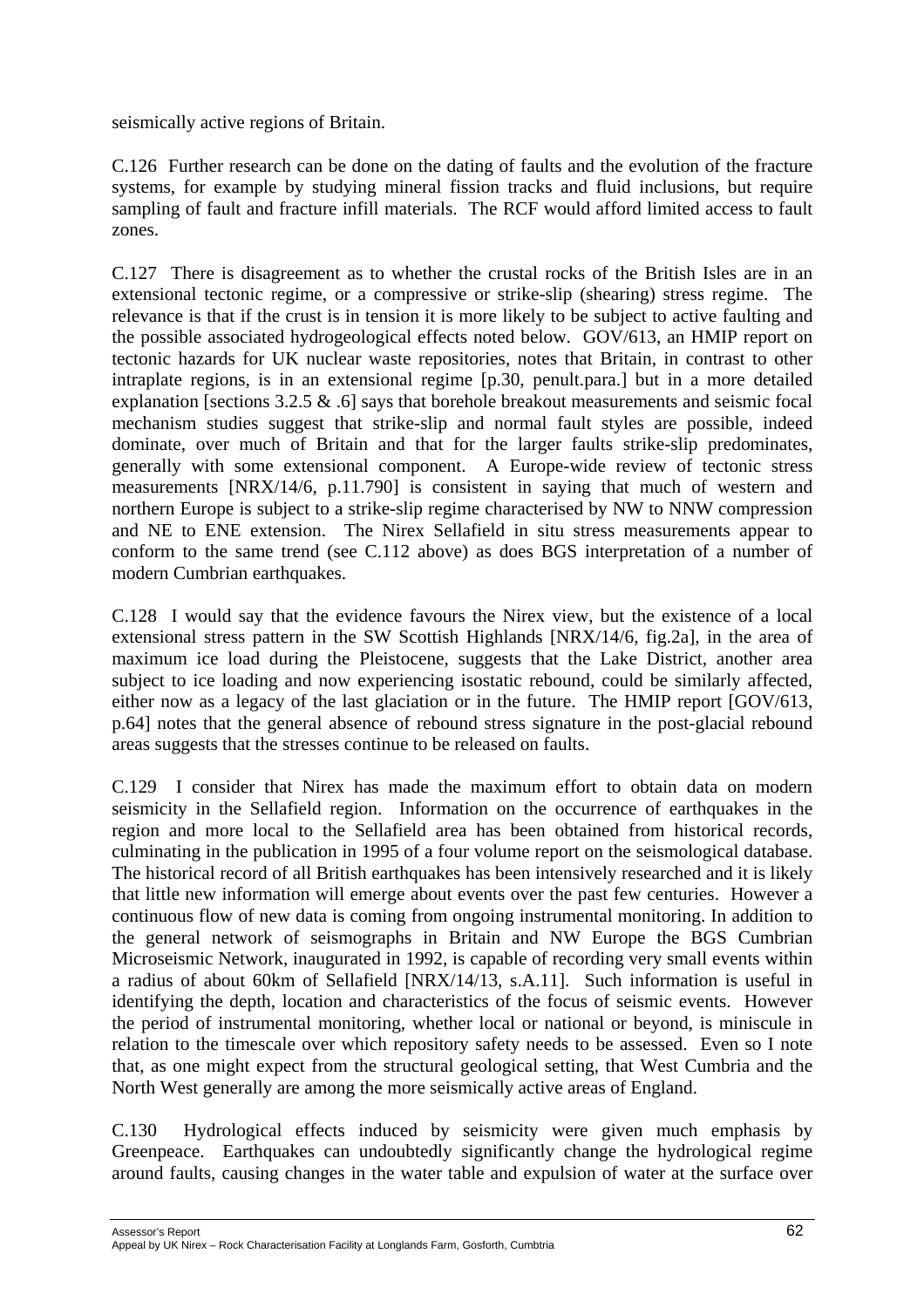days and sometimes months. The most significant response is found to accompany major normal fault earthquakes. Reverse fault earthquakes show little or no effect, and strike-slip fault movements have variable effect but relatively small [GNP/3/7, Abstract; GOV/613, sections 2.2.4, 2.3.3 & 2.4.1]. There is no international consensus on the precise mechanisms and effects although it seems that changes to the water table and outflow points usually involves enhanced permeability near the surface and more rapid drainage of near-surface water rather than water being 'squeezed out' from great depth.

C.131 I am not persuaded that the examples given by objectors, notably by Greenpeace, of major earthquake-generated surface discharges of groundwater are indicative of what could happen at Sellafield within a PCSA timescale: I consider they are in quite different geological settings and the American examples in particular involve large magnitude seismic events on normal faults in an undoubted extensional stress regime.

C.132 Climate: Although local meteorological records are being studied and the climate record assessed, it is long term global climate changes that are likely to most affect groundwater flows, either directly by changing precipitation and net recharge, or indirectly by affecting sea levels or inducing ice cover or permafrost conditions. The Nirex research is just part of the worldwide effort being put into understanding global climate change and effects, whose scale and degree of international consensus are such that I consider the Nirex climatological work and assessment of consequential effects on landform evolution is more soundly based than many other areas of its scientific programmes.

C.133 The climate record over the past hundreds of thousands of years is becoming well defined from studies of seabed sediments, ice cores etc. Progress is being made on models of global climate systems that combine the behaviour and responses of the atmosphere, oceans, ice and land cover, and biosphere. Nirex has an active role in running one such international model [COR/527, Box 6] which appears to give a fair simulation of past conditions despite not yet including greenhouse gas effects and deep ocean circulation. The company has identified five broad climate states, four of which (Temperate, Boreal, Periglacial and Glacial) have been experienced over the last million years or so and a fifth (Mediterranean) may result if global warming prevails, and has selected analogous locations to represent the variability with time within each [ibid, Box 5]. It proposes to represent future climate change in terms of sequences of these five climate/biosphere states, and has developed two possible sequences over the next 125,000 years [ibid. p.23], with and without enhanced greenhouse gas warming, to reflect the range of possibilities generally accepted by the international community. To jump from one state to the next is obviously a great simplification but the successful refinement of the global climate model should permit a more continuous representation if required. Of course climate change over longer periods would require a different approach, and must involve 'qualitative reasoning'.

# **Priorities for further work programmes**

C.134 Whilst it is not necessary to produce a precise deterministic characterisation of all aspects of the Sellafield Site geology and hydrogeology there is a need to improve the detail and interpretation of geological structure and stratigraphy across the PRZ. Nirex is considering an extension of its 3-D seismic survey although it believes the added definition provided by the survey may have no relevance to the hydrogeological modelling. However as at least general associations can now be demonstrated between physical and hydraulic properties and particular stratigraphic and structural divisions, I consider that additional detail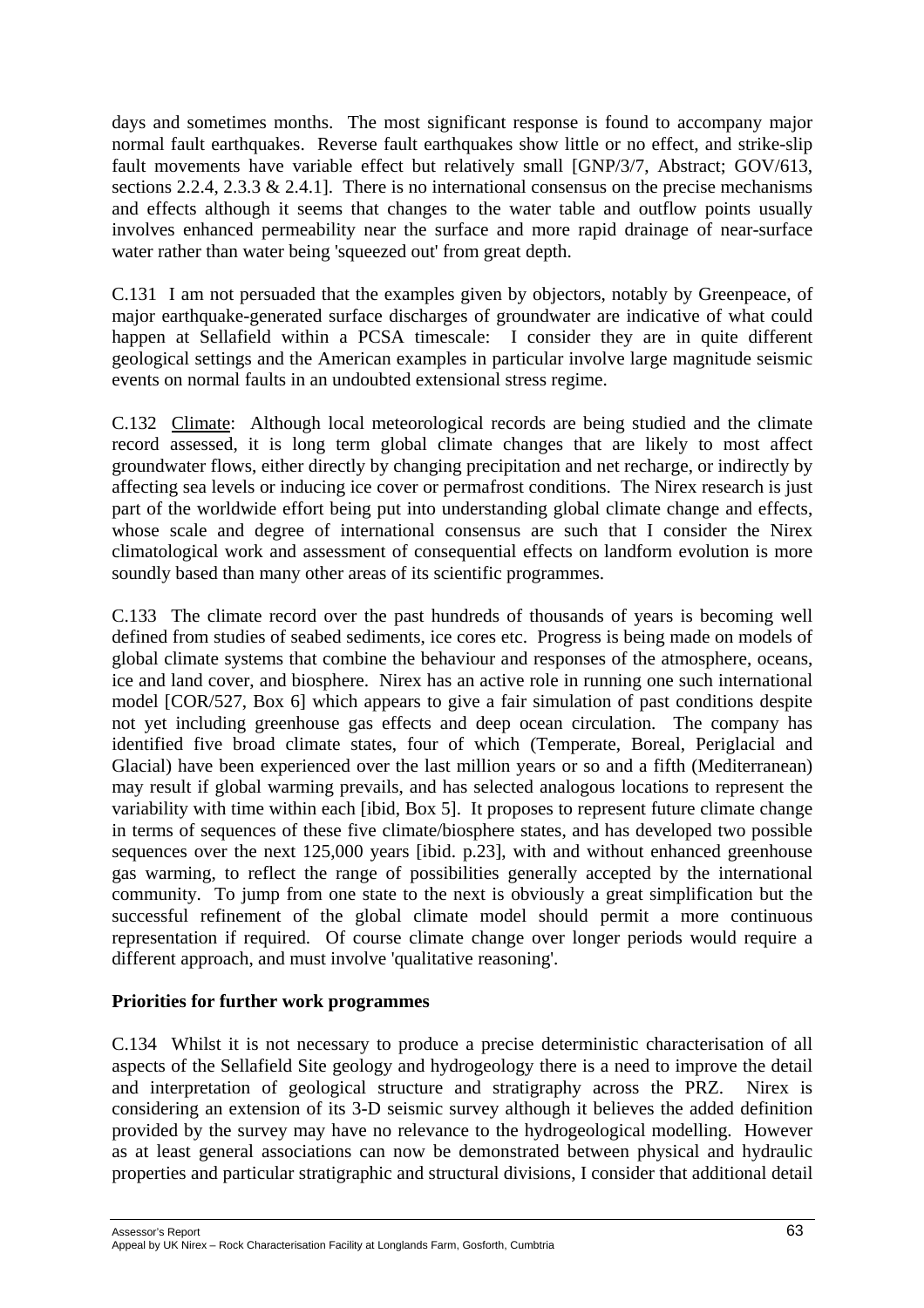on a smaller scale should assist modelling, stochastically or otherwise, on the wider scale. Continued site investigation and testing should extend to depths and stratigraphic units deeper than the currently favoured provisional repository horizon (the relatively fractured Fleming Hall Formation at around 650m bOD) if an adequate comparative assessment of the BVG basement rocks within the volume of the PRZ is to be made.

C.135 There is a need for more boreholes to define further in three dimensions the geological sequence and hydrogeology (groundwater heads, density and salinity distributions and other water chemistry parameters) over at least the Site area. Nirex proposes up to 4 additional boreholes (nos.15-18) west and NW of the PRZ to investigate the saline transition zone and its influence on groundwater flowpaths; further drilling east of the PRZ around BH 9 to investigate groundwater recharge; and up to 2 holes south of the PRZ between nos. 2 and 11, possibly by inclined drilling from the BH 11 site, to explore the hydrogeological influence of the Seascale Fault Zone. The effect would be to achieve quite close monitoring over an area of about 3km squared centred on the PRZ, with just over 20 boreholes, and more scattered coverage beyond. All the new holes would be appropriate and useful but would still leave significant areas relatively unexplored when it comes to defining the boundary conditions of even a small 'regional' 3-D hydrogeological model of say 10km squared. A fairly well defined NE-SW cross section can be drawn from BH 8, through the middle of the PRZ to the shore at Sellafield Works but not for example a parallel section only 1½ or 2km to the NW, just beyond the PRZ, since there are no holes in the supposed recharge areas north and NNE of the PRZ nor between there and BH 7.

C.136 I consider that insufficient is yet known about the coastal groundwater discharge zone and its geology, and the hydrogeological consequences of changes in sea level, particularly a significant fall. I am aware that drilling offshore is considerably more expensive than on land and presents problems for long-term testing and monitoring but in my view it would be difficult to make a reliable safety case without the data from at least one and preferably more boreholes beyond the present coastline. There is also a strong case for a more systematic investigation, prior to disturbance by the RCF, of groundwater head and possible water chemistry differences across the major faults, especially the Fleming Hall and Seascale fault zones, but it would be costly: as many as 3 or 4 pairs of holes, additional to those existing or proposed, could be requisite. In these respects my views are similar to those expressed by FOE.

C.137 All or almost all of the boreholes noted in the previous two paragraphs would be beyond the PRZ so the data they would yield could not be obtained from the RCF. It would be essential that any within potential direct influencing distance of the RCF are drilled and allowed to recover prior to the start of RCF shaft sinking.

C.138 There is a need to establish general baseline hydrogeological and hydrochemical conditions over the Site area prior to construction of the RCF. I consider that Nirex is close to settling baseline head data, even in the holes affected by the RCF3 pump testing, though monitoring in the BVG would need to be continued for as many years as some boreholes in the Triassic sandstones if any response to trends in annual rainfall is either to be recognised or discounted. As for hydrochemical data, although the broad composition and distribution of groundwater attributable to the different regimes are now relatively well understood, there is a need for better coverage over the Site area. Moreover, repeated sampling and testing are required to give confidence that the samples are the least contaminated that are practically obtainable. Until recently at least Nirex's contractor was unable to make a complete enough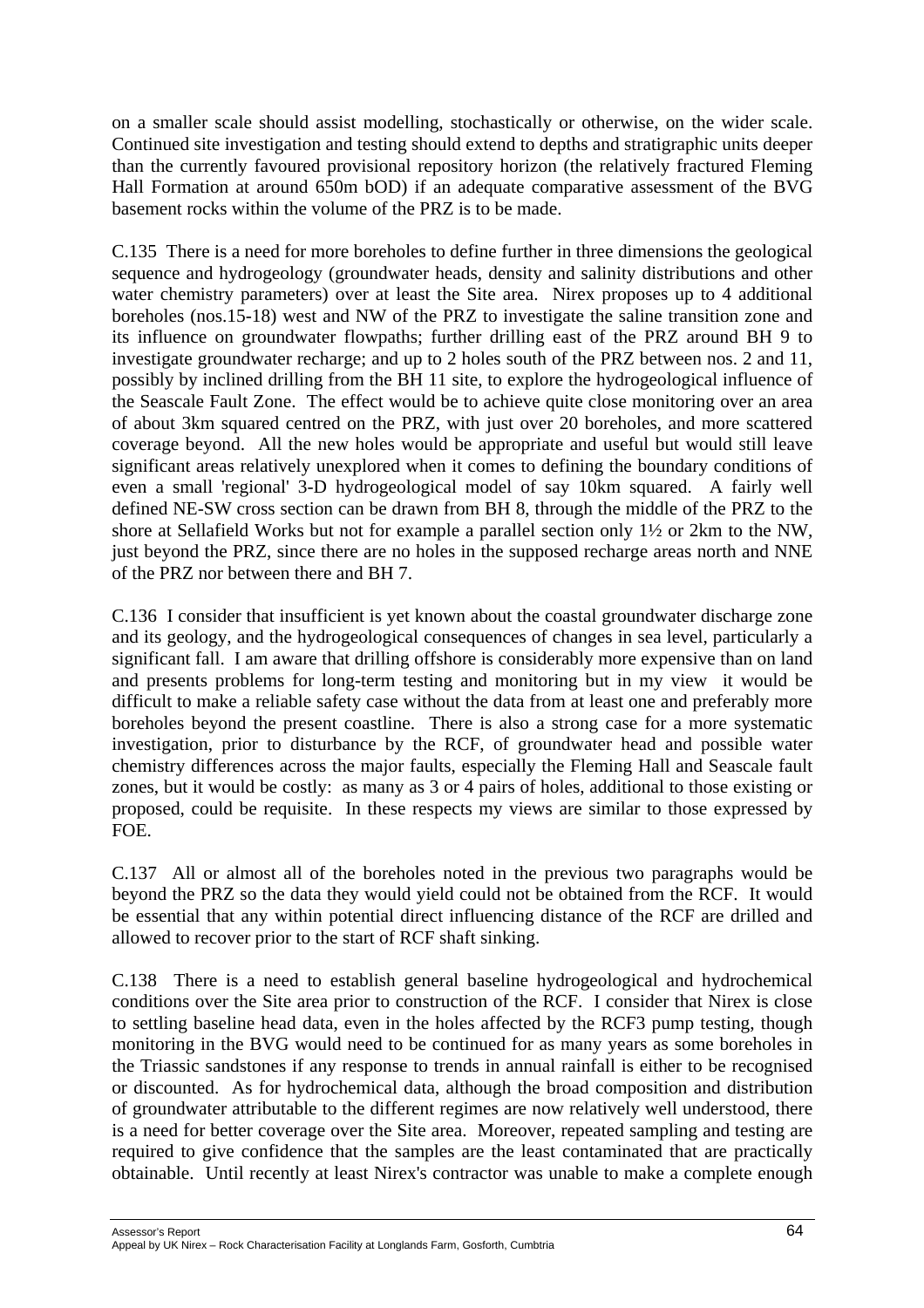'best estimate' for in situ groundwater composition for the purpose of modelling water/rock interactions because of uncertainties over natural temperatures, pH and Eh [CCC/4/7, 2nd page]. However it is likely that some uncertainty will remain over in situ Eh and pH conditions if samples are obtainable only from deep boreholes. Close access to BVG groundwater in the RCF would improve the chances of being able to obtain uncontaminated samples of more precisely known source.

C.139 The major task is to develop a much better understanding of groundwater flow and hydraulic conductivity in the Sellafield strata, particularly the relationship between fracturing and groundwater flow in the BVG and variations in the distribution and magnitude of in situ permeability within that group of rocks. There is a need to characterise and measure flow in fracture networks in three dimensions over lengthscales of tens to hundreds of metres and look for associations with, for example, faulting, rock type, stress direction or cooling contraction joints. In addition the possibility of local fairly direct hydraulic connections between the BVG basement and overlying sandstones has not yet been adequately confirmed or discounted.

C.140 Although further borehole pumping tests and cross-hole hydraulic testing could be carried out and would assist with these matters, they would be no substitute for the RCF, which would provide close access for direct observation and logging of the rocks and permit tracer tests at a variety of scales and orientations to give indications of rates and paths of flow, and of diffusion, sorption and accessible porosities. The RCF would also enable the response to be observed to large scale and prolonged drawdown, both radially around the excavations and between the fracture networks in the BVG and the more porous strata in the cover sequence.

C.141 The evidence of groundwater residence times and the age of fracture systems could play an important part in making a satisfactory safety case for a repository at Sellafield. More determinations are needed of stable isotopes, noble gases and other specific indicators of age for groundwater samples drawn from boreholes over a wider territory. Coupled with the use of other geochemical species they may help identify long-term flow patterns and flow history. The RCF would also provide opportunities to obtain high quality water samples for palaeoindicator testing. Further mineralogical research can be done on the dating of faults and the evolution of the fracture systems as a guide to the most recent tectonic activity and more especially the extent to which the fracture network flow has remained stable over geological time. It requires the sampling and testing of fault and fracture infill materials. The RCF would afford good opportunity to sample from fractures but give more limited access to fault zones, which may continue to be best explored by deep cored drillholes.

C.142 The evidence suggests that considerably more experimentation and model development is needed on radionuclide solubility, sorption and general thermodynamic relationships over the range of temperatures and chemical conditions relevant to a Sellafield repository, from natural groundwaters in the distant geosphere to the special conditions in and around the degrading waste and repository chemical barrier. Much of this would appropriately be laboratory-based work, including sorption experimentation but sorption data need to be specifically related to the local rock types. Tracer experiments would be useful but would have to await the RCF. The RCF would also give the best opportunity for sampling groundwater for any natural colloids and perhaps for experiments on colloid transport through the fractured BVG. Similarly for research on gas migration and its potential effects there is no substitute for practical in situ experimentation and investigation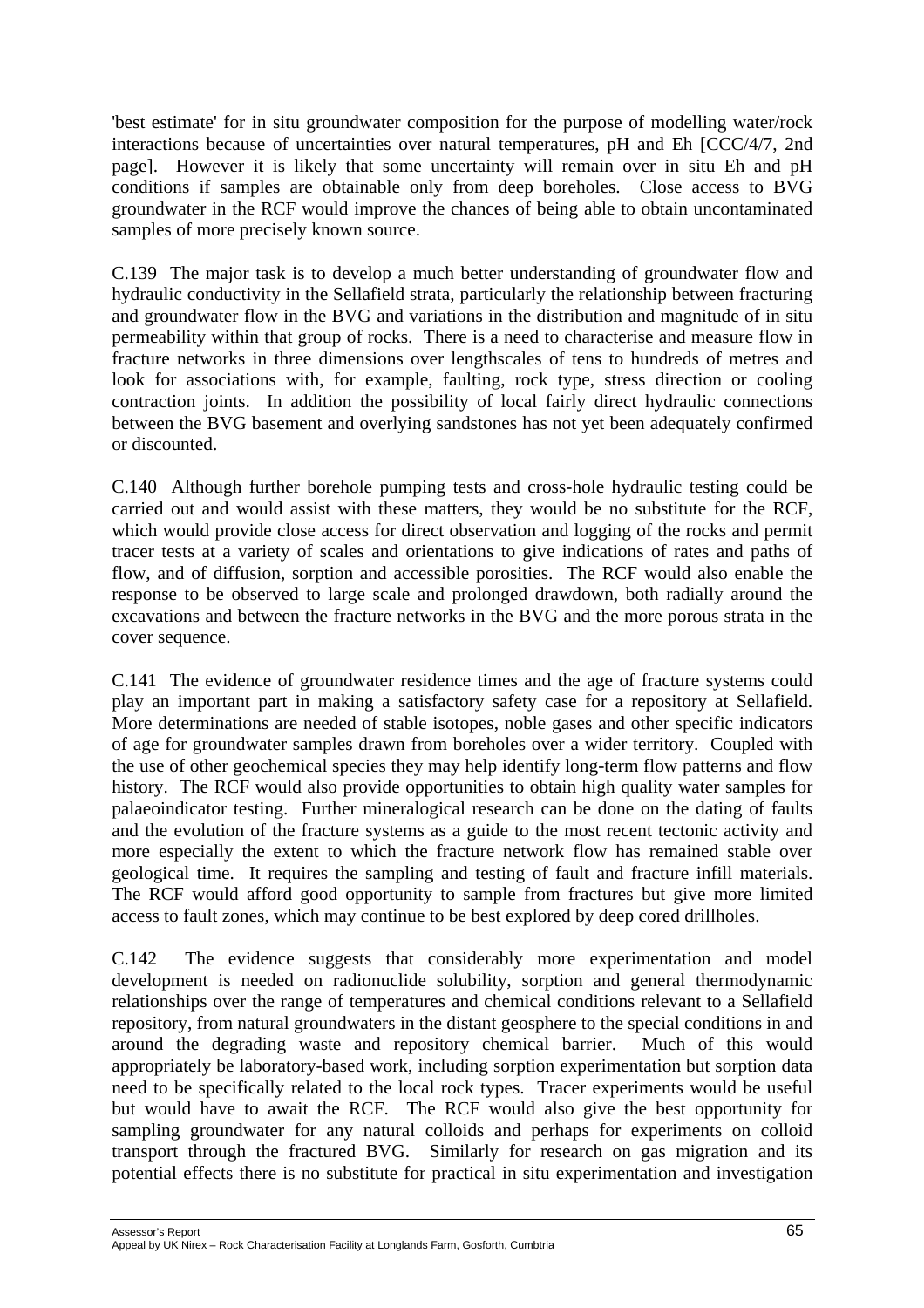in the intended host rocks.

C.143 Various aspects of repository construction and performance cannot easily be advanced without the opportunities afforded by a facility like the RCF: the geotechnical properties of the rocks and superficial strata could only be explored by observing the body of materials at close quarters in substantial excavations; measurement of excavation disturbance of the rocks and consequential hydrological effects require RCF-scale excavations in the potential host rocks; and meaningful testing of techniques for plugging and sealing excavations and controlling groundwater inflows must also be done in the intended host rocks under conditions comparable with that of a DWR.

C.144 There is a general need for the Nirex science programme to be advanced on all fronts, of which one important area would be the development of climate scenarios and how future climate states may affect landforms, the physical and hydrological properties of the geosphere, and the biosphere.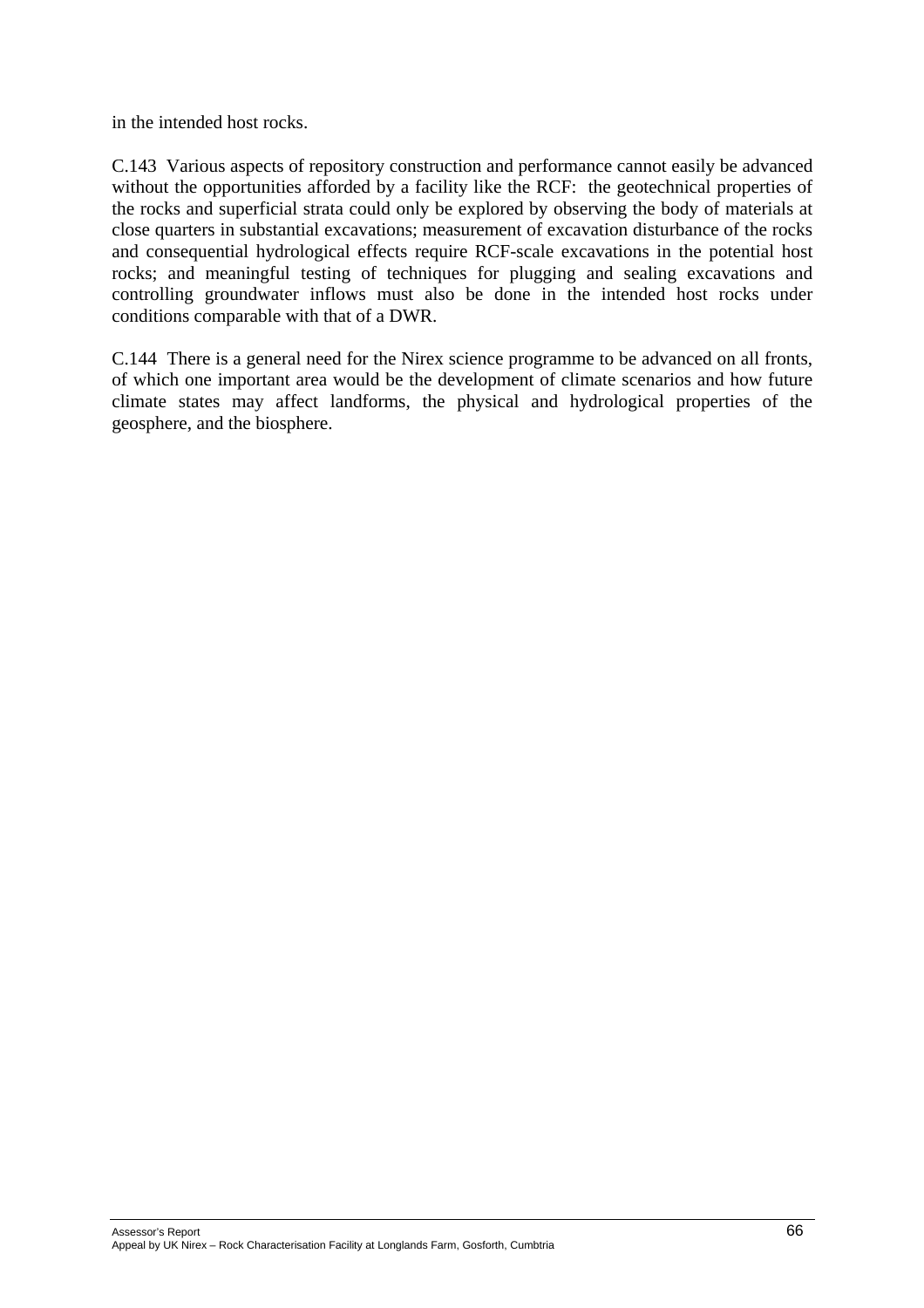## **D MODEL DEVELOPMENT**

#### **Principles and Methodology**

D.1 In this section I consider aspects of the models, mostly numerical and mathematical, used in performance and safety assessment to represent the various elements of the proposed waste disposal system and its environment, and the system as a whole. Such models are designed to aid understanding and facilitate calculations and prediction of processes and behaviour. The term 'model' is also used in a rather different sense to describe interpretations and representations of data, for example the synthesised information on the geological structure of the PRZ [COR/530]. The latter is in effect a 3-D digital map of the ground surface and various geological boundaries, including the planes of the principal faults and the top surfaces of major stratigraphic units, produced by interpolation between data points derived from borehole intersections, seismic tomogram interpretations, etc. [paras. C.6-11 above]. The model permits, for example, the rapid production of cross sections, structure contour maps and 3-D visualisations, but does not itself have a predictive ability. However the dimensional data in this model is the starting point for the construction of the 2-D and 3-D geosphere flow models noted below.

D.2 Transport by groundwater is recognised as the most important potential route by which radionuclides from waste in a deep repository might be carried back to the near surface so it is appropriate that intensive effort has been put into the development of hydrogeological models to help form an understanding of the Sellafield potential repository site, to test the feasibility of concepts and whether they match observational data, and to develop predictive tools that can reliably assess the future behaviour of the disposal system. Models are also used to test the significance of parameters and sensitivity to change, and to identify data requirements.

D.3 Groundwater models inevitably entail simplifying assumptions: because the natural world is so varied and complex that it can never be fully characterised and represented, and the aquifer structure and boundaries cannot be fully known; not all features or processes are of practical significance; and in order to keep the problem tractable. Because the Sellafield district is geologically and hydrogeologically complex, the task of constructing conceptual models and of adequately representing that variability is a particularly difficult one.

D.4 The development of a groundwater model starts with the creation and development of a conceptual model of how the system or process operates: then come in sequence the expression of that hypothesis as a numerical model and computer code; the input of measured or estimated data to run the model; the calibration of the model to better match observations; and an attempted validation of the model by testing predictions against new data. These are followed by additional cycles of model development, calibration and attempted validation as necessary until a sound and sufficient model emerges. COR/510 [p.3 Box A] describes a conceptual model of a hydrogeological system. Models have been created for a wide variety of other elements that will be considered in making a repository performance and safety assessment, from corrosion mechanisms of waste containers [COR/529, p.17 Box 8], to climatic cycles related to the planetary motion of the earth [COR/527, boxes 1 & 6], to future patterns of agriculture and settlement under a changed climate state [COR/526, Box C].

D.5 In the specific context of the Sellafield project Nirex has developed a hierarchy of models [see COR/510, fig.1] starting with the building of an overall conceptual model of the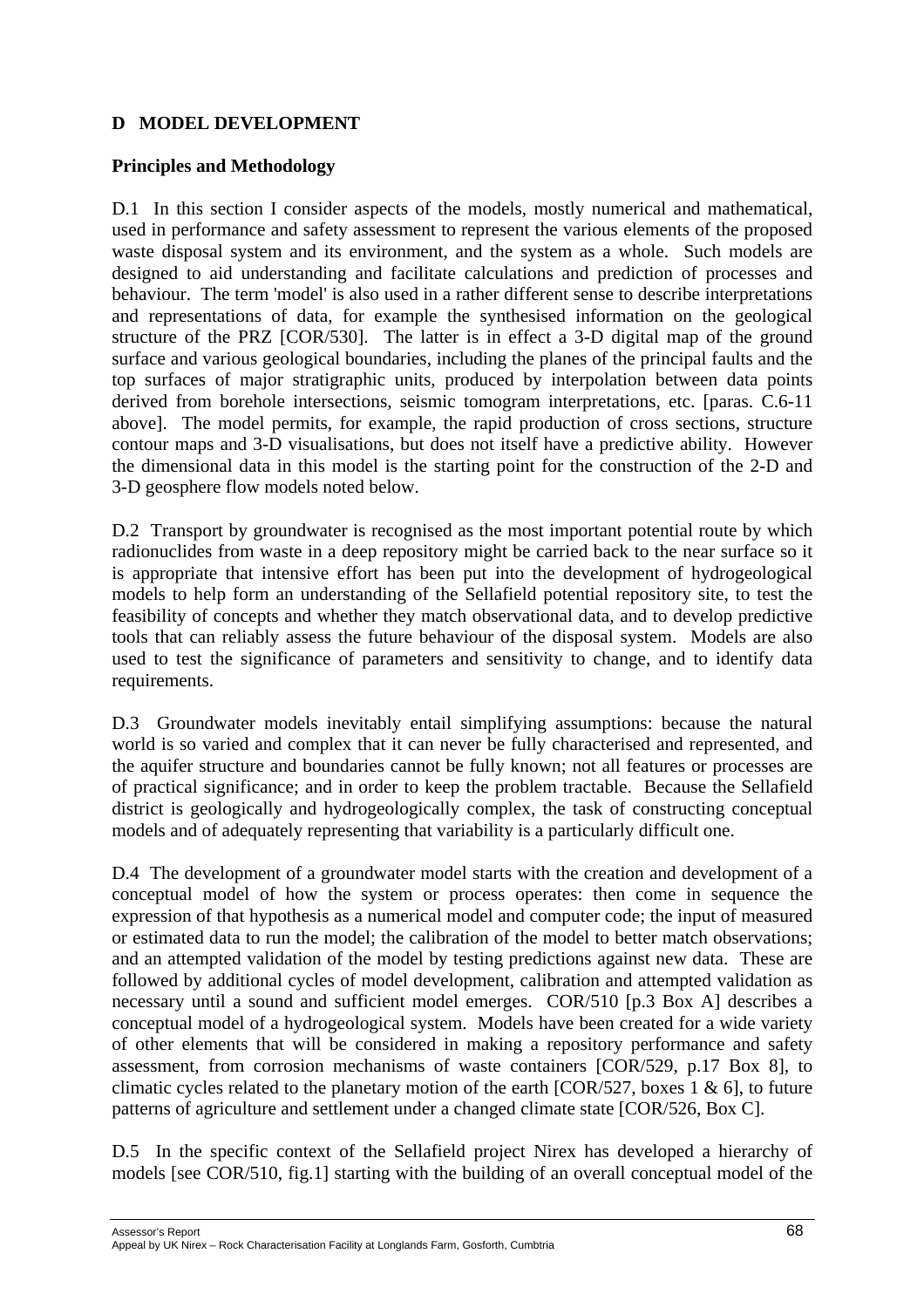district; then adoption of numerical models of differing types (2-D & 3-D; analytical, porous medium and fracture network) to represent effective properties of the rocks; then 2-D & 3-D local flow models (of fracture network type) and more regional flow models (of porous medium type); and finally preliminary safety assessment models (sampling from PDFs) with a network of 1-D transport submodels.

D.6 FOE considers that just one model should be developed to address all aspects of groundwater heads, flow and chemistry across the region. By contrast the Nirex Review Panel (Annual Report 1994) thought it a positive requirement to 'continue to develop an approach to modelling which utilised a range of techniques', with simpler models to investigate alternative concepts and carry out scoping calculations and complex models to provide input parameters to safety assessments [COR/516, s.3.2]. Nirex reports describing the work [eg COR/510, -517, -521  $&$  -522] show that the company's modelling builds on earlier models, and uses one type of model to cross-check another, or to provide input data for another, or to test the significance or sensitivity of a particular feature or parameter. This is a proper and thorough approach to modelling for a project of this importance and involves very much more rigorous procedures than in say conventional aquifer or waste disposal studies.

D.7 The level of detail in any particular model needs to be appropriate to the purpose. Initially the approach may be relatively simple, for the purposes of making scoping studies, establishing orders of magnitude, etc. The models will gradually build up and become more refined. As the time approaches to make detailed safety assessments I would expect more integrated models to be used, but I consider it will still be appropriate to use separate models with differing degrees of detail to demonstrate the anticipated performance of parts of the system and the system as a whole under time-variant conditions. It will never be practicable to acquire the relevant data and incorporate the same level of detail towards the boundaries of a region-wide model as for the area of greatest interest, in this case the PRZ, nor will it be necessary to do so since only key input parameters or constraints are relevant at the boundaries. On the other hand, those boundary conditions do need to be defined and modelled with confidence.

# **Current stage of Nirex's regional and fracture flow modelling**

D.8 The overall conceptual model of the site as a whole, with seaward dipping layered sediments over hard basement rocks, disrupted by geological faults and containing three distinguishable groundwater bodies with zones of mixing between, has been developed considerably on the basis of 2-D models representing vertical cross sections through the simplified and idealised geological sequence to depths of several kilometres. Two-dimensional areal models were used at an early date in the Sellafield studies to obtain an indication of the overall water balance, head distribution and general flow pattern in the sandstones and assisted in selecting a NE-SW line of section through the PRZ considered representative both of the general dip of the strata and direction of groundwater flow. This work has subsequently been complemented by 3-D model calculations.

D.9 It is a question of practicality that 2-D models are used for many purposes in preference to 3-D: it is time consuming to set up the matrices of points or cells and to input all the parameters, and 2-D models can include considerably more detail than 3-D. Nirex considers that the approximation involved in representing the 3-D flow system by a suitably chosen 2-D model is much smaller than current uncertainties in many of the hydrogeological parameters.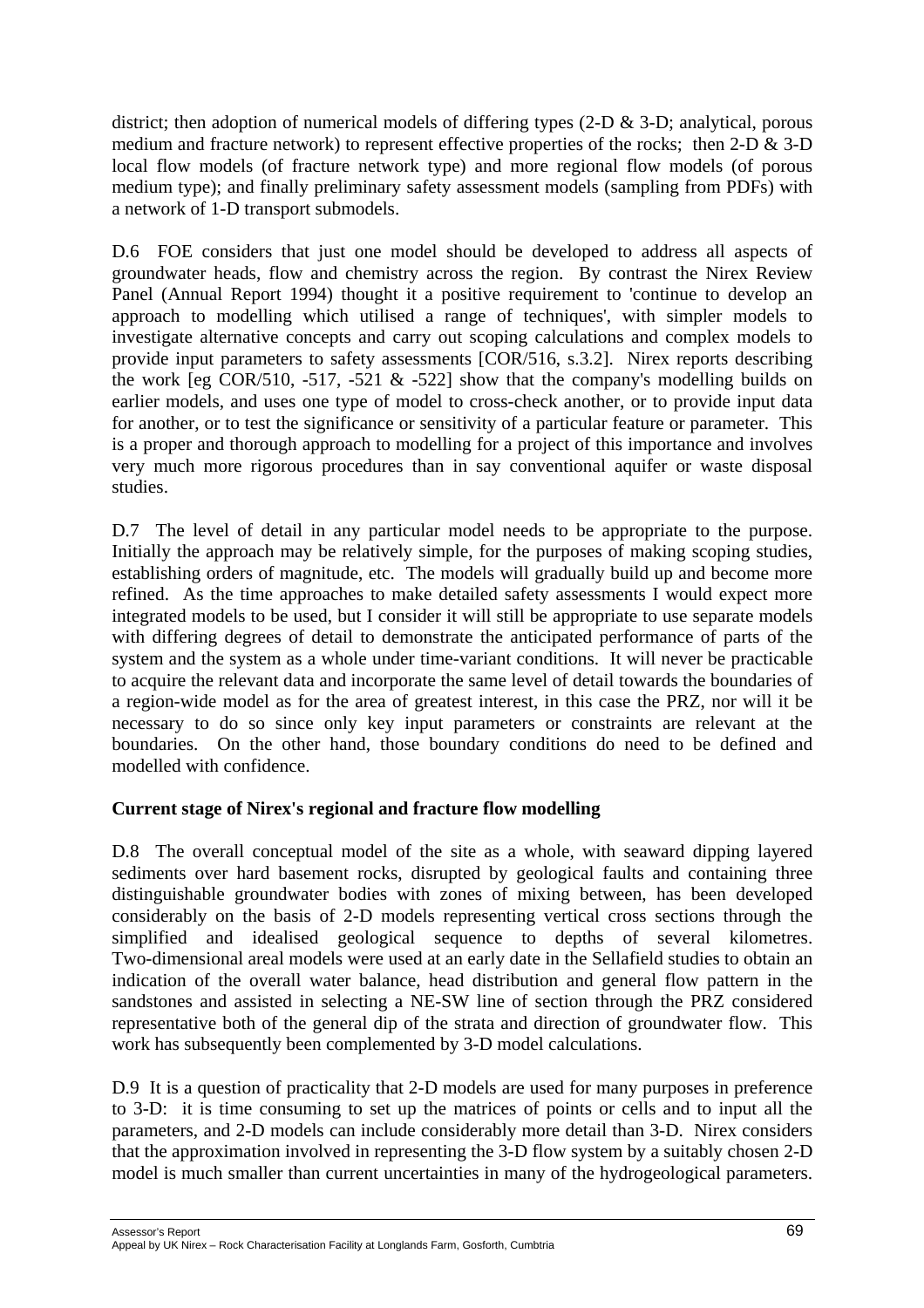However a good understanding and appreciation of the system in three dimensions will undoubtedly be necessary in order to make detailed repository performance assessments.

D.10 Flow models: Numerical models for flow in rock masses can be broadly divided into those based on continuum analogy (similar to flow through a porous medium), or discontinuum (through discrete fractures), or hybrid models combining elements of both. A good summary of the available methods and their current state of advancement is given in FOE/6/21, section 2 & figs. 2 & 3. It takes account of research being carried out in the field of deep disposal of radioactive waste in hard rocks, including projects with which Nirex is directly concerned.

D.11 Fluid flow in the prospective BVG host rocks at Sellafield is thought to be almost entirely through fractures, and in the overlying SSG predominantly through fractures, so the ability of adopted models reliably to simulate and predict flow through fractured rocks is essential. I accept the conclusions reported in FOE/6/21 [s.6, 1st & last paras.] on the current understanding of fluid flow through fractured rock, the limitations of the various modelling methods and the difficulties of obtaining adequate field data. Among these are that:

- the physics of fluid flow in the fracture network of fractured rocks is not yet well understood, particularly in fractured low permeability rocks;

- models of the discrete network type ought to be best for rock hydraulic modelling but discontinuum methods suffer from lack of information of real 3-D geometrical distribution of fractures so construction of realistic models is not possible;

- equivalent continuum and hybrid models are practical and adequate tools for the investigation of flow in rock masses; but

- continuum methods cannot (alone) answer whether short cut flow paths to the biosphere are possible.

Moreover, [ibid., s.2, 1st para.], it is usually assumed in these models that the rock mass is rigid whereas in reality its hydraulic properties are also affected by stress and temperature [see D.19 below].

D.12 The two principal computer models used by Nirex for groundwater flow are NAMMU and NAPSAC. NAMMU is of the continuum permeable medium type and is used to model flow in 3-dimensions up to the regional scale of tens of kilometres in lateral extent (although more usually applied in modelling flow in 2-D sections across the district); NAPSAC is a fracture network model used to calculate 3-D flow local to the proposed repository. Nirex contractors have used both in a number of international modelling projects to gain experience in their application. Both are reasonably described as state-of-the art models of their type and are significantly more complex and sophisticated than most general groundwater modelling packages.

D.13 Porous medium modelling: On a district or larger scale it is appropriate to use a continuum model such as NAMMU to approximate the fractured medium, provided the parameter values can be, and are, 'upscaled' appropriately. Such models require the input of effective parameter values for permeability, porosity, etc, representing an average or integral of the physical values, to make the simplified model best represent the field data, if such values can be obtained on a large enough scale. In applying a continuum porous medium model to a fractured body of rock like the BVG it is assumed that above a certain 'representative elemental (or elementary) volume' (REV) the variation in distribution and properties of the background fracture system become insignificant and the fractured mass behaves as an equivalent porous mass.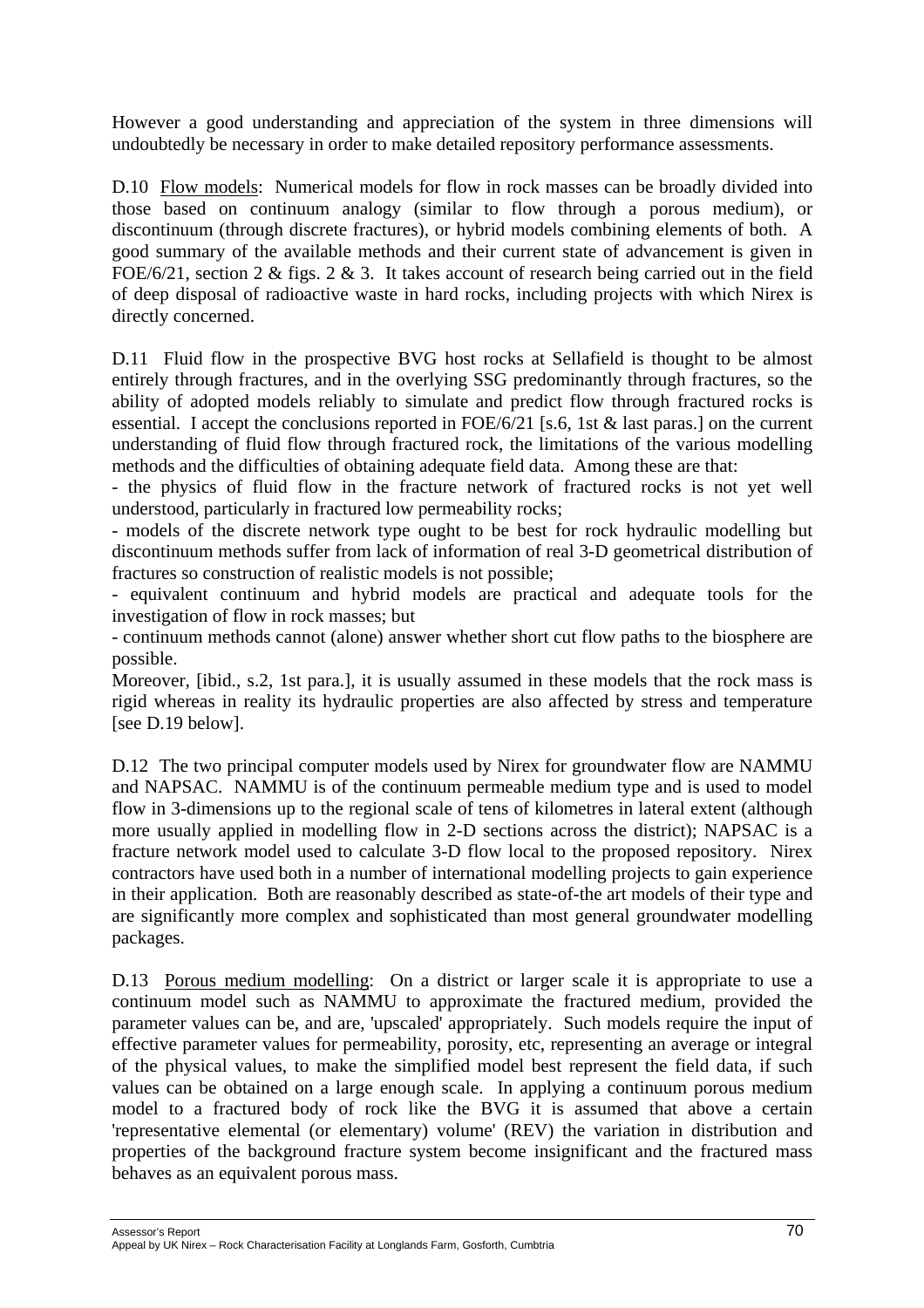D.14 There is a difficulty in defining any particular representative elementary volume, because REVs exist at different scales according to the magnitude and connectivity of discontinuities under consideration [FOE/6/21, p.4, paras  $5 \& 6$ ]. Nirex notes that in the Stripa 'site characterisation and validation' experiments it was possible to define a REV for the fracture network (typically 12m) whose properties were fed into porous medium models [NRX/15/33, p.211, 1st para.], and considers that for the BVG of Sellafield the REV is likely to be of a few tens of metres, small in comparison with the depth and dimensions of the deep repository system. However the borehole hydrogeological tests show marked heterogeneity even on the coarse scale of pump tests over 50m intervals. The volcanic rocks at Sellafield show rapid lithological and stratigraphic variations vertically and laterally, are well faulted and jointed, and may show irregular domains of cooling joint systems as well as tectonically induced joint sets. In such ground it will be particularly difficult to define average properties at appropriately large scale.

D.15 With porous medium models the effective permeability and resulting flow must represent an 'average' for a block. Effective permeability and dispersivity parameters determine the spread and mean speed of transport of, for example, radioactive solutes through the rock mass but the Royal Society report has highlighted the difficulty of modelling the circumstance in which groundwater flow is preferentially channelled through only a small proportion of the fractures, as could well be the case in the BVG, so giving rise to a channelling type frontal growth [COR/605, fig.8.1]. This would appear to be a serious shortcoming in the applicability of NAMMU to the BVG and a reason why more emphasis is needed on fracture flow models.

D.16 Fracture network modelling: The fracture network code NAPSAC is used to model and investigate groundwater flow through the background fracturing of the BVG. Like most similar codes, it assumes a fluid of constant density and an impermeable rock matrix.

D.17 FOE says that fracture models such as NAPSAC do not reflect real patterns of fractures, but they are not intended to. It is never possible to describe deterministically all the fractures in even quite small volumes of rock so such models use a stochastic approach to represent the spatial variability of the flow system. They create computer generated synthetic networks of simple rectangular forms but with properties based on statistical distributions of the measured characteristics of conductive fractures at the site, such as fracture frequency, orientation and extent, transmissivity and storage capacity. Many realisations of the fracture system are created, by sampling from the measured property distributions, to arrive at calculated output values (such as hydraulic conductivity at various length scales or heads) that can be compared against further site measurements. However the difficulty of obtaining adequate and representative data on the distribution and hydraulic properties of BVG fractures from deep boreholes and surface mapping is one of the principal reasons why Nirex seeks to have direct access to the host rocks in the RCF.

D.18 FOE/5/8 [s.3] describes NAPSAC, which can generate up to 50,000 intersecting fractures and track the paths taken through the network by up to ½million particles. This sounds a large number of fractures but depending on the fracture frequency it may represent a cubic volume of rock of sides well less than 100 metres. If larger volumes are to be represented then it appears that the model is further simplified, by assuming zones of fractures between which are substantial unfractured blocks of rock. Nirex describes having now implemented a linked NAMMU and NAPSAC model, combining a fracture network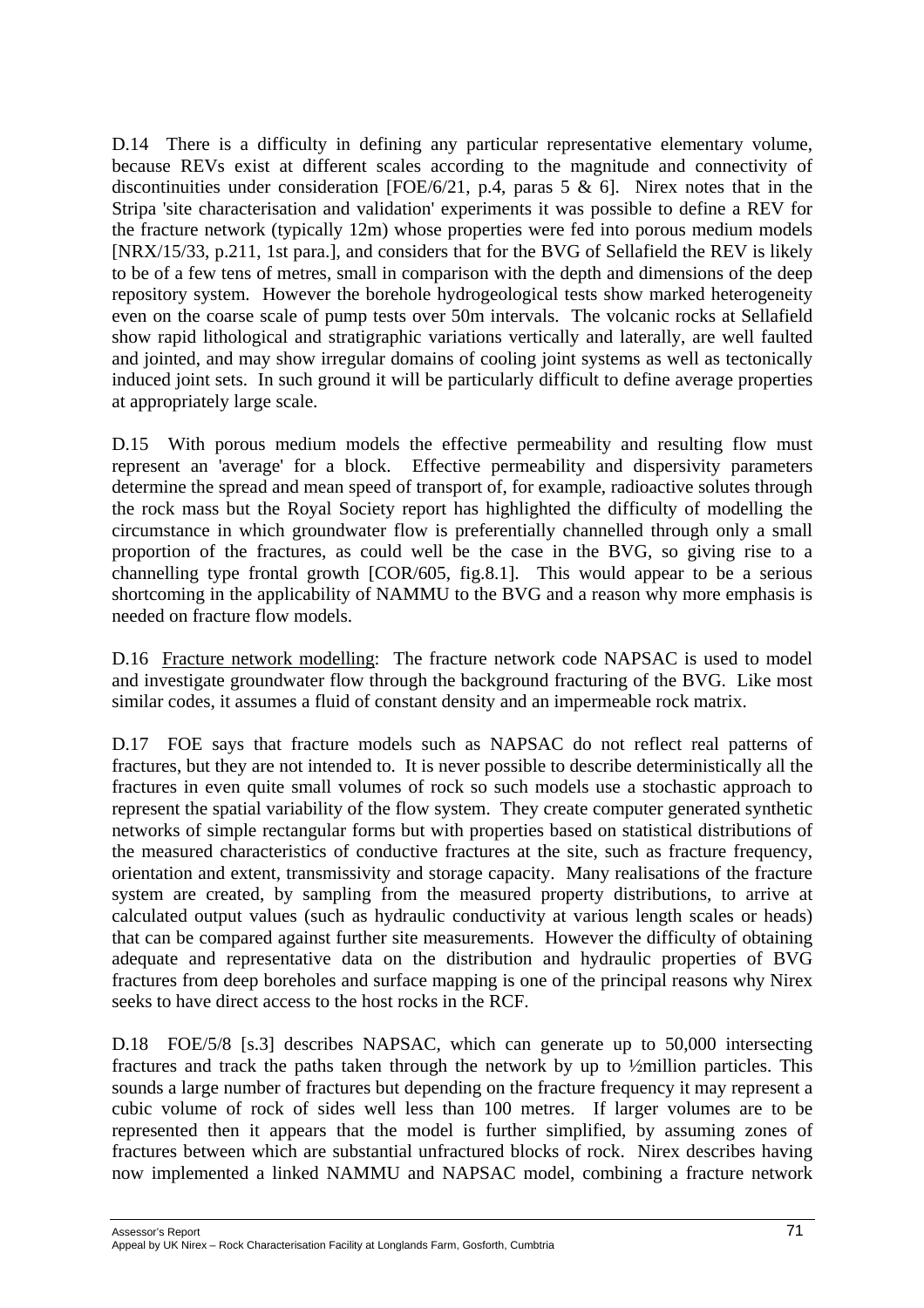system below and porous medium above [COR/510, p.20 & Fig.7], which is indeed a useful advance but appears to be restricted at present to similar numbers and distributions of fractures.

D.19 Coupled models: The preliminary safety assessments described to the inquiry are based on hydrogeological models that assume the geosphere to be at uniform temperature, but a detailed model will need to take account of the natural geothermal gradient (which may not be uniform across the district because of proximity to deep granites) and the heat generated within the repository, which may induce convection flow. Heat, rock stress and water flow are interrelated and can be linked in coupled thermo-hydromechanical (THM) computer models [FOE/6/22, fig.1 & COR/605, s.8.2.5]. Temperature influences flow because it affects the density and viscosity of fluids, and alters rock mass volume which in turn affects fracture width, etc.. Temperature also affects chemical equilibria and rates of reaction. Flow influences the dissipation of heat. Similarly the characterisation of strata permeabilities is based on current in situ rock stress conditions, but changes in stress, caused for example by ice loading, could also affect crack widths. Such factors are not normally important in groundwater modelling but assume significance given the barrier function of the geosphere and the design timescale of a DWR.

D.20 The state of progress with coupled groundwater flow models can be gauged from a recent review of the DECOVALEX project [FOE/6/22]. It describes how numerous numerical models and computer codes being developed by leading international research teams concerned with nuclear waste disposal were compared and benchmark tested against a small two dimensional model around a notional repository vault. An impression of the variety of alternative computational models and fracture concepts considered is given by ibid. fig.8. The report observed that the relationship between the physical properties of fractures and water flux is the least understood of the coupled processes [ibid., p.11 last para. & p.20 para.5]. The Royal Society report [COR/605, s.8.2.5] also stressed the relatively early stage of development of coupled THM models and the lack of experience in applying them in field situations, the difficulties of obtaining the relevant field data, and complexity of scale-up issues. I agree with Nirex that taking account of geothermal and similar coupled effects does not amount to the introduction of a completely new conceptual model, since flow is driven predominantly by gravity and density differences, but in my view Nirex has understated the work to be done on coupled models and the difficulties of incorporating these into the overall model.

D.21 A related matter is modelling of flow in the excavation disturbance zone where changes in rock stress patterns result in altered groundwater flow characteristics. Practical experience in other rock laboratories has demonstrated the need for better understanding of the mechanisms involved as well as improved numerical modelling [see C.113].

D.22 Gas flow modelling: There appears to be a well developed computer model for estimating the generation of gases in the repository [COR/509, section 2] but as for how gas might migrate through the geosphere no more than scoping studies have been made. Fairly well developed models also exist for the behaviour of radioactive and flammable gases and routes for human exposure once they reach the biosphere [ibid., section 4], but are academic if geosphere modelling is unable reliably to predict when, how and in what quantities gas might escape through the strata. Most geosphere gas migration assessment work to date has concentrated on the far field, which has been judged to be more important for the performance of a Sellafield repository [ibid., p.10 right]. A number of migration mechanisms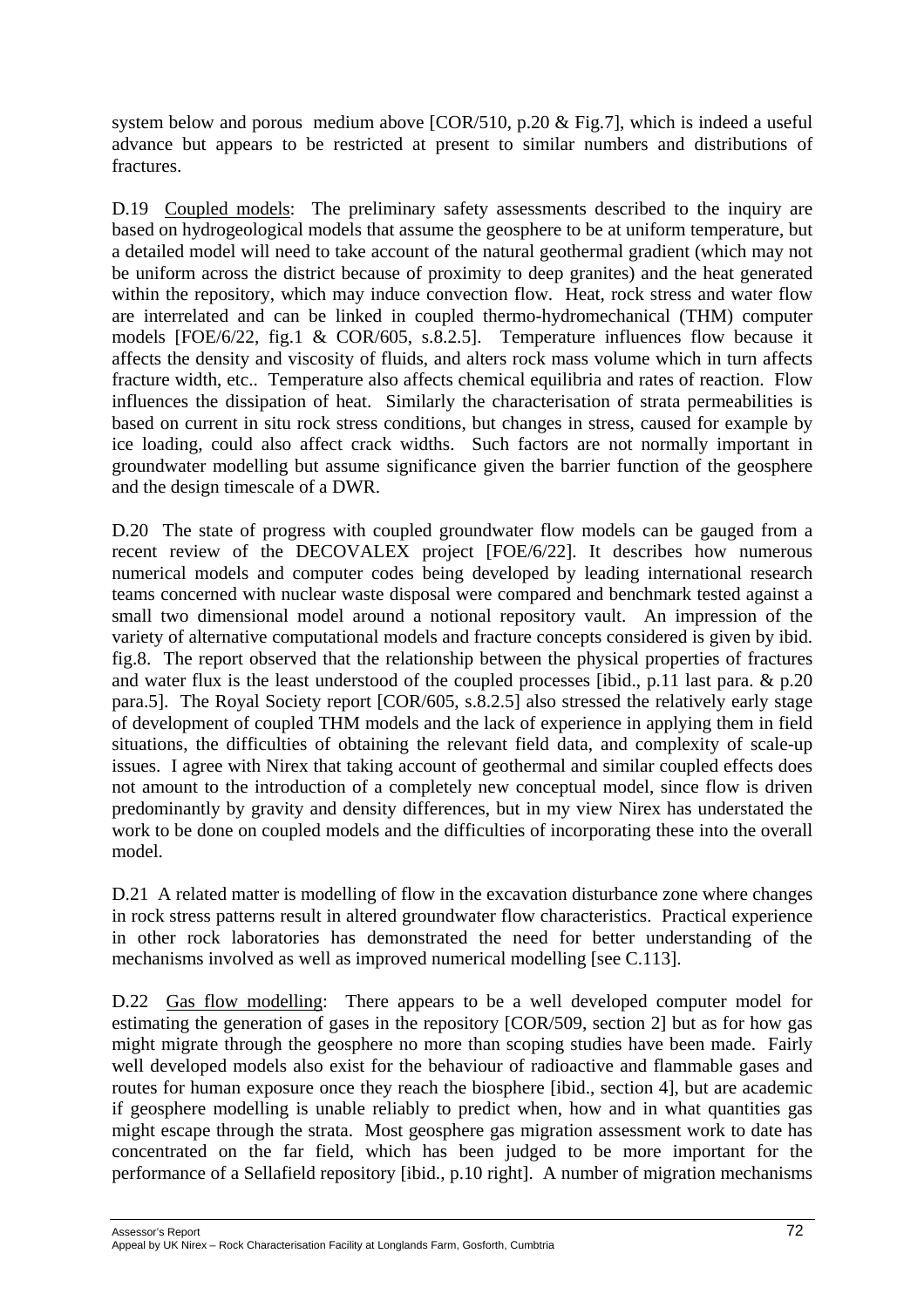have been considered - some gas would be in solution but most would probably be as bubbles or continuous streams of free gas - but the possibilities are couched in speculative terms [ibid., s.3.1  $\&$  3.2]. Scoping studies have been made assuming simple Darcy flow and flow through notional 'capillary bundles' [ibid s.3.3(a)] and in more detail with an oil reservoir simulation program using a two-phase porous-medium flow model [ibid, s.3.3(b), p.15], but all this work is acknowledged as being based on few pre-existing data in water-saturated fractured rock (from anywhere, let alone Sellafield) [ibid., s.3.4]. Even less is known about gas migration in EDZs. In situ observational and testing data are prerequisites to meaningful modelling of gas flow through the geosphere [see C.108 & .110 above] but are seriously lacking for Sellafield. The RCF would provide an opportunity to carry out direct experimental studies.

D.23 Modelling of faults: Nirex groundwater flow modelling has adopted four categories of rock permeability, from matrix porosity (Type 0) and background fractures (Type I) to organised structures of fractures (Type II from 50m to 5km in length, and Type III of greater length) [COR/522, v.1, s.5.1.1]. Faults fall into categories II or III according to the length of their surface trace: no distinction has been drawn on the basis of, say, magnitude of displacement, or orientation, or style of throw (normal or reverse). In the vicinity of Sellafield the only faults represented as Type III features and explicitly modelled are the Lake District Boundary Fault Zone, Fleming Hall FZ and Seascale FZ, on the line of typical NE-SW cross sections, and the Woodland FZ 5km to the NW. I have already expressed the view that fault F2 also appears to meet the criteria to be defined as Type III although not modelled as such [para. B.97 above].

D.24 Nirex accepts that the major faults may be sufficiently variable for each to require a different modelling approach [COR/522, v.1, foot of p.5.9]. In FOE/5/19 the FHFZ was modelled in NAPSAC as a 200m wide network zone of zones of locally enhanced conductivity [p.18 para.2 & fig.2.1]. Nirex 95 suggests alternative conceptual models, for example halos of fractures each side of a core zone, or a sparser network of long fractures with short cross connections  $[COR/522, v.1, figs. 5.2(a) & (b) & s.5.1.1 pp.5.2 & 5.3]$ . Type III features in the BVG were modelled in the former manner and of some hundreds of metres in total width [ibid., v.1, pp.5.9  $& 5.10; \& v.3$  fig. 2.4] but the Seascale Fault Zone was considered more complex [ibid., v.3, fig.7.18]. Nirex believes the Seascale FZ may actually be a barrier to flow [ibid., v.1, s.5.1.3]. Clearly it is highly significant whether the faults have an effective permeability greater or less than that of the surrounding basement rock [see COR/521, fig.3.10], as exemplified by Nirex 95 variant calculations for the SFZ [compare COR/522, v.3, figs.2.7, 7.19 & 7.20]. There appears to me to be little firm understanding of the real nature of these larger features, or even whether they are indeed zones of enhanced conductivity.

D.25 Transient conditions: In order to make an adequate post-closure performance assessment, groundwater flow modelling will need to be able to examine and predict the effects of transient change in the major factors of climate and landform. Changes in sea level, for example, may produce rapid responses in the more permeable shallower strata but very slow changes in the low permeability basement rocks, so measurements of heads and water chemistry in the former may reflect current processes and boundary conditions whereas pressures, and particularly water chemistry in the deep BVG, could well reflect conditions in the distant past. Indeed it is probable that the deep flow system is not in steady state.

D.26 The basis of the preliminary performance assessments has been the definition of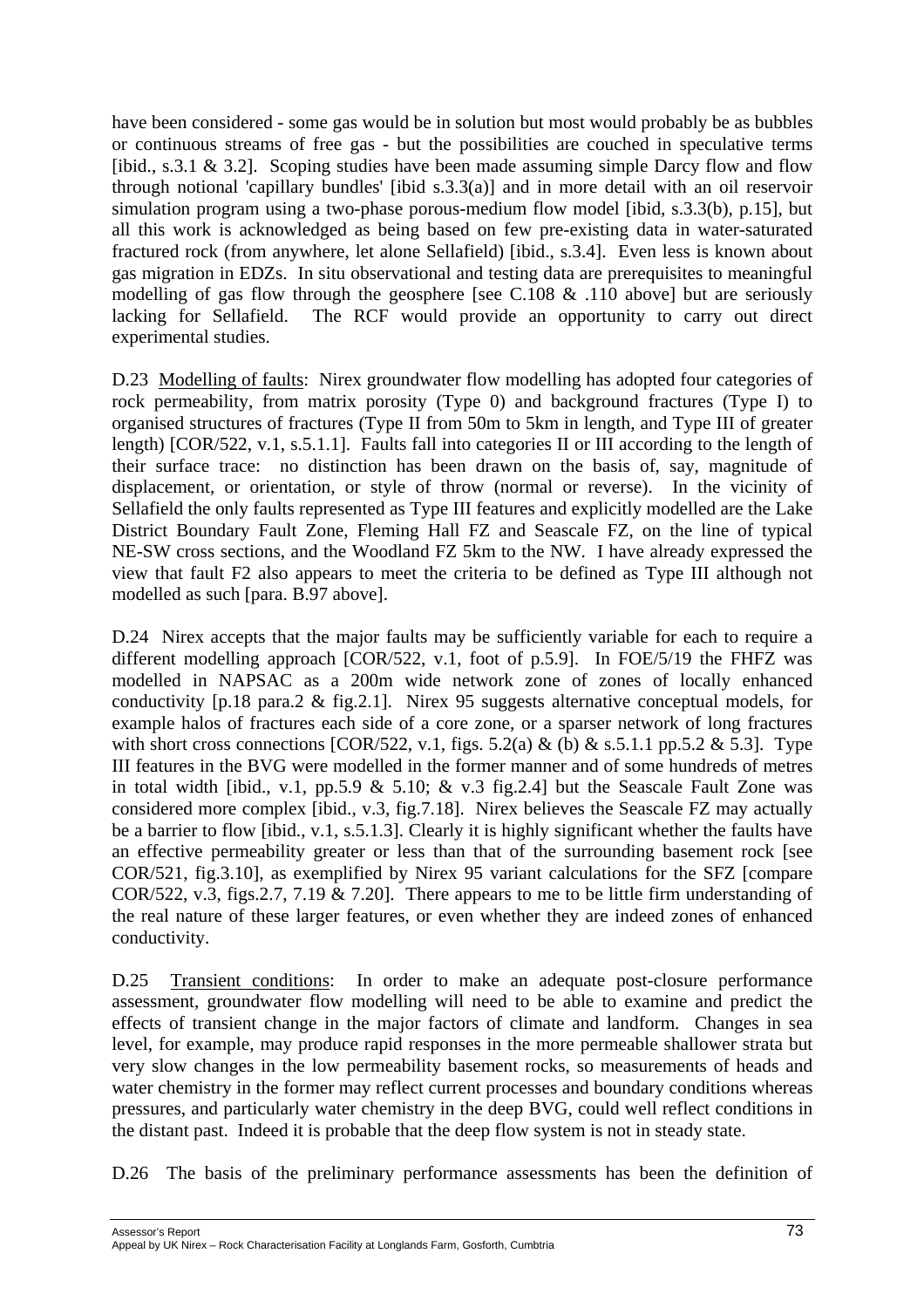scenarios that describe the initial state of the near-field, geosphere and biosphere and the evolution of the system. Risks to humans and the environment are calculated for each scenario taking into account the probabilities of occurrence of the relevant events and processes, and uncertainties in predicting their consequences. Each major alternative scenario, i.e. state of climate and sea level for the Sellafield coastal region, has been represented by steady state models maintaining those conditions throughout the modelled time period. Steady state models, as used in most Nirex work to date, can be run for any chosen future time period. Nirex adopts four time frames for its PCPAs: to 100 years, to 10,000 years, to 1 million years; and to  $10<sup>8</sup>$  years. The computer calculations are made with the same level of detail throughout the period selected despite the increasing uncertainty, so there is a risk of giving a misleading impression of accuracy in figures calculated for those distant times. Over such extended timescales 'multiple and complementary lines of reasoning' would be necessary instead [HMP/1/1, para. 9.5].

D.27 It would be more realistic to reflect these major changes in climate and geography, and all associated changes in conditions and processes from the repository to the biosphere, using time variant models capable of varying input parameters as the computations progress through steps in time. These might instantly jump from one set of scenario parameters to the next, at predetermined intervals of time, or by generating progressive changes coupled to, say, climatic parameters. The Royal Society study group thought that attempts to generate scenarios by identifying combinations of appropriate features, events and processes and interactions between them, then developing models to deal with the combinations and interactions, are unlikely to be successful in the near future and that more rapid progress might be made by a holistic approach, starting with consideration of climate change and other driving forces for the evolution of both geosphere and biosphere conditions [COR/605, p.91, 3rd para.]. It is my impression that the development of conceptual models for incorporating these major transient factors is still at an early stage and that appropriate numerical models have yet to be developed.

D.28 Vulnerability to disruptive events and intrusion: Any PCSA will need to consider the vulnerability of the repository to significant damage and uncontrolled radionuclide release as a result either of natural external events, such as severe earthquake or meteorite impact, or of human intrusion, such as deliberate sabotage or inadvertent penetration by mineral exploration drillholes. In general these possibilities are less amenable to detailed modelling than they are to statistical expressions of the likelihood of an actual incident and to broader scoping studies of the consequences.

D.29 To assess the incidence and magnitudes of seismic events Nirex has studied the geological and historical record and has its own seismograph stations to supplement the national and wider network [see C.19 & C.122ff]. As for assessing the potential effects of seismicity, Nirex places emphasis on analogue events [NRX/15/2, p.19]. A mined gallery substantially filled and grouted would ordinarily be thought of as relatively insensitive even to severe earthquake vibrations, and at present Nirex discounts the possibility of actual displacement on any of the faults in the neighbourhood of the PRZ; more probable is a change in the hydrogeological properties of the host rocks as a result of changes in the regional rock stress field but much work still needs to be done on understanding fracture flow through the BVG basement rocks in their present state before any serious attention can be given to transient seismic effects or the consequences of more permanent tectonically induced stress changes. Assessment of the incidence and effects of other natural disruptive events, such as periods of erosion [ibid., s.5.1], takes account of evidence of the geological past and,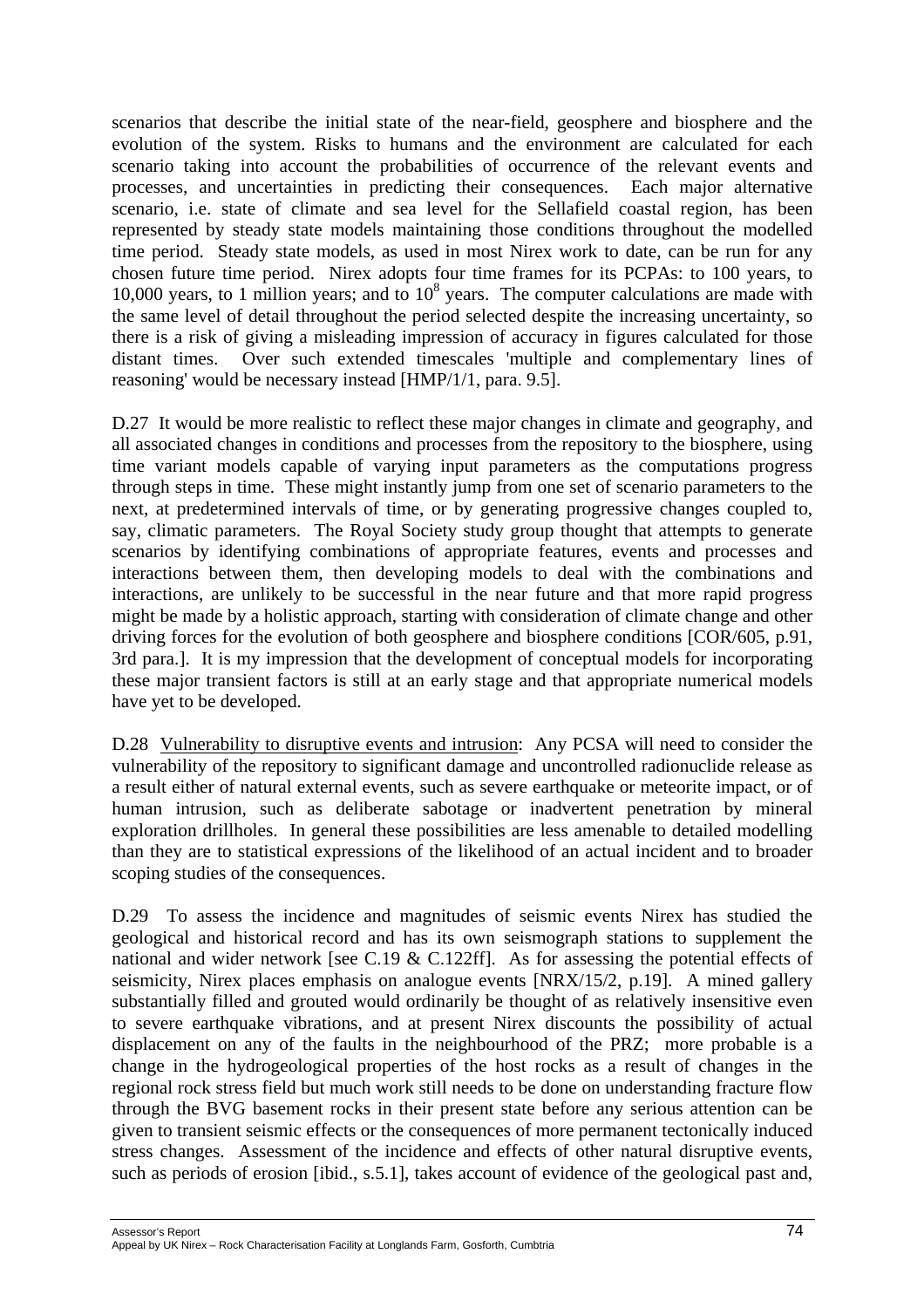in the case of meteorite impact, I would expect astronomical observations too.

D.30 The assessment of likelihood of human intrusion events appears to be based on experience of human behaviour and activities, and a qualitative appraisal of geological and other natural resources in the locality [NRX/15/2, section 3]. As for the consequences of intrusion scenarios, Nirex draws a distinction between the direct exposure of individuals associated with the intrusion event itself, and the delayed environmental consequences of past intrusions [COR/526, s.4.5]. Calculated direct risks are derived from assumed scenarios about the human actions and contact with contaminated materials [eg NRX/15/2, Box F]; the indirect effects are assessed assuming similar groundwater pathways and radionuclide distribution processes to those used in regular repository performance modelling [ibid., p.15]. Particularly mentioned is the risk that water supply wells might intercept or draw in radionuclide-contaminated groundwater [ibid., Box F & COR/526, s.4.5]. Nirex anticipates that an extensive contaminated region of the geosphere might develop downstream of a repository, as shown schematically on NRX/15/12, fig.1. (This example assumes sea level remains as now.)

# **Relationship between flow models and PCSA models**

D.31 Nirex needs to model every element of the potential chain from waste disposal, mobilisation in the repository, passage through the surrounding rocks and transport to the surface environment so as to make post closure performance assessments and post closure risk assessments. This whole system is broadly divided into the 'near field', 'geosphere' and 'biosphere'. Modelling for post closure safety assessment purposes is carried out using the program MASCOT, which comprises a suite of sub-models to quantify the release of radionuclides from the repository, their transport through the geosphere and distribution in the biosphere, where the activity of residual radionuclides can be expressed as dose rates [COR/507, pp.5-9 & COR/529, Box 21]. Probabilistic methods of assessing risk such as MASCOT, using 'Monte Carlo' random sampling from distributions of relevant parameters, are an appropriate and widely used approach to dealing with uncertainties.

D.32 The MASCOT computational methods do not cater for transient models where parameters vary with time, but a detailed safety case will need to account for the effects of inevitable climatic and other change, at the appropriate level of detail, over the whole period for which the repository may pose a significant radiological risk [see D.25-27].

 D.33 In modelling the near field there are simplifying assumptions - for example, that after a period of absolute waste containment the repository becomes instantaneously saturated, that radionuclide solubility and sorption parameters remain constant throughout the assessment period [COR/529, s.2.3], and that the flux of each radioelement into the geosphere, the source-term, is governed by its solubility limit and sorption coefficient [ibid., s.3.3]. Such assumptions will need to be refined well before the time to make a detailed safety case.

D.34 Limitation of radionuclide releases from the wastes into groundwater relies largely on chemical containment, but the rate of flow of groundwater through the repository affects the rate of change of properties of the backfill and waste, rates of solution, pH, etc and the rate of radionuclide transport within and out of the repository, as reflected in the parameter 'source term spreading time'. If flow through the repository increases the source term spreading time shortens. NAPSAC fracture network modelling results are used as an input into the MASCOT near field sub-model.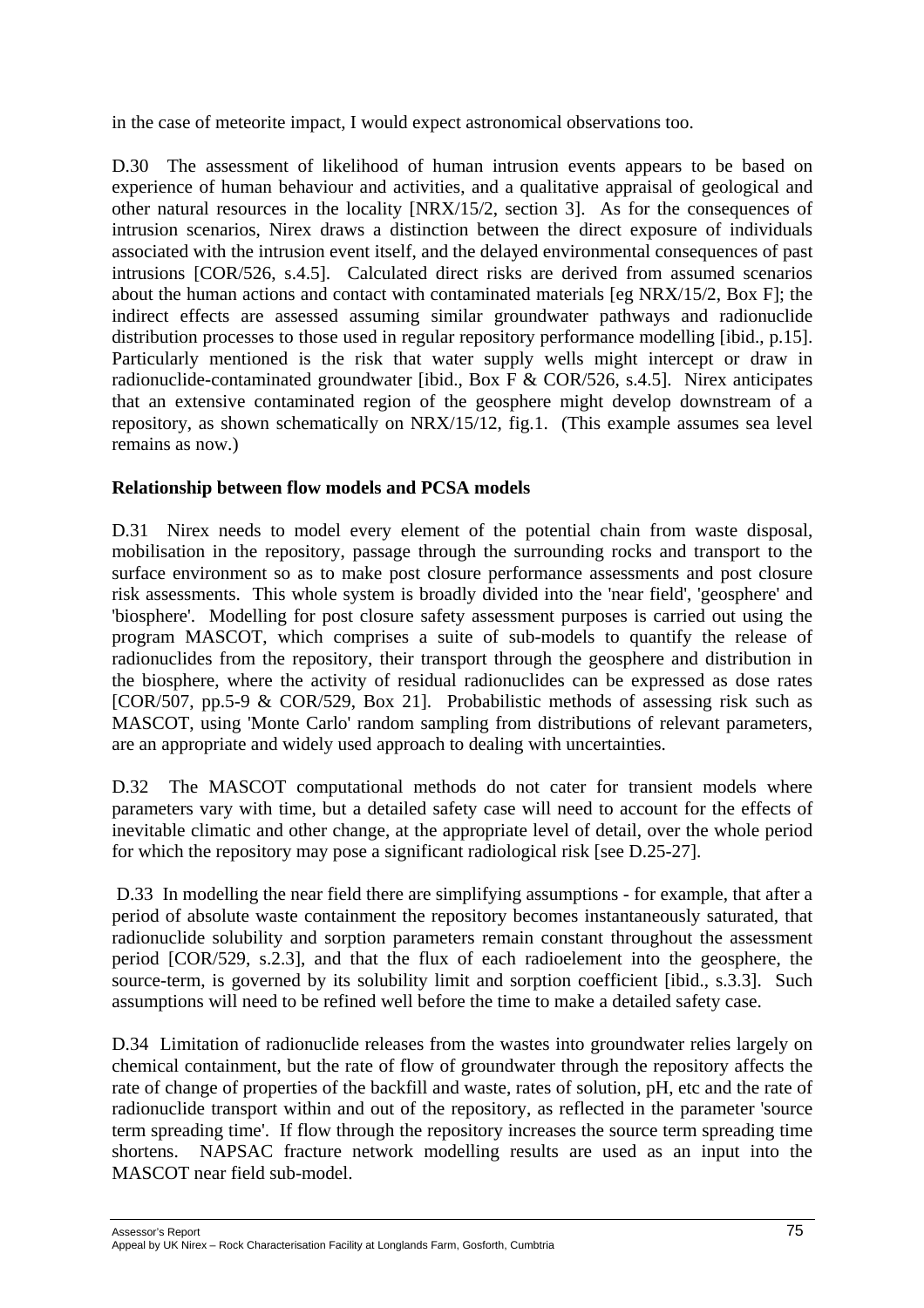D.35 That part of the MASCOT model concerned with radionuclide transport through the geosphere simplifies calculations to networks of one-dimensional submodels with different parameters in various hydrogeological units and whose path lengths, travel times and groundwater discharge rates are based on the output data from the multi-dimensional NAMMU & NAPSAC models. Although a 2-D porous medium NAMMU model [COR/510, fig.3(b)] might predict an irregular path of water flow through successive hydrogeological units from the repository to geosphere [ibid., fig.4], MASCOT assumes that in any particular unit the flow follows a series of parallel 1-D paths. A version of MASCOT is available which models a 3-D network of 1-D continuous media flow paths and which the Royal Society study group thought may have advantages for improved modelling of the geosphere/biosphere interface and may be easier to integrate with the broader-brush 3-D groundwater flow modelling [COR/605, p.141 upper right].

D.36 I understand that 1-D transport models were developed because of the difficulty of modelling in 2 or 3 dimensions the migration and decay of actinide chains, with members each having differing radioactive half-lives and sorption behaviour. The 1-D calculations take account of longitudinal dispersion, radioactive decay, retardation due to sorption and rock-matrix diffusion along the pathlines, but neglect transverse dispersion which is asserted to be usually small [COR/510, Box H]. Uncertainty over the appropriate sorption values has been mentioned previously [C.91-98]. The processes of diffusion and dispersion can cause migration of radionuclides away from the flowpath. Nirex says that diffusion in pores and fractures is generally very small but dispersion, caused by heterogeneities in the flow field within individual channels and between flow channels, leads to much greater spreading [COR/510, p10, Box G]. It seems to me that there is considerable uncertainty over the effects of dispersion but the spread of the repository radioactive leachate plume is highly relevant to safety assessments. Nirex describes how dispersion parameters were inferred from general literature values [COR/522, v.2, s.5.12] and points out the wide scatter of values for longitudinal dispersion, especially at the distance scales relevant to Sellafield [ibid., s.5.12.1 p.5.20 & fig.5.9]. The effect of transverse dispersion in the plane of the 2-D cross sectional models was explored using a finer-grid finite-element model in the context of agricultural well risk calculations and can be seen to have a marked effect for the cases modelled [COR/522, v.3, s.2.3 & figs.2.11 & 2.12].

D.37 The validity of the probabilistic 1-D radionuclide transport modelling and whether it can adequately quantify uncertainties in patterns and rates is difficult to demonstrate. The Royal Society report [COR/605, s.8.4.1 p142] suggests a comparative study between MASCOT geosphere transport calculations of the present type with (3-D) models of the level of complexity of NAPSAC and NAMMU, perhaps also including a more complex representation of sorption and rock-matrix diffusion than in MASCOT. As for obtaining data against which to test the models, tracer studies in the RCF would be useful but it is difficult to see how they could cope with large scale heterogeneities in the host rocks.

D.38 MASCOT has submodels for groundwater passage through fault zones [ibid., v.3, fig.4.1]. It derives its parameters for flow through these supposed major zones of locally enhanced conductivity from a series of calculations using NAPSAC models [FOE/5/19, fig.3.1 (cf.COR/507, fig.3]. It is assumed that Type III features effectively comprise a network of closely spaced transmissive Type II features so effective parameters of the former are inferred by extrapolation from analyses of effective parameters of the latter with slight adjustments [COR/522, v.2, 5.1.6]. Separate effective hydrogeological properties are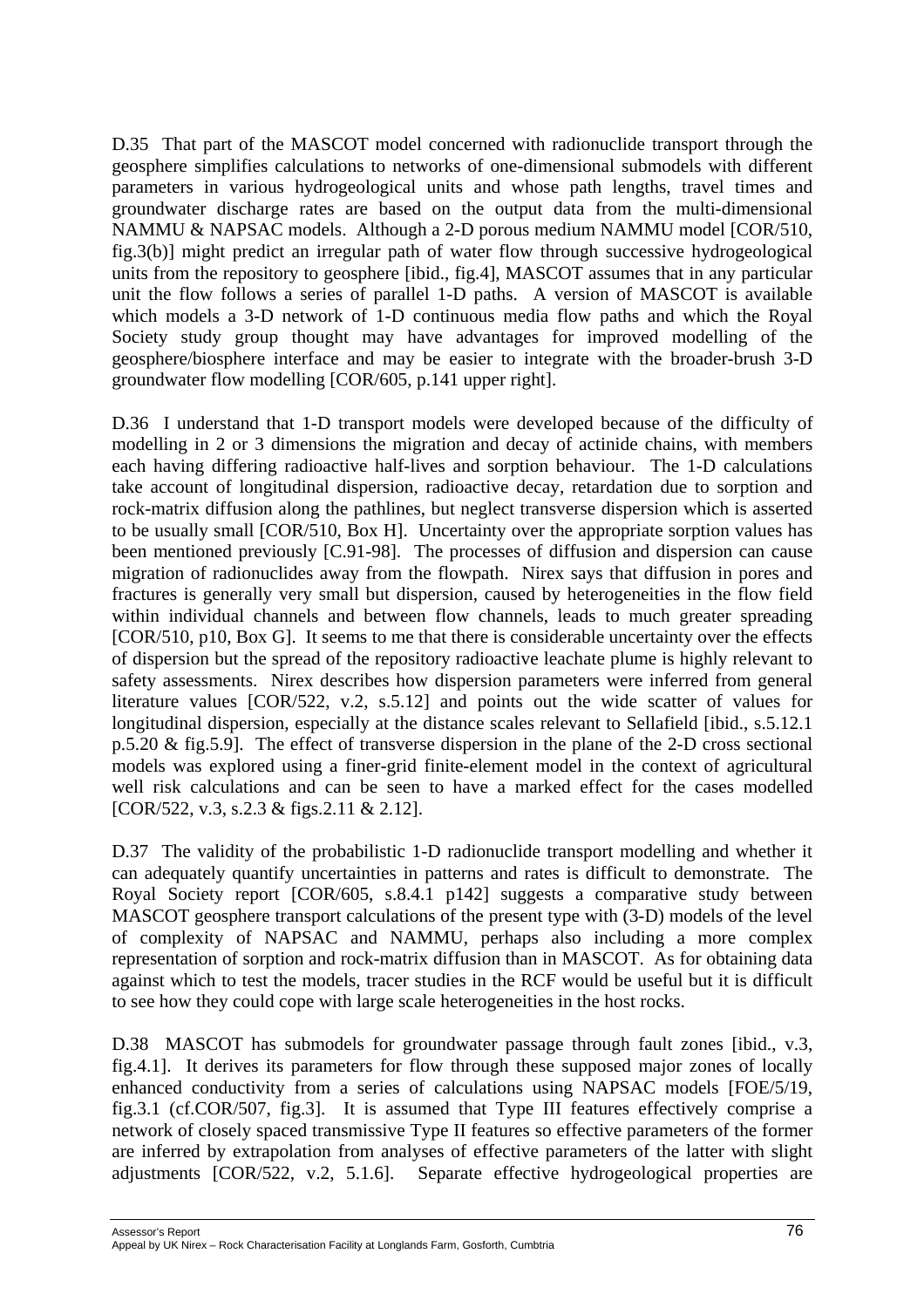assigned to the halo and core of Type III features [ibid., v.3, table 2.1]. Assumptions made about the hydrogeological properties of the fault zones greatly affect flow pathlines and transit times and hence the MASCOT calculations of degree of risk and/or date when the peak risk occurs, as demonstrated by the Seascale Fault Zone variants, but it seems to me that there are still great uncertainties about almost all aspects of modelling the mapped faults: how to categorise them, how to represent them conceptually, what effective properties to assign to them, and so on.

D.39 In the case of biosphere research I note that although fresh work is being undertaken, the large size of the databases and the existence of well-established, usually radionuclide specific, values for many parameters are just two reasons why single values of parameters have to date been used in the biosphere part of PCPA calculations rather than sampling from PDFs [COR/605, s.9.2]. But Cumbria points out the uncertainty over subsurface routeing of radionuclides once they reach the biosphere. The factor 'S' represents the assumed proportion of radionuclides reaching the surface soils and was taken 'conservatively' in Nirex 95 to be 0.1 (i.e. 10%) for Temperate and Boreal resource areas [COR/522, v.3, p.5.12 top] but recent research estimated a value closer to 0.2 [NRX/15/4, conclusion]. If this is substituted in the risk calculations then variant models [as in COR/522, v.3, table 7.7] would exceed the risk target. This demonstrates the importance of reducing uncertainties in input parameters and shows just how uncertain still are some of the more tangible and straightforward parameters.

## **Treatment of Uncertainty**

D.40 Uncertainties and imprecisions arise at all stages of the investigation, sampling and testing, modelling and assessment of a site. Uncertainties and bias in data introduced by measurement techniques have been taken into account by formal elicitation of PDFs of key parameters which are then sampled to populate models, but the steps being taken to formally quantify basic geological uncertainties, such as accuracy of resolution of faults and significant stratigraphic units using seismic tomography, are less clear cut. Nirex has used techniques such as section balancing and structural restoration (i.e. seeing whether the computer can return the rocks to a pre-faulted condition) to arrive at preferred interpretations out of a number of alternatives but selected models may not be the closest to actuality.

D.41 Cumbria draws attention to the phenomenon of 'dilution of risk' in safety assessments. Nirex 95 notes that for mean risk the results from probabilistic calculations generally give broader curves than from deterministic calculations [COR/522, v.3, p.6.14 top]. The example is given of the flattening of the <sup>36</sup>Cl risk in the probabilistic case [comparing ibid. figs. 6.8  $\&$ 6.13]. The argument is that when a Monte Carlo simulation is done, in this case sampling from PDFs that express uncertainty in the magnitude of the peak and uncertainty as to when the peak will arrive, the combination will flatten the time/risk curve, i.e. dilute the risk. This phenomenon does appear to me to be generally the case when ranges of probabilistic risk are combined and is one of the reasons why it is appropriate to compare outputs from deterministic and probabilistic models, as practised by Nirex. The disparity between outputs will reflect the degree of uncertainty in input values.

D.42 Nirex suggests, as in its Probabilistic Safety Assessment overview report [COR/507, p.4, 2nd para.], that:

(a) in principle, uncertainty with regard to choice of models can be dealt with in much the same way as parameter-value uncertainty, so that provided degrees of belief can be attributed in a defensible way to alternative models, then random sampling may be used in just the same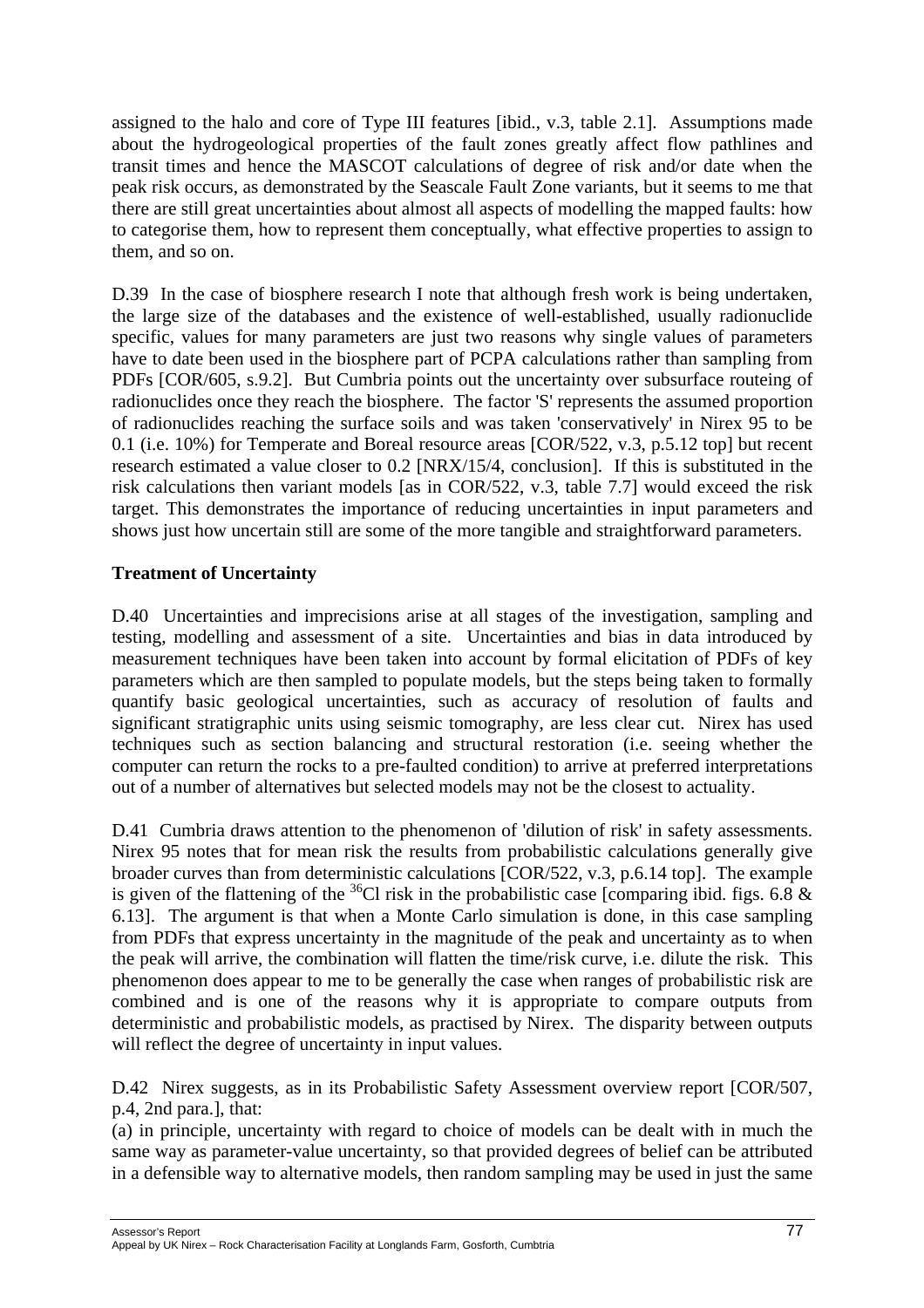way as for parameter values; and

(b) it is often possible to consider alternative models as members of one all-embracing model, with the values of some parameters effectively determining the choice of the more particular model; or

(c) it may be possible to set the distributions for the parameters of a single model in such a way as to produce a range of outputs encompassing those that would have been produced by alternative models.

As for (a), random sampling between alternative models, I am sceptical. By definition, if degrees of belief need to be invoked then the degree of validation of the models is in question. At the present stage of progress in modelling it may well be that for a particular application a number of conceptual models and computational methods are being applied and each gives a fair match with observational data and shows promise as a predictive tool. In those circumstances, degrees of belief in individual models may assist in constructing elicited PDFs. If, closer to the time of making a detailed PCSA, there is still uncertainty as to which is the most appropriate and best validated model to use, then it seems to me that the one in which there is the greatest belief should be incorporated in the overall model but that the performance of each should be separately presented as part of the 'multiple lines of reasoning'. This approach, though, would only be acceptable for the longest timeframes [see D.26]. As for (b), I accept that the procedure described is frequently applied to select a more particular model; and I consider (c) as analogous to eliciting a PDF using data obtained from a number of sources.

D.43 The MASCOT transport model requires PDFs of quantities such as flow velocity at the repository or travel time through a particular section of a hydrogeological unit, from which input values are sampled in the Monte-Carlo analysis. Ideally these would be derived from the multi-dimensional flow model, but because of the highly parameterised nature of NAMMU it is not practicable to use it to make large numbers of calculations across the range of PDFs of the underlying hydrogeological parameters. Nirex therefore uses a 'response surface' technique to extrapolate approximate relationships between the required MASCOT input parameters and key hydrogeological parameters from only a limited number of NAMMU calculations [COR/510, pp.16 right & 17 left, & fig.5]. Calculations are made for a base case, using representative (central) values for parameters, and for a suite of variant cases in which one or more parameters is changed. In the same way that a straight line may be drawn through a scatter of points on a standard X-Y graph so this method then fits a planar surface through the scatter of points on a 3-axis representation of the output data. Whatever the statistical methods used to develop the response surfaces for the required parameters or the degree of departure of computed values from the response surface equivalents, the method does introduce one further step of simplification and room for uncertainty into the overall risk calculations. However I believe the use of such a technique is necessary and appropriate at the present stage of development of the safety assessment modelling.

#### **Calibration, validation and verification of models**

D.44 I regard verification as a quality assurance procedure of checking the computer codes to ensure that mathematically they faithfully represent the modelled system, and that the programs are correctly encoded and solved, and run as expected. The process of verification is defined in the Royal Society report [COR/605, p.87] and in a report on Nirex geochemical modelling [FOE/8/38, p.E1]. The latter describes how the particular program HARPHRQ is difficult to solve for anything other than the simplest system so verification has tended to rely on inter-code comparisons, i.e. different programs implementing the same model [ibid.]. The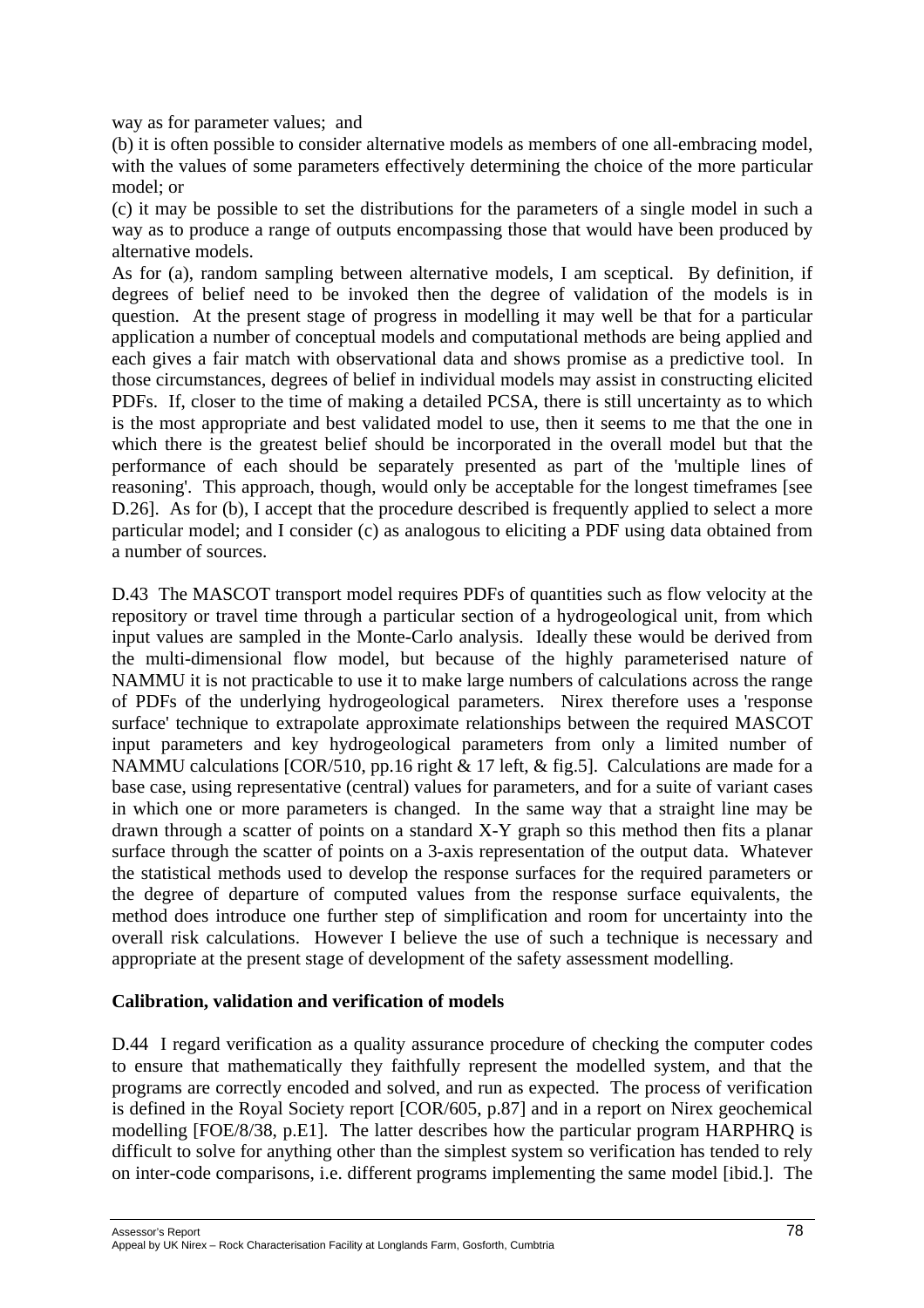principal groundwater modelling programmes NAMMU and NAPSAC have been in use widely enough and long enough that they are well verified. The probabilistic safety assessment program MASCOT is described by Nirex as having been verified through international code comparison exercises [COR/507, p.6].

D.45 The process of calibration of a model is adjustment of the input parameters until the model sufficiently matches observations, and is usually required because it is not possible to obtain field measurements of all hydrogeological properties at an appropriate scale. A difficulty with calibration, especially with models like NAPSAC and NAMMU which require the input of values for many individual parameters, is that there may be many plausible combinations of parameter values that approximately match a particular set of observations. In seeking to validate the model it would therefore be necessary to consider a range of predictions from the alternative calibrations. Calibration of a broad groundwater model is typically based on obtaining the best fit between simulated and measured heads or, in a coastal case like Sellafield, heads and salinities. The best calibration may fit the available historical data well but prediction may be poor if future stress patterns on the aquifer are different.

D.46 Model development is achieved by using cycles of prediction and testing goodness of fit against collected data. The model is amended and refined and the cycle repeated against new and existing data. The model usually improves and achieves greater resolution with each phase of development but may not necessarily be validated. Validation is the process of demonstrating that a conceptual model and its numerical models and computer codes adequately represent the real world by comparing model predictions with independent field observations and/or experimental measurements. [Similar definitions appear in COR/605, s.5.8; GOV/503, p.6; HMP/1/1, p.8 etc.] A model, calibrated to suit the observational data, can be used to make predictions which can be tested against new data. If the match is not close enough then, by an iterative process, the model must be adjusted and further tested. Validation comes when the predictions match reality, within a defined margin of acceptability appropriate to the purpose, over a wide enough range of observational and test situations. There is no absolute standard for validity: I am therefore not surprised that Nirex prefers to describe the need for its models to be 'fit for purpose'.

D.47 To date, much of the Nirex work on model validation has been generic, demonstrating the suitability of the range of computer models used, rather than specific to assessments of the proposed Sellafield repository. The key element in validation - of prediction followed by comparison against data not previously used - has been particularly difficult for Nirex because, in constructing its basic conceptual geological and hydrogeological model of the Sellafield area, it has already made use of the many pre-existing boreholes and a substantial proportion of its own boreholes. The independent data needed for comparison must therefore come from additional fieldwork but sinking new boreholes and carrying out large scale pump tests is slow and costly because of the depths involved and the quality and precision of equipment and measurement required, so the number of cycles that can be gone through in the rigorous application of validation is limited.

D.48 It appears that the RCF3 pump testing has been the first major prediction and comparison exercise as part of the specific validation of models of the PRZ but in the event it was not possible to follow the ideal procedure of making completely blind predictions whose details were unknown to those conducting the tests until after the event. It was indicated by Nirex that six groundwater flow models were being compared but no results were available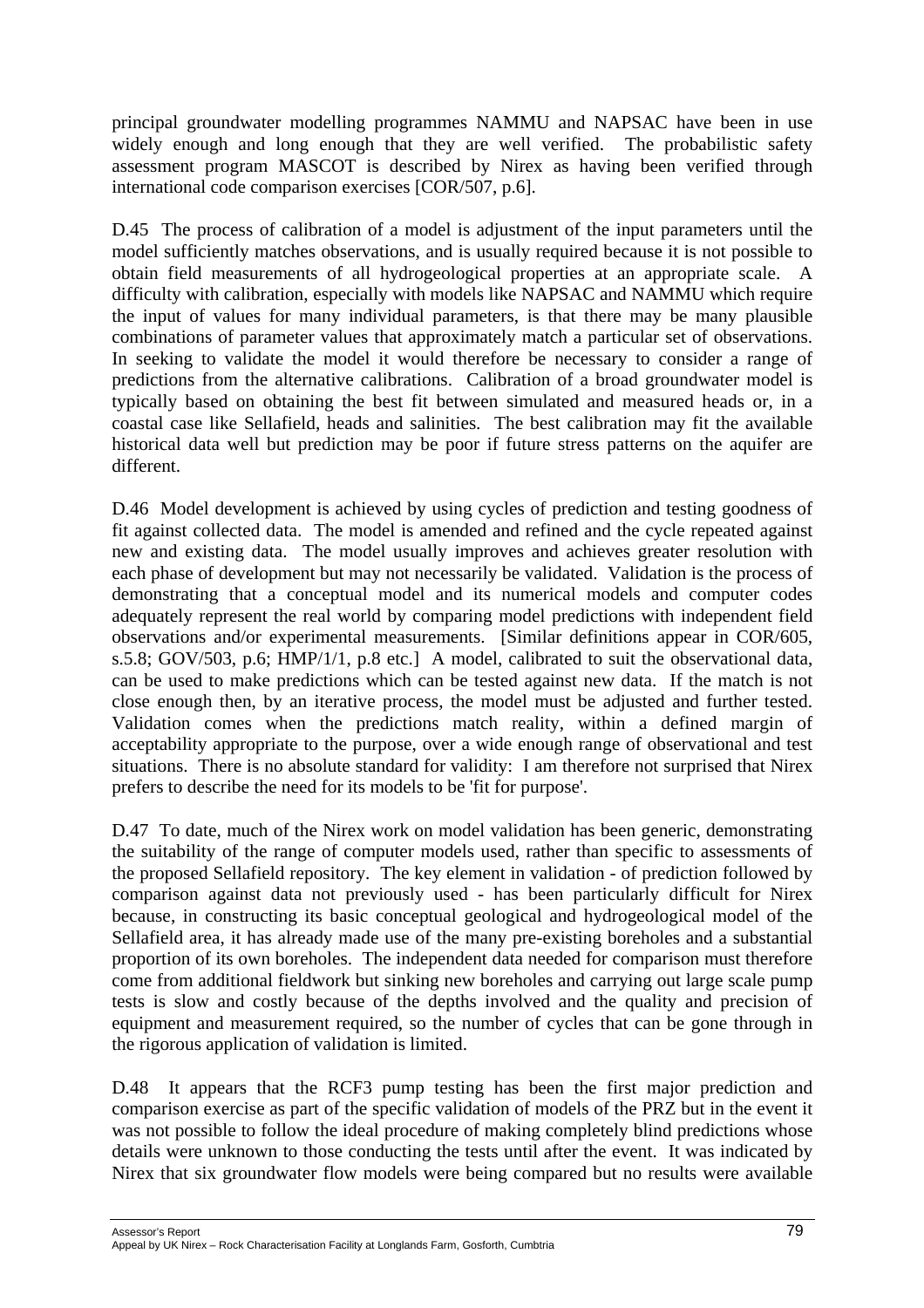for the inquiry. If similar testing could be repeated more widely in more holes this would represent a further opportunity for comparing the models but it is not likely that any would be regarded as validated in advance of construction of the RCF. Indeed Nirex describes the first phase of the RCF science programme as being concerned with validating its hydrogeological, geochemical, geotechnical and radionuclide transport models. On the other hand, the requisite models must be sufficiently developed to credibly predict the disturbance effects of the RCF itself.

## **Relationship between modelling and baseline conditions**

D.49 Baseline conditions are not necessarily static or constant. Near surface water levels, for example, would be expected to rise and fall seasonally and from year to year, and to show greater or lesser responses to natural processes from daily tides to long term climate changes. Moreover present 'baseline' conditions may not represent a state of equilibrium, but may only be a snapshot in an evolving pattern responding to ongoing geological, geomorphological or climatic change or still responding to past changes, as for example the way that the region is still recovering from the effect of ice loading during the last glaciation by continued slow uplift. The deep parts of the system - the low permeability BVG - may still be responding to changes tens of thousands or more years ago [D.25 above] and the groundwater chemistry and irregular environmental pressure heads may reflect conditions distant in time.

D.50 In the present context and for most practical purposes, including predicting the disturbance caused by the RCF itself, I consider that baseline groundwater conditions are represented by the observable average and range of measurements under natural conditions over a period of a few years. Models can never achieve a perfect quantitative match with real observations (although one would expect a close qualitative match) so it is not necessary to know that a system has returned to complete baseline conditions following the effects of intrusion by drilling, sampling and testing. It is more necessary with groundwater chemistry to establish baseline conditions because small variations can significantly alter reactions, the stability of particular chemical species, and equilibria generally.

D.51 It is difficult to validate a model if all there is to compare it against are undisturbed natural, i.e. baseline, conditions. Part of the process of testing and validating models is usually to stress the system away from its natural equilibrium, but this must be done in a controlled and measurable way.

# **Next steps in model development**

D.52 I do not believe there is any geological or hydrogeological aspect that has not been included in some form of modelling to date, if only with scoping studies, but work is needed, and appears to be progressing, on many fronts. The overall conceptual hydrogeological model has remained substantially the same since at least the end of 1993 [COR/517] but needs more detail, the incorporation of more processes, and further calibration to better match the existing groundwater conditions as known from the present body of information. Further data, especially filling gaps in the 3-D picture of the geology and hydrogeology, will undoubtedly necessitate further adjustment. To explain and replicate the salinity distributions and irregular groundwater heads I believe requires more detailed modelling of the geology and the incorporation of more factors affecting flow through fractured rocks.

D.53 The current representations of the system are predominantly two-dimensional steady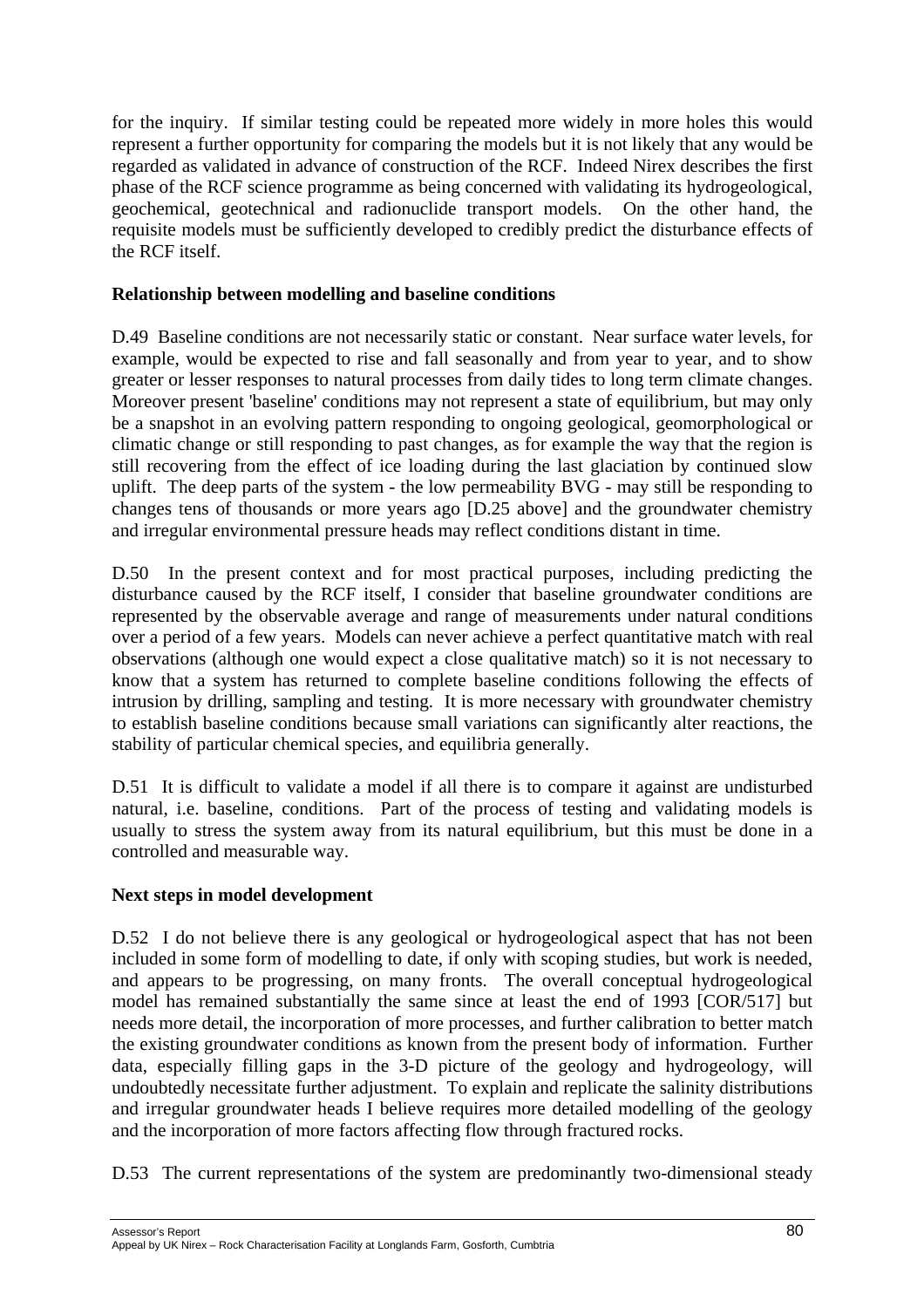state simulations and 2-D modelling will continue to be important. I believe there is a need for more 2-D studies, coupled with additional exploration, to investigate both divergent flow away from the PRZ across the Seascale FZ and the influence of the Carboniferous Limestone to the north.

D.54 There are numerous reasons why more emphasis is required on three-dimensional modelling:

(a) There is a need to extend and improve the methodology for numerical modelling of present day hydrogeological conditions and to better represent flow in 3 dimensions on a greater than district-wide basis;

(b) The hydrogeological/geosphere modelling should be capable not only of analysing the performance and risk associated with a specific location of a repository in 3-D space but should be capable of exploring the effects of varying that location in the 3-D volume of the PRZ and beyond. The present emphasis on 2-D modelling along a cross section passing through the PRZ is limiting in this respect;

(c) I consider that the characteristics of the volcanic host rocks and the intensity of significant faulting within and immediately surrounding the PRZ will in any event require a more detailed representation of the 3-D geology and its hydrogeological characteristics to adequately model flow from the vicinity of the proposed RCF;

(d) To cope with scenarios representing future changes of climate, landform, etc it is necessary to consider changes in 3-D groundwater flow patterns. NAMMU and NAPSAC, being highly parameterised models, are not suitable for such a purpose. More broad-brush 3-D numerical models are needed, capable of more rapid testing of alternative scenario conceptual models and sensitivity analyses.

(e) Age dating of groundwater could be a powerful means of calibrating and validating the overall conceptual models but current models are not yet able to explore this very well. Broad-brush 3-D models could be used to investigate the evolution of the groundwater system up to the present as a guide to possible future behaviour.

D.55 Advances are needed in the modelling of groundwater flow, and of radionuclide transport, through fractured rock. Linked to this is improvement in coupled thermo-hydromechanical models. Two-phase flow, involving water and gas through fractured rock, is also not yet capable of being modelled adequately. Much of the work needed to overcome these deficiencies is of a generic nature and is tied up with international research efforts, but once better numerical models have been developed they will still need to be applied and validated in the specific Sellafield host rocks.

D.56 The emphasis to date has been on steady state modelling but more transient models are required to cater for long term climatic, geological and other processes.

D.57 There is a need to model in more detail the effects of the construction and operational phases of the proposed RCF on groundwater conditions and also how the RCF might affect the post-closure performance and risk of an adjacent repository. The only study submitted to the inquiry, Nirex report 560 [FOE/5/19], looks distinctly out of date.

D.58 Conditions and processes going on at depths well below the proposed repository could have an influence on groundwater flow and geochemical conditions relevant to repository performance but do not yet appear to have been given much attention in numerical modelling, and indeed there is little data against which to compare at these depths. Such matters are likely to have to be addressed in due course.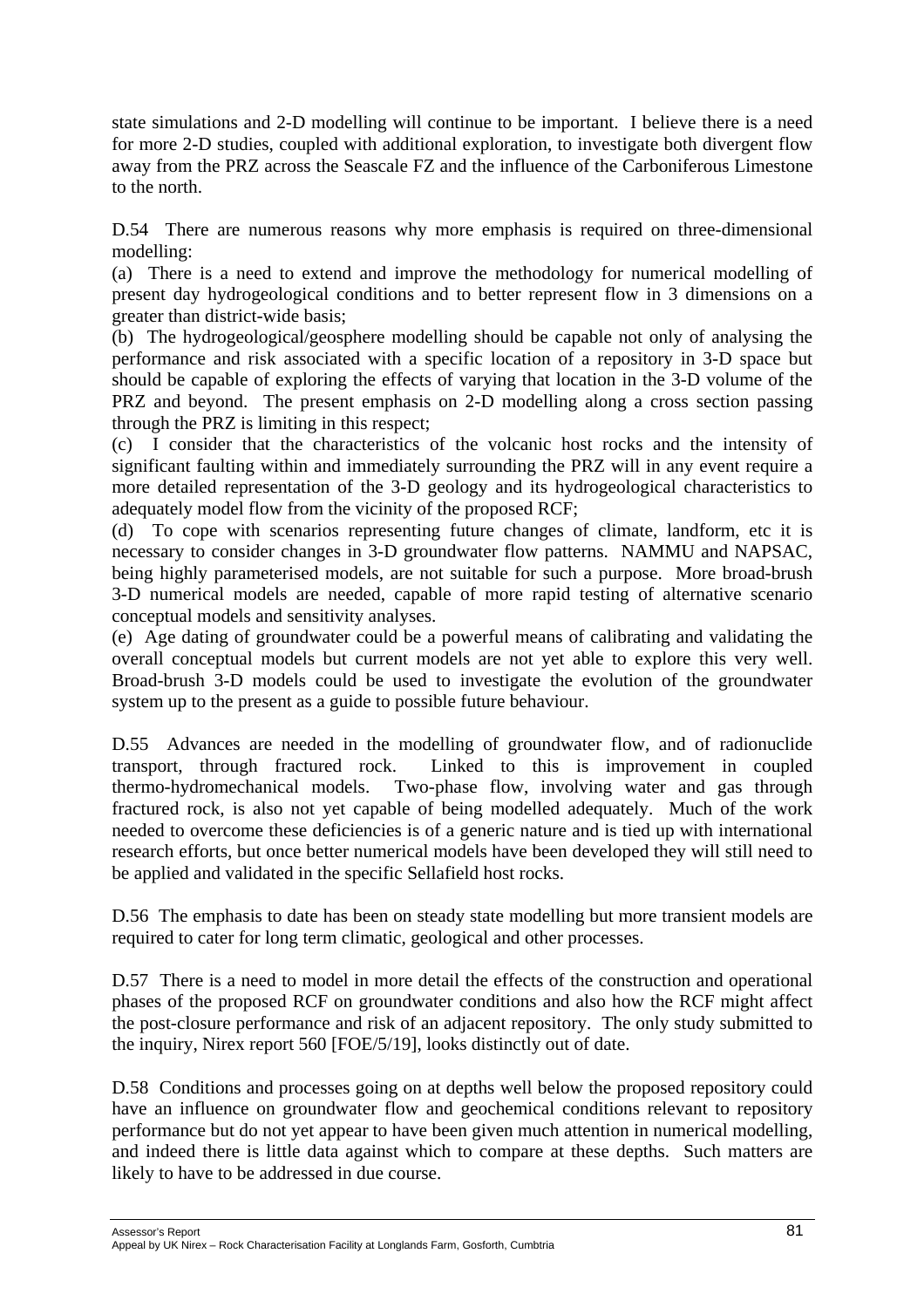D.59 Modelling requires data, and validation of models requires fresh data. There is a need to reduce uncertainties in the data available for detailed PCPAs - to narrow the PDFs of MASCOT input parameters and rely less on elicitation - which points to the need for much more site data, and at a wider range of scales to assist with upscaling.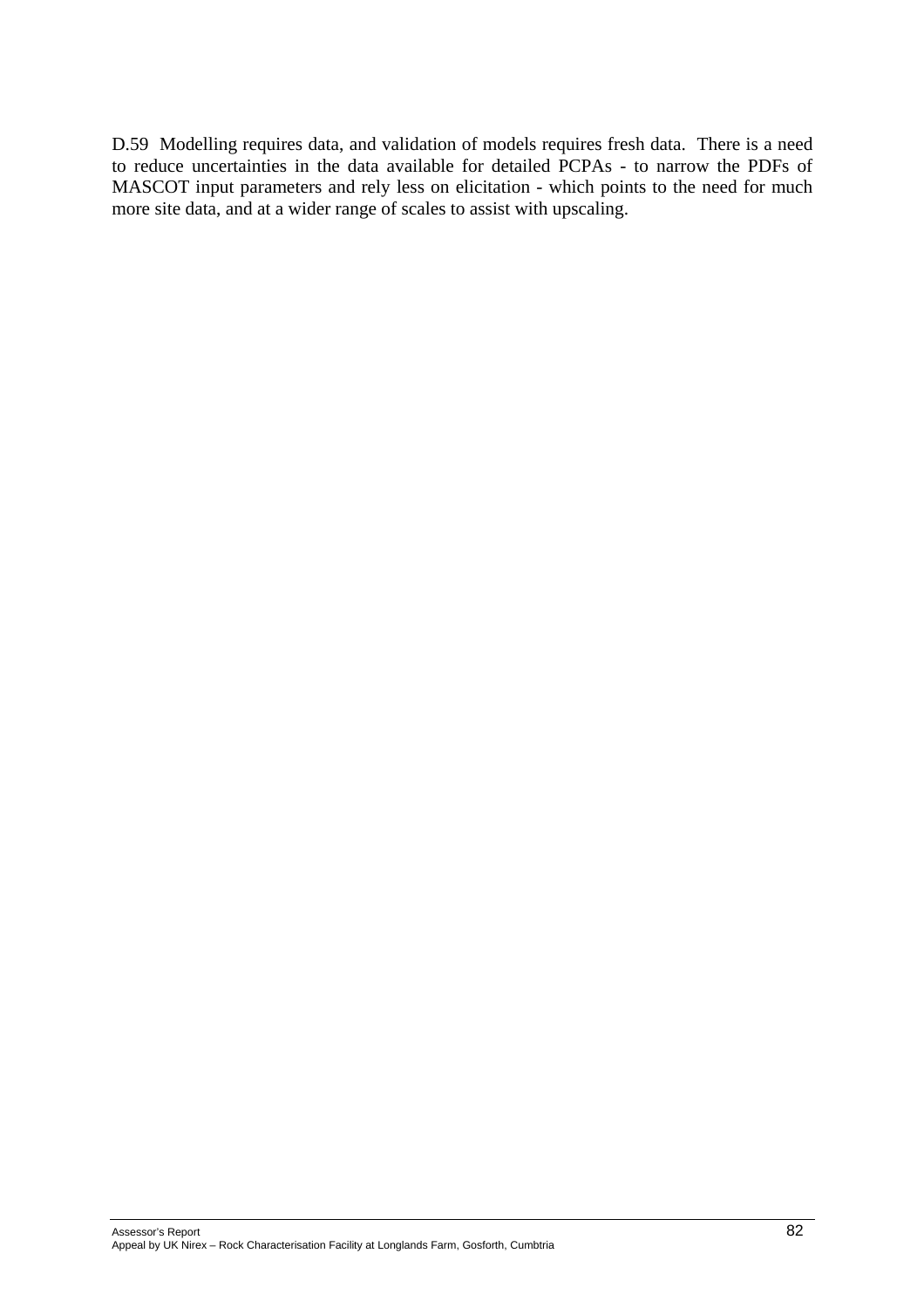# **E RADIOLOGICAL PROTECTION & SAFETY ASSESSMENT**

### **The multi-barrier concept and its stages of protection**

E.1 A DWR at Sellafield is intended to rely on a multi-barrier concept to protect future human populations from harmful radiological effects, firstly the physical and chemical barriers in the engineered repository, then the ameliorating effects on radionuclide transport of the geosphere and eventually the biosphere. The initial, physical barrier would be provided by the containers and grouts in which the waste materials are packaged. These would be surrounded by a chemical, and to some extent physical, barrier consisting of the porous cement-based vault backfill (NRVB). Then there is the thickness of the overlying and surrounding rocks with their particular geochemistry and hydrogeology, and finally the effects of the dispersion and redistribution of radionuclides in the soils, sediments, water and air comprising the biosphere.

E.2 With conventional waste disposal the usual method of containment is to limit the throughflow of water and the production and escape of leachate by lining and capping the wastes with low permeability materials and by allowing the controlled venting of gases to the atmosphere. Clearly this is not possible with a deep radioactive waste repository surrounded by saturated rocks. Given the very long half lives of some radionuclides, the critical function of the engineered barriers is to retard rather than absolutely contain.

E.3 An important factor is the need to avoid a build-up of gas, which has lead to the need for the vault backfill to be gas-permeable and to preliminary designs for a proportion of the containers to be vented. But the consequence is that groundwater will be able to penetrate and pass through the wastes, which in turn leads to the need for additional chemical containment and reliance on the corrosion of iron to produce anaerobic, low-Eh repository porewater conditions and the slow dissolution of NRVB to maintain high pH. In contrast to conventional means of predominantly physical containment such as the use of bentonite clay lining layers, the permeable chemical barrier of specially formulated NRVB is an untried material and its application an untried concept.

E.4 A feature of the engineered repository as currently proposed is the intention to have a continuous crown space above the emplaced waste. (Until 1993 at least, the intention appears to have been to fully backfill the vaults [COR/505, fig.1].) The void has the drawback that it would represent a short circuit for groundwater flow from the upstream to the downstream end of each vault. However Nirex claims that diffusion of dissolved radionuclides from the backfilled waste into the crown space can slow down the releases compared with models that assume the vaults are fully filled with well mixed waste. In MASCOT it is assumed that, away from intersections with Type II features, crown flows are layered, with decreasing radionuclide concentrations upward [COR/522, v.3, s.3.2.3], although the rate of flow would affect the degree of mixing, which is principally by diffusion, and is allowed for in the modelling [COR/528, p.21 Box G]. Whether the water is layered or vertically mixed it seems to me that the principal advantage of a vault crown space is that there will be homogenisation along the length of crown space of waters from different sources: any leachate from the wastes will become blended with water conditioned by contact with NRVB and the inflowing groundwater. It seems to me that more work has to be done to show that the system as proposed would be better in terms of overall fluxes and radionuclide concentrations than if the void is fully grouted and/or the vaults are divided into shorter self-contained lengths by means of dams.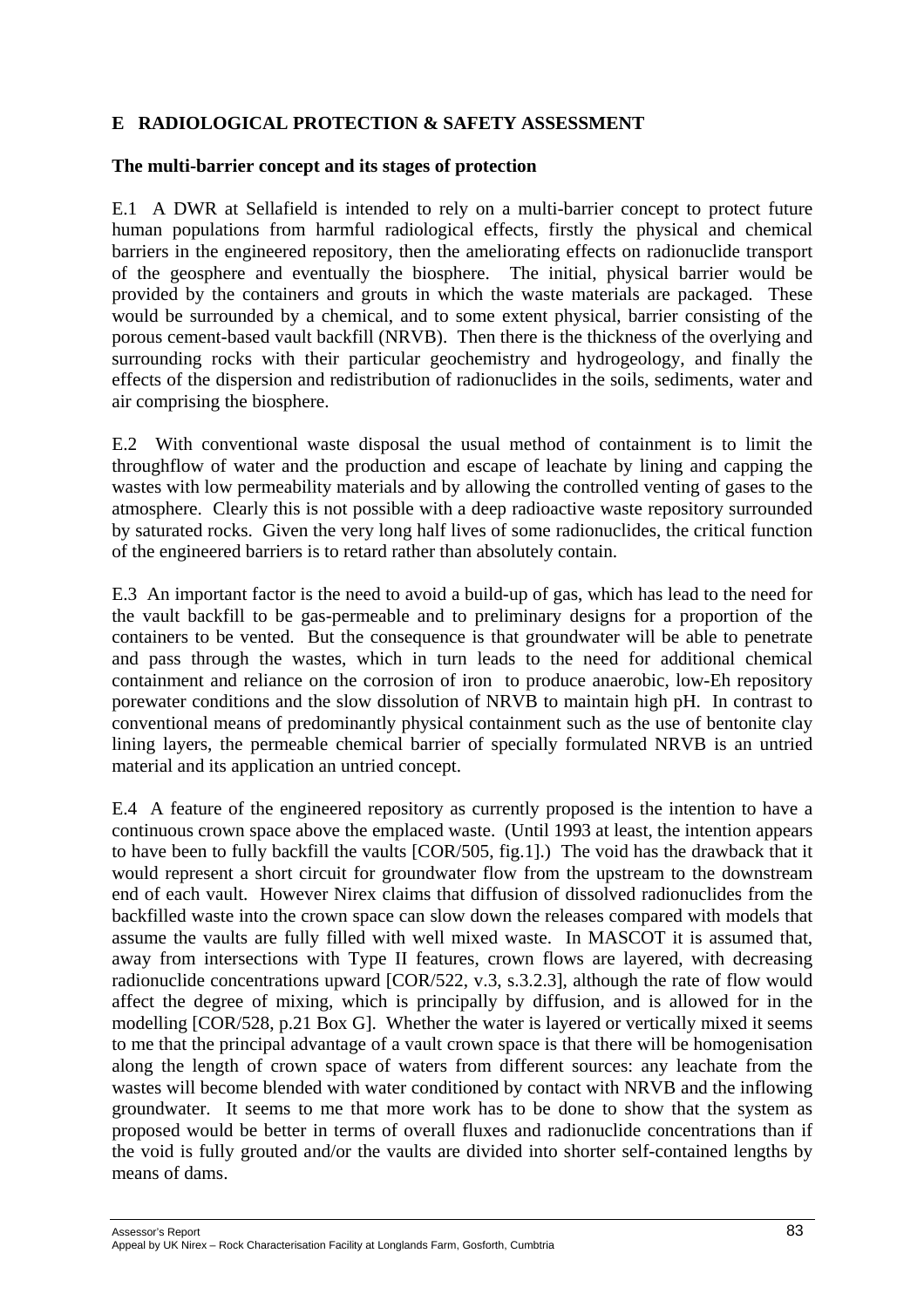E.5 For the purposes of the Nirex 95 preliminary safety assessment, post closure physical containment was assumed to be zero for the base case, or 1000 years for a variant probabilistic case  $[COR/522, v.3, s.3.3.1(a) & 6.4(b)].$  Clearly the longer that radionuclides can be retarded in the repository the greater will be the decay of shorter-lived elements even before they might escape into the geosphere. Nirex hopes to achieve physical containment for at least one thousand years, during which period it estimates around 99% of the radioactivity would decay. This is a clear illustration of the important contribution that the engineered barriers could make to improving the safety case. The function of the chemical barrier is to retard longer lived radionuclides, and Nirex estimates that if it is effective for 1 million years then around 99% of all those remaining would also decay within the repository.

E.6 Some of the uncertainties and difficulties regarding solubility, sorption, pH, Eh, etcetera, have been referred to in sections 6C and D. Whilst assumptions of post closure physical containment of zero or 1000 years may well be very conservative, the assumptions that organic degradation products (believed to increase the solubility of some radionuclides) will be uniformly distributed throughout the repository, and that the PDFs that characterise sorption coefficients and solubility limits in MASCOT remain fixed over the entire period of repository evolution [COR/522, v.3, s.3.3.1] are obviously great simplifications and may be non-conservative.

E.7 It seems to me that one of the advantages of a multi-barrier system, such as that envisaged at Sellafield, is that the engineered elements could if necessary be varied locally or more generally so as to achieve differing degrees of waste containment, or to modify and improve on near-field radiological performance and hence that of the system as a whole. There is scope for alternative methods of pre-processing and encapsulation of the waste, use of special containers, varying the formulation and quantities of backfill surrounding the containers, alternative vault geometries and layout, and so on. For modest volumes of selected wastes it may be possible to achieve a high degree of physical containment.

E.8 In the case of the agricultural wells exposure pathway, which has produced the greatest base-case risk in the Nirex 95 calculations [see E.58 below], the largest contributor to risk is <sup>129</sup>I, but Nirex argues that there is scope for special engineered measures to better contain its very limited volume [COR/522, v.3, p.6.20]. Assuming it is practicable to separate out iodine-bearing waste - Nirex suggested 50% may be possible - it seems to me reasonable for Nirex to do so. Although it might be thought of as placing extra reliance on the engineered barriers, I would regard it as good engineering practice and the adoption of best practicable means.

E.9 The need for artificial barriers might be regarded as surprising when the philosophy behind deep waste disposal is to be able to rely on the geosphere as the primary barrier. A requirement for geological disposal implies a need for the natural strata to play a primary role in confining and retarding harmful constituents of the wastes, and the emphasis on deep burial is to increase isolation and minimise risks from intrusion and disruptive external events, natural or otherwise. However I perceive a shift in international guidelines [as described in A.8] to give greater weight to the artificial barriers in a multi-barrier system and to recognise dilution as a geosphere process that might reduce risk [A.16].

E.10 As for the host rocks surrounding the repository, an optimum location would act both as a physical and chemical barrier to the return of radionuclides to the biosphere. There the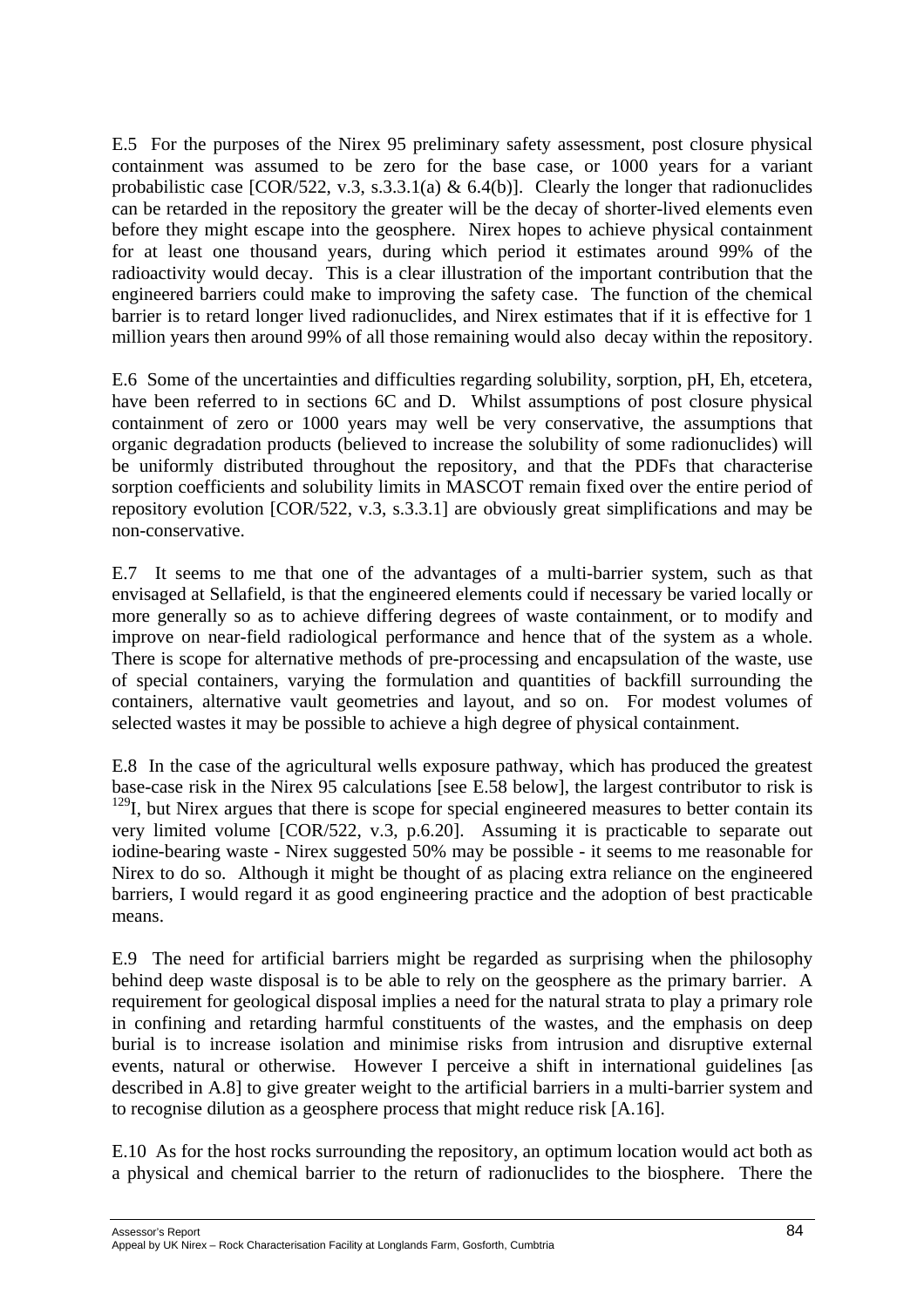rocks would restrict groundwater flow and cause long, slow, predominantly downward flowpaths, and have geochemical characteristics that inhibit radionuclide solubility and encourage precipitation, mineralisation and other sorptive processes. However I have already commented that the regional setting is such that the expected flowpaths at Sellafield cannot be regarded as long by comparison with ideal environments [para.B.32], and the Nirex 95 modelling described below shows that predicted flowpaths away from the repository are predominantly upward in the BVG host rocks. Moreover the travel times for water flow through the volcanic host rocks may be much shorter than through the overlying sedimentary formations [eg COR/522, v.3, table 2.3]. I have also referred to various aspects of the geology and hydrogeology of the Sellafield district that could be important but for which there is much uncertainty, including the structure and stratigraphy, the flow characteristics and conductivity of the rocks, and sorption processes [C.70-98].

E.11 Nirex regards it as an important part of the safety case that any radionuclides dissolved in groundwater emerging from the BVG would be diluted by much higher flow of water in the overlying rocks and a positive advantage of the Sellafield location that for most climate states the discharge will be predominantly marine  $[COR/522, v.3, s.6.3]$  last para. & 6.4(a) first 2 paras.]. The degree of dilution in passing through the rocks to the discharge location is estimated at anything from 4 to 100,000 for a steady-state case (the wide range being indicative of parameter uncertainties) but the best estimate for a transient flushing out of radionuclides such as  ${}^{36}$ Cl, which determine peak risks in the first million years, is a dilution of around 2000 [ibid., s.2.3 p.2.13]. Various opposing parties object to the principle that there might be a discharge of polluted groundwater to the sea but marine dilution would undoubtedly reduce the risks to the human population: Nirex calculates the risks as about three orders of magnitude lower for marine discharge than terrestrial [ibid., 6.4(a) 1st para. & fig.6.6]. This would be relevant to climate states similar to that of the present or warmer, when sea levels are relatively high, but not to colder climate states that result in lowered sea levels and 'terrestrial' conditions.

E.12 Of course radionuclides that reach the biosphere in groundwater, and perhaps gas flows, may not only become widely dispersed in water and soil but may be re-concentrated. Sediment particles of a particular size or density in or on which radionuclides have become attached may be preferentially segregated and the radioactivity concentrated, as with beach or estuarine sediments, or the muds on the sea bed west of the Isle of Man [IRL/1/1, Map 2]. Similarly radioelements may become preferentially taken up by particular crops, or in marine creatures, or by other means concentrated in the food chain, though Nirex has submitted detailed calculations to show, for example, that although radio-iodine  $(^{129}I)$  can be concentrated in seaweed even people who eat the weed as laverbread would receive only an insignificant dose [NRX/15/34].

E.13 The multi-barrier approach may appear 'belt and braces'. Some elements have a sound pedigree but, taken in the round, it is novel and unproven. The construction, maintenance and subsequent closure and sealing of repository vaults, access shafts or drifts, and of RCF galleries and shafts, are essentially mining and civil engineering operations, for which there is a wealth of experience, expertise and available technology. I believe this extends to the sealing and restoration of shafts and openings: whilst much higher standards need to be achieved than in normal mining practice, and methods will need to be tested on site [C.101], in general I consider that appropriate materials and techniques are already available [F.91]. However the principal elements of the barrier system are unproven and uncertain: the vault backfill and its special chemical buffering and containment is new and untried; saturated,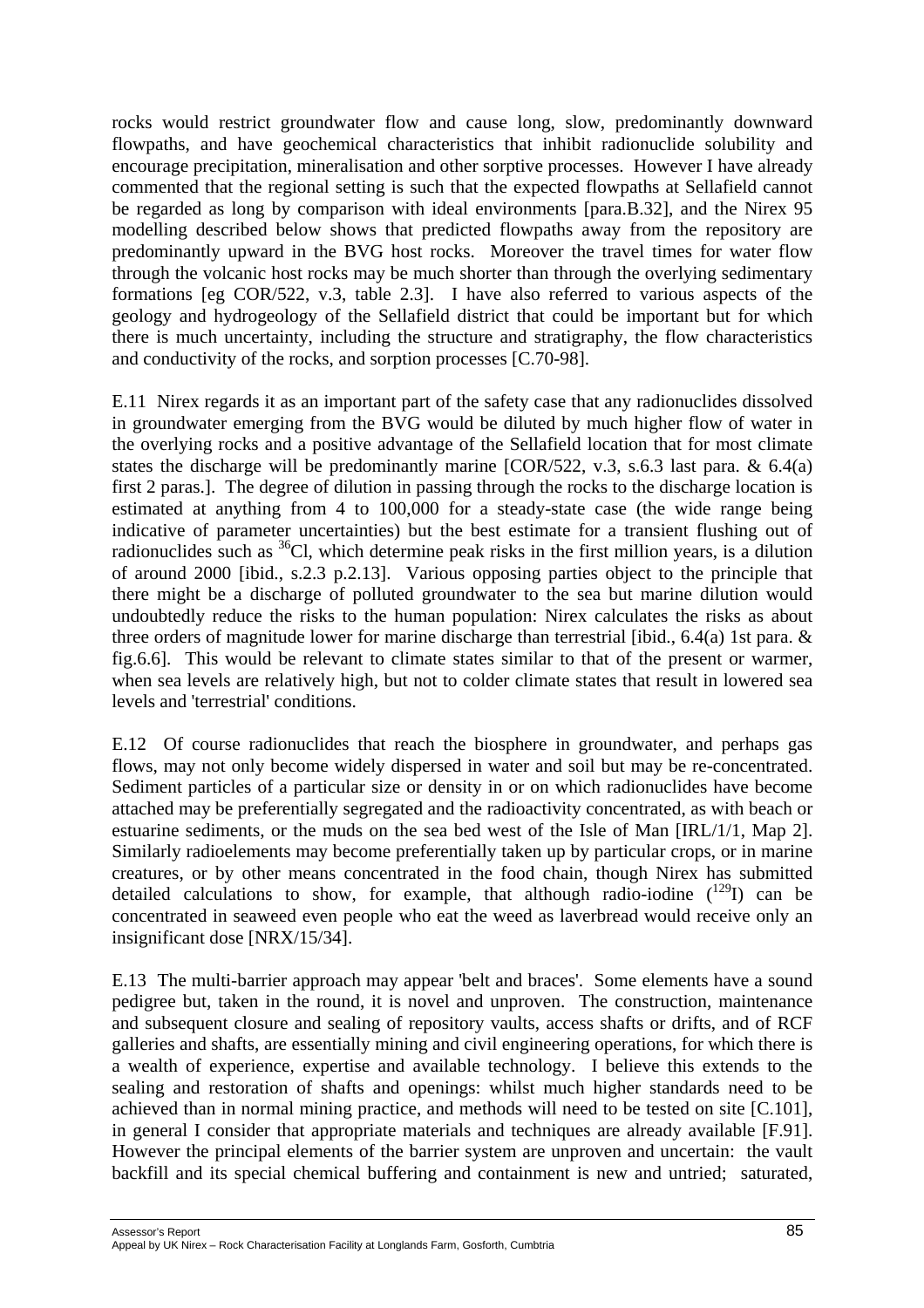fractured, volcanic rocks such as the potential BVG host rocks have not previously been studied in detail for their geological, hydrogeological and geochemical characteristics; the location is coastal, in a latitude subject to major climate changes including glaciations and consequential large changes in sea levels; and it is also in a zone where the degree of tectonic stability is open to question [C.125]. All these factors make the task of demonstrating the effectiveness of the system a difficult one.

## **Models, Qualitative Analyses and Multiple Lines of Reasoning in Safety Assessment**

E.14 The objective of a detailed safety assessment submitted to regulators would obviously be to express in as quantitative terms as possible the behaviour and evolution of a repository and its environment and consequential radiological risks to human populations into the distant future. First and foremost therefore, the risk assessment would be expected to make use of numerical models of the behaviour of the system, devised, developed and implemented as discussed in section 6D above. However the White paper [GOV/208, para.78], in setting a risk target for design rather than a specific limit, recognises that the nature of a geological disposal system makes it less amenable to quantified risk assessments than say a nuclear reactor, so that whilst calculations of risk can inform a judgment, other technical factors, including ones of a more qualitative nature, will also need to be considered. HMIP has in mind performance and other safety indicators such as radiation dose, radionuclide flux, time, environmental concentration and radiotoxicity, as suggested by the IAEA [HMP/1/1, paras.8.20 & 9.5].

E.15 Qualitative methods of analysis are appropriate, firstly because of the long timescales under consideration, and secondly because of the nature of some of the risks. As for timescale, HMIP rightly observes that the relative importance of quantitative and qualitative arguments will change as uncertainties increase with the evolution of the disposal system over time [HMP/1/1, para.9.2], so it is expected that at times longer than those for which conditions can be modelled, scoping calculations or qualitative arguments may be used [HMP/1/1, paras.6.14 & 8.23]. I discuss the relevance of time periods below [paras. E.71ff].

E.16 As for the second reason, some circumstances that may give rise to risk are not amenable to rigorous modelling, or there may not yet be adequate understanding of the processes involved to construct numerical models, or the probabilities or consequences may be so low that a detailed assessment is not justified. In these circumstances scoping studies and judgment based on qualitative assessment are appropriate. This has to date been the approach to assessing the risk of migrating gases reaching the surface and the probability of there being human habitation or installations where gas could accumulate, and its potential consequences [COR/605, s.9.3], and seems to have been the approach to assessing the low risk of future human intrusion or of natural catastrophic intrusion. For more foreseeable possibilities of human intrusion it is intended to make quantitative risk assessments based on a range of devised intrusion scenarios [NRX/15/2, p.4 top], and for the effects of natural catastrophic events an emphasis will be placed on studies of analogue events [ibid., p.19 lower left].

E.17 The draft regulatory guidelines envisage the application of 'multiple and complementary lines of reasoning' in making a repository safety case [HMP/1/1, para.9.5]. This would include consideration of performance and safety indicators other than direct expressions of risk [see E.14 above]. I would expect this approach also to address issues such as geologically long term processes that could influence groundwater movement but which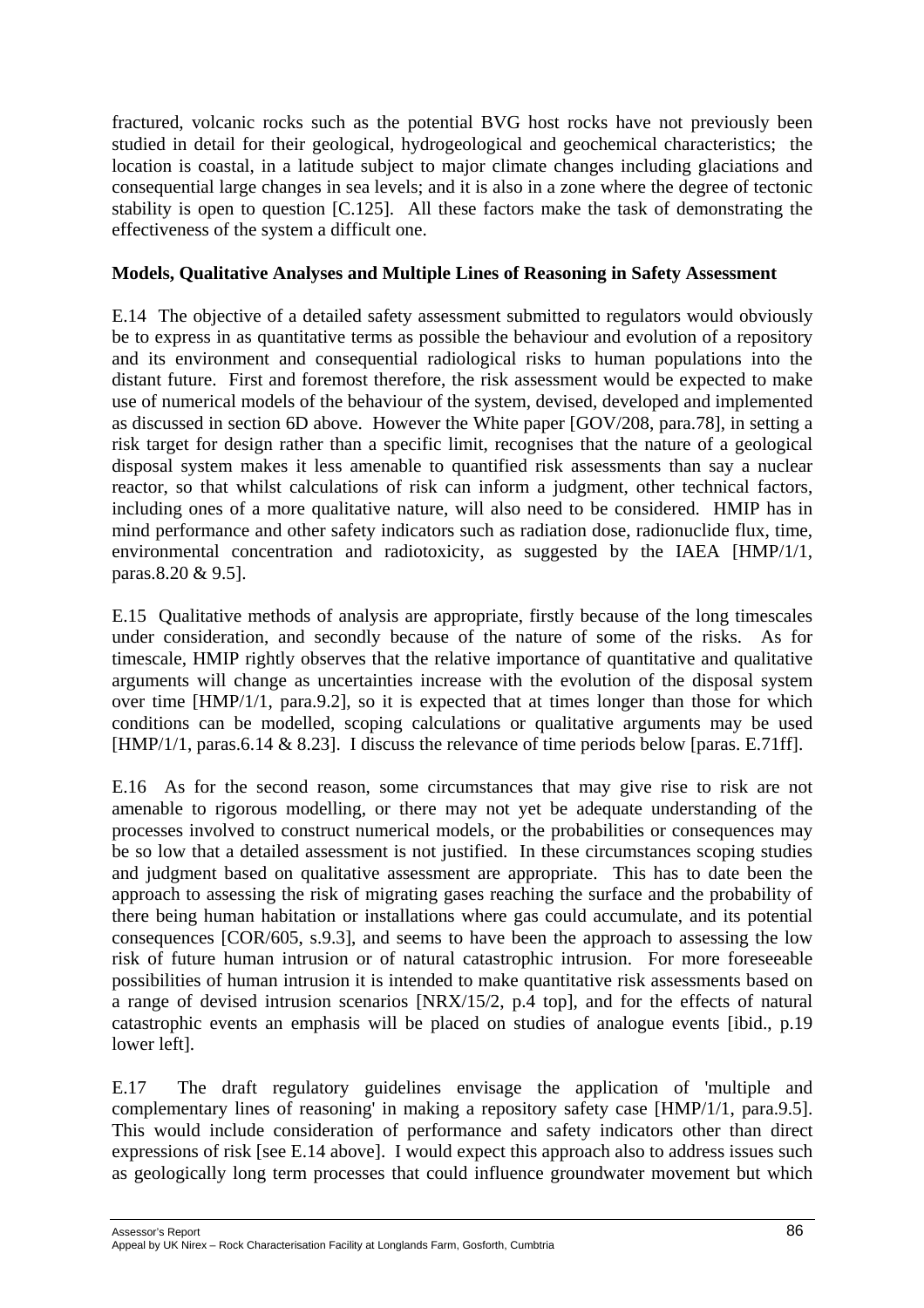are not amenable to numerical modelling, including uplift and erosion, evolution of the Irish Sea basin, mineralisation episodes and tectonics. Another circumstance where multiple lines of reasoning would be appropriate is where alternative but plausible conceptual models or computational methods could be applied in assessing a part of the system, or even the system as a whole [see para.D.41 above]. Nirex has arrived at what is essentially a single overall conceptual hydrogeological model but in due course it will be necessary for the developer to show whether other conceptual models are plausible and could explain all or parts of the system. It would also be appropriate for a detailed safety assessment submission to describe what alternative models and methods have been considered and rejected, and why.

E.18 Even in the most quantifiable circumstances of assessment, a single expression of risk does not convey the whole picture: I would expect there to be presentation of evidence concerning the scatter of values in probabilistic calculations, and what degree of variation, such as the 95-percentile, might reasonably be taken as representing a worst case. Moreover the regulators' draft guidelines [HMP/1/1, para.9.2] note that the expression of just a single value of risk does not convey the implications of the assumptions and logic which underpin it, so the contribution which a risk assessment makes to the safety case for a disposal facility needs to be judged at least as much by its assumptions and logical structure as by the results it delivers.

#### **The Nirex 95 Preliminary Safety Assessment**

E.19 The potential performance of a deep repository at Sellafield in respect of the groundwater pathway was evaluated in the 'Nirex 95' programme of work and report [COR/522]. The work is described by Nirex as being a preliminary analysis which, whilst not a comprehensive safety assessment, seeks to explore the impact on the risk of identified uncertainties in the hydrogeological conceptual model, in order to develop understanding of the groundwater flow and repository system [ibid., Preface, 2nd & last paras.]. It was based on the company's understanding of the site as at early 1994. Considerably more data have, of course, been acquired since then and the geological interpretation has been revised in detail.

E.20 I consider that Nirex has been generally following the methodology recommended in 1992 by NRPB [NRX/15/3 (2nd doc. - Recommendations for the practical application of the Board's Statement on Radiological Protection Objectives)]. NRPB identifies 'uncertainty' as the overriding problem in solid waste disposal assessment and notes that it is not possible, even in principle, to model every possible future sequence of events, so formulations have to be developed for disposal assessments [ibid., para.42]. It identifies three categories of uncertainty: conceptual uncertainty arising from the choice of which conceptual model best represents the disposal facility, modelling uncertainty arising from the use of the chosen mathematical model, and parameter uncertainty arising from the choice of parameter values for use in the models [ibid., para.43]. It recommends a staged approach to risk calculations to address these aspects systematically, and suggests:

(i) Sensitivity analyses, in which conceptual and modelling uncertainty could be addressed by using, for example, alternative models, bounding and scoping studies, laboratory and field studies, and natural analogues;

 (ii) Scenario selection, whereby uncertainty as to the future evolution of the site could be addressed by selecting a range of scenarios to represent qualitatively different possible futures;

(iii) 'Central value' calculation for each scenario, in which each parameter, including the probability of the scenario, is assigned a central value, and a single calculation is performed to give the central value risk for that scenario;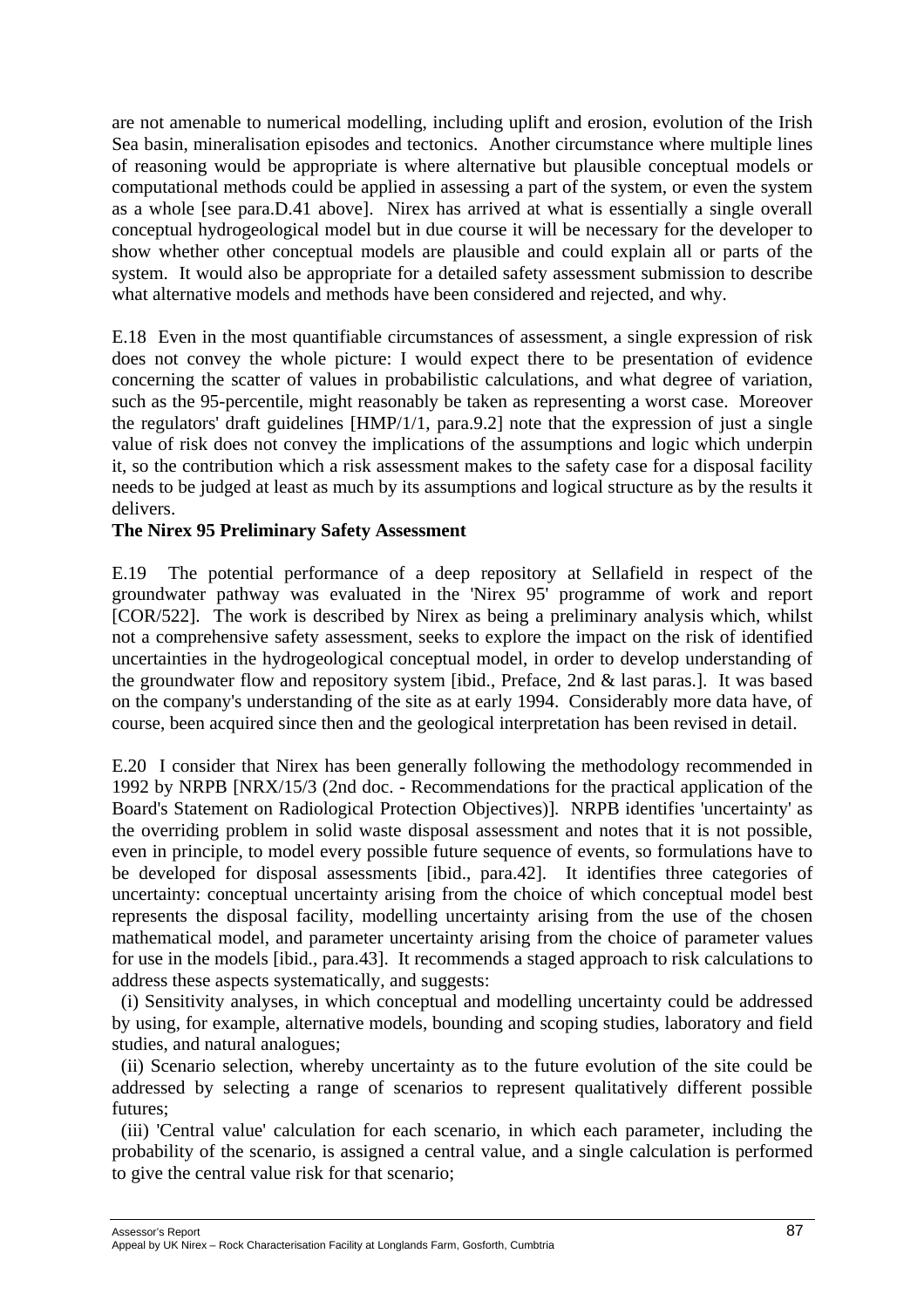(iv) Uncertainty analysis, to determine the confidence in the results for each scenario, by assigning PDFs of values for all uncertain parameters, then making large numbers of calculations by sampling parameter values from the PDFs. The results will generate PDFs of possible outcomes (dose or risks) for each scenario [ibid., para.47].

E.21 The study used the MASCOT program and its submodels for source-term, geosphere and biosphere [described in D.30ff] to calculate radionuclide fluxes to the human environment, from which risk to members of critical groups [as defined by NRPB and discussed in E.59] could be calculated and compared against the  $10^{-6}$ /year design target. A range of assessment models has been used but as the values of parameters are in general uncertain the main approach has been that of a probabilistic safety assessment (PSA) relying heavily on elicited PDFs. Deterministic calculations, with fixed permutations of parameters, were made to explore the influence of individual parameters.

E.22 Geological assumptions: The regional flow models used are mainly 2 dimensional but Nirex considers the approximation involved in thus representing 3-D flow is much smaller than current uncertainties in other parameters [COR/522, v.3, s.2.1]. Porous medium flow calculations fed into MASCOT were for a 16km long dog-legged vertical cross section [ibid., v.3, fig.7.1] chosen by an elicitation process to be a reasonable representation of a typical groundwater flow line through the PRZ [ibid., s.2.1.1]. The section does not appear to pass directly through any of the boreholes so data for the nearest few boreholes have been projected onto the line of section. The base of the section, and corresponding models [ibid., figs.2.2 & 2.3], is 3.5km bOD, much deeper than direct drilling results. Even geophysical data would give only a broad indication of geological structure at such depths.

E.23 The cross section intersects a number of major fault zones, and within these and elsewhere there may be some flow out of the plane of the cross section. Only three of the many faults present in and around the PRZ were modelled deterministically, as Type III features; the rest were represented stochastically as Type II features. It appears to me that assumptions about the location and basic properties of the faults make a greater difference to flowpaths and flow rates than the number of faults.

E.24 In each of the Nirex 95 models, the location and dimensions of the notional repository has remained fixed on the 2-D cross section. The effects of shafts and drifts connecting a potential repository to the surface were not modelled as it was assumed that the engineered pathways are adequately sealed and are not preferential pathways for radionuclide escape [COR/522, v.3, p1.2].

E.25 Effective large scale hydraulic properties for the 14 major hydrogeological units incorporated in the hydrogeological conceptual model, and for dispersion and rock-matrix diffusion, were derived by a mixture of inference, elicitation, upscaling from core measurements and experimental data, borehole environmental pressure measurements, and by calculation using mostly continuum porous medium (CPM) modelling [as described in COR/522, v.2, s.5 for the individual units and summarised in s.6].

E.26 The Deep BVG was modelled as a nearly isotropic, homogeneous, fractured rock with flow predominantly in the fractures whose regional scale effective parameters were deduced, with the aid of fracture network models, from borehole environmental pressure measurements [ibid., v.2, s.5.1, 5.1.4  $&$  5.1.5]. It was somewhat arbitrarily divided into a 'more permeable' upper (Top) and a 'less permeable' Lower part, the division being 400m below the top of the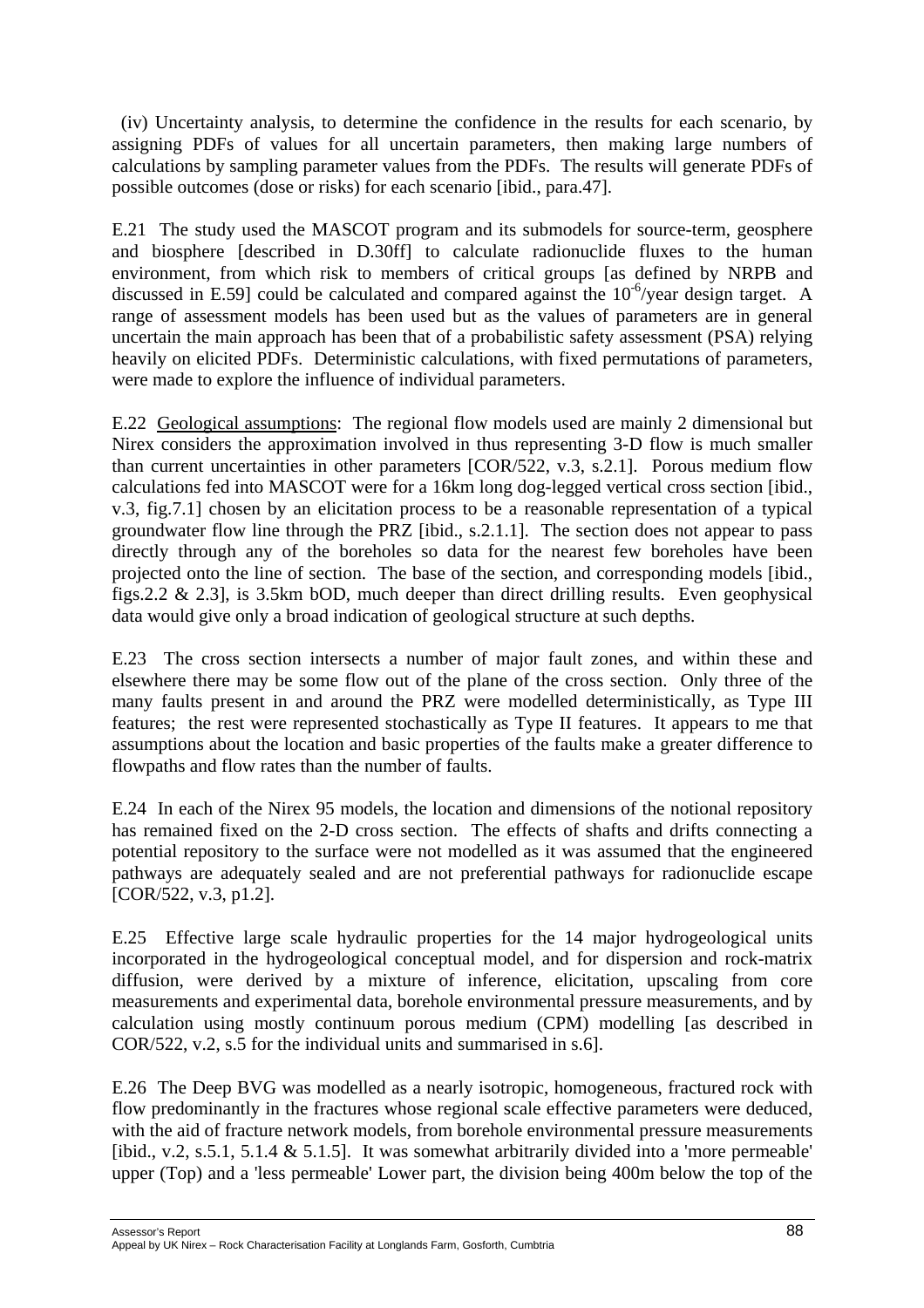deep BVG, corresponding quite well with the boundary between the Brown Bank and Bleawath Formations in the PRZ [ibid., v.1, s.5.2 & v.2, s.5.1.1]. Type III faults were modelled as discussed in para.D.23 above; Type II transmissive features in the immediate vicinity of the repository were represented explicitly, not as the actual irregular features but as a regular lattice having the same average orientation and spacing and effective permeability [ibid., s.5.1.7].

E.27 The base case assumed that Deep BVG rock properties extended to the base of the modelled cross sections even though the Borrowdale Volcanics are underlain by the Latterbarrow Sandstone and Skiddaw Slates in the locality  $ICOR/522$ , v.1, figs.4.4a & 4.4b]. Although a variant model allowed for a geological unit with enhanced permeability at depth, identified by Nirex as broadly equivalent to the Latterbarrow Sandstone, FOE say that the sandstone should have been separately modelled from the outset on the grounds that it is 400m thick, and described in the 1937 Geological Survey district memoir as a medium-grained sandstone without mudstone bands and therefore likely have higher permeability and be well fractured. Considerably more borehole data would be needed to show whether the sandstone's characteristics at depth are similar to those at outcrop, but FOE's arguments are not unreasonable.

E.28 As for the other modelled hydrogeological units [shown diagrammatically on COR/522, v.2, fig.5.3], the Near-Surface BVG (in the outcrop areas) was considered as a nearly isotropic, heterogeneous, rock with predominant fracture flow [ibid., v.2, s.5.2]; and the Carboniferous Limestone as fractured and heterogeneous and containing sometimes sizeable, though not extensively interconnected, dissolution features analogous to Type II features, [v.2, s.5.3]. The Brockram was considered as having flow through a heterogeneous, generally sandy matrix and through a network of Type II features [s.5.4], and the St Bees Shale and St Bees Evaporites were modelled as heterogeneous strata of low effective porosity in which flow occurs predominantly in Type I fractures [v.2, s.5.5]. In earlier studies, the Brockram was considered as a low permeability formation, being lumped with the St Bees Shales and Evaporites [FOE/5/19, p.A35] but FOE, reasonably, express surprise, pointing out that the 1937 Geological Survey memoir for the district describes water flow through vertical joints in the Brockram.

E.29 The St Bees Sandstone was subdivided. In the Basal Deep division silty/shaly layers of lower permeability were considered important and the rock was treated as fractured, containing a network of Type II features. The Top of the Deep St Bees Sandstone was modelled with flow through the layered matrix; and the Near-Surface St Bees Sandstone with flows predominantly in Major Bedding-Plane Features [COR/522, v.2, s.5.6]. The overlying Calder Sandstone was divided into a Deep unit, considered to have flow through a heterogeneous and mildly anisotropic matrix [ibid., s.5.7], and Near-Surface unit with most flow along Major Bedding-Plane Features [s.5.8]. As no direct data were available for the Mercia Mudstone, present offshore, all values were elicited, those adopted being similar to the Brockram [s.5.9]. The Terrestrial Quaternary Deposits of the district are highly heterogeneous, from gravels to clays, so the expressed average properties are very speculative; the Marine Quaternary Deposits were considered to be more homogeneous [s.5.10 & 11].

E.30 It seems to me that the general characterisation and manner in which the various geological units have been modelled does reflect the underlying geological nature of those particular stratigraphic units, the major uncertainty being the nature of the fracture systems,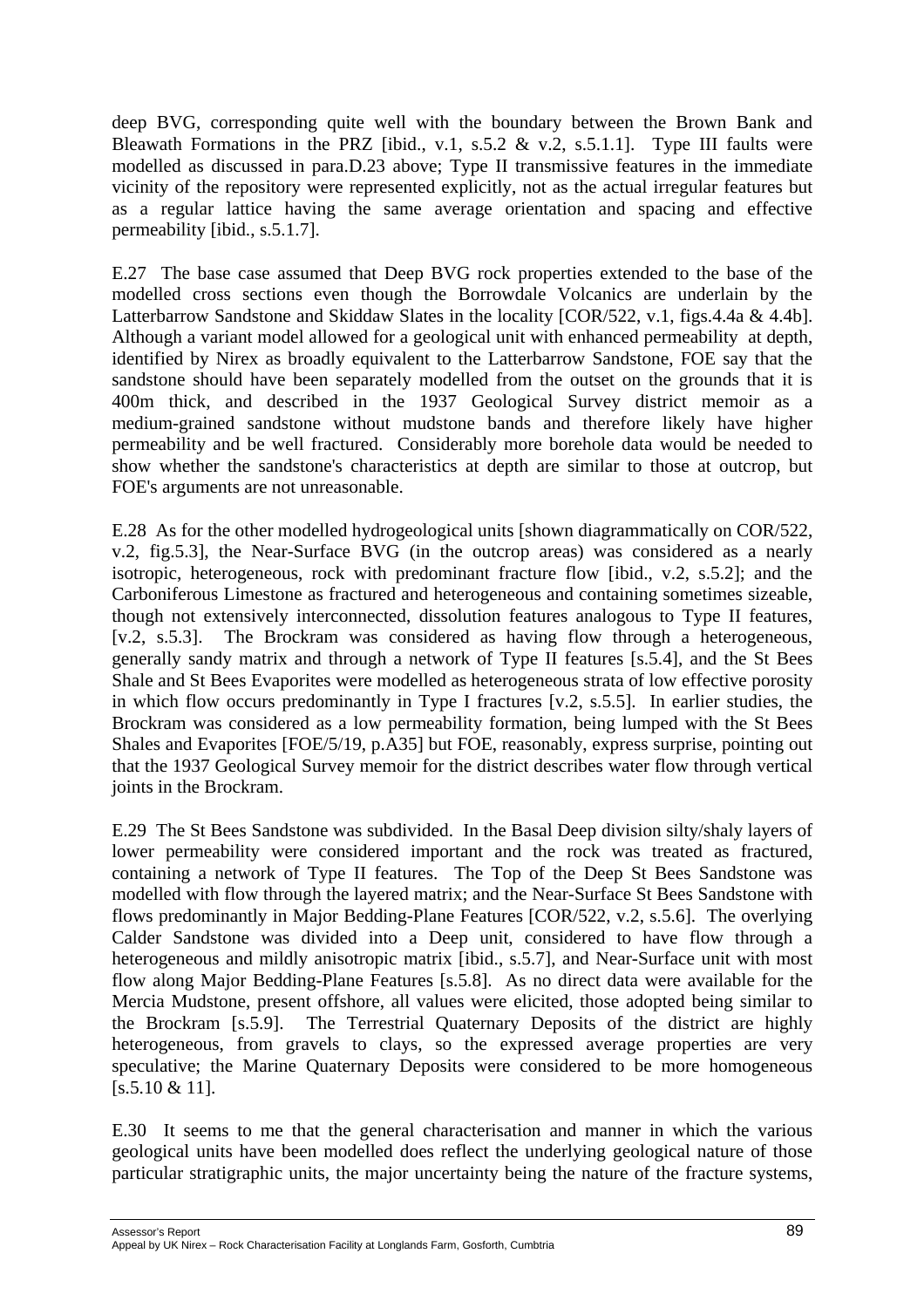fracture flow and connectivity. Nirex contends that the Nirex 95 analysis specifically takes into account what the objectors call 'negative features' by incorporating Types II and III flowing features that could give hydraulic connection over extended distances within the BVG and between the BVG and overlying sandstones; by assuming that the Brockram is capable of significant flows; and assuming the Basal Deep St Bees Sandstone contains cross-cutting transmissive features. However the model construction obviously simplifies the geology, to the point of eliminating the Latterbarrow Sandstone and Skiddaw Slates by assigning to them identical properties to the deep BVG, and variant models which incorporated a distinctive hydrogeological unit at about the depth of the Latterbarrow Sandstone or which imposed defined heads and salinities along the bottom boundary of the model achieved a better representation of actual groundwater heads than the base case [E.38 & 39 below]. This indicates that the geology and processes at depths well below the preferred repository range may be very influential and need to be better represented in models.

### Deterministic calculations

E.31 For each of the principal climate states, central-case deterministic (MASCOT) calculations were made to explore the processes determining the magnitudes and timings of significant risk contributions. These made use of 'central' (peak or median) values of the PDFs [COR/522, v.3, s.6.5]. The deterministic calculations for the Boreal terrestrial state [ibid., fig.6.13] can be compared with the probabilistic [fig.6.8]. As previously discussed [para.D.40], probabilistic calculations tend to flatten the mean risk curves.

E.32 In relation to the source-term sub-models, I agree with FOE that it was rather non-systematic to assume post-closure physical containment of radionuclides as zero for the base case but 1000 years for a variant [para. E.5 above]. There is no extended practical experience of the durability and effectiveness of the specific man-made repository containment materials so the value adopted for the containment period in a deterministic calculation is arbitrary. However both zero and 1000 years seem to me to be probably conservative in relation to what I suppose to be possible using existing technologies, and the findings of natural analogue studies on, for example, metals, concretes, bentonite clay and bitumen are encouraging [GOV/630, Chap.4].

E.33 Also in relation to the behaviour of the repository near field, calculations were made of fluxes over time of important radionuclides  $\binom{36}{1}$  &  $\frac{238}{1}$  series) from different sections of the vaults - midstream, downstream and intersection (and an upstream section adopted for other purposes). Because of the great length of the vaults, flowing groundwater would take distinctly different paths away from the different sections so it is appropriate that the modelling should consider such subdivisions. The 'intersection' zones reflect the external geological influence of Type II flowing features where they have been cut through by the vault excavations. As might be expected where flow is concentrated, the radionuclides in wastes in the intersection zones were depleted first [ibid., v.3, s.6.5(b)].

E.34 Parameter sensitivity studies were carried out by Nirex on the deterministic model to examine the effects of varying groundwater flux through the repository [ibid., v.3, s.6.6(a)  $\&$ fig.6.17] and varying the longitudinal dispersion factor in the geosphere [ibid. & fig.6.18]. The former showed that higher flows did not greatly affect the early  $({}^{36}Cl)$  risk, perhaps because of the relatively short travel time through the BVG, but the later  $\frac{226}{R}$ a) peak was considerably increased and arrived significantly sooner. However decreased flow was found to reduce the early risk, showing that the source-term becomes more dominant at lower flows.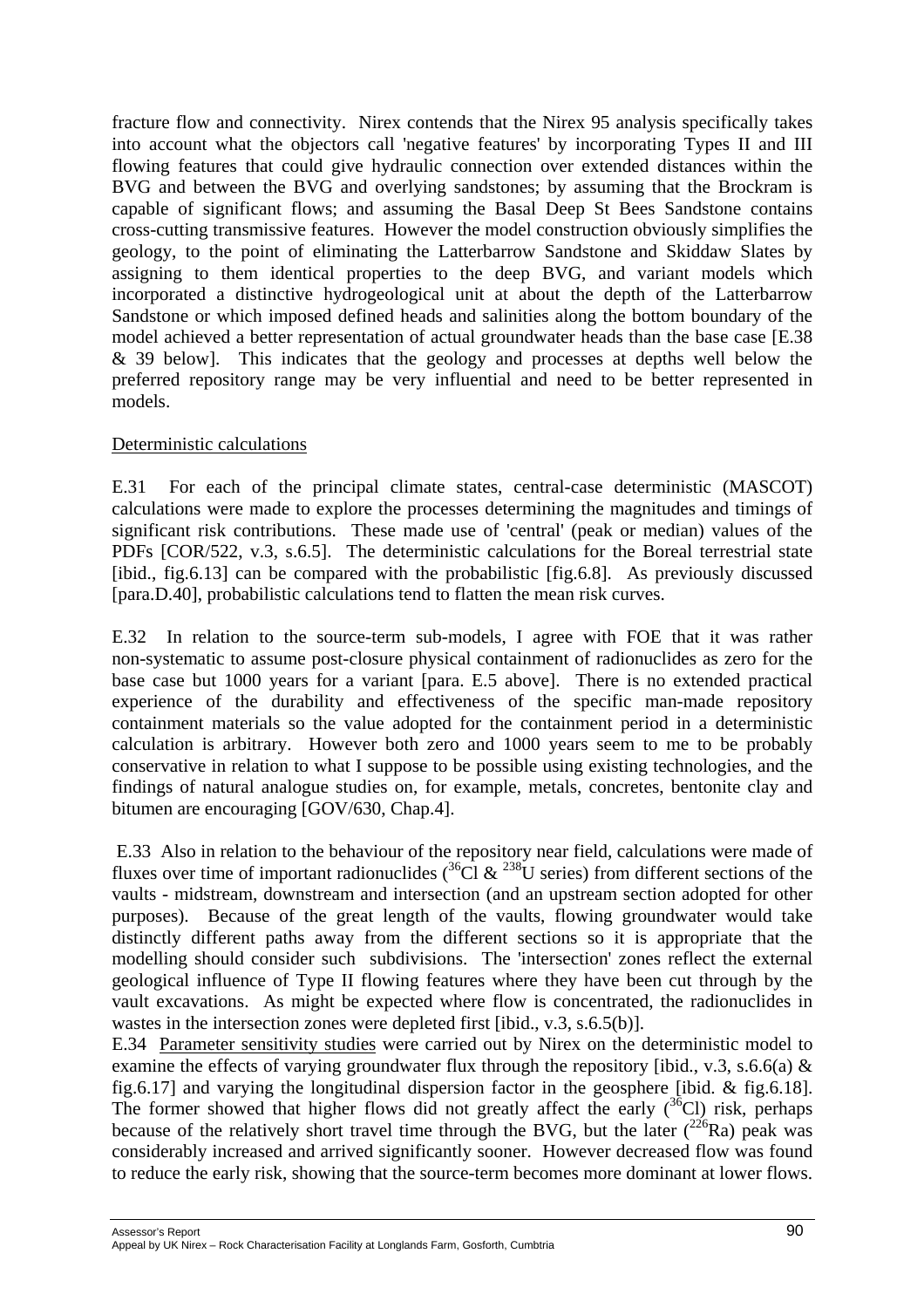As for dispersion length, this was found to have little effect on the magnitude of risk, and other analysis shows that travel time in the geosphere is more important [ibid., p.6.16].

E.35 Variant calculations from the base case were made as a means of developing 'response surfaces' which are used to simplify MASCOT calculations [see para. D.42 above]. This was done mostly by increasing one parameter at a time by 10% for parameters expected to most affect flux through the repository or groundwater travel times [COR/522, v.3, s.2.4.2]. 10% variation seems very small in relation to the uncertainty and total variability surrounding these parameters but Nirex expresses confidence that response surfaces constructed from 10% variants acceptably represent the system.

E.36 In applying these values in MASCOT probabilistic realisations, the response surfaces allow flux to be calculated in proportion to the permeability or transmissivity of the flowing features but the flow path lengths were kept fixed at base case values on the grounds that their uncertainties were much smaller than those of fluxes and travel times [ibid., p.2.16]. This introduces one further approximation into the overall calculations. The greatest uncertainties in travel times appear to be associated with BVG matrix porosity and Types 0 and I features, Top Deep St Bees Sandstone bedding features and Type III transverse features, and Near Surface Calder Sandstone bedding features [ibid., Table 2.6].

E.37 Variant cases: Calculations were made to address issues not addressed by the recommended base-case model. In particular discrepancies between calculated heads and salinities and those actually observed [as described in C.43 & C.52 above] were explored in a number of variant calculations. The resulting calculations of groundwater flow and salinity transport were then used in deterministic MASCOT calculations to estimate risks [COR/522, v.3, s.1.5]. As there are considerable observed heterogeneities within and between even nearby boreholes, and as the base case models gave a relatively poor match, I would not have expected any single variant model to give a close match with the observational data.

E.38 A notable shortcoming in the base-case model is that it does not match the significant increase in observed heads with depth in the vicinity of the PRZ. The cause of these high heads is not known but a model was created with the distribution of salinity approximating to that observed [ibid., fig.7.13] and high heads imposed on the bottom boundary. Attempts to model actual salinity distributions produced locally physically unrealistic flow velocities, particularly in areas close to highly transmissive regions [COR/522, v.3, s.3.2]. As noted by objectors, the imposition of observational data to produce a better fit does not improve understanding of the model. This 'Imposed High Heads & Imposed Salinity Distribution' variant has the effect of significantly reducing the travel time in the sandstones but not greatly changing groundwater flux through the repository [ibid., table 7.1]. It produces very shallow flow pathlines in the upper sandstones [ibid., s.7.3]. For the Boreal Terrestrial case, the peak risk was increased 2½-fold and brought forward in time.

E.39 The 'Transmissive Feature at Depth Variant' assumes there is a rock unit in the BVG below repository depth of enhanced hydraulic conductivity and in hydraulic connection with high groundwater heads in the higher ground inland. For the purpose of the exercise it was assumed that the Latterbarrow Sandstone between the LDBFZ and the FHFZ is more transmissive than the surrounding rock [ibid., s.7.4]. There are no observational data to support this proposition but I suppose it to be a reasonable possibility [see E.27 above]. On the diagram of this variant [ibid., fig.7.16], the transmissive unit is absent beyond the FHFZ. However, even if it had been modelled west of the fault zone, I do not believe it would have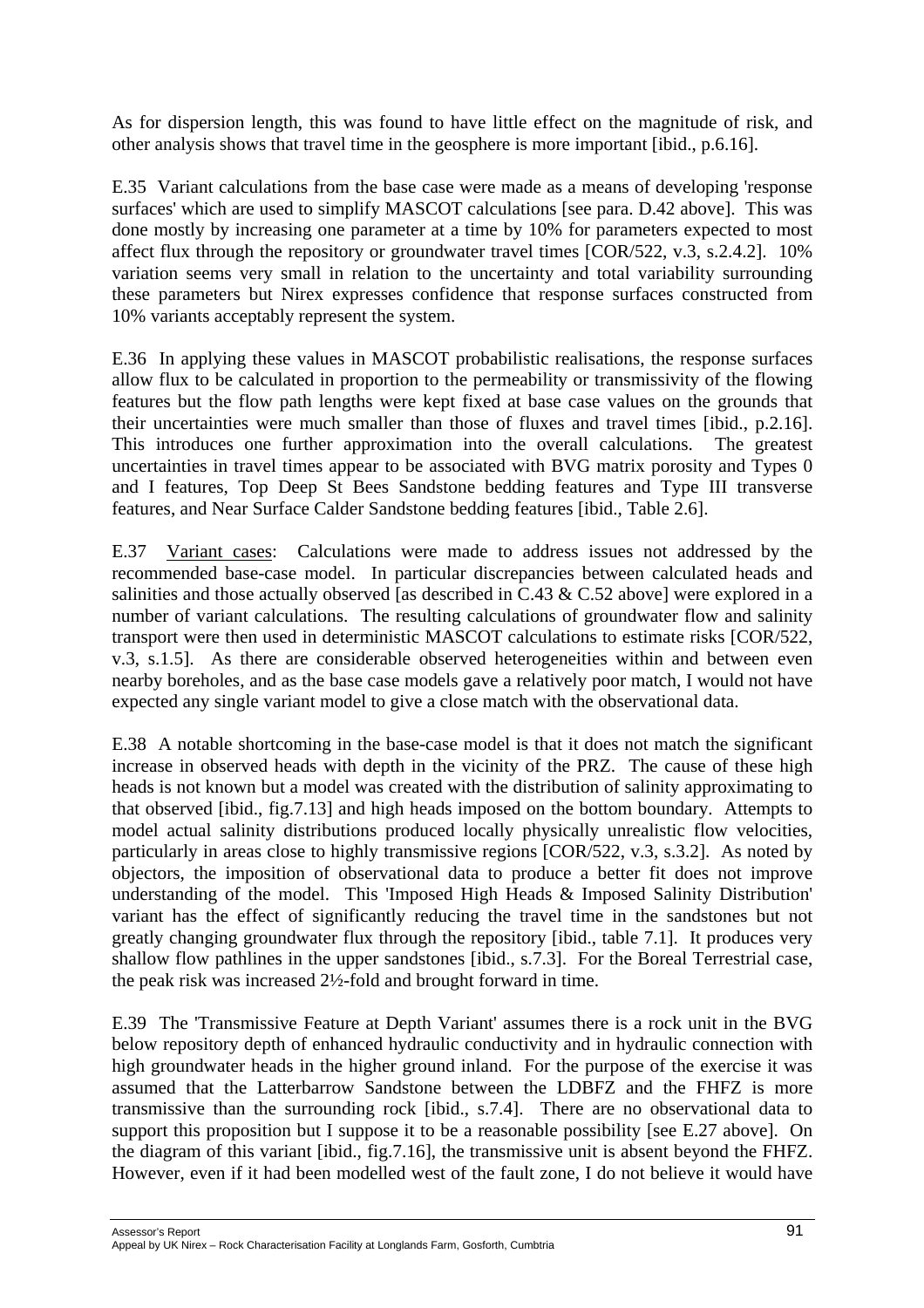made any significant difference to the outcome: the magnitude of the fault is such that hydraulic continuity within the unit across the fault zone is unlikely, and the dip of the rocks and proximity to the brine mass west of the fault zone are likely to more dominant factors. In the opposite direction, the diagram does not extend far enough to show whether the Latterbarrow Sandstone is modelled as continuing eastward in hydraulic continuity all the way to its outcrop beyond the LDBFZ but this also does not appear to matter: the fluctuations in BVG heads in Boreholes 8/8A west of the LDBFZ show that this is in a recharge zone, and the model appears to be consistent with this.

E.40 This variant gave a better match between calculated and observed densities and environmental heads but was still not good. In fact the Imposed High Heads variant and Transmissive Feature variant give virtually identical peak risks [COR/522, v.3, table 7.7] and time/risk curves that appear to be completely alike [ibid., figs.  $7.23 \& 7.24$ ]. (The latter I find surprising as I would have expected some differences to result from two quite different sets of assumptions).

E.41 Two sets of variant calculations were made to explore the influence of the Seascale FZ. The first variant - 'Flow within the Seascale Fault Zone' - was devised because the line of cross section cuts the fault obliquely and there is a possibility of significant groundwater flow within the fault zone out of the plane of the 2-D section. To approximate this, the fault halo width was increased [ibid., fig. 7.17]. The effect was to make pathlines deeper but to shorten travel times in most hydrogeological units [ibid., s.7.5]. The second variant - 'Seascale Fault Zone not a Type III Feature' - assumed the fault zone has properties the same as the background rock. This was found to better match observed salinities and heads but pathlines downstream of the SFZ are shallower than the base case and result in reduced travel times [ibid., s.7.6]. For the Boreal Terrestrial example, both variants increased the peak risk and brought forward its occurrence compared with the base case [ibid., table 7.7].

E.42 A variant model explored a 'Less-dense Network of Type II Features in the BVG'. It is expected that there will be several intersections of Type II features with each vault and these would significantly affect through-flow of water. [COR/522, v.3, s.1.3] The density of the lattice of Type II features was halved and the implicit effective properties in the BVG recalculated using NAPSAC. The effect was to reduce mean flux through the repository, typically by two-thirds, but overall pathlines and travel times stayed similar to the base case [ibid., s.7.7]. The calculated peak risk reduced by a little over one-third and was slightly later compared with the base case [ibid., table 7.7]. Objectors have suggested that a variant with a reduced density of major flowing features should be matched with one with an increased density, which Nirex agrees would give increased flow through the repository though not greatly change flow paths because the Type II features dominate the flow. However I note that in the base case the average fraction of vault length occupied by intersections with Type II features was about 0.44 [ibid., v.3, s.6.1.4] which already seems quite high. If RCF galleries are excavated and actual examples of Type II features are recognised and mapped then it may well be appropriate to explore the effect of higher or lower densities in deterministic calculations as well as allow for such variation in probabilistic calculations.

E.43 A further variant assumed the 'Basal Deep St Bees Sandstone a Barrier to Flow'. This was tried because Nirex was encouraged by preliminary results from the RCF3 pump test, although I consider that the results are now less clear [see C.84-87]. The hydraulic conductivity of the unit was reduced by about 1½ orders of magnitude, the effect of which was to make pathlines a little deeper and travel times a little longer [COR/522, v.3, s.7.8],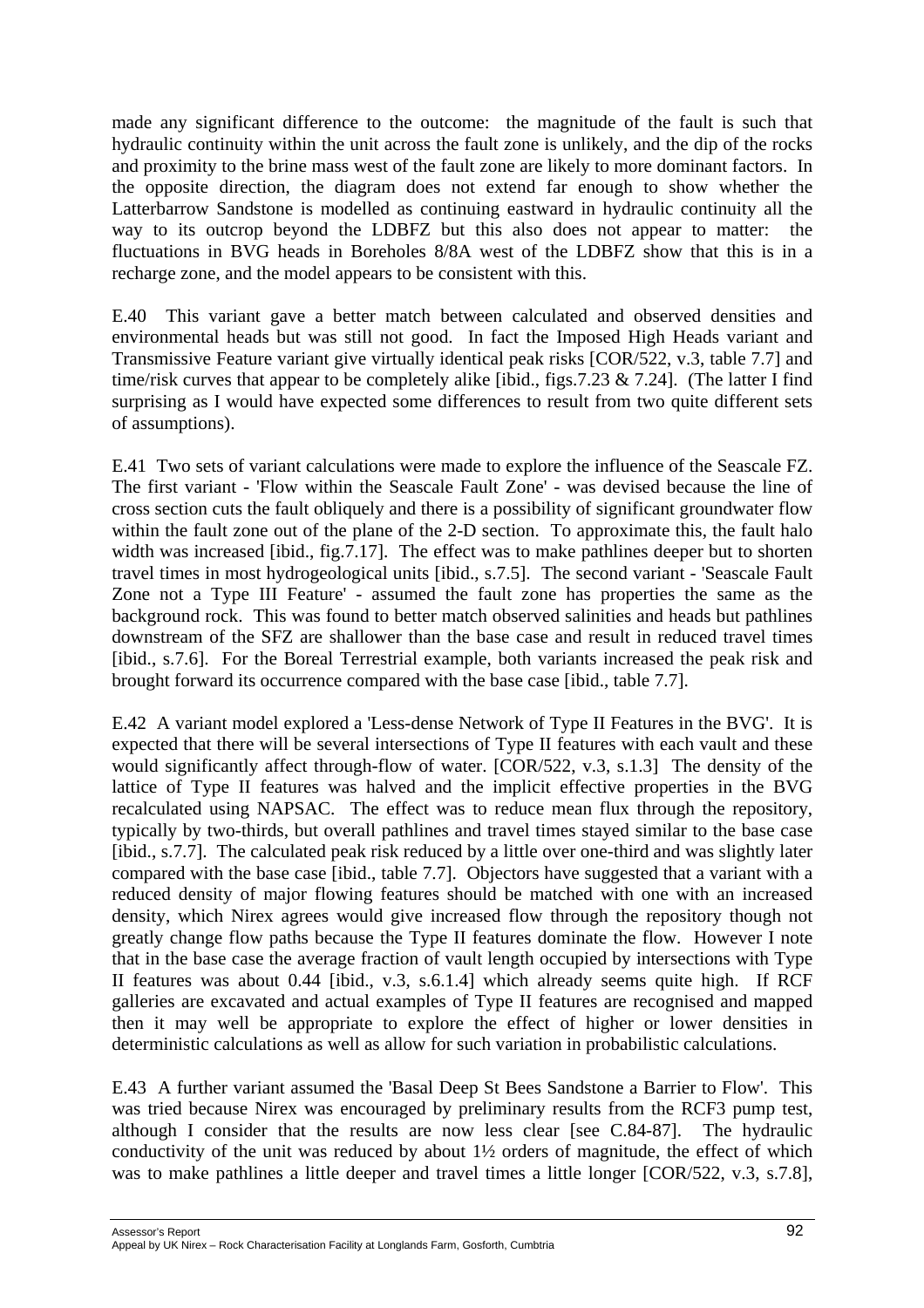with a corresponding small lowering and delaying of peak risk [ibid., table 7.7].

E.44 Nirex considers the difference between peak risks calculated for the different variants to be relatively small and sees it as important that the calculated risk for the base case is not too far from that for the variant with imposed high heads [ibid., v.3, p.7.10]. The Boreal Terrestrial biosphere examples [ibid., table 7.7 & figs.7.23 to 7.28] ranged from about  $5.5x10<sup>-7</sup>$  at 2,000 years post-closure (Transmissive feature at depth & Imposed high heads/imposed salinity cases) to about  $1x10<sup>-7</sup>$  at 25,000 years (Reduced density of Type II features case). Thus in these deterministic examples, those that appeared to give the better match with site observations, including the imposed high heads case, produced risk estimates about 2<sup>1</sup>/<sub>2</sub> times greater than that for the base case of about  $2x10^{-7}$  (at 20,000 years). However Nirex says that these variants, with reduced geosphere spreading time, should actually be calculated to give risks similar to the base-case because it argues that a different shape of source-term release pulse should be applied [ibid., v.3, para. over p.8.11/12]. I would not regard differences of 2½ times between deterministic models as being as slight as implied by Nirex, especially if the peak risks are well within an order of magnitude of the design target.

E.45 The variant models explored in a fairly simple and coarse way some of the geological and hydrogeological features that exert a physical control on the behaviour of the system. It would have been possible to try more variants, for example with quite different properties for the Brockram or the Fleming Hall Fault Zone, or to try combinations of variant features, such as a Transmissive feature at depth and Seascale Fault Zone not a Type III Feature. Some of the variant models improved the fit between calculated outputs and field observations, as expressed in terms of heads and salinities, and in due course, if it can be shown that the variant features more closely represent reality, then they would appropriately be included in revised conceptual models. Modelling has not yet reached the stage where variant calculations could be made to explore thermal effects (from the repository or geothermal), or variable permeability of units within the BVG.

# Probabilistic calculations

E.46 Probabilistic risk calculations were made for 'realisations', each with a set of parameter values obtained by random sampling from specified PDFs. Doses were calculated as a function of time, for individual radionuclides and in total, for each biosphere model, then converted to risk. Base case probabilistic calculations for each climate state contained 500 sampled realisations, but the results are mostly presented as mean risk against time, up to  $10<sup>8</sup>$ years after closure. However the scatter of risk associated with the many realisations can be expressed for any moment in time post-closure, as in the examples COR/522, v.3, figs.6.9  $\&$ 6.10. These show that a few percent of the realisations for the Boreal terrestrial geosphere at 1 million years exceed the  $10^{-6}$  risk target.

E.47 Fig.6.6 [ibid.] presents curves of risk (i.e. the mean risk for many realisations) plotted against time for each of four climate states, and table 6.18 summarises the timing and magnitude of the peaks in these curves. (Although the possibility of a 'Mediterranean' climate is predicted under the effects of greenhouse gas warming [see para.C.133], calculations have not been presented for this climate state.) The models show that at times beyond about 1 million years the most important radionuclide is always  $^{226}$ Ra (derived from  $238$ U) and at earlier times  $36$ Cl is by far the most important. Under most climate states, the predicted early peak of risk comes at about 20,000 years and the late peak at about 4 million years.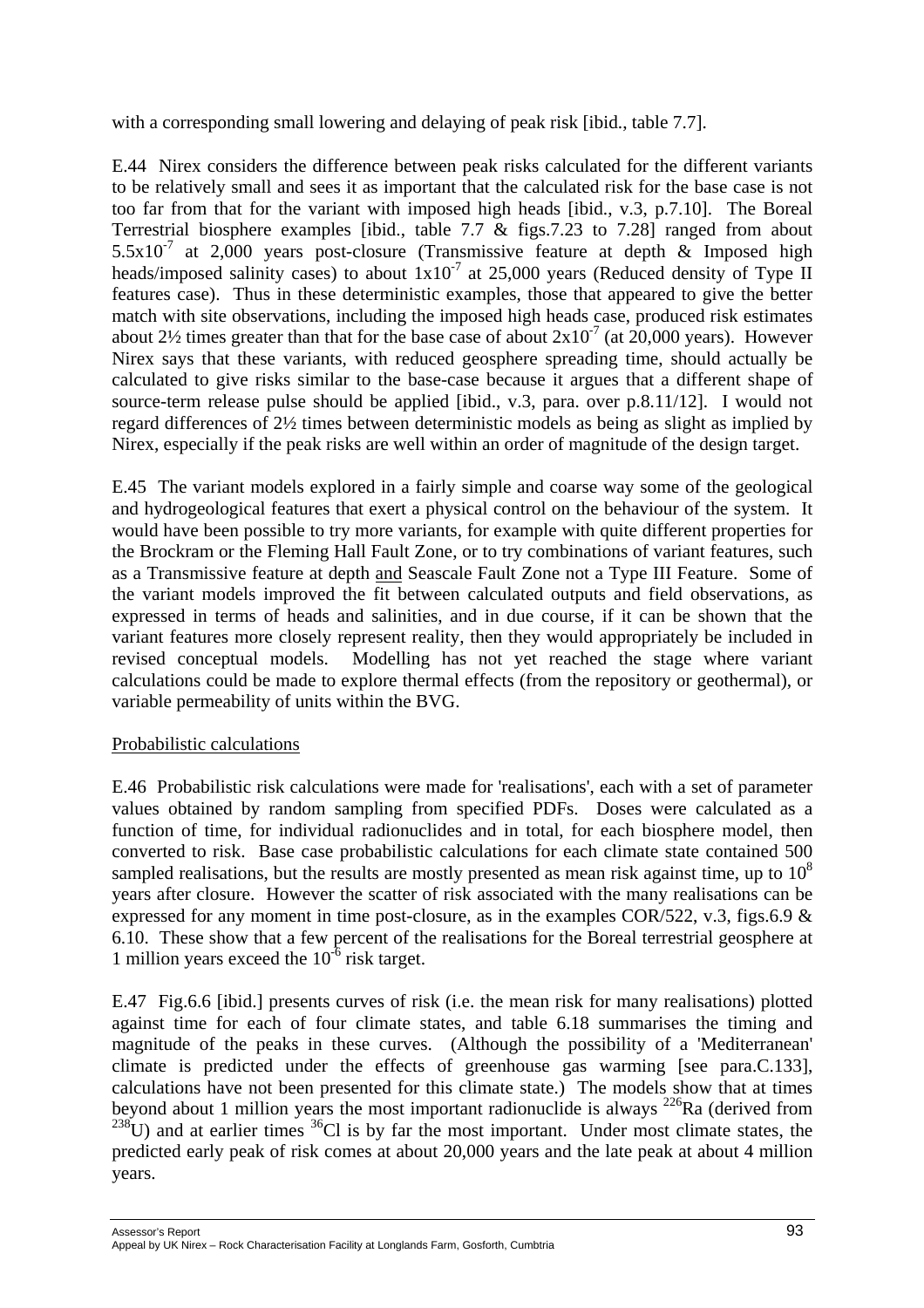E.48 Prior to the Nirex 95 report [COR/522] published in July 1995 there was the Nirex PSA Overview report [COR/507] of October 1994, and a little earlier still Nirex Report 560 [FOE/5/19] of February 1994. The examples of modelled output of risk with time presented in these reports suggest to me that a rapid evolution has been taking place in what constitute base-case models. There is a notable difference between what I suppose to be comparable graphs of probabilistic steady state runs for the three principal climate states, i.e. COR/522, v.3, fig.6.6 & COR/507, fig.5; or between graphs showing contributions from individual radionuclides for the Boreal Terrestrial model, i.e. COR/522, v.3, fig.6.8 & COR/507, fig.6, and FOE/5/19, fig.3.6 which I believe to be a similar case.

E.49 The differences appear to be the result of a combination of numerous changes, including the incorporation of more components into sub-models, revised assumptions about the repository and the wastes, amended properties of hydrogeological units, and so on. The basic modelled cross section is the same and the biosphere modelling and factors appear to have remained similar but the source-term calculations have moved from simple vault sections to more detailed sub-models [FOE/5/19, s.B2.1.1 compared with COR/522, v.3, fig.3.3 (explained in s.3.3.1(b))]. The number of geosphere hydrogeological units has been increased, eg where previously the St Bees Shales & Evaporites and Brockram were treated as one and the sandstones had just two divisions [FOE/5/19, table A7 & COR/507, fig.3] in Nirex 95 these are represented by 7 subdivisions [COR/522, v.2, fig.5.3]. In consequence the flowpaths through the geosphere modelled in MASCOT have become more involved, from Report 560 [FOE/5/19, fig.3.1 (MASCOT) & fig.A12 (the underlying NAMMU model), explained in s.B2.2.2] and the Overview report [COR/507, fig.3, a simplified version of the FOE/5/19, fig.A12] to Nirex 95 [COR/522, v.3, fig.4.1 (which omits units in which travel times are short)]. Other examples of changes are in the PDFs of hydraulic conductivity for the various hydrogeological units [FOE/5/19, fig.A24(a) (m/s conductivity); cf. COR/522, v.3, fig.5.1 ( $m^2$  permeability - see bottom bar for conversion)] and of effective porosity [FOE/5/19, fig.A24(b); cf. COR/522, v.3, fig.5.2]; revised assumptions about the radionuclide inventory [FOE/5/19, table B9; cf. COR/522, v.3, table 6.2]; changes in near-field solubility limits and sorption distribution coefficients for some elements [FOE/5/19, tables B13 & B14; cf. COR/522, v.3, tables 6.6 & 6.7 central values], and the multipliers to allow for the presence of organic compound [tables B16(a/b) &  $6.9(a/b)$ respectively], and in some far-field (BVG) sorption distribution coefficients [table B17(a) cf. table 6.12].

E.50 Parameter sensitivity studies: Nirex has carried out sensitivity analyses to explore the importance of individual model parameters. One method was to plot the output value of risk against a particular input parameter for each of many probabilistic realisations to look for any correlation between the two and any effect of the parameter on performance [COR/507, fig.7 & p.15]. The relevant data are not illustrated in the Nirex 95 report but Nirex says the largest sensitivity is to the  ${}^{36}Cl$  inventory, and a weaker effect is the value of groundwater flux in intersection and midstream vault-section source term submodels. Risk does not appear sensitive to individual parameters when taken one by one [COR/522, v.3, s.6.6(b)].

E.51 Variant probabilistic calculations were made for simplified versions of the system model, to identify the contribution of different system components to the overall performance, eg calculations in which all groundwater flow was directed through one of three paths through the repository and BVG (downstream, midstream and intersections) showed little difference in the magnitude and timing of both the early  $(^{36}Cl)$  and late  $(^{226}Ra)$  peaks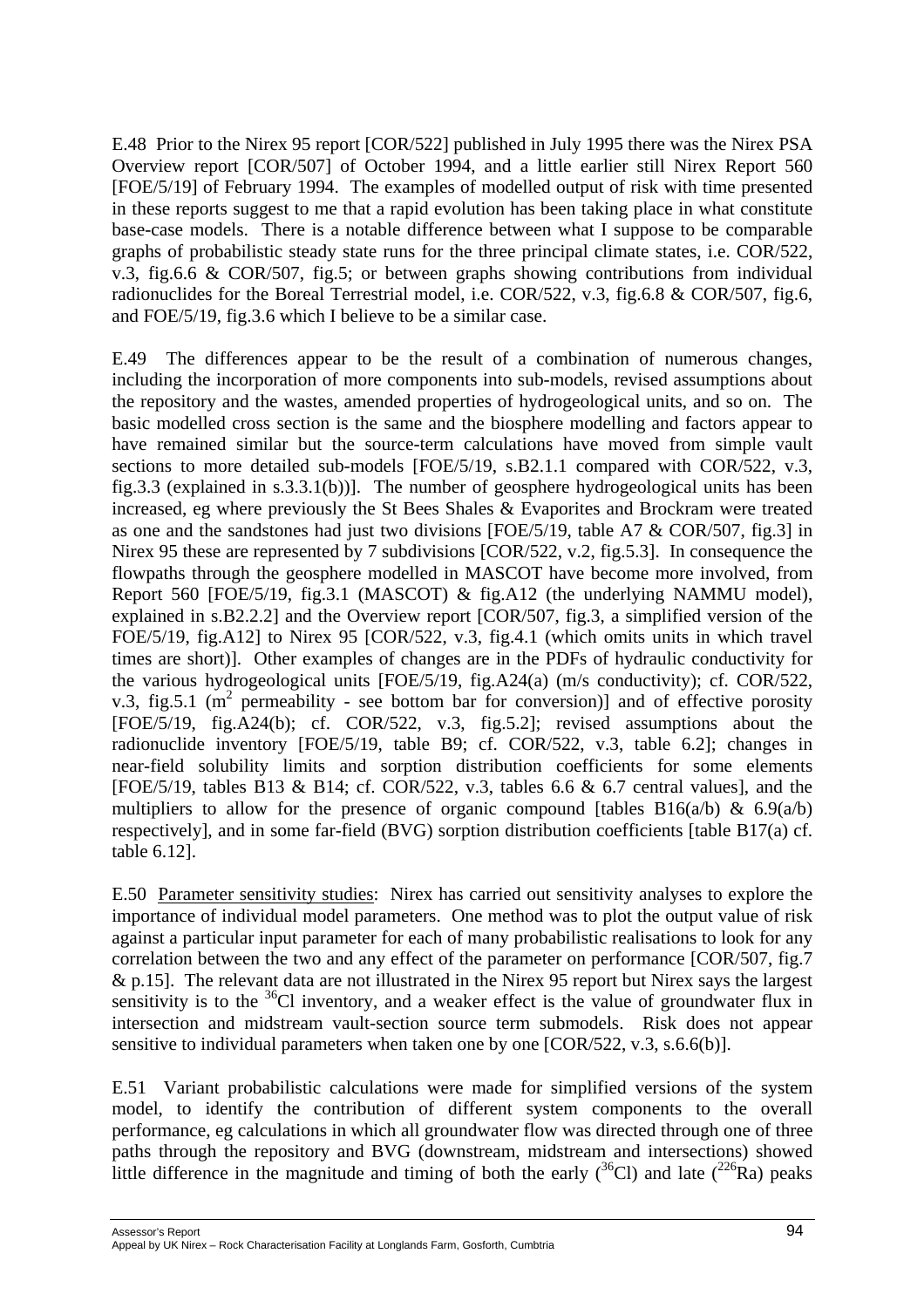[ibid., v.3, s.6.4(b)].

E.52 Variant calculations were also made to examine uncertainty as to 'subsurface routeing' [ibid., v.3, s.6.4(b)], i.e. where a substantial fraction of activity goes directly to stream channels without interacting with surface soils. In the MASCOT calculations the total radionuclide flux entering the resource area from the geosphere is apportioned between the fraction translocated to surface soils (S) or dispersed in water. For resource areas under Temperate and Boreal climate states, S was taken 'conservatively' as 0.1 (but as 1.0 for Periglacial conditions) [ibid., v.3, s.5.2.5] and calculated with and without subsurface routeing. Nirex considers the subsurface routeing effect to be an important hydrological process and an S value of 0.1 to be realistic [ibid., p.5.12] but if the effect is discounted then risk would be substantially increased and could exceed the target. For example, for the Boreal terrestrial state, on a pessimistic view without subsurface routeing, the risk increases about 10-fold [ibid., fig.6.11]. Canadian research, at a location in what I take to be a Boreal environment, suggested that S is nearer 0.2 [NRX/15/4]. If that value is adopted then the peak risks for the 'better match' variant cases [COR/522, v.3, table 7.7] would exceed the target. It is evident that the variations possible in this single parameter can make large differences in the resulting dose and risk estimates. [See also D.38 above.]

E.53 A further variant case assumed 1000 years of absolute containment of all radionuclides in all vaults [ibid., fig.6.12] and found that after a few thousand years the risk increases to be practically the same as the base case with no containment. Another variant considered only six principal radionuclides out of the full inventory  $(^{36}Cl, {}^{238}U, {}^{234}U, {}^{230}Th, {}^{226}Ra \& {}^{232}Th)$ and gave results within just 4% of a full probabilistic calculation, showing that this is a reasonable means of simplifying calculations.

E.54 General findings: Nirex drew conclusions about the relationships exposed by the MASCOT calculations, for example [ibid., v.3, s.8.2.3]:

- the scatter in the peak risk was not seen to depend strongly on any individual sampled variable;

- when source-term spreading time is long compared with that for the geosphere, parameters affecting geosphere spreading times have very little impact on risk;

- for radionuclides (such as  $^{36}$ Cl and  $^{129}$ I) that are not limited by their solubility, peak risk will be approximately proportional to flux through the repository and in turn to the effective permeability of the BVG host rock (about which there is much uncertainty, mostly about the properties of Type II features).

E.55 COR/522, v.3, fig.8.8 compares the source-term and geosphere contributions to the estimated peak risk resulting from  ${}^{36}$ Cl, the dominant radionuclide in the period up to 1 million years. Nirex draws the important conclusions that the risk is not very sensitive to changes in geosphere spreading time provided source-term spreading time remains similar to the base case, and similarly not to a shorter source-term provided the geosphere spreading time remains constant, but if both source-term and geosphere spreading time are reduced then risks could exceed the regulatory target (as in a case where variant factors reduce travel time but the BVG has a high effective permeability).

E.56 Despite Greenpeace's disagreement, I broadly concur with Nirex that the source-term and geosphere spreading are largely independent of each other and therefore that these conclusions are reasonable. Source-term relates to local BVG groundwater flux (and heads and permeabilities) and to sorption and solubility factors that control the proportion of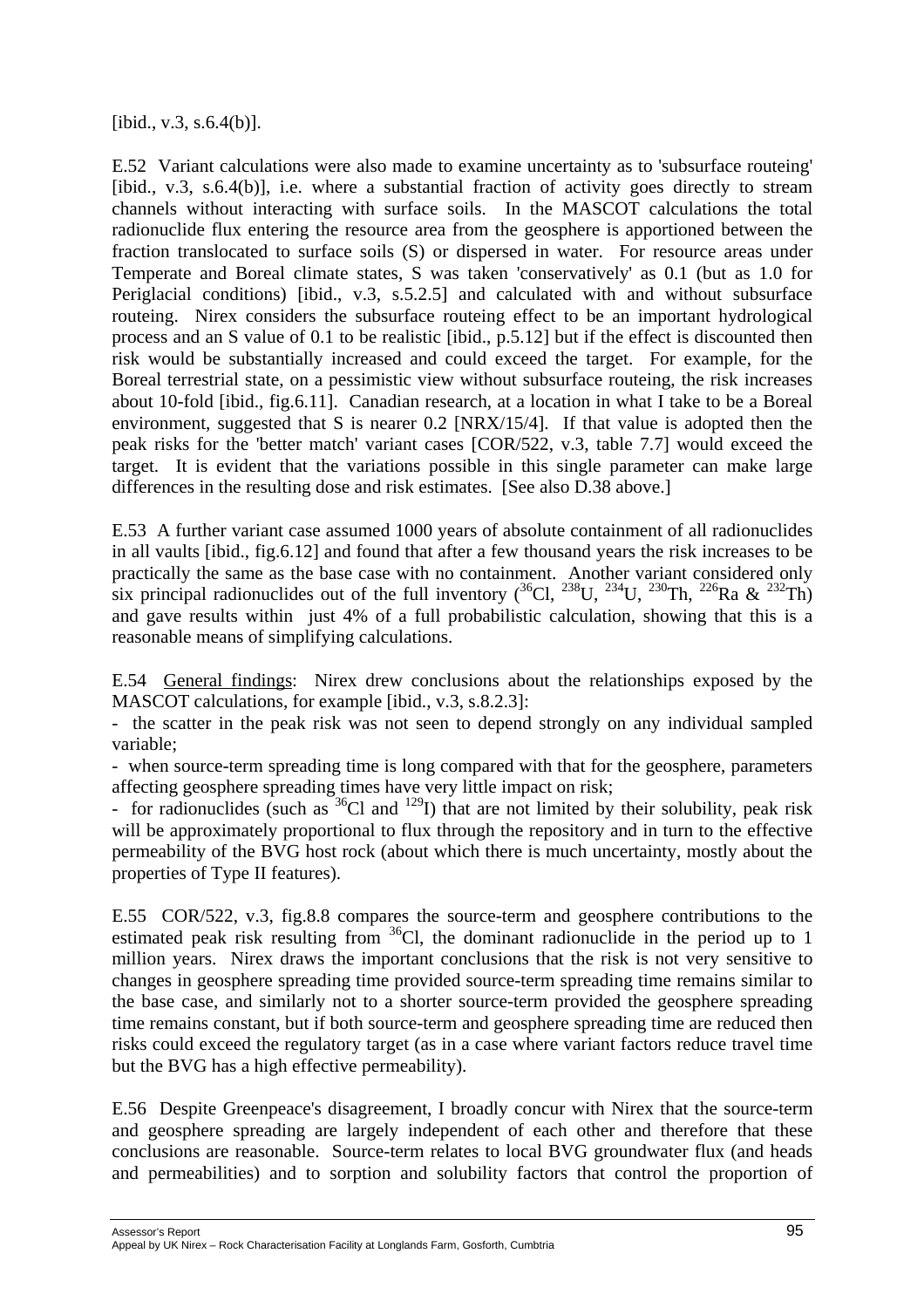radionuclides dissolved in the repository porewater, whereas geosphere spreading will be dominated by travel time through the sandstones (rather than the BVG), and influenced by processes such as dispersion, sorption and rock matrix diffusion. Nevertheless it would appear that a simple change in the assumed apportionment between soil and water in the biosphere model could at a stroke significantly increase all risk values [para.E.52]. The scatter diagram [COR/522, v.3, fig.8.8] shows just a few percent of realisations above  $10^{-6}$ . perhaps two-thirds in the range  $10^{-6}$  to  $10^{-7}$ , and most of the rest in the category  $10^{-7}$  to  $10^{-8}$ , but these would all shift if a change in the biosphere factor was found to be appropriate.

E.57 The Nirex 95 exercise did not make probabilistic realisations for the variant cases described in E.37-44 above, but it is possible to estimate the effects qualitatively. A variant that shortened the source-term period, by increasing groundwater flow through the repository for example, would transpose the swarm of realisation outcomes on Fig.8.8 horizontally to the left. Similarly a variant that shortened the period of spreading through the geosphere would transpose the swarm of points vertically down the diagram. Any model that reduced both the source-term and geosphere spreading times relative to the base case would shift the swarm diagonally downward and to the left, and would result in a materially higher distribution of risks.

### Agricultural Wells

E.58 The greatest risk, at least from the early peak of radionuclide escape into the biosphere, comes from the pathway represented by the use of water from agricultural wells. These may intercept the plume of contaminated groundwater expected to spread from the repository. An indication of the development and degree of spread of such a plume is given for the base case and transient case in COR/522, v.3. figs. 2.11 & 2.12, the latter being the more relevant to agricultural wells. Deterministic 'preliminary scoping calculations' of risks were made using the program NAMMU (in 2-D mode) for  ${}^{36}$ Cl and  ${}^{129}$ I, the radionuclides judged to contribute most to risks from natural discharges at times before  $10^5$  years post-closure [ibid., v.3, p.1.2; p.1.6 top; & p.5.1]. It was assumed that at the relevant time there will be a local subsistence community of 300 individuals utilising a resource area of  $10 \text{km}^2$  (Temperate biosphere state) or 30km<sup>2</sup> (Boreal), with defined agricultural productivity and consumption, mean life expectancy, etc. [ibid., s.5.2.2 & .3; & s.6.7], and within this territory wells will be sunk to a typical depth of 50m bOD, into the upper part of the regional aquifer (rather than just into the glacial drift), yielding water for domestic supply to remote houses and farms, for drinking by livestock and for crop irrigation [ibid., s.5.4 & s.6.7].

E.59 The risk against which the design process is to be judged is the risk to a representative member of the critical group [HMP/1/1, para.6.7]. This was defined by NRPB for land based disposal of radioactive waste [NRX/15/3, paras.28, 30 & Glossary] and paraphrased by Nirex as 'a relatively homogeneous group of people existing in the region of highest environmental concentrations who have habits such that their exposure is representative of the highest exposures that might reasonably be expected' [COR/522, v.3, p.1.1, last para.]. (NRPB says homogeneous with respect to age, diet and those aspects of behaviour that affect the risk [NRX/15/3, Glossary]. NRPB also defines the relevant dose as being that received by an average member of the critical group [ibid., paras. 29  $\&$  31].) The recent HMIP Draft Guidance document defines the critical group as comprising those members of the public whose exposure is reasonably homogeneous and is typical of people receiving the highest dose from the given source [HMP/1/1, Chap.2, glossary]. More explicitly it says that the composition should be representative of individuals who would actually receive a dose and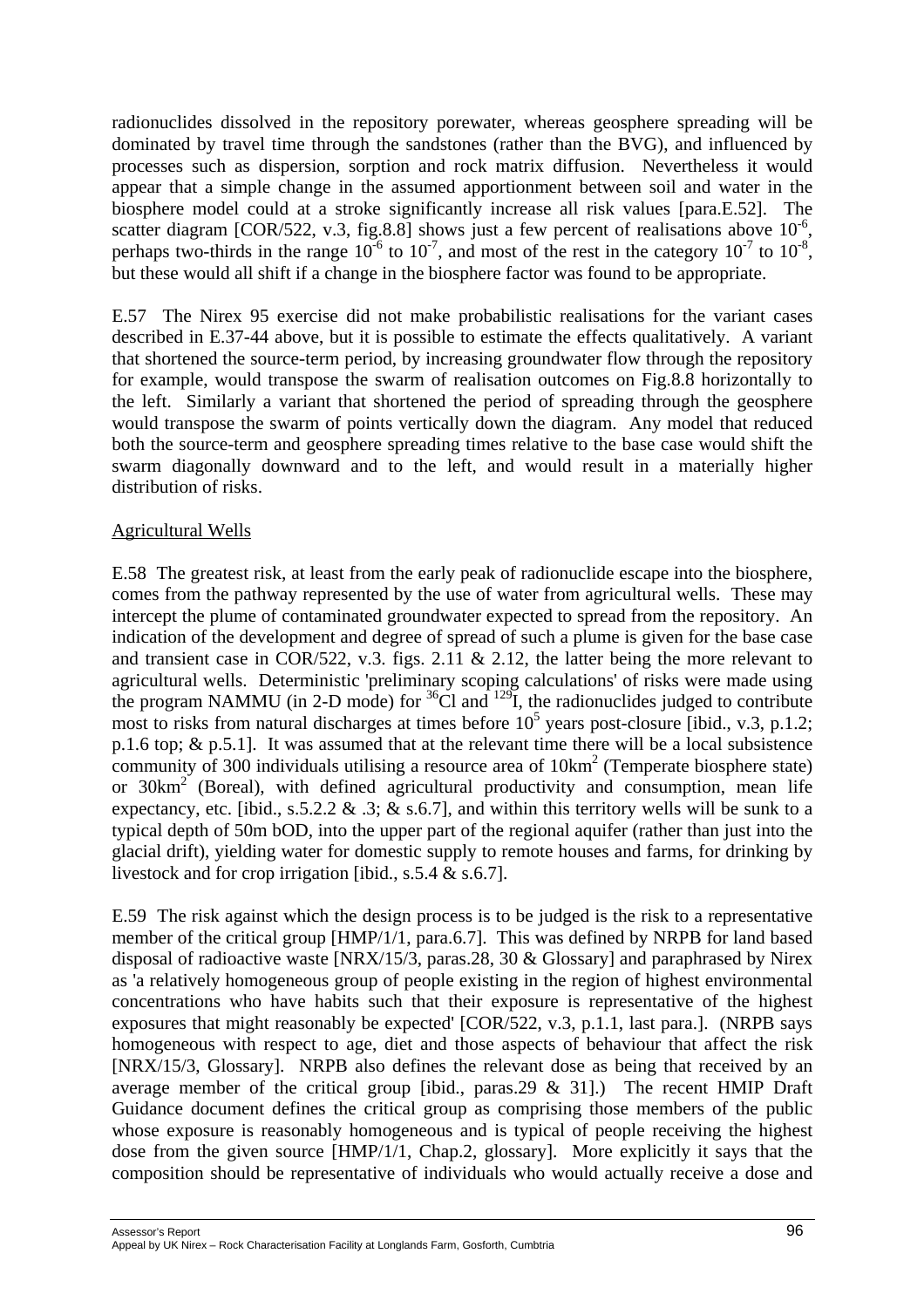whose exposure is reasonably homogeneous [ibid., s.6.12].

E.60 In this context, Nirex defines the potential critical group as users of agricultural wells and comprising infants, children and adults and the actual critical group as the age group that would receive the largest radiation dose from utilising contaminated well water [COR/522, v.3, s.6.7]. The risk to the critical group is taken as being proportional to the average concentration of a radionuclide in well water over the resource area, irrespective of the number of wells. This is obtained by averaging the concentration (of  $^{129}I$  and  $^{36}Cl$ ) over the resource area at a depth of 50m bOD, the assumed typical depth for an agricultural well. The average concentration was obtained from a 2-D porous medium model and scaled by the ratio of the area of the model radionuclide plume to the resource area [ibid.]. (A 3-D model would probably reduce peak concentrations because of greater lateral spreading but not materially affect the overall average across the resource area.)

E.61 It would of course be for the regulators ultimately to judge whether the Nirex definition of critical group and manner of calculating the effective dose rates in relation to agricultural wells are the appropriate ones but they strike me as illogical. An agricultural well was assumed to abstract  $1000 \text{m}^3/\text{year}$ , which is less than  $3 \text{m}^3$  per day, such a small figure that it would draw in water from only a small radius. Therefore a well of this capacity would either be sited over and draw water from the contamination plume or it would not. Direct drinking of the water accounts for by far the largest proportion of effective dose received by individuals of all ages from well water [ibid., table 5.9], and there could be scores of household wells of the assumed capacity in the resource area. It therefore seems to me that the relevant population is essentially that geographically associated with the contamination plume and in assessing the group exposure it might be appropriate to average the concentration across the main body of the pollution plume, but not across the whole resource area. The Nirex methodology seems to me to be at conflict with the HMIP draft guidance that the critical group should be representative of individuals who would actually receive a dose and whose exposure is reasonably homogeneous.

E.62 In relation to the NRPB recommendations, Nirex's definition of the subsistence community and its method of calculating the exposure and risk seem to me to be more akin to what NRPB has in mind for the period beyond about 10,000 years [NRX/15/3, para.39] rather than just a few thousand years hence when the risk is calculated to be at its peak. The Nirex methodology produced a Temperate state peak risk of  $1.7x10^{-6}$  (mostly from <sup>129</sup>I and exceeding the regulatory design target) at about 4000 years post-closure. This is slightly earlier than the peak from natural discharge because the well(s) would intercept flow in the vicinity of the FHFZ rather than close to the offshore discharge points [COR/522, v.3, p.6.19 & fig.6.19]. Several of the variant cases are associated with shallower principal flowpaths and would have shallower pollution plumes, so the same agricultural wells would be likely to intercept somewhat higher radionuclide concentrations.

E.63 Thus the Nirex 95 modelling suggests that the greatest base-case risk is from the agricultural wells pathway. Nirex of course rightly regards the abstraction of water from wells as a possible means of human intrusion into the region of the geosphere that might contain radionuclides [NRX/15/2, s.4]. It is obviously very relevant to Sellafield where the shallower strata form an exploitable aquifer, yet there are many parts of Britain (including a proportion of territory in the preferred generic environments), where the upper tens of metres of strata would be expected to yield so little water that it is difficult to envisage even agricultural wells to support a subsistence community.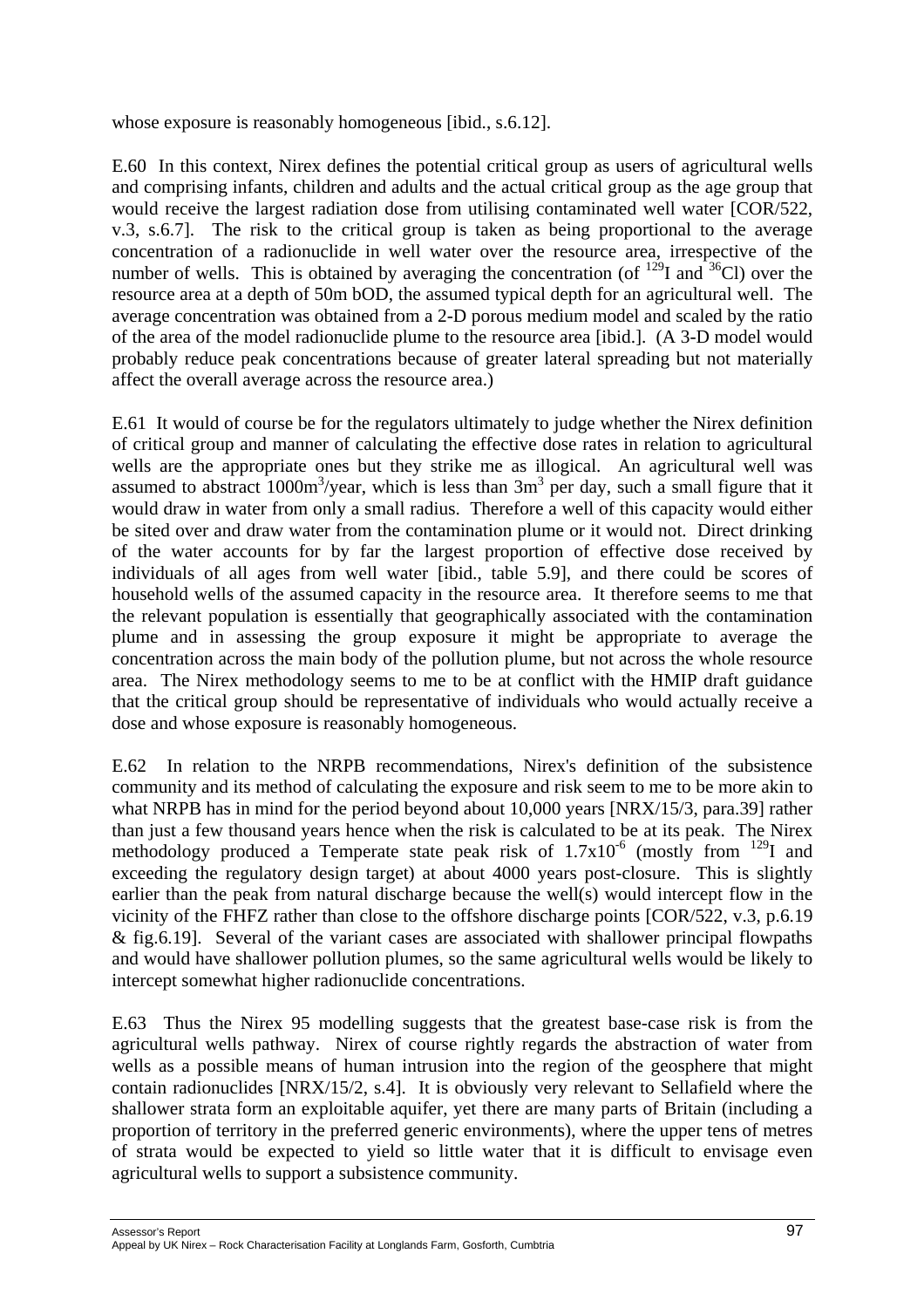### Alternative modelling

E.64 Greenpeace cites Glasgow University calculations similar to the Nirex 95 groundwater flow models [GNP/3/4]. Although there is less geological detail in the university model, it uses a similar 2-D line of section. However it appears to use a superseded Nirex interpretation of the geology which places a major fault closer to the potential repository than the FHFZ is now believed [eg COR/502, v.2, fig.25, or perhaps COR/517, v.2, fig.13, compared with COR/518, fig.010072]. This is not surprising since the Nirex interpretation of major geological features has been revised on a number of occasions and indeed has been significantly updated since Nirex 95 [as acknowledged in COR/518, Introduction, p.3, item  $(iv)$ ]

E.65 When Calder Sandstone conductivity was varied whilst keeping BVG conductivity constant, flow rates in the sandstone showed a direct relationship to its conductivity but flow through the repository remained constant, indicating that the Calder Sandstone and BVG aquifers are de-coupled. Similarly when BVG conductivity was varied whilst keeping that for the Calder Sandstone constant, flow through the repository was found to vary directly with BVG conductivity. Importantly, the pattern of flow was found to remain similar in all cases, with upward flow at the 650-1000 m bOD depth, westwards horizontal flow beneath 1500 m, and westwards downwards flow in the BVG beneath the present coastline. Varying fault conductivities in both the BVG and sediments produced insignificant change in flow through the repository.

E.66 Greenpeace considers that the most realistic models are those that assumed a regional BVG conductivity of 1.2m/year (i.e. about  $4x10^{-8}$ m/second) and a Calder Sandstone figure of about 3m/y. This produces the flow pattern on GNP/3/4, fig.3(a) and particle tracks from a repository at 650m depth as shown on fig.6(a). With these conductivity values, the calculated pattern of freshwater heads [GNP/3/6, fig.18(b)] is a fair match with those observed, and there is a good match between calculated and observed heads with depth at Borehole 2, at least down to 800m bOD [ibid., fig.19]. However the BVG figure  $(4x10^{-8}m/s)$  is at the top end of observed values and significantly higher than  $1x10^{-9}$ m/s which Nirex thinks is appropriate, and the sandstone figure is lower than Nirex considers likely. Despite the apparent goodness of fit I am inclined to agree that these particular input parameters are unrealistic, but this is an example of the difficulty experienced by Nirex and other researchers of making any model replicate the observed borehole heads and salinities.

E.67 The Glasgow University modelling also considered a repository at 1000m depth [GNP/3/4, fig.7(a)]. By contrast, Nirex has not presented variant cases that explore the effects of locating the repository either deeper or further west.

### Nirex 95 findings

E.68 The Nirex 95 results to which Nirex attaches most importance are that for a base case consisting of best-estimate central parameters, the calculated risks for terrestrial discharge in the Boreal biosphere are  $1.1x10^{-7}$  at 20,000 years and  $3.3x10^{-7}$  at 4 million years, which are numerically below the  $10^{-6}$  design target. However for the agricultural well scenario, a peak annual risk of  $1.7x10^{-6}$  was estimated, outside the target and only 4000 years after repository closure. At this stage no values should be taken too literally, but the figures do indicate that peaks in foreseeable mean risks are well within an order of magnitude of the  $10^{-6}$  target, and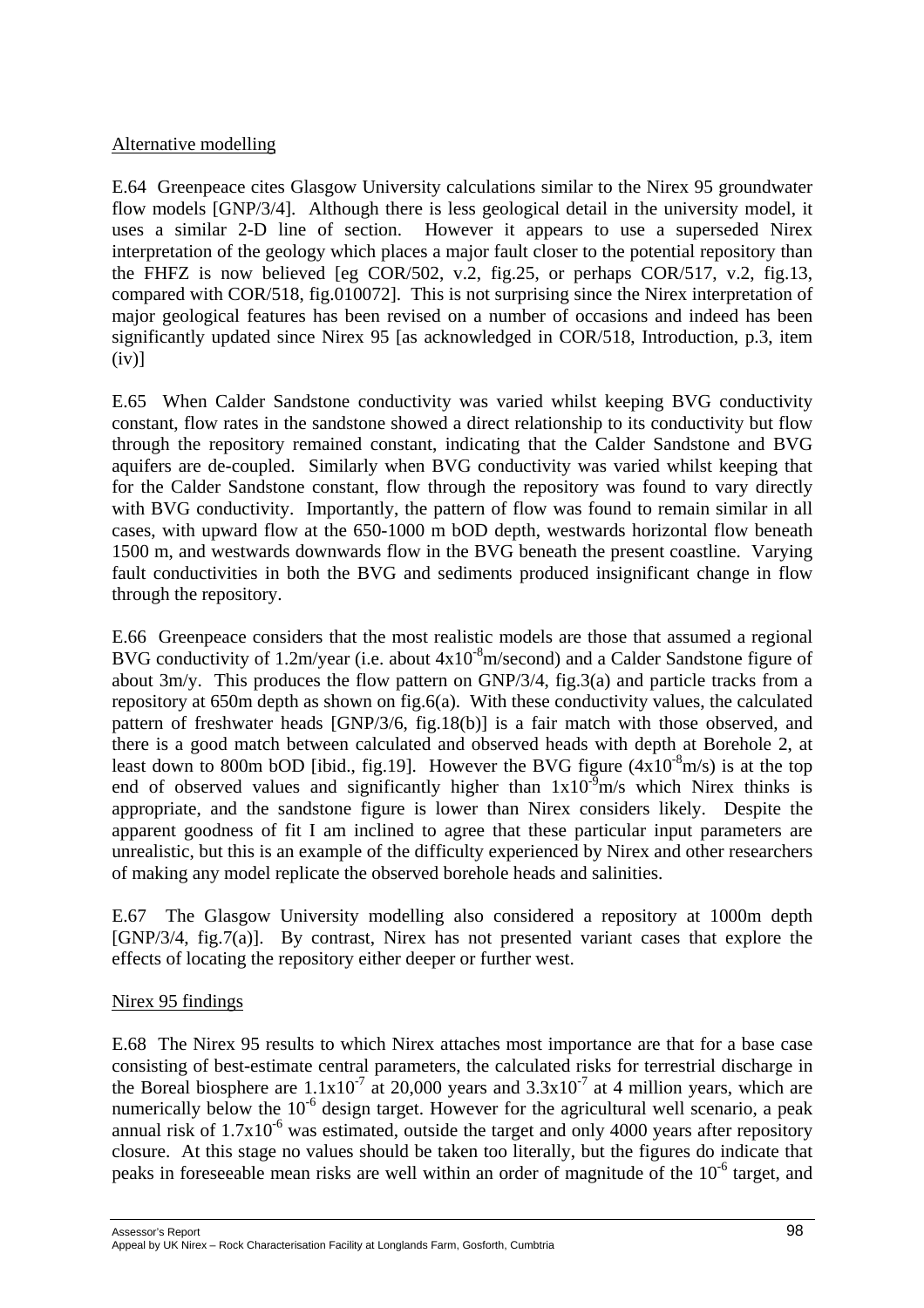simple scenarios can be envisaged under which the target could be well exceeded, in contrast with the MADA scenarios for pure BUSC sites which Cumbria advocates.

E.69 Nirex believes that ongoing research may prove that the Nirex 95 results reflect unduly conservative assumptions, in particular:

(a) the assumed immediate access of groundwater to all wastes in the base case [COR/522, v.3, s.3.3.1(a), p.3.7], which would immediately dissolve all  $^{36}Cl$  and  $^{129}I$ , ignores the retarding effects of the packaging;

(b) the assumed predominant escape of radionuclides through Type II features [ibid., s.3.2.4, p.3.5] ignores the possibility of designing the repository layout to avoid them, or of sealing such features;

(c) no allowance has been made for mineralisation processes in the cementitious vault backfill nor in the geosphere as a mechanism for reducing the solubility and release of long-lived radionuclides, notably the  $^{238}$ U chain;

(d) the sorptive properties of the NRVB were assumed to be lower than experimental values because of uncertainty as to whether pores may become blocked or crack surfaces less reactive in the long-term; and

(e) agricultural wells are not likely to be as deep as assumed and ignore dilution with shallower recent meteoric water and sandstone aquifer water (v3, p.6.19).

Furthermore Nirex now says that more recent site data suggests that hydraulic connections within the BVG, and to the overlying sandstones above the North Head Member of the St Bees Sandstone, may have been overestimated.

E.70 Some or all of these 'conservatisms' may well be so, but by the same token, continued research may show areas where the assumptions have been non-conservative or that other mechanisms should also be allowed for, as for example the influence of subsurface routeing in the biosphere [E.52 above], or accelerated transport with escaping gas [C.108], or possible colloidal transport of plutonium [HMIP study FOE/8/32, p.26 2nd para.].

### **Realism of a 100 million year timescale and utility of Nirex's subdivisions**

E.71 The assessment of post-closure repository safety concerns protection of the general public against the escape of radionuclides into the environment in concentrations that could be harmful, and the likelihood of disturbance of the repository. Factors relevant to the assessment timescale include the half lives of radionuclides in the wastes, some of which are very long; rates of nuclide release from containment; rates of transport through the geosphere, particularly in groundwater; long-term climatic and geological processes; and the evolution of humankind. The principal Nirex 95 [COR/522] transport models and risk calculations were projected from repository closure to a time horizon of 100 million  $(10^8)$  years, and debate during the inquiry revolved around this period, but the presentation of results beyond 10<sup>6</sup> years was justified as providing a basis for understanding the factors controlling risk and a demonstration that there is no sudden increase in risk after  $10^6$  years [ibid., v.3, s.6.4]. Comparable but more preliminary calculations in Nirex Report 560, 1994 [FOE/5/19] were similarly presented to  $10^8$  years, though figs. 3.2-3.6 make clear that the period beyond 1 million  $(10^6)$  years was considered to be beyond the period of detailed assessment. The PERA report of 1989 presented very preliminary biosphere dose and risk estimates, but also up to  $10^8$  years [COR/501, figs.5.1 & 5.2].

E.72 Nirex has applied different timescales for different purposes. For example, PERA [ibid., para.5.6.18(c) & Table 5.2] included estimates of post-closure collective dose over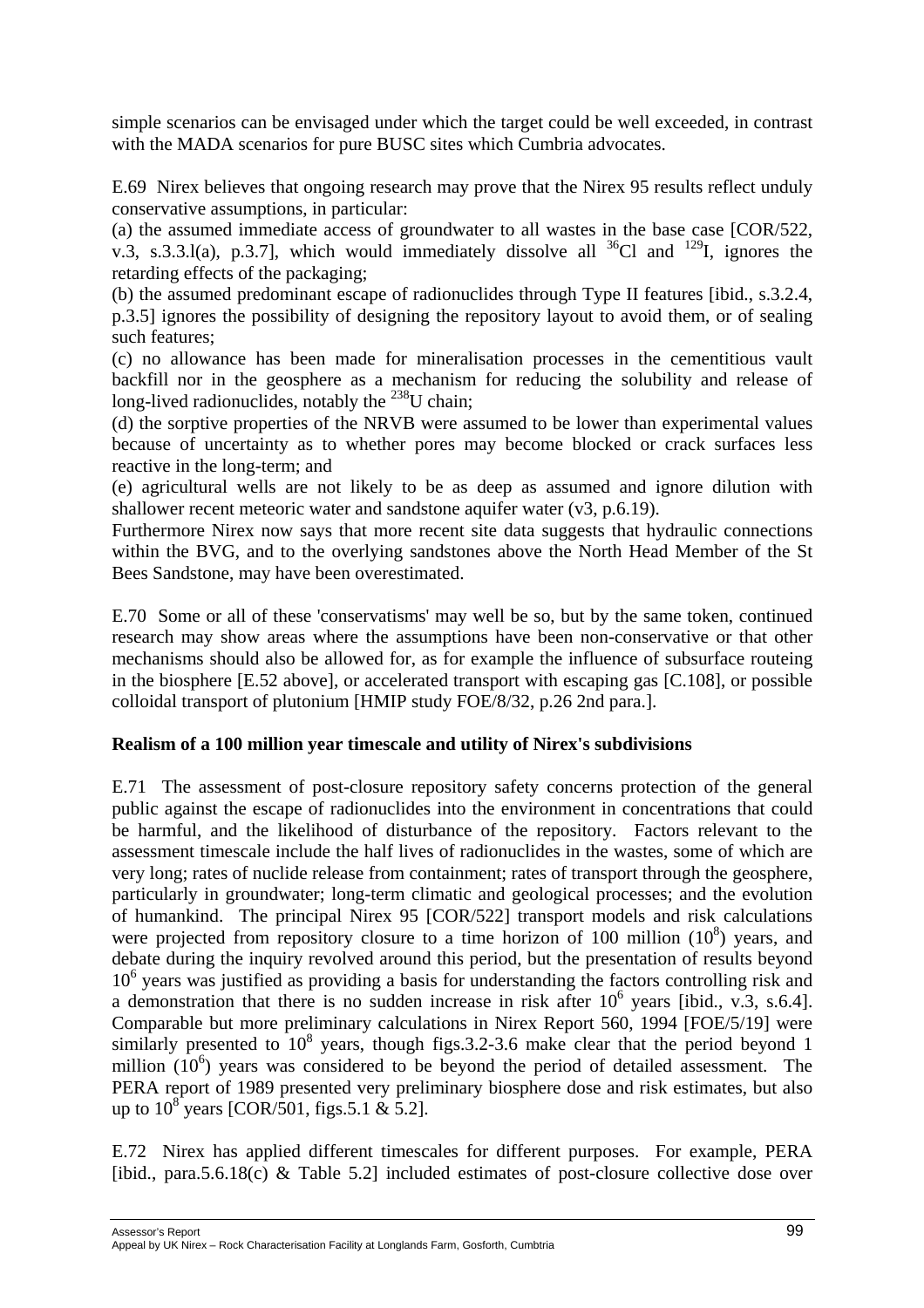time frames of 0-10,000 years and 10,000-10 million years for various generic geological settings. Comparable figures for the same two time frames were used in the 1988 MADA exercise for specific sites under the 'post closure safety to society' criteria, Attributes 19 & 20. I have already commented that the latter covers such a long and distant period that it is questionable whether realistic calculations can be made for such extreme future times [para.B.62 above].

E.73 For the purpose of describing near-field evolution, which is especially concerned with the containment or release of radionuclides after closure, Nirex has used the classification:

(a) Short term processes - hundreds of years (eg re-saturation of the repository and development of maximum vault temperatures);

(b) Medium term processes - thousands of years (eg maintenance of pH and Eh);

(c) Long term processes - up to and beyond a million years (with changes in pH and Eh, decline of most radionuclides to insignificant levels etc) [COR/528, s.3.1.1-.3], but considers that detailed numerical performance assessments of the repository and its environment are not meaningful beyond a million years. [ibid., 3.1.3 penult.para].

E.74 International guidelines speak only in general terms regarding timescales relevant to the hydrogeological regime [para.A.15 above] and geodynamic stability [A.24] except EC Euradwaste 6 which is rather specific in suggesting a 10,000 year period for demonstration of tectonic stability [A.26(a)]. As for UK bodies, the advice of NRPB and RWMAC/ACSNI on long-term radiological requirements is discussed below and at para.A.52 above. The HMIP draft guidelines prescribe no definite cut-off time for the period over which post-closure risk should be assessed [HMP/1/1, para.6.13] but assessments should cover the timescale over which the models and data by which they are generated can be considered to have some validity [ibid., para.8.23]. Within this natural limit to the timescale over which it is sensible to attempt to make detailed calculations, HMIP does not propose any particular subdivisions or degrees of detail, saying that this is a matter for the developer to justify [ibid.].

E.75 It appears to me that for overall risk assessment Nirex have been following quite closely the methodology recommended by NRPB in 1992 [NRX/15/3 (2nd doc. - Recommendations for the practical application of the Board's Statement on Radiological Protection Objectives)]. This proceeds on the basis that it is not appropriate to have a specific regulatory 'cutoff' time for risk assessment because the time for first activity to reach the biosphere may be significantly greater than 10,000 years [ibid., para.23, & endorsed in GOV/208, para.81] but that the principle of protecting future generations does not imply that modelling of risks to individuals must maintain a constant level of detail for all times in the future [ibid., para.22]. By reference to a table of historical and geological events which is included 'for perspective' (also reproduced by Nirex in its Biosphere report COR/526, p.4), NRPB is firm that 'assessments that extend into the very far future (beyond times of, say, 1,000,000 years) can have little scientific credibility, and even those with timescales of 10,000 or 100,000 years will be subject to considerable uncertainty'.

E.76 NRPB recommends, for the purposes of carrying out and presenting risk calculations, that the future should be divided into a series of time frames, and suggests intervals based on orders of magnitude [NRX/15/3, 2nd doc., para.25]:

(a) facility closure to 100 years: assumed continued institutional control [ibid., para.26];

(b) 100 to 10,000 years: biosphere conditions may remain broadly comparable to the present although human behaviour is likely to change greatly [ibid., para.27]; site-specific risk calculations should be performed for hypothetical critical groups;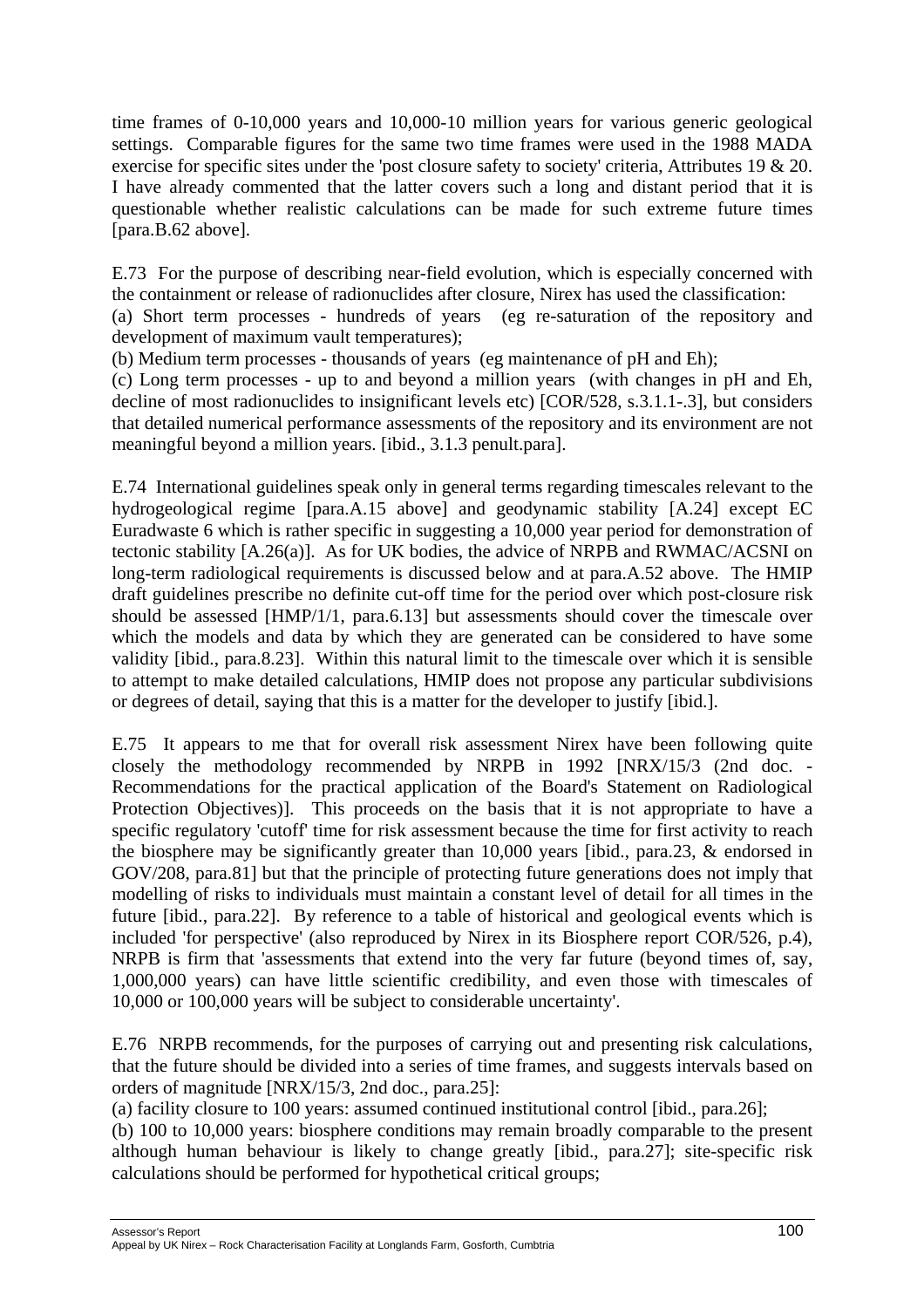(c) 10,000 to 1 million years: geosphere calculations should continue to be 'predictive', but for the biosphere and human activity need to be simplified because of increasing uncertainties [ibid., para.38];

(d) After 1 million years: beyond the expectation of stable geological formations, so qualitative, not quantitative, arguments should be used [ibid., paras.41 & 93].

E.77 The above time frames are closely similar to those recommended by a RWMAC subgroup in 1990 [quoted in GOV/409, para.3.30] and for similar reasons [ibid., paras.3.42 & 3.43]. RWMAC suggested that institutional control may last 300 years, that conditions up to 10,000 years are within the human experience, that up to 1 million years they are predictable from the past, but beyond 1 million years conditions should be regarded as unknown. (HMIP similarly thinks of control for at most a few hundred years [HMP/1/1, para.6.4] although I note that in relation to the risk of intrusion, RWMAC now suggests an institutional memory of no more than 100 years [GOV/409, para.7.4(vi)].)

E.78 10,000 years post-closure appears to be regarded as a threshold. NRPB consider that site-specific calculations relating to the biosphere and human behaviour should not continue beyond about 10,000 years, and for times greater than this, simple reference models of the biosphere and the behaviour of human reference communities should be adopted, though site-specific calculations of the behaviour of radionuclides in the geosphere may be made up to, at most, a few million years, beyond which safety cases should be primarily qualitative [NRX/15/3, paras.81 & 82]. The 1995 recommendations of the RWMAC/ACSNI group  $[GOV/409]$  were that the risk criteria for the selected  $DWR(s)$  must be demonstrably satisfied over a period of 10,000 years and beyond this arguments must be presented to demonstrate that safety will not be reduced [Summary, item 4 & paras.3.42/43]. It notes that a number of other countries (USA, Canada, France, Germany) require or recommend a similar 10,000 year demonstration period [ibid., table 1]. The EC Euradwaste 6 document [NRX/14/2, s.III.1] requires an expectation of no significant tectonic movement or effects within say 10,000 years, and at the inquiry Greenpeace argued that a repository site should be considered unsafe if the host rock permeability allowed a return of water from the repository to the surface within 10,000 years.

E.79 The IAEA 1989 Safety principles document [GOV/503, s.6.1], describing 'long time-scale aspects' considers that human environmental conditions become more and more speculative when the periods considered are 'tens of thousands of years' from now; that dose and risk assessments, in the absolute sense, may not be meaningful for periods longer than 'a few thousand years' and that other independent means may be needed to reinforce the conclusions of the dose and risk assessments 'for such long time periods'. This appears to be implying that periods of tens of thousands of years are quite long in the context of risk assessments.

E.80 Various objectors demand demonstrable safety for all future generations. I agree with NRPB [NRX/15/3, 2nd doc., para.22], RWMAC [GOV/409, para.3.30], and HMIP [HMP/1/1, paras.8.23 & 9.5] who all express the need to keep a sense of perspective about future timescales relevant to risk assessment. The future physical world, the surface environment and the performance of a repository can only be predicted with some confidence over relatively short periods and beyond that become progressively more speculative and uncertain. In making forward projections, initial inaccuracies and uncertainties become multiplied with increasing timescales. This is unavoidable. Hence an understanding of the geological past and studies of natural analogues become of great importance, to identify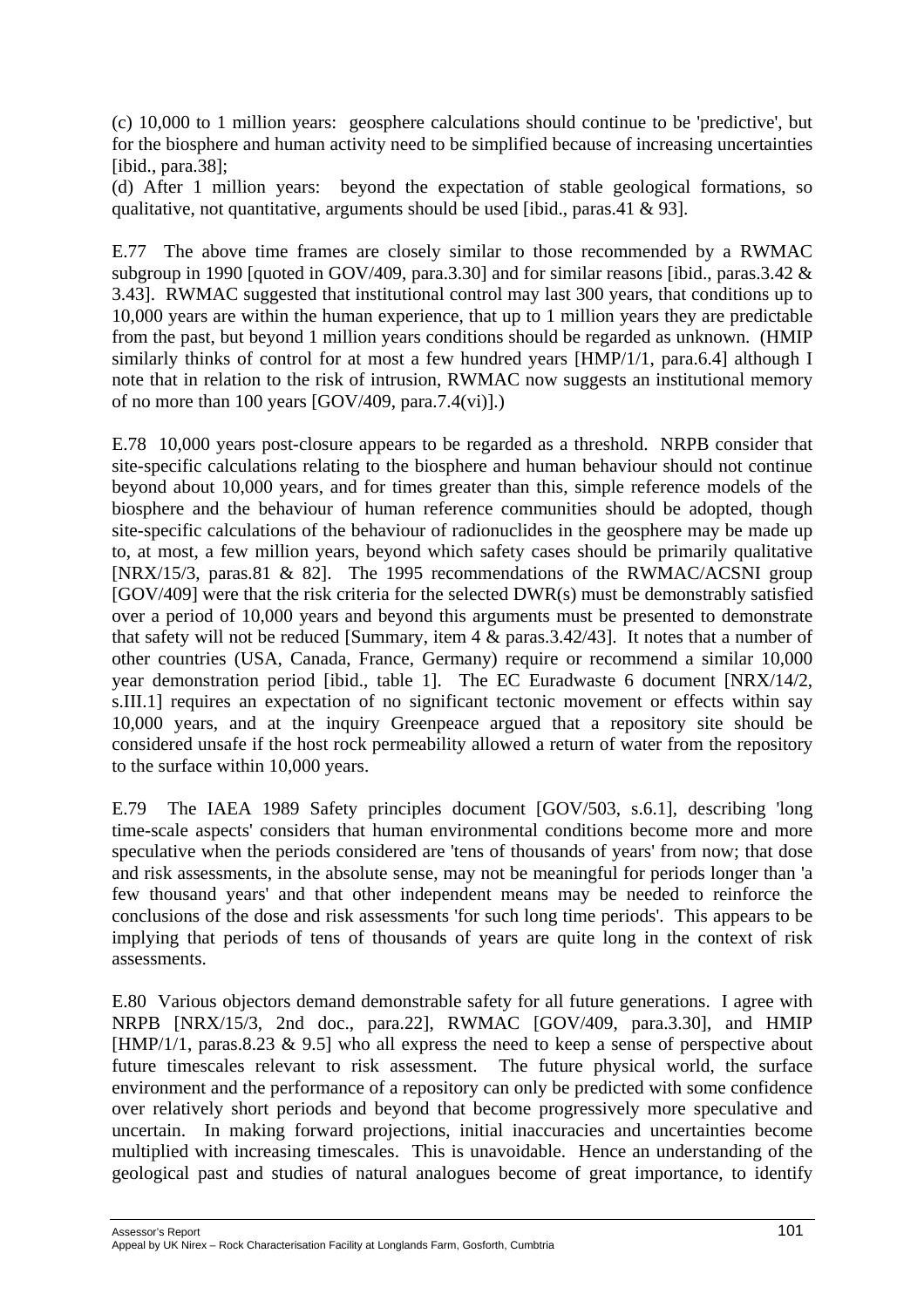trends and possibilities and so far as possible to place realistic constraints on future outcomes.

E.81 I consider that quantitative expressions of risks at timescales over  $10^6$  years are meaningless. Over such a period there is a certainty of profound change and at timescales approaching  $10^8$  years continental drift, for example, will carry Britain towards new latitudes even if it escapes being affected by mountain building or subsiding into a sedimentary basin. Also by analogy with the fossil record of the last 100 million years and its history of evolution and extinction of species I believe I can say with certainty that mankind as we recognise it will not exist. I agree with RWMAC that beyond 1 million years conditions should be regarded as unknown [para.E.77 above] and with NRPB that assessments beyond 1 million years can have little scientific credibility [E.76 above].

E.82 On the other hand it is necessary to look well beyond say 10,000 years. In the case of the repository itself and its ability to contain radioactivity, 10,000 years is very short relative to the half lives of some of the radioelements and the extent to which they will decay in the near-field, even though very substantial decay of the inventory as a whole should occur within the first, say, 1000 years [see para.E.5 above].

E.83 The guidelines reasonably draw a distinction between the rates of change and predictability of processes in the geosphere compared with those in the biosphere. All but the shallowest bedrock geology and geosphere processes are likely to change relatively slowly (leaving aside cataclysmic events) but the biosphere is in a state of constant change, including the climate, geomorphology, and the characteristics of all living populations from microbes to Man. The rate of change of driving hydrogeological mechanisms is less certain. It will be related to climate, the hydraulic properties of the rocks and superficial deposits, and landform, and could be affected by such factors as ice loading and changes in tectonic stress patterns.

E.84 In this and many other matters, the geological past and close study of recent trends can be used as a guide to the future. In the case of future climate conditions, an Intergovernmental Panel has felt able to make predictions for a period of 125,000 years [COR/527, p21]. The Royal Society study group [COR/605, s.6.2] rightly observed that the development of time dependent groundwater models that seek to predict changes over periods of the order of  $10^4$ - $10^6$  years requires knowledge of groundwater states over similar periods in the past and, ideally, the ability to simulate those past changes.

E.85 Although RWMAC suggested that conditions up to 1 million years are predictable from the past, I agree with NRPB that assessments with timescales of even 10,000 or 100,000 years will be subject to considerable uncertainty, especially the range of possible biosphere conditions and human behaviour [paras.E.76 & 77 above]. I regard a post-closure period of the order of 100,000 years as being the maximum for which it is reasonable to give some credence to quantitative biosphere dose and risk values. Nevertheless it is informative for numerical models such as MASCOT to be run to extreme timescales such as  $10^8$  years, not for reliance on the quantitative values but for the useful general indication they give of the potential persistence of radionuclides, and the period(s) over which significant fluxes and doses might develop and reach a peak.

### **Priorities for improving quality of safety assessment**

E.86 I consider that the Nirex 95 groundwater pathway study has been a good effort at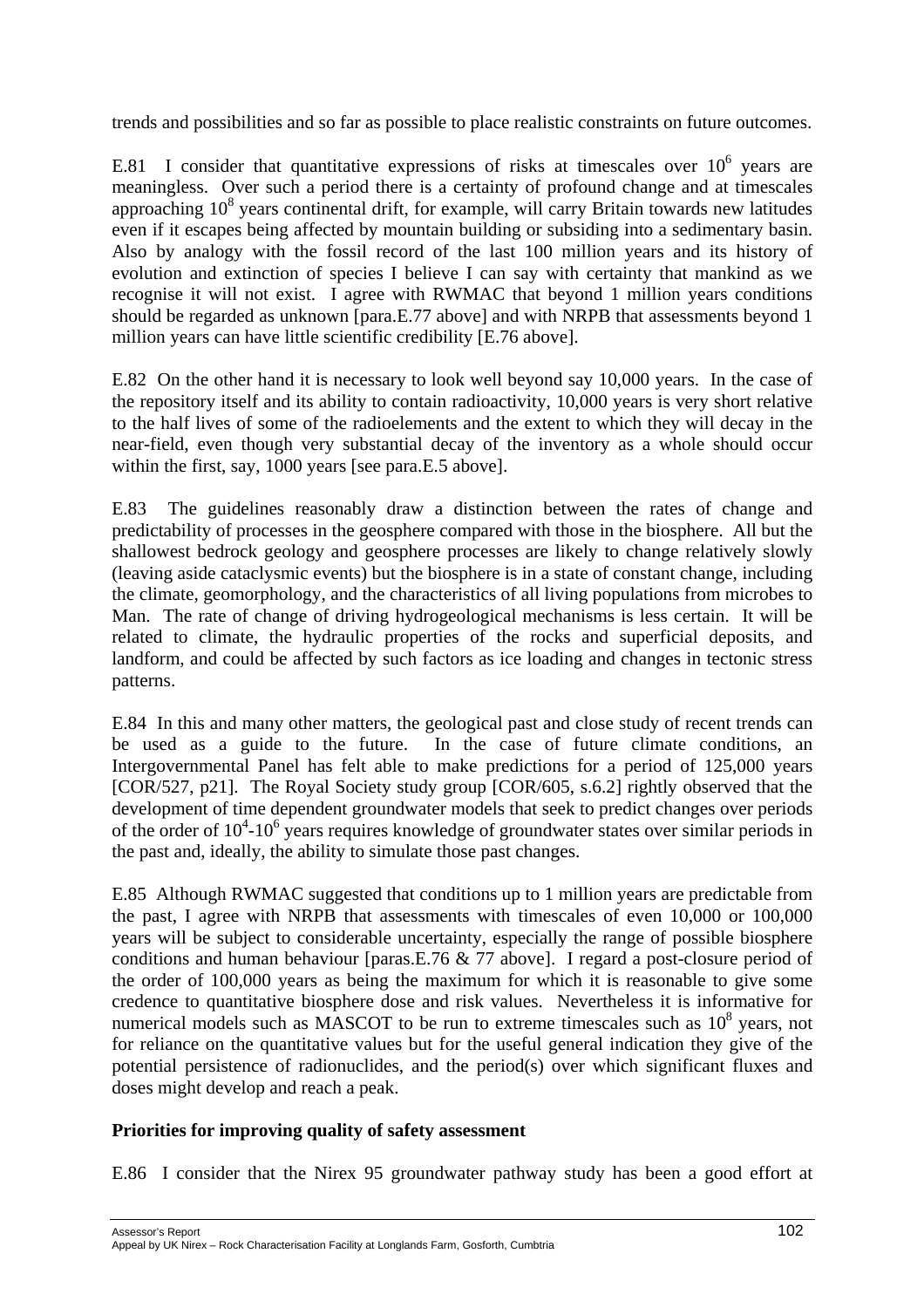setting out the methodology, assumptions and data, and presenting the broad findings as they were at the time. It is still only a preliminary study but has highlighted many of the issues and factors that will be important in making a detailed safety case. Although it has made use of numerical models and expressed results in quantitative terms, the projections into the future are not to be taken literally, but are useful in beginning to demonstrate orders of magnitude, the general gradualness of most biosphere effects and lack of 'cliffedge' effects.

E.87 I believe Nirex have appropriately been following a methodology similar to that recommended by NRPB [see E.20 above] and that this approach, in more detail and with better data, and with any adjustments required by the emerging guidance from the regulators, should be continued, that is to say: the testing of conceptual and modelling uncertainties by scoping studies, comparison of alternative models etc; devising ranges of scenarios and time variant models to address uncertainties as to long term biosphere and geological changes; by making 'Central value' deterministic calculations and testing the significance of individual parameters with sensitivity analyses; and by addressing parameter uncertainty with probabilistic calculations. In the probabilistic assessments it seems to me that a more detailed explanation than hitherto is required of the combinations of factors that may produce the more extreme dose and risk values.

E.88 Nirex 95 addresses only the groundwater pathway for radionuclide transport to the biosphere. Future work will need to address other pathways - gas, human intrusion etc - and also other processes that could influence calculated risk, such as mobilisation of radionuclides by colloids or transient effects due to climate change.

E.89 Nirex recognises [COR/507, p.16] that the most important development required in its safety assessment modelling is to be able to model time-variant effects and that to model climate change in particular will require a greatly expanded definition of the system and a very complex interface with MASCOT. Such a challenge though would appear to be common to any repository site.

E.90 For the Sellafield District and the groundwater pathway, a revised conceptual model is needed that will closely reproduce pressure and salinity distributions across that area, in particular that will generate the requisite high heads at depth by proper physical features and processes rather than having them imposed. More accurate descriptions of processes may narrow uncertainties and reduce the need for conservative assumptions, but the new model may increase the risk estimates compared with the present base-case.

E.91 All modelling needs to take account of the latest geological and hydrogeological data, though difficult to achieve when so much information continues to be acquired. The Nirex 95 study did not incorporate all the then available borehole data and is now out of date in that there are much more borehole monitoring data, hydraulic testing and pumping data, better geological mapping aided by seismic work, and so on, especially in and around the PRZ. Future work must improve the modelling of faults, as there is obvious uncertainty that faults are adequately and realistically represented.

E.92 A major limitation of Nirex 95 is that it is essentially a 2-D representation and does not cover the Site. The work has not, for example, explored the sensitivity of parallel cross sections, or of altering the repository location. Nirex itself is unsure whether it has yet optimised the repository location, and I am of the view that future risk calculations need a lot more exploration of the effect of varying the repository location and geometry within the 3-D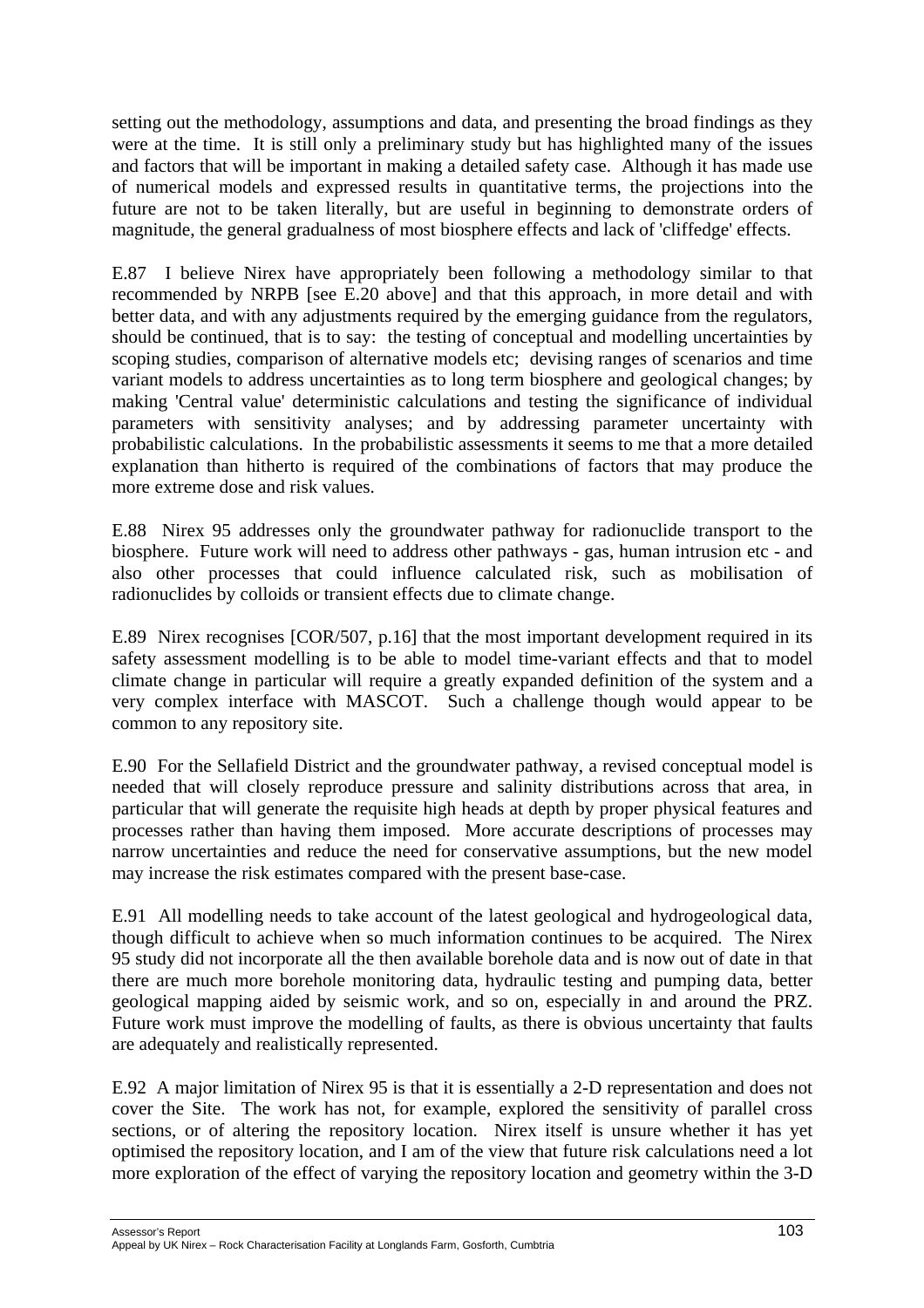space of the PRZ and perhaps beyond, eg a shift westward as envisaged by the Royal Society study group. This cannot easily be done within the constraints of the current, essentially 2-D, approach.

E.93 Nirex 95 does not include any engineering structures other than a 2-D representation of the repository vaults, i.e. not the repository drift(s), nor RCF galleries or shafts. Although the preliminary indications are that, if well constructed, such features may not be detrimental to the overall repository performance, future assessments will need to explore their influence and it is probable that they will need to be explicitly represented in three-dimensional models. It is also notable that variable permeabilities in the BVG, and thermal and geothermal effects have been omitted from modelling to date.

E.94 Nirex continues to gain considerable amounts of field and laboratory data and to refine and develop its models. With additional regional boreholes and continued geophysical investigations it would gain a greater understanding of the regional geology and hydrogeology and could develop better 3-D models, even without the information and experience that would be gained from the RCF. The rate of change and refinement of data and submodels is likely to be at least as rapid as in the period between Nirex Report 560 and Nirex 95, and the company has indicated that it is working on a substantial revision of its models in any event by late 1996. These will seek to achieve a closer match with observational data by incorporating features and processes that perhaps more realistically represent the natural conditions, including coupled thermo-hydromechanical effects. If the RCF is to play its intended role in the validation of models then there is a need to make detailed hydrogeological predictions as to the likely drawdown effects. However in view of the fact that current central case repository performance models give results well within an order of magnitude of the design target, I consider that it would be appropriate to make a further preliminary post-closure performance and safety assessment of the whole system even before a start is made on RCF construction, to see whether the results from these new models appear to be moving in a more or less favourable direction relative to the risk target. I am aware that this would be a large task but now that the methodology is becoming established the task should become rather easier the next time.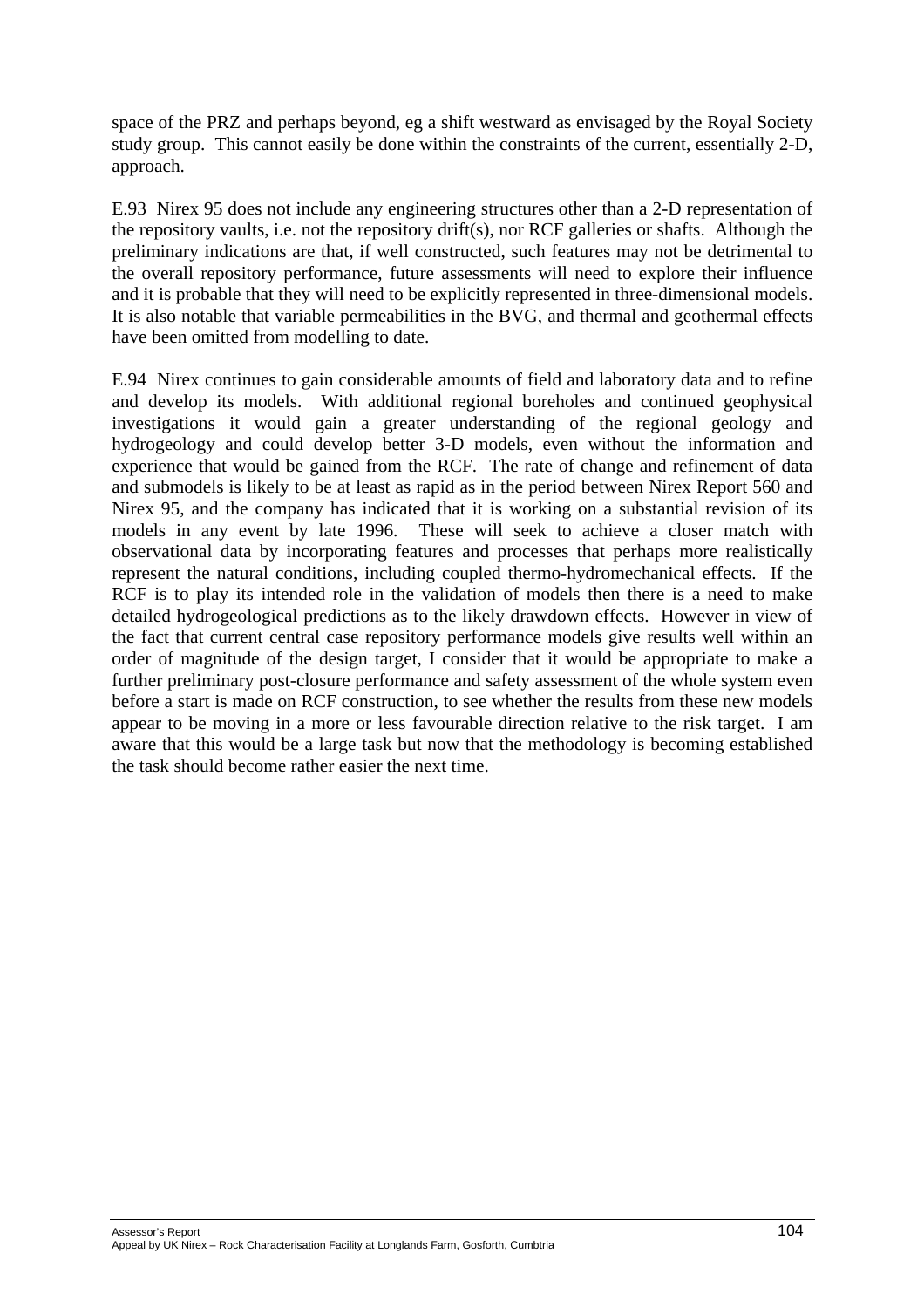# **F FURTHER WORK PROGRAMME & ROLE OF THE RCF**

#### **Further Work Requirements**

F.1 The Nirex DWR project now focused on Sellafield is a major scientific, technical and engineering undertaking involving a complex and coordinated programme of academic and practical research, laboratory work and site investigations, numerical modelling and risk assessment, and many related aspects beside. The volume and pace of research and investigation need to continue at a similar level if the many gaps in knowledge and understanding are to be resolved. Within these technical areas there are two broad aspects of the work required, firstly that concerned with the practicalities of constructing a deep repository, of placing and enclosing the wastes, and of sealing the repository when full; and secondly that of assessing the suitability of the site and the long term performance and safety of the completed repository.

F.2 Modelling: Dealing with the latter aspect first, the demonstration of the suitability or otherwise of the Sellafield site for a DWR will depend on risk assessments relying principally on numerical models and other representations of the whole repository, geosphere and biosphere system and its components over an extended time-frame. The Nirex 95 work is acknowledged to be preliminary and to address only the groundwater pathway. Model development needs to continue, as discussed in Chapter 6E above, and will need to address other pathways such as gas migration and human intrusion.

F.3 Among the factors that I have identified is the need for:

(a) more detailed 3-D modelling of the geology and hydrogeology of the District [D.54], but that 2-D modelling will continue to be important, for example to investigate both divergent flow away from the PRZ across the Seascale FZ and the influence of the Carboniferous Limestone to the north [D.53];

(b) consideration as to whether probabilistic 1-D radionuclide transport modelling can adequately represent and quantify uncertainties in patterns and rates [D.37];

(c) a better generic understanding of fluid flow through fractured rocks [D.11 & D.55], which may help overcome the difficulties in applying porous medium modelling to faulted, fractured and jointed rocks like the BVG and of defining average properties at appropriately large scale [D.13 & 14];

(d) coupled thermo-hydromechanical (THM) models to reflect the link between heat, rock stress and water flow [D.19];

(e) a better generic as well as site-specific understanding of the effects of excavation disturbance and changes in rock stress patterns on groundwater flow [D.21];

(f) more generic and site specific understanding of gas flow through the geosphere [D.22];

(g) improved modelling of faults - Nirex accepts that the major faults may be sufficiently variable for each to require a different modelling approach (in which case it would appear appropriate for each to be individually investigated) [D.24 & 38];

(h) the representation of time-variant and transient changes over the timescales under consideration by the definition of scenarios to reflect major changes in climate and geography, and in conditions and processes in the system from repository to biosphere [D.26, 27 & 56];

(i) the definition of assumed scenarios about human actions and contact with contaminated materials to assess the likelihood and risks of human intrusion events [D.30];

(j) modelling in more detail the effects of the construction and operational phases of the proposed RCF on groundwater conditions and how the RCF might affect the post-closure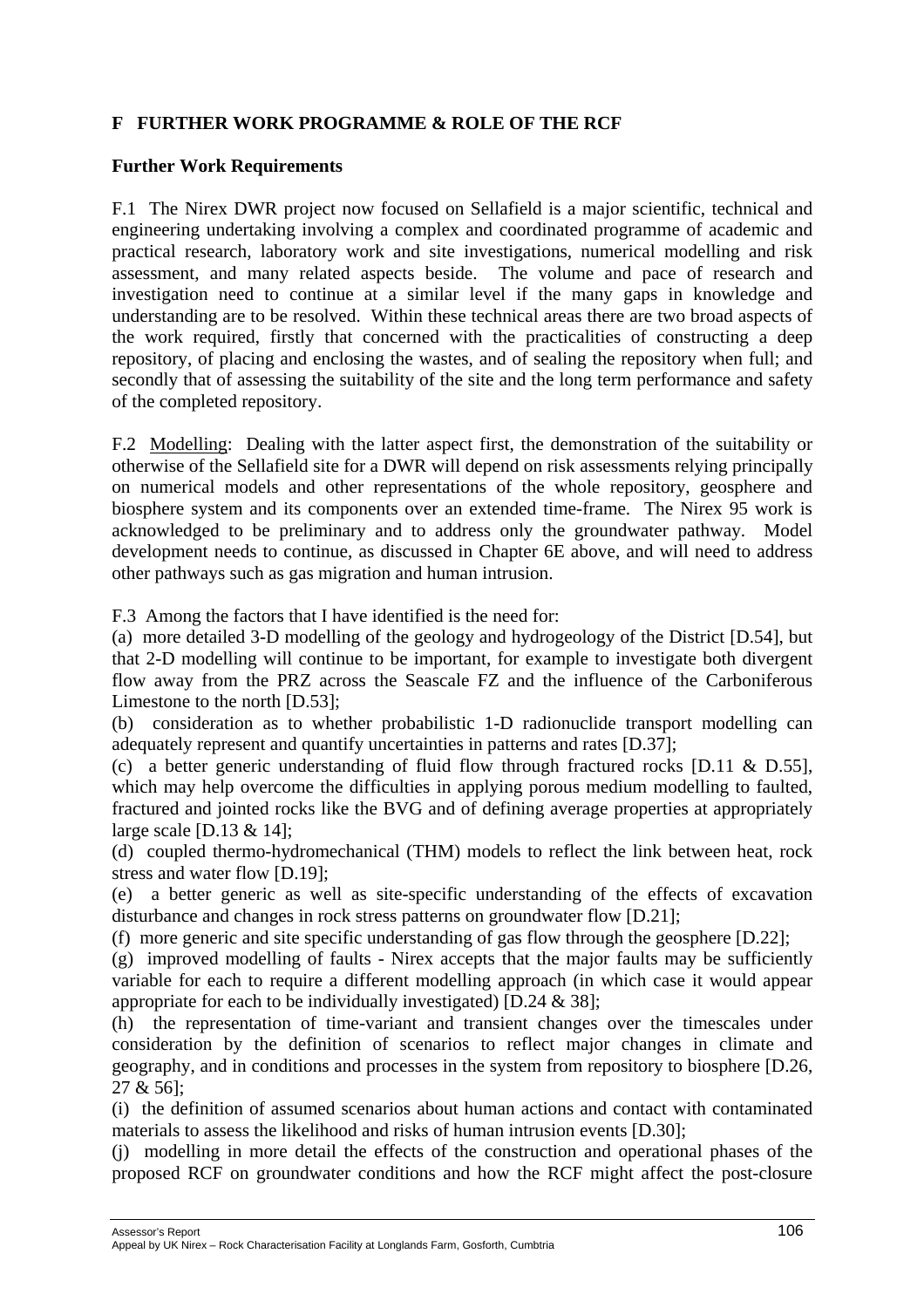performance and risk of an adjacent repository, i.e. an up-to-date equivalent of Nirex Report 560 [D.57];

(k) recognition that conditions and processes going on at depths well below the proposed repository could have an influence on groundwater flow and geochemical conditions and need to be incorporated in the models [D.58].

F.4 To overcome some of these matters, Nirex indicates that it is working on a major revision of its overall conceptual hydrogeological model by late 1996. This is appropriate because the overall model needs to closely reproduce pressure and salinity distributions across the District, especially the high heads at depth, by proper physical features and processes. To do so will require more detail, the incorporation of more processes, and further calibration [E.52  $\&$  90]. However I have already expressed the view that as the current central case repository risk assessments give results well within an order of magnitude of the design target, and as significant revisions to the models are imminent, it would be appropriate to make a further preliminary post-closure performance and safety assessment of the whole system even before a start is made on RCF construction [E.94].

F.5 Data Acquisition Requirements: Modelling requires data, and the validation of models requires fresh, independent data [D.47 & 59]. It seems to me that new data are required in almost all areas of work pursued to date. Some would appropriately come from continuing laboratory work and theoretical modelling, particularly in connection with the chemistry of the repository near-field and leachate/rock interactions in the geosphere, and there should be continued generic research and analogue studies on long term processes. Above all there is a need for much more site data, and at a wider range of scales to assist with upscaling [D.59]. The results of site work can also be applied to repository design and engineering.

F.6 The basic geology and hydrogeology of the Sellafield region is a primary consideration. Significant revisions in the interpreted geological structure and stratigraphy of the PRZ and Site were made even in the months before the inquiry and the process is likely to be repeated as more data are acquired. There is a need for better mapping and model representation of the geology in three dimensions, to below the depth at which it may be influencing, or may in the future influence, the regional groundwater flow - across the whole District in fair detail, in better detail across the Site, and in close detail in the volume of the PRZ and perhaps somewhat to the west also [E.92]. If an adequate comparative assessment of the BVG basement rocks within the volume of the PRZ is to be made, I consider a detailed understanding of the geological structure and stratigraphy is required in the PRZ to the maximum envisaged repository depth because at least general associations can now be demonstrated between physical and hydraulic properties and particular stratigraphic and structural divisions [C.80 & 134]. The RCF could assist but in only a limited proportion of the 3-D PRZ space; continued geophysical surveys will be important [see G.30-32 below].

F.7 There is a need for more information on the location and characteristics of the faults, and whether particular faults or portions of them act as significant barriers to flow or conductors, as there is obvious uncertainty that they are adequately and realistically represented in flow models [E.91]. More data to assist in dating faults and fracture infill materials are needed in the context of demonstrating tectonic stability and the persistence of groundwater flow networks. The RCF would give good opportunities to sample from fractures but would be of only limited usefulness in respect of faults [C.126 & C.141].

F.8 In the area of basic hydrogeology, there is a requirement for better understanding and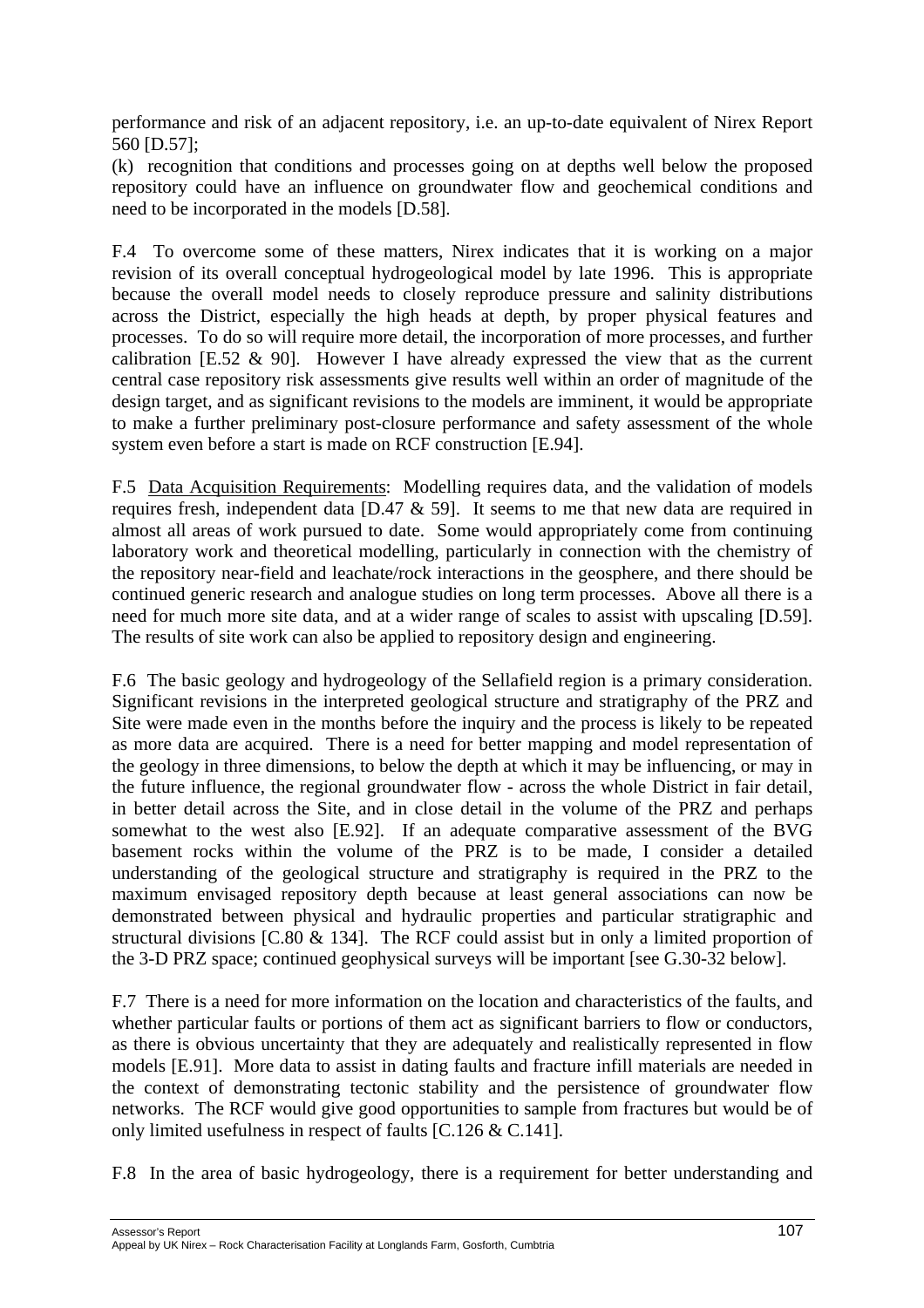representation of recharge conditions and flows on a District-wide scale, and in lesser detail on a regional scale [C.37 & 38]; a better knowledge of just where groundwater discharges occur [C.46]; a better definition of the 3-D salinity distribution and the STZ, even at the Site scale [C.53]; and high quality, detailed determinations of groundwater chemistry even at locations well distant from the PRZ [C.58]. I also believe insufficient is known about head, density or water chemistry differences across any of the faults. All these factors highlight a need for more, and better distributed, data points, principally more deep boreholes.

F.9 Crucial to the safety case calculations are effective large scale hydraulic properties for the major hydrogeological units incorporated in the hydrogeological conceptual model (currently 14 but continued investigations may show that more or a different definition of units may be appropriate), and values for dispersion and rock-matrix diffusion, but these input data are subject to considerable uncertainty and have included reliance on inference, elicitation and upscaling from small scale sampling and measurement [E.25], so there is a need for much more direct site data and at the largest practicable scales of observation. The major uncertainty is the nature of the fracture systems, fracture flow and connectivity [E.30].

F.10 Work is needed to see whether any closer associations, beyond the numerous apparent partial correlations thus far demonstrated, can be found between flow zones and particular geological characteristics, but there appears to be an association between BVG flow zones and faults that would justify considerably more attention to the latter [C.88 & 89]. There also appear to be broad correlations between particular BVG stratigraphic units and fracture frequency and/or flow, but average properties may vary significantly even on a coarse scale because of factors such as lateral changes in lithology or the influence of cooling contraction joints [D.14 & C.79].

F.11 Influential on the outcome of flow modelling and risk assessment is the degree to which there are fairly direct hydraulic connections, local or perhaps more general, between the BVG basement and overlying sandstones. This possibility has not yet been adequately confirmed or discounted, borehole test results having been somewhat contradictory, and is best investigated by large scale artificial lowering of the groundwater [C.87] as would result from the RCF shaft sinking.

F.12 Since variant models that incorporated a distinctive deep hydrogeological unit or which imposed defined heads and salinities along the 3.5km deep bottom boundary of the model achieved a better representation of actual groundwater heads than the base case, there would appear to be a need to collect data on the processes as well as basic geology at depths well below the preferred repository range [E.30]. Logically this would require drilling, both from the surface and perhaps also from the RCF, to significantly greater depths than even the deepest preferred repository range.

F.13 In the area of basic science, there are remaining uncertainties over solubilities and thermodynamic data for individual radionuclides, especially under conditions of high alkalinity and varying salinities, and in the presence of organic degradation products [C.93, 115 & 120]. More research is also needed on sorption reactions with relevant rock types, notably those of the BVG, and particularly the effects of alkaline leachate [C.94 & 96], and on diffusion coefficients and accessible porosity of the rocks [C.97], work that to date has been mostly laboratory based. The chemical behaviour and evolution of the cementitious vault backfill is a key element in the Nirex DWR concept and is a field requiring considerable continued, predominantly laboratory based, research [C.103].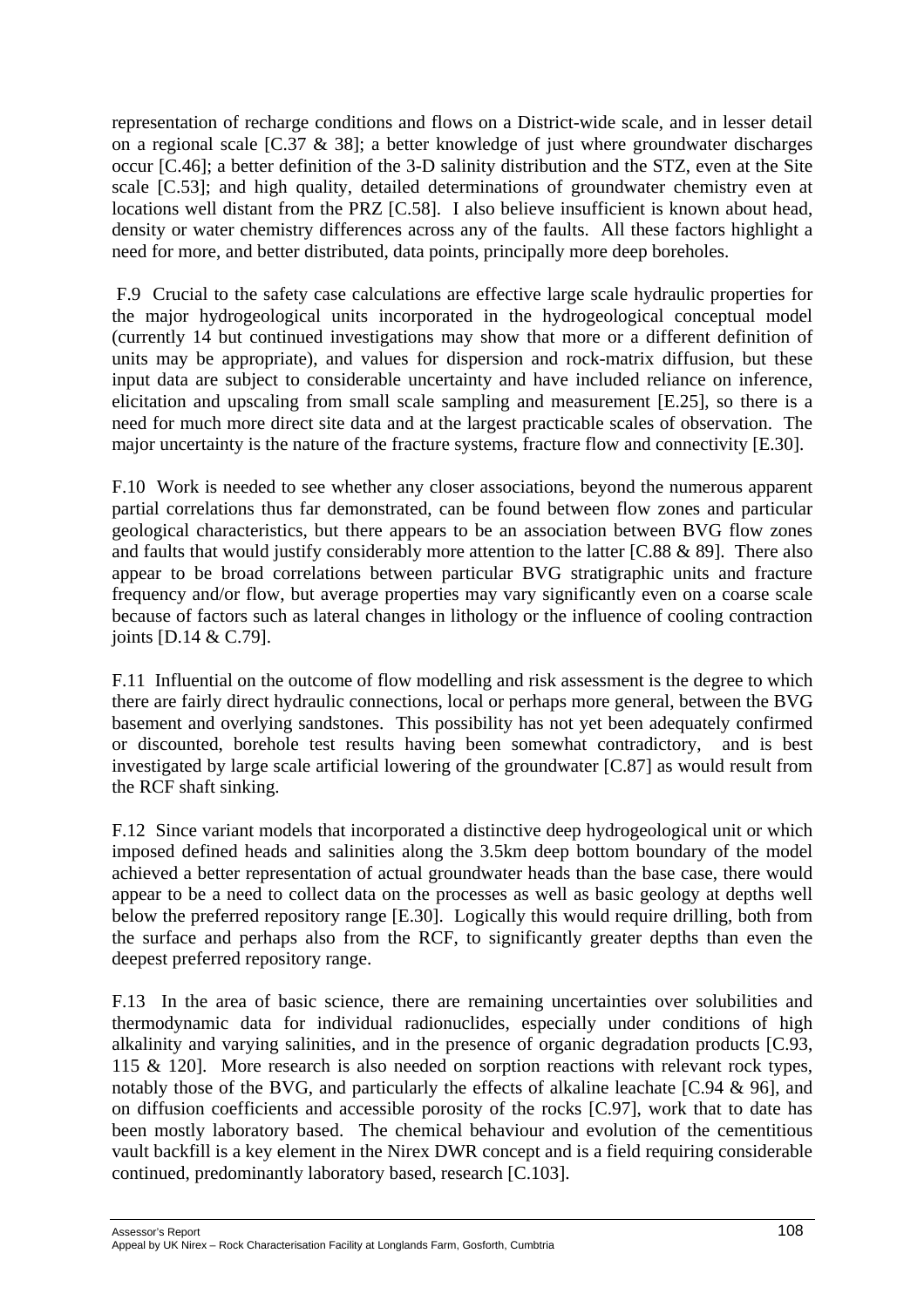F.14 Continued general research is needed on long-term processes that require to be incorporated in transport and risk models. These include climate evolution (with associated evolution of landforms) and the transient effects of climate change [C.133]; and the influence of subsurface groundwater routeing in the biosphere [E.52 above].

F.15 Seismic monitoring and general research into the seismic vulnerability of the West Cumbria region will be useful, although the period of recorded history is short [C.129] so geological evidence of past tectonic history will be very relevant [C.141].

F.16 Practical research is needed into the physical aspects of gas migration through rocks relevant to the Sellafield site, and chemical effects and radionuclide transport consequences of gas migration [C.108  $\&$  110]. There is need for better data on natural colloids in the Sellafield groundwater system, and for research on colloids that will be formed in the waste and cementitious backfill, and their influence on radionuclide transport and sorption [C.117 & 119].

F.17 As an aid to repository design and construction, information is needed on the geotechnical properties of rocks and superficial strata in the PRZ, and on the likely extent and behaviour of zones of excavation disturbance in both the RCF and DWR, especially consequential hydrological effects [C.111 & 143].

F.18 Practical demonstration is required of grouting techniques to control flow concentrations in the Sellafield rocks and the sealing of tunnels and shafts [C.101], and work is needed on the physical and handling characteristics of the NRVB material [C.102].

F.19 Nirex itself identifies various broad areas of major uncertainty still needing to be addressed. These include groundwater flow, radionuclide transport, natural and induced changes to the geological barrier, and repository design and construction. Nirex also specifically points to what it believes to have been unduly conservative assumptions in its Nirex 95 risk assessment [E.69]. To avoid these Nirex would need to demonstrate inter alia that: waste packaging can be assured of providing greater containment or retardation; the Type II flowing features are not as transmissive as assumed, or the repository layout can be designed to avoid them, or they can be satisfactorily sealed; mineralisation processes in the NRVB or geosphere may reduce the solubility of long-lived radionuclides; and NRVB pores will not become blocked or crack surfaces less reactive in the long-term. To do so would require a mixture of laboratory work, site observation and measurement, in situ demonstration, and model development.

F.20 Nirex's programme: Whilst Nirex has not spelled out all aspects of its proposed work, it is clear that it intends continuing its scientific and technical research and DWR design work along the same numerous fronts as it has to date, but with an increased emphasis on the in situ investigations represented by construction and operation of the RCF, and on detailed repository design.

F.21 An impression of the scale and balance of the proposed programme, in terms of cost and presumably also of effort, is given by NRX/12/18, table 4.2. It can be seen that, even during its 10 year construction and operational period, the RCF is by no means the largest scientific effort (in terms of cost) and that straightforward generic scientific work is still a major component.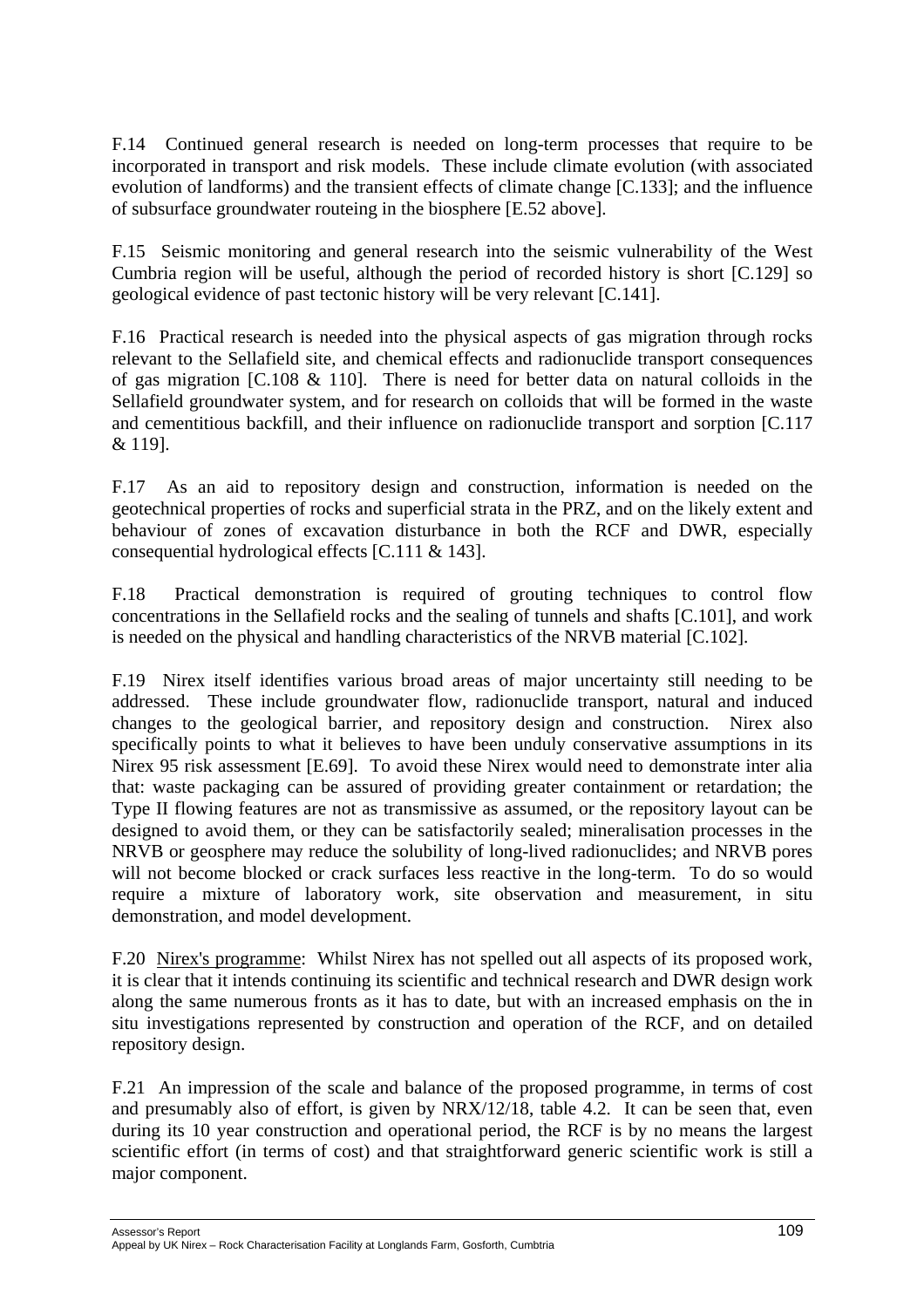F.22 In general it appears that the Nirex work is likely to address those areas in which I have identified present deficiencies in data, or understanding, or modelling capability [in chapters 6C and 6D above]. The difference between the Nirex programme and that which I consider appropriate is one of emphasis, most notably with respect to the proposed additional site investigations where I am in general agreement with the principal opposing parties in seeing a need for even more deep holes than planned by Nirex [C.135 & 136]. Whilst the RCF would undoubtedly make a significant contribution to characterisation of the PRZ, to in situ transport studies and to repository design, as discussed in the following sections of this chapter, there is a need for a better understanding and representation of the three-dimensional geological, hydrogeological and geochemical system over a wider area.

F.23 On that very broad scale, a significant task will be the updating of the MASCOT PSA methodology to take account of time-dependent effects of climate change and associated landform evolution [COR/507, p.16 & COR/526, fig.9]. Further research is also needed if Nirex is to meet its intention of making probabilistic, rather than single-value, calculations for key biosphere-related uncertainties such as river flow rates, radionuclide sorption values and soil-to-plant transfer factors [COR/526, pp.23 & 24].

F.24 Continued Nirex groundwater flow and radionuclide transport modelling will give more emphasis to 3-D representation and to fracture network rather than porous medium models. I note particularly that Nirex expects to develop some geosphere models in which heterogeneity within the various hydrogeological units is explicitly treated, using data principally from the RCF with an important additional contribution from the regional boreholes [COR/510, pp.19-21]. This is a recognition that large scale heterogeneity is a problem and cannot be addressed by the RCF alone.

# **Value of the RCF to Work Programmes**

F.25 I endorse the general claims of Nirex concerning the necessity for and benefits of the RCF in addressing mechanisms of rock matrix diffusion, colloid transport, gas migration, and geosphere spreading generally; in examining the stability of the hydrogeological system over extended timescales, observing the effects of excavation and chemical disturbance, and in demonstrating the likely groundwater flux through a repository; and also in identifying geological and hydrogeological features that would enable the depth, location, layout and orientation of the DWR vaults to be refined. I endorse too the Royal Society Study Group's assessment [COR/605, s.6.6] of major problems of characterisation and validation to which the RCF will be able to contribute, notably rock fracture geometry and properties, seismic properties of the rocks (i.e. their ability to propagate shock waves rather than the likelihood of earthquakes), rock stress measurements, high quality groundwater sampling, and tracer testing.

F.26 Nirex intends that Phase 1 of the RCF Programme (described at para.F.29 and following) will provide sufficient confidence that regional-scale models (defined as kilometres to tens of kilometres in terms of groundwater movement) are "complete in respect of features and processes of importance to repository post-closure safety". It says this is achievable because, although a detailed understanding is required at the PRZ scale in order to evaluate the behaviour of the engineered barrier system and the source term spreading time, a less detailed understanding of groundwater flow through the rest of the regional system is acceptable for evaluating larger-scale geosphere transport. It considers the RCF programme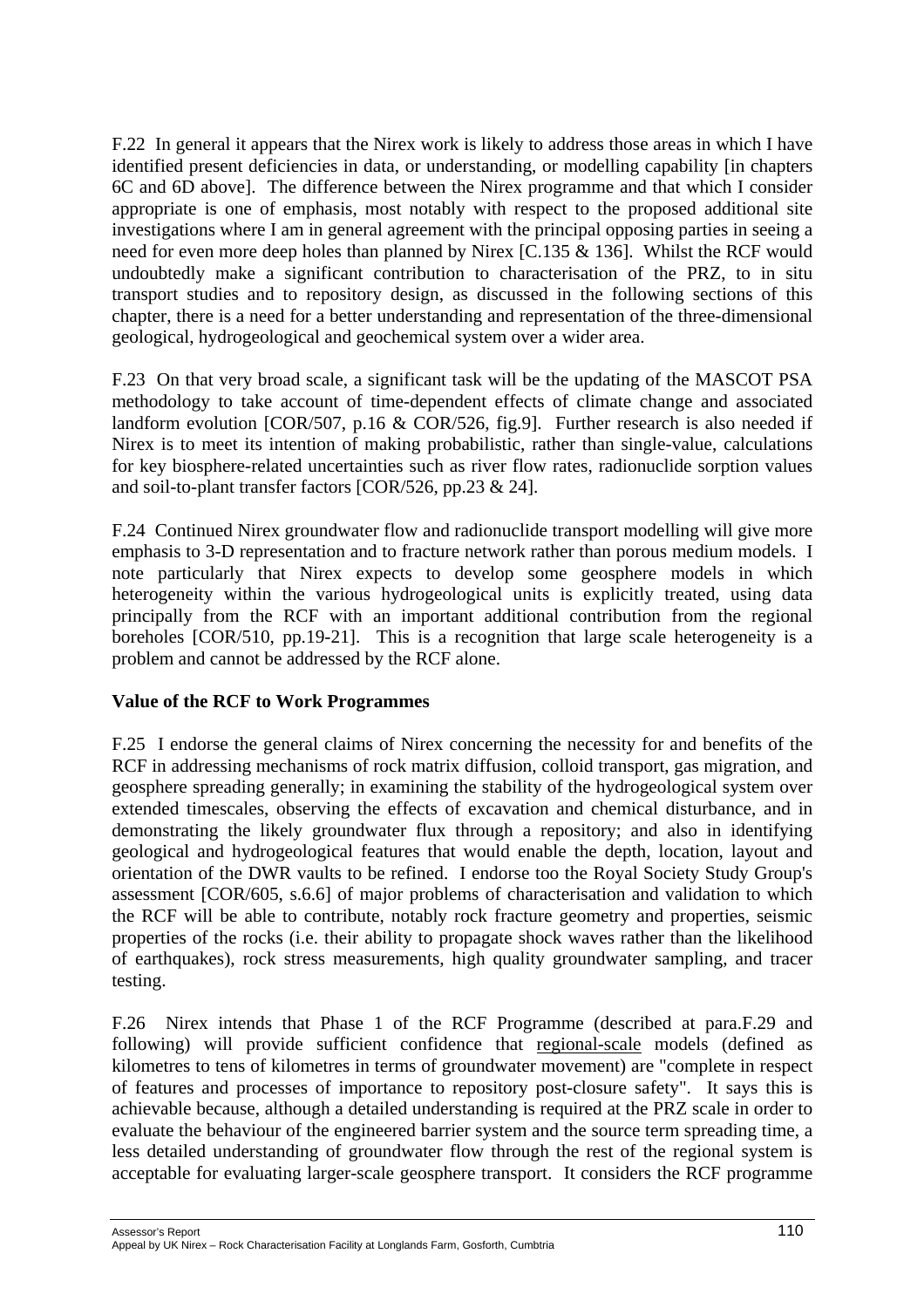will specifically contribute to a regional understanding by making possible the measurement of effective hydrogeological parameters for rock units and features at scales up to hundreds of metres, and detailed investigation of specific features such as fracture zones; by high quality hydrochemical sampling and long-term monitoring; and by stressing the BVG and overlying cover rocks on a large scale with the shaft drawdown tests.

F.27 However I would note that of the 14 principal hydrogeological units that feature in the current regional transport modelling [COR/522, v.2, fig.5.3] the RCF would realistically only influence or permit testing in perhaps half. Also, although Nirex says that defining how some of the model boundaries should most appropriately be treated is one of the main uncertainties in the regional context, the model boundaries are (purposely) too distant from the RCF for the latter to assist in their definition. Thus the contribution of the RCF to regional scale understanding will need to be greatly supplemented by further deep drilling, geological and geophysical mapping, and the collection of meteorological, hydrological and groundwater data.

### **Essential work in the RCF**

F.28 Nirex proposes to manage activities in the RCF by dividing the shafts and galleries into 'sectors', each with its specific detailed programme of scientific activities, and conducted in three phases over an operational period of about 10 years. It intends that each sector and experiment in all three phases of the RCF will have forward predictions completed before the sector is excavated, or before the experiment is initiated. Nirex describes this as a process of confidence building, which I take to mean a series of validation cycles in its model development.

#### Phase 1 science programme

F.29 I would suppose the Phase 1 Science Programme of the RCF to be critical because Nirex is hopeful that about halfway through the period it will have accumulated enough data to validate and develop the relevant models sufficiently to be in a position to submit a DWR planning application, Detailed Safety Assessment, and Pre-Construction Safety Report. I comment on that timetable below [from para.F.87].

F.30 The RCF will offer opportunities not otherwise possible to directly observe and measure groundwater flow into excavations comparable with that of a repository, to directly observe and map the geology exposed in the walls of the shafts and galleries during their construction, and to sample and test at close range in boreholes drilled from the excavations.

F.31 The Shaft Drawdown Experiment is likely to be very informative and is seen by Nirex as being a major validation test. I agree with RWMAC [GOV/414, para.18] that to be useful in that regard, it is important that the modelled prediction of the groundwater response to shaft sinking is published prior to the start of shaft sinking.

F.32 Shaft sinking will induce very much greater head reductions than achievable in surface boreholes - up to 1000 metres if one or both shafts were sunk to the maximum depth range and I agree that pressure responses and groundwater chemistry changes in the surrounding instrumented boreholes should tend to reveal any hydraulic connections between the BVG and overlying sandstones. They should provide a powerful test of whether the Basal Beep St Bees Sandstone is a barrier to flow, as assumed in current modelling but it will be more difficult to demonstrate that Type II features do not extend as preferential flow paths from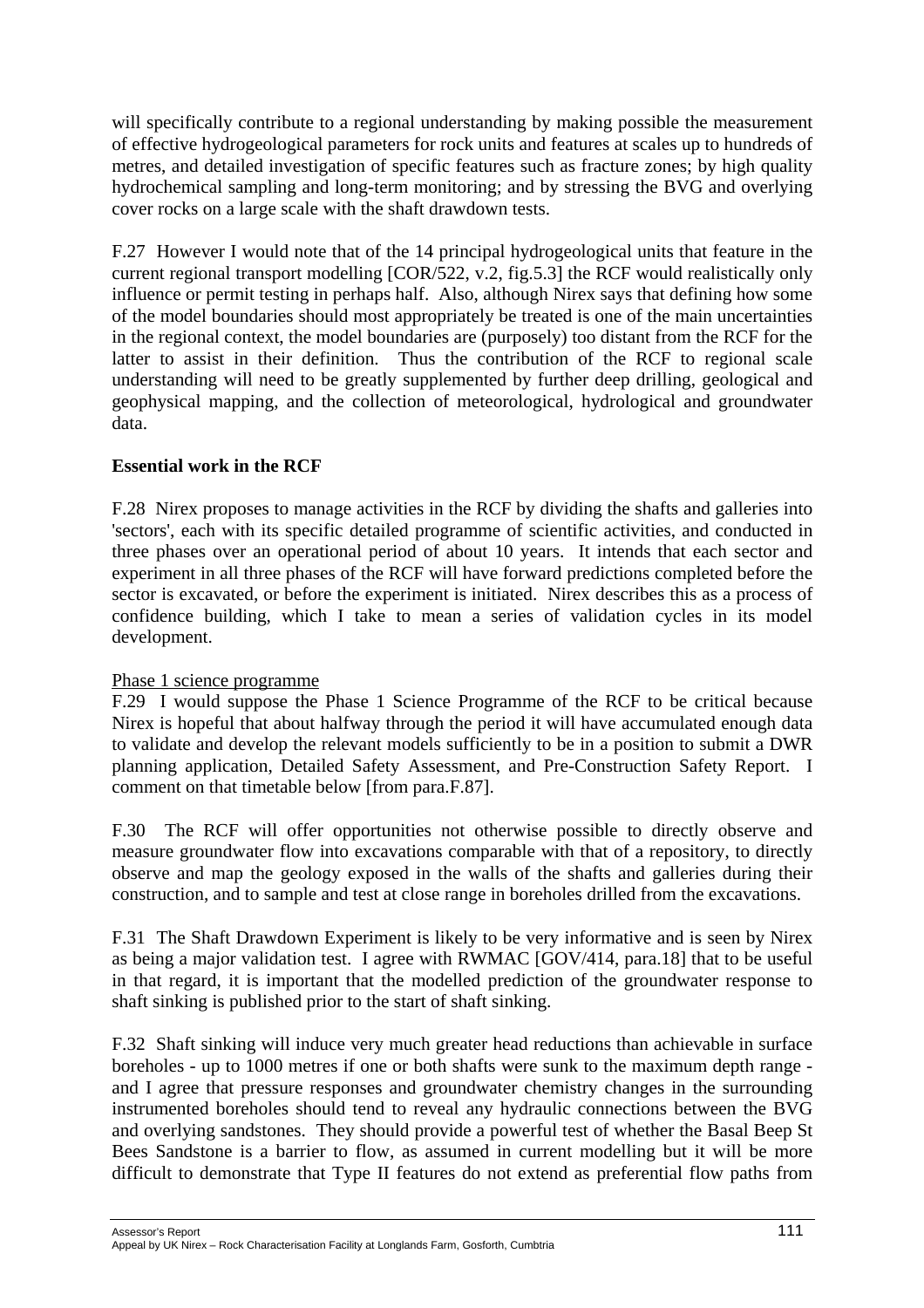repository depth to the overlying sedimentary formations.

F.33 Groundwater sampling at close quarters from well-characterised locations in the body of rocks would be an important function of the RCF. In principle I agree with Nirex that collection of inflows to the shafts and galleries as drawdown proceeds, particularly from specially designed short boreholes penetrating a few metres beyond the EDZ, should provide high-quality uncontaminated samples from general rock zones or specific features, and long-term monitoring of changes in water composition of more transmissive features or regions during sustained drawdown, should provide valuable information on flow patterns in the PRZ. Close access to BVG groundwater in the RCF would greatly improve the chances of being able to determine accurately the in situ Eh, pH and ionic composition, and also isotopes and trace gases that are possible indicators of groundwater residence times.

F.34 Information from the RCF on groundwater flow channels in the BVG is required to address uncertainties concerning spreading in the geosphere. Also required from the St. Bees Sandstone is the correlation of the observed large scale geological structures encountered in the shaft with the hydrogeological responses in monitoring boreholes in order to distinguish between alternative conceptualisations of connected fracture systems. Probe holes drilled 40m or more below the shaft ahead of construction will be hydraulically tested primarily to identify potential inrush hazards to construction but may also induce a response on the groundwater pressure monitoring system, in which case they may give information on the connectivity of fracture systems on lengthscales over many tens, or even hundreds, of metres. There would be a higher density of probe holes in the sandstones than the BVG because of their typically higher hydraulic conductivity.

F.35 During the shaft sinking it is proposed that there will be experiments with the injection of tracers from boreholes into the surrounding rocks. I believe these are likely to provide valuable data on flow and radionuclide transport, and on the effects of rock stress changes in the EDZ around the shaft, and will assist with the validation of the respective models. Also potentially very informative about the fracture systems is the proposal that dyed grout would be used when it is necessary to restrict inflows from flow zones, so that as the shaft is subsequently sunk through the grouted section, mapping of the shaft walls will reveal the fractures penetrated.

F.36 'Peripheral Drilling' of cored boreholes from the 650 metres bOD gallery is planned in the 9 month period following shaft sinking before the end of Phase 1 in order to explore and characterise hydraulic properties of networks of connected fractures in regions of the PRZ not directly penetrated by the RCF shafts. The aim is to further characterise the lengths, orientations, apertures and ways in which fractures forming flow channels in the BVG are connected, and the variability of these characteristics by hydrogeological testing, geophysical logging, the installation of water pressure monitoring instruments, and groundwater sampling.

F.37 The RCF will permit direct observations of fracture relationships and sampling of fracture infill for mineralogical analysis and radiometric age dating, concentrating on fractures that are significant for groundwater flow. I have already pointed out the potential usefulness of reliable palaeohydrogeological data in assessing whether significant changes have occurred in the past and may therefore occur in the future [C.141].

F.38 Drill-and-blast is the intended excavation method for shafts and galleries but FOE think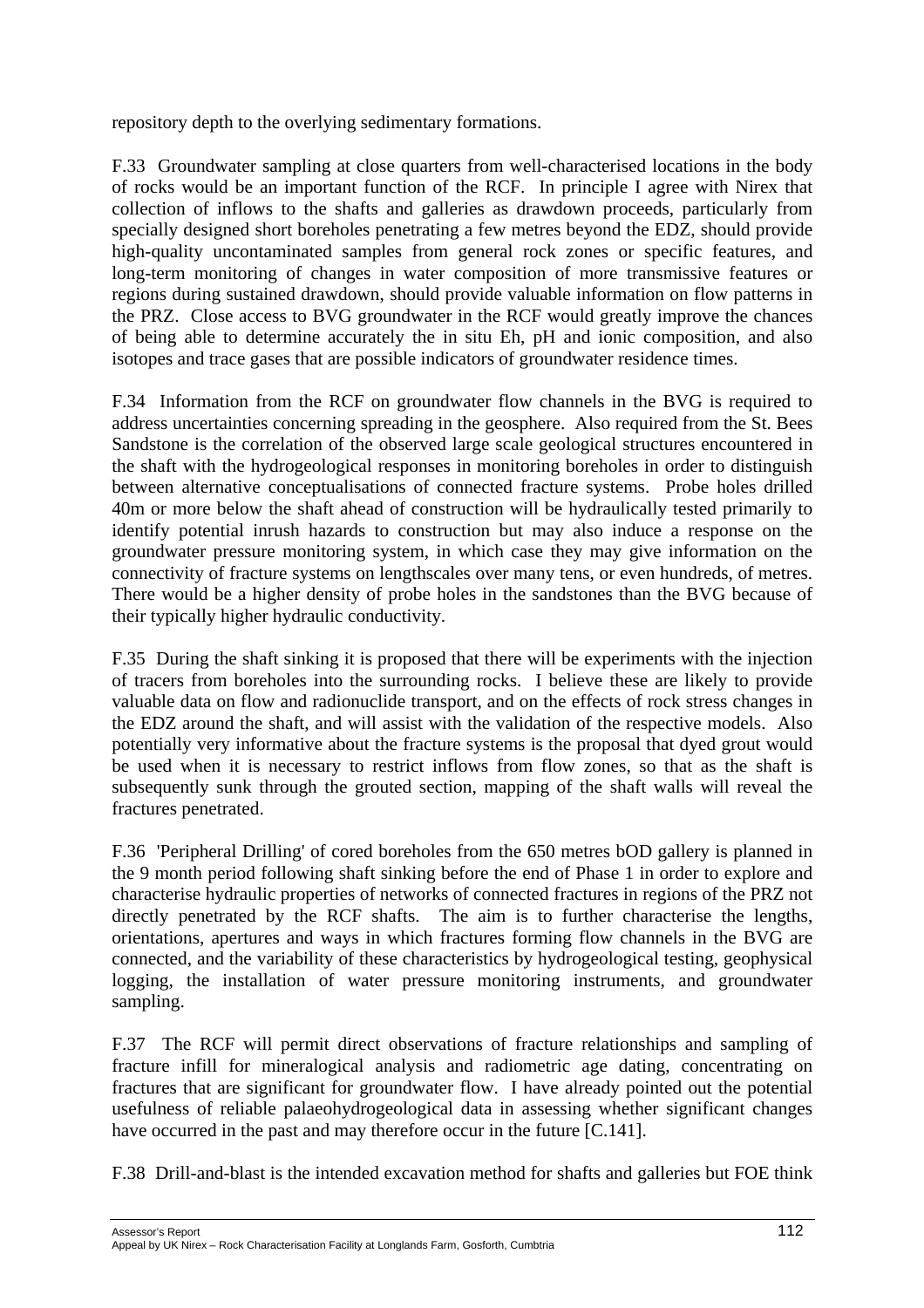that much less disturbance to the surrounding rock would be caused by shaft boring and the use of tunnelling machines. I consider that the choice is the conventional and natural one and that Nirex has advanced sound reasons for not wishing to pursue shaft boring or the use of road-headers or tunnelling machines for the galleries, including the need for access to the shaft walls for mapping and other scientific measurements and observations during shaft sinking, the advantage of being able to drill ahead, and for general practicality and economics. Although I consider that 'smooth' ('cautious') blasting is likely to be successful in minimising blast damage in the principal Sellafield rock types, the rock disturbed and loosened by blasting can be scaled off and thereby substantially reduce the enhanced hydraulic conductivity, an effect shown in Canadian URL trials and pointed out by FOE.

F.39 I have suggested that Nirex has an adequate understanding of the basic mechanical properties of the Sellafield rocks to make preliminary excavation designs but needs specific data from actual excavations of comparable depth and size [C.111]. Nirex plans an extensive programme of activities to monitor the disturbance caused by shaft and gallery excavation, with measurements of deformation, stress changes and acoustic emissions, using a range of well-established techniques.

F.40 An important type of testing, that could only be done from the underground facility, is measurement of the in situ development of the disturbance zone and consequent changes in mechanical behaviour and hydraulic conductivity of the rock as the shaft passes through a previously instrumented section installed from within the deeper of the two shafts. This is intended to be achieved by means of "before and after" mechanical and hydraulic testing in horizontal underground boreholes drilled towards, and around, the "target" shaft location from the deeper of the two shafts and I believe would yield meaningful results.

F.41 I note that the RCF shaft drawdown experiment is hoped by Nirex to be a major contributor to the DECOVALEX validation exercise, aimed at evaluating coupled models of rock stress and hydrogeology in fractured rocks. This work seems to me to be predominantly generic in nature.

F.42 Nirex expects its monitoring of excavation disturbance in the RCF to yield estimates of the general mechanical nature of the disturbance zone around the shafts and general indications and upper bounds of the changes in hydraulic conductivity within the disturbance zone - a recognition that the results may well prove to be irregular. A more comprehensive experiment - 'EDZ Experiment Number One' - aimed at further quantifying the hydraulic changes in a gallery excavation disturbance zone is planned to be carried out towards the end of Phase 1 (and therefore the results would not be available before Nirex's hoped-for decision point on whether to submit a repository application). Several underground boreholes would be drilled into the rock mass through which a gallery will be subsequently excavated, then instrumented and hydraulically tested to give 'before construction' baseline characteristics. Mechanical deformation of the rocks can be measured as the excavation passes by, and 'after construction' hydraulic characteristics can be measured. I anticipate that this would be a very useful experiment and one that I note is similar to that in the Äspö ZEDEX programme.

F.43 Nirex says testing will be carried out during shaft sinking and will continue to the point where the decision on repository depth, and consequently RCF gallery depth, is made. It is not intended to sink the shafts more than a few metres beyond the 650m bOD depth if the geology appears to be promising at that depth, and there is no automatic intention to sink one or both shafts to greater depths, up to say 900m bOD, to compare the geology and other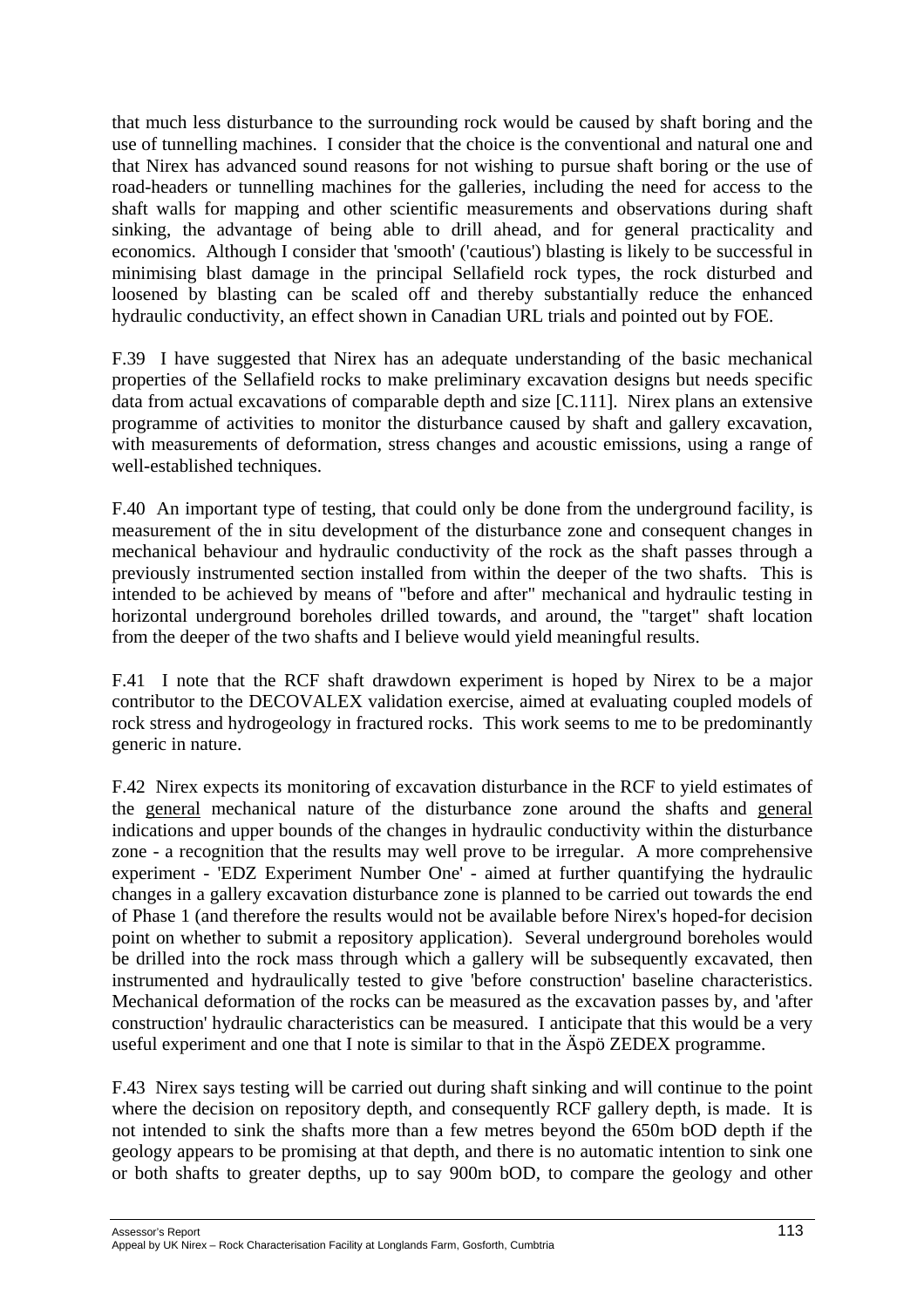physical and chemical conditions at those depths. I consider that it would be extremely difficult for Nirex to make a fully informed judgment about the most suitable repository horizon in the middle of the excavation works. The suitability of a particular depth and layout would, in my view, depend very much on modelling and performance assessment once data have been collected.

## Phase 2 & Phase 3 Science Programme

F.44 The Phase 2 programme is planned to start soon after shaft sinking is completed so there would be a 9 month overlap with Phase 1 [NRX/16/10, fig.5.1]. If the Phase 2 programme is to be modified in the light of Phase 1 findings then Nirex would be well into it before all the Phase 1 results become available, and even further by the time those results might have been peer reviewed [see F.91 below].

F.45 The Site Characterisation and Demonstration (SCD) Experiment will include instrumenting and testing a set of boreholes drilled from a dedicated Phase 2 gallery to establish the geometry and hydrogeological properties of the connected fractures within an approximately 100m cubed volume of undisturbed BVG [NRX/16/10, fig.5.2]. The Ventilation Tunnel Experiment [ibid., fig.5.3] will involve construction of a 100m hermetically sealed, environmentally controlled gallery in which all water and moisture inflow will be collected. I consider these two experiments to be potentially very useful. However the SCD experiment is what I consider to be fundamental research and its declared objective, to establish hydrogeological properties of the connected fractures within the rock mass for comparison with detailed numerical models of the system, represents one further cycle of validation. The Ventilation Tunnel Experiment, whose stated objective is to obtain flow volumes from which estimates of hydraulic conductivity can be inferred, similarly appears to be basic research to provide essential modelling parameters, although it may also go toward possible final design of the repository.

F.46 Rock Matrix Diffusion experiments are planned by way of injection of tracers, sorbing and non-sorbing and of different diffusivities, through boreholes drilled from galleries into previously characterised single fractures and fracture zones and observing their arrival at sampling points elsewhere. A comparison of the breakthrough curves is expected to provide an indication of the extent to which rock matrix diffusion and sorption in fractures and the surrounding rock may be expected in the BVG. Additional information about the manner of tracer distribution and the extent of their diffusion into the rock matrix would come from excavation or core drilling into the experimental rock volume. Such experiments in the intended host rocks are important but I have commented that the timescales and extent over which they can be conducted are small in comparison with geological processes [C.97].

F.47 Experiments are also proposed to mimic the repository leachate plume by injection of highly alkaline fluids into well characterised fracture systems and observe fluid-rock chemical reactions. However it is accepted that the reactions are likely to be slow relative to the RCF timescale, and so the experiments would be designed to build confidence in trends rather than be definite as to expected changes.

F.48 The hydrochemical investigations require special drilling and sampling techniques to minimise contamination and avoid sample changes, such as loss of dissolved gases. In this respect, experience in other underground rock laboratories will be useful.

F.49 I have suggested a need for research into the presence and behaviour of colloids in the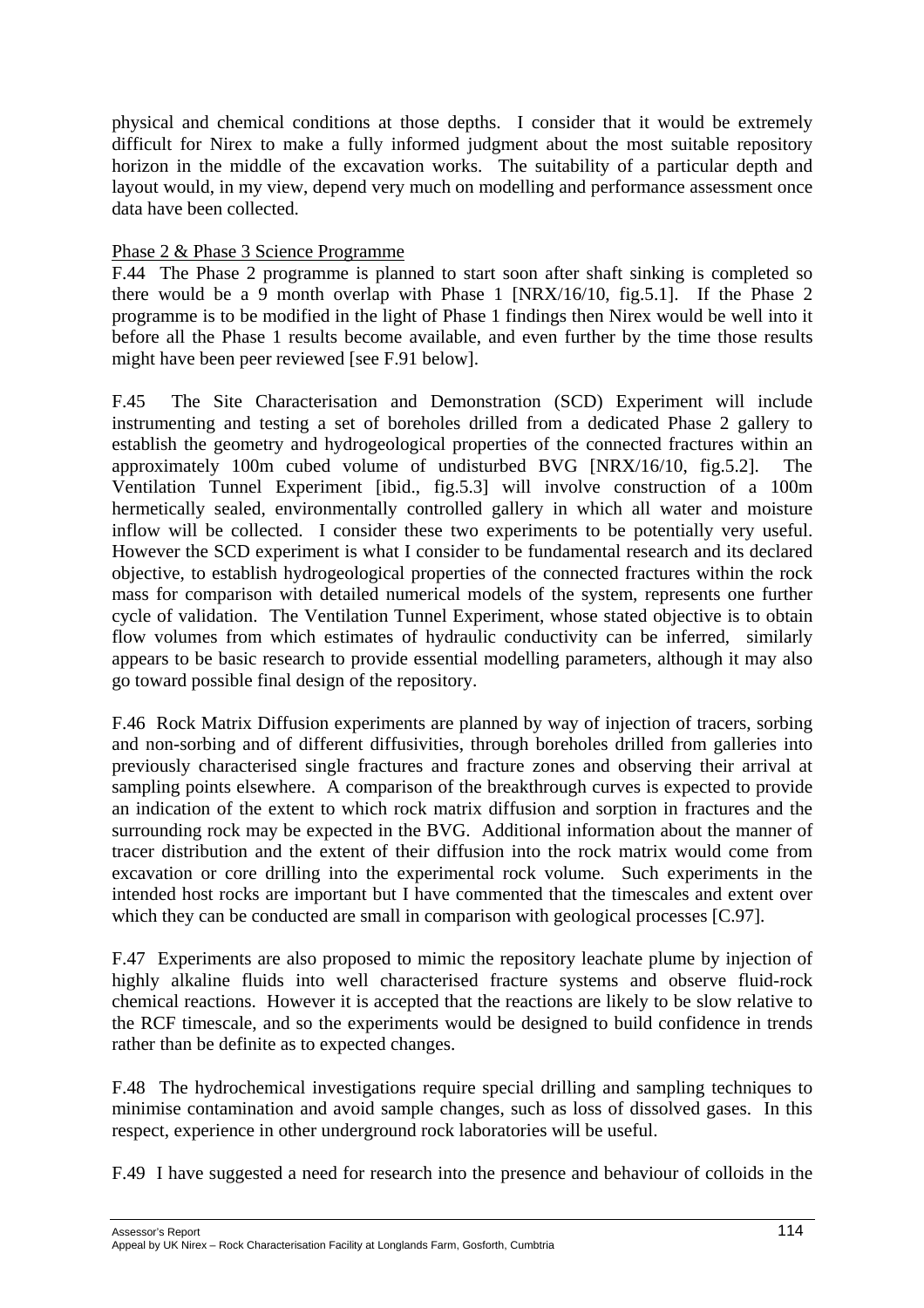natural groundwater system and the advantage that the RCF would afford for sampling and testing at close quarters in the potential host rocks [C.119 & C.142]. Colloid transport experiments are proposed, involving the injection of a range of colloidal suspensions whose breakthrough would be compared with the non-sorbing tracer benchmark.

F.50 Studies of gas migration and two phase flow will follow experiments into groundwater flow. It is hoped to make use of the fractures previously characterised in the rock matrix diffusion experiments. Two types of experiments are considered important: measurements of gas entry pressure into fractures, and measurements of the two-phase flow characteristics of the fracture system. In my view, research on gas migration and its potential effects must be made by in situ experimentation and investigation in the intended host rocks [C.142 & D.21]. I agree with Nirex that the requisite experiments in the BVG need to be carried out in a facility like the RCF because horizontal boreholes are required to intersect identified and characterised fractures.

F.51 An important role of the RCF is to assist in the design and construction of the repository, and various aspects of construction and performance cannot easily be advanced without a facility like the RCF, including measurement of geotechnical properties of the rocks and superficial strata, excavation disturbance and consequential hydrological effects, and the effectiveness of techniques for plugging and sealing excavations and controlling groundwater inflows [C.143]. Nirex intends that the finalised location, orientation and layout of the repository vaults in the rock mass would be confirmed on the basis of underground drilling from the Phase 3 galleries, possibly along the line of the vaults.

F.52 A number of experiments are proposed during Phase 2 on sealing galleries (in orientations parallel and at right angles to the principal horizontal stress direction), shafts and boreholes [shown diagrammatically on NRX/16/10, figs.5.4-5.7], and the grouting of fracture zones, to test methods, materials, workmanship and effectiveness over the relatively short timescale of the RCF operations. The shaft and gallery experiments involve a quite complex arrangement of bulkheads and pressurised chambers and are likely to be difficult to set up. Similar experiments at Stripa and the Canadian URL have sometimes given erratic results [C.101] but I would anticipate that Nirex could improve on those procedures. Nevertheless all results are informative.

F.53 I broadly agree with Friends of the Earth when they say the special importance of high integrity engineered barriers, in consequence of uncertainties about the performance of the geological barrier, is not reflected in the RCF programme and point to the lack of detailed proposals for testing possible sealants such as bentonite or bitumen, or the use of cut-off collars. It is also a reasonable proposition that the design and construction of the engineered barriers needs to be closely integrated with the design of the repository because their performance depends on near-field interactions with the host rock, the emplaced wastes and groundwater.

F.54 FOE's general view is that testing of engineering solutions should, for the most part, be carried out at sites remote from the proposed repository in order to minimise the number of excavations in the PRZ, whilst accepting that final testing of the preferred systems should take place within a facility similar to the proposed RCF. In my view, experiments relating to short term physical (and many chemical) aspects of vault backfill need not be done in the RCF or even in real strata [C.102] (analogue studies being a more promising guide to long term behaviour), but sealing does need to be tried in the intended host rocks. For potential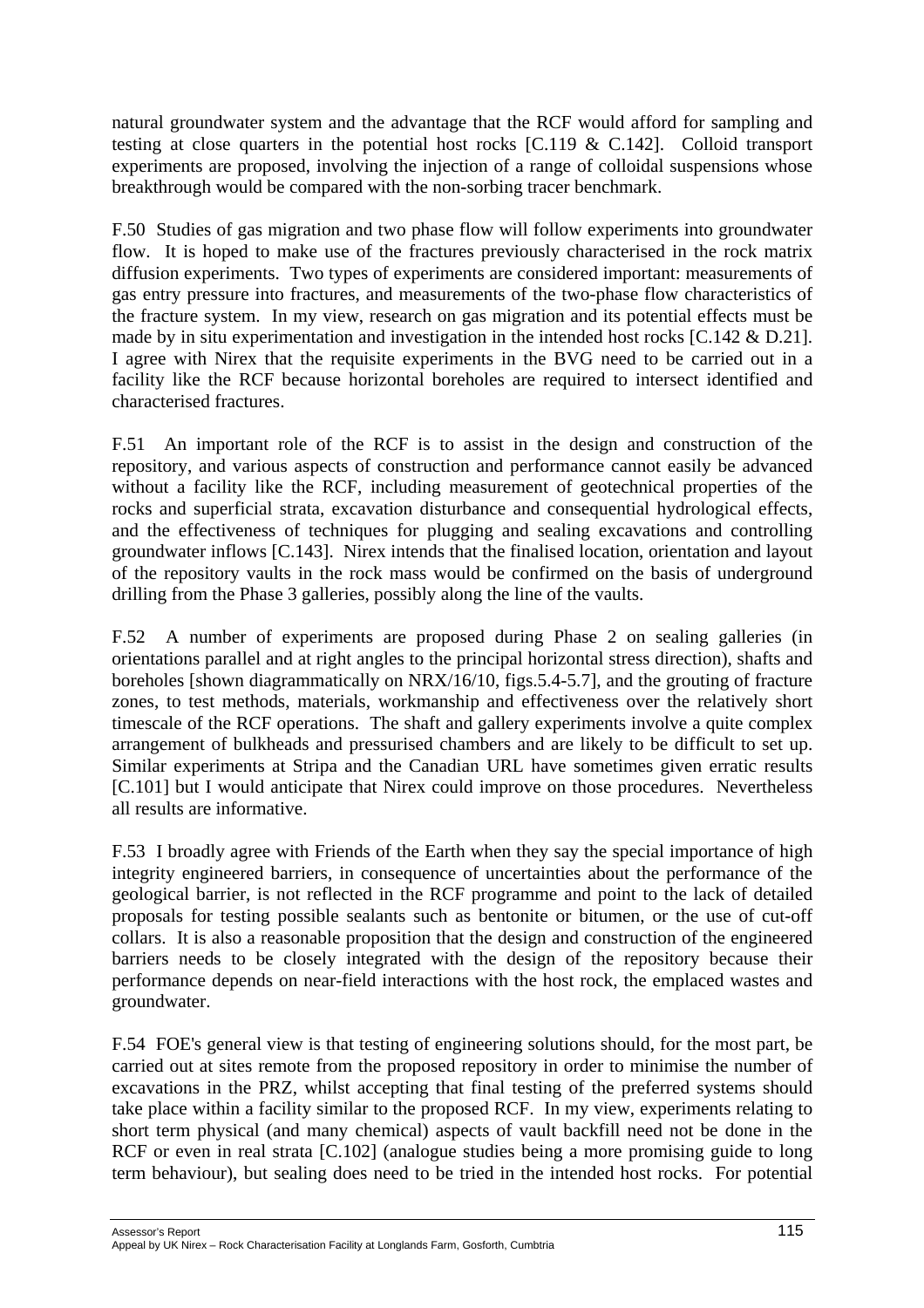host rocks as variable as the BVG, there are numerous areas of testing that are most appropriately carried out at the specific repository site. This would be a less important consideration in say massive granites or thick rock salt deposits.

F.55 It is envisaged that the hydraulic characteristics of the EDZ may not have been adequately determined before the end of Phase 1, and so further work may be required to demonstrate the variation in hydraulic properties in the disturbed zone as a function of gallery orientation in relation to the maximum horizontal stress direction, and in the presence of faults or significant flowing features. The first type of additional EDZ experiment involves comparing the extent and magnitude of mechanical and hydraulic disturbance caused by a gallery excavated parallel to the direction of existing maximum natural rock stress (approximately NNW-SSE) with another at right angles to it, i.e. 'Stress-Dependent EDZ Experiments'. It is appropriate to explore whether the orientation of galleries has a significant effect on stability and flow, because there a marked difference between the maximum and minimum horizontal rock stress at RCF depths, a ratio of about 1.8 to 1 [NRX/14/13, s.A.12]. The second additional EDZ experiment, the 'Mine Through Experiment', is intended to measure the hydraulic and mechanical changes induced in a significant fault or fracture zone when mined through, again presumably by use of instrumented boreholes.

F.56 The current best estimate of the frequency of Type II flowing features in the BVG suggests that the RCF would cut through a number. Nirex says an important role of the RCF is to explore the possibility that repository vaults could avoid or minimise intersections by these features, and so reduce significantly the through-flow of groundwater. Although intersections by Type III features could also be vital to the DWR, the strategy is for the RCF layout to avoid them. Accordingly it will be necessary to explore these by core drilling and careful sampling remotely from the RCF excavations.

# **Baseline Conditions to be established before RCF Construction starts**

F.57 Baseline conditions considered here are those relevant because of the long-term radiological risks associated with a DWR project and because of the unusually complex and sophisticated science and technology involved. It is necessary to be clear about the baseline conditions important to the safety case before the RCF starts, because there could be continuous perturbations from the start of the RCF until completion of the DWR. The regulator's views are summarised in COR/120, paras.4.16-20 & HMP/1/1, paras.7.20-24.

F.58 These baseline conditions are principally hydrogeological and geochemical, but I would include a good three-dimensional representation of the geology and definition of geotechnical parameters such as in situ stress fields and also geothermal data. As for the basic hydrogeological parameters, background data on groundwater heads, water balances (recharge, discharge, abstractions etc), hydraulic characteristics of the rocks, and flow rates and patterns are relevant and in considerably more detail than for, say, a surface landfill proposal. The geochemical factors relate to the groundwater chemistry - notably major and minor chemical species in solution and their concentrations, pH, Eh, and dissolved gases, including palaeo-indicators - and to the mineralogy of the rock matrix and the surfaces of joints or other potential flow zones. The guidance also includes background radioactivity in appropriate media, which I take to include its sources in the underground and surface water, rocks, soils and sediments.

F.59 PERA indicated that the purpose of establishing background levels and conditions is to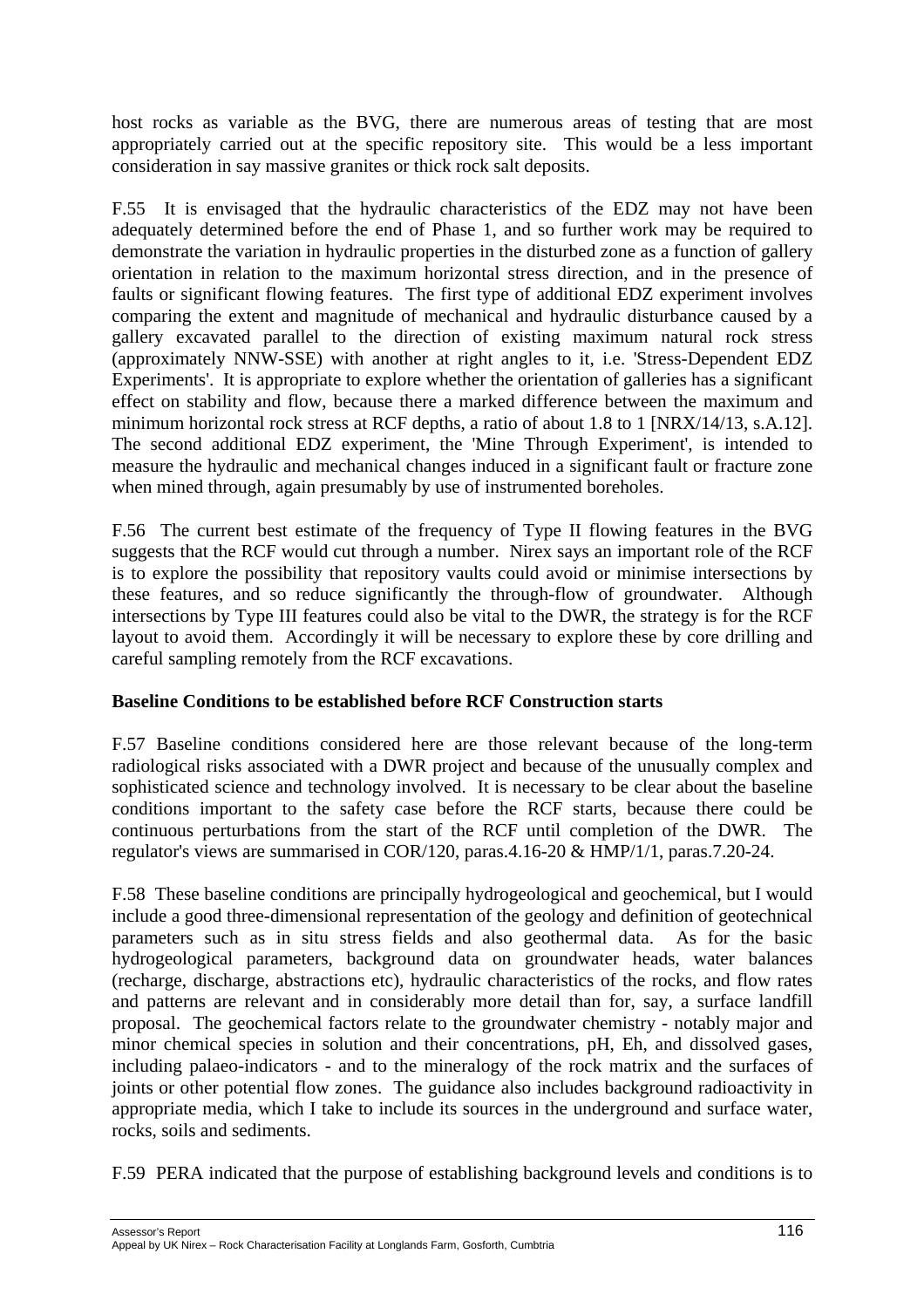provide a baseline for the assessment of future performance [COR/501, table 5.1, (d)]. As Greenpeace asserts, baseline conditions must exist and be demonstrated and recorded before one can perform other tests. There is a need for baseline data against which experimentation, testing and modelling can be compared and related, and specifically against which the separate and combined effects (from construction to post-closure) of the RCF and DWR can be judged.

F.60 Nirex considers that the RCF is needed as a means of acquiring data for validating long-term safety assessments but FOE assert that before work on the RCF can commence, the Nirex research programme and data set must be properly validated against existing baseline for all areas, otherwise there will be no reliable context against which to assess the proposed below-ground programme of work. Whilst that is an ideal objective, it seems to me to be unattainable in practice. I think it unlikely there would ever be the situation, when trying to characterise, prove and model a specific set of rocks at a specific locality for a one-off project of this complexity, that all models and data are validated, baseline conditions established in advance, and processes that will disrupt the hydrogeological regime through excavation are understood to a standard fit for repository post closure performance assessment in advance of any excavation. I believe there will always be some parameters that can never be satisfactorily measured, tested or modelled without having first hand experience of more-or-less the precise location at which the facility is proposed.

F.61 I do agree with FOE and Greenpeace that there can be a paradoxical situation: prior to construction of the RCF there ought to be a settled regional flow model against which the drawdown effects can be compared; that would require all boreholes whose data are used in compiling the 3-D regional model(s) to have achieved 'equilibrium' before the data can be relied on; but an objective of the RCF is to obtain hydrogeological data that can be used in upscaling to produce a better validated regional flow model.

F.62 Where and when baseline needs to be established: The greatest perturbations of baseline conditions will come from construction of shafts and the repository itself. There is a need to be sure of the radius of influence of the RCF, and to be able to distinguish between natural variations and induced effects, but the Nirex timetable means that there might be no period of recovery before more widespread drawdown effects from the repository itself [F.81 & 82 below].

F.63 The emphasis has been on the neighbourhood of the RCF and it is evident that baseline conditions need to be established in all boreholes in and immediately around the PRZ prior to the start of RCF shaft sinking. It is also clear that before Nirex can prepare the final safety case and commit itself to a particular DWR, all regional boreholes must have settled down so that the developer fully understands them. However I regard the regional monitoring holes, existing and still to come, as part of one system and consider there is a strong argument that baseline should be established in all of them over the wider area before a start is made on the RCF. Fundamentally this is because the RCF cannot fulfil its role of completing the regional picture if the rest of the picture is not painted in first.

F.64 I am in general agreement with Cumbria, FOE and Greenpeace who each advocate land-based and offshore boreholes additional to those proposed by Nirex. These would be needed to provide the sound understanding required by HMIP. But all or most of them would be beyond the PRZ and any direct short-term influence of the RCF. The data they would yield could not be obtained from the RCF. Simply to monitor natural conditions in these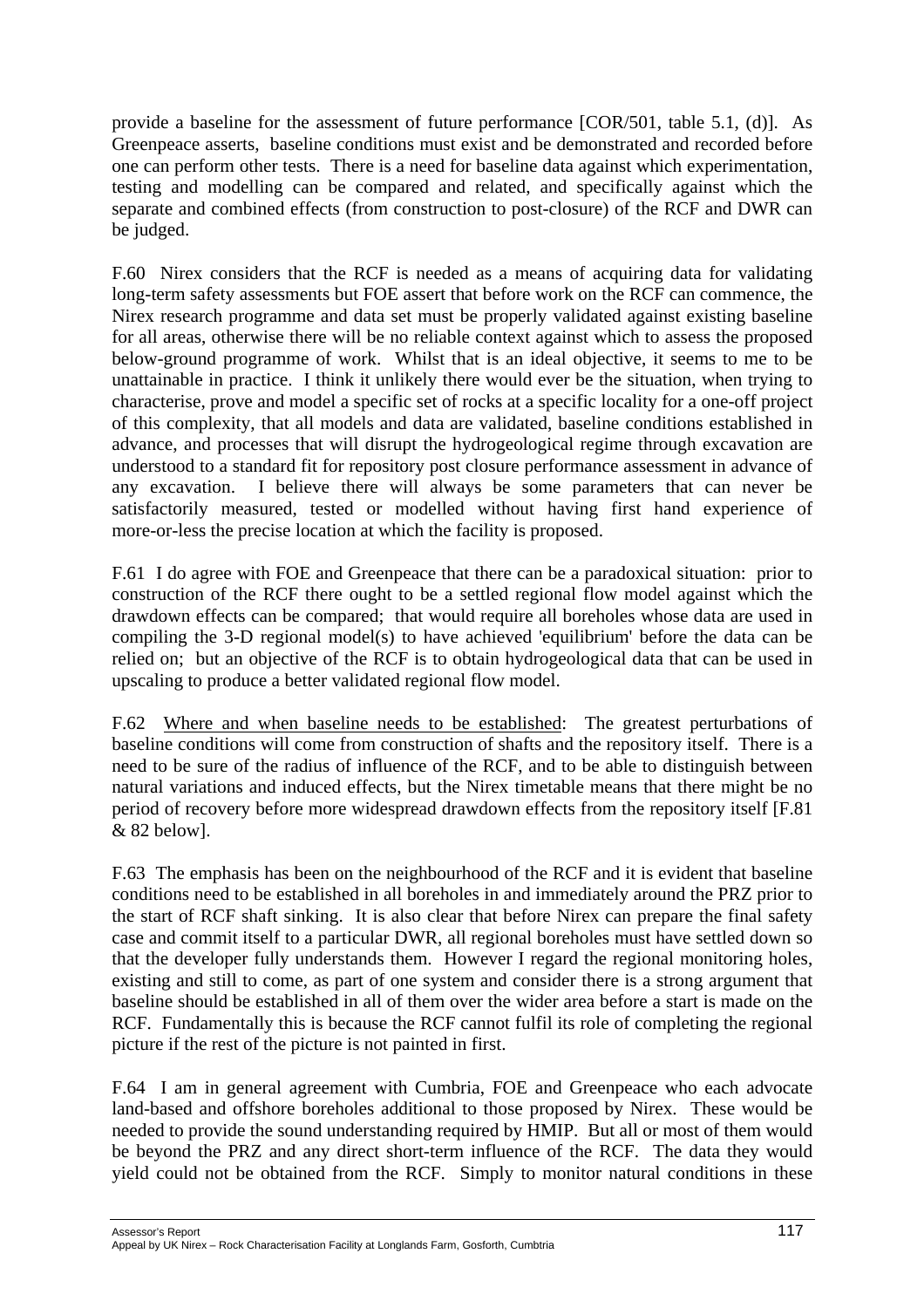further boreholes would be of limited value in the upscaling of regional hydraulic properties of the rocks and the construction and validation of hydrogeological models, so borehole pumping tests, for example, would be useful but must be done in a controlled and measurable way [D.50]. This would require baseline conditions to be established in advance, but even if not so tested, the new holes would need time to settle down. Ideally too, holes would be sufficiently close that inter-borehole effects can be observed.

F.65 FOE define baseline conditions as being established when relatively stable or predictable environmental heads and geochemistry have been observed over a period of 4 or 5 years at all existing and proposed monitoring points, and other opponents suggest similar criteria. I agree in respect of the primary network of existing and proposed boreholes needed to fill out the 3-D picture across the District but this should not preclude the addition of secondary monitoring holes in years to come after the primary baseline conditions have been established.

F.66 Heads: I have already noted that baseline conditions are not necessarily static or constant but are likely to be responding to long term geological, geomorphological and climatic change [D.48]. For most practical purposes, including predicting the disturbance caused by the RCF itself, I consider that baseline groundwater conditions are represented by the observable average and range of measurements under natural conditions over a period of a few years [D.49].

F.67 I have also commented on the amount and period over which monitoring records are available [C.13 & C.39]. Whilst there are some long series of monitoring data these are predominantly for the sandstones and superficial deposits. There is less information on the limestones and only recent Nirex data on the BVG. The available series of local borehole monitoring data of up to 20 years gives a good indication of annual fluctuations and trends, and confidence is reinforced by a degree of correlation with monitoring records for other groundwater resource areas around the country. I consider therefore that there is a generally good understanding of the water heads at shallow depth in the boreholes over the Site area and that Nirex is close to settling baseline head data, even in the holes affected by the RCF3 pump testing, but that the monitoring period has not been long enough to show slow trends in the deep BVG [C.39 & C.138].

F.68 In the case of borehole water levels and pressures it is not necessary to know that a system has returned to complete baseline conditions following the effects of drilling, sampling and testing because the variations are often less than the limits of accuracy in the modelling [D.49]. Nirex considers that all boreholes now show constant head or systematic seasonal variations [NRX/14/13, section B.2] and that this evidence of baseline conditions has been confirmed by independent review [NRX/14/3], but in my view this was premature [C.39], so although monitoring would continue until the start of shaft excavation (in December 1977 on the Nirex timetable), the intervening period is not likely to be long enough for any responses in the deep BVG to annual rainfall trends to become characterisable.

F.69 Monitoring to characterise natural head fluctuations assists with interpretation of hydrogeological properties of the rocks and these fluctuations need to be allowed for in measuring artificially induced changes, such as pump testing and the drawdown caused by RCF shaft excavation. Long term fluctuations have been identified but only in records of the longest-monitored shallow Sherwood Sandstone Group boreholes [NRX/14/13, s.B.2.11].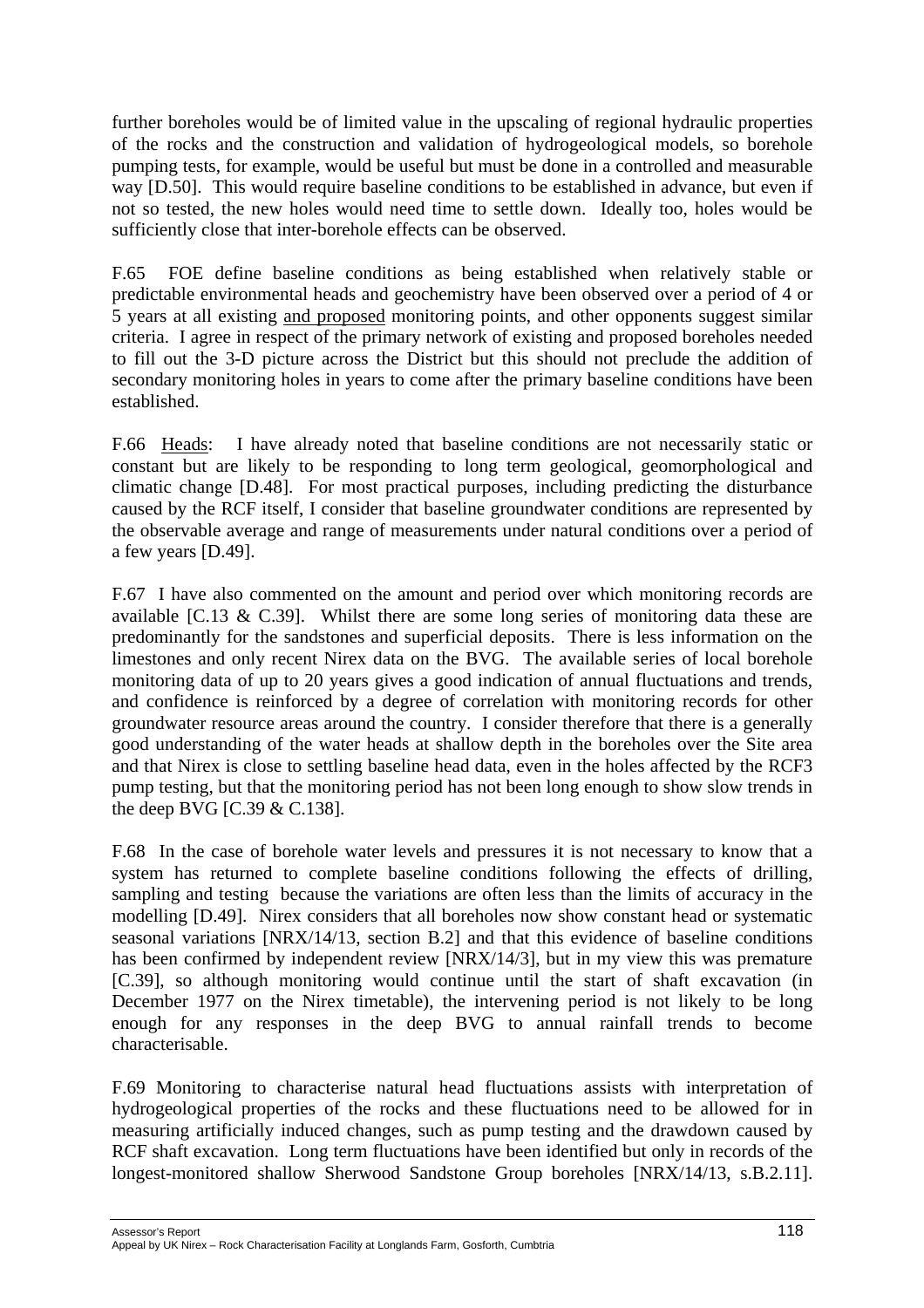Seasonal variations have been recognised in the sandstones but not in underlying formations except in the upper parts of the BVG in boreholes 8A/8B [ibid., s.B.2.12] in the supposed recharge area. I note that 12/13 hour (semi-diurnal) fluctuations, the same frequency as the tides, have been identified in the instrumented boreholes [ibid., s.B.2.14] but that various zones in BH 4 have semi-diurnal fluctuations that are out of phase with other test zones, one such appearing to coincide with the depth of head increase at around 800 metres bOD [ibid. s.B.2.15]. Nirex itself says the cause of these phase shifts is not yet understood but they suggest to me unidentified hydraulic connections, perhaps related to a 'Transmissive Feature at Depth' mechanism.

F.70 Hydrochemistry & Geochemistry: Precision is more important with groundwater chemistry than with, say, heads and pressures, when establishing baseline conditions because small variations in ionic concentrations, pH and Eh can significantly alter reactions, the stability of particular chemical species, and equilibria generally [D.49]. Such baseline data will assist with the development of the regional groundwater flow model and help identify the processes leading to the distribution of the main bodies of water present, and at a detailed level are required to assist in evaluating specific mechanisms and pathways. Palaeohydrogeological indicators also point to the origins and movement of the different water bodies.

F.71 Nirex considers that water chemistry data for samples taken from cores and during hydraulic testing of the deep boreholes, corrected for contamination effects of drilling fluids, have established baseline geochemical conditions of 'major variables' for the region as a whole so far as existing investigatory techniques allow [NRX/14/13, section B.3]. The data, it says, are at least 'fit for current purposes', including construction of the current regional flow model, but they do not include pH and redox, which Nirex says were always intended to be established underground in excavations of the RCF type.

F.72 I agree that the broad composition and distribution of groundwater attributable to the different regimes is now relatively well understood, but principally along a 2-D transect rather than across the whole Site and District  $[C.52 \& 53]$ . There is a need for better coverage over these wider areas. Moreover, repeated sampling and testing are required to give confidence that the samples are the least contaminated that are practically obtainable. Until recently at least Nirex's contractor was unable to make a complete enough 'best estimate' for in situ groundwater composition for the purpose of modelling water/rock interactions because of uncertainties over natural temperatures, pH and Eh [CCC/4/7, 2nd page].

F.73 The RCF will afford Nirex its best opportunity to obtain uncontaminated, undisturbed samples of the groundwater, particularly from the BVG, as it drains towards the excavations, but would make no direct contribution to information on geochemistry in the more distant parts of the District relevant to the flow modelling. Nirex intends that gaps in the spatial coverage outside the PRZ be filled by drilling from the Borehole 9 site and by Boreholes 15-18 [NRX/14/13, s.B.3.6; & NRX/14/12, table 6.3(a)], the latter being specifically 'geochemical' boreholes in which collection of high quality hydrochemical data takes precedence over other measurements. [See NRX/14/7 & -8 for details of holes 15 & 16.] Cumbria, Greenpeace and others are concerned that these further boreholes planned by Nirex will not deal adequately with baseline geochemistry, and I have already expressed the view that yet more holes are needed for both physical and chemical data [C.53, .135 & .136].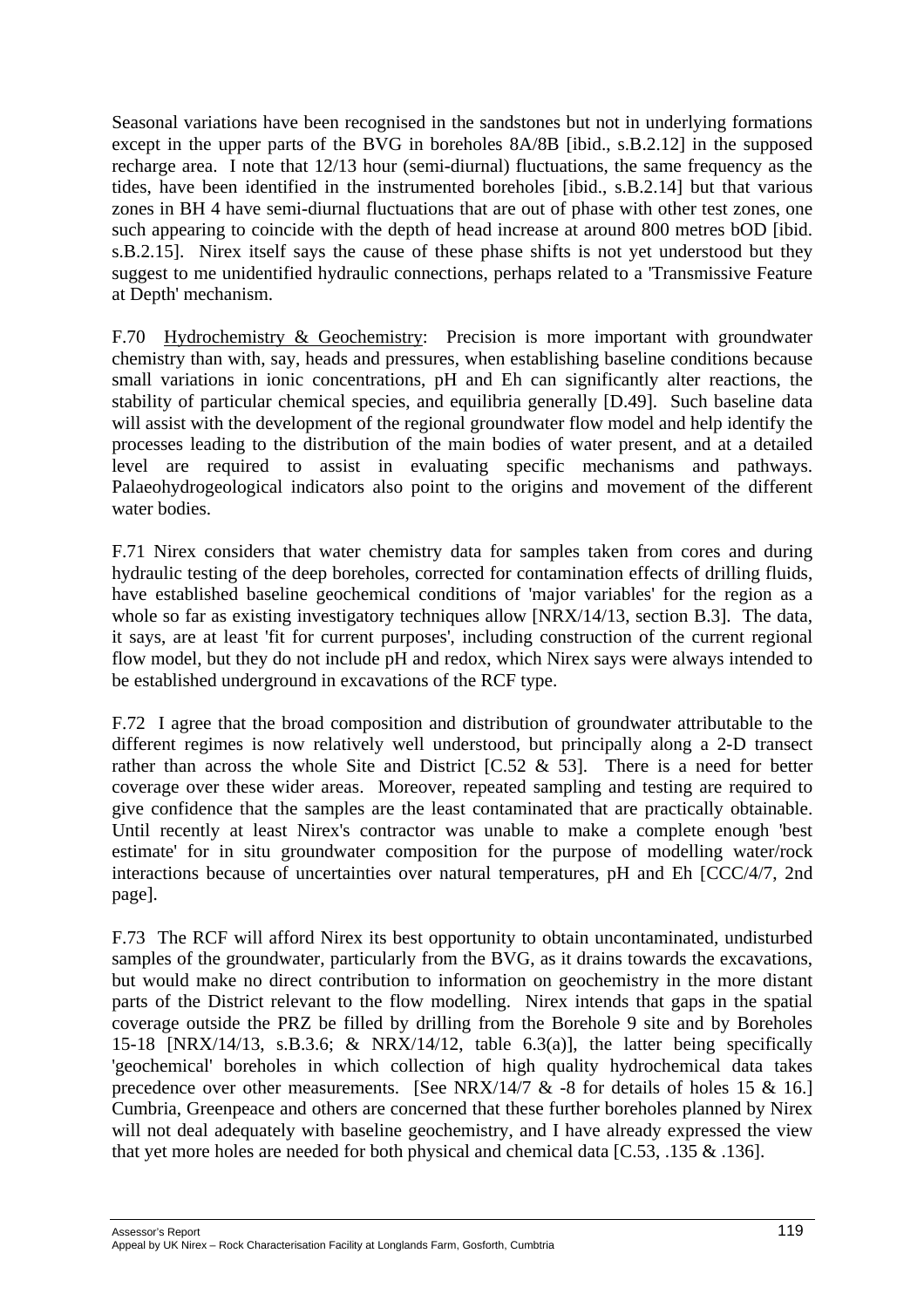## **Potentially deleterious impacts of the RCF**

F.74 As regards the geological or hydrogeological aspects of the potential impacts of the proposed RCF, I consider these fall into two general areas: firstly those associated with the RCF alone as though it were no more than an exploratory mine or rock laboratory; and secondly its effects on, or in combination with, an adjacent radioactive waste repository.

F.75 Although a prime purpose of the RCF is to observe drawdown caused by shaft sinking as a means of validating groundwater flow models, I have already noted that Nirex did not submit to the inquiry any document that quantifies the anticipated impact of the current RCF proposals on baseline hydrogeological conditions, nor indeed on the long-term repository safety case [C.66 above]. However reference was made to the preliminary scoping study Nirex Report 560 [FOE/5/19] for a similar though rather smaller RCF [see C.68].

F.76 If the RCF is considered in isolation, simply as a mining project of limited underground extent and of just a short number of years duration, and on the basis of the out-of-date Report 560, it seems to me unlikely that the development would have a significant adverse effect on local surface or underground water. During the operational life of the mine, there would be a flow of water towards it, so the relevant factors are the effect on groundwater heads and the quantity and quality of water requiring to be pumped. After closure, and assuming the mine is sealed as proposed, then the groundwater flow pattern could be regarded as returning to something close to the original natural state (although those differences from the original state would become very significant when it comes to the underground disposal of radioactive wastes).

F.77 Report 560 considers that RCF inflows would most probably be no more than a few hundred cubic metres per day [see C.68 above]. On this basis, and even though heads in the BVG would supposedly be affected for at least 1km radius, I would expect the drawdown in the shallower sandstones to be sufficiently small and widespread as to have no material effect on surface watercourses or any shallow wells or boreholes in the district. I understand that Nirex currently has a planned pumping capacity of  $650 \text{ m}^3/\text{day}$  (7.5 litres/second) to cater for peak pumping during shaft sinking of  $425 \text{ m}^3$ /day (for one shaft), and long term average pumping (including some process water) of  $185 \text{ m}^3/\text{day}$ , which are all within the range discussed in the out-of-date report. However that document does also talk of a small probability of inflows in the thousands of cubic metres per day, and expresses the view that the RCF impacts could be considerable.

F.78 The water pumped from the RCF will be saline (except whilst shaft sinking through the main thickness of sandstones) and would be unsuitable for direct discharge to a surface watercourse, but I note the intention is to dispose of it to sea via the effluent pipeline and Calder Interceptor Sewer.

F.79 However if one then has to take into consideration the association of the RCF with a DWR and the possible radiological consequences, then much smaller and more subtle hydrogeological and geological changes become very relevant. Small changes and effects, and slow processes multiplied over long timescales, can become of crucial importance.

F.80 FOE in particular argue that the presence of the RCF shafts and galleries will introduce potentially more hydraulic conductivity and so could alter the hydrogeological regime and baseline conditions. Moreover, they say, a redundant RCF could potentially damage the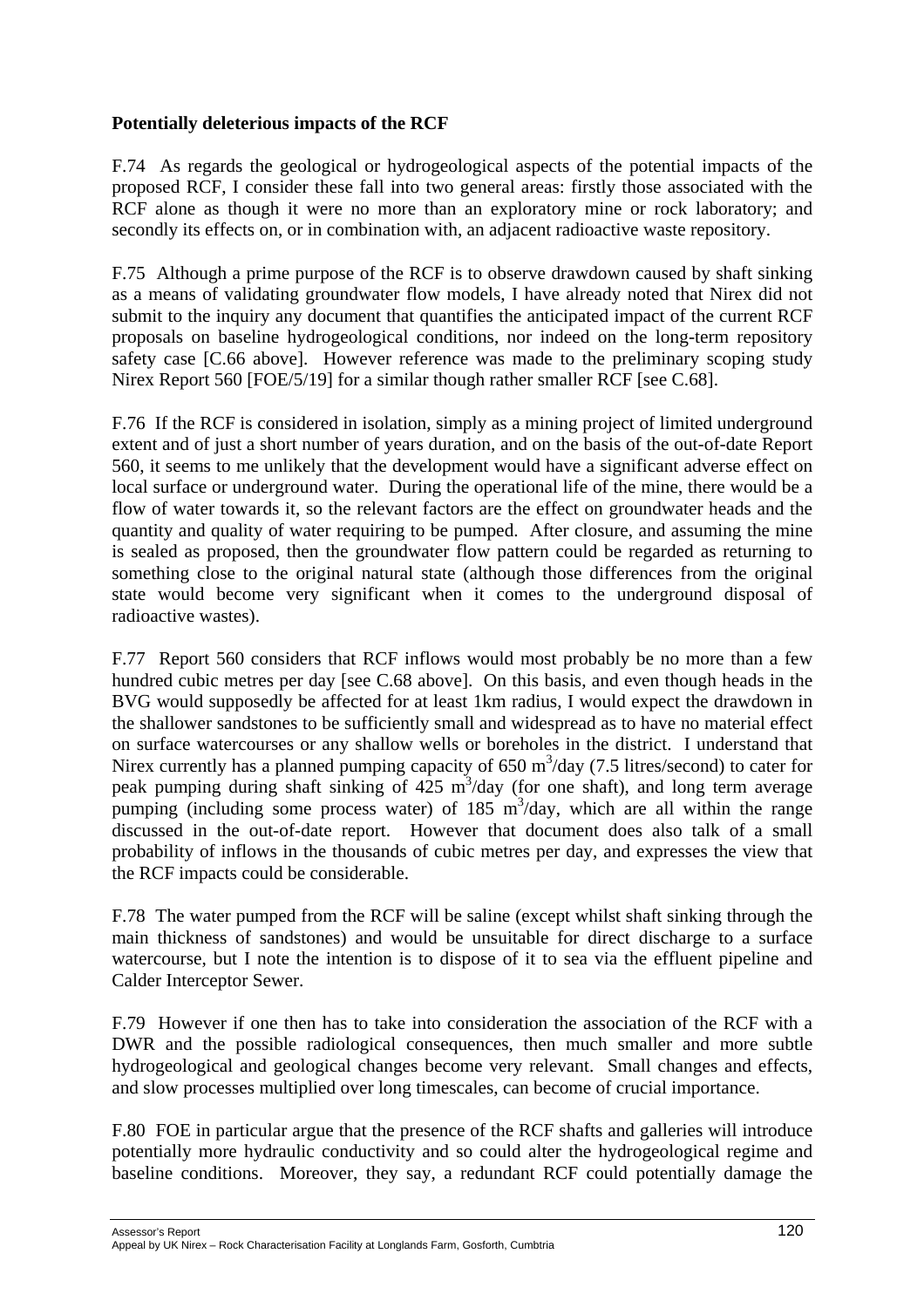repository safety case because flow through the sealed shafts and roadways could increase groundwater fluxes through the repository vaults and shorten travel times between the repository and the biosphere, and Nirex has not demonstrated its ability to seal them adequately.

F.81 I would say that the RCF as proposed by Nirex - a smaller version of a repository at a closely similar location - must alter the local hydrogeological regime and baseline conditions. The construction and maintenance of what is in effect a small mine for a period of years will inevitably alter the status quo, and if the construction of a repository were to follow closely behind, the hydrogeological conditions would not start to recover until after the closure of the repository decades later. There would be no opportunity to observe the effects of groundwater recovery and the new equilibrium if the RCF were simply abandoned and sealed following the investigations. A usual and important element of drawdown experiments is to be able to observe and analyse the recovery phase following cessation of pumping, as well as the drawdown itself, but there is no RCF recovery phase in the Nirex programme nor capacity for it in the timetable.

F.82 If a start is made on DWR construction before the RCF is abandoned and sealed, then the effects of DWR drawdown will be added to that from the RCF. The DWR will cause drawdown of its own towards the vaults and unlined sections of the access drift(s) and/or shafts. A drift or drifts from the vicinity of Sellafield Works to the PRZ [COR/206] would face significant water problems in being driven through the Triassic sandstones and would require hydrostatic lining similar to that proposed for the upper lengths of the RCF shafts. It would be expected that drawdown effects from a repository would be greater than those from the RCF because the repository vaults would be much more extensive and of greater cross sectional area than the RCF galleries, and the length of its access tunnel(s) would be some thousands of metres rather than the hundreds of metres of RCF shafts. The area of influence of drawdown from the repository is likely to be somewhat to the west of the RCF, reflecting the location of the vaults and drift(s).

F.83 In discussing Report 560 [C.48] I considered that the predicted great lowering of heads in the BVG adjacent to the shafts and some reduction over a wide radius, maintained over a period of years, would draw in groundwater from a distance and probably water of different geochemistry from that now present in the immediate locality, and on that basis would certainly alter the baseline conditions. The pumping figures now suggested by Nirex are of the same order of magnitude.

F.84 These are not, of course, arguments against the principle of the RCF, but reasons for insisting on the establishment of baseline conditions by best practicable means before the RCF is begun. One valuable role of the facility would be to demonstrate in a direct manner the effects of a small scale version of a DWR. Provided baseline conditions are as well established in advance as practicable and the perturbations from those baseline conditions are well monitored and understood, then the RCF will have performed an important function.

F.85 Turning now from the drawdown effects of the operational period to the post-closure influence of the RCF on the repository, I noted some of the findings of Nirex Report 560 concerning the indirect effects of the RCF because of its proximity or physical interconnection with the potential DWR in para.C.69 above, and concluded that the preliminary calculations in the report showed that by introducing additional hydraulic conductivity into the hydrogeological regime the RCF could indeed potentially damage the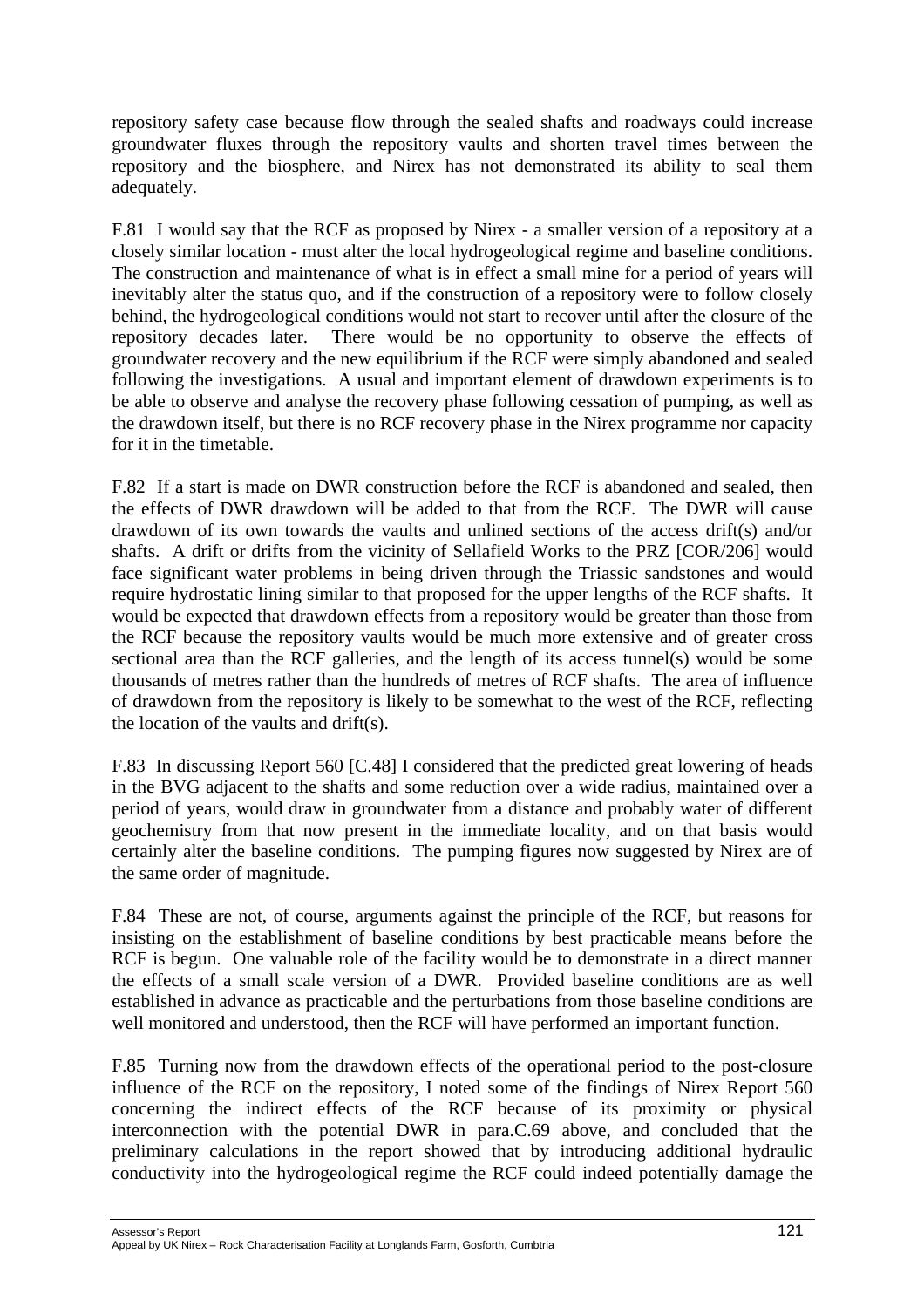repository safety case.

F.86 The RCF shafts and repository access tunnel are not modelled in the Nirex 95 performance assessment as it was assumed that they will be adequately sealed [para.E.24 above], but Nirex Report 560 made preliminary calculations with values of permeability for the sealed shafts and drifts of  $10^{-14}$  m<sup>2</sup> for a typical situation, to  $10^{-12}$  m<sup>2</sup> for poor fill. (These values equate to  $10^{-7}$  and  $10^{-5}$  metres/second respectively.) The latter would be regarded as a very permeable fill, similar to an open-textured sand, and the former to a material that is fairly permeable in the present context. By comparison it is a typical regulatory requirement, as Cumbria has noted, that clay layers used in conventional landfill lining have a permeability better than  $10^{-9}$  m/s. It is Nirex's case that it could easily better the values assumed in the modelling calculations. I agree: in principle it should be possible to install multiple cutoff collars and very low permeability sealing layers in a shaft or drift should that be necessary, but I also agree with FOE that Nirex should demonstrate this in detail by best practicable means before the RCF starts, to confirm that there is no significant risk. This is particularly important because it is envisaged that the RCF might be connected by excavation to the DWR. FOE's view is of course that the entire RCF should be part of the DWR.

### **Realism of Nirex's timetable, phasing and expectations**

F.87 An RCF developed at the preferred depth of 650m bOD would involve sinking twin shafts with a combined depth of about 1500 metres, driving galleries with a combined length of between 1500 and 2000 metres, forming various insets and a short underground shaft, drilling numerous though mostly short boreholes from the shafts and excavations, and conducting a number of major experiments [NRX/16/10, figs.5.2-6.2]. Construction of the shafts and immediately adjacent galleries is expected to take approximately 3½ years, with further periods of Phase 2 and Phase 3 gallery construction activity of about 6 months and 8 months respectively [ibid., fig.5.1]. The total period of observation and testing, from the start of shaft sinking to preparing to finally seal the facility, would be almost 10 years, of which about 6 years would be a period of scientific and practical activities directly in and adjacent to the preferred repository horizon [ibid., fig.5.1]. It seems to me that the anticipated timescales of shaft sinking, gallery excavation and major experiments are realistic, and reflect the cautious rate of progress necessary if detailed observations are to be made and quality samples obtained.

F.88 Nirex considers it will gain sufficient observational data within a short period after entering the BVG about spatial variability in fracture densities and properties, that it will be possible to use refined stochastic descriptions to make and test revised predictions for the final stages of the shaft drawdown experiment during the 9-12 months between first entering the BVG and reaching the (650m bOD) shaft bottom. On this basis it hopes to be in a position by the end of Phase 1 to select the preferred, most appropriate conceptual models of flow in the BVG and each of the other formations, and an updated flow model for use in the safety assessment work. During Phase 1 of the RCF it also expects to validate the description of spatial variability in key features of the rock mass, in particular lithology, fracture type, fracture orientation, and fracture frequency and fracture mineralisation patterns; models of rock stress and stress distribution; hydrochemistry; and models of excavation damage effects.

F.89 Nirex describes some of the Phase 2 & 3 work as iterative testing, which I take to be akin to further validation cycles or refinements of models [see D.45]. However so much new and relevant experimentation and testing is proposed for Phases 2 and 3 on the topics noted in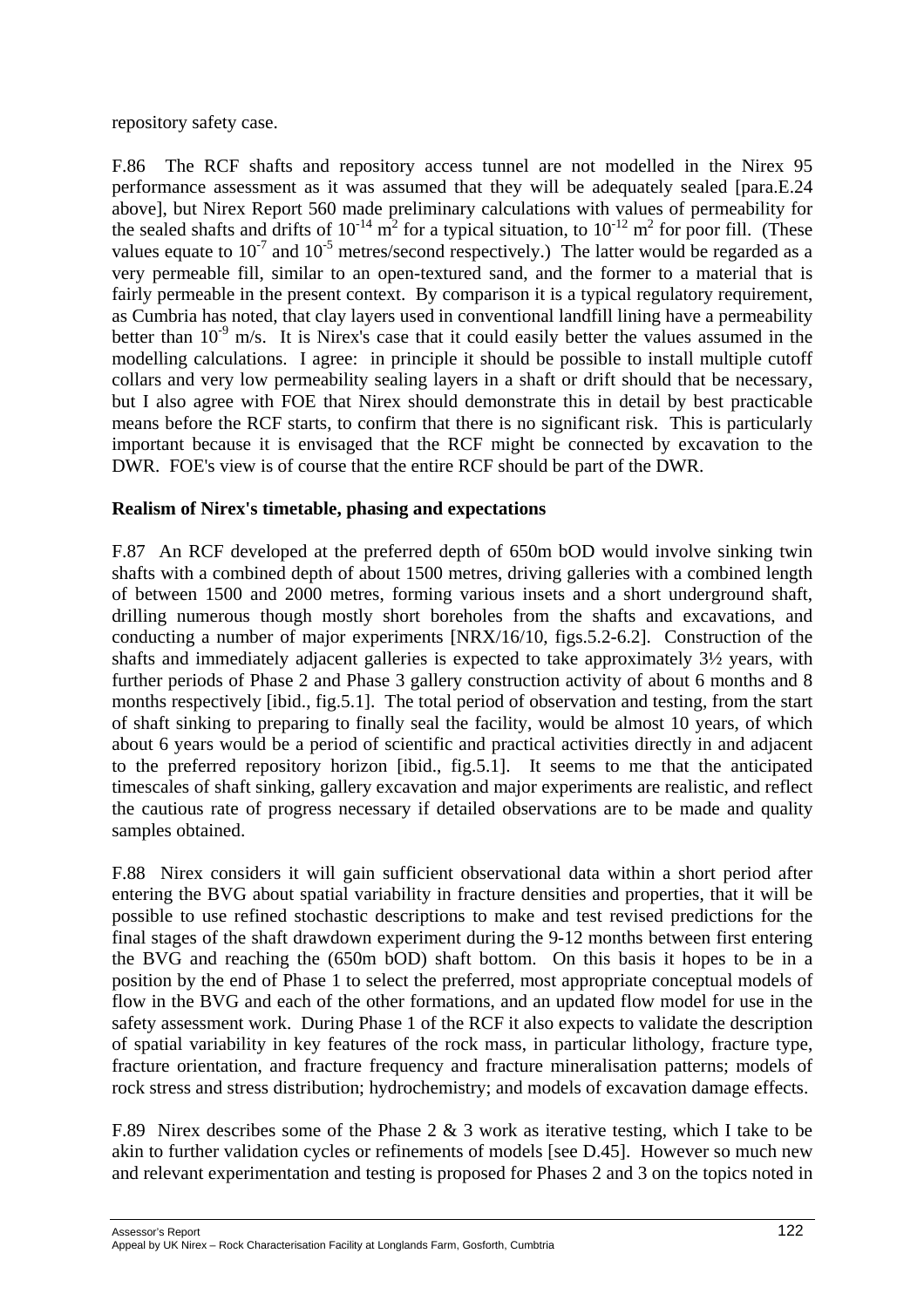the previous paragraph that I cannot believe that any of these models are likely to be reasonably described as being validated altogether fit-for-purpose by then. There would be further fracture data from the mapping of approaching 2000 metres of galleries plus logging of drillholes, and much more cross-hole hydraulic testing in various regions of the BVG. Moreover a central aim of those later phases is said to be the testing of the ability to upscale the preferred BVG flow models. That I consider to be another, essential validation cycle.

F.90 Nirex indicates that it would start to prepare the detailed safety assessment and outline of the pre-construction safety report halfway through Phase 1 with a view to submitting them at the end of Phase 1. Just as the Nirex 95 report, published in July 1995 made use of data only up to the end of 1994, it will be necessary to define a cutoff date for the incorporation of new and revised data into any modelling and safety assessment. So in order to make submissions at the end of Phase 1, the latest data that could be incorporated would at best be some months old, i.e. Nirex would have the benefit of data from the shaft sinking period but very little from the driving of horizontal galleries into the target formation within the BVG.

F.91 Moreover I agree with Greenpeace that Nirex's timetable, which envisages applying for repository development at the end of the Phase 1 Science Programme, does not allow an adequate period for meaningful independent peer-review, and I note that RWMAC has also expressed doubts that the fully evaluated results of the RCF Phase 1 would be available by the time the Detailed Environmental and Radiological Assessment is completed for submission to the inquiry into the repository proper [GOV/414, para.34].

F.92 I consider that there is a need for a Rock Characterisation Facility as a precursor to a DWR and in the same potential body of host rocks. In a geological setting like Sellafield and with such variable host rocks as the BVG this would be essential. The RCF would provide an opportunity for the direct observation of features, the taking of high quality samples and the carrying out of delicate or complicated tests that cannot satisfactorily be done from surface boreholes. The mapping and hydraulic and tracer testing stand a good chance of defining characteristics of the fracture systems and rock mass on a lengthscale of tens or hundreds of metres, albeit that even at this scale they may not cope with large scale heterogeneities in the PRZ that may influence groundwater flow [D.36].

F.93 The RCF galleries are intended to be developed at the same level and in the same rocks as would eventually host the repository, somewhere between 650m and 900m bOD. However Nirex hopes not to have to go deeper than its preferred depth of 735 metres (650m bOD) and its timetable reflects this. RWMAC, describing essentially the same scheme as presented at the inquiry [GOV/414, p.29 fig.1], expressed the view that completion of the Phase 2 & 3 galleries and drilling recesses in the gallery walls would permit the characterisation of up to 90% of the PRZ [ibid., paras. 21 & 22]. I believe this to be very misleading. It implies very extensive long range drilling fanning out from the RCF galleries into the distant 3-D space of the PRZ down to at least 900m bOD. The PRZ is practically 2km long and 1km wide and the RCF galleries are designed to be confined to the northeastern edge, so the exploration would involve inclined boreholes hundreds of metres long. It may be theoretically possible to drill to any point within 90% of the volume of the PRZ from another point somewhere along one of the RCF galleries, but that is not the same as being able to characterise that volume to any standard remotely approaching that to be achieved by the RCF excavations. There would also be the serious problem of sealing the drill holes to avoid their becoming highly conductive features. The only practicable way to characterise another volume of the PRZ would be to deepen the shafts and carefully drive exploratory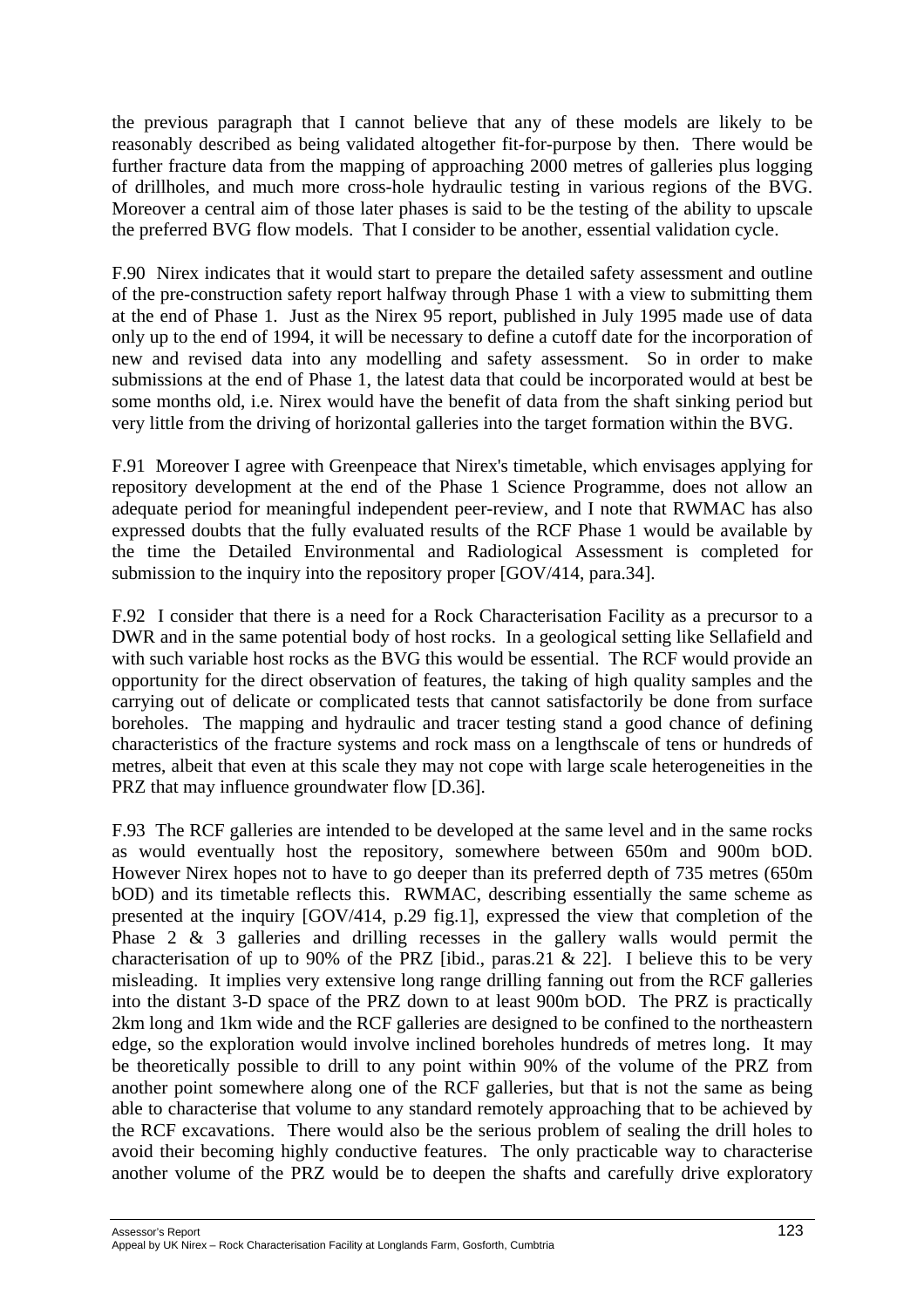galleries and short boreholes into it.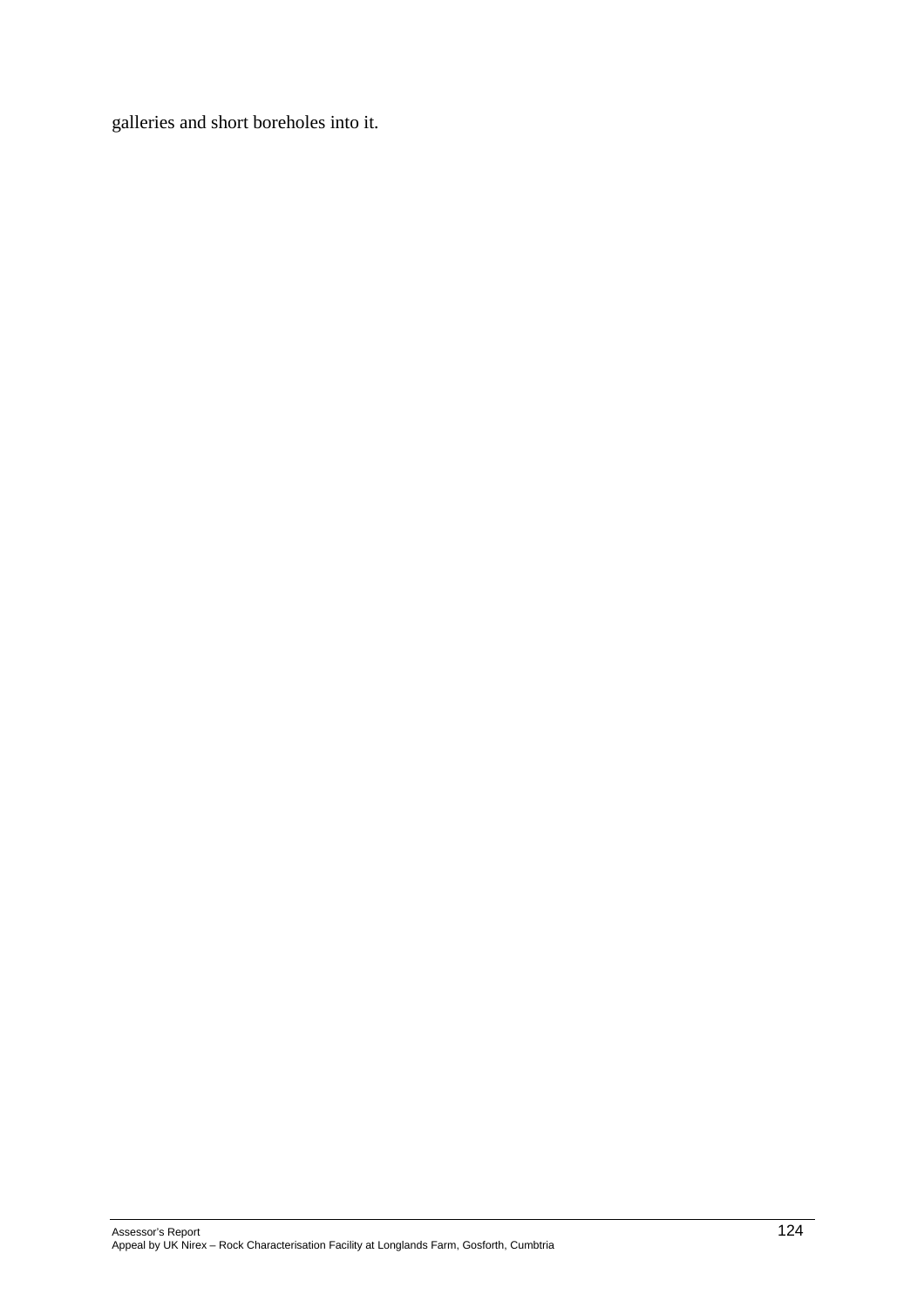## **G PROMISE OF THE PRZ**

#### **Overall Geological and Hydrogeological Suitability of the PRZ**

G.1 Comparison with basic site selection criteria: There is a consensus in international guidelines about the attributes which promote radionuclide containment. For host rock environments in general, it is unarguable that the ideal site would exhibit characteristics which include: very low hydraulic conductivity; substantial thickness; homogeneity and continuity; very long groundwater release times; and seismic and tectonic stability. Euradwaste Series No.1 [FOE/7/23, pp.30/31] requires among attributes that 'must be approximated in so far as is possible', that formation homogeneity and continuity should be as high as possible, with little or no fracturing and little or no facies change; Euradwaste Series No.6 [NRX/14/2, p.6] says preference should be given to formations having high homogeneity and continuity and more generally showing simple patterns; and the 1994 IAEA report on repository siting [GOV/507, paras.404/405] expresses preference for uniform rock formations in comparatively simple geological settings because they are likely to be more easily characterised and their properties more predictable, and a preference for formations with few major structural features or potential transport pathways whose impact on performance can be readily assessed. For the reasons explained in the following paragraphs, I consider that the Sellafield site does not stand up well in comparison with these international guidelines.

G.2 At the time of site selection Nirex's initial preference was for the 'hard rocks in low relief terrain', seaward-dipping sediments and 'small islands' generic environments but it then re-introduced the BUSC type [para.B.16 above]. By the time of the MADA exercise the BUSC concept had been identified as giving the best overall post-closure radiological safety for land-based repositories [B.29]. Now Nirex's preference is for Sellafield, which it describes as a BUSC variant but in my view is not stereotypically BUSC nor indeed falls clearly into any of the preferred categories [A.41-45].

G.3 Nirex's own declared central attributes were low hydraulic conductivity and low hydraulic gradient resulting in effectively static groundwater taking hundreds of thousands of years to reach watercourses [COR/203, para.3.1.4]. However Nirex now considers that favourable factors associated with the site are the low rate of groundwater flow through the BVG and the high flow towards the sea in the upper parts of the overlying sedimentary rocks, so any radionuclides dissolved in groundwater emerging from the BVG would be diluted by much higher flow of water in the overlying rocks.

G.4 Superficial geology: The Quaternary sedimentary cover of the district (predominantly glacial and glaciofluvial deposits) has a complex stratigraphy, necessarily simplified into 'domains' on COR/518, v.1, drawings 010027-29. These superficial deposits in recharge areas can have a significant effect on the proportion of precipitation able to enter the bedrock. In discharge areas they are likely to influence the pattern of subsurface flow, discharge into surface watercourses or bodies of water, and strongly influence the distribution of radionuclides in sediments and soils. Nirex recognises that its biosphere catchment models have not adequately represented this 3-D complexity to date and considers it necessary to adopt new computer models able to do so [COR/526, p.20 left]. However I would not describe the glacial geology here as particularly more varied than many other areas around the country where they have been examined in detail, although there are also many parts of the UK (including BUSC and other generically preferred territory) with little or no such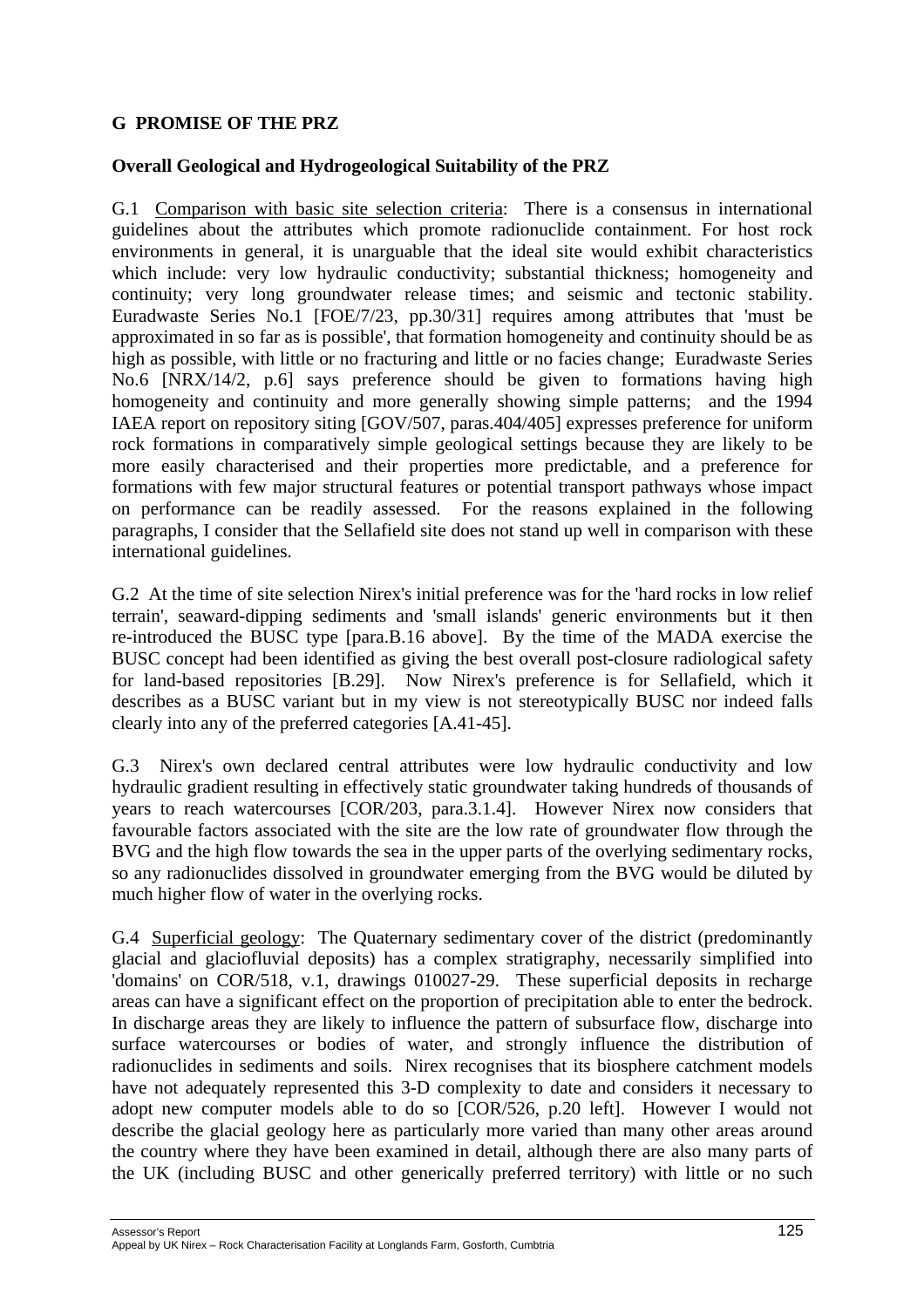cover.

G.5 The Quaternary sediments are likely to be stripped off in the next glaciations, if they have not been significantly eroded away in the meantime, so the current model will not be applicable beyond a timescale of at most a few tens of thousands of years if the climatic predictions are broadly correct. The district may or may not be re-covered by fresh glacial or glaciofluvial deposits, but they could have very different permeability characteristics. This is a possibility that could affect any part of the UK following a major glaciation.

G.6 Bedrock geology: The basic bedrock geology has been presented by Nirex as essentially a simple picture of sedimentary strata over a thick volcanic basement sequence, but the volcanics themselves overlie a thick, possibly slightly metamorphosed, sedimentary sequence of sandstones and slates or shales, largely ignored to date but whose hydraulic properties look as though they may be relevant, as suggested by variant heads-salinities and flow calculations. The possible influence of a large granite mass (a batholith) nearby, the deep seated core of the Eskdale and Ennerdale intrusions [GNP/3/14, p.421 rt & fig.8.2], has also been given little attention, but I consider that it could give rise to heat flux and other deep-seated effects.

G.7 As for the BVG basement rocks, these are a thick eruptive volcanic sequence for which there could have been no reasonable expectation of vertical and lateral consistency of lithology over any great distances, even neglecting considerations of faulting [B.33], but their depositional history in association with the development of a caldera tens of kilometres across adds further complexity of structure. They are well faulted and jointed, and may show irregular domains of cooling joint systems as well as tectonically induced joint sets. I consider that such host rocks are especially difficult to explore, map and characterise, and in such ground it will be particularly difficult to define average properties at an appropriately large scale. [D.14]

G.8 The presence nearby of the overlying Carboniferous Limestone is a constraining, negative factor [B.33]. The limestones may be karstic and exhibit enhanced permeability, but in any event are a potential mineral resource in their own right and also contain haematite ore bodies that have been extensively exploited in the past, so the risk of continued future human intrusion exists. Moreover there is significant current pumping of water from the mines which needs to be taken into account in District-wide water flow modelling [COR/517, v.3, s.4.6.2 & fig.4.11; COR/521, paras.4.4.4 & 4.4.6(c), & fig.3.8]. Future mine workings and associated water abstractions could be even closer.

G.9 The distribution of the Carboniferous Limestone is influenced by depositional history and faulted boundaries, both reflecting the location of West Cumbria at the structural junction between the Lake District massif and the Irish Sea Basin. Similarly, although the main body of the SSG has a relatively simple, homogeneous geology, the deeper Permo-Triassic formations show lateral facies changes because the depositional environment was influenced by this same structural control [C.77].

G.10 I consider that it is a distinctly adverse feature of the Sellafield site that it lies at this boundary between major geological structural provinces where a degree of structural complexity might be expected, even if not thought to be a tectonically active zone [B.33]. If tectonic movement is a possibility in the relevant timeframe then this is where it is likely to be concentrated; similarly where differential downwarp or uplift might be expected as a result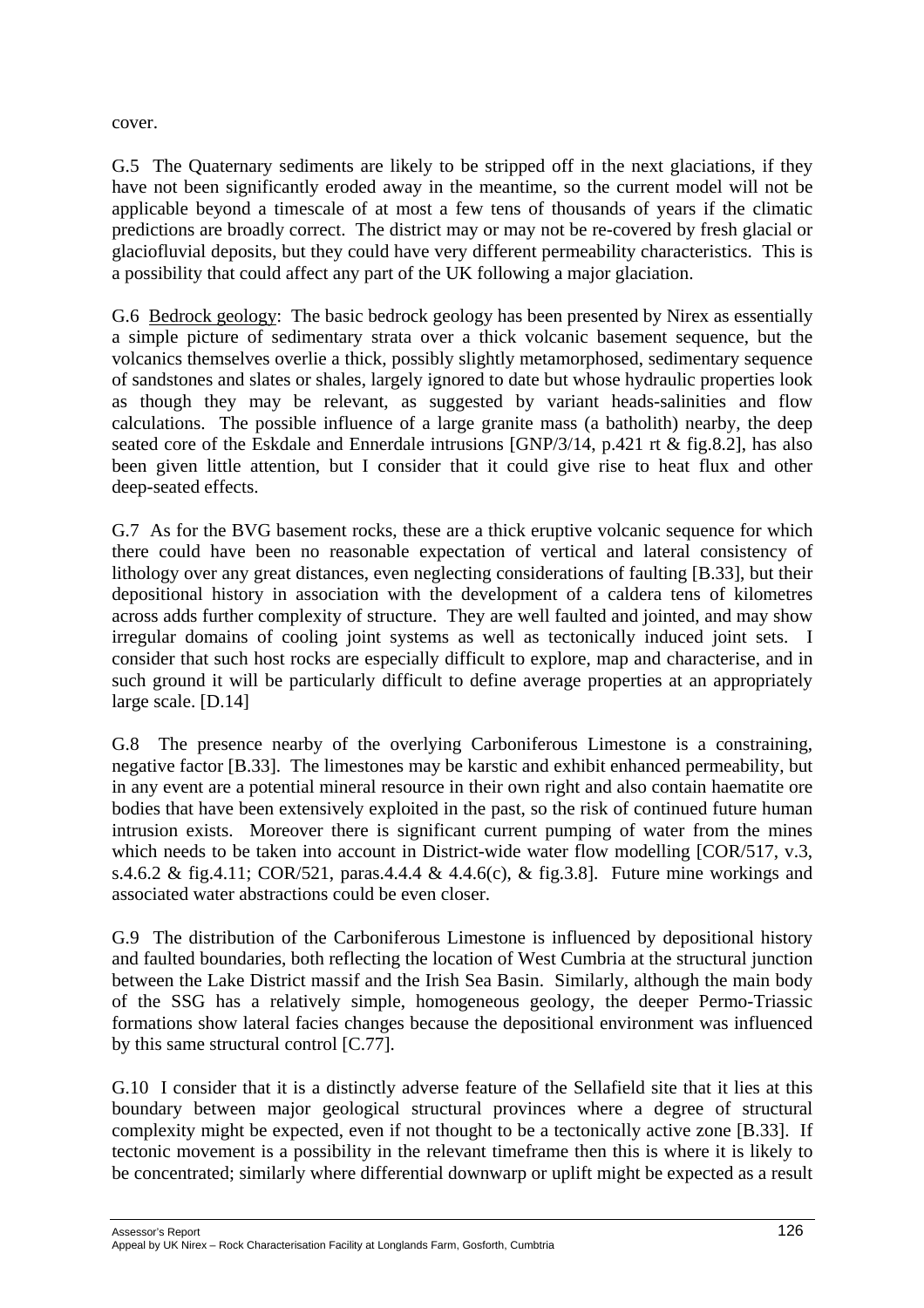of glacial ice-loading and unloading (i.e. isostatic movements).

G.11 The rocks of the district have been relatively intensively faulted, and though the stratigraphy and mineralogical evidence suggests that the most recent episode of faulting was perhaps 60 million years ago, the very presence of the faulting is one further complicating factor in the geological interpretation and the ability to model the groundwater flow and radionuclide transport. It also has a constraining effect on the space available in the PRZ for a DWR and its layout [paras.G.44 & 45 below], the more so because Nirex is reluctant to exploit the apparent hydrogeological advantages and possibly greater simplicity at depth, emphasising instead the disadvantages (of heat and pressure, and cost) of going deeper.

G.12 Past periods of fault movement will have been associated with seismicity. However, on the basis of the evidence presented, I do not rate the risk of incidence of severe earthquakes as being significant within a timescale of say 100,000 years. In any event I consider the repository design could avoid laterally persistent faults [see G.45 below] and that a filled repository is likely to be relatively resistant to ground vibration.

G.13 Hydrogeology: As for the gross hydrogeology of a potential DWR site, the attribute that is likely to contribute most to the radiological safety of a repository is that the site should be in a region of low hydraulic gradients, which is likely to be associated with an area of low topographic relief and hence to long, slow moving groundwater pathways [A.28/29]. In my view the Sellafield setting departs significantly from this ideal, with a distance from the BVG outcrops where groundwater recharge is likely to be taking place, to the sea's edge where groundwater discharge is acknowledged to be occurring, of as little as 6-7 km and a fall in elevation over 125-150 metres.

G.14 The broad hydrogeological pattern, let alone detailed variations over distances of up to a few hundred metres, is not simple, and the coastal location has added significantly to its dynamic complexity, and hence to its interpretation and modelling. There appear to be three distinct groundwater regimes with some mixing between. The site is located near the present day junction of the three, but whilst the Coastal Plain and Hills & Basement regimes have a predominantly geological control (related principally to the sedimentary cover and hard-rock basement respectively), the Irish Sea Brine mass, though it may owe its origin to the dissolution of rock salt deposits and expulsion of brines from basinal sediments, has a landward margin controlled by topography and sea levels. The Brine front would be expected to advance and retreat with changes in sea levels, but there may be a great time lag compared with the rate of climatic fluctuations. Such effects would be expected to be less likely with inland low-relief or basinal locations.

G.15 With regard to the characteristics of the identified major hydrogeological subdivisions I consider that in one significant respect these do not follow the preferred criteria: the Sherwood Sandstones are relatively uniform and have relatively high permeability. They lack the interbedded lower permeability formations that seem to have been envisaged in the sedimentary cover in the original generic BUSC and seaward-dipping sediments types.

G.16 The Sellafield DWR concept places reliance on relatively high flows through the SSG and dilution within those sandstones. Being a coastal location, the discharge of radionuclide-bearing groundwater to the sea, as would be the predominant situation at least until approaching the next glaciation, would provide enormous further dilution and would undoubtedly reduce the risks to the human population [E.11]. These appear to be positive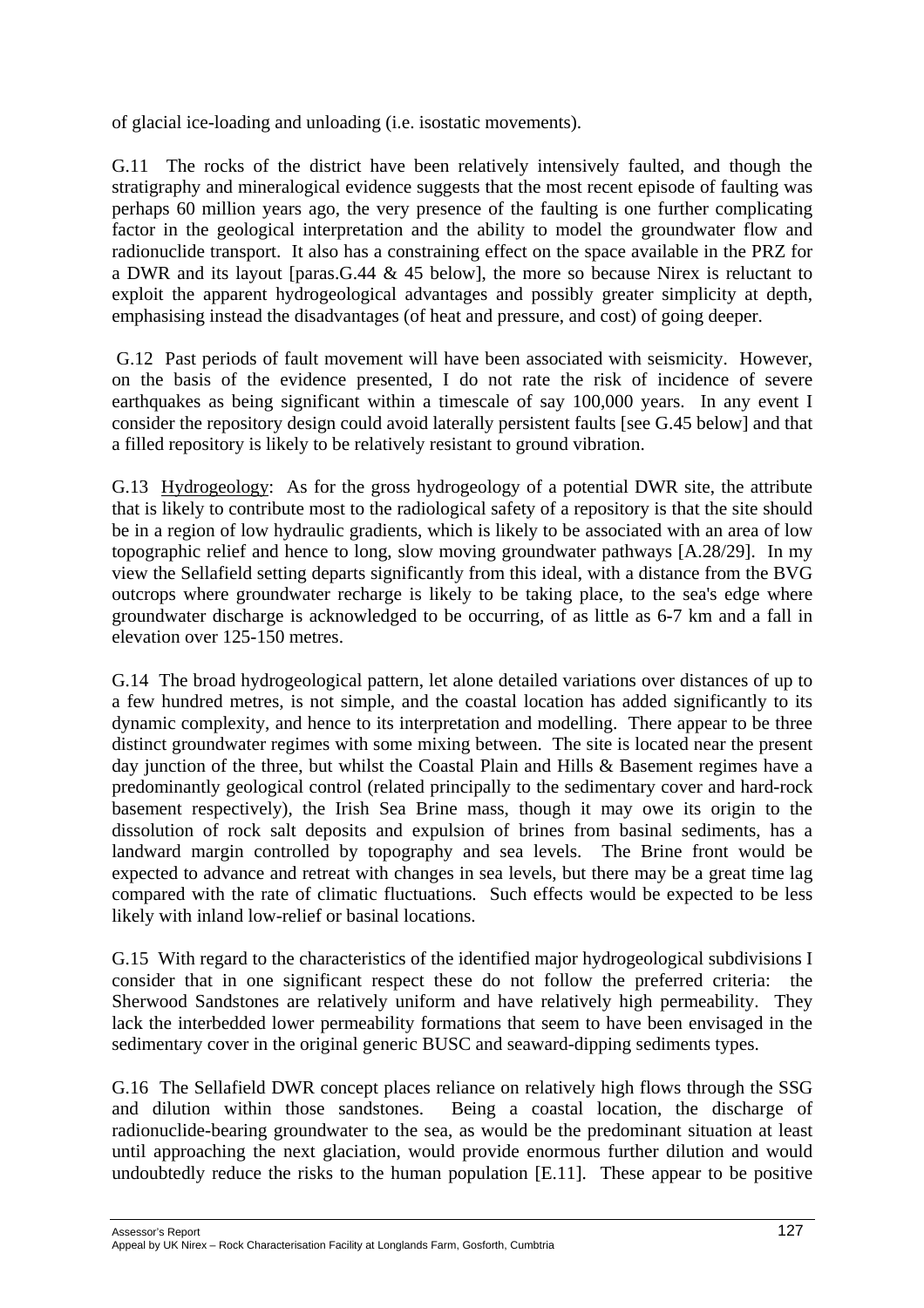attributes of the site although they are again not in the spirit of preferred criteria and would produce further uncertainty.

G.17 As for the BVG, and probably also the deeper basement rocks, these exhibit fracture flow, but this is to be expected of most potential hard rock DWR host environments. This is not a specifically adverse factor, nor peculiar to Sellafield.

G.18 The average permeability of the body of the BVG, i.e. the contribution made by matrix and Type I fracture flow in blocks between major (Types II & III flowing features), is looking promisingly low. However as Nirex has not yet found any particular association between groundwater flow in fractures and any single geological control such as mineralisation episode or fracture orientation [C.88], then I consider it is never likely to. Further work is likely to confirm a range of loose associations, or find none at all. If clear associations could be found, this would make prediction of future groundwater flow patterns under changed stress conditions somewhat easier and more confident. However under Nirex's present assumptions about the relative dominance of Types II & III features, the geosphere spreading time, and hence radionuclide transport, is not crucially dependent on very low BVG permeability.

G.19 Although it is evident that Nirex is having difficulty with characterising fracture flow in the BVG basement, and with determining the details of the in situ groundwater chemistry, such problems are likely to be common to all sites in deep, hard basement rocks. However I regard the uncertainty as to whether the groundwater in the BVG at the preferred repository depth is oxidising or reducing, and the location of the redox transition line, as a somewhat unusual and potentially serious complication at the depths concerned.

G.20 The variability of the Sellafield geological setting is such that I consider the RCF will at best produce data on only half the current hydrogeological units of relevance to the regional groundwater flow models. Whilst their properties might be upscaled with greater confidence than today I anticipate there will still be great uncertainty over the BVG because of its probable large scale heterogeneity. Based on the experience to date, I consider that the more the geology is looked at the less clear the picture will be.

G.21 The Sellafield site does appear to have one hydrogeological factor lending good support, namely the preliminary palaeohydrogeological data. These appear to suggest that the BVG groundwater in the vicinity of the PRZ, at least in the matrix of less well connected fractures, may have had a very long residence time. If it has been present as long as the oldest of dates, in excess of 1.3 million years, then the data would show that groundwater flow through the BVG host rocks under a wide range of climate and sea level states must be very very slow, indeed almost unbelievably so. If, however, the groundwater residence time turns out to be in the tens to hundreds of thousands of years then that would also seem to be very favourable, but it might well be indicative of recharge during a glacial period, and since the next glaciation could come within a few thousand years and is confidently predicted well within 100,000 years, then there could be pulses of groundwater exchange though the BVG host rocks within a relevant timescale.

G.22 Such groundwater ages do not appear compatible with the evidence of irregular groundwater heads and density variations at depth. Although it is true that head differences do not necessarily indicate flow, it is hard to conceive how variations of the degree measured to date (even when somewhat subdued after the boreholes have settled down) and the local density-salinity variations are compatible with over a million years, or even hundreds of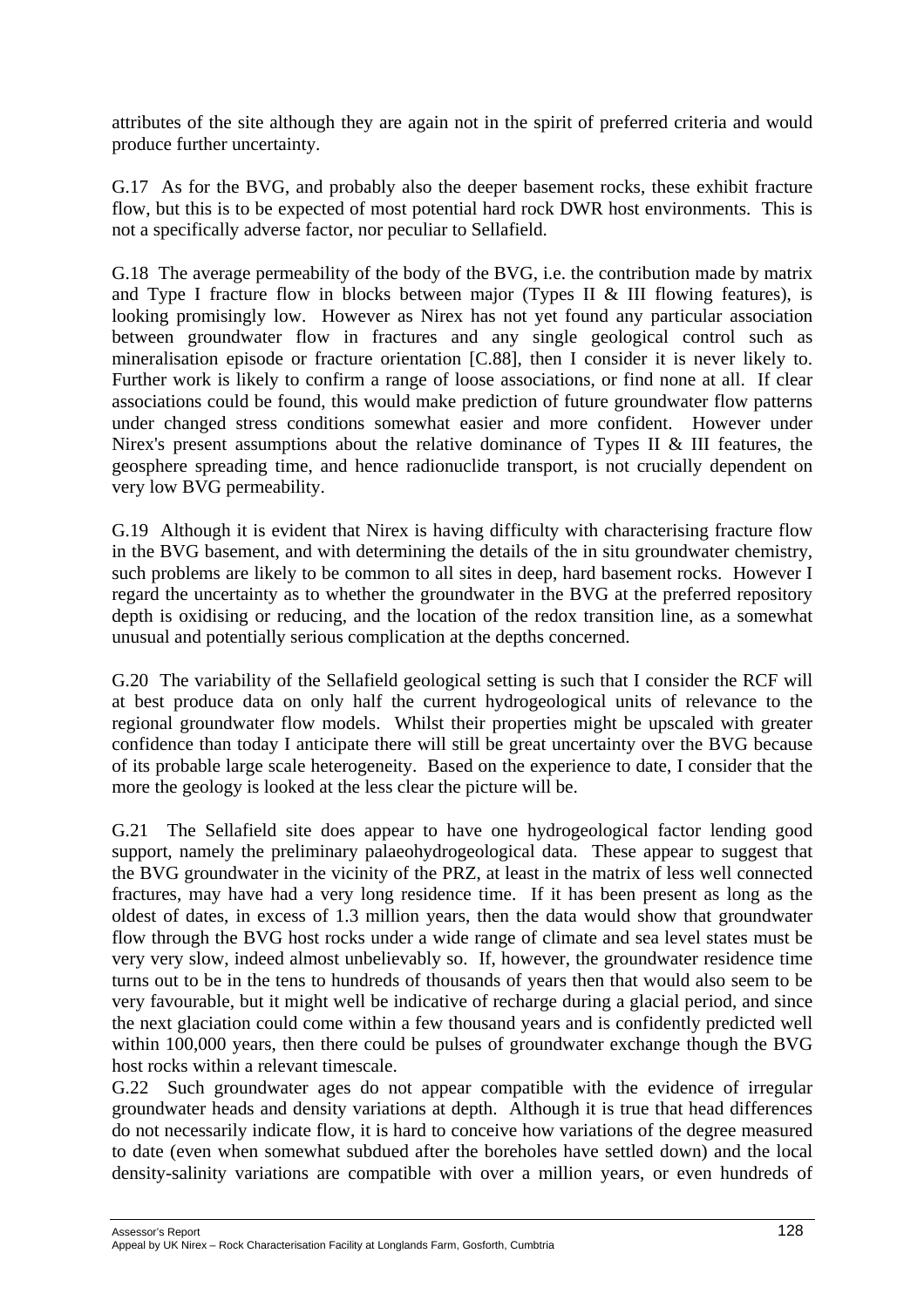thousands of years, of effectively stagnant groundwater conditions.

G.23 Implications of geological & hydrogeological suitability for overall risk assessment: On a probabilistic assessment I would not expect all, or even necessarily say 95% of all, values to fall below the  $10^{-6}$  design target, because quite simple changes in basic modelling assumptions might significantly shift the scatter of outcomes for the many realisations [E.56 & 57 above]. However I believe that at this stage in the investigations it is reasonable to expect the site to come well within the target on a 'best estimate' central case for each of the models needed to cope with the anticipated range of climate states and geomorphology over the time-span of modelled predictions.

G.24 The Nirex 95 calculations, the best estimates so far available, gave base case results for a Boreal terrestrial biosphere (which might be considered a reasonably conservative case) within the 10<sup>-6</sup> design target though by well less than an order of magnitude, i.e.  $1.1x10^{-7}$  at  $20,000$  years and  $3.3 \times 10^{-7}$  at 4 million years. However for the agricultural well scenario, the estimated peak annual risk -  $1.7x10^{-6}$  at 4000 years - exceeded the target [E.68].

G.25 It is true that some of the basic assumptions of the Nirex 95 modelling are conservative or pessimistic and there is a fair expectation that further research will show that more favourable parameters are appropriate; but there are also numerous relevant factors where further experimentation, testing and conceptual development is likely to go the other way [E.69/70]. I am inclined to agree with Cumbria that at this stage of preliminary assessment, the estimated risk under reasonably conservative assumptions should fall well within the regulatory target, though I would not go so far as to say that it should be at least an order of magnitude below. I would say that the Sellafield site, whilst it is not patently unsuitable, is a long way from being evidently promising, and certainly does not display the degree of promise, predictability and confidence in broad calculations that I would expect after 6 years of fresh intensive investigation.

G.26 Overall suitability of the PRZ: I consider, therefore, that the Longlands Farm PRZ falls well short of meeting what at one stage Nirex itself accepted as requisite generic features, notably very slow local and regional groundwater movements in an area of low regional hydraulic gradients, and predictable groundwater flow paths, preferably long and resulting in progressive mixing with older, deeper waters or leading to discharge at sea [B.31 & 32]. Moreover the geology of the Sellafield district is not what would be described as 'simple'. On the contrary, I consider it can fairly be described as 'complex'. It is true that complexity can be addressed by a statistical, stochastic approach, but complexity increases uncertainty, and increases the difficulty, required scale and expense of investigation.

G.27 Unless one regards the diluting ability of groundwater flow through the Triassic sandstone aquifer and the diluting effect of the body of the Irish Sea as positive attributes both, it seems to me, contrary to the spirit and intention of the generic BUSC and seaward-dipping-sediments environments - all other physiographic, geological and hydrogeological factors of the Sellafield district appear generally unfavourable for the siting of a radioactive waste repository:

- the hilly topography and relatively steep head gradients of the shallow groundwater;

- the degree of faulting of the rocks, reflecting a location along the major, geologically persistent, structural boundary between the Lake District block and the Irish Sea basin;

- the choice of a thick sequence of extrusive volcanic rocks in which to construct the repository, rocks whose stratigraphy and structure are further complicated by their origin in a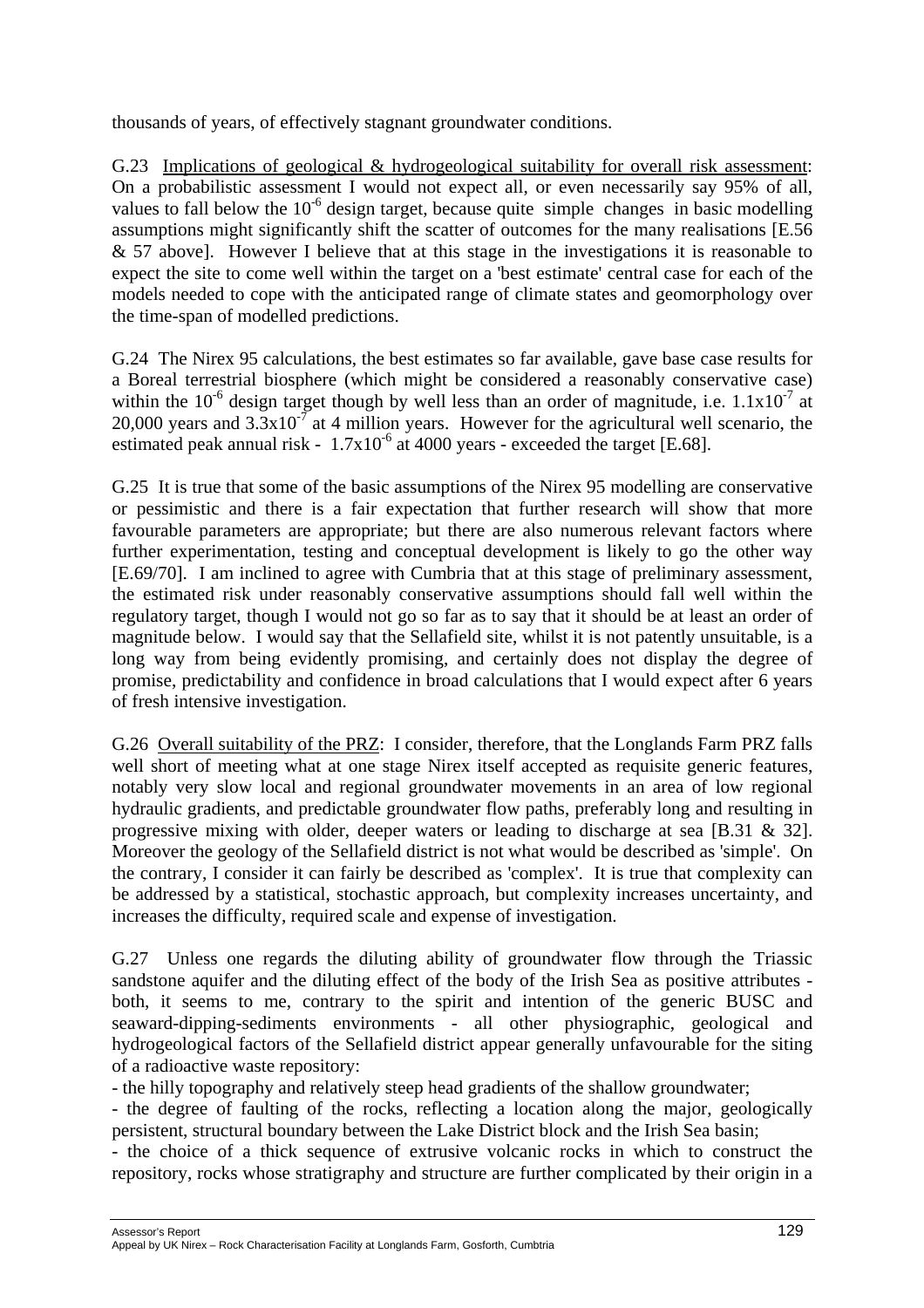caldera environment;

- the overlying 500 metres of water-bearing sandstones which are recognised as a significant aquifer and whose presence would be expected to encourage intrusion by way of water supply boreholes.

G.28 Taken overall, the site is not an obvious choice for its geological environment. It seems to me to have been selected because of its convenience - its proximity to Sellafield Works. The nuclear energy industry had been looking at the possibility of disposing of low and medium level radioactive wastes in the vicinity of UK nuclear sites since at least 1980. The study by the Institute of Geological Sciences [COR/616] of the potential of nuclear installations for DWR siting, shows that there has long been a hope that a site near a nuclear facility might prove suitable. I cannot resist the conclusion that Sellafield is not a natural choice and that its pursuit represents the triumph of hope and optimism over a truly objective exercise of identifying a small number of sites around the UK representing those in a favourable geological setting and, on a relatively simple but confident model, likely to meet regulatory design targets. Nirex started out facing many difficulties. As investigations, research and development of methods have progressed, it has opened up more and more areas of uncertainty and problems to be solved. Its task has become harder.

#### **Prospects of significant enhancement of knowledge of the PRZ**

G.29 Work under current proposals bearing on the PRZ: Nirex has focused its attention on a specific block of rock, relatively small in extent and more restricted still in depth, to be its preferred repository zone. Under its current proposals [NRX/14/12, table 6.3], the areas of investigatory work that have a direct bearing on the PRZ are the excavation and scientific programme of the RCF itself, some proposed additional surface drilling, and continued geophysical investigations.

G.30 The RCF shafts and galleries are intended to be confined to the northeastern sector of the PRZ and for preference to almost the shallowest depth within the nominal acceptable depth range. There is no doubt the RCF would lead to a major gain in direct geological, geotechnical, geochemical and hydrochemical data in the excavations and within radial distances of tens of metres up to 100 metres or so, i.e. that which is observed in the excavations and by probe drilling. I do not accept that it would be practicable to adequately characterise distant parts of the PRZ by forming long boreholes from the RCF. In my view the RCF will not, and does not purport to, characterise the host rocks and hydrogeology of the PRZ as a whole, but only in that quadrant and in the particular geological formations on which attention is focused.

G.31 As for the contribution by additional drilling, the only further surface-based boreholes planned in the PRZ are Borehole RCF4 on the centreline of the RCF North Shaft and completion of PRZ1, but these relate to the RCF proposal and a DWR in close proximity rather than to continued investigation on a uniform basis across the PRZ as a whole. Other proposed holes are well outside the PRZ - Boreholes 15-18 NW and W of the PRZ to investigate the STZ; additional holes from the BH9 site in a supposed recharge area; and additional holes, probably from the BH11 site into the Seascale FZ.

G.32 It is probable that surface based and borehole geophysical methods have a further contribution to make to knowledge of the whole PRZ, including further interpretation of raw data already gathered and possible additional surface surveys. In particular the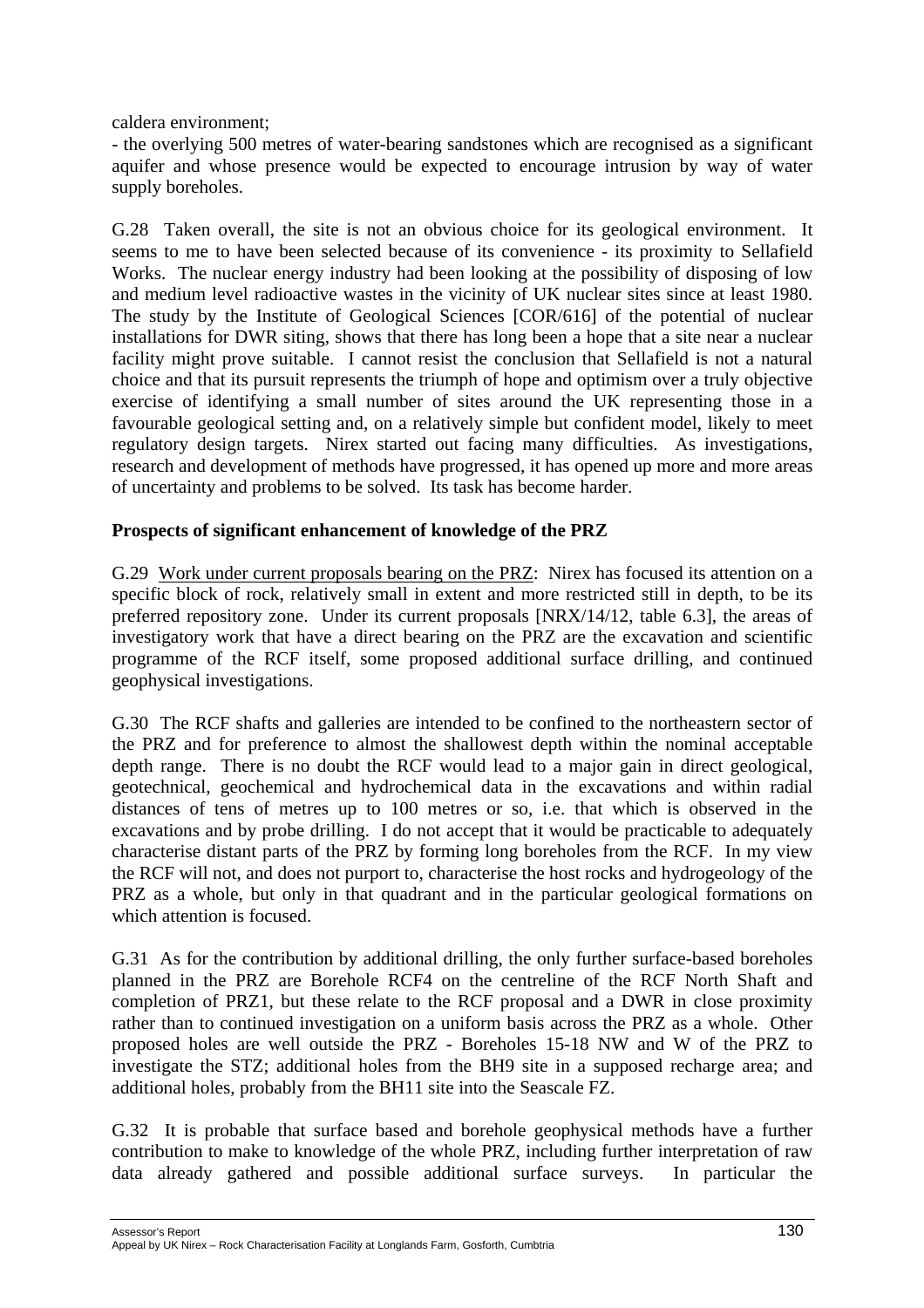high-resolution 3-D seismic surveying and cross-hole seismic tomography have greatly improved the mapping of geological structures and stratigraphy, but confidence relies on good borehole control. The difficulties of interpretation in the BVG even between closely spaced boreholes have already been discussed [in paras.C.75-78]. Seismic work might also contribute to general geotechnical properties of the rocks.

G.33 Other parts of the proposed work programme, notably general hydrological and meteorological monitoring, earthquake monitoring, and Quaternary deposits studies, would not, I believe, significantly enhance knowledge of the wider PRZ.

G.34 Construction of the RCF would inevitably significantly disturb the hydrogeology and hydrochemistry of the surrounding body of rock and just possibly also shallow groundwater or surface water. A primary task of the RCF science programme is to observe those effects so that they can be compared against modelled predictions. This requires that the baseline hydrological, hydrogeological and geochemical conditions affecting the site are established and understood in advance of the development; that appropriate hydrogeological and geochemical models have been devised and predictions made; and that appropriate monitoring installations and systems are in place. In addition, since the RCF excavations and their backfilling and/or sealing could compromise the suitability of the adjacent rocks and adversely affect the safety of the DWR whose location the RCF is intended to characterise, it is appropriate that a scheme for RCF backfilling and sealing is in place even before its construction is begun. Potentially prejudicial too are elements of the RCF scientific and engineering programme, such as blasting, hydraulic pressure testing, injection of tracer substances and gases, and extensive underground drilling, so it is appropriate that a scheme for the experimental work to be carried out in the RCF is also in place prior to the start of development. I consider, therefore, that planning conditions are necessary, in the event that permission is granted for the RCF development, to ensure that all of these matters are addressed satisfactorily.

G.35 There are a number of reasons why it would also be appropriate for Nirex to be required to demonstrate that its proposals for measuring and demonstrating baseline conditions and monitoring subsequent changes, for validating models and for the final closure and sealing of RCF excavations have been subjected to and endorsed by independent peer review. They are:

- the importance and novelty of the project, especially as the RCF may become an integral part of a radioactive waste repository and as Nirex hopes that DWR construction might start even before the programmed date for RCF closure;

- the disagreement between expert scientific witnesses from Nirex and the principal opposing parties as to how 'baseline' conditions should be defined and whether they have been established;

- the similar disagreement as to the degree of progress that has been made on hydrogeological and hydrochemical modelling;

- the disagreement over the required number and general locations of additional monitoring boreholes.

G.36 Possibilities for varying the RCF proposals: The physical design of the RCF and proposed work programme, at least until the end of Phase 1, are now quite closely defined, as described in COR/111. Options for changes in location or concept that would further increase knowledge of the PRZ have not been included in the application.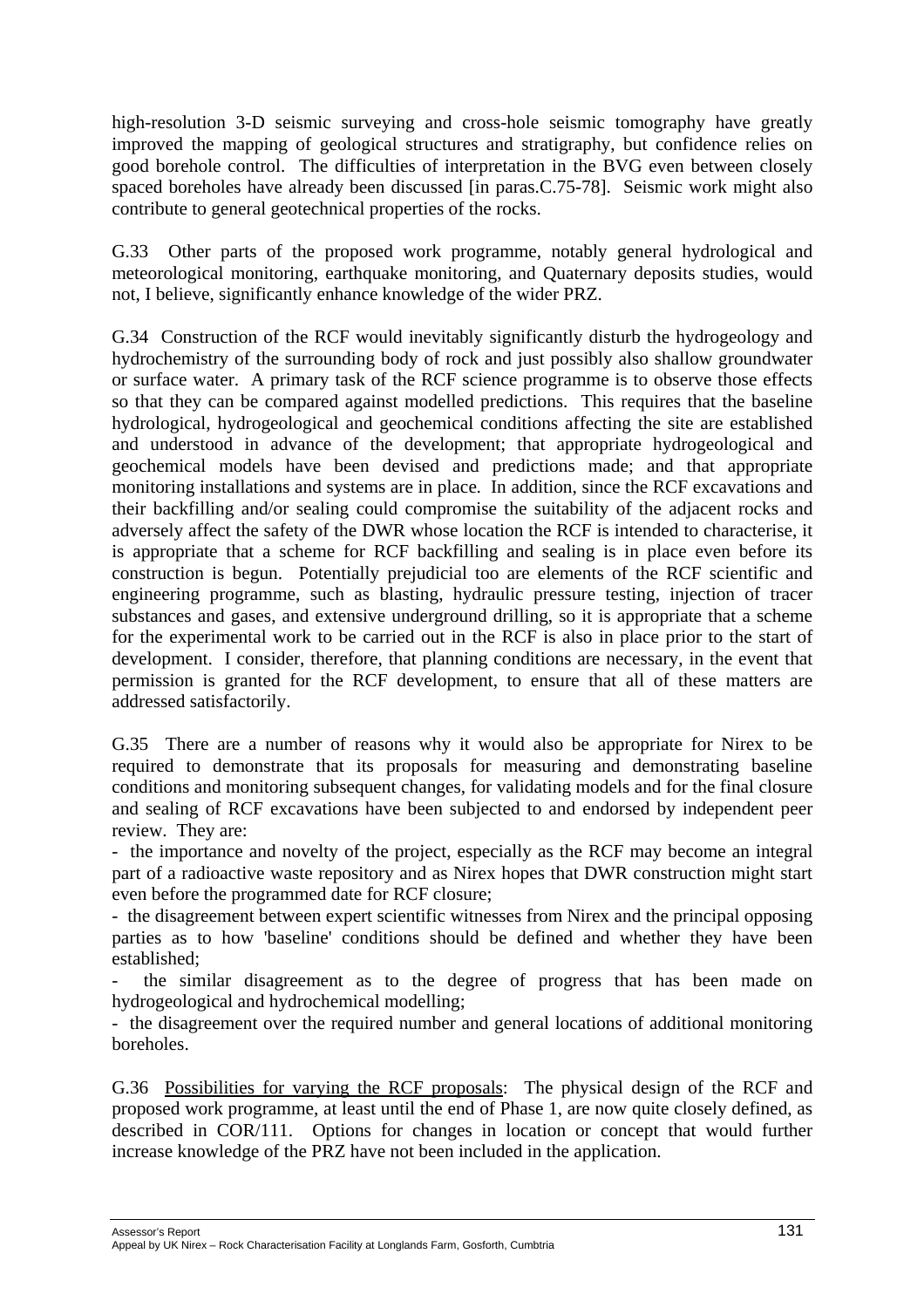G.37 One possibility would be to ensure that at least one of the two shafts is sunk to the maximum assumed practicable DWR depth of about 1000 metres (900m bOD), plus some metres more for a sump, and experiments carried out at and from that depth, perhaps with shorter galleries at other levels. This would have the advantage of positively viewing, sampling and testing other potential host rocks and their geochemistry and hydrochemistry that, on present evidence, appear to offer hydrogeologically better conditions than the rocks at the 650m bOD level and locality. Deepening a shaft would be best done as part of the primary shaft sinking operation rather than later, after the shaft has been re-equipped for the scientific phase of work.

G.38 Another possibility would be more extensive but smaller cross-section exploratory galleries, but that would involve more intrusion, require more sealing, and would lose the advantage of replicating a scale at which disturbance effects may be similar to those of full size repository vaults. To be useful in providing data relevant to the DWR, the RCF needs to be close in location and similar in construction type and scale (in terms of diameter of shafts or cross-sectional dimensions of galleries), hence there are limits on changing the concept of the RCF, because to do so would assume a similar change in the proposed DWR.

G.39 Access could be made by drift rather than shaft, as at the Äspö Hard Rock Laboratory, and would expose greater volumes of rock, but would not appear to be feasible for an exploratory facility at Sellafield. It would be difficult and expensive to construct through the water-bearing sandstones, and would cause more complicated drawdown effects than a shaft. However in the BVG, instead of the essentially level galleries now proposed, it would be possible to drive inclined tunnels similar in scale but crossing and exploring more geological units. (This would be practicable with drill-and-blast excavation but probably not by machine mining.)

G.40 The proposal of objector Mr N Spendlove that there should be one RCF shaft instead of two, at least in the first instance, would I believe significantly reduce the scientific and technical gain compared with the Nirex Phase 1 programme. Leaving aside the arguments in favour of a second shaft with regard to safety and ventilation, I consider there would be a great advantage in having twin shafts tens of metres apart as proposed, one in advance of the other to afford the opportunity of mine-by experimentation and inter-shaft probing and testing.

G.41 The scope for altering or improving the RCF design and for altering or widening the volume of the PRZ explored are inter-related because there is a limit to the amount of physical intrusion that could be done without seriously prejudicing the integrity of the rock mass. The scale of the RCF is already quite large - over 1500m of galleries and more than 100,000 cu.m of excavation. I would not have thought that it would be appropriate to have a much greater volume and dimensions of excavation than that for URL/RCF exploratory purposes.

G.42 The final possibility for enhancing knowledge of the PRZ might be to relocate the RCF, for example to a more central location from which a greater volume of the BVG should be more readily accessible by tunnelling or probe drilling. However this would be more likely to further restrict the available territory for a DWR, unless the RCF excavations are specifically designed to be incorporated into the repository.

# **Suitability of location of the RCF within the PRZ**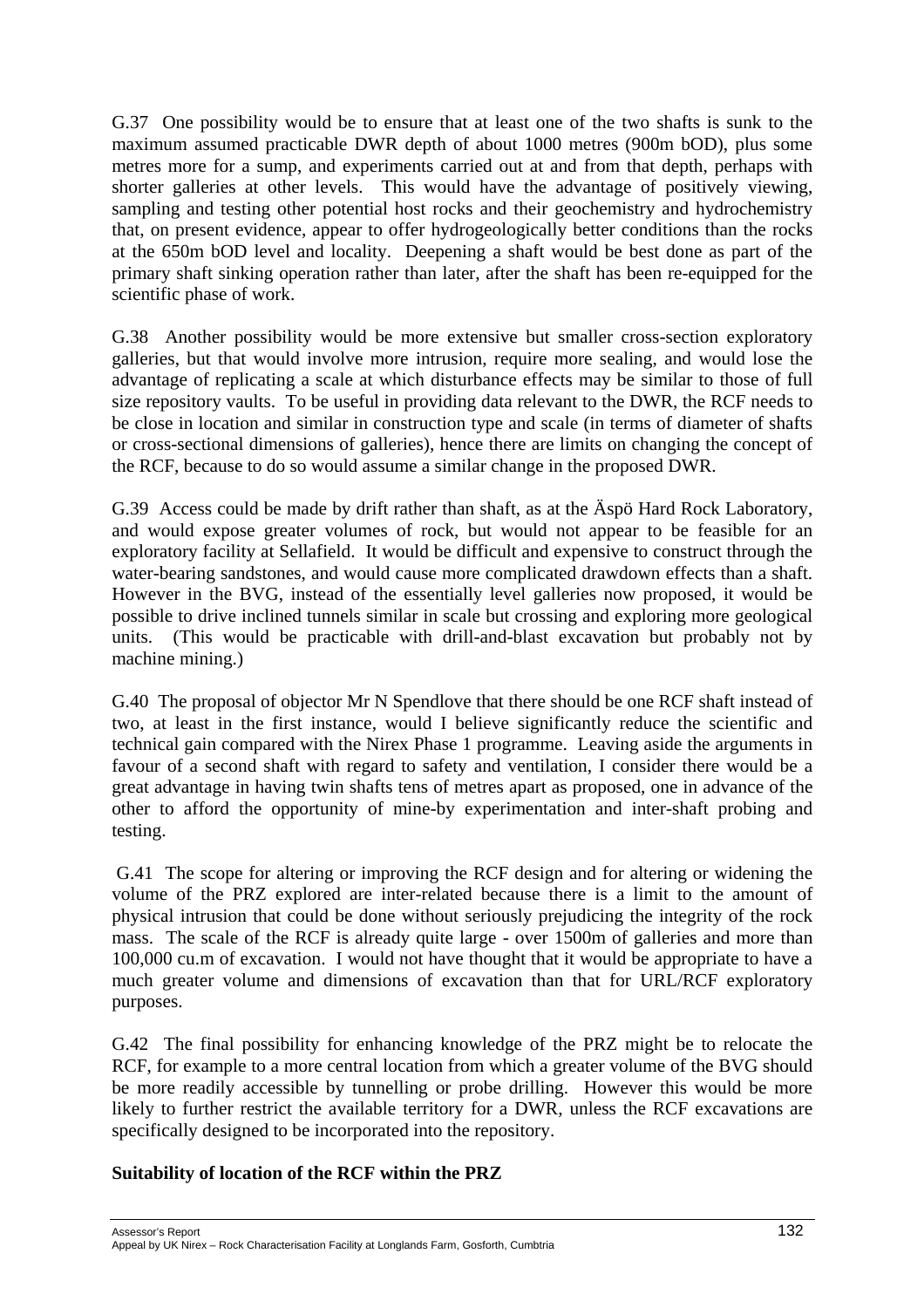G.43 Unless it is to take on a predominantly generic rock laboratory role, the RCF must be linked locationally to the DWR. There is no point in exploring by means of full size excavations areas of the PRZ not likely to be able to accommodate a full size DWR. Nor is it enough merely to have explored a prospective DWR location by distant probing; an important part of the role of/work of the RCF is to examine the effects of full size excavations (though still somewhat smaller in cross section than repository vaults), but it would not be appropriate to drive galleries or sink shafts (from one subsurface level to another) extensively through the PRZ volume, otherwise the integrity of the potential host rocks would be seriously affected.

G.44 The boundaries of the PRZ were defined essentially on geological and hydrogeological grounds, and within that area the maximum territory available for a repository is constrained by the Fleming Hall and Seascale Fault Zones, the occurrence of Carboniferous Limestone, and reducing sedimentary cover in a northeasterly direction, a block about 2.4 by 1.5km, and between depths of about 650m bOD and 900m bOD [B.93/94]. This sounds a relatively large volume but it is preferable to avoid major faults. This is principally because of their potential association with preferential groundwater flow paths or conversely their action as a barrier to flow, so forcing groundwater upward, and because they make modelling more difficult by having markedly different geological and hydrogeological conditions on opposite sides. It would also minimise the risk of repository dislocation by tectonic movement though I consider this to be only slight anyway.

G.45 I have suggested that the DWR vaults should avoid not only Type III features (including F2) but preferably also the other larger-throw faults (such as F3, F205 and F207). However these form a complex three-dimensional pattern of intersecting and diverging, sometimes impersistent, disturbed zones so the intervening blocks of rock in the BVG are variable in width, to a maximum of less than about 650m and typically no wider than 200-500m [B.96, 97 & 99]. It would therefore be difficult to find any block of rock in the target BVG volume where 500m long parallel galleries could be driven in NE-SW directions (the preferred vault orientation for stability and hydrogeological reasons) without cutting across one or more of these faults. I believe, though, that it would be possible to find one or more sufficiently large fault-bounded blocks within the PRZ where the requisite number and volume of vaults could be accommodated by significantly changing the layout and orientation [B.100]. A possibility might be shorter galleries parallel to the NW-SE fault trend, and at several levels one above the other provided this does not mean going into various rock units with significantly different characteristics. Finding suitable locations and devising irregular layouts would not, I believe, take materially longer than currently envisaged for a regular vault layout, but irregular layouts would make modelling of groundwater flow more difficult (and make it all the more essential to have a good 3-D representation of the system).

G.46 At the time of the Nirex 95 assessment, Nirex assumed a repository location at the southern end of the PRZ near the Seascale Fault Zone. Its preferred location is now at the northeast, and the RCF is sited towards the NE corner. Nirex says that the change will give a better calculated repository performance and lower risk. This suggests that for Sellafield the safety case is sensitive to the precise location of the DWR within a limited area of PRZ [B.35 & B.101]. This seems to bear out my criticism that the site really does not come close to matching a generic model.

G.47 Nirex also says that by locating the RCF just up-dip of the preferred repository location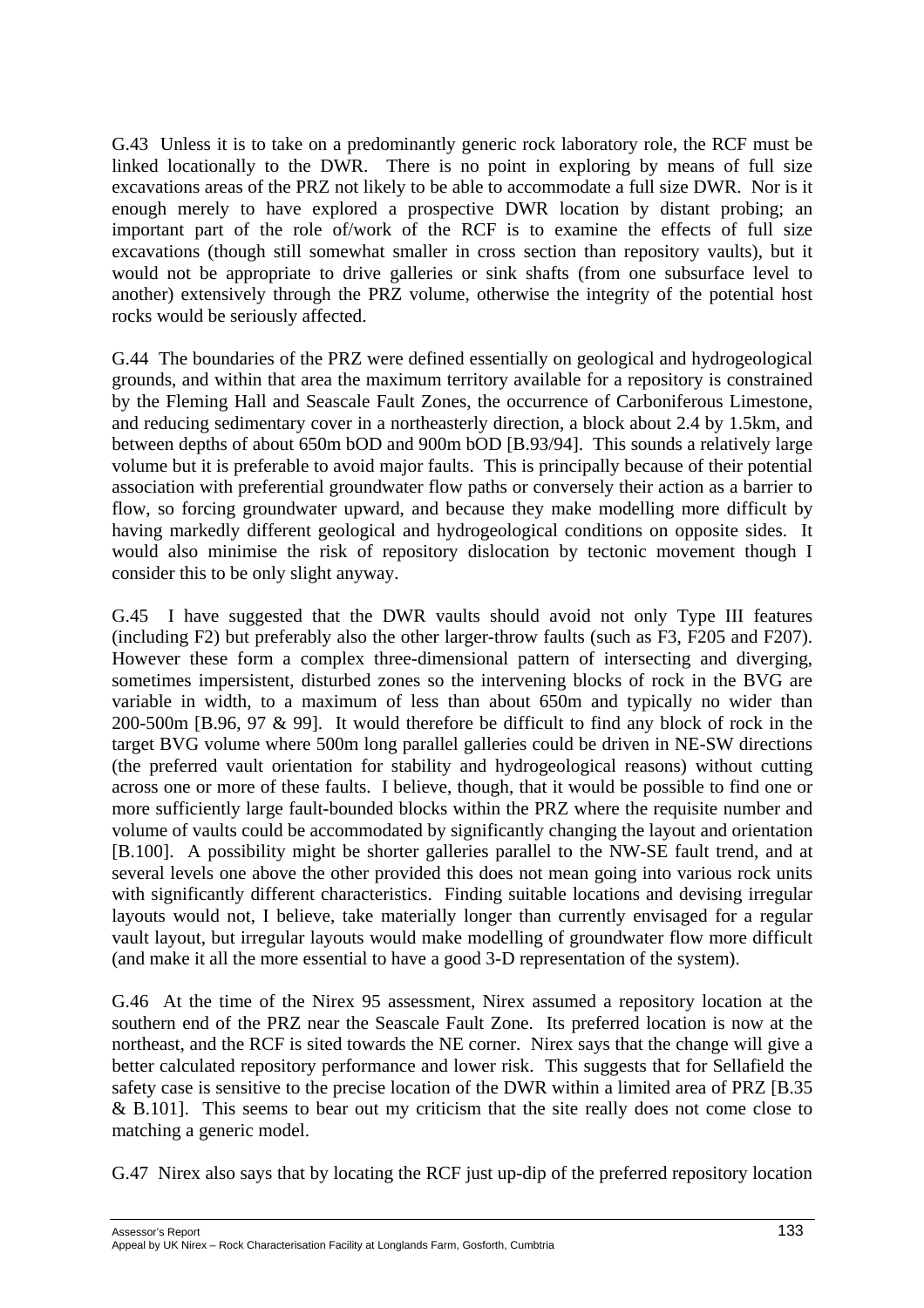there would be specific advantages in relation to its use by the repository - for drainage, and in connection with ventilation and emergency access [B.103]. However I consider that the layout of an essentially horizontal array of RCF and DWR tunnels and vaults could be adjusted in detail to guide drainage and air circulation in almost any direction, and whether or not the RCF is to be incorporated into the DWR complex then its precise geographical relationship to the DWR should not be crucial if, as Nirex believes, the shafts and galleries can be sealed to a high standard. On this basis I consider the Nirex arguments for siting the RCF at the northeast are not very strong. The principal advantage is that the BVG host rocks are shallowest there. In my view, and leaving aside the usual surface planning considerations, a case could be made out for constructing the RCF in other compass directions relative to the hoped for DWR location.

G.48 Provided that the design and execution of the RCF operations expressly take account of possible repository construction close by, I do not consider the RCF presents a serious constraint on the available volume in the PRZ for a repository [B.102]. However to be of value, the RCF needs to extend into and characterise the same fault-bounded block as will eventually accommodate the DWR.

G.49 The preferred Longlands Farm group of rocks are relatively extensively distributed across the east and southeast of the PRZ at 650m bOD so it ought to be possible to find enough space within which to construct both an RCF and a repository in that area and at that depth [B.103]. However this is not, on the evidence to date, as good hydrogeologically, and presumably therefore in terms of radiological safety case, as deeper formations [B.101].

G.50 Given the degree of uncertainty in this project, I would have thought the overriding objective in siting the RCF would be to have selected the radiologically optimum location, within the practical constraints of DWR cost, work safety and engineering. That suggests to me the need to explore more of the PRZ in greater detail before settling on the definitive site of the RCF.

G.51 On the other hand, it seems to me that the precise locational problems of avoiding faults and finding hydraulically acceptable stratigraphic units within the host rocks down to a scale of tens to hundreds of metres would be much less likely to arise in sites conforming more closely to one of the generic models.

#### **Overall Conclusion**

G.52 The voluminous technical evidence submitted to the inquiry within my field of interest has led me to conclude that the setting of the Sellafield site is geologically and hydrogeologically much less simple and more complex than would be expected of a choice based principally on scientific and technical grounds, and does not match any of the theoretically favoured types. It therefore suffers from the disadvantages which led to its not being generically chosen in the first place. As a consequence it and the surrounding district are proving difficult to explore and characterise. In particular the actual basement rock chosen is exceptionally difficult to characterise due to the nature of its eruptive volcanic origins. This and the frequency of significant faulting means that potential repository sites within this area will be severely constrained and may require compromise on layout and orientation. The geosphere uncertainties have increased the importance of engineered barriers so that there is high reliance on an artificial containment concept which is itself complex and untried. The preliminary safety case is certainly not a patent failure, but nor is it